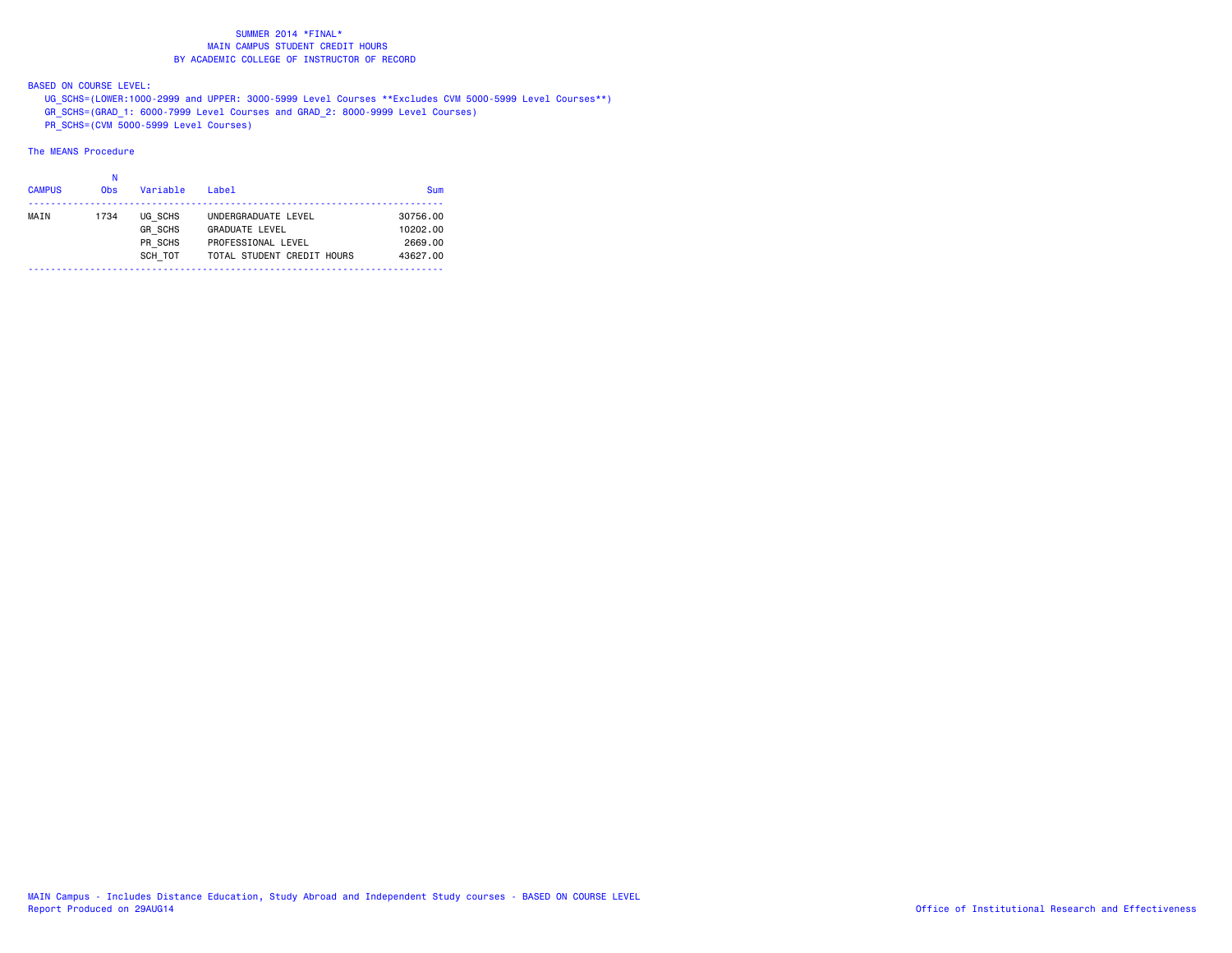BASED ON COURSE LEVEL:

UG\_SCHS=(LOWER:1000-2999 and UPPER: 3000-5999 Level Courses \*\*Excludes CVM 5000-5999 Level Courses\*\*)

GR\_SCHS=(GRAD\_1: 6000-7999 Level Courses and GRAD\_2: 8000-9999 Level Courses)

PR\_SCHS=(CVM 5000-5999 Level Courses)

| <b>COURSE CAMPUS</b> | N<br><b>Obs</b> | Variable | Label                      | Sum      |
|----------------------|-----------------|----------|----------------------------|----------|
| Starkville           | 1466            | UG SCHS  | UNDERGRADUATE LEVEL        | 25166,00 |
|                      |                 | GR SCHS  | <b>GRADUATE LEVEL</b>      | 6450.00  |
|                      |                 | PR SCHS  | PROFESSIONAL LEVEL         | 2654,00  |
|                      |                 | SCH TOT  | TOTAL STUDENT CREDIT HOURS | 34270.00 |
| Distance Education   | 240             | UG SCHS  | UNDERGRADUATE LEVEL        | 4553,00  |
|                      |                 | GR SCHS  | <b>GRADUATE LEVEL</b>      | 3746.00  |
|                      |                 | PR SCHS  | PROFESSIONAL LEVEL         | 0.00     |
|                      |                 | SCH TOT  | TOTAL STUDENT CREDIT HOURS | 8299.00  |
| Study Abroad         | 28              | UG SCHS  | UNDERGRADUATE LEVEL        | 1037.00  |
|                      |                 | GR SCHS  | <b>GRADUATE LEVEL</b>      | 6.00     |
|                      |                 | PR SCHS  | PROFESSIONAL LEVEL         | 15.00    |
|                      |                 | SCH TOT  | TOTAL STUDENT CREDIT HOURS | 1058,00  |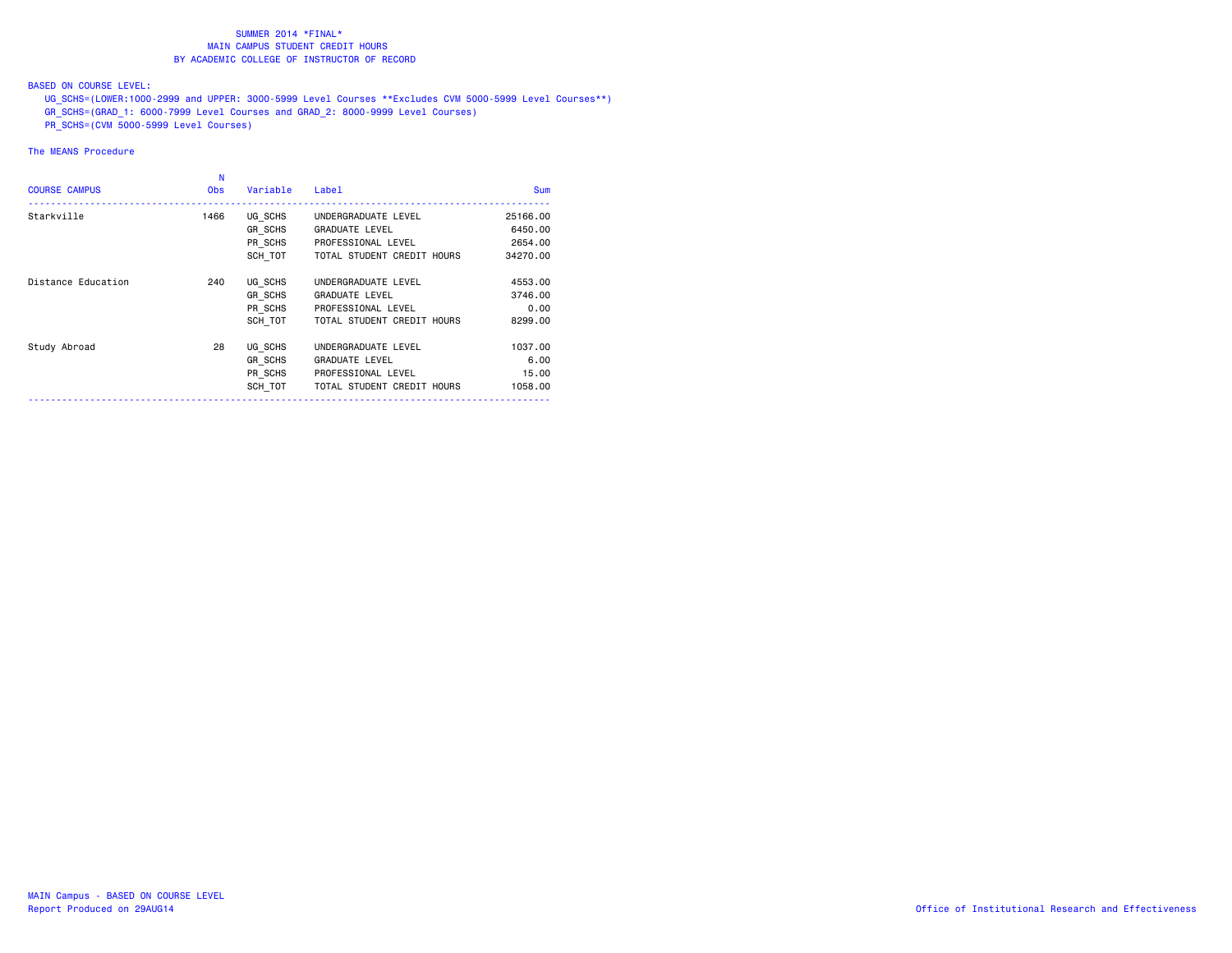# BASED ON COURSE LEVEL:

UG\_SCHS=(LOWER:1000-2999 and UPPER: 3000-5999 Level Courses \*\*Excludes CVM 5000-5999 Level Courses\*\*)

- GR\_SCHS=(GRAD\_1: 6000-7999 Level Courses and GRAD\_2: 8000-9999 Level Courses)
- PR\_SCHS=(CVM 5000-5999 Level Courses)

| 224<br>UG SCHS<br>UNDERGRADUATE LEVEL<br>1330,00<br>AG & LIFE SCIENCES<br>GR SCHS<br>GRADUATE LEVEL<br>1339.00<br>PR_SCHS<br>SCH TOT<br>PROFESSIONAL LEVEL<br>0.00<br>SCH TOT<br>TOTAL STUDENT CREDIT HOURS<br>2669.00<br>ARCHITECTURE, ART & DESIGN<br>31<br>UG SCHS<br>UNDERGRADUATE LEVEL<br>829.00<br>GR SCHS<br><b>GRADUATE LEVEL</b><br>20.00<br>PR_SCHS<br>PROFESSIONAL LEVEL<br>0.00<br>SCH TOT<br>TOTAL STUDENT CREDIT HOURS<br>849.00<br>ARTS & SCIENCES<br>578<br>UG SCHS<br>UNDERGRADUATE LEVEL<br>14617.00<br>GR SCHS<br><b>GRADUATE LEVEL</b><br>2539.00<br>PR SCHS<br>PROFESSIONAL LEVEL<br>0.00<br>17156.00<br>SCH TOT<br>TOTAL STUDENT CREDIT HOURS<br><b>BUSINESS</b><br>123<br>UG SCHS<br>UNDERGRADUATE LEVEL<br>4215.00<br>GR SCHS<br>1133.00<br>GRADUATE LEVEL<br>PR SCHS<br>PROFESSIONAL LEVEL<br>0.00<br>SCH TOT<br>TOTAL STUDENT CREDIT HOURS<br>5348.00<br>EDUCATION<br>363<br>UG SCHS<br>UNDERGRADUATE LEVEL<br>6881.00<br>GR_SCHS<br>3071.00<br><b>GRADUATE LEVEL</b><br>PR SCHS<br>PROFESSIONAL LEVEL<br>0.00<br>TOTAL STUDENT CREDIT HOURS<br>SCH TOT<br>9952.00<br>236<br>ENGINEERING<br>UG SCHS<br>UNDERGRADUATE LEVEL<br>2060.00<br>GR SCHS<br>1244.00<br><b>GRADUATE LEVEL</b><br>PR_SCHS<br>PROFESSIONAL LEVEL<br>0.00<br>SCH_TOT<br>TOTAL STUDENT CREDIT HOURS<br>3304.00<br><b>FOREST RESOURCES</b><br>77<br>UG SCHS<br>UNDERGRADUATE LEVEL<br>354.00<br>GR SCHS<br><b>GRADUATE LEVEL</b><br>562.00<br>PR SCHS<br>PROFESSIONAL LEVEL<br>0.00<br>SCH TOT<br>TOTAL STUDENT CREDIT HOURS<br>916.00<br>VETERINARY MEDICINE<br>94<br>UG SCHS<br>UNDERGRADUATE LEVEL<br>108.00<br>GR SCHS<br><b>GRADUATE LEVEL</b><br>294.00<br>PR SCHS<br>PROFESSIONAL LEVEL<br>2669.00<br>SCH TOT<br>TOTAL STUDENT CREDIT HOURS<br>3071.00<br>ACADEMIC AFFAIRS<br>8<br>UG_SCHS<br>362.00<br>UNDERGRADUATE LEVEL<br>GR_SCHS<br><b>GRADUATE LEVEL</b><br>0.00<br>PR_SCHS<br>0.00<br>PROFESSIONAL LEVEL<br>SCH_TOT<br>TOTAL STUDENT CREDIT HOURS<br>362.00 | <b>ACADEMIC COLLEGE</b> | N<br><b>Obs</b> | Variable | Label | Sum |
|-------------------------------------------------------------------------------------------------------------------------------------------------------------------------------------------------------------------------------------------------------------------------------------------------------------------------------------------------------------------------------------------------------------------------------------------------------------------------------------------------------------------------------------------------------------------------------------------------------------------------------------------------------------------------------------------------------------------------------------------------------------------------------------------------------------------------------------------------------------------------------------------------------------------------------------------------------------------------------------------------------------------------------------------------------------------------------------------------------------------------------------------------------------------------------------------------------------------------------------------------------------------------------------------------------------------------------------------------------------------------------------------------------------------------------------------------------------------------------------------------------------------------------------------------------------------------------------------------------------------------------------------------------------------------------------------------------------------------------------------------------------------------------------------------------------------------------------------------------------------------------------------------------------------------------------------------------------------------|-------------------------|-----------------|----------|-------|-----|
|                                                                                                                                                                                                                                                                                                                                                                                                                                                                                                                                                                                                                                                                                                                                                                                                                                                                                                                                                                                                                                                                                                                                                                                                                                                                                                                                                                                                                                                                                                                                                                                                                                                                                                                                                                                                                                                                                                                                                                         |                         |                 |          |       |     |
|                                                                                                                                                                                                                                                                                                                                                                                                                                                                                                                                                                                                                                                                                                                                                                                                                                                                                                                                                                                                                                                                                                                                                                                                                                                                                                                                                                                                                                                                                                                                                                                                                                                                                                                                                                                                                                                                                                                                                                         |                         |                 |          |       |     |
|                                                                                                                                                                                                                                                                                                                                                                                                                                                                                                                                                                                                                                                                                                                                                                                                                                                                                                                                                                                                                                                                                                                                                                                                                                                                                                                                                                                                                                                                                                                                                                                                                                                                                                                                                                                                                                                                                                                                                                         |                         |                 |          |       |     |
|                                                                                                                                                                                                                                                                                                                                                                                                                                                                                                                                                                                                                                                                                                                                                                                                                                                                                                                                                                                                                                                                                                                                                                                                                                                                                                                                                                                                                                                                                                                                                                                                                                                                                                                                                                                                                                                                                                                                                                         |                         |                 |          |       |     |
|                                                                                                                                                                                                                                                                                                                                                                                                                                                                                                                                                                                                                                                                                                                                                                                                                                                                                                                                                                                                                                                                                                                                                                                                                                                                                                                                                                                                                                                                                                                                                                                                                                                                                                                                                                                                                                                                                                                                                                         |                         |                 |          |       |     |
|                                                                                                                                                                                                                                                                                                                                                                                                                                                                                                                                                                                                                                                                                                                                                                                                                                                                                                                                                                                                                                                                                                                                                                                                                                                                                                                                                                                                                                                                                                                                                                                                                                                                                                                                                                                                                                                                                                                                                                         |                         |                 |          |       |     |
|                                                                                                                                                                                                                                                                                                                                                                                                                                                                                                                                                                                                                                                                                                                                                                                                                                                                                                                                                                                                                                                                                                                                                                                                                                                                                                                                                                                                                                                                                                                                                                                                                                                                                                                                                                                                                                                                                                                                                                         |                         |                 |          |       |     |
|                                                                                                                                                                                                                                                                                                                                                                                                                                                                                                                                                                                                                                                                                                                                                                                                                                                                                                                                                                                                                                                                                                                                                                                                                                                                                                                                                                                                                                                                                                                                                                                                                                                                                                                                                                                                                                                                                                                                                                         |                         |                 |          |       |     |
|                                                                                                                                                                                                                                                                                                                                                                                                                                                                                                                                                                                                                                                                                                                                                                                                                                                                                                                                                                                                                                                                                                                                                                                                                                                                                                                                                                                                                                                                                                                                                                                                                                                                                                                                                                                                                                                                                                                                                                         |                         |                 |          |       |     |
|                                                                                                                                                                                                                                                                                                                                                                                                                                                                                                                                                                                                                                                                                                                                                                                                                                                                                                                                                                                                                                                                                                                                                                                                                                                                                                                                                                                                                                                                                                                                                                                                                                                                                                                                                                                                                                                                                                                                                                         |                         |                 |          |       |     |
|                                                                                                                                                                                                                                                                                                                                                                                                                                                                                                                                                                                                                                                                                                                                                                                                                                                                                                                                                                                                                                                                                                                                                                                                                                                                                                                                                                                                                                                                                                                                                                                                                                                                                                                                                                                                                                                                                                                                                                         |                         |                 |          |       |     |
|                                                                                                                                                                                                                                                                                                                                                                                                                                                                                                                                                                                                                                                                                                                                                                                                                                                                                                                                                                                                                                                                                                                                                                                                                                                                                                                                                                                                                                                                                                                                                                                                                                                                                                                                                                                                                                                                                                                                                                         |                         |                 |          |       |     |
|                                                                                                                                                                                                                                                                                                                                                                                                                                                                                                                                                                                                                                                                                                                                                                                                                                                                                                                                                                                                                                                                                                                                                                                                                                                                                                                                                                                                                                                                                                                                                                                                                                                                                                                                                                                                                                                                                                                                                                         |                         |                 |          |       |     |
|                                                                                                                                                                                                                                                                                                                                                                                                                                                                                                                                                                                                                                                                                                                                                                                                                                                                                                                                                                                                                                                                                                                                                                                                                                                                                                                                                                                                                                                                                                                                                                                                                                                                                                                                                                                                                                                                                                                                                                         |                         |                 |          |       |     |
|                                                                                                                                                                                                                                                                                                                                                                                                                                                                                                                                                                                                                                                                                                                                                                                                                                                                                                                                                                                                                                                                                                                                                                                                                                                                                                                                                                                                                                                                                                                                                                                                                                                                                                                                                                                                                                                                                                                                                                         |                         |                 |          |       |     |
|                                                                                                                                                                                                                                                                                                                                                                                                                                                                                                                                                                                                                                                                                                                                                                                                                                                                                                                                                                                                                                                                                                                                                                                                                                                                                                                                                                                                                                                                                                                                                                                                                                                                                                                                                                                                                                                                                                                                                                         |                         |                 |          |       |     |
|                                                                                                                                                                                                                                                                                                                                                                                                                                                                                                                                                                                                                                                                                                                                                                                                                                                                                                                                                                                                                                                                                                                                                                                                                                                                                                                                                                                                                                                                                                                                                                                                                                                                                                                                                                                                                                                                                                                                                                         |                         |                 |          |       |     |
|                                                                                                                                                                                                                                                                                                                                                                                                                                                                                                                                                                                                                                                                                                                                                                                                                                                                                                                                                                                                                                                                                                                                                                                                                                                                                                                                                                                                                                                                                                                                                                                                                                                                                                                                                                                                                                                                                                                                                                         |                         |                 |          |       |     |
|                                                                                                                                                                                                                                                                                                                                                                                                                                                                                                                                                                                                                                                                                                                                                                                                                                                                                                                                                                                                                                                                                                                                                                                                                                                                                                                                                                                                                                                                                                                                                                                                                                                                                                                                                                                                                                                                                                                                                                         |                         |                 |          |       |     |
|                                                                                                                                                                                                                                                                                                                                                                                                                                                                                                                                                                                                                                                                                                                                                                                                                                                                                                                                                                                                                                                                                                                                                                                                                                                                                                                                                                                                                                                                                                                                                                                                                                                                                                                                                                                                                                                                                                                                                                         |                         |                 |          |       |     |
|                                                                                                                                                                                                                                                                                                                                                                                                                                                                                                                                                                                                                                                                                                                                                                                                                                                                                                                                                                                                                                                                                                                                                                                                                                                                                                                                                                                                                                                                                                                                                                                                                                                                                                                                                                                                                                                                                                                                                                         |                         |                 |          |       |     |
|                                                                                                                                                                                                                                                                                                                                                                                                                                                                                                                                                                                                                                                                                                                                                                                                                                                                                                                                                                                                                                                                                                                                                                                                                                                                                                                                                                                                                                                                                                                                                                                                                                                                                                                                                                                                                                                                                                                                                                         |                         |                 |          |       |     |
|                                                                                                                                                                                                                                                                                                                                                                                                                                                                                                                                                                                                                                                                                                                                                                                                                                                                                                                                                                                                                                                                                                                                                                                                                                                                                                                                                                                                                                                                                                                                                                                                                                                                                                                                                                                                                                                                                                                                                                         |                         |                 |          |       |     |
|                                                                                                                                                                                                                                                                                                                                                                                                                                                                                                                                                                                                                                                                                                                                                                                                                                                                                                                                                                                                                                                                                                                                                                                                                                                                                                                                                                                                                                                                                                                                                                                                                                                                                                                                                                                                                                                                                                                                                                         |                         |                 |          |       |     |
|                                                                                                                                                                                                                                                                                                                                                                                                                                                                                                                                                                                                                                                                                                                                                                                                                                                                                                                                                                                                                                                                                                                                                                                                                                                                                                                                                                                                                                                                                                                                                                                                                                                                                                                                                                                                                                                                                                                                                                         |                         |                 |          |       |     |
|                                                                                                                                                                                                                                                                                                                                                                                                                                                                                                                                                                                                                                                                                                                                                                                                                                                                                                                                                                                                                                                                                                                                                                                                                                                                                                                                                                                                                                                                                                                                                                                                                                                                                                                                                                                                                                                                                                                                                                         |                         |                 |          |       |     |
|                                                                                                                                                                                                                                                                                                                                                                                                                                                                                                                                                                                                                                                                                                                                                                                                                                                                                                                                                                                                                                                                                                                                                                                                                                                                                                                                                                                                                                                                                                                                                                                                                                                                                                                                                                                                                                                                                                                                                                         |                         |                 |          |       |     |
|                                                                                                                                                                                                                                                                                                                                                                                                                                                                                                                                                                                                                                                                                                                                                                                                                                                                                                                                                                                                                                                                                                                                                                                                                                                                                                                                                                                                                                                                                                                                                                                                                                                                                                                                                                                                                                                                                                                                                                         |                         |                 |          |       |     |
|                                                                                                                                                                                                                                                                                                                                                                                                                                                                                                                                                                                                                                                                                                                                                                                                                                                                                                                                                                                                                                                                                                                                                                                                                                                                                                                                                                                                                                                                                                                                                                                                                                                                                                                                                                                                                                                                                                                                                                         |                         |                 |          |       |     |
|                                                                                                                                                                                                                                                                                                                                                                                                                                                                                                                                                                                                                                                                                                                                                                                                                                                                                                                                                                                                                                                                                                                                                                                                                                                                                                                                                                                                                                                                                                                                                                                                                                                                                                                                                                                                                                                                                                                                                                         |                         |                 |          |       |     |
|                                                                                                                                                                                                                                                                                                                                                                                                                                                                                                                                                                                                                                                                                                                                                                                                                                                                                                                                                                                                                                                                                                                                                                                                                                                                                                                                                                                                                                                                                                                                                                                                                                                                                                                                                                                                                                                                                                                                                                         |                         |                 |          |       |     |
|                                                                                                                                                                                                                                                                                                                                                                                                                                                                                                                                                                                                                                                                                                                                                                                                                                                                                                                                                                                                                                                                                                                                                                                                                                                                                                                                                                                                                                                                                                                                                                                                                                                                                                                                                                                                                                                                                                                                                                         |                         |                 |          |       |     |
|                                                                                                                                                                                                                                                                                                                                                                                                                                                                                                                                                                                                                                                                                                                                                                                                                                                                                                                                                                                                                                                                                                                                                                                                                                                                                                                                                                                                                                                                                                                                                                                                                                                                                                                                                                                                                                                                                                                                                                         |                         |                 |          |       |     |
|                                                                                                                                                                                                                                                                                                                                                                                                                                                                                                                                                                                                                                                                                                                                                                                                                                                                                                                                                                                                                                                                                                                                                                                                                                                                                                                                                                                                                                                                                                                                                                                                                                                                                                                                                                                                                                                                                                                                                                         |                         |                 |          |       |     |
|                                                                                                                                                                                                                                                                                                                                                                                                                                                                                                                                                                                                                                                                                                                                                                                                                                                                                                                                                                                                                                                                                                                                                                                                                                                                                                                                                                                                                                                                                                                                                                                                                                                                                                                                                                                                                                                                                                                                                                         |                         |                 |          |       |     |
|                                                                                                                                                                                                                                                                                                                                                                                                                                                                                                                                                                                                                                                                                                                                                                                                                                                                                                                                                                                                                                                                                                                                                                                                                                                                                                                                                                                                                                                                                                                                                                                                                                                                                                                                                                                                                                                                                                                                                                         |                         |                 |          |       |     |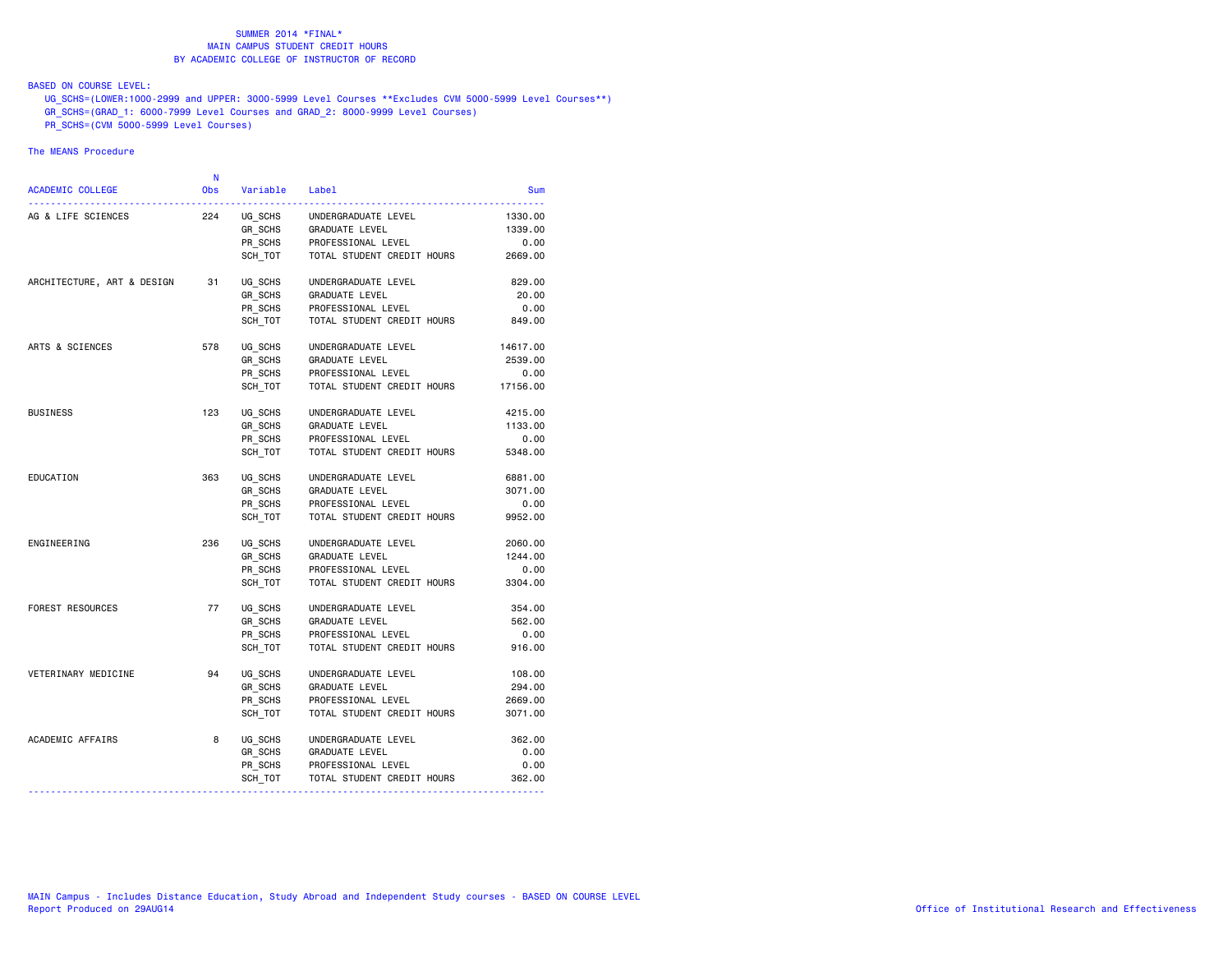BASED ON COURSE LEVEL:

UG\_SCHS=(LOWER:1000-2999 and UPPER: 3000-5999 Level Courses \*\*Excludes CVM 5000-5999 Level Courses\*\*)

- GR\_SCHS=(GRAD\_1: 6000-7999 Level Courses and GRAD\_2: 8000-9999 Level Courses)
- PR\_SCHS=(CVM 5000-5999 Level Courses)

|                            |                      | <b>N</b>       |          |                            |            |
|----------------------------|----------------------|----------------|----------|----------------------------|------------|
| ACADEMIC COLLEGE           | <b>COURSE CAMPUS</b> | <b>Obs</b>     | Variable | Label                      | <b>Sum</b> |
| AG & LIFE SCIENCES         | Starkville           | 207            | UG_SCHS  | UNDERGRADUATE LEVEL        | 955.00     |
|                            |                      |                | GR_SCHS  | GRADUATE LEVEL             | 1137.00    |
|                            |                      |                | PR SCHS  | PROFESSIONAL LEVEL         | 0.00       |
|                            |                      |                | SCH TOT  | TOTAL STUDENT CREDIT HOURS | 2092.00    |
|                            |                      |                |          |                            |            |
|                            | Distance Education   | 14             | UG SCHS  | UNDERGRADUATE LEVEL        | 324.00     |
|                            |                      |                | GR SCHS  | GRADUATE LEVEL             | 199.00     |
|                            |                      |                | PR_SCHS  | PROFESSIONAL LEVEL         | 0.00       |
|                            |                      |                | SCH TOT  | TOTAL STUDENT CREDIT HOURS | 523.00     |
|                            | Study Abroad         | 3              | UG SCHS  | UNDERGRADUATE LEVEL        | 51.00      |
|                            |                      |                | GR_SCHS  | GRADUATE LEVEL             | 3.00       |
|                            |                      |                | PR SCHS  | PROFESSIONAL LEVEL         | 0.00       |
|                            |                      |                | SCH_TOT  | TOTAL STUDENT CREDIT HOURS | 54.00      |
|                            |                      |                |          |                            |            |
| ARCHITECTURE, ART & DESIGN | Starkville           | 26             | UG_SCHS  | UNDERGRADUATE LEVEL        | 679.00     |
|                            |                      |                | GR_SCHS  | GRADUATE LEVEL             | 12.00      |
|                            |                      |                | PR SCHS  | PROFESSIONAL LEVEL         | 0.00       |
|                            |                      |                | SCH_TOT  | TOTAL STUDENT CREDIT HOURS | 691.00     |
|                            | Distance Education   | 3              | UG SCHS  | UNDERGRADUATE LEVEL        | 90.00      |
|                            |                      |                | GR_SCHS  | <b>GRADUATE LEVEL</b>      | 8.00       |
|                            |                      |                | PR SCHS  | PROFESSIONAL LEVEL         | 0.00       |
|                            |                      |                | SCH TOT  | TOTAL STUDENT CREDIT HOURS | 98.00      |
|                            |                      |                |          |                            |            |
|                            | Study Abroad         | $\overline{2}$ | UG SCHS  | UNDERGRADUATE LEVEL        | 60.00      |
|                            |                      |                | GR_SCHS  | GRADUATE LEVEL             | 0.00       |
|                            |                      |                | PR SCHS  | PROFESSIONAL LEVEL         | 0.00       |
|                            |                      |                | SCH_TOT  | TOTAL STUDENT CREDIT HOURS | 60.00      |
| ARTS & SCIENCES            | Starkville           | 454            | UG_SCHS  | UNDERGRADUATE LEVEL        | 11009.00   |
|                            |                      |                | GR_SCHS  | GRADUATE LEVEL             | 1100.00    |
|                            |                      |                | PR SCHS  | PROFESSIONAL LEVEL         | 0.00       |
|                            |                      |                | SCH_TOT  | TOTAL STUDENT CREDIT HOURS | 12109.00   |
|                            |                      |                |          |                            |            |
|                            | Distance Education   | 110            | UG_SCHS  | UNDERGRADUATE LEVEL        | 3056.00    |
|                            |                      |                | GR SCHS  | <b>GRADUATE LEVEL</b>      | 1436.00    |
|                            |                      |                | PR_SCHS  | PROFESSIONAL LEVEL         | 0.00       |
|                            |                      |                | SCH TOT  | TOTAL STUDENT CREDIT HOURS | 4492.00    |
|                            | Study Abroad         | 14             | UG SCHS  | UNDERGRADUATE LEVEL        | 552.00     |
|                            |                      |                | GR_SCHS  | GRADUATE LEVEL             | 3.00       |
|                            |                      |                | PR SCHS  | PROFESSIONAL LEVEL         | 0.00       |
|                            |                      |                |          |                            |            |
|                            |                      |                | SCH_TOT  | TOTAL STUDENT CREDIT HOURS | 555.00     |
| <b>BUSINESS</b>            | Starkville           | 106            | UG SCHS  | UNDERGRADUATE LEVEL        | 3930.00    |
|                            |                      |                | GR_SCHS  | GRADUATE LEVEL             | 524.00     |
|                            |                      |                | PR SCHS  | PROFESSIONAL LEVEL         | 0.00       |
|                            |                      |                | SCH_TOT  | TOTAL STUDENT CREDIT HOURS | 4454.00    |
|                            |                      |                |          |                            |            |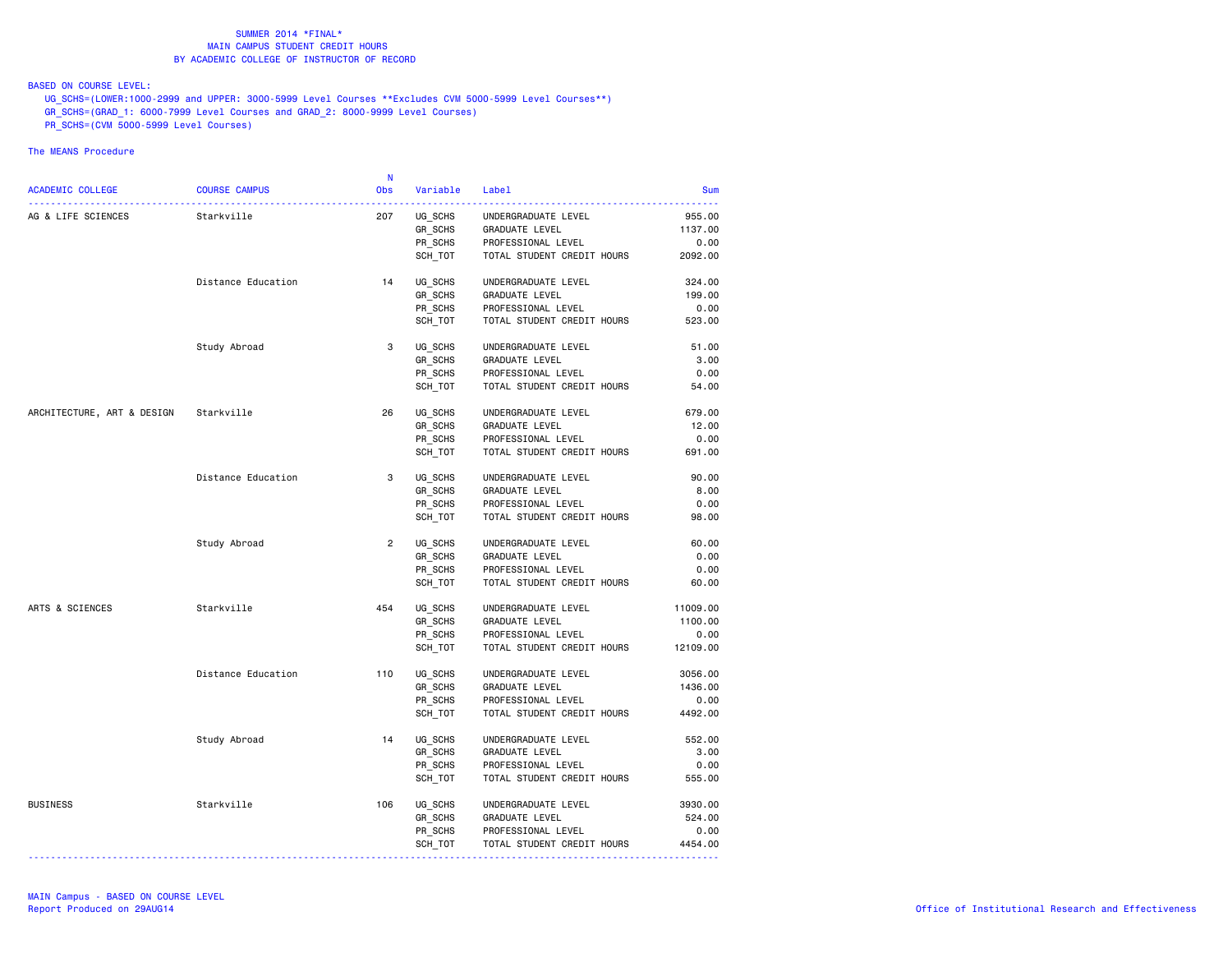BASED ON COURSE LEVEL:

UG\_SCHS=(LOWER:1000-2999 and UPPER: 3000-5999 Level Courses \*\*Excludes CVM 5000-5999 Level Courses\*\*)

- GR\_SCHS=(GRAD\_1: 6000-7999 Level Courses and GRAD\_2: 8000-9999 Level Courses)
- PR\_SCHS=(CVM 5000-5999 Level Courses)

|                     |                      | <b>N</b>     |          |                            |            |
|---------------------|----------------------|--------------|----------|----------------------------|------------|
| ACADEMIC COLLEGE    | <b>COURSE CAMPUS</b> | <b>Obs</b>   | Variable | Label                      | <b>Sum</b> |
| <b>BUSINESS</b>     | Distance Education   | 17           | UG_SCHS  | UNDERGRADUATE LEVEL        | 285.00     |
|                     |                      |              | GR_SCHS  | GRADUATE LEVEL             | 609.00     |
|                     |                      |              | PR SCHS  | PROFESSIONAL LEVEL         | 0.00       |
|                     |                      |              | SCH_TOT  | TOTAL STUDENT CREDIT HOURS | 894.00     |
|                     |                      |              |          |                            |            |
| EDUCATION           | Starkville           | 296          | UG_SCHS  | UNDERGRADUATE LEVEL        | 6086.00    |
|                     |                      |              | GR_SCHS  | <b>GRADUATE LEVEL</b>      | 1760.00    |
|                     |                      |              | PR_SCHS  | PROFESSIONAL LEVEL         | 0.00       |
|                     |                      |              | SCH TOT  | TOTAL STUDENT CREDIT HOURS | 7846.00    |
|                     | Distance Education   | 67           | UG SCHS  | UNDERGRADUATE LEVEL        | 795.00     |
|                     |                      |              | GR_SCHS  | <b>GRADUATE LEVEL</b>      | 1311.00    |
|                     |                      |              | PR SCHS  | PROFESSIONAL LEVEL         | 0.00       |
|                     |                      |              | SCH_TOT  | TOTAL STUDENT CREDIT HOURS | 2106.00    |
|                     |                      |              |          |                            |            |
| ENGINEERING         | Starkville           | 206          | UG_SCHS  | UNDERGRADUATE LEVEL        | 2015.00    |
|                     |                      |              | GR_SCHS  | GRADUATE LEVEL             | 1061.00    |
|                     |                      |              | PR SCHS  | PROFESSIONAL LEVEL         | 0.00       |
|                     |                      |              | SCH_TOT  | TOTAL STUDENT CREDIT HOURS | 3076.00    |
|                     | Distance Education   | 29           | UG_SCHS  | UNDERGRADUATE LEVEL        | 3.00       |
|                     |                      |              | GR_SCHS  | <b>GRADUATE LEVEL</b>      | 183.00     |
|                     |                      |              | PR SCHS  | PROFESSIONAL LEVEL         | 0.00       |
|                     |                      |              | SCH TOT  | TOTAL STUDENT CREDIT HOURS | 186.00     |
|                     |                      |              |          |                            |            |
|                     | Study Abroad         | $\mathbf{1}$ | UG SCHS  | UNDERGRADUATE LEVEL        | 42.00      |
|                     |                      |              | GR_SCHS  | GRADUATE LEVEL             | 0.00       |
|                     |                      |              | PR SCHS  | PROFESSIONAL LEVEL         | 0.00       |
|                     |                      |              | SCH_TOT  | TOTAL STUDENT CREDIT HOURS | 42.00      |
| FOREST RESOURCES    | Starkville           | 77           | UG_SCHS  | UNDERGRADUATE LEVEL        | 354.00     |
|                     |                      |              | GR_SCHS  | GRADUATE LEVEL             | 562.00     |
|                     |                      |              | PR SCHS  | PROFESSIONAL LEVEL         | 0.00       |
|                     |                      |              | SCH_TOT  | TOTAL STUDENT CREDIT HOURS | 916.00     |
| VETERINARY MEDICINE | Starkville           | 93           | UG_SCHS  | UNDERGRADUATE LEVEL        | 108.00     |
|                     |                      |              | GR SCHS  | <b>GRADUATE LEVEL</b>      | 294.00     |
|                     |                      |              | PR_SCHS  | PROFESSIONAL LEVEL         | 2654.00    |
|                     |                      |              | SCH TOT  | TOTAL STUDENT CREDIT HOURS | 3056.00    |
|                     |                      |              |          |                            |            |
|                     | Study Abroad         | $\mathbf{1}$ | UG SCHS  | UNDERGRADUATE LEVEL        | 0.00       |
|                     |                      |              | GR_SCHS  | GRADUATE LEVEL             | 0.00       |
|                     |                      |              | PR SCHS  | PROFESSIONAL LEVEL         | 15.00      |
|                     |                      |              | SCH_TOT  | TOTAL STUDENT CREDIT HOURS | 15.00      |
| ACADEMIC AFFAIRS    | Starkville           | $\mathbf{1}$ | UG SCHS  | UNDERGRADUATE LEVEL        | 30.00      |
|                     |                      |              | GR_SCHS  | GRADUATE LEVEL             | 0.00       |
|                     |                      |              | PR SCHS  | PROFESSIONAL LEVEL         | 0.00       |
|                     |                      |              | SCH_TOT  | TOTAL STUDENT CREDIT HOURS | 30.00      |
|                     |                      |              |          |                            |            |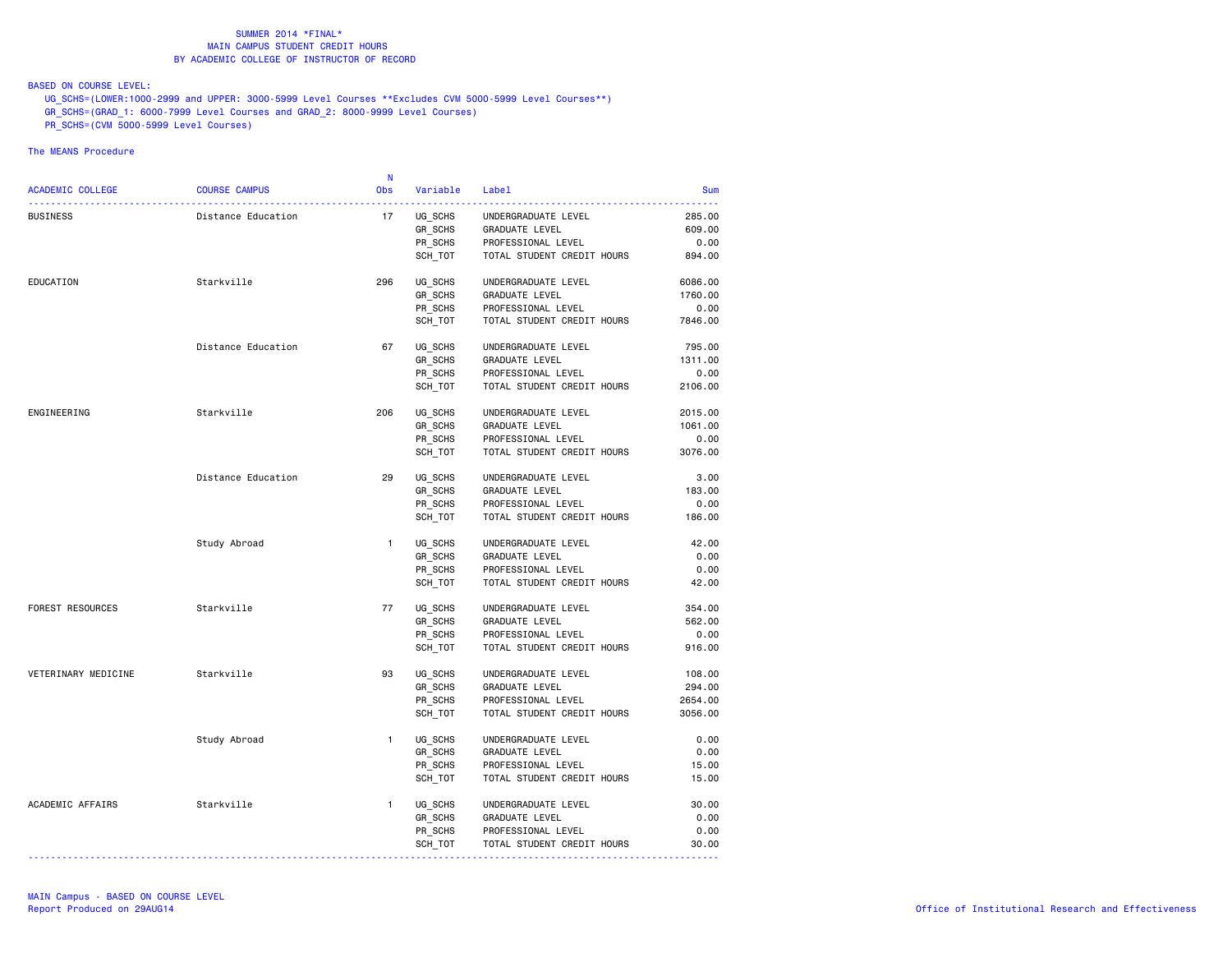BASED ON COURSE LEVEL:

UG\_SCHS=(LOWER:1000-2999 and UPPER: 3000-5999 Level Courses \*\*Excludes CVM 5000-5999 Level Courses\*\*)

GR\_SCHS=(GRAD\_1: 6000-7999 Level Courses and GRAD\_2: 8000-9999 Level Courses)

PR\_SCHS=(CVM 5000-5999 Level Courses)

| <b>ACADEMIC COLLEGE</b> | <b>COURSE CAMPUS</b> | <b>Obs</b> | Variable                                        | Label                                                                                            | Sum                              |
|-------------------------|----------------------|------------|-------------------------------------------------|--------------------------------------------------------------------------------------------------|----------------------------------|
| ACADEMIC AFFAIRS        | Study Abroad         |            | UG SCHS<br><b>GR SCHS</b><br>PR SCHS<br>SCH TOT | UNDERGRADUATE LEVEL<br><b>GRADUATE LEVEL</b><br>PROFESSIONAL LEVEL<br>TOTAL STUDENT CREDIT HOURS | 332,00<br>0.00<br>0.00<br>332.00 |
|                         |                      |            |                                                 |                                                                                                  |                                  |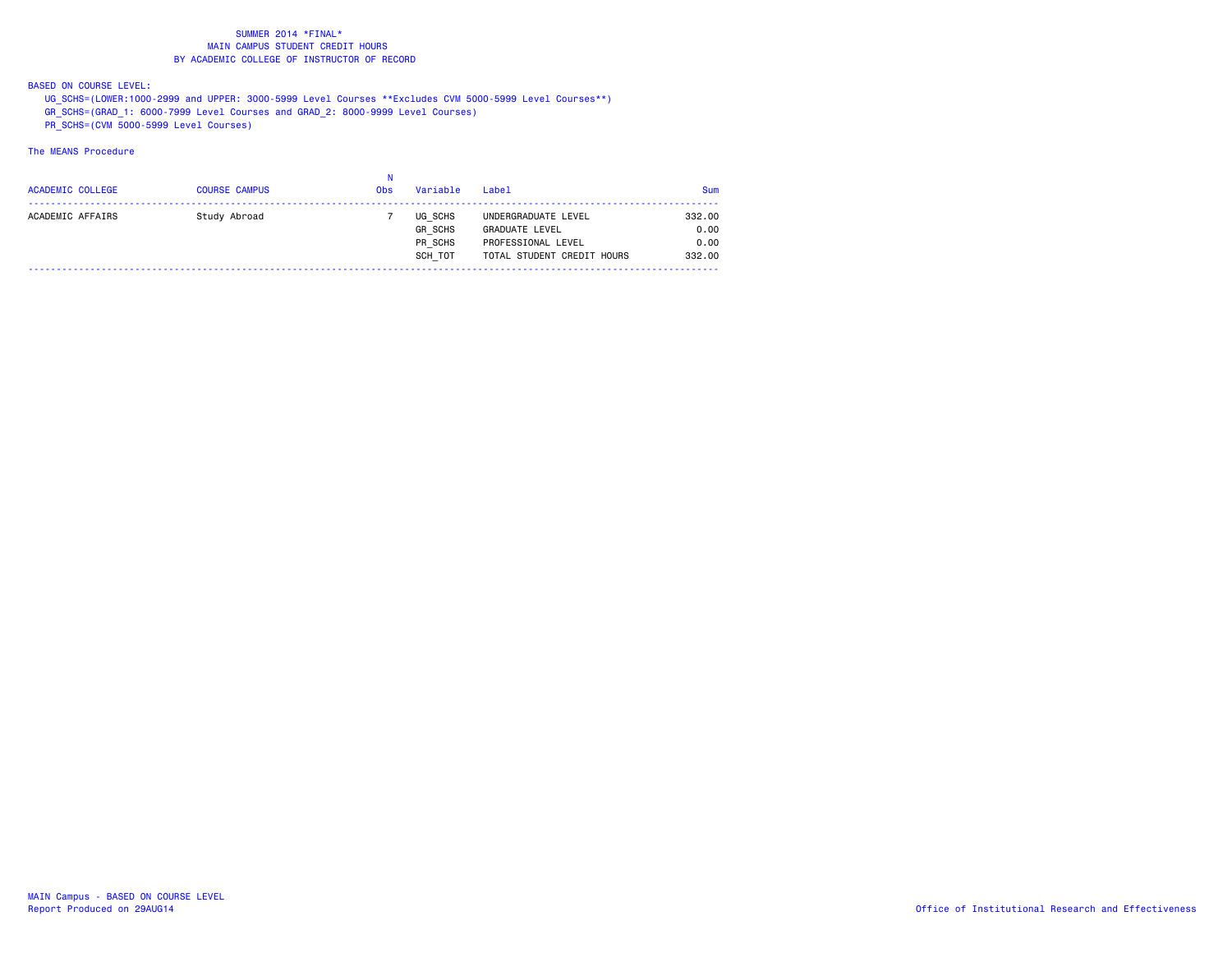# BASED ON COURSE LEVEL:

UG\_SCHS=(LOWER:1000-2999 and UPPER: 3000-5999 Level Courses \*\*Excludes CVM 5000-5999 Level Courses\*\*)

GR\_SCHS=(GRAD\_1: 6000-7999 Level Courses and GRAD\_2: 8000-9999 Level Courses)

PR\_SCHS=(CVM 5000-5999 Level Courses)

|                                                               | <b>UNDERGRADUATE</b> | <b>GRADUATE</b> | <b>PROFESSIONAL</b> |              |
|---------------------------------------------------------------|----------------------|-----------------|---------------------|--------------|
| <b>ACADEMIC DEPARTMENT</b>                                    | <b>LEVEL</b>         | <b>LEVEL</b>    | LEVEL               | <b>TOTAL</b> |
|                                                               |                      |                 |                     |              |
| Ag & Bio Engineering                                          | 0.00                 | 91.00           | 0.00                | 91.00        |
| Agricultural Economics                                        | 7.00                 | 67.00           | 0.00                | 74.00        |
| Animal Dairy Science                                          | 165.00               | 94.00           | 0.00                | 259.00       |
| Biochemistry, Molecular Biology, Entomology & Plant Pathology | 43.00                | 269,00          | 0.00                | 312,00       |
| Food Science, Nutrition & Health Promotion                    | 156.00               | 320.00          | 0.00                | 476.00       |
| Landscape Architecture                                        | 138.00               | 15.00           | 0.00                | 153.00       |
| Plant & Soil Sciences                                         | 42.00                | 256,00          | 0.00                | 298,00       |
| Poultry Science                                               | 43.00                | 66.00           | 0.00                | 109.00       |
| School of Human Sciences                                      | 736.00               | 161.00          | 0.00                | 897.00       |
|                                                               |                      |                 |                     |              |
|                                                               | 1330.00              | 1339.00         | 0.00                | 2669.00      |
|                                                               |                      |                 |                     |              |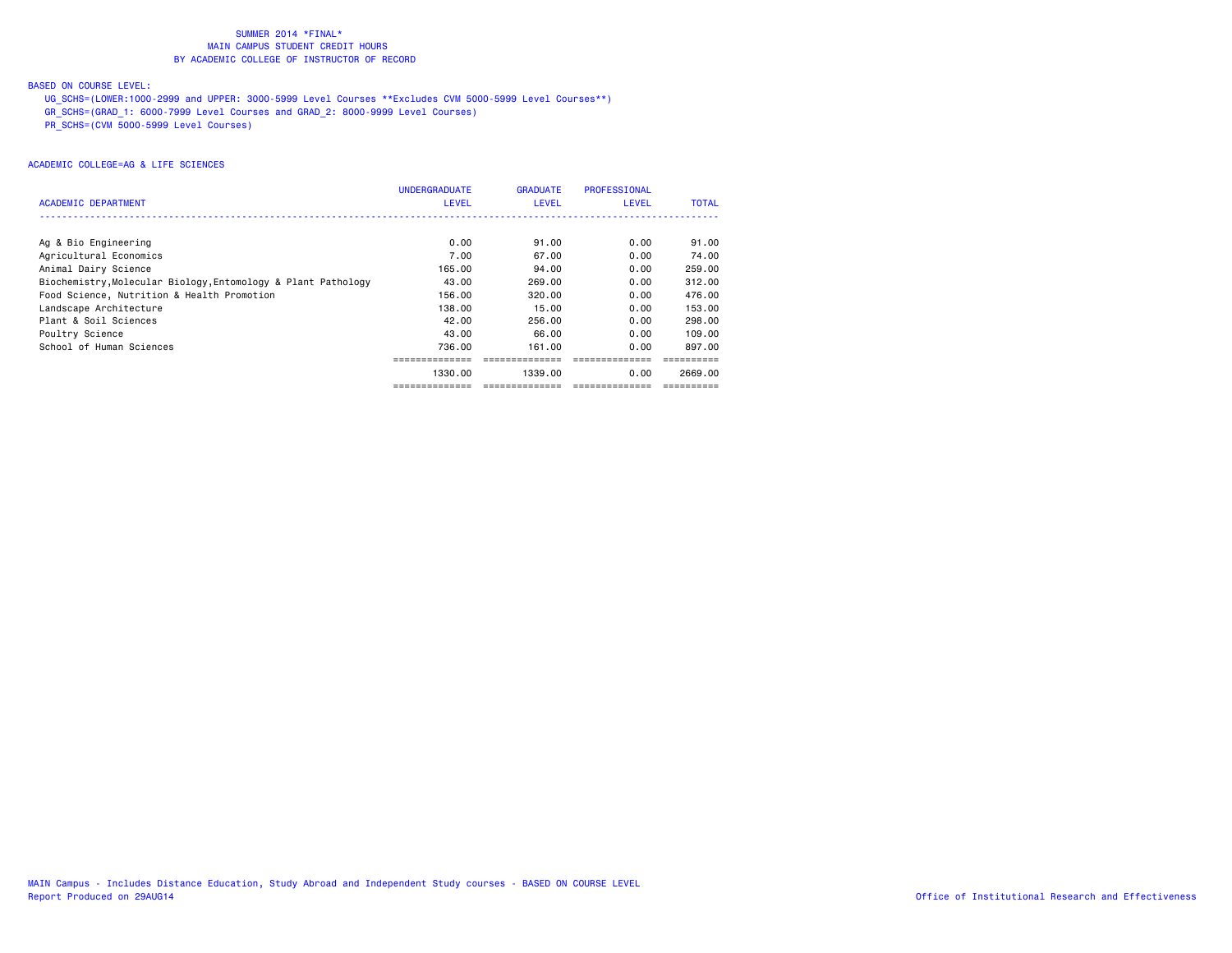# BASED ON COURSE LEVEL:

UG\_SCHS=(LOWER:1000-2999 and UPPER: 3000-5999 Level Courses \*\*Excludes CVM 5000-5999 Level Courses\*\*)

GR\_SCHS=(GRAD\_1: 6000-7999 Level Courses and GRAD\_2: 8000-9999 Level Courses)

PR\_SCHS=(CVM 5000-5999 Level Courses)

|                               | <b>UNDERGRADUATE</b> | <b>GRADUATE</b> | PROFESSIONAL |              |
|-------------------------------|----------------------|-----------------|--------------|--------------|
| <b>ACADEMIC DEPARTMENT</b>    | <b>LEVEL</b>         | <b>LEVEL</b>    | <b>LEVEL</b> | <b>TOTAL</b> |
|                               |                      |                 |              |              |
| Art AAD                       | 414.00               | 3.00            | 0.00         | 417.00       |
| Building Construction Science | 0.00                 | 17.00           | 0.00         | 17.00        |
| Interior Design               | 142.00               | 0.00            | 0.00         | 142.00       |
| School of Architecture        | 273.00               | 0.00            | 0.00         | 273.00       |
|                               |                      |                 |              |              |
|                               | 829.00               | 20.00           | 0.00         | 849,00       |
|                               |                      |                 |              |              |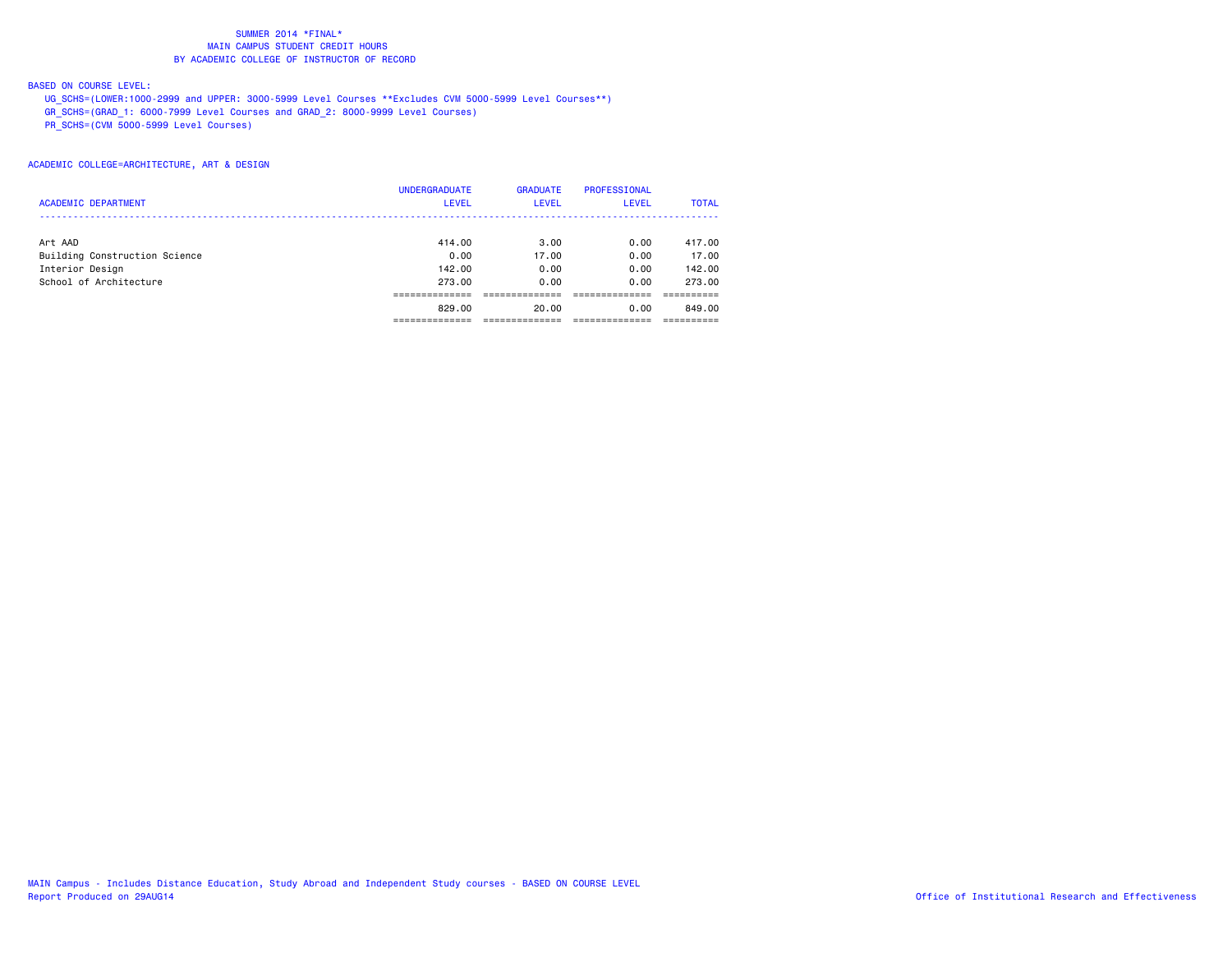# BASED ON COURSE LEVEL:

UG\_SCHS=(LOWER:1000-2999 and UPPER: 3000-5999 Level Courses \*\*Excludes CVM 5000-5999 Level Courses\*\*)

GR\_SCHS=(GRAD\_1: 6000-7999 Level Courses and GRAD\_2: 8000-9999 Level Courses)

PR\_SCHS=(CVM 5000-5999 Level Courses)

|                                            | <b>UNDERGRADUATE</b> | <b>GRADUATE</b> | PROFESSIONAL   |              |
|--------------------------------------------|----------------------|-----------------|----------------|--------------|
| <b>ACADEMIC DEPARTMENT</b>                 | <b>LEVEL</b>         | LEVEL           | <b>LEVEL</b>   | <b>TOTAL</b> |
|                                            |                      |                 |                |              |
| Anthropology & Middle Eastern Cultures     | 234.00               | 26.00           | 0.00           | 260.00       |
| Biological Sciences                        | 784.00               | 278.00          | 0.00           | 1062.00      |
| Chemistry                                  | 856.00               | 290,00          | 0.00           | 1146.00      |
| Classical & Modern Languages & Literatures | 795.00               | 0.00            | 0.00           | 795,00       |
| Communication                              | 1668,00              | 81.00           | 0.00           | 1749.00      |
| Dean of Arts & Sciences                    | 19.00                | 0.00            | 0.00           | 19.00        |
| English                                    | 897.00               | 93.00           | 0.00           | 990.00       |
| Geosciences                                | 1816.00              | 1122.00         | 0.00           | 2938.00      |
| History                                    | 468,00               | 26.00           | 0.00           | 494.00       |
| Mathematics & Statistics                   | 2982.00              | 194.00          | 0.00           | 3176.00      |
| Military Science                           | 192.00               | 0.00            | 0.00           | 192.00       |
| Philosophy & Religion                      | 876.00               | 0.00            | 0.00           | 876.00       |
| Physics & Astronomy                        | 789.00               | 9.00            | 0.00           | 798.00       |
| Political Science & Public Administration  | 617.00               | 203,00          | 0.00           | 820,00       |
| Psychology                                 | 1000.00              | 111.00          | 0.00           | 1111.00      |
| Sociology                                  | 624.00               | 106.00          | 0.00           | 730.00       |
|                                            |                      | ==============  | ============== |              |
|                                            | 14617.00             | 2539.00         | 0.00           | 17156.00     |
|                                            | ==============       | ==============  | ============== | -----------  |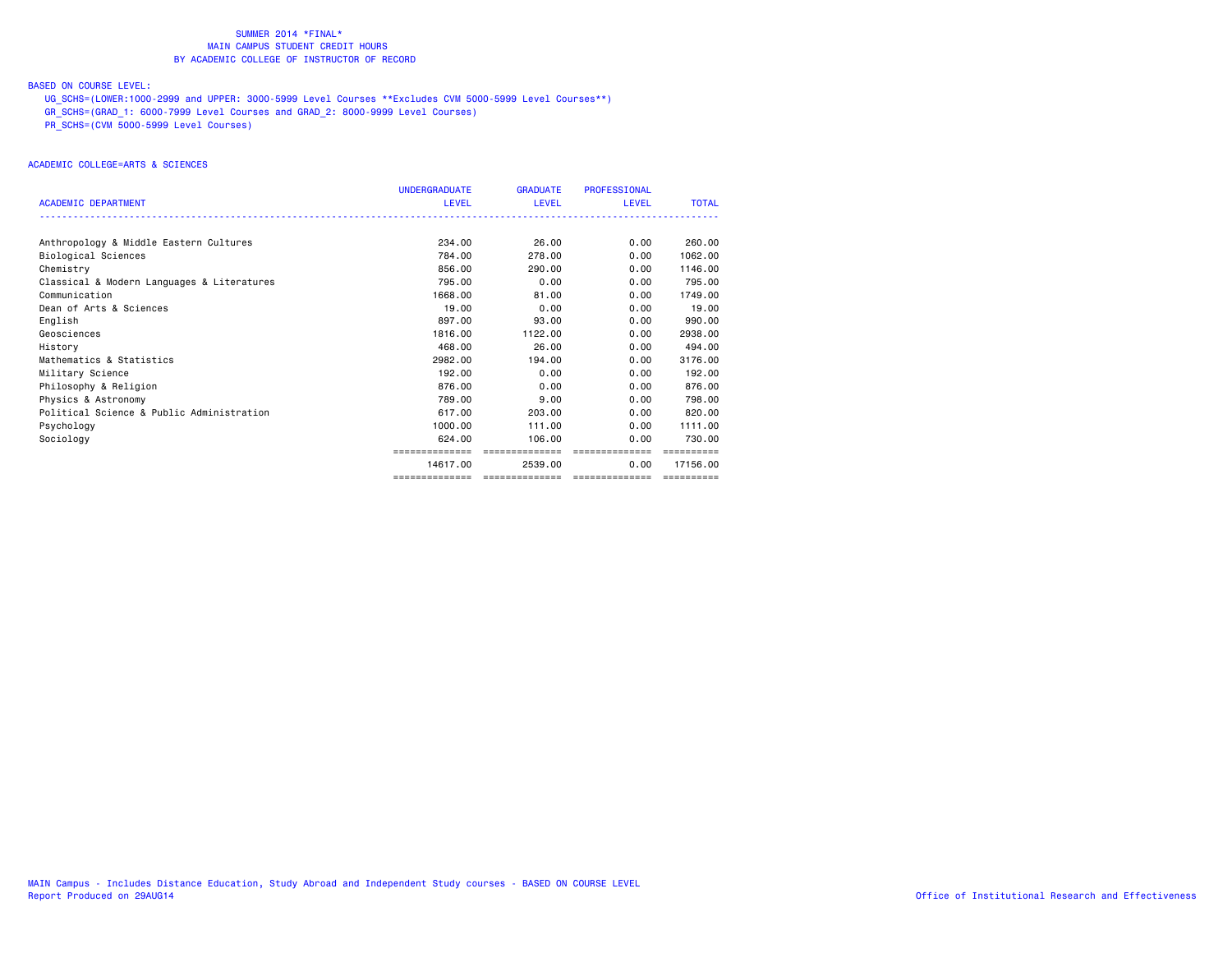# BASED ON COURSE LEVEL:

UG\_SCHS=(LOWER:1000-2999 and UPPER: 3000-5999 Level Courses \*\*Excludes CVM 5000-5999 Level Courses\*\*)

GR\_SCHS=(GRAD\_1: 6000-7999 Level Courses and GRAD\_2: 8000-9999 Level Courses)

PR\_SCHS=(CVM 5000-5999 Level Courses)

# ACADEMIC COLLEGE=BUSINESS

|                                                 | <b>UNDERGRADUATE</b> | <b>GRADUATE</b> | <b>PROFESSIONAL</b> |              |
|-------------------------------------------------|----------------------|-----------------|---------------------|--------------|
| <b>ACADEMIC DEPARTMENT</b>                      | <b>LEVEL</b>         | <b>LEVEL</b>    | <b>LEVEL</b>        | <b>TOTAL</b> |
|                                                 |                      |                 |                     |              |
| Finance & Economics                             | 1288.00              | 195.00          | 0.00                | 1483.00      |
| Management & Information Systems                | 911.00               | 353.00          | 0.00                | 1264.00      |
| Marketing, Quantitative Analysis & Business Law | 1047.00              | 304.00          | 0.00                | 1351.00      |
| School of Accountancy                           | 969.00               | 281.00          | 0.00                | 1250.00      |
|                                                 |                      |                 |                     |              |
|                                                 | 4215.00              | 1133.00         | 0.00                | 5348.00      |
|                                                 |                      |                 |                     |              |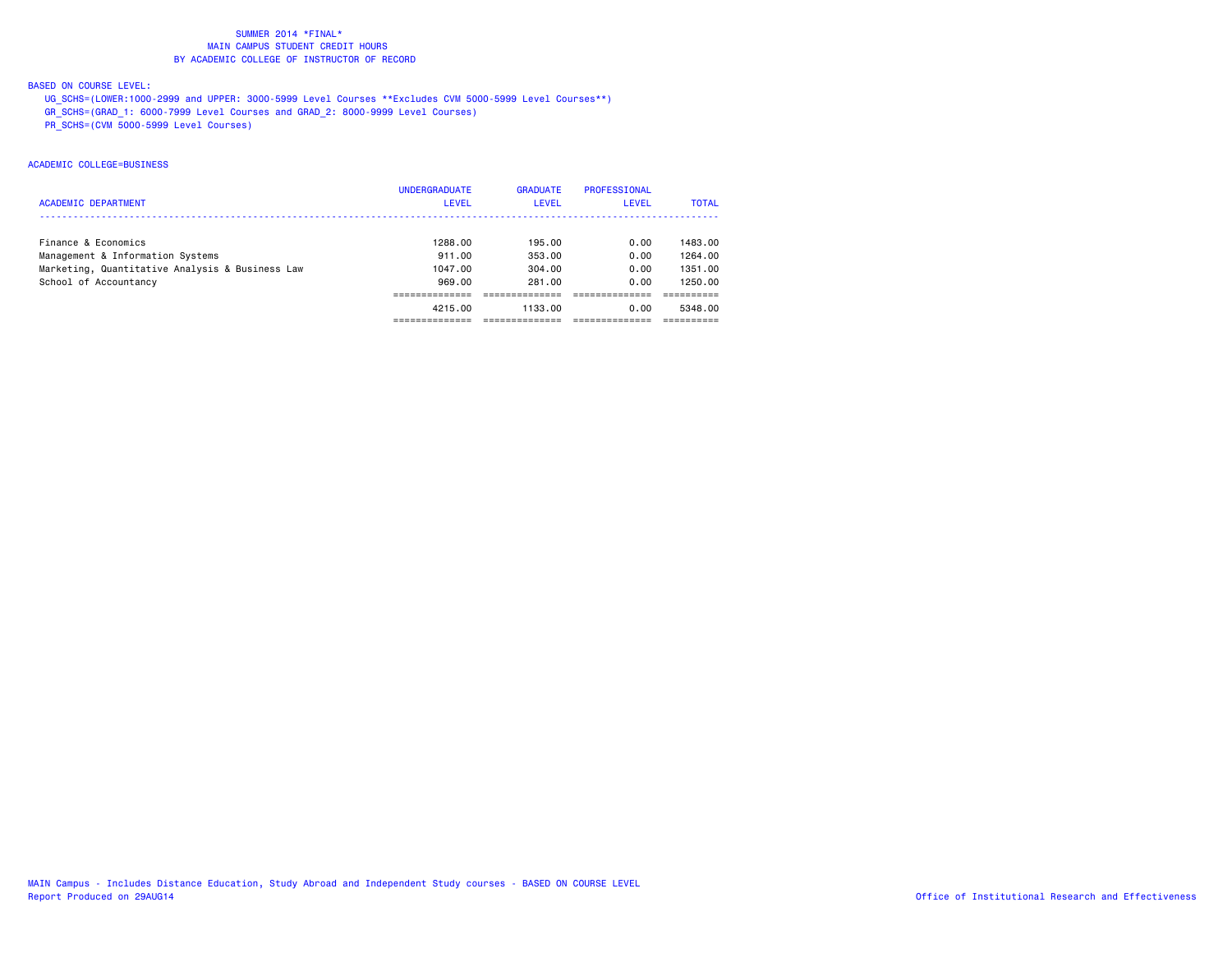# BASED ON COURSE LEVEL:

UG\_SCHS=(LOWER:1000-2999 and UPPER: 3000-5999 Level Courses \*\*Excludes CVM 5000-5999 Level Courses\*\*)

GR\_SCHS=(GRAD\_1: 6000-7999 Level Courses and GRAD\_2: 8000-9999 Level Courses)

PR\_SCHS=(CVM 5000-5999 Level Courses)

# ACADEMIC COLLEGE=EDUCATION

|                                               | <b>UNDERGRADUATE</b> | <b>GRADUATE</b> | PROFESSIONAL |              |
|-----------------------------------------------|----------------------|-----------------|--------------|--------------|
| <b>ACADEMIC DEPARTMENT</b>                    | <b>LEVEL</b>         | <b>LEVEL</b>    | <b>LEVEL</b> | <b>TOTAL</b> |
|                                               |                      |                 |              |              |
| Counseling & Educational Psychology           | 1686.75              | 979.00          | 0.00         | 2665.75      |
| Curriculum, Instruction & Special Education   | 791.25               | 1100.00         | 0.00         | 1891.25      |
| Instructional Systems & Workforce Development | 1358.00              | 334.00          | 0.00         | 1692.00      |
| Kinesiology                                   | 2596.00              | 202.00          | 0.00         | 2798.00      |
| Leadership and Foundations                    | 321.00               | 456.00          | 0.00         | 777.00       |
| Music                                         | 128.00               | 0.00            | 0.00         | 128.00       |
|                                               |                      |                 |              |              |
|                                               | 6881.00              | 3071.00         | 0.00         | 9952.00      |
|                                               |                      |                 |              |              |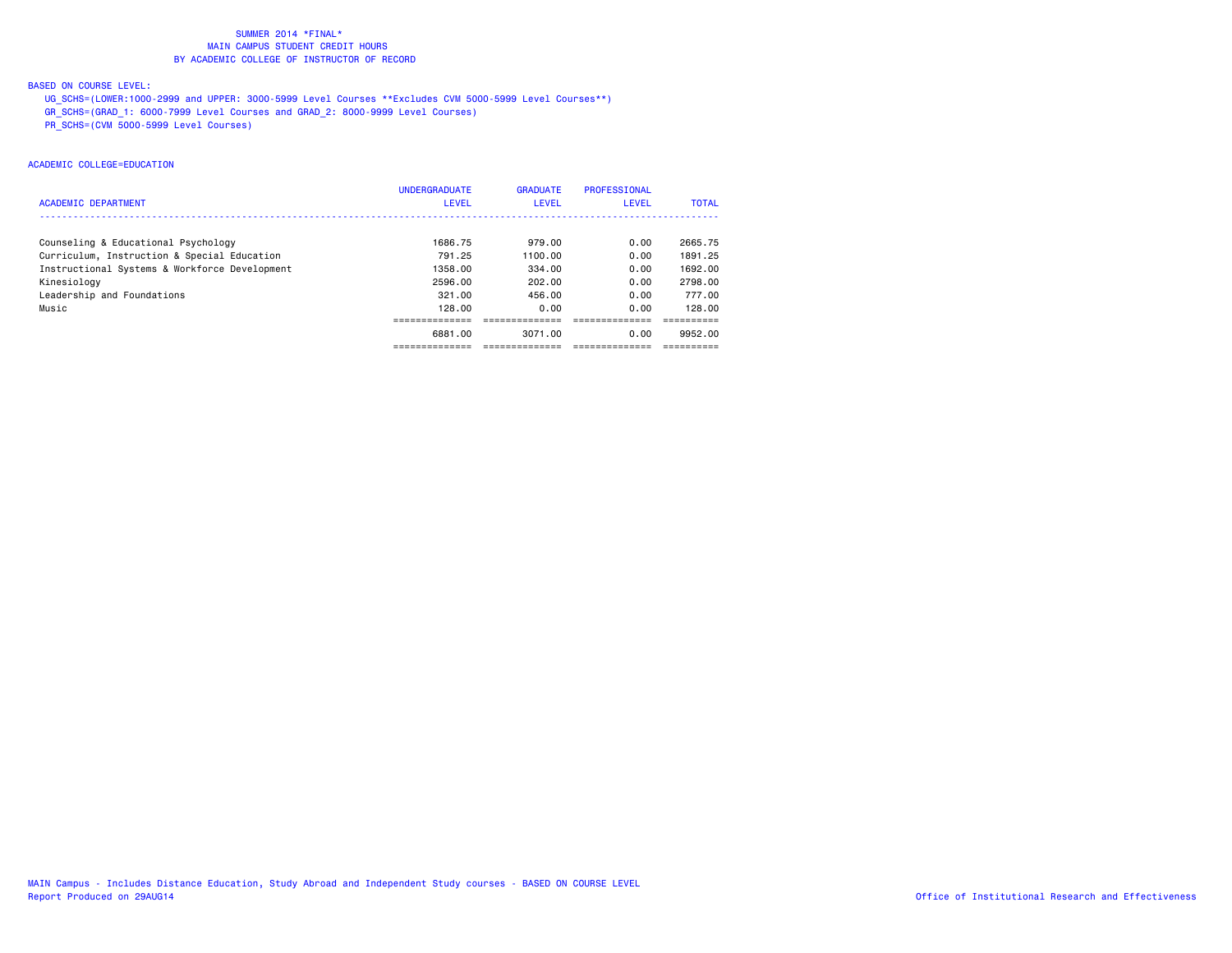# BASED ON COURSE LEVEL:

UG\_SCHS=(LOWER:1000-2999 and UPPER: 3000-5999 Level Courses \*\*Excludes CVM 5000-5999 Level Courses\*\*)

GR\_SCHS=(GRAD\_1: 6000-7999 Level Courses and GRAD\_2: 8000-9999 Level Courses)

PR\_SCHS=(CVM 5000-5999 Level Courses)

# ACADEMIC COLLEGE=ENGINEERING

|                                   | <b>UNDERGRADUATE</b> | <b>GRADUATE</b> | PROFESSIONAL    |              |
|-----------------------------------|----------------------|-----------------|-----------------|--------------|
| <b>ACADEMIC DEPARTMENT</b>        | <b>LEVEL</b>         | <b>LEVEL</b>    | <b>LEVEL</b>    | <b>TOTAL</b> |
|                                   |                      |                 |                 |              |
| Aerospace Engineering             | 486.00               | 93.00           | 0.00            | 579.00       |
| Ag & Bio Engineering              | 3.00                 | 52.00           | 0.00            | 55.00        |
| Civil & Environmental Engineering | 0.00                 | 165.00          | 0.00            | 165.00       |
| Computer Science & Engineering    | 134,00               | 142.00          | 0.00            | 276.00       |
| Electrical & Computer Engineering | 244,00               | 254.00          | 0.00            | 498,00       |
| Industrial & Systems Engineering  | 428,00               | 187.00          | 0.00            | 615,00       |
| Mechanical Engineering            | 495.00               | 305,00          | 0.00            | 800,00       |
| School of Chemical Engineering    | 270.00               | 46.00           | 0.00            | 316.00       |
|                                   |                      |                 |                 |              |
|                                   | 2060.00              | 1244.00         | 0.00            | 3304.00      |
|                                   | ==============       | =============== | =============== |              |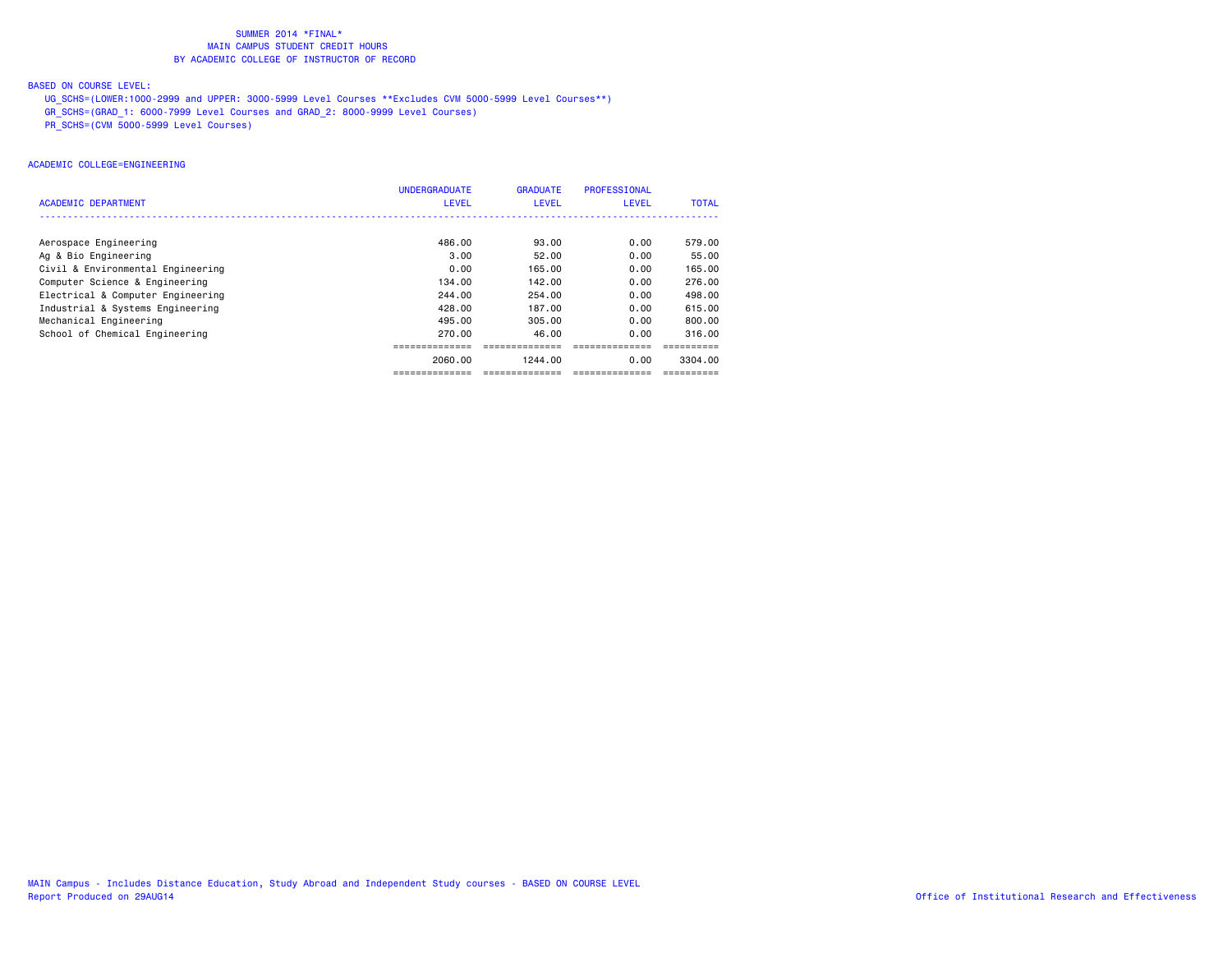# BASED ON COURSE LEVEL:

UG\_SCHS=(LOWER:1000-2999 and UPPER: 3000-5999 Level Courses \*\*Excludes CVM 5000-5999 Level Courses\*\*)

GR\_SCHS=(GRAD\_1: 6000-7999 Level Courses and GRAD\_2: 8000-9999 Level Courses)

PR\_SCHS=(CVM 5000-5999 Level Courses)

## ACADEMIC COLLEGE=FOREST RESOURCES

|                                   | <b>UNDERGRADUATE</b> | <b>GRADUATE</b> | PROFESSIONAL |              |
|-----------------------------------|----------------------|-----------------|--------------|--------------|
| <b>ACADEMIC DEPARTMENT</b>        | <b>LEVEL</b>         | <b>LEVEL</b>    | <b>LEVEL</b> | <b>TOTAL</b> |
|                                   |                      |                 |              |              |
| Forestry                          | 314.00               | 185.00          | 0.00         | 499.00       |
| Sustainable Bioproducts           | 0.00                 | 93.00           | 0.00         | 93.00        |
| Wildlife, Fisheries & Aquaculture | 40.00                | 284.00          | 0.00         | 324.00       |
|                                   |                      |                 |              |              |
|                                   | 354,00               | 562.00          | 0.00         | 916,00       |
|                                   |                      |                 |              |              |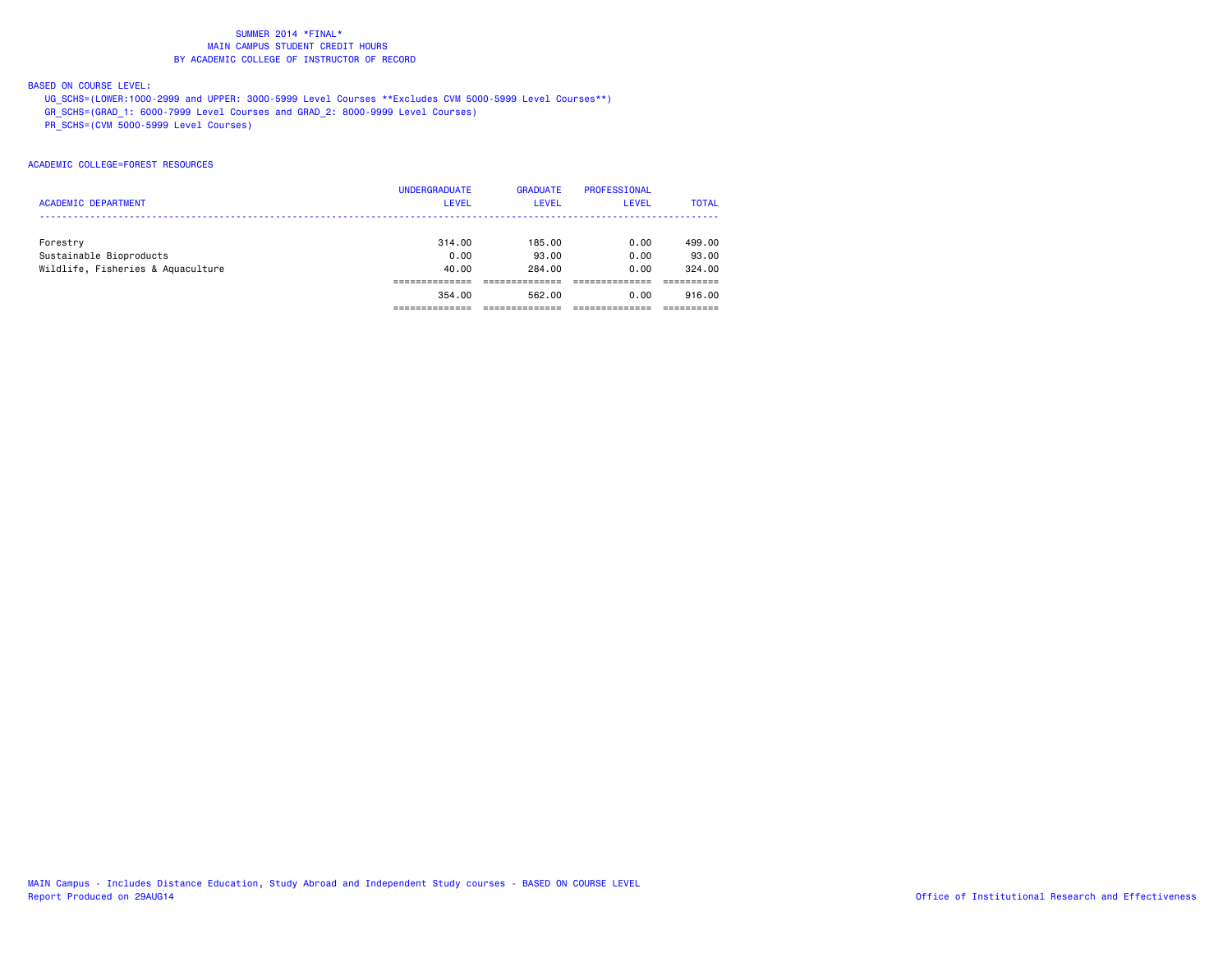# BASED ON COURSE LEVEL:

UG\_SCHS=(LOWER:1000-2999 and UPPER: 3000-5999 Level Courses \*\*Excludes CVM 5000-5999 Level Courses\*\*)

GR\_SCHS=(GRAD\_1: 6000-7999 Level Courses and GRAD\_2: 8000-9999 Level Courses)

PR\_SCHS=(CVM 5000-5999 Level Courses)

# ACADEMIC COLLEGE=VETERINARY MEDICINE

|                               | <b>UNDERGRADUATE</b> | <b>GRADUATE</b> | PROFESSIONAL |              |
|-------------------------------|----------------------|-----------------|--------------|--------------|
| <b>ACADEMIC DEPARTMENT</b>    | <b>LEVEL</b>         | <b>LEVEL</b>    | LEVEL        | <b>TOTAL</b> |
|                               |                      |                 |              |              |
| Veterinary Medical Technology | 24.00                | 0.00            | 0.00         | 24.00        |
| Veterinary Medicine           | 84.00                | 294.00          | 2669.00      | 3047.00      |
|                               |                      |                 |              |              |
|                               | 108,00               | 294.00          | 2669.00      | 3071.00      |
|                               |                      |                 |              |              |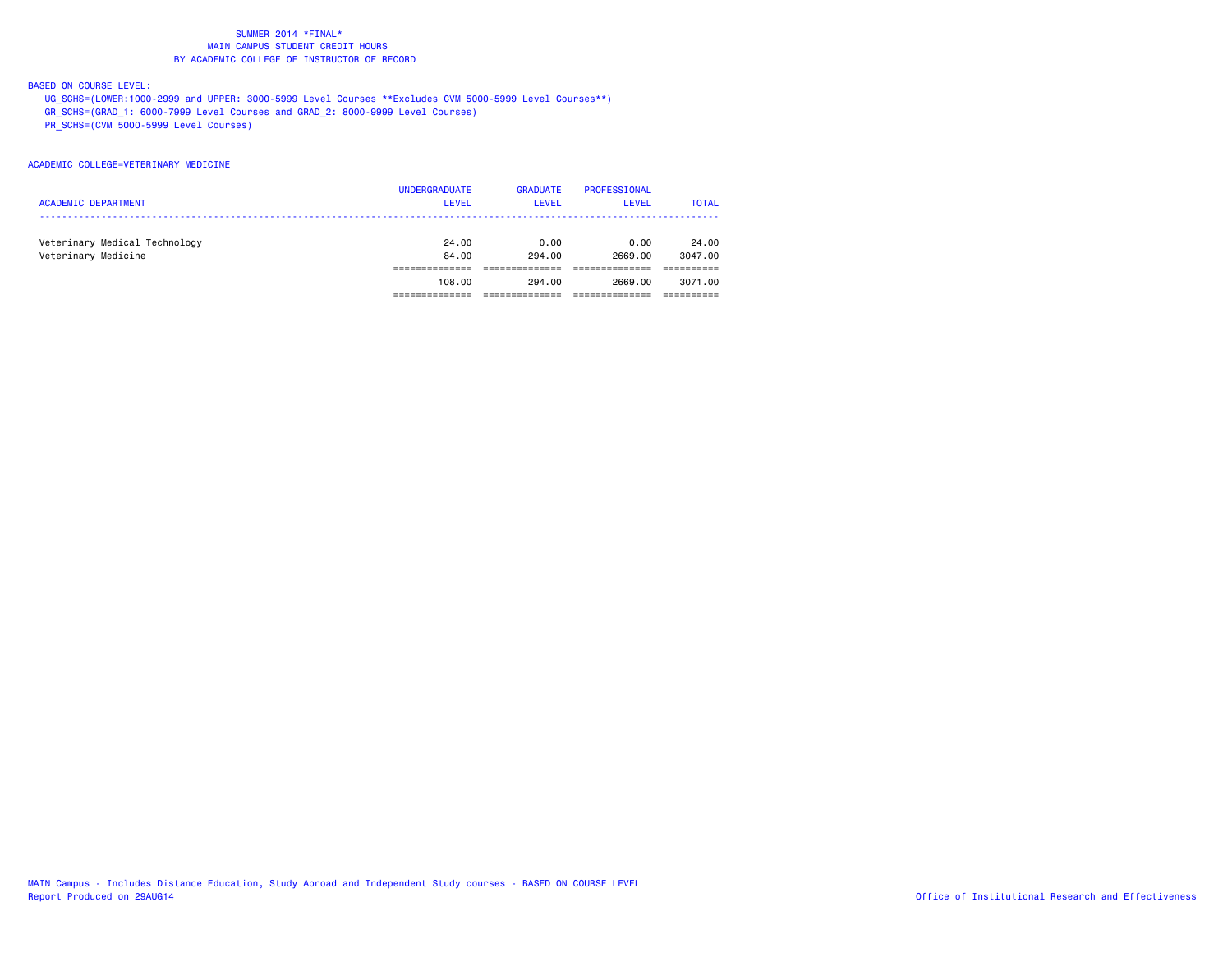BASED ON COURSE LEVEL:

UG\_SCHS=(LOWER:1000-2999 and UPPER: 3000-5999 Level Courses \*\*Excludes CVM 5000-5999 Level Courses\*\*)

GR\_SCHS=(GRAD\_1: 6000-7999 Level Courses and GRAD\_2: 8000-9999 Level Courses)

PR\_SCHS=(CVM 5000-5999 Level Courses)

## ACADEMIC COLLEGE=ACADEMIC AFFAIRS

|                            | <b>UNDERGRADUATE</b> | <b>GRADUATE</b> | PROFESSIONAL |              |
|----------------------------|----------------------|-----------------|--------------|--------------|
| <b>ACADEMIC DEPARTMENT</b> | <b>LEVEL</b>         | <b>LEVEL</b>    | <b>LEVEL</b> | <b>TOTAL</b> |
|                            |                      |                 |              |              |
| Provost Office             | 362,00               | 0.00            | 0.00         | 362.00       |
|                            |                      |                 |              |              |
|                            | 362,00               | 0.00            | 0.00         | 362.00       |
|                            |                      |                 |              |              |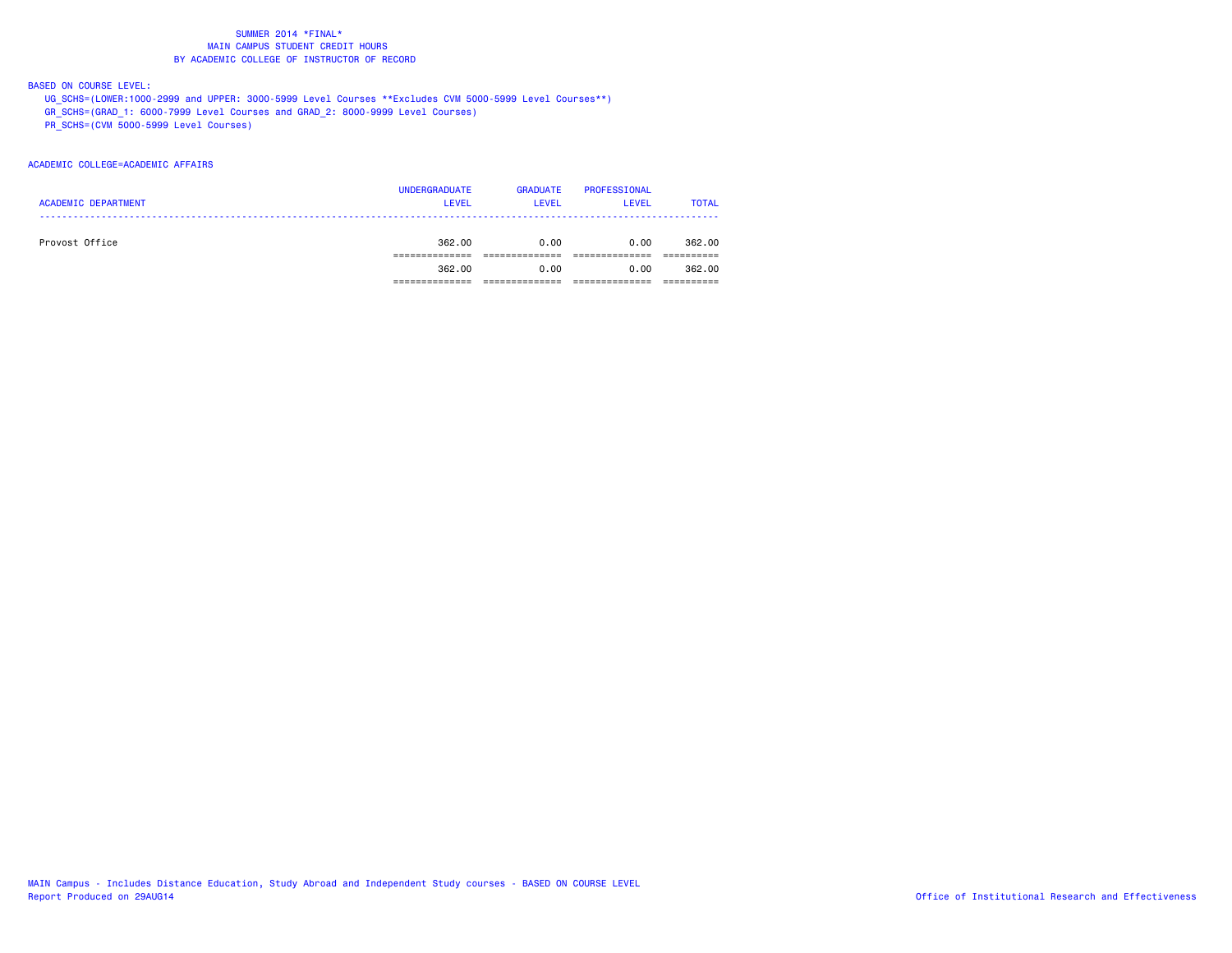| <b>ACADEMIC DEPARTMENT</b> | Instructor Name    | Rank                              | <b>Tenure</b><br><b>Status</b> | <b>Course</b><br>$Cip$ # | CRN   | Course #                    |                  | Crs | Sec Type Title            | Inst<br>Per | <b>UG</b><br><b>SCHS</b>                                                                                    | <b>GR</b><br><b>SCHS</b> | <b>PR</b><br><b>SCHS</b> | Total<br><b>SCHS</b>    |
|----------------------------|--------------------|-----------------------------------|--------------------------------|--------------------------|-------|-----------------------------|------------------|-----|---------------------------|-------------|-------------------------------------------------------------------------------------------------------------|--------------------------|--------------------------|-------------------------|
| Ag & Bio Engineering       | Davis, Jeremiah    | Associate Professor Tenured       |                                | 140301                   | 22112 | ABE 8990                    | 001 B            |     | Special Topic In ABE 1.00 |             | 0.00                                                                                                        | 18.00                    | 0.00                     | 18.00                   |
|                            |                    |                                   |                                |                          | 22741 | ABE 9000                    | 102 <sub>D</sub> |     | Research / Diss           | 1.00        | 0.00                                                                                                        | 6.00                     | 0.00                     | 6.00                    |
|                            |                    |                                   |                                |                          | 23545 | ABE 8000                    | 51 D             |     | Research / Thesis         | 1.00        | 0.00                                                                                                        | 1.00                     | 0.00                     | 1.00                    |
|                            |                    |                                   |                                |                          |       |                             |                  |     |                           |             | . <b>.</b><br>0.00                                                                                          | - - - - - -<br>25.00     | .<br>0.00                | .<br>25.00              |
|                            | Linhoss, Anna      | Assistant Professor Ten Track     |                                | 140301 22730             |       | ABE 8000 105 D              |                  |     | Research / Thesis         | 1.00        | 0.00<br>.                                                                                                   | 3.00<br>. <b>.</b> .     | 0.00<br>. <b>.</b>       | 3.00<br>. <b>.</b> .    |
|                            |                    |                                   |                                |                          |       |                             |                  |     |                           |             | 0.00                                                                                                        | 3.00                     | 0.00                     | 3.00                    |
|                            | Paz, Joel          | Assistant Professor Ten Track     |                                | 140301                   | 22732 | ABE 8000                    | 107 D            |     | Research / Thesis         | 1.00        | 0.00                                                                                                        | 6.00                     | 0.00                     | 6.00                    |
|                            |                    |                                   |                                |                          | 22746 | ABE 9000 107 D              |                  |     | Research / Diss           | 1.00        | 0.00<br>$\frac{1}{2} \left( \frac{1}{2} \right) \left( \frac{1}{2} \right) \left( \frac{1}{2} \right)$<br>. | 6.00                     | 0.00                     | 6.00                    |
|                            |                    |                                   |                                |                          |       |                             |                  |     |                           |             | 0.00                                                                                                        | 12.00                    | 0.00                     | 12.00                   |
|                            | Simpson, Chartrisa | Assistant Professor Ten Track     |                                | 140301 22734             |       | ABE 8000                    | 109 D            |     | Research / Thesis         | 1.00        | 0.00                                                                                                        | 6.00                     | 0.00                     | 6.00                    |
|                            |                    |                                   |                                |                          | 22748 | ABE 9000                    | 109 D            |     | Research / Diss           | 1.00        | 0.00<br>.                                                                                                   | 12.00<br>.               | 0.00<br>.                | 12.00<br>.              |
|                            |                    |                                   |                                |                          |       |                             |                  |     |                           |             | 0.00                                                                                                        | 18.00                    | 0.00                     | 18.00                   |
|                            | Ward, Jason        | Extension Assist Pr Non-Ten Track |                                |                          |       | 140301 22751 ABE 9000 112 D |                  |     | Research / Diss           | 1.00        | 0.00<br><u>.</u>                                                                                            | 3.00                     | 0.00                     | 3.00                    |
|                            |                    |                                   |                                |                          |       |                             |                  |     |                           |             | 0.00                                                                                                        | 3.00                     | 0.00                     | 3.00                    |
|                            | Yu, Fei            | Assistant Professor Ten Track     |                                | 140301                   | 22739 | ABE 8000                    | 114 D            |     | Research / Thesis         | 1.00        | 0.00                                                                                                        | 6.00                     | 0.00                     | 6.00                    |
|                            |                    |                                   |                                |                          | 22753 | ABE 9000 114 D              |                  |     | Research / Diss           | 1.00        | 0.00<br>.                                                                                                   | 24.00<br>-----           | 0.00                     | 24.00                   |
|                            |                    |                                   |                                |                          |       |                             |                  |     |                           |             | 0.00                                                                                                        | 30.00                    | 0.00                     | 30,00                   |
| Ag & Bio Engineering       |                    |                                   |                                |                          |       |                             |                  |     |                           |             | $=$ = = = = = = =<br>0.00                                                                                   | 91.00                    | ========<br>0.00         | $=$ ==========<br>91.00 |
|                            |                    |                                   |                                |                          |       |                             |                  |     |                           |             |                                                                                                             |                          |                          |                         |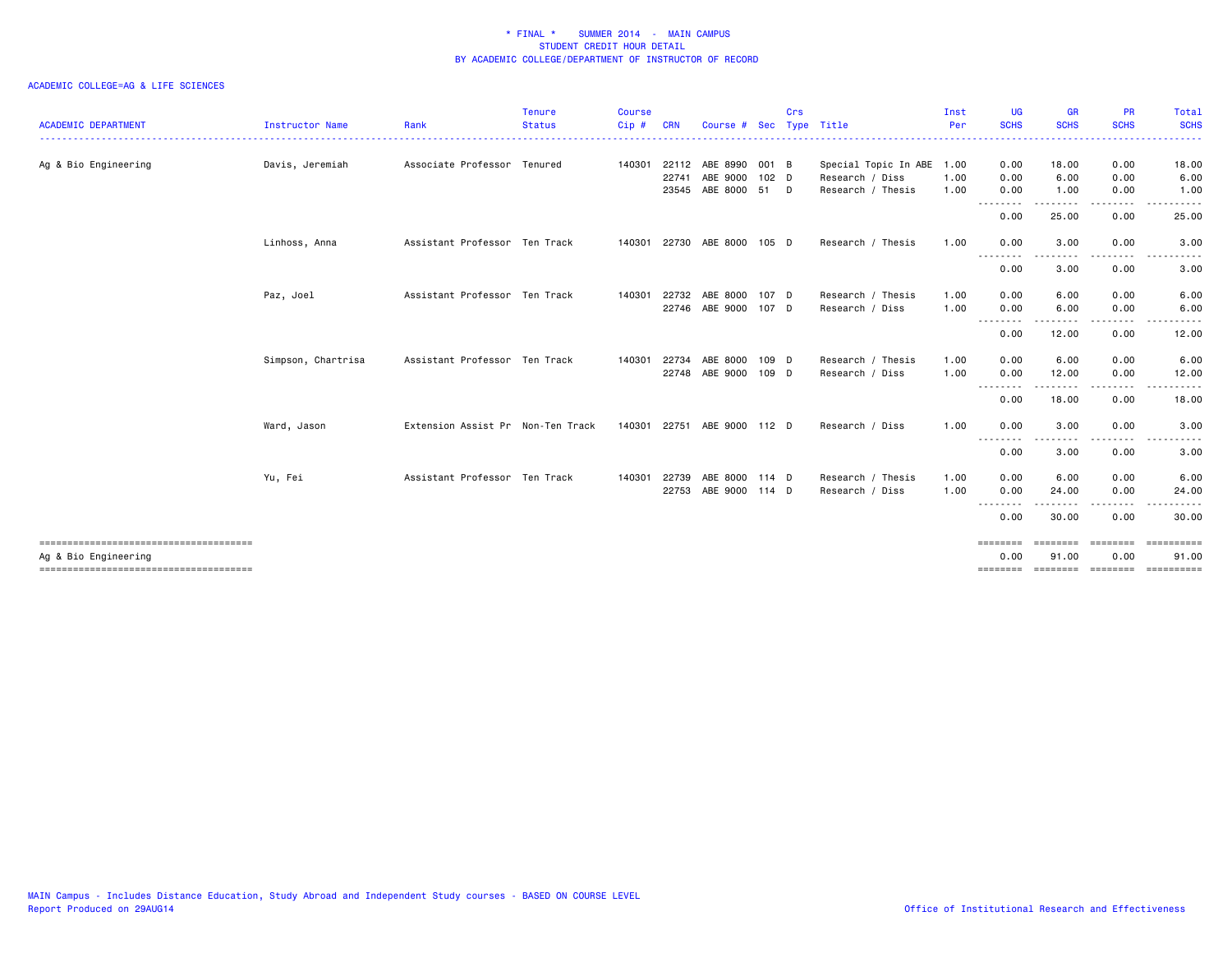| <b>ACADEMIC DEPARTMENT</b>                                      | Instructor Name  | Rank                          | <b>Tenure</b><br><b>Status</b> | <b>Course</b><br>Cip# | <b>CRN</b>   | Course #                        |    | Crs | Sec Type Title                   | Inst<br>Per  | <b>UG</b><br><b>SCHS</b>        | <b>GR</b><br><b>SCHS</b>         | <b>PR</b><br><b>SCHS</b> | Total<br><b>SCHS</b> |
|-----------------------------------------------------------------|------------------|-------------------------------|--------------------------------|-----------------------|--------------|---------------------------------|----|-----|----------------------------------|--------------|---------------------------------|----------------------------------|--------------------------|----------------------|
| Agricultural Economics                                          | Barnett, Barry   | Professor                     | Tenured                        |                       |              | 010103 22557 AEC 8000 102 D     |    |     | Research / Thesis                | 1.00         | 0.00                            | 1.00                             | 0.00                     | 1.00                 |
|                                                                 |                  |                               |                                |                       |              |                                 |    |     |                                  |              | <u> - - - - - - - -</u><br>0.00 | 1.00                             | 0.00                     | 1.00                 |
|                                                                 | Coatney, Kalyn   | Assistant Professor Ten Track |                                | 010103 21744          | 22558        | AEC 8403 01 C<br>AEC 8000 103 D |    |     | Game Theory<br>Research / Thesis | 1.00<br>1.00 | 0.00<br>0.00                    | 12.00<br>6.00                    | 0.00<br>0.00             | 12.00<br>6.00        |
|                                                                 |                  |                               |                                |                       |              |                                 |    |     |                                  |              | ---------<br>0.00               | .<br>18.00                       | .<br>0.00                | .<br>18.00           |
|                                                                 | Coble, Keith     | Professor                     | Tenured                        | 010103                |              | 22556 AEC 8000 101 D            |    |     | Research / Thesis                | 1.00         | 0.00                            | 6.00                             | 0.00                     | 6.00                 |
|                                                                 |                  |                               |                                |                       |              |                                 |    |     |                                  |              | .<br>0.00                       | $\overline{\phantom{a}}$<br>6.00 | 0.00                     | 6.00                 |
|                                                                 | Freeman, Matthew | Assistant Professor Ten Track |                                | 010103 23427          |              | AEC 8000 02                     |    | D   | Research / Thesis                | 1.00         | 0.00                            | 3.00                             | 0.00                     | 3.00                 |
|                                                                 |                  |                               |                                |                       |              |                                 |    |     |                                  |              | $  -$<br>0.00                   | 3.00                             | 0.00                     | 3.00                 |
|                                                                 | Harri, Ardian    | Associate Professor Tenured   |                                | 010103                | 22560        | AEC 8000 105 D                  |    |     | Research / Thesis                | 1.00         | 0.00                            | 6.00                             | 0.00                     | 6.00                 |
|                                                                 |                  |                               |                                |                       | 450602 20039 | AEC 8843 001 C                  |    |     | Survey Design & Exp              | 0.50         | 0.00<br>$\sim$ $\sim$ $\sim$    | 9.00                             | 0.00                     | 9.00                 |
|                                                                 |                  |                               |                                |                       |              |                                 |    |     |                                  |              | 0.00                            | 15.00                            | 0.00                     | 15.00                |
|                                                                 | Interis, Matthew | Assistant Professor Ten Track |                                | 010103                | 22561        | AEC 8000 106 D                  |    |     | Research / Thesis                | 1.00         | 0.00                            | 3.00                             | 0.00                     | 3.00                 |
|                                                                 |                  |                               |                                |                       | 23177        | AEC 8000 01                     |    | D   | Research / Thesis                | 1.00         | 0.00                            | 3.00                             | 0.00                     | 3.00                 |
|                                                                 |                  |                               |                                | 450602                | 20039        | AEC 8843 001 C                  |    |     | Survey Design & Exp              | 0.50         | 0.00<br>.                       | 9.00<br>.                        | 0.00                     | 9.00                 |
|                                                                 |                  |                               |                                |                       |              |                                 |    |     |                                  |              | 0.00                            | 15.00                            | 0.00                     | 15.00                |
|                                                                 | Little, Randall  | Professor                     | Tenured                        | 010101                | 20035        | AEC 4530                        | 01 | E   | Internship AEC-AGBM              | 1.00         | 6.00                            | 0.00                             | 0.00                     | 6.00                 |
|                                                                 |                  |                               |                                |                       |              | 521003 20571 EXL 1191 51        |    | E   | Leadership Internshi 1.00        |              | 1.00                            | 0.00                             | 0.00                     | 1.00                 |
|                                                                 |                  |                               |                                |                       |              |                                 |    |     |                                  |              | ---------<br>7.00               | .<br>0.00                        | .<br>0.00                | 7.00                 |
|                                                                 | Petrolia, Daniel | Associate Professor Tenured   |                                |                       |              | 010103 22562 AEC 8000 107 D     |    |     | Research / Thesis                | 1.00         | 0.00                            | 9.00                             | 0.00                     | 9.00                 |
|                                                                 |                  |                               |                                |                       |              |                                 |    |     |                                  |              | 0.00                            | 9.00                             | 0.00                     | 9.00                 |
| --------------------------------------                          |                  |                               |                                |                       |              |                                 |    |     |                                  |              | ========                        | ========                         | ========                 |                      |
| Agricultural Economics<br>------------------------------------- |                  |                               |                                |                       |              |                                 |    |     |                                  |              | 7.00                            | 67.00                            | 0.00                     | 74.00                |
|                                                                 |                  |                               |                                |                       |              |                                 |    |     |                                  |              |                                 |                                  |                          |                      |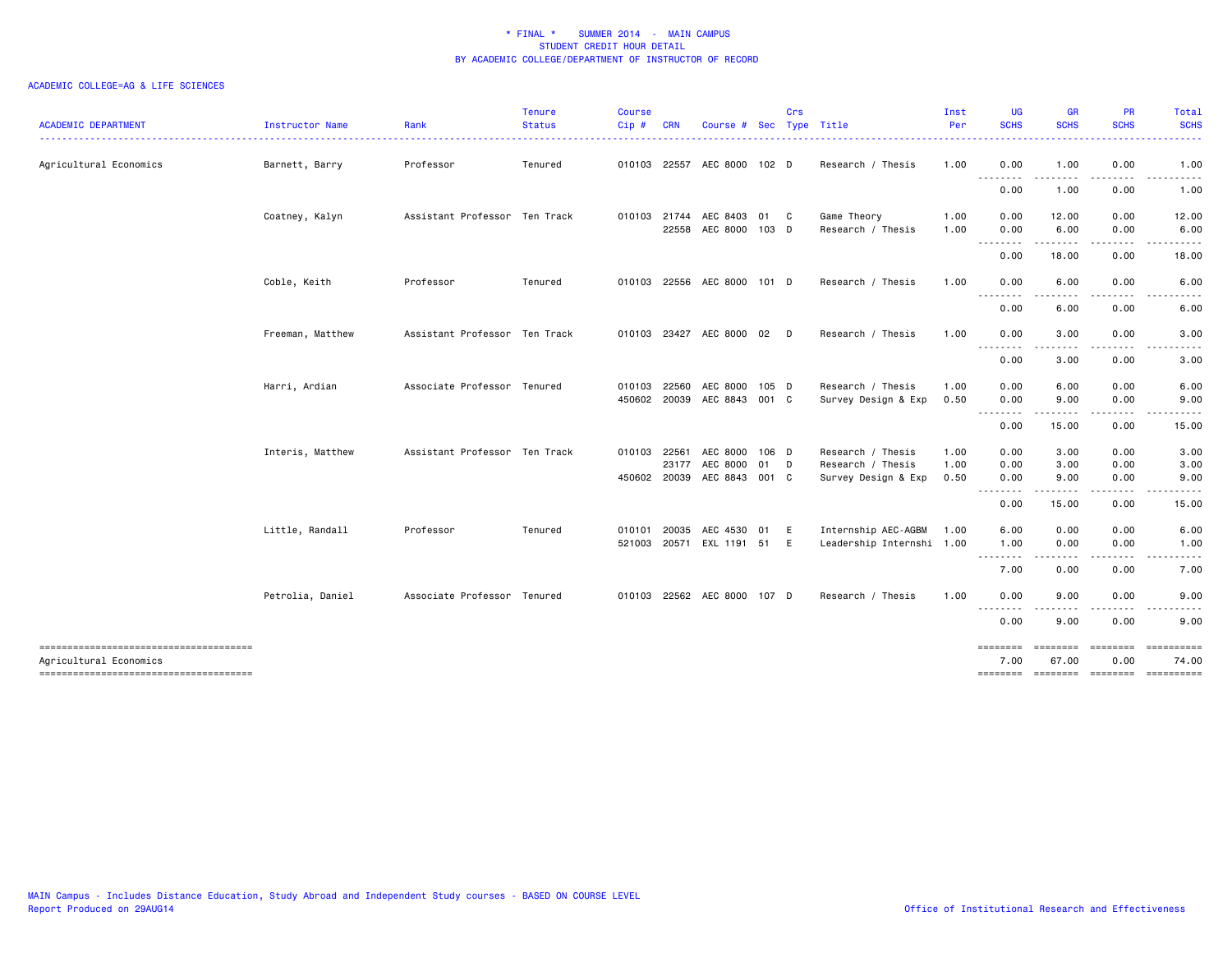| <b>ACADEMIC DEPARTMENT</b>            | Instructor Name   | Rank                              | <b>Tenure</b><br><b>Status</b> | Course<br>Cip#   | <b>CRN</b>     | Course # Sec Type Title       |                | Crs |                                              | Inst<br>Per  | <b>UG</b><br><b>SCHS</b>                      | <b>GR</b><br><b>SCHS</b>                                                         | <b>PR</b><br><b>SCHS</b>    | <b>Total</b><br><b>SCHS</b>                                                                                                        |
|---------------------------------------|-------------------|-----------------------------------|--------------------------------|------------------|----------------|-------------------------------|----------------|-----|----------------------------------------------|--------------|-----------------------------------------------|----------------------------------------------------------------------------------|-----------------------------|------------------------------------------------------------------------------------------------------------------------------------|
| Animal Dairy Science                  | Dinh, Thu         | Assistant Professor Ten Track     |                                |                  |                | 020201 22864 ADS 8000 118 D   |                |     | Research/Thesis                              | 1.00         | 0.00                                          | 3.00<br>$- - - - -$                                                              | 0.00<br>$- - -$             | 3.00<br>$- - - -$                                                                                                                  |
|                                       |                   |                                   |                                |                  |                |                               |                |     |                                              |              | 0.00                                          | 3.00                                                                             | 0.00                        | 3.00                                                                                                                               |
|                                       | Edwards, Kristine | Research Assist Pro Non-Ten Track |                                |                  |                | 260505 21659 BIO 3303 01 B    |                |     | Parasitology                                 | 1.00         | 84.00<br>.                                    | 0.00<br>$- - - -$                                                                | 0.00<br>$- - -$             | 84.00<br>$\frac{1}{2} \left( \frac{1}{2} \right) \left( \frac{1}{2} \right) \left( \frac{1}{2} \right) \left( \frac{1}{2} \right)$ |
|                                       |                   |                                   |                                |                  |                |                               |                |     |                                              |              | 84.00                                         | 0.00                                                                             | 0.00                        | 84.00                                                                                                                              |
|                                       | Graves, Jessica   | Instructor                        | Non-Ten Track                  |                  |                | 010101 20032 ADS 4423 101 E   |                |     | ADS Internship                               | 1.00         | 45.00<br>$\sim$ $\sim$ $\sim$<br>.            | 0.00                                                                             | 0.00                        | 45.00                                                                                                                              |
|                                       |                   |                                   |                                |                  |                |                               |                |     |                                              |              | 45.00                                         | 0.00                                                                             | 0.00                        | 45.00                                                                                                                              |
|                                       | Karisch, Brandi   | Extension Assist Pr Non-Ten Track |                                | 020201           | 22573          | ADS 8000<br>23512 ADS 7000    | $103$ D<br>51  | I   | Research/Thesis<br>Directed Indiv Study      | 1.00<br>1.00 | 0.00<br>0.00                                  | 6.00<br>3.00                                                                     | 0.00<br>0.00                | 6.00<br>3.00                                                                                                                       |
|                                       |                   |                                   |                                |                  |                |                               |                |     |                                              |              | .<br>$\sim$ $\sim$ $\sim$<br>0.00             | .<br>9.00                                                                        | د د د د<br>0.00             | .<br>9.00                                                                                                                          |
|                                       | Larson, Jamie     | Assistant Professor Ten Track     |                                | 020201           | 22574          | ADS 8000 104 D                |                |     | Research/Thesis                              | 1.00         | 0.00                                          | 6.00                                                                             | 0.00                        | 6.00                                                                                                                               |
|                                       |                   |                                   |                                | 260707           | 22409          | PHY 8000                      | 102 D          |     | Research / Thesis                            | 1.00         | 0.00<br>$\sim$ $\sim$ $\sim$                  | 6.00                                                                             | 0.00                        | 6.00<br>.                                                                                                                          |
|                                       |                   |                                   |                                |                  |                |                               |                |     |                                              |              | 0.00                                          | 12.00                                                                            | 0.00                        | 12.00                                                                                                                              |
|                                       | Lemley, Caleb     | Assistant Professor Ten Track     |                                | 020201           |                | 22575 ADS 8000 105 D          |                |     | Research/Thesis                              | 1.00         | 0.00<br>$\sim$ $\sim$ .                       | 12.00                                                                            | 0.00                        | 12.00                                                                                                                              |
|                                       |                   |                                   |                                |                  |                |                               |                |     |                                              |              | 0.00                                          | 12.00                                                                            | 0.00                        | 12.00                                                                                                                              |
|                                       | Liao, Shengfa     | Assistant Professor Ten Track     |                                | 020201           | 22576<br>22593 | ADS 8000<br>ADS 9000          | 106 D<br>106 D |     | Research/Thesis<br>Research/Diss             | 1.00<br>1.00 | 0.00<br>0.00                                  | 6.00<br>6.00                                                                     | 0.00<br>0.00                | 6.00<br>6.00                                                                                                                       |
|                                       |                   |                                   |                                |                  |                |                               |                |     |                                              |              | $\sim$ $\sim$ $\sim$<br>.                     |                                                                                  | $\sim$ $\sim$ $\sim$ $\sim$ |                                                                                                                                    |
|                                       |                   |                                   |                                |                  |                |                               |                |     |                                              |              | 0.00                                          | 12.00                                                                            | 0.00                        | 12.00                                                                                                                              |
|                                       | Nicodemus, Molly  | Associate Professor Tenured       |                                | 020201           | 22546<br>22579 | ADS 3223<br>ADS 8000          | 101 B<br>109   | D   | Horse Management<br>Research/Thesis          | 1.00<br>1.00 | 36.00<br>0.00                                 | 0.00<br>4.00                                                                     | 0.00<br>0.00                | 36.00<br>4.00                                                                                                                      |
|                                       |                   |                                   |                                |                  | 22596          | ADS 9000                      | 109 D          |     | Research/Diss                                | 1.00         | 0.00                                          | 6.00                                                                             | 0.00                        | 6.00                                                                                                                               |
|                                       |                   |                                   |                                |                  |                |                               |                |     |                                              |              | $\sim$ $\sim$ $\sim$<br>36.00                 | 10.00                                                                            | 0.00                        | 46.00                                                                                                                              |
|                                       |                   |                                   |                                |                  |                |                               |                |     |                                              |              |                                               |                                                                                  |                             |                                                                                                                                    |
|                                       | Rude, Brian       | Professor                         | Tenured                        | 020201           | 22599          | ADS 9000<br>23542 ADS 8000 51 | 112 D          | D   | Research/Diss<br>Research/Thesis             | 1.00<br>1.00 | 0.00<br>0.00                                  | 6.00<br>3.00                                                                     | 0.00<br>0.00                | 6.00<br>3.00                                                                                                                       |
|                                       |                   |                                   |                                |                  |                |                               |                |     |                                              |              | .<br>0.00                                     | $- - - - -$<br>9.00                                                              | $\frac{1}{2}$<br>0.00       | .<br>9.00                                                                                                                          |
|                                       | Smith, Trent      | Associate Professor Tenured       |                                | 020201           |                | 22972 ADS 8000 02 D           |                |     | Research/Thesis                              | 1.00         | 0.00                                          | 5.00                                                                             | 0.00                        | 5.00                                                                                                                               |
|                                       |                   |                                   |                                |                  |                |                               |                |     |                                              |              | $\sim$ $\sim$ $\sim$<br>$\sim$ $\sim$<br>0.00 | $- - - -$<br>5.00                                                                | 0.00                        | 5.00                                                                                                                               |
|                                       |                   |                                   |                                |                  |                |                               |                |     |                                              |              |                                               |                                                                                  |                             |                                                                                                                                    |
|                                       | Ward, Stephanie   | Assistant Professor Ten Track     |                                | 020201<br>020299 | 22586<br>23467 | ADS 8000<br>ADS 8990          | 116 D<br>01    | B   | Research/Thesis<br>Special Topic In ADS 1.00 | 1.00         | 0.00<br>0.00                                  | 6.00<br>16.00                                                                    | 0.00<br>0.00                | 6.00<br>16.00                                                                                                                      |
|                                       |                   |                                   |                                |                  |                |                               |                |     |                                              |              | $\sim$ $\sim$ $\sim$ $\sim$<br>$  -$<br>0.00  | .<br>22.00                                                                       | .<br>0.00                   | .<br>22.00                                                                                                                         |
|                                       |                   |                                   |                                |                  |                |                               |                |     |                                              |              |                                               |                                                                                  |                             |                                                                                                                                    |
| Animal Dairy Science                  |                   |                                   |                                |                  |                |                               |                |     |                                              |              | ========<br>165.00                            | $\qquad \qquad \equiv \equiv \equiv \equiv \equiv \equiv \equiv \equiv$<br>94.00 | ========<br>0.00            | ==========<br>259.00                                                                                                               |
| ------------------------------------- |                   |                                   |                                |                  |                |                               |                |     |                                              |              | ========                                      |                                                                                  | <b>CONSIDER</b>             | $\begin{minipage}{0.9\linewidth} \hspace*{-0.2cm} \textbf{m} = \textbf{m} = \textbf{m} = \textbf{m} = \textbf{m} \end{minipage}$   |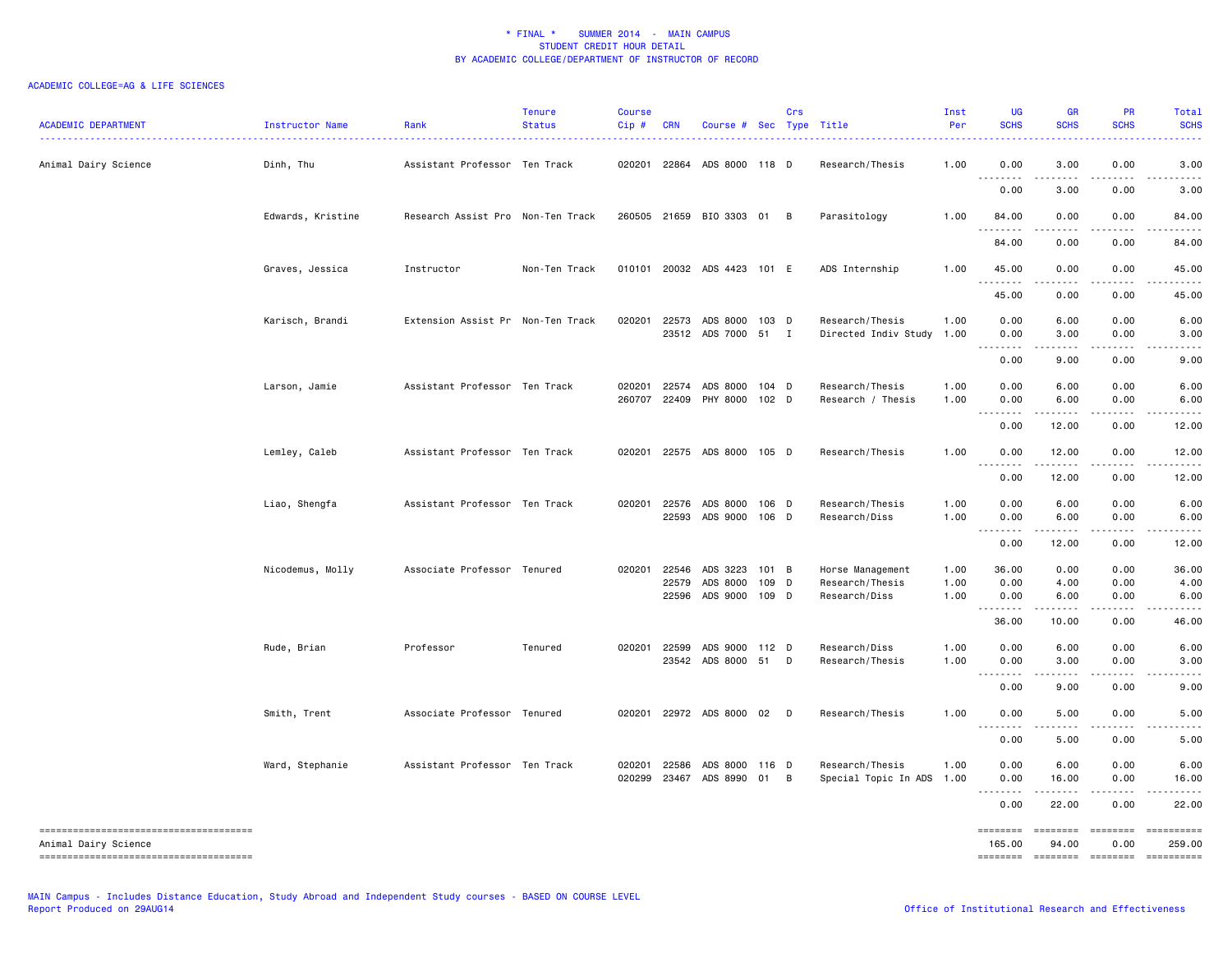| <b>ACADEMIC DEPARTMENT</b>                             | Instructor Name      | Rank                              | <b>Tenure</b><br><b>Status</b> | <b>Course</b><br>$Cip \#$ | <b>CRN</b>   | Course # Sec Type Title                       |       | Crs                              |                                                | Inst<br>Per | UG<br><b>SCHS</b>                                      | <b>GR</b><br><b>SCHS</b> | <b>PR</b><br><b>SCHS</b> | Total<br><b>SCHS</b> |
|--------------------------------------------------------|----------------------|-----------------------------------|--------------------------------|---------------------------|--------------|-----------------------------------------------|-------|----------------------------------|------------------------------------------------|-------------|--------------------------------------------------------|--------------------------|--------------------------|----------------------|
| Biochemistry, Molecular Biology, Entomol Allen, Thomas |                      | Extension Professor Non-Ten Track |                                |                           |              | 260702 22783 EPP 9000 102 D                   |       |                                  | Research / Diss                                | 1.00        | 0.00                                                   | 6.00                     | 0.00                     | 6.00                 |
|                                                        |                      |                                   |                                |                           |              |                                               |       |                                  |                                                |             | $\sim$ $\sim$ $\sim$<br>-----<br>0.00                  | 6.00                     | 0.00                     | 6.00                 |
|                                                        | Baird, Richard       | Professor                         | Tenured                        |                           |              | 260305 21772 EPP 6182 01<br>23178 EPP 6172 51 |       | $\overline{B}$<br>$\overline{B}$ | Taxon Oom and Zyg<br>Taxon Basidiomycetes 1.00 | 1.00        | 0.00<br>0.00                                           | 6.00<br>6.00             | 0.00<br>0.00             | 6.00<br>6.00         |
|                                                        |                      |                                   |                                |                           |              |                                               |       |                                  |                                                |             | .<br>0.00                                              | .<br>12.00               | <u>.</u><br>0.00         | .<br>12.00           |
|                                                        | Brown Johnson, Ashli | Assistant Professor Ten Track     |                                |                           | 260202 22359 | BCH 8000 103 D                                |       |                                  | Research / Thesis                              | 1.00        | 0.00                                                   | 3.00                     | 0.00                     | 3.00                 |
|                                                        |                      |                                   |                                |                           | 22385        | <b>BCH 9000</b>                               | 103 D |                                  | Research/Diss                                  | 1.00        | 0.00                                                   | 15.00                    | 0.00                     | 15.00                |
|                                                        |                      |                                   |                                |                           |              |                                               |       |                                  |                                                |             |                                                        |                          |                          |                      |
|                                                        |                      |                                   |                                |                           | 23310        | BCH 7000                                      | 101 I |                                  | Directed Indiv Study 1.00                      |             | 0.00                                                   | 3.00                     | 0.00                     | 3.00                 |
|                                                        |                      |                                   |                                |                           |              | 23311 BCH 7000 102 I                          |       |                                  | Directed Indiv Study 1.00                      |             | 0.00<br>.                                              | 3.00<br>.                | 0.00<br>.                | 3.00<br>. <b>.</b> . |
|                                                        |                      |                                   |                                |                           |              |                                               |       |                                  |                                                |             | 0.00                                                   | 24.00                    | 0.00                     | 24.00                |
|                                                        | Brown, Richard       | Professor                         | Tenured                        |                           |              | 260702 22792 EPP 8000 102 D                   |       |                                  | Research / Thesis                              | 1.00        | 0.00<br>$\sim$ $\sim$<br>.                             | 9.00<br>$- - - - -$      | 0.00<br>.                | 9.00<br>.            |
|                                                        |                      |                                   |                                |                           |              |                                               |       |                                  |                                                |             | 0.00                                                   | 9.00                     | 0.00                     | 9.00                 |
|                                                        |                      |                                   |                                |                           |              |                                               |       |                                  |                                                |             |                                                        |                          |                          |                      |
|                                                        | Catchot, Angus       | Extension Professor Non-Ten Track |                                |                           | 260702 22717 | EPP 9000 101 D                                |       |                                  | Research / Diss                                | 1.00        | 0.00                                                   | 32.00                    | 0.00                     | 32.00                |
|                                                        |                      |                                   |                                |                           | 22794        | EPP 8000 104 D                                |       |                                  | Research / Thesis                              | 1.00        | 0.00<br>$\sim$ $\sim$ $\sim$ $\sim$<br>$\sim$ $\sim$ . | 30.00                    | 0.00                     | 30.00                |
|                                                        |                      |                                   |                                |                           |              |                                               |       |                                  |                                                |             | 0.00                                                   | 62.00                    | 0.00                     | 62.00                |
|                                                        | Farnell, Yuhua       | Assistant Professor Ten Track     |                                |                           |              | 260202 22364 BCH 8000 108 D                   |       |                                  | Research / Thesis                              | 1.00        | 0.00<br>$\sim$ $\sim$                                  | 6.00                     | 0.00                     | 6.00                 |
|                                                        |                      |                                   |                                |                           |              |                                               |       |                                  |                                                |             | 0.00                                                   | 6.00                     | 0.00                     | 6.00                 |
|                                                        | Goddard, Jerome      | Extension Professor Non-Ten Track |                                |                           |              | 260702 22784 EPP 9000 103 D                   |       |                                  | Research / Diss                                | 1.00        | 0.00                                                   | 2.00                     | 0.00                     | 2.00                 |
|                                                        |                      |                                   |                                |                           |              |                                               |       |                                  |                                                |             | 0.00                                                   | 2.00                     | 0.00                     | 2.00                 |
|                                                        |                      |                                   |                                |                           |              |                                               |       |                                  |                                                |             |                                                        |                          |                          |                      |
|                                                        | Hoffmann, Federico   | Assistant Professor Ten Track     |                                |                           | 260202 22365 | <b>BCH 8000</b>                               | 109 D |                                  | Research / Thesis                              | 1.00        | 0.00                                                   | 6.00                     | 0.00                     | 6.00                 |
|                                                        |                      |                                   |                                |                           |              | 22391 BCH 9000 109 D                          |       |                                  | Research/Diss                                  | 1.00        | 0.00<br>.<br>$\sim$ $\sim$                             | 6.00<br>.                | 0.00<br>.                | 6.00<br>.            |
|                                                        |                      |                                   |                                |                           |              |                                               |       |                                  |                                                |             | 0.00                                                   | 12.00                    | 0.00                     | 12.00                |
|                                                        | Krishnan, Natraj     | Assistant Professor Ten Track     |                                | 260202                    | 22366        | BCH 8000 110 D                                |       |                                  | Research / Thesis                              | 1.00        | 0.00                                                   | 6.00                     | 0.00                     | 6.00                 |
|                                                        |                      |                                   |                                | 260402                    | 20078        | BCH 4113                                      | 01    | C                                | Essentials Mol Genet 1.00                      |             | 36.00                                                  | 0.00                     | 0.00                     | 36.00                |
|                                                        |                      |                                   |                                |                           |              | 20079 BCH 6113 01                             |       | C.                               | Essentials Mol Genet 1.00                      |             | 0.00<br>.                                              | 15.00<br>.               | 0.00                     | 15.00<br>.           |
|                                                        |                      |                                   |                                |                           |              |                                               |       |                                  |                                                |             | 36.00                                                  | 21.00                    | 0.00                     | 57.00                |
|                                                        | Li, Jiaxu            | Associate Professor Tenured       |                                |                           | 260202 22368 | BCH 8000 112 D                                |       |                                  | Research / Thesis                              | 1.00        | 0.00                                                   | 4.00                     | 0.00                     | 4.00                 |
|                                                        |                      |                                   |                                |                           |              | 22394 BCH 9000 112 D                          |       |                                  | Research/Diss                                  | 1.00        | 0.00                                                   | 8.00                     | 0.00                     | 8.00                 |
|                                                        |                      |                                   |                                |                           |              |                                               |       |                                  |                                                |             | .<br>$\sim$ $\sim$                                     | .                        | <u>.</u>                 | .                    |
|                                                        |                      |                                   |                                |                           |              |                                               |       |                                  |                                                |             | 0.00                                                   | 12.00                    | 0.00                     | 12.00                |
|                                                        | Lu, Shien            | Associate Professor Tenured       |                                |                           |              | 260702 22786 EPP 9000 105 D                   |       |                                  | Research / Diss                                | 1.00        | 0.00<br>$\sim$ $\sim$<br>.                             | 9.00<br>.                | 0.00<br>$\frac{1}{2}$    | 9.00<br>.            |
|                                                        |                      |                                   |                                |                           |              |                                               |       |                                  |                                                |             | 0.00                                                   | 9.00                     | 0.00                     | 9.00                 |
|                                                        | Ma, Din-Pow          | Professor                         | Tenured                        |                           |              | 260202 22370 BCH 8000 114 D                   |       |                                  | Research / Thesis                              | 1.00        | 0.00                                                   | 4.00                     | 0.00                     | 4.00                 |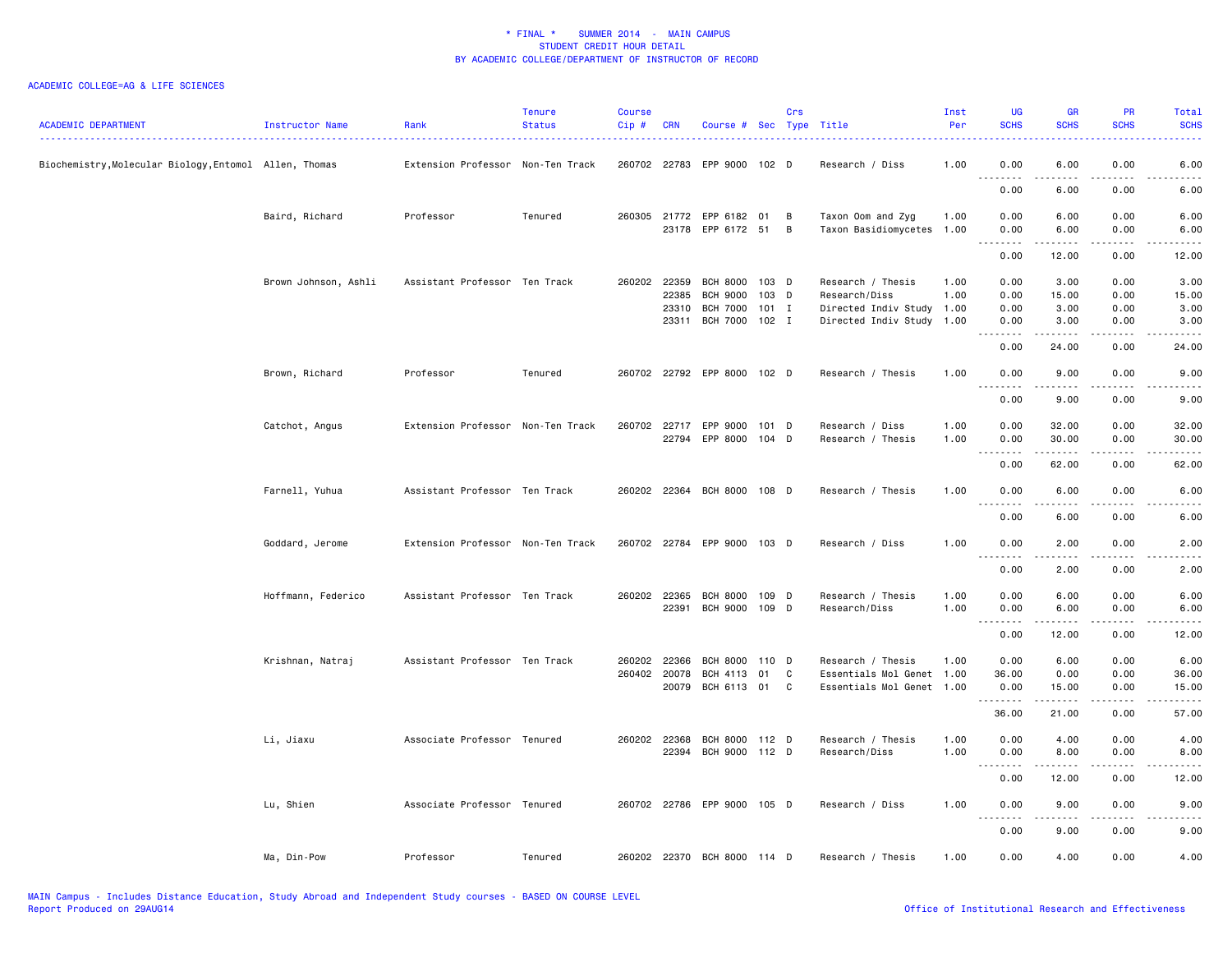| <b>ACADEMIC DEPARTMENT</b>                                                        | Instructor Name        | Rank                              | <b>Tenure</b><br><b>Status</b> | <b>Course</b><br>$Cip$ # | <b>CRN</b>   | Course # Sec Type Title     |         | Crs |                      | Inst<br>Per | <b>UG</b><br><b>SCHS</b> | <b>GR</b><br><b>SCHS</b>                    | PR<br><b>SCHS</b> | <b>Total</b><br><b>SCHS</b>                                                                                                                                                                                                                                                                                                                                                                                                                   |
|-----------------------------------------------------------------------------------|------------------------|-----------------------------------|--------------------------------|--------------------------|--------------|-----------------------------|---------|-----|----------------------|-------------|--------------------------|---------------------------------------------|-------------------|-----------------------------------------------------------------------------------------------------------------------------------------------------------------------------------------------------------------------------------------------------------------------------------------------------------------------------------------------------------------------------------------------------------------------------------------------|
|                                                                                   |                        |                                   |                                |                          |              |                             |         |     |                      |             |                          |                                             |                   |                                                                                                                                                                                                                                                                                                                                                                                                                                               |
|                                                                                   |                        |                                   |                                |                          |              |                             |         |     |                      |             | 0.00                     | 4.00                                        | 0.00              | 4.00                                                                                                                                                                                                                                                                                                                                                                                                                                          |
| Biochemistry, Molecular Biology, Entomol Meyer, Florencia                         |                        | Assistant Professor Ten Track     |                                |                          |              | 260202 22371 BCH 8000 115 D |         |     | Research / Thesis    | 1.00        | 0.00<br>.                | 6.00<br>$\sim$ $\sim$ $\sim$                | 0.00              | 6.00                                                                                                                                                                                                                                                                                                                                                                                                                                          |
|                                                                                   |                        |                                   |                                |                          |              |                             |         |     |                      |             | 0.00                     | 6.00                                        | 0.00              | 6.00                                                                                                                                                                                                                                                                                                                                                                                                                                          |
|                                                                                   | Musser, Fred           | Associate Professor Tenured       |                                | 011102 22570             |              | PSS 3423 103 E              |         |     | Agronomy Internship  | 1.00        | 6.00                     | 0.00                                        | 0.00              | 6.00                                                                                                                                                                                                                                                                                                                                                                                                                                          |
|                                                                                   |                        |                                   |                                | 260702                   | 22787        | EPP 9000                    | 106 D   |     | Research / Diss      | 1.00        | 0.00                     | 3.00                                        | 0.00              | 3.00                                                                                                                                                                                                                                                                                                                                                                                                                                          |
|                                                                                   |                        |                                   |                                |                          | 23611        | EPP 4000 101 I              |         |     | Directed Indiv Study | 1.00        | 1.00                     | 0.00                                        | 0.00              | 1.00                                                                                                                                                                                                                                                                                                                                                                                                                                          |
|                                                                                   |                        |                                   |                                |                          |              |                             |         |     |                      |             | 7.00                     | 3.00                                        | 0.00              | 10.00                                                                                                                                                                                                                                                                                                                                                                                                                                         |
|                                                                                   | Peng, Zhaohua          | Professor                         | Tenured                        |                          |              | 260202 22399 BCH 9000 117 D |         |     | Research/Diss        | 1.00        | 0.00                     | 12.00<br>.                                  | 0.00              | 12.00                                                                                                                                                                                                                                                                                                                                                                                                                                         |
|                                                                                   |                        |                                   |                                |                          |              |                             |         |     |                      |             | 0.00                     | 12.00                                       | 0.00              | 12.00                                                                                                                                                                                                                                                                                                                                                                                                                                         |
|                                                                                   | Riggins, John          | Assistant Professor Ten Track     |                                |                          |              | 260702 22788 EPP 9000 107 D |         |     | Research / Diss      | 1.00        | 0.00<br><u>.</u>         | 3.00<br>.                                   | 0.00<br>.         | 3.00                                                                                                                                                                                                                                                                                                                                                                                                                                          |
|                                                                                   |                        |                                   |                                |                          |              |                             |         |     |                      |             | 0.00                     | 3.00                                        | 0.00              | 3.00                                                                                                                                                                                                                                                                                                                                                                                                                                          |
|                                                                                   | Sabanadzovic, Sead     | Professor                         | Tenured                        |                          |              | 260702 22789 EPP 9000 108 D |         |     | Research / Diss      | 1.00        | 0.00                     | 3.00<br>$\omega$ $\omega$ $\omega$ $\omega$ | 0.00              | 3.00                                                                                                                                                                                                                                                                                                                                                                                                                                          |
|                                                                                   |                        |                                   |                                |                          |              |                             |         |     |                      |             | 0.00                     | 3.00                                        | 0.00              | 3.00                                                                                                                                                                                                                                                                                                                                                                                                                                          |
|                                                                                   | Shan, Xueyan           | Research Assist Pro Non-Ten Track |                                | 260202                   | 22378        | BCH 8000 122 D              |         |     | Research / Thesis    | 1.00        | 0.00                     | 6.00                                        | 0.00              | 6.00                                                                                                                                                                                                                                                                                                                                                                                                                                          |
|                                                                                   |                        |                                   |                                |                          |              | 22403 BCH 9000 121 D        |         |     | Research/Diss        | 1.00        | 0.00<br>.                | 6.00<br>-----                               | 0.00              | 6.00                                                                                                                                                                                                                                                                                                                                                                                                                                          |
|                                                                                   |                        |                                   |                                |                          |              |                             |         |     |                      |             | 0.00                     | 12.00                                       | 0.00              | 12.00                                                                                                                                                                                                                                                                                                                                                                                                                                         |
|                                                                                   | Sparks, Darrell        | Assistant Professor Ten Track     |                                | 260202                   | 22404        | BCH 9000                    | 122 D   |     | Research/Diss        | 1.00        | 0.00                     | 6.00                                        | 0.00              | 6.00                                                                                                                                                                                                                                                                                                                                                                                                                                          |
|                                                                                   |                        |                                   |                                | 260707                   | 23086        | PHY 7000                    | $101$ I |     | Directed Indiv Study | 1.00        | 0.00                     | 3.00                                        | 0.00              | 3.00                                                                                                                                                                                                                                                                                                                                                                                                                                          |
|                                                                                   |                        |                                   |                                |                          |              | 23087 PHY 8000              | 109 D   |     | Research / Thesis    | 1.00        | 0.00<br>.                | 3.00                                        | 0.00              | 3.00                                                                                                                                                                                                                                                                                                                                                                                                                                          |
|                                                                                   |                        |                                   |                                |                          |              |                             |         |     |                      |             | 0.00                     | 12.00                                       | 0.00              | 12.00                                                                                                                                                                                                                                                                                                                                                                                                                                         |
|                                                                                   | Tomaso-Peterson, Maria | Research Assoc Prof Non-Ten Track |                                |                          |              | 260702 22801 EPP 8000 111 D |         |     | Research / Thesis    | 1.00        | 0.00                     | 18.00                                       | 0.00              | 18.00                                                                                                                                                                                                                                                                                                                                                                                                                                         |
|                                                                                   |                        |                                   |                                |                          |              |                             |         |     |                      |             | 0.00                     | 18.00                                       | 0.00              | 18.00                                                                                                                                                                                                                                                                                                                                                                                                                                         |
|                                                                                   | Willard, Scott         | Professor                         | Tenured                        |                          | 260202 23577 | <b>BCH 8000</b>             | 51      | D   | Research / Thesis    | 1.00        | 0.00                     | 1.00                                        | 0.00              | 1.00                                                                                                                                                                                                                                                                                                                                                                                                                                          |
|                                                                                   |                        |                                   |                                | 260707 22421             |              | PHY 9000                    | 107 D   |     | Research / Diss      | 1.00        | 0.00                     | 13.00                                       | 0.00              | 13.00                                                                                                                                                                                                                                                                                                                                                                                                                                         |
|                                                                                   |                        |                                   |                                |                          |              | 23074 PHY 8000              | 108 D   |     | Research / Thesis    | 1.00        | 0.00                     | 6.00                                        | 0.00              | 6.00                                                                                                                                                                                                                                                                                                                                                                                                                                          |
|                                                                                   |                        |                                   |                                |                          |              |                             |         |     |                      |             | 0.00                     | 20.00                                       | 0.00              | 20.00                                                                                                                                                                                                                                                                                                                                                                                                                                         |
|                                                                                   | Willeford, Kenneth     | Professor                         | Tenured                        |                          |              | 260202 22407 BCH 9000 125 D |         |     | Research/Diss        | 1.00        | 0.00                     | 1.00                                        | 0.00              | 1.00                                                                                                                                                                                                                                                                                                                                                                                                                                          |
|                                                                                   |                        |                                   |                                |                          |              |                             |         |     |                      |             | 0.00                     | 1.00                                        | 0.00              | 1.00                                                                                                                                                                                                                                                                                                                                                                                                                                          |
| -------------------------------------<br>Biochemistry, Molecular Biology, Entomol |                        |                                   |                                |                          |              |                             |         |     |                      |             | ========<br>43.00        | $= 222222222$<br>269.00                     | ========<br>0.00  | $\begin{minipage}{0.9\linewidth} \hspace*{-0.2cm} \textbf{1} & \textbf{2} & \textbf{3} & \textbf{5} & \textbf{6} & \textbf{7} & \textbf{8} \\ \textbf{1} & \textbf{2} & \textbf{3} & \textbf{5} & \textbf{6} & \textbf{7} & \textbf{8} & \textbf{8} \\ \textbf{3} & \textbf{4} & \textbf{5} & \textbf{5} & \textbf{6} & \textbf{7} & \textbf{8} & \textbf{8} \\ \textbf{5} & \textbf{5} & \textbf{6} & \textbf{7} & \textbf{8} & \$<br>312.00 |
|                                                                                   |                        |                                   |                                |                          |              |                             |         |     |                      |             | <b>SEESSEES</b>          | ========                                    | ========          | ==========                                                                                                                                                                                                                                                                                                                                                                                                                                    |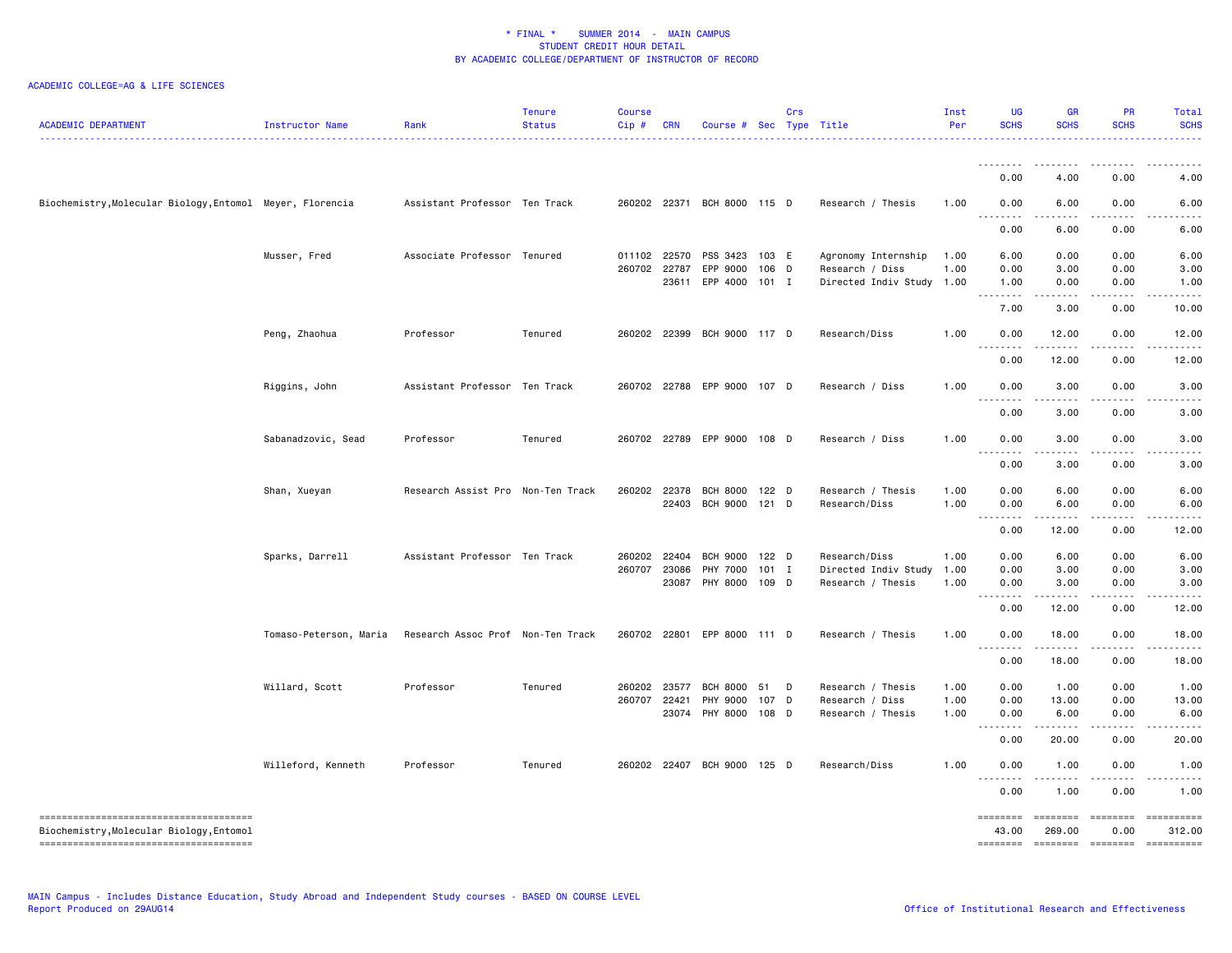| <b>ACADEMIC DEPARTMENT</b>                          | Instructor Name      | Rank                              | <b>Tenure</b><br><b>Status</b> | <b>Course</b><br>Cip# | <b>CRN</b>     | Course # Sec Type Title            |               | Crs |                                  | Inst<br>Per  | UG<br><b>SCHS</b>                                    | <b>GR</b><br><b>SCHS</b> | <b>PR</b><br><b>SCHS</b> | Total<br><b>SCHS</b>                                                                                                                                         |
|-----------------------------------------------------|----------------------|-----------------------------------|--------------------------------|-----------------------|----------------|------------------------------------|---------------|-----|----------------------------------|--------------|------------------------------------------------------|--------------------------|--------------------------|--------------------------------------------------------------------------------------------------------------------------------------------------------------|
| Food Science, Nutrition & Health Promo Byrd, Sylvia |                      | Professor                         | Tenured                        | 190599                | 22469<br>22520 | <b>FNH 8000</b><br><b>FNH 9000</b> | 101 D<br>51 D |     | Research/Thesis<br>Research/Diss | 1.00<br>1.00 | 0.00<br>0.00                                         | 5.00<br>3.00             | 0.00<br>0.00             | 5.00<br>3.00                                                                                                                                                 |
|                                                     |                      |                                   |                                |                       |                |                                    |               |     |                                  |              | $\overline{a}$<br>$\sim$ $\sim$ $\sim$<br>0.00       | .<br>8.00                | 0.00                     | -----<br>8.00                                                                                                                                                |
|                                                     | Chang, Kow-Ching     | Professor                         | Tenured                        |                       | 190501 21374   | FNH 8653                           | 501 C         |     | Imp Eval Hp Prog                 | 0.51         | 0.00                                                 | 30.60                    | 0.00                     | 30.60                                                                                                                                                        |
|                                                     |                      |                                   |                                |                       | 23071          | FNH 8653                           | 502 C         |     | Imp Eval Hp Prog                 | 0.51         | 0.00                                                 | 22.95                    | 0.00                     | 22.95                                                                                                                                                        |
|                                                     |                      |                                   |                                | 190599                | 22512          | <b>FNH 9000</b>                    | 02            | D   | Research/Diss                    | 1.00         | 0.00                                                 | 6.00                     | 0.00                     | 6.00                                                                                                                                                         |
|                                                     |                      |                                   |                                |                       |                |                                    |               |     |                                  |              | $\sim$ $\sim$ $\sim$<br>.<br>0.00                    | .<br>59.55               | الدامات ب<br>0.00        | $\frac{1}{2}$<br>59.55                                                                                                                                       |
|                                                     | Cheng, Wen-Hsing     | Associate Professor Ten Track     |                                | 190599                | 22504          | FNH 9000 103 D                     |               |     | Research/Diss                    | 1.00         | 0.00                                                 | 12.00                    | 0.00                     | 12.00                                                                                                                                                        |
|                                                     |                      |                                   |                                |                       |                |                                    |               |     |                                  |              | $\sim$ $\sim$ $\sim$<br>0.00                         | 12.00                    | 0.00                     | .<br>12.00                                                                                                                                                   |
|                                                     | Haque, Zahur         | Professor                         | Tenured                        | 190599                | 22472          | <b>FNH 8000</b>                    | 104           | D   | Research/Thesis                  | 1.00         | 0.00                                                 | 4.00                     | 0.00                     | 4.00                                                                                                                                                         |
|                                                     |                      |                                   |                                |                       | 22505          | <b>FNH 9000</b>                    | 104           | D   | Research/Diss                    | 1.00         | 0.00                                                 | 12.00                    | 0.00                     | 12.00                                                                                                                                                        |
|                                                     |                      |                                   |                                |                       | 22514          | <b>FNH 9000</b>                    | 04            | D   | Research/Diss                    | 1.00         | 0.00                                                 | 3.00                     | 0.00                     | 3.00                                                                                                                                                         |
|                                                     |                      |                                   |                                |                       | 22523          | <b>FNH 9000</b>                    | 54            | D   | Research/Diss                    | 1.00         | 0.00                                                 | 3.00                     | 0.00                     | 3.00                                                                                                                                                         |
|                                                     |                      |                                   |                                |                       |                |                                    |               |     |                                  |              | $\sim$ $\sim$ $\sim$ $\sim$<br>$\sim$ $\sim$<br>0.00 | د د د د د<br>22.00       | د د د د<br>0.00          | $\omega$ is $\omega$ in .<br>22.00                                                                                                                           |
|                                                     | Hunt, Barry          | Professor                         | Tenured                        | 190599                |                | 23107 FNH 7000 501 I               |               |     | Directed Indiv Study 1.00        |              | 0.00                                                 | 1.00                     | 0.00                     | 1.00                                                                                                                                                         |
|                                                     |                      |                                   |                                |                       |                |                                    |               |     |                                  |              | .<br>0.00                                            | .<br>1.00                | $-$ - - - $-$<br>0.00    | $\omega$ $\omega$ $\omega$ $\omega$ $\omega$<br>1.00                                                                                                         |
|                                                     | Kim, Tae Jo          | Research Assist Pro Non-Ten Track |                                | 190599                |                | 22474 FNH 8000 106 D               |               |     | Research/Thesis                  | 1.00         | 0.00                                                 | 5.00                     | 0.00                     | 5.00                                                                                                                                                         |
|                                                     |                      |                                   |                                |                       |                |                                    |               |     |                                  |              | .<br>0.00                                            | .<br>5.00                | .<br>0.00                | $\frac{1}{2} \left( \frac{1}{2} \right) \left( \frac{1}{2} \right) \left( \frac{1}{2} \right) \left( \frac{1}{2} \right) \left( \frac{1}{2} \right)$<br>5.00 |
|                                                     | Matich, June         | Instructor                        | Non-Ten Track                  | 190503                | 20722          | HS 2293                            | 001 C         |     | Indiv & Family Nutri 1.00        |              | 6.00                                                 | 0.00                     | 0.00                     | 6.00                                                                                                                                                         |
|                                                     |                      |                                   |                                | 190504                | 20665          | FNH 2293                           | 001           | C   | Indiv & Family Nutri 1.00        |              | 24.00                                                | 0.00                     | 0.00                     | 24.00                                                                                                                                                        |
|                                                     |                      |                                   |                                |                       | 513102 20666   | FNH 3003 101 E                     |               |     | NTR Work Experience              | 1.00         | 3.00                                                 | 0.00                     | 0.00                     | 3.00                                                                                                                                                         |
|                                                     |                      |                                   |                                |                       |                |                                    |               |     |                                  |              | .<br>33.00                                           | .<br>0.00                | $\frac{1}{2}$<br>0.00    | $\sim$ $\sim$ $\sim$ $\sim$ $\sim$<br>33.00                                                                                                                  |
|                                                     | Mitchell, Qshequilla | Lecturer                          | Non-Ten Track                  |                       | 190501 21374   | FNH 8653                           | 501 C         |     | Imp Eval Hp Prog                 | 0.49         | 0.00                                                 | 29.40                    | 0.00                     | 29.40                                                                                                                                                        |
|                                                     |                      |                                   |                                |                       |                | 23071 FNH 8653 502 C               |               |     | Imp Eval Hp Prog                 | 0.49         | 0.00                                                 | 22.05                    | 0.00                     | 22.05                                                                                                                                                        |
|                                                     |                      |                                   |                                |                       |                |                                    |               |     |                                  |              | .<br>$\sim$ $\sim$ $\sim$                            | د د د د د                | .                        | $\omega$ is $\omega$ in .                                                                                                                                    |
|                                                     |                      |                                   |                                |                       |                |                                    |               |     |                                  |              | 0.00                                                 | 51.45                    | 0.00                     | 51.45                                                                                                                                                        |
|                                                     | Pylate, Leah         | Non-Faculty                       | Not Applicable                 |                       |                | 190501 21891 FNH 3163 501 C        |               |     | Basic Principle Heal 1.00        |              | 81.00<br>.                                           | 0.00<br>.                | 0.00                     | 81.00<br>$\omega$ is $\omega$ in .                                                                                                                           |
|                                                     |                      |                                   |                                |                       |                |                                    |               |     |                                  |              | 81.00                                                | 0.00                     | 0.00                     | 81.00                                                                                                                                                        |
|                                                     | Schilling, Mark      | Associate Professor Tenured       |                                | 190599                | 22476          | <b>FNH 8000</b>                    | 108 D         |     | Research/Thesis                  | 1.00         | 0.00                                                 | 7.00                     | 0.00                     | 7.00                                                                                                                                                         |
|                                                     |                      |                                   |                                |                       | 22508          | <b>FNH 9000</b>                    | 107 D         |     | Research/Diss                    | 1.00         | 0.00                                                 | 13.00                    | 0.00                     | 13.00                                                                                                                                                        |
|                                                     |                      |                                   |                                |                       | 22517          | FNH 9000 07 D                      |               |     | Research/Diss                    | 1.00         | 0.00<br>.<br>.                                       | 12.00<br>$- - - - -$     | 0.00<br>الدامات ب        | 12.00<br>.                                                                                                                                                   |
|                                                     |                      |                                   |                                |                       |                |                                    |               |     |                                  |              | 0.00                                                 | 32.00                    | 0.00                     | 32.00                                                                                                                                                        |
|                                                     | Silva, Juan          | Professor                         | Tenured                        | 190501 23041          |                | FNH 8111                           | 51            | -S  | Food Sc Nutr & Healt 1.00        |              | 0.00                                                 | 5.00                     | 0.00                     | 5.00                                                                                                                                                         |
|                                                     |                      |                                   |                                |                       | 23042          | FNH 8121                           | 52            | -S  | FNH Seminar                      | 1.00         | 0.00                                                 | 1.00                     | 0.00                     | 1.00                                                                                                                                                         |
|                                                     |                      |                                   |                                | 190599                | 22477          | <b>FNH 8000</b>                    | 109           | D   | Research/Thesis                  | 1.00         | 0.00                                                 | 3.00                     | 0.00                     | 3.00                                                                                                                                                         |
|                                                     |                      |                                   |                                |                       | 22494          | <b>FNH 8000</b>                    | 09            | D   | Research/Thesis                  | 1.00         | 0.00                                                 | 3.00                     | 0.00                     | 3.00                                                                                                                                                         |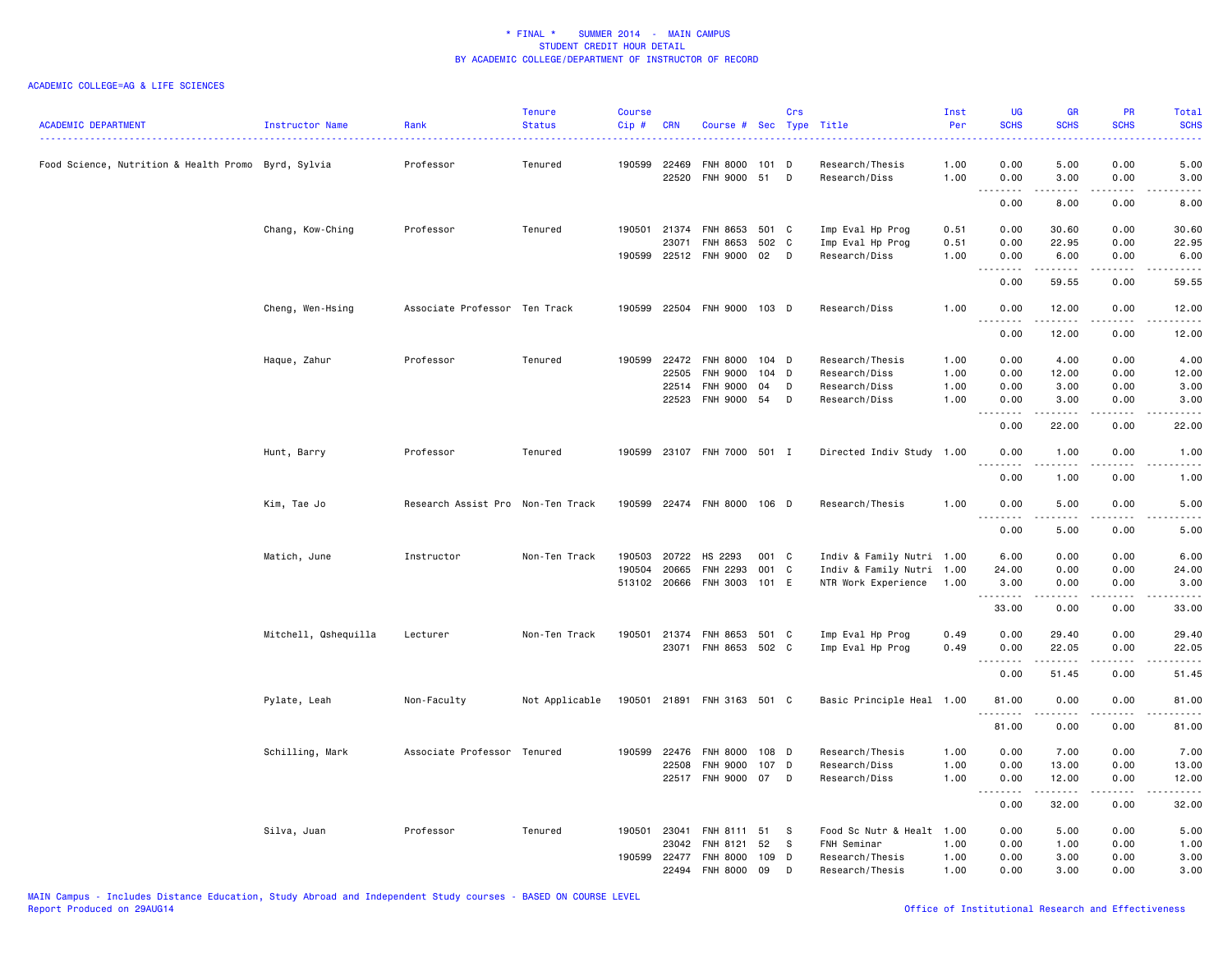| <b>ACADEMIC DEPARTMENT</b>                         | <b>Instructor Name</b> | Rank                        | <b>Tenure</b><br><b>Status</b> | <b>Course</b><br>Cip# | <b>CRN</b> | Course #                    | <b>Sec</b> | Crs | Type Title                | Inst<br>Per | <b>UG</b><br><b>SCHS</b> | <b>GR</b><br><b>SCHS</b> | <b>PR</b><br><b>SCHS</b> | <b>Total</b><br><b>SCHS</b>     |
|----------------------------------------------------|------------------------|-----------------------------|--------------------------------|-----------------------|------------|-----------------------------|------------|-----|---------------------------|-------------|--------------------------|--------------------------|--------------------------|---------------------------------|
|                                                    |                        |                             |                                |                       |            |                             |            |     |                           |             |                          |                          |                          |                                 |
| Food Science, Nutrition & Health Promo Silva, Juan |                        | Professor                   | Tenured                        | 190599                | 22509      | <b>FNH 9000</b>             | 108 D      |     | Research/Diss             | 1.00        | 0.00                     | 9.00                     | 0.00                     | 9.00                            |
|                                                    |                        |                             |                                |                       | 23440      | <b>FNH 7000</b>             | $101$ I    |     | Directed Indiv Study 1.00 |             | 0.00                     | 1.00                     | 0.00                     | 1.00                            |
|                                                    |                        |                             |                                |                       | 23441      | FNH 7000                    | $102$ I    |     | Directed Indiv Study 1.00 |             | 0.00                     | 1.00                     | 0.00                     | 1.00                            |
|                                                    |                        |                             |                                |                       | 23442      | <b>FNH 7000</b>             | 103 I      |     | Directed Indiv Study 1.00 |             | 0.00                     | 1.00                     | 0.00                     | 1.00                            |
|                                                    |                        |                             |                                |                       | 23443      | FNH 7000 104 I              |            |     | Directed Indiv Study 1.00 |             | 0.00                     | 1.00                     | 0.00                     | 1.00                            |
|                                                    |                        |                             |                                |                       | 23444      | <b>FNH 7000</b>             | $105$ I    |     | Directed Indiv Study 1.00 |             | 0.00                     | 1.00                     | 0.00                     | 1.00                            |
|                                                    |                        |                             |                                |                       | 23445      | <b>FNH 7000</b>             | $106$ I    |     | Directed Indiv Study 1.00 |             | 0.00                     | 1.00                     | 0.00                     | 1.00                            |
|                                                    |                        |                             |                                |                       | 23447      | <b>FNH 7000</b>             | $108$ I    |     | Directed Indiv Study 1.00 |             | 0.00                     | 1.00                     | 0.00                     | 1.00                            |
|                                                    |                        |                             |                                |                       |            | 23448 FNH 7000 109 I        |            |     | Directed Indiv Study 1.00 |             | 0.00                     | 1.00                     | 0.00                     | 1.00                            |
|                                                    |                        |                             |                                |                       |            |                             |            |     |                           |             | --------<br>0.00         | . <b>.</b><br>29.00      | -----<br>0.00            | 29.00                           |
|                                                    | Thompson, Amy          | Lecturer                    | Non-Ten Track                  |                       |            | 190501 21372 FNH 6393       | 501 C      |     | Prevention of Diseas 1.00 |             | 0.00                     | 60.00                    | 0.00                     | 60.00                           |
|                                                    |                        |                             |                                |                       |            |                             |            |     |                           |             | --------<br>0.00         | 60.00                    | . <b>.</b><br>0.00       | 60.00                           |
|                                                    | Tidwell, Diane         | Associate Professor Tenured |                                | 190599                |            | 22478 FNH 8000 110 D        |            |     | Research/Thesis           | 1.00        | 0.00<br>--------         | 10.00                    | 0.00                     | 10.00                           |
|                                                    |                        |                             |                                |                       |            |                             |            |     |                           |             | 0.00                     | 10.00                    | 0.00                     | 10.00                           |
|                                                    | Williams, Ronald       | Lecturer                    | Non-Ten Track                  | 190501                | 21371      | FNH 4783                    | 551 C      |     | Sch Comm Drug Use Pr 1.00 |             | 42.00                    | 0.00                     | 0.00                     | 42.00                           |
|                                                    |                        |                             |                                |                       |            | 190502 21373 FNH 6783 551 C |            |     | Sch Comm Drug Use Pr 1.00 |             | 0.00                     | 30.00                    | 0.00                     | 30.00                           |
|                                                    |                        |                             |                                |                       |            |                             |            |     |                           |             | --------<br>42.00        | .<br>30.00               | - - - - - - - -<br>0.00  | .<br>72.00                      |
| Food Science, Nutrition & Health Promo             |                        |                             |                                |                       |            |                             |            |     |                           |             | ========<br>156.00       | ========<br>320.00       | ========<br>0.00         | ==========<br>476.00            |
|                                                    |                        |                             |                                |                       |            |                             |            |     |                           |             | ========                 |                          |                          | =============================== |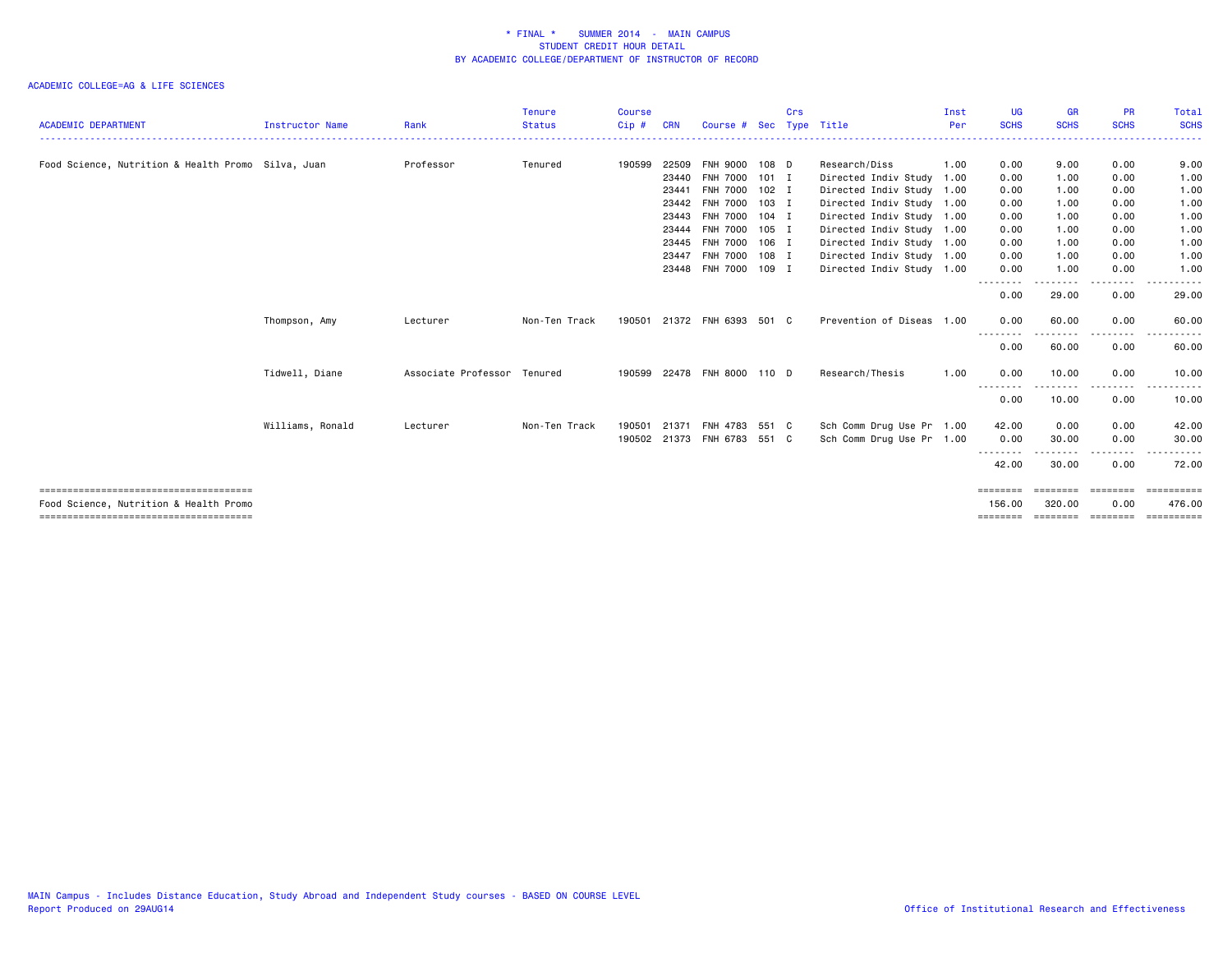| <b>ACADEMIC DEPARTMENT</b>                                      | Instructor Name      | Rank                          | <b>Tenure</b><br><b>Status</b> | <b>Course</b><br>Cip# | <b>CRN</b>     | Course #             |          | Crs               | Sec Type Title                                 | Inst<br>Per | UG<br><b>SCHS</b>                                                                                                                                                                                                                                                                                                                                                                                                                                           | GR<br><b>SCHS</b>                                                                                                                 | <b>PR</b><br><b>SCHS</b>   | <b>Total</b><br><b>SCHS</b>   |
|-----------------------------------------------------------------|----------------------|-------------------------------|--------------------------------|-----------------------|----------------|----------------------|----------|-------------------|------------------------------------------------|-------------|-------------------------------------------------------------------------------------------------------------------------------------------------------------------------------------------------------------------------------------------------------------------------------------------------------------------------------------------------------------------------------------------------------------------------------------------------------------|-----------------------------------------------------------------------------------------------------------------------------------|----------------------------|-------------------------------|
|                                                                 |                      |                               |                                |                       |                |                      |          |                   |                                                |             |                                                                                                                                                                                                                                                                                                                                                                                                                                                             |                                                                                                                                   |                            |                               |
| Landscape Architecture                                          | Brzuszek, Robert     | Associate Professor Tenured   |                                | 040601                | 23232<br>23565 | LA 4000<br>LA 8000   | 51<br>52 | $\mathbf{I}$<br>D | Directed Indiv Study 1.00<br>Research / Thesis | 1.00        | 3.00<br>0.00                                                                                                                                                                                                                                                                                                                                                                                                                                                | 0.00<br>3.00                                                                                                                      | 0.00<br>0.00               | 3.00<br>3.00                  |
|                                                                 |                      |                               |                                |                       |                |                      |          |                   |                                                |             | .<br>3.00                                                                                                                                                                                                                                                                                                                                                                                                                                                   | $\frac{1}{2} \left( \frac{1}{2} \right) \left( \frac{1}{2} \right) \left( \frac{1}{2} \right) \left( \frac{1}{2} \right)$<br>3.00 | .<br>0.00                  | 6.00                          |
|                                                                 |                      |                               |                                |                       |                |                      |          |                   |                                                |             |                                                                                                                                                                                                                                                                                                                                                                                                                                                             |                                                                                                                                   |                            |                               |
|                                                                 | Fulford, Charles     | Associate Professor Tenured   |                                | 040601 21653          |                | LA 4990              | 801 A    |                   | Special Topic In LA                            | 1.00        | 27.00                                                                                                                                                                                                                                                                                                                                                                                                                                                       | 0.00                                                                                                                              | 0.00                       | 27.00                         |
|                                                                 |                      |                               |                                |                       | 21654          | LA 6990              | 801 A    |                   | Special Topic In LA                            | 1.00        | 0.00                                                                                                                                                                                                                                                                                                                                                                                                                                                        | 3.00                                                                                                                              | 0.00                       | 3.00                          |
|                                                                 |                      |                               |                                |                       | 22223          | LA 4990              | 01 C     |                   | Special Topic In LA                            | 1.00        | 15.00<br><u>.</u>                                                                                                                                                                                                                                                                                                                                                                                                                                           | 0.00<br>$\frac{1}{2} \left( \frac{1}{2} \right) \left( \frac{1}{2} \right) \left( \frac{1}{2} \right) \left( \frac{1}{2} \right)$ | 0.00<br>.                  | 15.00<br>.                    |
|                                                                 |                      |                               |                                |                       |                |                      |          |                   |                                                |             | 42.00                                                                                                                                                                                                                                                                                                                                                                                                                                                       | 3.00                                                                                                                              | 0.00                       | 45.00                         |
|                                                                 | Gallo, Warren        | Assistant Professor Ten Track |                                |                       |                | 040601 23523 LA 8000 | 51       | D                 | Research / Thesis                              | 1.00        | 0.00                                                                                                                                                                                                                                                                                                                                                                                                                                                        | 3.00                                                                                                                              | 0.00                       | 3.00                          |
|                                                                 |                      |                               |                                |                       |                |                      |          |                   |                                                |             | .<br>0.00                                                                                                                                                                                                                                                                                                                                                                                                                                                   | 3.00                                                                                                                              | 0.00                       | 3.00                          |
|                                                                 | Rood, Cynthia        | Lecturer                      | Non-Ten Track                  | 040601                |                | 21431 LA 1803        | 501 C    |                   | Land Arch Appre                                | 1.00        | 63.00                                                                                                                                                                                                                                                                                                                                                                                                                                                       | 0.00                                                                                                                              | 0.00                       | 63.00                         |
|                                                                 |                      |                               |                                |                       |                |                      |          |                   |                                                |             | .<br>63.00                                                                                                                                                                                                                                                                                                                                                                                                                                                  | - - - -<br>0.00                                                                                                                   | .<br>0.00                  | .<br>63.00                    |
|                                                                 | Schauwecker, Timothy | Associate Professor Tenured   |                                | 010605 20775          |                | LA 1711              | 101 E    |                   | LC Internship I                                | 1.00        | 8.00                                                                                                                                                                                                                                                                                                                                                                                                                                                        | 0.00                                                                                                                              | 0.00                       | 8.00                          |
|                                                                 |                      |                               |                                |                       | 20777          | LA 2711              | 101 E    |                   | LC Internship II                               | 1.00        | 7.00                                                                                                                                                                                                                                                                                                                                                                                                                                                        | 0.00                                                                                                                              | 0.00                       | 7.00                          |
|                                                                 |                      |                               |                                |                       | 20778          | LA 3711              | 101 E    |                   | LC Internship III                              | 1.00        | 6.00                                                                                                                                                                                                                                                                                                                                                                                                                                                        | 0.00                                                                                                                              | 0.00                       | 6.00                          |
|                                                                 |                      |                               |                                | 040601                | 23342          | LA 8000              | 01       | $\mathsf{D}$      | Research / Thesis                              | 1.00        | 0.00                                                                                                                                                                                                                                                                                                                                                                                                                                                        | 3.00                                                                                                                              | 0.00                       | 3.00                          |
|                                                                 |                      |                               |                                |                       |                | 23420 LA 4000        | 52       | $\mathbf{I}$      | Directed Indiv Study 1.00                      |             | 3.00<br>-------- <b>-</b>                                                                                                                                                                                                                                                                                                                                                                                                                                   | 0.00<br>.                                                                                                                         | 0.00<br>-----              | 3.00<br>.                     |
|                                                                 |                      |                               |                                |                       |                |                      |          |                   |                                                |             | 24.00                                                                                                                                                                                                                                                                                                                                                                                                                                                       | 3.00                                                                                                                              | 0.00                       | 27.00                         |
|                                                                 | Seymour, Michael     | Associate Professor Tenured   |                                | 040601                |                | 23298 LA 7000        | 03       | $\blacksquare$    | Directed Indiv Study 1.00                      |             | 0.00                                                                                                                                                                                                                                                                                                                                                                                                                                                        | 3.00                                                                                                                              | 0.00                       | 3.00                          |
|                                                                 |                      |                               |                                |                       |                |                      |          |                   |                                                |             | .<br>$\frac{1}{2} \left( \frac{1}{2} \right) + \frac{1}{2} \left( \frac{1}{2} \right) + \frac{1}{2} \left( \frac{1}{2} \right) + \frac{1}{2} \left( \frac{1}{2} \right) + \frac{1}{2} \left( \frac{1}{2} \right) + \frac{1}{2} \left( \frac{1}{2} \right) + \frac{1}{2} \left( \frac{1}{2} \right) + \frac{1}{2} \left( \frac{1}{2} \right) + \frac{1}{2} \left( \frac{1}{2} \right) + \frac{1}{2} \left( \frac{1}{2} \right) + \frac{1}{2} \left($<br>0.00 | 3.00                                                                                                                              | 0.00                       | 3.00                          |
|                                                                 | Walker, Jason        | Associate Professor Tenured   |                                |                       |                | 040601 20776 LA 2652 | 001 Q    |                   | LA Precedent Studies 1.00                      |             | 6.00                                                                                                                                                                                                                                                                                                                                                                                                                                                        | 0.00                                                                                                                              | 0.00                       | 6.00                          |
|                                                                 |                      |                               |                                |                       |                |                      |          |                   |                                                |             | $\frac{1}{2} \left( \frac{1}{2} \right) \left( \frac{1}{2} \right) \left( \frac{1}{2} \right)$<br>6.00                                                                                                                                                                                                                                                                                                                                                      | 0.00                                                                                                                              | 0.00                       | 6.00                          |
| -------------------------------------                           |                      |                               |                                |                       |                |                      |          |                   |                                                |             | ========                                                                                                                                                                                                                                                                                                                                                                                                                                                    |                                                                                                                                   |                            | --------- -------- ---------- |
| Landscape Architecture<br>------------------------------------- |                      |                               |                                |                       |                |                      |          |                   |                                                |             | 138.00<br>========                                                                                                                                                                                                                                                                                                                                                                                                                                          | 15.00                                                                                                                             | 0.00<br>--------- -------- | 153.00                        |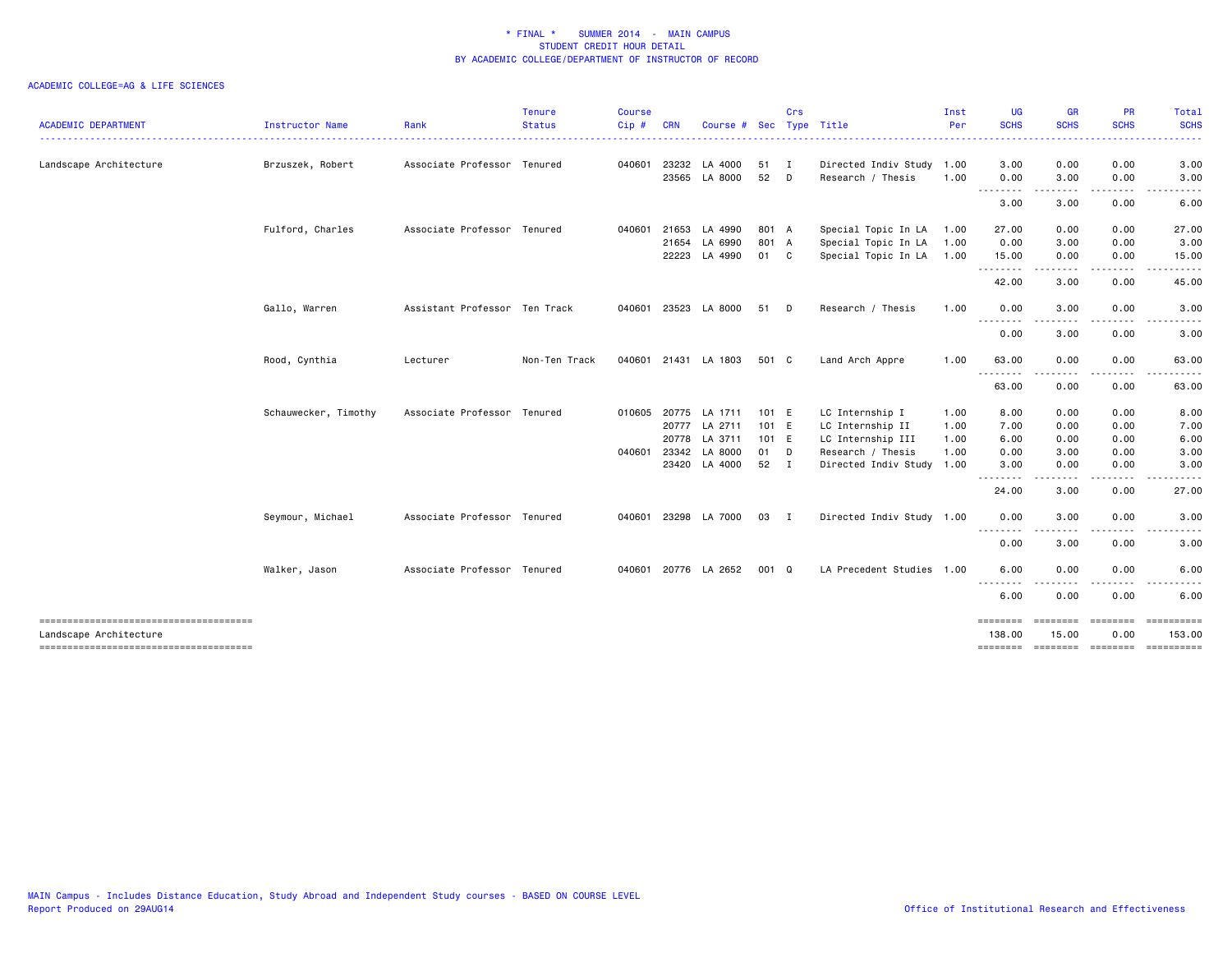| <b>ACADEMIC DEPARTMENT</b> | Instructor Name<br>. | Rank                              | <b>Tenure</b><br><b>Status</b> | Course<br>Cip#   | <b>CRN</b>                            | Course # Sec Type Title                             |                         | Crs |                                                                       | Inst<br>Per          | UG<br><b>SCHS</b>                                                                                                                                                                            | <b>GR</b><br><b>SCHS</b>                                                                                                                                     | <b>PR</b><br><b>SCHS</b>                                                                                                          | Total<br><b>SCHS</b><br>$\frac{1}{2}$ . $\frac{1}{2}$ . $\frac{1}{2}$ . |
|----------------------------|----------------------|-----------------------------------|--------------------------------|------------------|---------------------------------------|-----------------------------------------------------|-------------------------|-----|-----------------------------------------------------------------------|----------------------|----------------------------------------------------------------------------------------------------------------------------------------------------------------------------------------------|--------------------------------------------------------------------------------------------------------------------------------------------------------------|-----------------------------------------------------------------------------------------------------------------------------------|-------------------------------------------------------------------------|
| Plant & Soil Sciences      | Baldwin, Brian       | Professor                         | Tenured                        | 020401           | 011102 21053<br>21911<br>020402 22008 | PSS 3423<br>PSS 8000<br>PSS 9000                    | 102 E<br>102 D<br>102 D |     | Agronomy Internship<br>Research / Thesis<br>Research / Diss           | 1.00<br>1.00<br>1.00 | 12.00<br>0.00<br>0.00                                                                                                                                                                        | 0.00<br>6.00<br>3.00                                                                                                                                         | 0.00<br>0.00<br>0.00                                                                                                              | 12.00<br>6.00<br>3.00                                                   |
|                            |                      |                                   |                                |                  |                                       |                                                     |                         |     |                                                                       |                      | .<br>12.00                                                                                                                                                                                   | $- - - - -$<br>9.00                                                                                                                                          | .<br>0.00                                                                                                                         | .<br>21.00                                                              |
|                            | Baldwin, Christian   | Assistant Professor Ten Track     |                                |                  |                                       | 020401 21912 PSS 8000 103 D                         |                         |     | Research / Thesis                                                     | 1.00                 | 0.00<br>$\sim$ $\sim$ $\sim$<br>$\frac{1}{2} \left( \frac{1}{2} \right) \left( \frac{1}{2} \right) \left( \frac{1}{2} \right) \left( \frac{1}{2} \right) \left( \frac{1}{2} \right)$         | 12.00<br>.                                                                                                                                                   | 0.00<br>$\sim$ $\sim$ $\sim$                                                                                                      | 12.00<br>.                                                              |
|                            |                      |                                   |                                |                  |                                       |                                                     |                         |     |                                                                       |                      | 0.00                                                                                                                                                                                         | 12.00                                                                                                                                                        | 0.00                                                                                                                              | 12.00                                                                   |
|                            | Bi, Guihong          | Research Assoc Prof Non-Ten Track |                                |                  | 020402 22009                          | PSS 9000 103 D                                      |                         |     | Research / Diss                                                       | 1.00                 | 0.00<br>.<br>$\sim$ $\sim$ $\sim$                                                                                                                                                            | 6.00<br>$\frac{1}{2}$                                                                                                                                        | 0.00<br>$\frac{1}{2}$                                                                                                             | 6.00<br>.                                                               |
|                            |                      |                                   |                                |                  |                                       |                                                     |                         |     |                                                                       |                      | 0.00                                                                                                                                                                                         | 6.00                                                                                                                                                         | 0.00                                                                                                                              | 6.00                                                                    |
|                            | Bond, Jason          | Research Assoc Prof Non-Ten Track |                                | 020401<br>020402 | 21914<br>23600                        | PSS 8000<br>PSS 9000                                | 105 D<br>124 D          |     | Research / Thesis<br>Research / Diss                                  | 1.00<br>1.00         | 0.00<br>0.00<br>$\sim$ $\sim$ $\sim$<br>$\frac{1}{2} \left( \frac{1}{2} \right) \left( \frac{1}{2} \right) \left( \frac{1}{2} \right) \left( \frac{1}{2} \right) \left( \frac{1}{2} \right)$ | 12.00<br>6.00<br>.                                                                                                                                           | 0.00<br>0.00<br>بالمحام                                                                                                           | 12.00<br>6.00<br>.                                                      |
|                            |                      |                                   |                                |                  |                                       |                                                     |                         |     |                                                                       |                      | 0.00                                                                                                                                                                                         | 18.00                                                                                                                                                        | 0.00                                                                                                                              | 18.00                                                                   |
|                            | Byrd, John           | Extension Professor Non-Ten Track |                                | 020401           | 21915<br>020402 22010                 | PSS 8000<br>PSS 9000 104 D                          | 106 D                   |     | Research / Thesis<br>Research / Diss                                  | 1.00<br>1.00         | 0.00<br>0.00                                                                                                                                                                                 | 13.00<br>6.00                                                                                                                                                | 0.00<br>0.00<br>.                                                                                                                 | 13.00<br>6.00                                                           |
|                            |                      |                                   |                                |                  |                                       |                                                     |                         |     |                                                                       |                      | $\sim$ $\sim$ .<br>.<br>0.00                                                                                                                                                                 | .<br>19.00                                                                                                                                                   | 0.00                                                                                                                              | والمناصبات<br>19.00                                                     |
|                            | Coker, Christine     | Research Assoc Prof Non-Ten Track |                                |                  | 020402 22011                          | PSS 9000 105 D                                      |                         |     | Research / Diss                                                       | 1.00                 | 0.00                                                                                                                                                                                         | 6.00<br>.                                                                                                                                                    | 0.00<br>.                                                                                                                         | 6.00<br>د د د د د                                                       |
|                            |                      |                                   |                                |                  |                                       |                                                     |                         |     |                                                                       |                      | <u>.</u><br>0.00                                                                                                                                                                             | 6.00                                                                                                                                                         | 0.00                                                                                                                              | 6.00                                                                    |
|                            | Cox, Michael         | Professor                         | Tenured                        | 020401           | 011102 21052<br>21917                 | PSS 3423<br>PSS 8000<br>020402 23204 PSS 7000 101 I | 101 E<br>108 D          |     | Agronomy Internship<br>Research / Thesis<br>Directed Indiv Study 1.00 | 1.00<br>1.00         | 3.00<br>0.00<br>0.00                                                                                                                                                                         | 0.00<br>1.00<br>3.00                                                                                                                                         | 0.00<br>0.00<br>0.00                                                                                                              | 3.00<br>1.00<br>3.00                                                    |
|                            |                      |                                   |                                |                  |                                       |                                                     |                         |     |                                                                       |                      | .<br>3.00                                                                                                                                                                                    | $\frac{1}{2} \left( \frac{1}{2} \right) \left( \frac{1}{2} \right) \left( \frac{1}{2} \right) \left( \frac{1}{2} \right) \left( \frac{1}{2} \right)$<br>4.00 | $\frac{1}{2} \left( \frac{1}{2} \right) \left( \frac{1}{2} \right) \left( \frac{1}{2} \right) \left( \frac{1}{2} \right)$<br>0.00 | -----<br>7.00                                                           |
|                            | Denny, Geoffrey      | Extension Assist Pr Non-Ten Track |                                | 020401           |                                       | 21918 PSS 8000 109 D                                |                         |     | Research / Thesis                                                     | 1.00                 | 0.00<br>$\sim$ $\sim$ $\sim$ $\sim$<br>$\sim$ $\sim$ .                                                                                                                                       | 6.00                                                                                                                                                         | 0.00<br>.                                                                                                                         | 6.00                                                                    |
|                            |                      |                                   |                                |                  |                                       |                                                     |                         |     |                                                                       |                      | 0.00                                                                                                                                                                                         | 6.00                                                                                                                                                         | 0.00                                                                                                                              | 6.00                                                                    |
|                            | Dodds, Darrin        | Extension Assoc Pro Non-Ten Track |                                |                  | 020401 21919<br>21951                 | PSS 8000<br>PSS 8000 11                             | 110 D                   | D   | Research / Thesis<br>Research / Thesis                                | 1.00<br>1.00         | 0.00<br>0.00                                                                                                                                                                                 | 18.00<br>1.00                                                                                                                                                | 0.00<br>0.00                                                                                                                      | 18.00<br>1.00                                                           |
|                            |                      |                                   |                                |                  |                                       |                                                     |                         |     |                                                                       |                      | لأعاجب<br>.<br>0.00                                                                                                                                                                          | .<br>19.00                                                                                                                                                   | $\sim$ $\sim$ $\sim$<br>0.00                                                                                                      | $\sim$ $\sim$ $\sim$ $\sim$ $\sim$<br>19.00                             |
|                            | Golden, Bobby        | Research Assist Pro Non-Ten Track |                                | 020401           | 21921                                 | PSS 8000 112 D                                      |                         |     | Research / Thesis                                                     | 1.00                 | 0.00<br>$\sim$ $\sim$ $\sim$ $\sim$<br>$\sim$ $\sim$ $\sim$                                                                                                                                  | 6.00<br>.                                                                                                                                                    | 0.00<br>$- - - -$                                                                                                                 | 6.00<br>$- - - -$                                                       |
|                            |                      |                                   |                                |                  |                                       |                                                     |                         |     |                                                                       |                      | 0.00                                                                                                                                                                                         | 6.00                                                                                                                                                         | 0.00                                                                                                                              | 6.00                                                                    |
|                            | Harkess, Richard     | Professor                         | Tenured                        | 010601<br>020401 | 21054<br>21922                        | PSS 3433<br>PSS 8000                                | 101 E<br>$113$ D        |     | Hort Internship<br>Research / Thesis                                  | 1.00<br>1.00         | 15.00<br>0.00                                                                                                                                                                                | 0.00<br>19.00                                                                                                                                                | 0.00<br>0.00                                                                                                                      | 15.00<br>19.00                                                          |
|                            |                      |                                   |                                |                  | 020402 22015                          | PSS 9000 109 D                                      |                         |     | Research / Diss                                                       | 1.00                 | 0.00<br>.                                                                                                                                                                                    | 15.00                                                                                                                                                        | 0.00<br>$\sim$ $\sim$ $\sim$                                                                                                      | 15.00<br>.                                                              |
|                            |                      |                                   |                                |                  |                                       |                                                     |                         |     |                                                                       |                      | 15.00                                                                                                                                                                                        | 34.00                                                                                                                                                        | 0.00                                                                                                                              | 49.00                                                                   |
|                            | Henry, William       | Associate Professor Ten Track     |                                |                  |                                       | 020401 21923 PSS 8000 114 D                         |                         |     | Research / Thesis                                                     | 1.00                 | 0.00                                                                                                                                                                                         | 12.00                                                                                                                                                        | 0.00                                                                                                                              | 12.00                                                                   |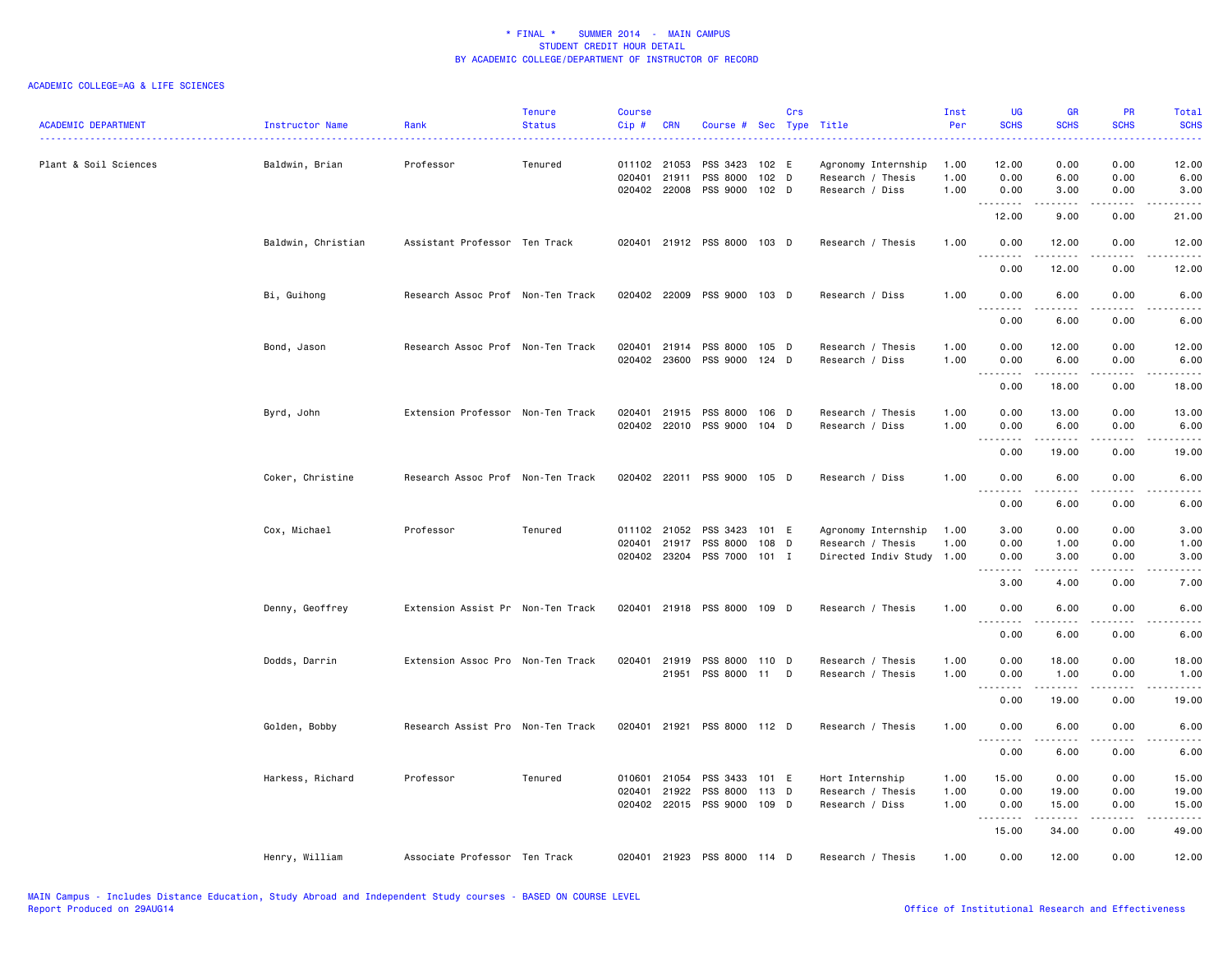| <b>ACADEMIC DEPARTMENT</b> | Instructor Name    | Rank                              | <b>Tenure</b><br><b>Status</b> | <b>Course</b><br>$Cip \#$ | <b>CRN</b>   | Course # Sec Type Title                       |       | Crs |                                      | Inst<br>Per  | UG<br><b>SCHS</b>                             | <b>GR</b><br><b>SCHS</b>            | PR<br><b>SCHS</b> | Total<br><b>SCHS</b>                                                                                                              |
|----------------------------|--------------------|-----------------------------------|--------------------------------|---------------------------|--------------|-----------------------------------------------|-------|-----|--------------------------------------|--------------|-----------------------------------------------|-------------------------------------|-------------------|-----------------------------------------------------------------------------------------------------------------------------------|
|                            |                    |                                   |                                |                           |              |                                               |       |     |                                      |              | .                                             |                                     |                   |                                                                                                                                   |
|                            |                    |                                   |                                |                           |              |                                               |       |     |                                      |              | 0.00                                          | 12.00                               | 0.00              | 12.00                                                                                                                             |
| Plant & Soil Sciences      | Irby, Jon          | Extension Assist Pr Non-Ten Track |                                |                           |              | 020401 21924 PSS 8000 115 D                   |       |     | Research / Thesis                    | 1.00         | 0.00<br>$\sim$ $\sim$<br>.                    | 6.00<br>.                           | 0.00              | 6.00                                                                                                                              |
|                            |                    |                                   |                                |                           |              |                                               |       |     |                                      |              | 0.00                                          | 6.00                                | 0.00              | 6.00                                                                                                                              |
|                            | Kingery, William   | Professor                         | Tenured                        |                           |              | 020402 23580 PSS 7000 51 I                    |       |     | Directed Indiv Study 1.00            |              | 0.00<br>$\sim$ $\sim$<br>$\sim$ $\sim$ $\sim$ | 3.00<br>.                           | 0.00<br>.         | 3.00<br>$\frac{1}{2} \left( \frac{1}{2} \right) \left( \frac{1}{2} \right) \left( \frac{1}{2} \right) \left( \frac{1}{2} \right)$ |
|                            |                    |                                   |                                |                           |              |                                               |       |     |                                      |              | 0.00                                          | 3.00                                | 0.00              | 3.00                                                                                                                              |
|                            | Krutz, Larry       | Extension Assoc Pro Non-Ten Track |                                | 020401                    |              | 23264 PSS 8000 132 D                          |       |     | Research / Thesis                    | 1.00         | 0.00<br>. <b>.</b>                            | 6.00<br>.                           | 0.00<br>.         | 6.00<br>----                                                                                                                      |
|                            |                    |                                   |                                |                           |              |                                               |       |     |                                      |              | 0.00                                          | 6.00                                | 0.00              | 6.00                                                                                                                              |
|                            | Lemus, Rocky       | Extension Assoc Pro Non-Ten Track |                                | 020401                    | 21959        | PSS 8000 19<br>020402 22017 PSS 9000 111 D    |       | D   | Research / Thesis<br>Research / Diss | 1.00<br>1.00 | 0.00<br>0.00                                  | 3.00<br>6.00                        | 0.00<br>0.00      | 3.00<br>6.00                                                                                                                      |
|                            |                    |                                   |                                |                           |              |                                               |       |     |                                      |              | $\sim$ $\sim$<br>.<br>0.00                    | 9.00                                | 0.00              | 9.00                                                                                                                              |
|                            | Matta, Frank       | Professor                         | Tenured                        |                           |              | 020401 21930 PSS 8000 121 D                   |       |     | Research / Thesis                    | 1.00         | 0.00                                          | 1.00                                | 0.00              | 1.00                                                                                                                              |
|                            |                    |                                   |                                |                           |              |                                               |       |     |                                      |              | .<br>0.00                                     | .<br>1.00                           | <u>.</u><br>0.00  | .<br>1.00                                                                                                                         |
|                            | McDougald, Lynette | Instructor                        | Non-Ten Track                  |                           |              | 020403 21051 PSS 3413 101 E                   |       |     | Floristry Internship 1.00            |              | 12.00<br>.                                    | 0.00<br>$\frac{1}{2}$               | 0.00<br>.         | 12.00<br>.                                                                                                                        |
|                            |                    |                                   |                                |                           |              |                                               |       |     |                                      |              | 12.00                                         | 0.00                                | 0.00              | 12.00                                                                                                                             |
|                            | Peterson, Daniel   | Non-Faculty                       | Tenured                        |                           | 020402 22022 | PSS 9000 116 D<br>260202 22374 BCH 8000 118 D |       |     | Research / Diss<br>Research / Thesis | 1.00<br>1.00 | 0.00<br>0.00                                  | 3.00<br>6.00                        | 0.00<br>0.00      | 3.00<br>6.00                                                                                                                      |
|                            |                    |                                   |                                |                           |              |                                               |       |     |                                      |              | $\sim$ $\sim$<br>0.00                         | 9.00                                | 0.00              | 9.00                                                                                                                              |
|                            | Phillips, Jerry    | Professor                         | Tenured                        |                           |              | 020402 22023 PSS 9000 117 D                   |       |     | Research / Diss                      | 1.00         | 0.00                                          | 3.00                                | 0.00              | 3.00                                                                                                                              |
|                            |                    |                                   |                                |                           |              |                                               |       |     |                                      |              | .<br>0.00                                     | $\sim$ $\sim$ $\sim$ $\sim$<br>3.00 | 0.00              | 3.00                                                                                                                              |
|                            | Reddy, Kambham     | Research Professor                | Non-Ten Track                  |                           |              | 020402 22024 PSS 9000 118 D                   |       |     | Research / Diss                      | 1.00         | 0.00                                          | 10.00                               | 0.00              | 10.00                                                                                                                             |
|                            |                    |                                   |                                |                           |              |                                               |       |     |                                      |              | 0.00                                          | 10.00                               | 0.00              | 10.00                                                                                                                             |
|                            | Reynolds, Daniel   | Professor                         | Tenured                        |                           | 020401 21935 | PSS 8000                                      | 126 D |     | Research / Thesis                    | 1.00         | 0.00                                          | 8.00                                | 0.00              | 8.00                                                                                                                              |
|                            |                    |                                   |                                |                           |              | 020402 22025 PSS 9000 119 D                   |       |     | Research / Diss                      | 1.00         | 0.00<br>.<br>$\sim$ $\sim$ .                  | 18.00<br>.                          | 0.00<br>.         | 18.00<br>.                                                                                                                        |
|                            |                    |                                   |                                |                           |              |                                               |       |     |                                      |              | 0.00                                          | 26.00                               | 0.00              | 26.00                                                                                                                             |
|                            | Shaw, David        | Non-Faculty                       | Tenured                        |                           |              | 020402 22027 PSS 9000 121 D                   |       |     | Research / Diss                      | 1.00         | 0.00<br>.<br>$\sim$ $\sim$                    | 8.00<br>.                           | 0.00              | 8.00                                                                                                                              |
|                            |                    |                                   |                                |                           | 21939        |                                               |       |     |                                      |              | 0.00<br>0.00                                  | 8.00                                | 0.00<br>0.00      | 8.00                                                                                                                              |
|                            | Varco, Jac         | Professor                         | Tenured                        | 020401                    | 020402 22028 | PSS 8000<br>PSS 9000 122 D                    | 130 D |     | Research / Thesis<br>Research / Diss | 1.00<br>1.00 | 0.00                                          | 7.00<br>4.00                        | 0.00              | 7.00<br>4.00                                                                                                                      |
|                            |                    |                                   |                                |                           | 22053        | PSS 9000 25                                   |       | D   | Research / Diss                      | 1.00         | 0.00                                          | 3.00                                | 0.00              | 3,00                                                                                                                              |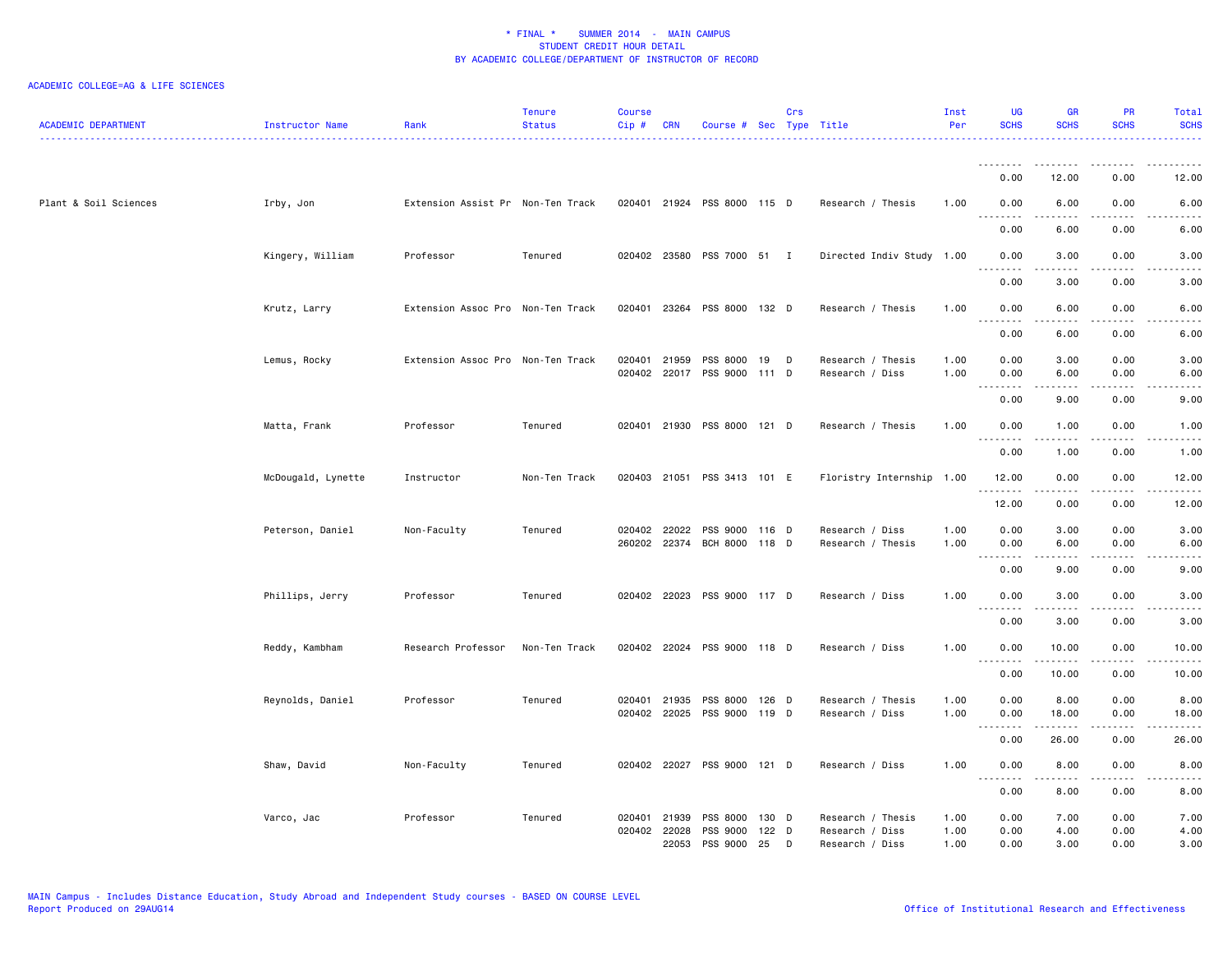| <b>ACADEMIC DEPARTMENT</b> | Instructor Name | Rank                        | <b>Tenure</b><br><b>Status</b> | Course<br>$Cip$ # | <b>CRN</b> | Course # Sec Type Title                    |       | Crs |                                                | Inst<br>Per  | <b>UG</b><br><b>SCHS</b>         | <b>GR</b><br><b>SCHS</b>  | <b>PR</b><br><b>SCHS</b>     | Total<br><b>SCHS</b>           |
|----------------------------|-----------------|-----------------------------|--------------------------------|-------------------|------------|--------------------------------------------|-------|-----|------------------------------------------------|--------------|----------------------------------|---------------------------|------------------------------|--------------------------------|
|                            |                 |                             |                                |                   |            |                                            |       |     |                                                |              | --------<br>0.00                 | 14.00                     | .<br>0.00                    | .<br>14.00                     |
| Plant & Soil Sciences      | Wallace, Teddy  | Associate Professor Tenured |                                | 020401<br>020402  |            | 21973 PSS 8000 33 D<br>23459 PSS 7000 01 I |       |     | Research / Thesis<br>Directed Indiv Study 1.00 | 1.00         | 0.00<br>0.00<br>--------<br>0.00 | 3.00<br>3.00<br>6.00      | 0.00<br>0.00<br>----<br>0.00 | 3.00<br>3.00<br>------<br>6.00 |
|                            | Williams, W.    | Non-Employee                | Not Applicable                 | 020402            | 23304      | PSS 9000<br>260202 23454 BCH 8000 127 D    | 123 D |     | Research / Diss<br>Research / Thesis           | 1.00<br>1.00 | 0.00<br>0.00<br>--------<br>0.00 | 1.00<br>3.00<br>.<br>4.00 | 0.00<br>0.00<br>.<br>0.00    | 1.00<br>3.00<br>.<br>4.00      |
| Plant & Soil Sciences      |                 |                             |                                |                   |            |                                            |       |     |                                                |              | 42.00                            | 256.00                    | 0.00<br>========             | =========<br>298,00            |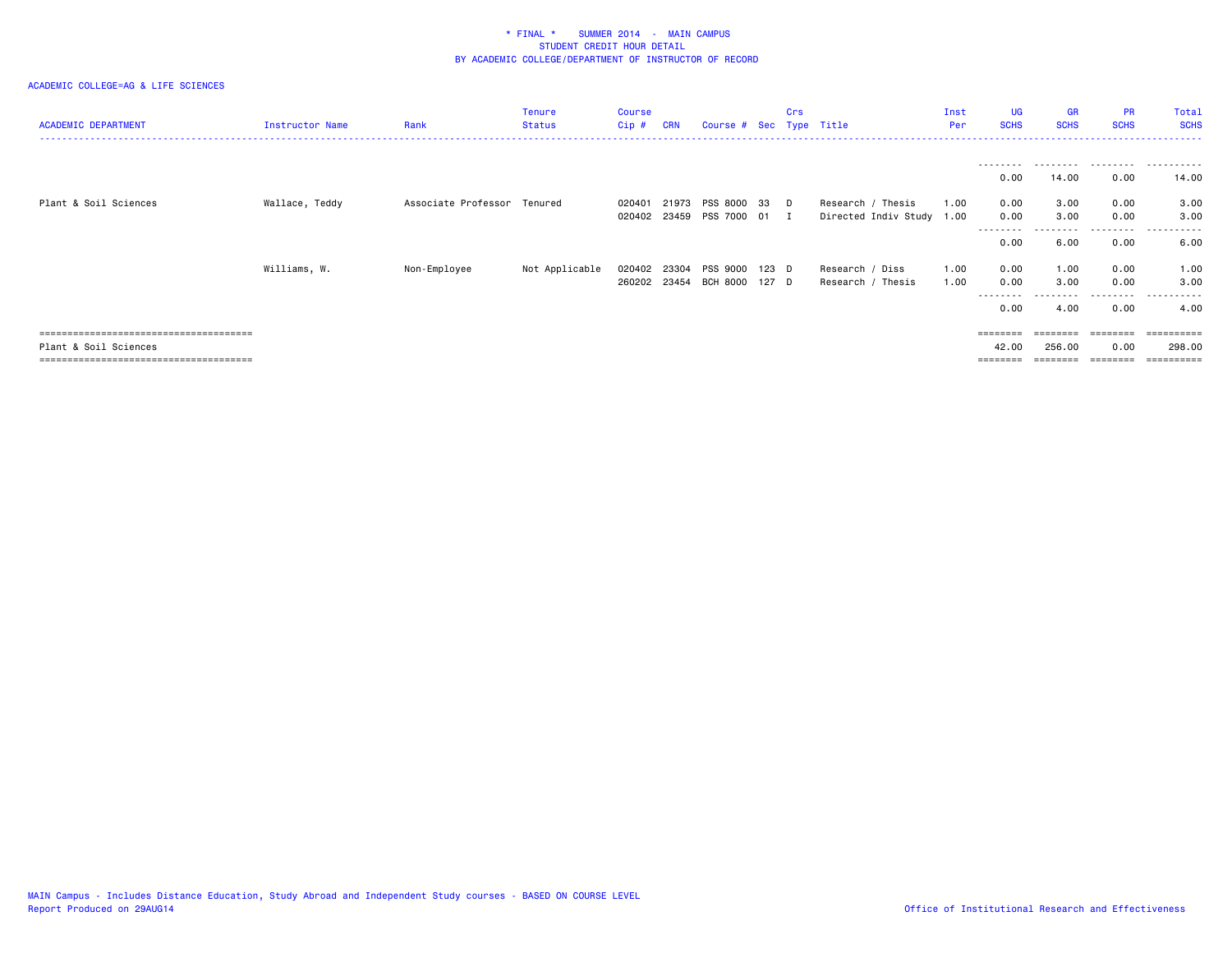| <b>ACADEMIC DEPARTMENT</b>            | Instructor Name       | Rank                              | <b>Tenure</b><br><b>Status</b> | <b>Course</b><br>Cip# | <b>CRN</b>     | Course #                 |                    | Crs    | Sec Type Title                             | Inst<br>Per  | UG<br><b>SCHS</b>  | <b>GR</b><br><b>SCHS</b>                                                                                                                                     | <b>PR</b><br><b>SCHS</b> | Total<br><b>SCHS</b>                           |
|---------------------------------------|-----------------------|-----------------------------------|--------------------------------|-----------------------|----------------|--------------------------|--------------------|--------|--------------------------------------------|--------------|--------------------|--------------------------------------------------------------------------------------------------------------------------------------------------------------|--------------------------|------------------------------------------------|
| Poultry Science                       | Farnell, Morgan       | Associate Professor Ten Track     |                                | 020209                |                | 23303 PO 7000            | 01 I               |        | Directed Indiv Study 1.00                  |              | 0.00<br>. <b>.</b> | 1.00<br>- - -                                                                                                                                                | 0.00                     | 1.00                                           |
|                                       |                       |                                   |                                |                       |                |                          |                    |        |                                            |              | 0.00               | 1.00                                                                                                                                                         | 0.00                     | 1.00                                           |
|                                       | Kiess, Aaron          | Assistant Professor Ten Track     |                                |                       |                | 020209 23113 PO 9000     | 102 D              |        | Research / Diss                            | 1.00         | 0.00<br><u>.</u>   | 9.00                                                                                                                                                         | 0.00                     | 9.00                                           |
|                                       |                       |                                   |                                |                       |                |                          |                    |        |                                            |              | 0.00               | 9.00                                                                                                                                                         | 0.00                     | 9.00                                           |
|                                       | McDaniel, Christopher | Professor                         | Tenured                        |                       |                | 020209 23477 P0 8000     | 03 D               |        | Research / Thesis                          | 1.00         | 0.00               | 3.00                                                                                                                                                         | 0.00                     | 3.00                                           |
|                                       |                       |                                   |                                |                       |                |                          |                    |        |                                            |              | .<br>0.00          | $- - - -$<br>3.00                                                                                                                                            | .<br>0.00                | 3.00                                           |
|                                       | Peebles, Edgar        | Professor                         | Tenured                        | 020209                | 23115          | PO 9000<br>23122 PO 8000 | $104$ D<br>$104$ D |        | Research / Diss<br>Research / Thesis       | 1.00<br>1.00 | 0.00<br>0.00       | 13.00<br>6.00                                                                                                                                                | 0.00<br>0.00             | 13.00<br>6.00                                  |
|                                       |                       |                                   |                                |                       |                |                          |                    |        |                                            |              | --------<br>0.00   | .<br>19.00                                                                                                                                                   | <u>.</u><br>0.00         | 19.00                                          |
|                                       | Sharma, Chander       | Assistant Professor Ten Track     |                                | 020209                | 22773<br>22774 | P0 4990<br>P0 6990       | 01<br>01           | B<br>B | Special Topic In PO<br>Special Topic In PO | 1.00<br>1.00 | 9.00<br>0.00       | 0.00<br>9.00                                                                                                                                                 | 0.00<br>0.00             | 9.00<br>9.00                                   |
|                                       |                       |                                   |                                |                       | 23116          | PO 9000                  | 105 D              |        | Research / Diss                            | 1.00         | 0.00               | 3.00                                                                                                                                                         | 0.00                     | 3.00                                           |
|                                       |                       |                                   |                                |                       | 23123          | P0 8000                  | 105 D              |        | Research / Thesis                          | 1.00         | 0.00               | 3.00                                                                                                                                                         | 0.00                     | 3.00                                           |
|                                       |                       |                                   |                                |                       | 23314          | P0 4000                  | 51 I               |        | Directed Indiv Study                       | 1.00         | 1.00               | 0.00                                                                                                                                                         | 0.00                     | 1.00                                           |
|                                       |                       |                                   |                                |                       |                | 23479 PO 8000            | 05                 | D      | Research / Thesis                          | 1.00         | 0.00<br>--------   | 1.00<br>.                                                                                                                                                    | 0.00<br>- - - - -        | 1.00                                           |
|                                       |                       |                                   |                                |                       |                |                          |                    |        |                                            |              | 10.00              | 16.00                                                                                                                                                        | 0.00                     | 26.00                                          |
|                                       | Wamsley, Kelley       | Assistant Professor Ten Track     |                                | 020209                |                | 23124 PO 8000            | 106 D              |        | Research / Thesis                          | 1.00         | 0.00<br>--------   | 12.00<br>.                                                                                                                                                   | 0.00                     | 12.00                                          |
|                                       |                       |                                   |                                |                       |                |                          |                    |        |                                            |              | 0.00               | 12.00                                                                                                                                                        | 0.00                     | 12.00                                          |
|                                       | Wells, Jessica        | Extension Instructo Non-Ten Track |                                | 010907                | 21033          | PO 3353                  | 101 E              |        | Poultry Prod Interns 1.00                  |              | 27.00              | 0.00                                                                                                                                                         | 0.00                     | 27.00                                          |
|                                       |                       |                                   |                                |                       |                | 21034 PO 3363            | 101 E              |        | Poultry Processing I 1.00                  |              | 6.00<br>.          | 0.00<br>$\frac{1}{2} \left( \frac{1}{2} \right) \left( \frac{1}{2} \right) \left( \frac{1}{2} \right) \left( \frac{1}{2} \right) \left( \frac{1}{2} \right)$ | 0.00<br>.                | 6.00<br>------                                 |
|                                       |                       |                                   |                                |                       |                |                          |                    |        |                                            |              | 33.00              | 0.00                                                                                                                                                         | 0.00                     | 33.00                                          |
|                                       | Zhai, Wei             | Assistant Professor Ten Track     |                                | 020209                | 23261          | PO 9000                  | 51                 | D      | Research / Diss                            | 1.00         | 0.00               | 6.00                                                                                                                                                         | 0.00                     | 6.00                                           |
|                                       |                       |                                   |                                |                       |                |                          |                    |        |                                            |              | 0.00               | 6.00                                                                                                                                                         | 0.00                     | 6.00                                           |
| ------------------------------------- |                       |                                   |                                |                       |                |                          |                    |        |                                            |              | ========           | eeeeeee                                                                                                                                                      | <b>EEEEEEE</b>           | EEEEEEEE                                       |
| Poultry Science                       |                       |                                   |                                |                       |                |                          |                    |        |                                            |              | 43.00              | 66.00                                                                                                                                                        | 0.00                     | 109.00<br>-------- -------- -------- --------- |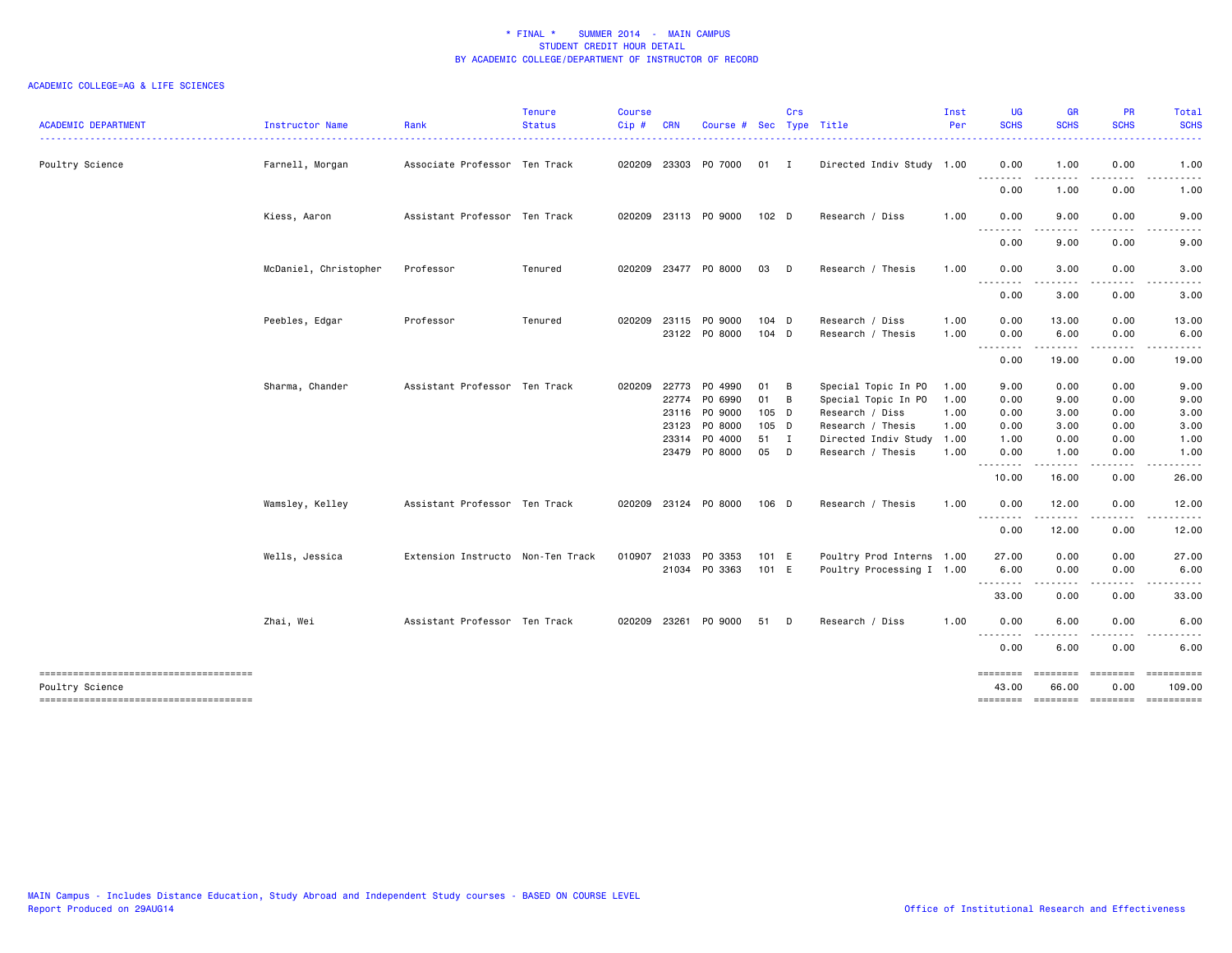| 0.00<br>0.00<br>15.00<br>School of Human Sciences<br>Boutwell, Angela<br>200201<br>22246<br>HS 2813<br>501 B<br>Child Development<br>1.00<br>15.00<br>Lecturer<br>Non-Ten Track<br>.<br>15.00<br>0.00<br>0.00<br>15.00<br>22547<br>AIS 9000<br>103 D<br>1.00<br>0.00<br>16.00<br>Downey, Laura<br>Extension Assist Pr Non-Ten Track<br>131301<br>Research/Diss<br>16.00<br>0.00<br>190701 23155<br>HS 8000<br>104 D<br>Research/Thesis<br>0.00<br>1.00<br>0.00<br>3.00<br>3.00<br>د د د د<br>.<br>$\sim$ $\sim$ $\sim$<br><u>.</u><br>$\frac{1}{2}$<br>19.00<br>0.00<br>19.00<br>0.00<br>Elmore-Staton, Lori<br>Assistant Professor Ten Track<br>190101 22618 HS 7000<br>104 I<br>Directed Indiv Study 1.00<br>0.00<br>2.00<br>0.00<br>2.00<br>$\sim$<br>.<br>0.00<br>2.00<br>0.00<br>2.00<br>Fason, Angel<br>Instructor<br>Non-Ten Track<br>20724<br>HS 4750<br>102 E<br>Internship<br>1.00<br>84.00<br>0.00<br>0.00<br>84.00<br>010101<br>200203<br>21424 HS 3803<br>501 B<br>Child Care Proceds<br>1.00<br>48.00<br>0.00<br>0.00<br>48.00<br>.<br>د د د د<br>.<br>$\omega$ and $\omega$<br>132.00<br>0.00<br>0.00<br>132.00<br>Assistant Professor Ten Track<br>23154 HS 7000<br>106 I<br>Directed Indiv Study 1.00<br>0.00<br>3.00<br>0.00<br>3.00<br>Green, Rita<br>190101<br>.<br>.<br>.<br>والمناصبات<br>0.00<br>3.00<br>0.00<br>3.00<br>Assistant Professor Ten Track<br>131301 22877 AIS 9000 104 D<br>Research/Diss<br>1.00<br>17.00<br>0.00<br>Hock, Gaea<br>0.00<br>17.00<br><u>.</u><br>.<br>.<br>.<br>0.00<br>17.00<br>0.00<br>17.00<br>0.00<br>Kobia, Caroline<br>Non-Ten Track<br>190101<br>23482<br>HS 4000<br>$101$ I<br>Directed Indiv Study 1.00<br>3.00<br>0.00<br>3.00<br>Instructor<br>20725<br>HS 4763<br>101 E<br>ATM Internship<br>1.00<br>75.00<br>0.00<br>0.00<br>190901<br>75.00<br>$- - -$<br>0.00<br>0.00<br>78.00<br>78.00<br>1.00<br>6.00<br>Lemons, Laura<br>Assistant Professor Ten Track<br>131301 23190 AIS 8000 51<br>D<br>Research/Thesis<br>0.00<br>6.00<br>0.00<br>0.00<br>6.00<br>0.00<br>6.00<br>Miller, Phyllis<br>$102$ I<br>3.00<br>Professor<br>Tenured<br>190101<br>23483<br>HS 4000<br>Directed Indiv Study 1.00<br>3.00<br>0.00<br>0.00<br>190901<br>20726<br>HS 4763<br>102 E<br>ATM Internship<br>1.00<br>39.00<br>0.00<br>0.00<br>39.00<br>199999<br>21784<br>HS 4733<br>001 B<br>Computr-Aided Design 1.00<br>21.00<br>0.00<br>0.00<br>21.00<br>22537<br>HS 4710<br>1.00<br>0.00<br>851 A<br>Study Tour<br>24.00<br>0.00<br>24.00<br>.<br>87.00<br>0.00<br>0.00<br>87.00<br>131301 22544 AIS 9000 102 D<br>1.00<br>7.00<br>0.00<br>Newman, Michael<br>Professor<br>Tenured<br>Research/Diss<br>0.00<br>7.00<br>.<br>. <u>.</u> .<br>$\frac{1}{2} \left( \frac{1}{2} \right) \left( \frac{1}{2} \right) \left( \frac{1}{2} \right) \left( \frac{1}{2} \right)$<br>.<br>0.00<br>7.00<br>0.00<br>7.00<br>Assistant Professor Ten Track<br>HS 7000<br>105 I<br>0.00<br>6.00<br>Parker, Julie<br>190101<br>22620<br>Directed Indiv Study 1.00<br>0.00<br>6.00<br>190701<br>HS 8000<br>102 D<br>Research/Thesis<br>0.00<br>0.00<br>6.00<br>22565<br>1.00<br>6.00<br>HS 9000<br>102 <sub>D</sub><br>Research/Dissertatio 1.00<br>0.00<br>6.00<br>0.00<br>6.00<br>23494<br>.<br>.<br>.<br>الدامات بال<br>$  -$<br>18.00<br>18.00<br>0.00<br>0.00<br>Phillips, Tommy<br>Assistant Professor Ten Track<br>Risk, Resilience & Pr 1.00<br>0.00<br>0.00<br>48.00<br>190701 20728<br>HS 4883<br>51<br>C.<br>48.00<br>HS 6883<br>51<br>Risk, Resilience & Pr 1.00<br>0.00<br>21.00<br>0.00<br>21.00<br>20730<br>C<br>103 | <b>ACADEMIC DEPARTMENT</b> | Instructor Name | Rank<br>. | <b>Tenure</b><br><b>Status</b> | <b>Course</b><br>Cip# | <b>CRN</b> | Course # Sec Type Title | Crs |                 | Inst<br>Per | <b>UG</b><br><b>SCHS</b> | <b>GR</b><br><b>SCHS</b> | <b>PR</b><br><b>SCHS</b> | Total<br><b>SCHS</b><br>$\sim$ $\sim$ $\sim$ $\sim$ |
|-----------------------------------------------------------------------------------------------------------------------------------------------------------------------------------------------------------------------------------------------------------------------------------------------------------------------------------------------------------------------------------------------------------------------------------------------------------------------------------------------------------------------------------------------------------------------------------------------------------------------------------------------------------------------------------------------------------------------------------------------------------------------------------------------------------------------------------------------------------------------------------------------------------------------------------------------------------------------------------------------------------------------------------------------------------------------------------------------------------------------------------------------------------------------------------------------------------------------------------------------------------------------------------------------------------------------------------------------------------------------------------------------------------------------------------------------------------------------------------------------------------------------------------------------------------------------------------------------------------------------------------------------------------------------------------------------------------------------------------------------------------------------------------------------------------------------------------------------------------------------------------------------------------------------------------------------------------------------------------------------------------------------------------------------------------------------------------------------------------------------------------------------------------------------------------------------------------------------------------------------------------------------------------------------------------------------------------------------------------------------------------------------------------------------------------------------------------------------------------------------------------------------------------------------------------------------------------------------------------------------------------------------------------------------------------------------------------------------------------------------------------------------------------------------------------------------------------------------------------------------------------------------------------------------------------------------------------------------------------------------------------------------------------------------------------------------------------------------------------------------------------------------------------------------------------------------------------------------------------------------------------------------------------------------------------------------------------------------------------------------------------------------------------------------------------------------------------------------------------------------------------------------------------------------------------------|----------------------------|-----------------|-----------|--------------------------------|-----------------------|------------|-------------------------|-----|-----------------|-------------|--------------------------|--------------------------|--------------------------|-----------------------------------------------------|
|                                                                                                                                                                                                                                                                                                                                                                                                                                                                                                                                                                                                                                                                                                                                                                                                                                                                                                                                                                                                                                                                                                                                                                                                                                                                                                                                                                                                                                                                                                                                                                                                                                                                                                                                                                                                                                                                                                                                                                                                                                                                                                                                                                                                                                                                                                                                                                                                                                                                                                                                                                                                                                                                                                                                                                                                                                                                                                                                                                                                                                                                                                                                                                                                                                                                                                                                                                                                                                                                                                                                                                 |                            |                 |           |                                |                       |            |                         |     |                 |             |                          |                          |                          |                                                     |
|                                                                                                                                                                                                                                                                                                                                                                                                                                                                                                                                                                                                                                                                                                                                                                                                                                                                                                                                                                                                                                                                                                                                                                                                                                                                                                                                                                                                                                                                                                                                                                                                                                                                                                                                                                                                                                                                                                                                                                                                                                                                                                                                                                                                                                                                                                                                                                                                                                                                                                                                                                                                                                                                                                                                                                                                                                                                                                                                                                                                                                                                                                                                                                                                                                                                                                                                                                                                                                                                                                                                                                 |                            |                 |           |                                |                       |            |                         |     |                 |             |                          |                          |                          |                                                     |
|                                                                                                                                                                                                                                                                                                                                                                                                                                                                                                                                                                                                                                                                                                                                                                                                                                                                                                                                                                                                                                                                                                                                                                                                                                                                                                                                                                                                                                                                                                                                                                                                                                                                                                                                                                                                                                                                                                                                                                                                                                                                                                                                                                                                                                                                                                                                                                                                                                                                                                                                                                                                                                                                                                                                                                                                                                                                                                                                                                                                                                                                                                                                                                                                                                                                                                                                                                                                                                                                                                                                                                 |                            |                 |           |                                |                       |            |                         |     |                 |             |                          |                          |                          |                                                     |
|                                                                                                                                                                                                                                                                                                                                                                                                                                                                                                                                                                                                                                                                                                                                                                                                                                                                                                                                                                                                                                                                                                                                                                                                                                                                                                                                                                                                                                                                                                                                                                                                                                                                                                                                                                                                                                                                                                                                                                                                                                                                                                                                                                                                                                                                                                                                                                                                                                                                                                                                                                                                                                                                                                                                                                                                                                                                                                                                                                                                                                                                                                                                                                                                                                                                                                                                                                                                                                                                                                                                                                 |                            |                 |           |                                |                       |            |                         |     |                 |             |                          |                          |                          |                                                     |
|                                                                                                                                                                                                                                                                                                                                                                                                                                                                                                                                                                                                                                                                                                                                                                                                                                                                                                                                                                                                                                                                                                                                                                                                                                                                                                                                                                                                                                                                                                                                                                                                                                                                                                                                                                                                                                                                                                                                                                                                                                                                                                                                                                                                                                                                                                                                                                                                                                                                                                                                                                                                                                                                                                                                                                                                                                                                                                                                                                                                                                                                                                                                                                                                                                                                                                                                                                                                                                                                                                                                                                 |                            |                 |           |                                |                       |            |                         |     |                 |             |                          |                          |                          |                                                     |
|                                                                                                                                                                                                                                                                                                                                                                                                                                                                                                                                                                                                                                                                                                                                                                                                                                                                                                                                                                                                                                                                                                                                                                                                                                                                                                                                                                                                                                                                                                                                                                                                                                                                                                                                                                                                                                                                                                                                                                                                                                                                                                                                                                                                                                                                                                                                                                                                                                                                                                                                                                                                                                                                                                                                                                                                                                                                                                                                                                                                                                                                                                                                                                                                                                                                                                                                                                                                                                                                                                                                                                 |                            |                 |           |                                |                       |            |                         |     |                 |             |                          |                          |                          |                                                     |
|                                                                                                                                                                                                                                                                                                                                                                                                                                                                                                                                                                                                                                                                                                                                                                                                                                                                                                                                                                                                                                                                                                                                                                                                                                                                                                                                                                                                                                                                                                                                                                                                                                                                                                                                                                                                                                                                                                                                                                                                                                                                                                                                                                                                                                                                                                                                                                                                                                                                                                                                                                                                                                                                                                                                                                                                                                                                                                                                                                                                                                                                                                                                                                                                                                                                                                                                                                                                                                                                                                                                                                 |                            |                 |           |                                |                       |            |                         |     |                 |             |                          |                          |                          |                                                     |
|                                                                                                                                                                                                                                                                                                                                                                                                                                                                                                                                                                                                                                                                                                                                                                                                                                                                                                                                                                                                                                                                                                                                                                                                                                                                                                                                                                                                                                                                                                                                                                                                                                                                                                                                                                                                                                                                                                                                                                                                                                                                                                                                                                                                                                                                                                                                                                                                                                                                                                                                                                                                                                                                                                                                                                                                                                                                                                                                                                                                                                                                                                                                                                                                                                                                                                                                                                                                                                                                                                                                                                 |                            |                 |           |                                |                       |            |                         |     |                 |             |                          |                          |                          |                                                     |
|                                                                                                                                                                                                                                                                                                                                                                                                                                                                                                                                                                                                                                                                                                                                                                                                                                                                                                                                                                                                                                                                                                                                                                                                                                                                                                                                                                                                                                                                                                                                                                                                                                                                                                                                                                                                                                                                                                                                                                                                                                                                                                                                                                                                                                                                                                                                                                                                                                                                                                                                                                                                                                                                                                                                                                                                                                                                                                                                                                                                                                                                                                                                                                                                                                                                                                                                                                                                                                                                                                                                                                 |                            |                 |           |                                |                       |            |                         |     |                 |             |                          |                          |                          |                                                     |
|                                                                                                                                                                                                                                                                                                                                                                                                                                                                                                                                                                                                                                                                                                                                                                                                                                                                                                                                                                                                                                                                                                                                                                                                                                                                                                                                                                                                                                                                                                                                                                                                                                                                                                                                                                                                                                                                                                                                                                                                                                                                                                                                                                                                                                                                                                                                                                                                                                                                                                                                                                                                                                                                                                                                                                                                                                                                                                                                                                                                                                                                                                                                                                                                                                                                                                                                                                                                                                                                                                                                                                 |                            |                 |           |                                |                       |            |                         |     |                 |             |                          |                          |                          |                                                     |
|                                                                                                                                                                                                                                                                                                                                                                                                                                                                                                                                                                                                                                                                                                                                                                                                                                                                                                                                                                                                                                                                                                                                                                                                                                                                                                                                                                                                                                                                                                                                                                                                                                                                                                                                                                                                                                                                                                                                                                                                                                                                                                                                                                                                                                                                                                                                                                                                                                                                                                                                                                                                                                                                                                                                                                                                                                                                                                                                                                                                                                                                                                                                                                                                                                                                                                                                                                                                                                                                                                                                                                 |                            |                 |           |                                |                       |            |                         |     |                 |             |                          |                          |                          |                                                     |
|                                                                                                                                                                                                                                                                                                                                                                                                                                                                                                                                                                                                                                                                                                                                                                                                                                                                                                                                                                                                                                                                                                                                                                                                                                                                                                                                                                                                                                                                                                                                                                                                                                                                                                                                                                                                                                                                                                                                                                                                                                                                                                                                                                                                                                                                                                                                                                                                                                                                                                                                                                                                                                                                                                                                                                                                                                                                                                                                                                                                                                                                                                                                                                                                                                                                                                                                                                                                                                                                                                                                                                 |                            |                 |           |                                |                       |            |                         |     |                 |             |                          |                          |                          |                                                     |
|                                                                                                                                                                                                                                                                                                                                                                                                                                                                                                                                                                                                                                                                                                                                                                                                                                                                                                                                                                                                                                                                                                                                                                                                                                                                                                                                                                                                                                                                                                                                                                                                                                                                                                                                                                                                                                                                                                                                                                                                                                                                                                                                                                                                                                                                                                                                                                                                                                                                                                                                                                                                                                                                                                                                                                                                                                                                                                                                                                                                                                                                                                                                                                                                                                                                                                                                                                                                                                                                                                                                                                 |                            |                 |           |                                |                       |            |                         |     |                 |             |                          |                          |                          |                                                     |
|                                                                                                                                                                                                                                                                                                                                                                                                                                                                                                                                                                                                                                                                                                                                                                                                                                                                                                                                                                                                                                                                                                                                                                                                                                                                                                                                                                                                                                                                                                                                                                                                                                                                                                                                                                                                                                                                                                                                                                                                                                                                                                                                                                                                                                                                                                                                                                                                                                                                                                                                                                                                                                                                                                                                                                                                                                                                                                                                                                                                                                                                                                                                                                                                                                                                                                                                                                                                                                                                                                                                                                 |                            |                 |           |                                |                       |            |                         |     |                 |             |                          |                          |                          |                                                     |
|                                                                                                                                                                                                                                                                                                                                                                                                                                                                                                                                                                                                                                                                                                                                                                                                                                                                                                                                                                                                                                                                                                                                                                                                                                                                                                                                                                                                                                                                                                                                                                                                                                                                                                                                                                                                                                                                                                                                                                                                                                                                                                                                                                                                                                                                                                                                                                                                                                                                                                                                                                                                                                                                                                                                                                                                                                                                                                                                                                                                                                                                                                                                                                                                                                                                                                                                                                                                                                                                                                                                                                 |                            |                 |           |                                |                       |            |                         |     |                 |             |                          |                          |                          |                                                     |
|                                                                                                                                                                                                                                                                                                                                                                                                                                                                                                                                                                                                                                                                                                                                                                                                                                                                                                                                                                                                                                                                                                                                                                                                                                                                                                                                                                                                                                                                                                                                                                                                                                                                                                                                                                                                                                                                                                                                                                                                                                                                                                                                                                                                                                                                                                                                                                                                                                                                                                                                                                                                                                                                                                                                                                                                                                                                                                                                                                                                                                                                                                                                                                                                                                                                                                                                                                                                                                                                                                                                                                 |                            |                 |           |                                |                       |            |                         |     |                 |             |                          |                          |                          |                                                     |
|                                                                                                                                                                                                                                                                                                                                                                                                                                                                                                                                                                                                                                                                                                                                                                                                                                                                                                                                                                                                                                                                                                                                                                                                                                                                                                                                                                                                                                                                                                                                                                                                                                                                                                                                                                                                                                                                                                                                                                                                                                                                                                                                                                                                                                                                                                                                                                                                                                                                                                                                                                                                                                                                                                                                                                                                                                                                                                                                                                                                                                                                                                                                                                                                                                                                                                                                                                                                                                                                                                                                                                 |                            |                 |           |                                |                       |            |                         |     |                 |             |                          |                          |                          |                                                     |
|                                                                                                                                                                                                                                                                                                                                                                                                                                                                                                                                                                                                                                                                                                                                                                                                                                                                                                                                                                                                                                                                                                                                                                                                                                                                                                                                                                                                                                                                                                                                                                                                                                                                                                                                                                                                                                                                                                                                                                                                                                                                                                                                                                                                                                                                                                                                                                                                                                                                                                                                                                                                                                                                                                                                                                                                                                                                                                                                                                                                                                                                                                                                                                                                                                                                                                                                                                                                                                                                                                                                                                 |                            |                 |           |                                |                       |            |                         |     |                 |             |                          |                          |                          |                                                     |
|                                                                                                                                                                                                                                                                                                                                                                                                                                                                                                                                                                                                                                                                                                                                                                                                                                                                                                                                                                                                                                                                                                                                                                                                                                                                                                                                                                                                                                                                                                                                                                                                                                                                                                                                                                                                                                                                                                                                                                                                                                                                                                                                                                                                                                                                                                                                                                                                                                                                                                                                                                                                                                                                                                                                                                                                                                                                                                                                                                                                                                                                                                                                                                                                                                                                                                                                                                                                                                                                                                                                                                 |                            |                 |           |                                |                       |            |                         |     |                 |             |                          |                          |                          |                                                     |
|                                                                                                                                                                                                                                                                                                                                                                                                                                                                                                                                                                                                                                                                                                                                                                                                                                                                                                                                                                                                                                                                                                                                                                                                                                                                                                                                                                                                                                                                                                                                                                                                                                                                                                                                                                                                                                                                                                                                                                                                                                                                                                                                                                                                                                                                                                                                                                                                                                                                                                                                                                                                                                                                                                                                                                                                                                                                                                                                                                                                                                                                                                                                                                                                                                                                                                                                                                                                                                                                                                                                                                 |                            |                 |           |                                |                       |            |                         |     |                 |             |                          |                          |                          |                                                     |
|                                                                                                                                                                                                                                                                                                                                                                                                                                                                                                                                                                                                                                                                                                                                                                                                                                                                                                                                                                                                                                                                                                                                                                                                                                                                                                                                                                                                                                                                                                                                                                                                                                                                                                                                                                                                                                                                                                                                                                                                                                                                                                                                                                                                                                                                                                                                                                                                                                                                                                                                                                                                                                                                                                                                                                                                                                                                                                                                                                                                                                                                                                                                                                                                                                                                                                                                                                                                                                                                                                                                                                 |                            |                 |           |                                |                       |            |                         |     |                 |             |                          |                          |                          |                                                     |
|                                                                                                                                                                                                                                                                                                                                                                                                                                                                                                                                                                                                                                                                                                                                                                                                                                                                                                                                                                                                                                                                                                                                                                                                                                                                                                                                                                                                                                                                                                                                                                                                                                                                                                                                                                                                                                                                                                                                                                                                                                                                                                                                                                                                                                                                                                                                                                                                                                                                                                                                                                                                                                                                                                                                                                                                                                                                                                                                                                                                                                                                                                                                                                                                                                                                                                                                                                                                                                                                                                                                                                 |                            |                 |           |                                |                       |            |                         |     |                 |             |                          |                          |                          |                                                     |
|                                                                                                                                                                                                                                                                                                                                                                                                                                                                                                                                                                                                                                                                                                                                                                                                                                                                                                                                                                                                                                                                                                                                                                                                                                                                                                                                                                                                                                                                                                                                                                                                                                                                                                                                                                                                                                                                                                                                                                                                                                                                                                                                                                                                                                                                                                                                                                                                                                                                                                                                                                                                                                                                                                                                                                                                                                                                                                                                                                                                                                                                                                                                                                                                                                                                                                                                                                                                                                                                                                                                                                 |                            |                 |           |                                |                       |            |                         |     |                 |             |                          |                          |                          |                                                     |
|                                                                                                                                                                                                                                                                                                                                                                                                                                                                                                                                                                                                                                                                                                                                                                                                                                                                                                                                                                                                                                                                                                                                                                                                                                                                                                                                                                                                                                                                                                                                                                                                                                                                                                                                                                                                                                                                                                                                                                                                                                                                                                                                                                                                                                                                                                                                                                                                                                                                                                                                                                                                                                                                                                                                                                                                                                                                                                                                                                                                                                                                                                                                                                                                                                                                                                                                                                                                                                                                                                                                                                 |                            |                 |           |                                |                       |            |                         |     |                 |             |                          |                          |                          |                                                     |
|                                                                                                                                                                                                                                                                                                                                                                                                                                                                                                                                                                                                                                                                                                                                                                                                                                                                                                                                                                                                                                                                                                                                                                                                                                                                                                                                                                                                                                                                                                                                                                                                                                                                                                                                                                                                                                                                                                                                                                                                                                                                                                                                                                                                                                                                                                                                                                                                                                                                                                                                                                                                                                                                                                                                                                                                                                                                                                                                                                                                                                                                                                                                                                                                                                                                                                                                                                                                                                                                                                                                                                 |                            |                 |           |                                |                       |            |                         |     |                 |             |                          |                          |                          |                                                     |
|                                                                                                                                                                                                                                                                                                                                                                                                                                                                                                                                                                                                                                                                                                                                                                                                                                                                                                                                                                                                                                                                                                                                                                                                                                                                                                                                                                                                                                                                                                                                                                                                                                                                                                                                                                                                                                                                                                                                                                                                                                                                                                                                                                                                                                                                                                                                                                                                                                                                                                                                                                                                                                                                                                                                                                                                                                                                                                                                                                                                                                                                                                                                                                                                                                                                                                                                                                                                                                                                                                                                                                 |                            |                 |           |                                |                       |            |                         |     |                 |             |                          |                          |                          |                                                     |
|                                                                                                                                                                                                                                                                                                                                                                                                                                                                                                                                                                                                                                                                                                                                                                                                                                                                                                                                                                                                                                                                                                                                                                                                                                                                                                                                                                                                                                                                                                                                                                                                                                                                                                                                                                                                                                                                                                                                                                                                                                                                                                                                                                                                                                                                                                                                                                                                                                                                                                                                                                                                                                                                                                                                                                                                                                                                                                                                                                                                                                                                                                                                                                                                                                                                                                                                                                                                                                                                                                                                                                 |                            |                 |           |                                |                       |            |                         |     |                 |             |                          |                          |                          |                                                     |
|                                                                                                                                                                                                                                                                                                                                                                                                                                                                                                                                                                                                                                                                                                                                                                                                                                                                                                                                                                                                                                                                                                                                                                                                                                                                                                                                                                                                                                                                                                                                                                                                                                                                                                                                                                                                                                                                                                                                                                                                                                                                                                                                                                                                                                                                                                                                                                                                                                                                                                                                                                                                                                                                                                                                                                                                                                                                                                                                                                                                                                                                                                                                                                                                                                                                                                                                                                                                                                                                                                                                                                 |                            |                 |           |                                |                       |            |                         |     |                 |             |                          |                          |                          |                                                     |
|                                                                                                                                                                                                                                                                                                                                                                                                                                                                                                                                                                                                                                                                                                                                                                                                                                                                                                                                                                                                                                                                                                                                                                                                                                                                                                                                                                                                                                                                                                                                                                                                                                                                                                                                                                                                                                                                                                                                                                                                                                                                                                                                                                                                                                                                                                                                                                                                                                                                                                                                                                                                                                                                                                                                                                                                                                                                                                                                                                                                                                                                                                                                                                                                                                                                                                                                                                                                                                                                                                                                                                 |                            |                 |           |                                |                       |            |                         |     |                 |             |                          |                          |                          |                                                     |
|                                                                                                                                                                                                                                                                                                                                                                                                                                                                                                                                                                                                                                                                                                                                                                                                                                                                                                                                                                                                                                                                                                                                                                                                                                                                                                                                                                                                                                                                                                                                                                                                                                                                                                                                                                                                                                                                                                                                                                                                                                                                                                                                                                                                                                                                                                                                                                                                                                                                                                                                                                                                                                                                                                                                                                                                                                                                                                                                                                                                                                                                                                                                                                                                                                                                                                                                                                                                                                                                                                                                                                 |                            |                 |           |                                |                       |            |                         |     |                 |             |                          |                          |                          |                                                     |
|                                                                                                                                                                                                                                                                                                                                                                                                                                                                                                                                                                                                                                                                                                                                                                                                                                                                                                                                                                                                                                                                                                                                                                                                                                                                                                                                                                                                                                                                                                                                                                                                                                                                                                                                                                                                                                                                                                                                                                                                                                                                                                                                                                                                                                                                                                                                                                                                                                                                                                                                                                                                                                                                                                                                                                                                                                                                                                                                                                                                                                                                                                                                                                                                                                                                                                                                                                                                                                                                                                                                                                 |                            |                 |           |                                |                       | 22566      | HS 8000                 | D   | Research/Thesis | 1.00        | 0.00                     | 9.00                     | 0.00                     | 9.00                                                |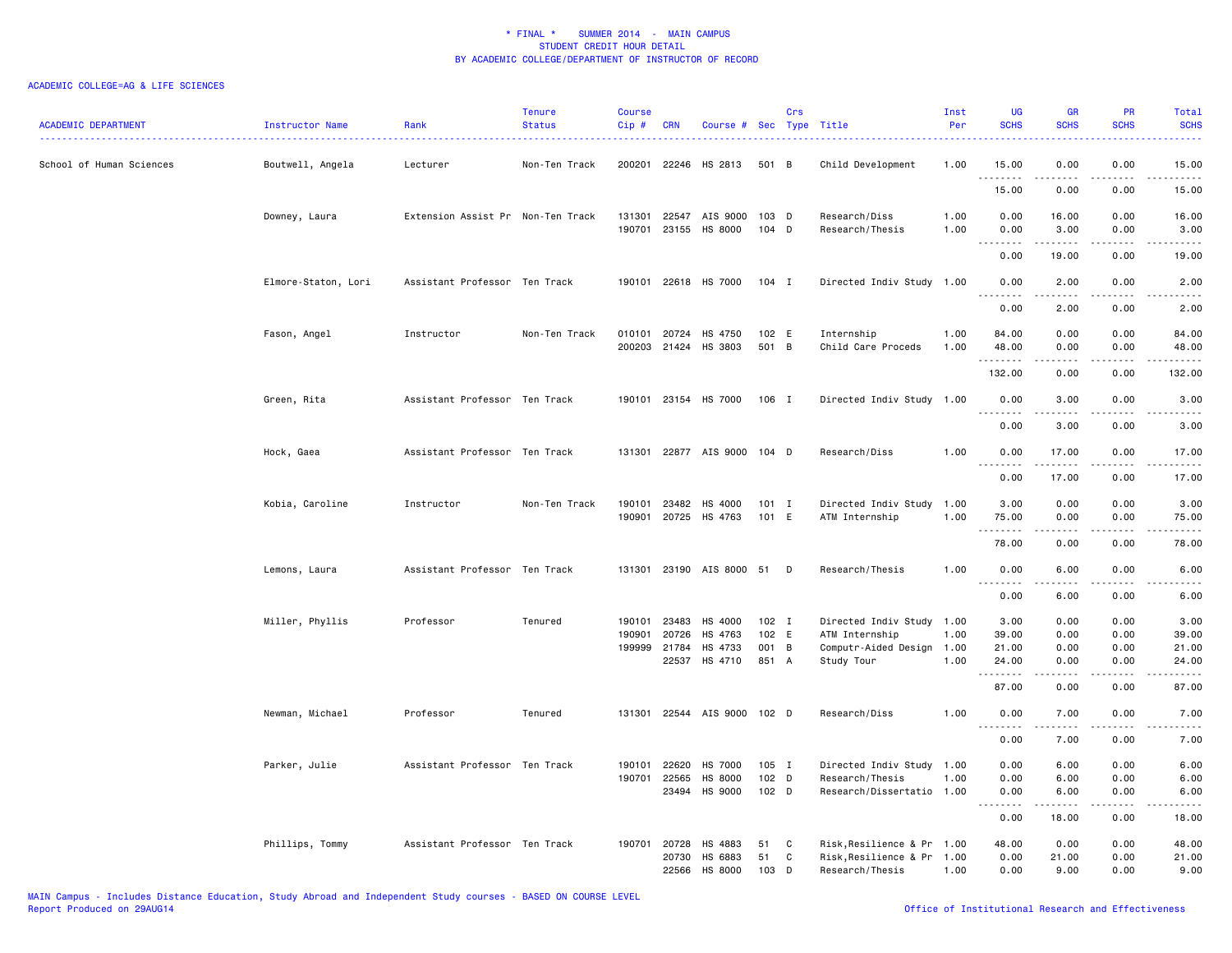| <b>ACADEMIC DEPARTMENT</b> | <b>Instructor Name</b> | Rank                          | <b>Tenure</b><br><b>Status</b> | <b>Course</b><br>Cip# | <b>CRN</b> | Course #       | Sec     | Crs | Type Title                | Inst<br>Per | UG<br><b>SCHS</b> | <b>GR</b><br><b>SCHS</b> | <b>PR</b><br><b>SCHS</b> | <b>Total</b><br><b>SCHS</b> |
|----------------------------|------------------------|-------------------------------|--------------------------------|-----------------------|------------|----------------|---------|-----|---------------------------|-------------|-------------------|--------------------------|--------------------------|-----------------------------|
|                            |                        |                               |                                |                       |            |                |         |     |                           |             |                   |                          |                          |                             |
| School of Human Sciences   | Phillips, Tommy        | Assistant Professor Ten Track |                                | 200201                | 21426      | HS 4803        | 501 C   |     | Parenting                 | 1.00        | 75.00             | 0.00                     | 0.00                     | 75.00                       |
|                            |                        |                               |                                |                       | 22117      | HS 3813        | 01 C    |     | Lifespan Theory           | 1.00        | 72.00             | 0.00                     | 0.00                     | 72.00                       |
|                            |                        |                               |                                |                       | 22623      | HS 6803        | 501 C   |     | Parenting                 | 1.00        | 0.00<br>--------  | 3.00                     | 0.00                     | 3.00                        |
|                            |                        |                               |                                |                       |            |                |         |     |                           |             | 195.00            | 33.00                    | 0.00                     | 228.00                      |
|                            | Swortzel, Kirk         | Professor                     | Tenured                        | 131301                | 20040      | AIS 3203 001 C |         |     | Prof Writing ANR Hum 1.00 |             | 69.00             | 0.00                     | 0.00                     | 69.00                       |
|                            |                        |                               |                                |                       | 20042      | AIS 3500 101 E |         |     | Internship                | 1.00        | 72.00             | 0.00                     | 0.00                     | 72.00                       |
|                            |                        |                               |                                |                       | 20043      | AIS 4113 51    |         | - B | Methods of Teaching       | 1.00        | 18.00             | 0.00                     | 0.00                     | 18.00                       |
|                            |                        |                               |                                |                       | 20044      | AIS 6113 51    |         | - B | Methods of Teaching       | 1.00        | 0.00              | 3.00                     | 0.00                     | 3.00                        |
|                            |                        |                               |                                |                       | 21797      | AIS 8403 01 B  |         |     | Directing Learn Exp       | 1.00        | 0.00              | 18.00                    | 0.00                     | 18.00                       |
|                            |                        |                               |                                |                       | 22543      | AIS 9000 101 D |         |     | Research/Diss             | 1.00        | 0.00              | 33.00                    | 0.00                     | 33.00                       |
|                            |                        |                               |                                |                       | 22610      | AIS 8000 101 D |         |     | Research/Thesis           | 1.00        | 0.00              | 1.00                     | 0.00                     | 1.00                        |
|                            |                        |                               |                                |                       | 23219      | AIS 4000 101 I |         |     | Directed Indiv Study 1.00 |             | 1.00<br>--------  | 0.00                     | 0.00                     | 1.00                        |
|                            |                        |                               |                                |                       |            |                |         |     |                           |             | 160.00            | 55.00                    | 0.00                     | 215.00                      |
|                            | Wilmoth, Joe           | Associate Professor Tenured   |                                | 190701                | 22619      | HS 9000        | $101$ D |     | Research/Dissertatio 1.00 |             | 0.00              | 1.00                     | 0.00                     | 1.00                        |
|                            |                        |                               |                                | 200201                |            | 20727 HS 4853  | 001 C   |     | Family:Human Ecolog       | 1.00        | 69.00             | 0.00                     | 0.00                     | 69.00                       |
|                            |                        |                               |                                |                       |            |                |         |     |                           |             | --------<br>69.00 | - - - -<br>1.00          | .<br>0.00                | 70.00                       |
|                            |                        |                               |                                |                       |            |                |         |     |                           |             | ========          | ========                 | ========                 | ==========                  |
| School of Human Sciences   |                        |                               |                                |                       |            |                |         |     |                           |             | 736.00            | 161.00                   | 0.00                     | 897.00                      |
|                            |                        |                               |                                |                       |            |                |         |     |                           |             | ========          | ---------                | ---------                |                             |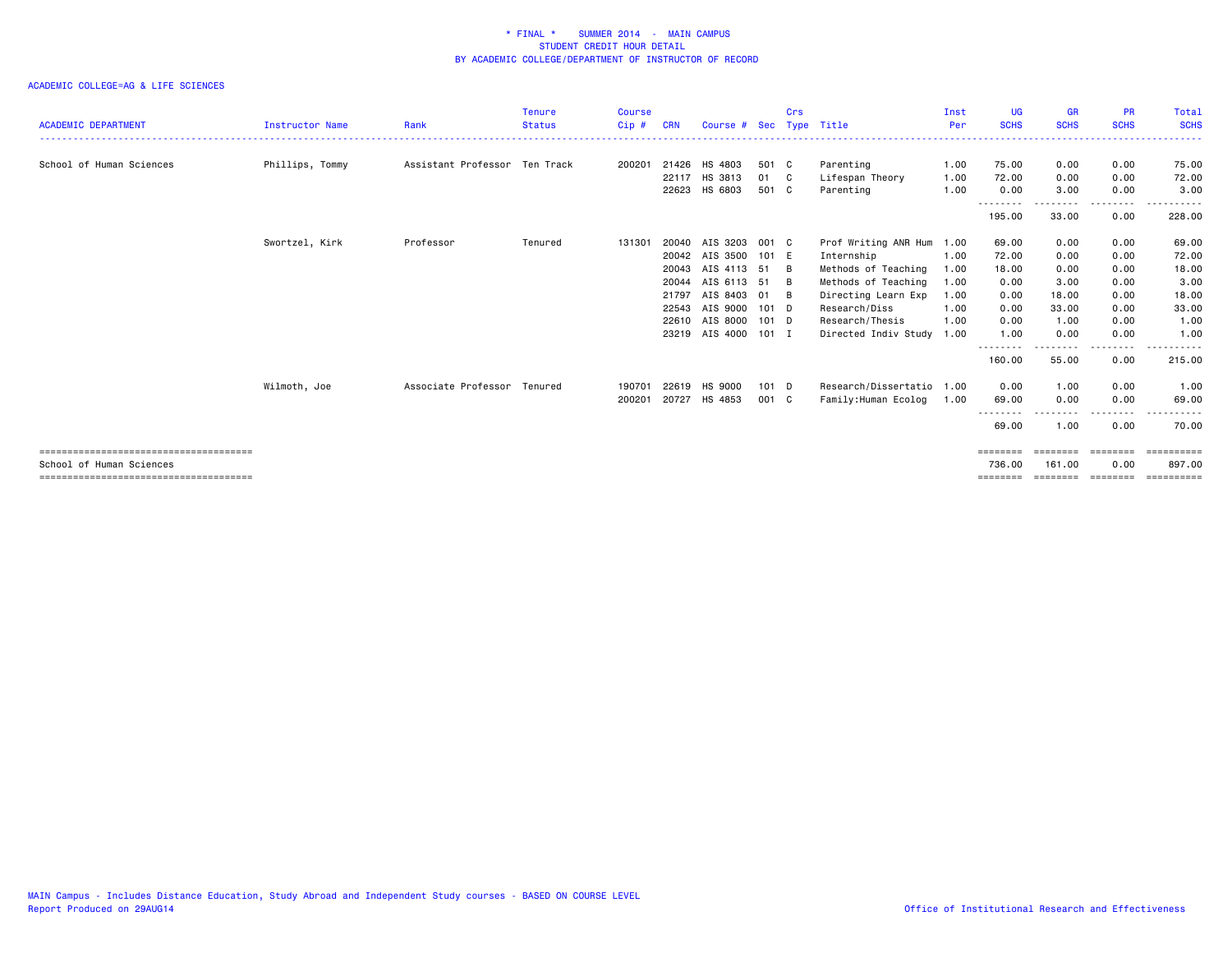| <b>ACADEMIC DEPARTMENT</b>                                                                | Instructor Name     | Rank                          | <b>Tenure</b><br><b>Status</b> | <b>Course</b><br>Cip#  | <b>CRN</b>     | Course # Sec Type Title                         | Crs                            |                                                                              | Inst<br>Per  | UG<br><b>SCHS</b>                       | <b>GR</b><br><b>SCHS</b>                                                                                                          | <b>PR</b><br><b>SCHS</b>                | <b>Total</b><br><b>SCHS</b>                                                                                                                                   |
|-------------------------------------------------------------------------------------------|---------------------|-------------------------------|--------------------------------|------------------------|----------------|-------------------------------------------------|--------------------------------|------------------------------------------------------------------------------|--------------|-----------------------------------------|-----------------------------------------------------------------------------------------------------------------------------------|-----------------------------------------|---------------------------------------------------------------------------------------------------------------------------------------------------------------|
| Art AAD                                                                                   | Callander, Adrienne | Lecturer                      | Non-Ten Track                  |                        |                | 500703 21306 ART 1113 501 C                     |                                | Art Appreciation                                                             | 1.00         | 63.00                                   | 0.00                                                                                                                              | 0.00                                    | 63.00                                                                                                                                                         |
|                                                                                           |                     |                               |                                |                        |                |                                                 |                                |                                                                              |              | .<br>63.00                              | $\sim$ $\sim$ $\sim$ $\sim$<br>0.00                                                                                               | .<br>0.00                               | 63.00                                                                                                                                                         |
|                                                                                           | Funderburk, Thomas  | Professor                     | Tenured                        |                        |                | 500708 20067 ART 2013 51 L<br>20070 ART 3053 51 | $\mathsf{L}$                   | Painting Survey<br>Watercolor Painting                                       | 1.00<br>1.00 | 18.00<br>30.00                          | 0.00<br>0.00                                                                                                                      | 0.00<br>0.00                            | 18.00<br>30.00                                                                                                                                                |
|                                                                                           |                     |                               |                                |                        |                |                                                 |                                |                                                                              |              | .<br>48.00                              | .<br>0.00                                                                                                                         | .<br>0.00                               | .<br>48.00                                                                                                                                                    |
|                                                                                           | Haupt, Jeffrey      | Professor                     | Tenured                        | 500703 22468<br>500705 | 20064          | ART 1113 E01 C<br>ART 1213 01                   | L.                             | Art Appreciation<br>Drawing I                                                | 1.00<br>1.00 | 75.00<br>24.00                          | 0.00<br>0.00                                                                                                                      | 0.00<br>0.00                            | 75.00<br>24.00                                                                                                                                                |
|                                                                                           |                     |                               |                                |                        |                | 20066 ART 1223 51                               | L.                             | Drawing II                                                                   | 1.00         | 24.00<br>.<br>123.00                    | 0.00<br>.<br>0.00                                                                                                                 | 0.00<br>0.00                            | 24.00<br>123.00                                                                                                                                               |
|                                                                                           | Landry, Jude        | Assistant Professor Ten Track |                                |                        |                | 500402 21697 ART 4123 01                        | Q                              | Screen Printing for 1.00                                                     |              | 18.00                                   | 0.00                                                                                                                              | 0.00                                    | 18.00                                                                                                                                                         |
|                                                                                           |                     |                               |                                |                        |                |                                                 |                                |                                                                              |              | .<br>18.00                              | $\frac{1}{2} \left( \frac{1}{2} \right) \left( \frac{1}{2} \right) \left( \frac{1}{2} \right) \left( \frac{1}{2} \right)$<br>0.00 | .<br>0.00                               | 18.00                                                                                                                                                         |
|                                                                                           | Lippillo, Dominic   | Assistant Professor Ten Track |                                |                        |                | 500605 22090 ART 2103 001 B                     |                                | Photography Survey                                                           | 1.00         | 12.00<br>.                              | 0.00<br>$\frac{1}{2}$                                                                                                             | 0.00<br>-----                           | 12.00<br>.                                                                                                                                                    |
|                                                                                           |                     |                               |                                |                        |                |                                                 |                                |                                                                              |              | 12.00                                   | 0.00                                                                                                                              | 0.00                                    | 12.00                                                                                                                                                         |
|                                                                                           | Long, Robert        | Professor                     | Tenured                        | 500711                 | 20069<br>20074 | ART 2503 01<br>ART 4650 01<br>23301 ART 6650 01 | $\mathsf{L}$<br>L.<br><b>L</b> | Ceramic Art Survey<br>Advanced Studio-Cera 1.00<br>Advanced Studio-Cera 1.00 | 1.00         | 12.00<br>15.00<br>0.00                  | 0.00<br>0.00<br>3.00                                                                                                              | 0.00<br>0.00<br>0.00                    | 12.00<br>15.00<br>3.00                                                                                                                                        |
|                                                                                           |                     |                               |                                |                        |                |                                                 |                                |                                                                              |              | .<br>27.00                              | $\sim$ $\sim$ $\sim$ $\sim$<br>3.00                                                                                               | .<br>0.00                               | $\frac{1}{2} \left( \frac{1}{2} \right) \left( \frac{1}{2} \right) \left( \frac{1}{2} \right) \left( \frac{1}{2} \right) \left( \frac{1}{2} \right)$<br>30.00 |
|                                                                                           | McCourt, Timothy    | Professor                     | Tenured                        | 500401 20061           |                | ART 1123 01<br>20063 ART 1133 51                | L.<br>L.                       | Design I<br>Design II                                                        | 1.00<br>1.00 | 24.00<br>30.00                          | 0.00<br>0.00                                                                                                                      | 0.00<br>0.00                            | 24.00<br>30.00                                                                                                                                                |
|                                                                                           |                     |                               |                                |                        |                |                                                 |                                |                                                                              |              | ---------<br>54.00                      | $\frac{1}{2} \left( \frac{1}{2} \right) \left( \frac{1}{2} \right) \left( \frac{1}{2} \right) \left( \frac{1}{2} \right)$<br>0.00 | -----<br>0.00                           | . <b>.</b> .<br>54.00                                                                                                                                         |
|                                                                                           | Mixon, Jamie        | Professor                     | Tenured                        | 309999                 |                | 22539 ISE 4100 801 A                            |                                | Intl Student Exchang 1.00                                                    |              | 33.00<br>.                              | 0.00<br>$\cdots$                                                                                                                  | 0.00                                    | 33.00                                                                                                                                                         |
|                                                                                           |                     |                               |                                |                        |                |                                                 |                                |                                                                              |              | 33.00                                   | 0.00                                                                                                                              | 0.00                                    | 33.00                                                                                                                                                         |
|                                                                                           | Powney, Jeralyn     | Assistant Professor Ten Track |                                |                        |                | 500409 21701 ART 4143 001 Q                     |                                | Letterpress for Desi 1.00                                                    |              | 36.00<br>.                              | 0.00<br>$\frac{1}{2} \left( \frac{1}{2} \right) \left( \frac{1}{2} \right) \left( \frac{1}{2} \right)$                            | 0.00                                    | 36.00                                                                                                                                                         |
|                                                                                           |                     |                               |                                |                        |                |                                                 |                                |                                                                              |              | 36.00                                   | 0.00                                                                                                                              | 0.00                                    | 36.00                                                                                                                                                         |
| -------------------------------------<br>Art AAD<br>------------------------------------- |                     |                               |                                |                        |                |                                                 |                                |                                                                              |              | ========<br>414.00<br>======== ======== | ========<br>3.00                                                                                                                  | <b>EBBBBBBB</b><br>0.00<br>$=$ ======== | ==========<br>417.00<br>==========                                                                                                                            |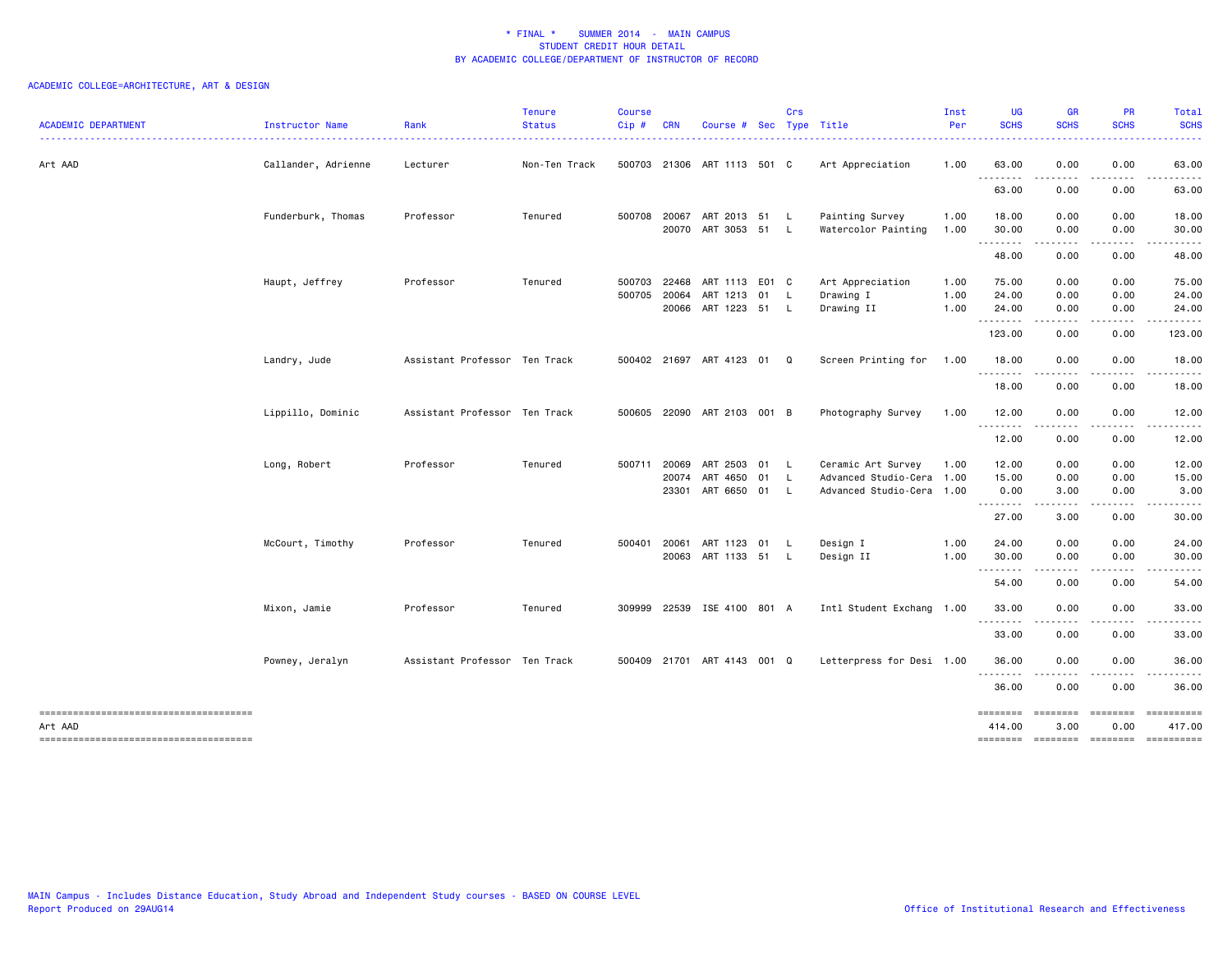| <b>ACADEMIC DEPARTMENT</b>    | Instructor Name  | Rank                          | Tenure<br><b>Status</b> | Course<br>$Cip$ # | CRN            | Course # Sec Type Title     |                | Crs |                                              | Inst<br>Per | UG<br><b>SCHS</b> | <b>GR</b><br><b>SCHS</b> | <b>PR</b><br><b>SCHS</b> | Total<br><b>SCHS</b><br>. |
|-------------------------------|------------------|-------------------------------|-------------------------|-------------------|----------------|-----------------------------|----------------|-----|----------------------------------------------|-------------|-------------------|--------------------------|--------------------------|---------------------------|
| Building Construction Science | El-Adaway, Islam | Assistant Professor Ten Track |                         | 140801            | 22775<br>23141 | CE 7000<br>CE 9000          | 101 I<br>501 D |     | Directed Indiv Study 1.00<br>Research / Diss | 1.00        | 0.00<br>0.00      | 6.00<br>8.00             | 0.00<br>0.00             | 6.00<br>8.00              |
|                               |                  |                               |                         |                   |                |                             |                |     |                                              |             | --------<br>0.00  | .<br>14.00               | .<br>0.00                | .<br>14.00                |
|                               | Gheisari, Masoud | Assistant Professor Ten Track |                         |                   |                | 522001 23018 BCS 7000 101 I |                |     | Directed Indiv Study 1.00                    |             | 0.00<br>--------- | 3.00<br>.                | 0.00<br>.                | 3.00<br>.                 |
|                               |                  |                               |                         |                   |                |                             |                |     |                                              |             | 0.00              | 3,00                     | 0.00                     | 3.00                      |
|                               |                  |                               |                         |                   |                |                             |                |     |                                              |             | $=$ = = = = = = = |                          | $=$ = = = = = = =        | ==========                |
| Building Construction Science |                  |                               |                         |                   |                |                             |                |     |                                              |             | 0.00              | 17.00                    | 0.00                     | 17.00                     |
|                               |                  |                               |                         |                   |                |                             |                |     |                                              |             |                   |                          | ________                 | ==========<br>-------     |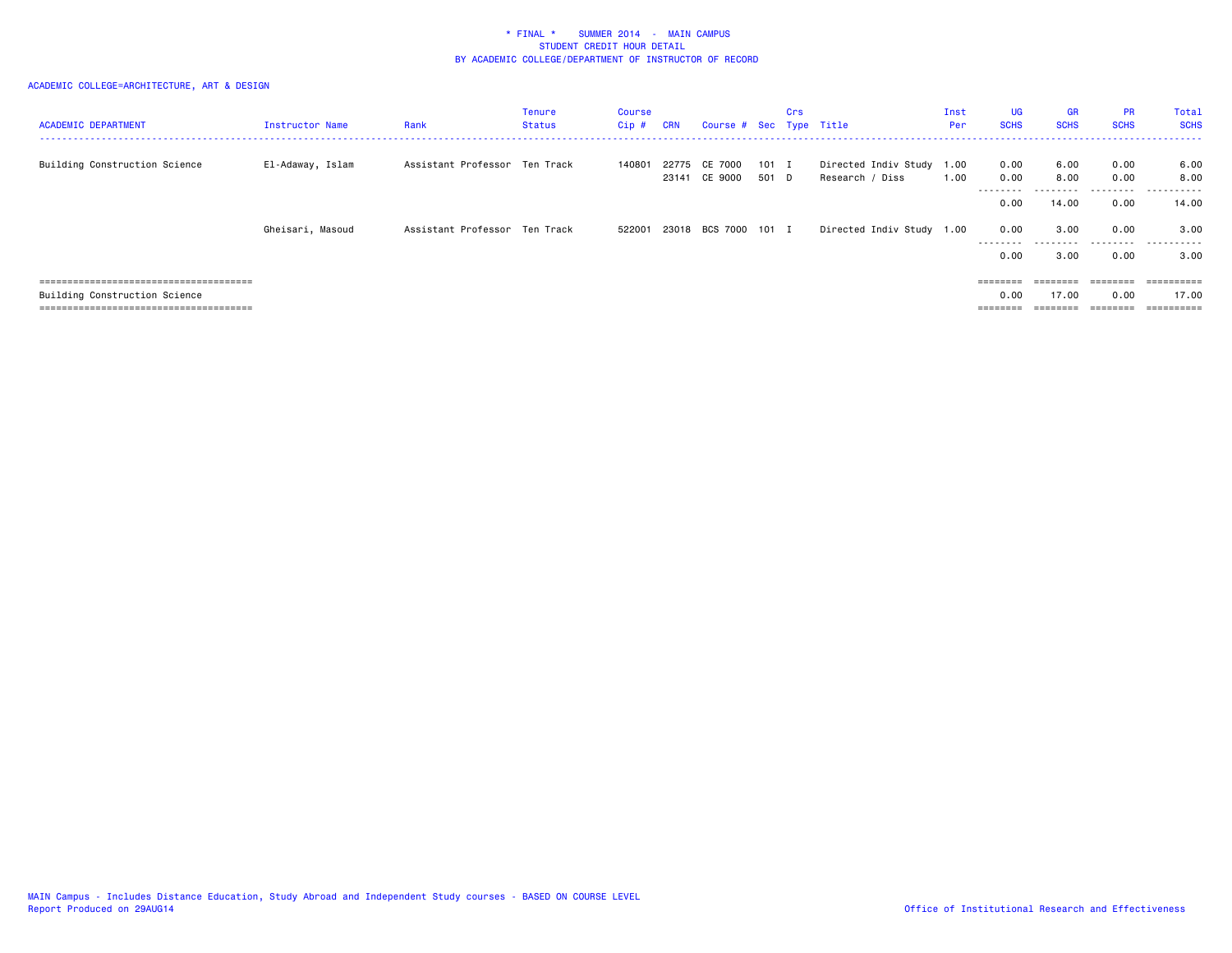| <b>ACADEMIC DEPARTMENT</b>                           | Instructor Name | Rank                          | <b>Tenure</b><br><b>Status</b> | <b>Course</b><br>Cip# | <b>CRN</b> | Course # Sec Type Title  |               | Crs |                                                        | Inst<br>Per | UG<br><b>SCHS</b>           | <b>GR</b><br><b>SCHS</b> | <b>PR</b><br><b>SCHS</b> | Total<br><b>SCHS</b> |
|------------------------------------------------------|-----------------|-------------------------------|--------------------------------|-----------------------|------------|--------------------------|---------------|-----|--------------------------------------------------------|-------------|-----------------------------|--------------------------|--------------------------|----------------------|
| Interior Design                                      | Carroll, Robin  | Instructor                    | Non-Ten Track                  |                       |            | 500408 20736 ID 3603     | 001 C         |     | Digital Design for I 1.00                              |             | 27.00                       | 0.00                     | 0.00                     | 27.00                |
|                                                      |                 |                               |                                |                       |            |                          |               |     |                                                        |             | 27.00                       | 0.00                     | 0.00                     | 27.00                |
|                                                      | Miller, Beth    | Non-Faculty                   | Tenured                        | 040501<br>500408      | 22538      | ID 3643<br>22118 ID 4753 | 851 A<br>51 E |     | History of Interiors 1.00<br>Interior Design Inte 1.00 |             | 27.00<br>33.00              | 0.00<br>0.00             | 0.00<br>0.00             | 27.00<br>33.00       |
|                                                      |                 |                               |                                |                       |            |                          |               |     |                                                        |             | --------<br>60.00           | 0.00                     | $\cdots$<br>0.00         | 60.00                |
|                                                      | Miller, Lyndsey | Assistant Professor Ten Track |                                |                       |            | 040501 20735 ID 3363     | 51 B          |     | 3/D & CAD Modeling i 1.00                              |             | 27.00                       | 0.00                     | 0.00                     | 27.00                |
|                                                      |                 |                               |                                |                       |            |                          |               |     |                                                        |             | 27.00                       | 0.00                     | 0.00                     | 27.00                |
|                                                      | Riehm, William  | Assistant Professor Ten Track |                                | 500408 21755          |            | ID 2614                  | 01            | B   | ID Studio II                                           | 1.00        | 28.00                       | 0.00                     | 0.00                     | 28.00                |
|                                                      |                 |                               |                                |                       |            |                          |               |     |                                                        |             | 28.00                       | 0.00                     | .<br>0.00                | 28.00                |
| =================================<br>Interior Design |                 |                               |                                |                       |            |                          |               |     |                                                        |             | $=$ = = = = = = =<br>142.00 | 0.00                     | ========<br>0.00         | 142.00<br>========== |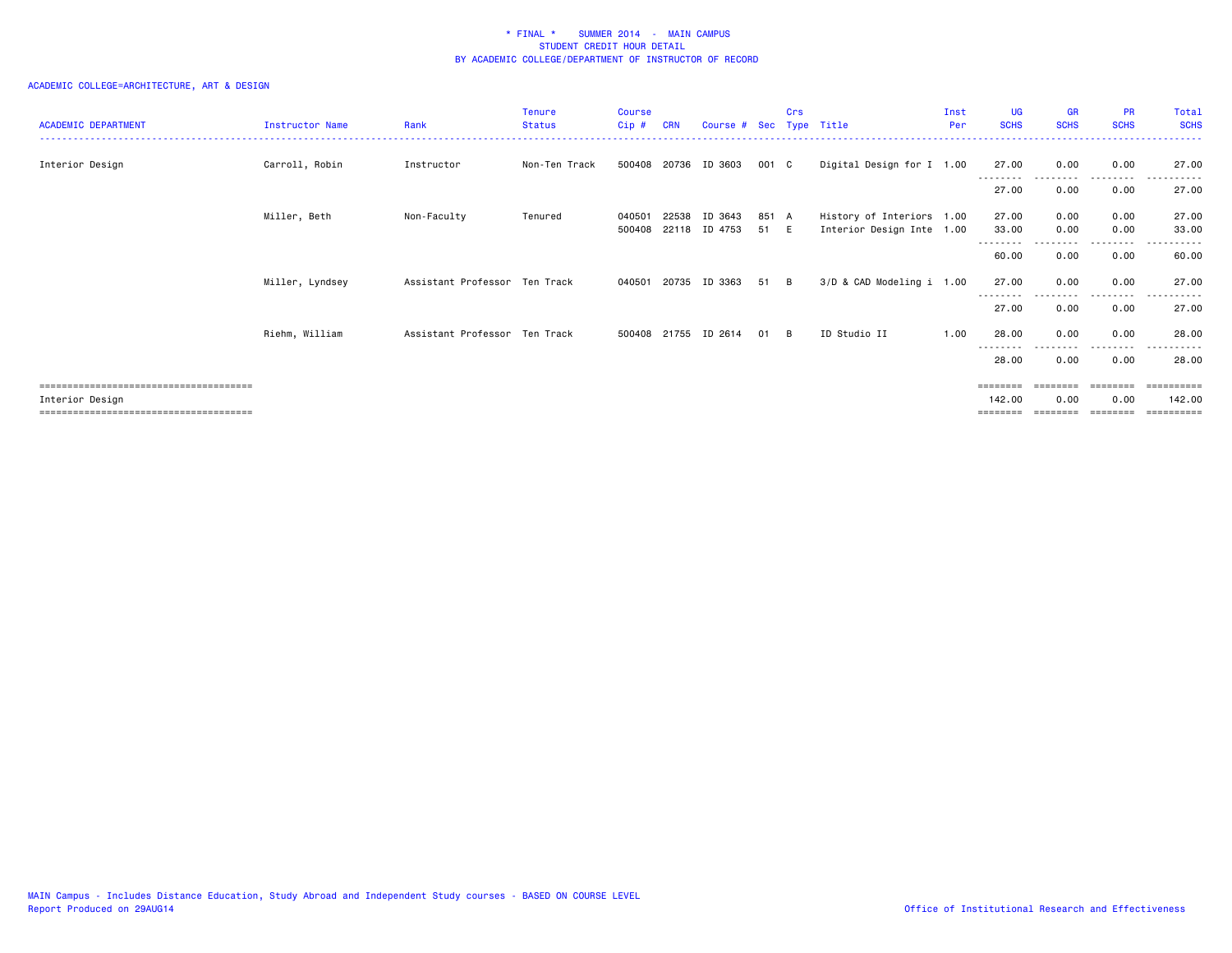| <b>ACADEMIC DEPARTMENT</b> | <b>Instructor Name</b> | Rank                          | <b>Tenure</b><br><b>Status</b> | <b>Course</b><br>Cip# | <b>CRN</b>     | Course # Sec Type Title     |          | Crs     |                                    | Inst<br>Per  | UG<br><b>SCHS</b>              | <b>GR</b><br><b>SCHS</b> | <b>PR</b><br><b>SCHS</b>                                                                                                          | Total<br><b>SCHS</b>                     |
|----------------------------|------------------------|-------------------------------|--------------------------------|-----------------------|----------------|-----------------------------|----------|---------|------------------------------------|--------------|--------------------------------|--------------------------|-----------------------------------------------------------------------------------------------------------------------------------|------------------------------------------|
| School of Architecture     | Gines, Jacob           | Assistant Professor Ten Track |                                |                       |                | 040201 21683 ARC 1013 001 C |          |         | Arch Appreciation                  | 1.00         | 21.00                          | 0.00                     | 0.00                                                                                                                              | 21.00                                    |
|                            |                        |                               |                                |                       |                |                             |          |         |                                    |              | --------<br>21.00              | 0.00                     | ----<br>0.00                                                                                                                      | 21.00                                    |
|                            | Gregory, Alexis        | Assistant Professor Ten Track |                                | 040201                |                | 20054 ARC 3713 01           |          | C       | Assemblages                        | 1.00         | 57.00                          | 0.00                     | 0.00                                                                                                                              | 57.00                                    |
|                            |                        |                               |                                |                       |                |                             |          |         |                                    |              | --------<br>57.00              | . <u>.</u> .<br>0.00     | -----<br>0.00                                                                                                                     | .<br>57.00                               |
|                            | Herrmann, Hans         | Assistant Professor Ten Track |                                | 040201                | 20050<br>20053 | ARC 1536<br>ARC 1546 53     | 01       | B<br>B. | Arch Design I-A<br>Arch Design I-B | 0.99<br>1.00 | 41.58<br>42.00                 | 0.00<br>0.00             | 0.00<br>0.00                                                                                                                      | 41.58<br>42.00                           |
|                            |                        |                               |                                |                       |                |                             |          |         |                                    |              | --------<br>83.58              | 0.00                     | .<br>0.00                                                                                                                         | 83.58                                    |
|                            | Kemp, Leah             | Non-Faculty                   | Not Applicable                 |                       |                | 040201 21305 ARC 1013 501 C |          |         | Arch Appreciation                  | 1.00         | 27.00                          | 0.00                     | 0.00                                                                                                                              | 27.00                                    |
|                            |                        |                               |                                |                       |                |                             |          |         |                                    |              | --------<br>27.00              | 0.00                     | $\frac{1}{2} \left( \frac{1}{2} \right) \left( \frac{1}{2} \right) \left( \frac{1}{2} \right) \left( \frac{1}{2} \right)$<br>0.00 | 27.00                                    |
|                            | Tripp, Andrew          | Assistant Professor Ten Track |                                | 040201                | 20050<br>20051 | ARC 1536<br>ARC 1536        | 01<br>02 | B<br>B  | Arch Design I-A<br>Arch Design I-A | 0.01<br>1.00 | 0.42<br>42.00                  | 0.00<br>0.00             | 0.00<br>0.00                                                                                                                      | 0.42<br>42.00                            |
|                            |                        |                               |                                |                       | 20052          | ARC 1546                    | 52       | B       | Arch Design I-B                    | 1.00         | 42.00<br>--------              | 0.00                     | 0.00<br>- - - -                                                                                                                   | 42.00                                    |
|                            |                        |                               |                                |                       |                |                             |          |         |                                    |              | 84.42                          | 0.00                     | 0.00                                                                                                                              | 84.42                                    |
| School of Architecture     |                        |                               |                                |                       |                |                             |          |         |                                    |              | ========<br>273.00<br>======== | 0.00<br>========         | 0.00<br>========                                                                                                                  | ==========<br>273.00<br><b>ESSESSESS</b> |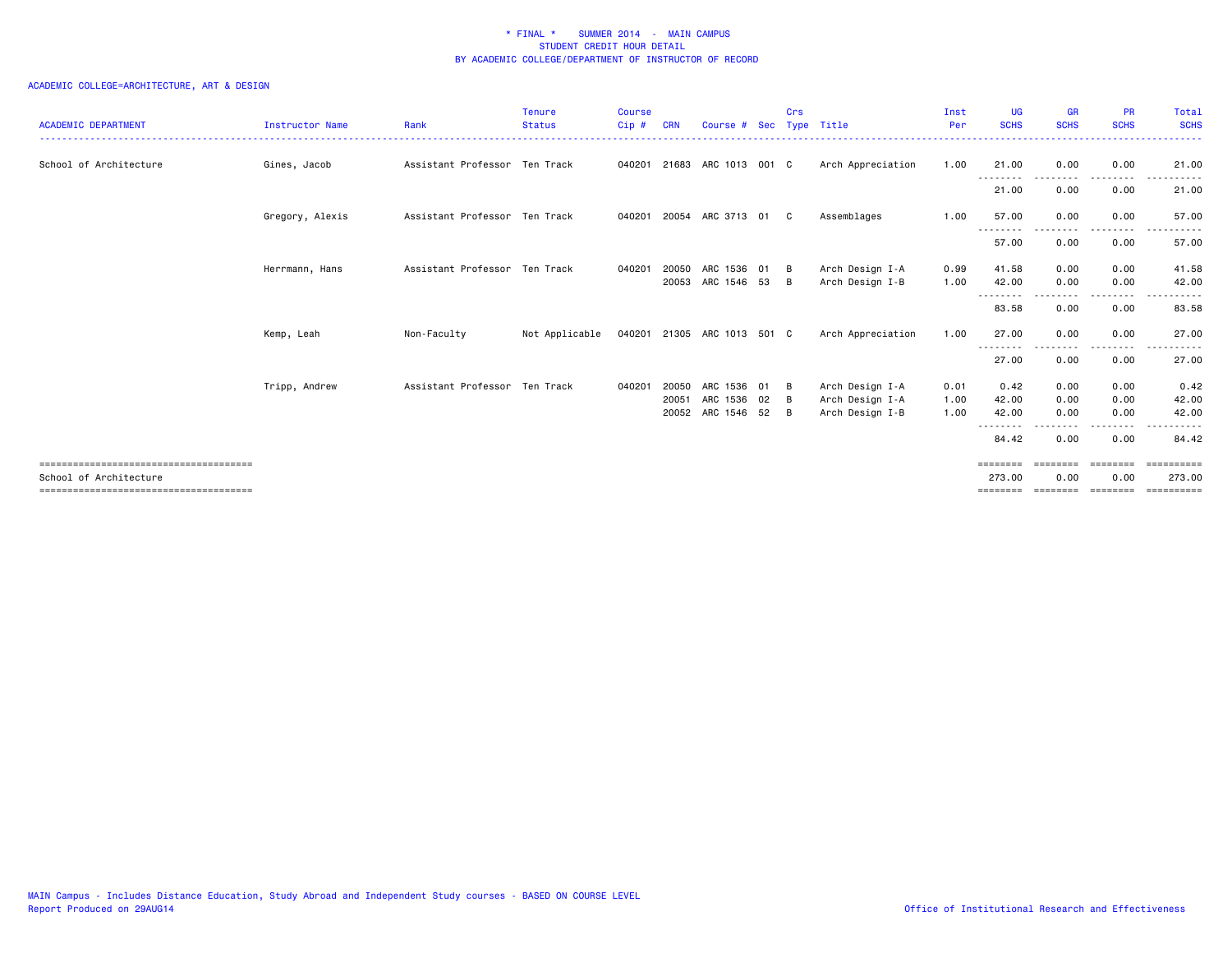| <b>ACADEMIC DEPARTMENT</b>                            |                    | Rank                          | <b>Tenure</b><br><b>Status</b> | <b>Course</b><br>Cip# | <b>CRN</b> | Course #             | <b>Sec</b>       | <b>Crs</b> | Type Title                | Inst<br>Per | <b>UG</b><br><b>SCHS</b> | <b>GR</b><br><b>SCHS</b> | <b>PR</b><br><b>SCHS</b> | Total<br><b>SCHS</b>                          |
|-------------------------------------------------------|--------------------|-------------------------------|--------------------------------|-----------------------|------------|----------------------|------------------|------------|---------------------------|-------------|--------------------------|--------------------------|--------------------------|-----------------------------------------------|
| ----------------------                                | Instructor Name    |                               |                                |                       |            |                      |                  |            |                           |             | .                        |                          |                          | .                                             |
| Anthropology & Middle Eastern Cultures Copeland, Toni |                    | Assistant Professor Ten Track |                                |                       |            | 450201 21304 AN 1143 | 501 C            |            | Cultural Anthro           | 1.00        | 48.00                    | 0.00                     | 0.00                     | 48.00                                         |
|                                                       |                    |                               |                                |                       |            |                      |                  |            |                           |             | <u>.</u><br>48.00        | .<br>0.00                | .<br>0.00                | .<br>48.00                                    |
|                                                       | Hardin, James      | Associate Professor Tenured   |                                | 380101 21749          |            | AN 3540              | 801 A            |            | Rel Travel & Part Pr 1.00 |             | 54.00                    | 0.00                     | 0.00                     | 54.00                                         |
|                                                       |                    |                               |                                | 380201                | 21750      | REL 3540             | 801 A            |            | Rel Travel & Part Pr 1.00 |             | 6.00                     | 0.00                     | 0.00                     | 6.00                                          |
|                                                       |                    |                               |                                | 450201                | 23083      | AN 7000              | 51 I             |            | Directed Indiv Study 1.00 |             | 0.00                     | 3.00                     | 0.00                     | 3.00                                          |
|                                                       |                    |                               |                                |                       | 23167      | AN 8215              | 101 E            |            | Internship in Applie 1.00 |             | 0.00                     | 5.00                     | 0.00                     | 5.00                                          |
|                                                       |                    |                               |                                |                       |            |                      |                  |            |                           |             | <u>--------</u><br>60.00 | .<br>8.00                | 0.00                     | 68.00                                         |
|                                                       | Herrmann, Nicholas | Associate Professor Tenured   |                                | 450201                | 23460      | AN 4000              | 801 I            |            | Directed Indiv Study 1.00 |             | 6.00                     | 0.00                     | 0.00                     | 6.00                                          |
|                                                       |                    |                               |                                |                       |            | 450301 21492 AN 3510 | 801 A            |            | Archy Field Meth: Ex 0.50 |             | 22.50                    | 0.00                     | 0.00                     | 22.50                                         |
|                                                       |                    |                               |                                |                       |            |                      |                  |            |                           |             | --------                 | -----                    | -----                    | .                                             |
|                                                       |                    |                               |                                |                       |            |                      |                  |            |                           |             | 28.50                    | 0.00                     | 0.00                     | 28.50                                         |
|                                                       | Hoffman, David     | Assistant Professor Ten Track |                                |                       |            | 450201 22953 AN 8000 | 101 D            |            | Thesis Research           | 1.00        | 0.00                     | 12.00                    | 0.00                     | 12.00<br>.                                    |
|                                                       |                    |                               |                                |                       |            |                      |                  |            |                           |             | .<br>0.00                | 12.00                    | .<br>0.00                | 12.00                                         |
|                                                       | Peacock, Claude    | Professor                     | Tenured                        | 450201                |            | 23463 AN 8000        | 102 <sub>D</sub> |            | Thesis Research           | 1.00        | 0.00                     | 6.00                     | 0.00                     | 6.00                                          |
|                                                       |                    |                               |                                |                       |            |                      |                  |            |                           |             | $\sim$ $\sim$<br>0.00    | 6.00                     | 0.00                     | 6.00                                          |
|                                                       | Rafferty, Janet    | Professor                     | Tenured                        | 450301                |            | 22802 AN 2510        | 801 A            |            | Archy Field Meth: Su 1.00 |             | 69.00                    | 0.00                     | 0.00                     | 69.00                                         |
|                                                       |                    |                               |                                |                       |            |                      |                  |            |                           |             | 69.00                    | 0.00                     | 0.00                     | 69.00                                         |
|                                                       | Zuckerman, Molly   | Assistant Professor Ten Track |                                | 450201                | 23461      | AN 4000              | 802 A            |            | Directed Indiv Study 1.00 |             | 6.00                     | 0.00                     | 0.00                     | 6.00                                          |
|                                                       |                    |                               |                                |                       |            | 450301 21492 AN 3510 | 801 A            |            | Archy Field Meth: Ex 0.50 |             | 22.50                    | 0.00                     | 0.00                     | 22.50                                         |
|                                                       |                    |                               |                                |                       |            |                      |                  |            |                           |             | --------                 |                          | .                        |                                               |
|                                                       |                    |                               |                                |                       |            |                      |                  |            |                           |             | 28.50                    | 0.00                     | 0.00                     | 28.50                                         |
|                                                       |                    |                               |                                |                       |            |                      |                  |            |                           |             | ========                 | ========                 |                          | ==========                                    |
| Anthropology & Middle Eastern Cultures                |                    |                               |                                |                       |            |                      |                  |            |                           |             | 234.00                   | 26.00                    | 0.00                     | 260.00<br>-------- ------- -------- --------- |
|                                                       |                    |                               |                                |                       |            |                      |                  |            |                           |             |                          |                          |                          |                                               |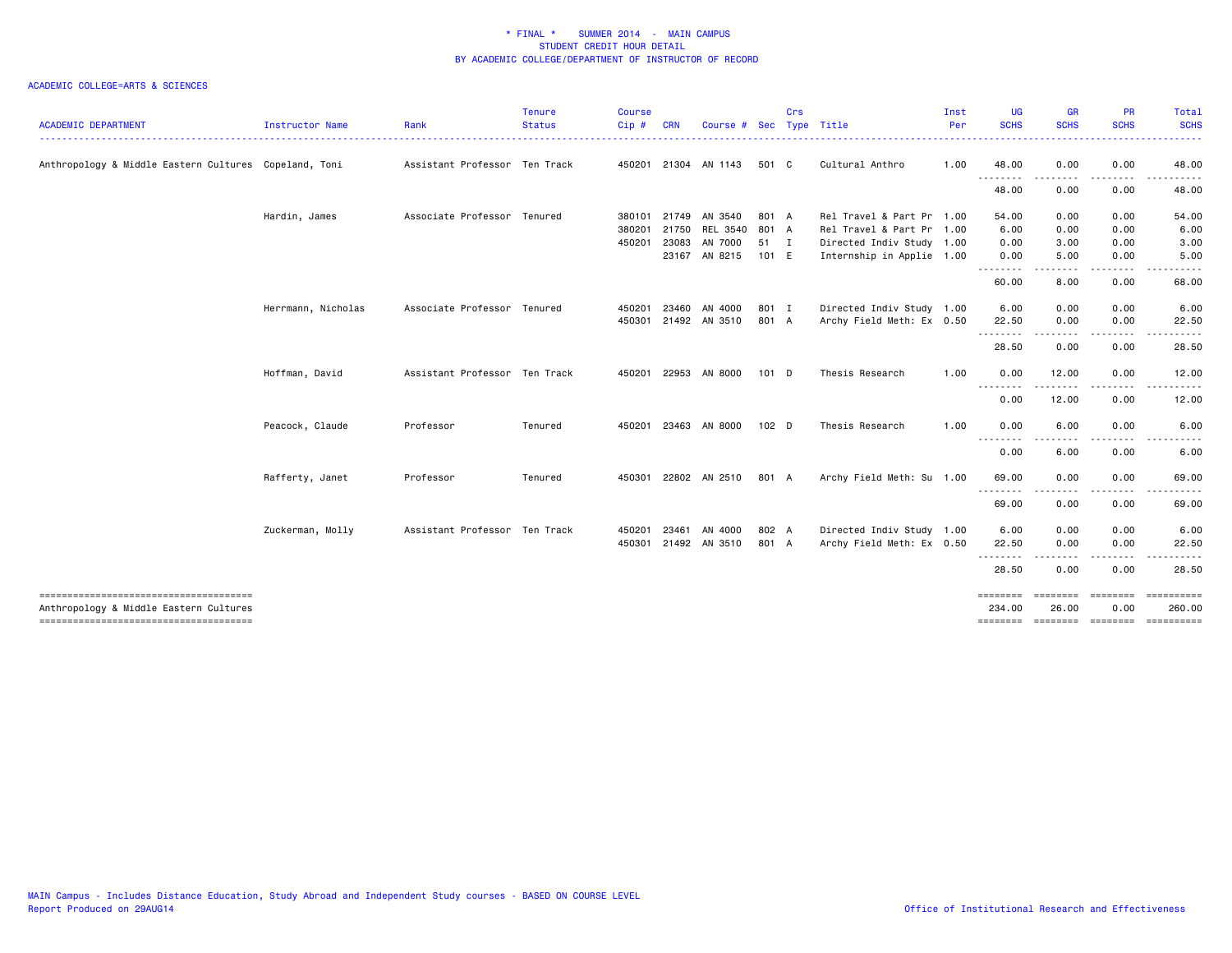| <b>ACADEMIC DEPARTMENT</b> | Instructor Name   | Rank                          | <b>Tenure</b><br><b>Status</b> | Course<br>Cip#   | <b>CRN</b>                       | Course # Sec Type Title                                 |              | Crs          |                                                                                      | Inst<br>Per          | UG<br><b>SCHS</b>                                    | <b>GR</b><br><b>SCHS</b>                      | <b>PR</b><br><b>SCHS</b>            | Total<br><b>SCHS</b>                                                                                                              |
|----------------------------|-------------------|-------------------------------|--------------------------------|------------------|----------------------------------|---------------------------------------------------------|--------------|--------------|--------------------------------------------------------------------------------------|----------------------|------------------------------------------------------|-----------------------------------------------|-------------------------------------|-----------------------------------------------------------------------------------------------------------------------------------|
| Biological Sciences        | Chevalier, David  | Lecturer                      | Non-Ten Track                  | 260401           |                                  | 21875 BIO 2103 01                                       |              | C            | Cell Biology                                                                         | 1.00                 | 117.00<br>.                                          | 0.00                                          | 0.00                                | 117.00<br>.                                                                                                                       |
|                            |                   |                               |                                |                  |                                  |                                                         |              |              |                                                                                      |                      | 117.00                                               | .<br>0.00                                     | $\sim$ $\sim$ $\sim$ $\sim$<br>0.00 | 117.00                                                                                                                            |
|                            | Counterman, Brian | Assistant Professor Ten Track |                                |                  |                                  | 269999 22192 BIO 9000 02 D                              |              |              | Research / Diss                                                                      | 1.00                 | 0.00<br>$\sim$ $\sim$ $\sim$<br>$- - - - -$          | 3.00<br>.                                     | 0.00<br>$\frac{1}{2}$               | 3.00<br>$- - - -$                                                                                                                 |
|                            |                   |                               |                                |                  |                                  |                                                         |              |              |                                                                                      |                      | 0.00                                                 | 3.00                                          | 0.00                                | 3.00                                                                                                                              |
|                            | Donaldson, Janet  | Associate Professor Tenured   |                                |                  |                                  | 269999 22177 BIO 9000 103 D                             |              |              | Research / Diss                                                                      | 1.00                 | 0.00<br>$\sim$ $\sim$<br>$\sim$ $\sim$ $\sim$ $\sim$ | 6.00<br>.                                     | 0.00<br>$\sim$ $\sim$ $\sim$        | 6.00<br>$\frac{1}{2} \left( \frac{1}{2} \right) \left( \frac{1}{2} \right) \left( \frac{1}{2} \right) \left( \frac{1}{2} \right)$ |
|                            |                   |                               |                                |                  |                                  |                                                         |              |              |                                                                                      |                      | 0.00                                                 | 6.00                                          | 0.00                                | 6.00                                                                                                                              |
|                            | Ervin, Gary       | Professor                     | Tenured                        | 261301<br>269999 | 21308<br>22131<br>22178<br>23294 | BIO 8043 501 C<br>BIO 8000<br>BIO 9000<br>BIO 7000 02 I | 105<br>104 D | D            | Ecology & Environ<br>Research/Thesis<br>Research / Diss<br>Directed Indiv Study 1.00 | 1.00<br>1.00<br>1.00 | 0.00<br>0.00<br>0.00<br>0.00<br>د د د د              | 84.00<br>2.00<br>6.00<br>1.00<br>. <b>.</b> . | 0.00<br>0.00<br>0.00<br>0.00<br>.   | 84.00<br>2.00<br>6.00<br>1.00<br>.                                                                                                |
|                            |                   |                               |                                |                  |                                  |                                                         |              |              |                                                                                      |                      | 0.00                                                 | 93.00                                         | 0.00                                | 93.00                                                                                                                             |
|                            | Gordon, Donna     | Associate Professor Tenured   |                                | 260101<br>269999 | 21309<br>22147                   | BIO 8183 501 E<br>BIO 8000                              | 05           | D            | Capstone in Modern B 1.00<br>Research/Thesis                                         | 1.00                 | 0.00<br>0.00<br>$\sim$ $\sim$ $\sim$<br><b>.</b>     | 69.00<br>1.00                                 | 0.00<br>0.00                        | 69.00<br>1.00<br>المتمامين                                                                                                        |
|                            |                   |                               |                                |                  |                                  |                                                         |              |              |                                                                                      |                      | 0.00                                                 | 70.00                                         | 0.00                                | 70.00                                                                                                                             |
|                            | Holder, Thomas    | Instructor                    | Non-Ten Track                  | 260101<br>260701 | 20086<br>20089                   | BIO 1144<br>BIO 3524                                    | 51<br>51     | B<br>В       | Biology II<br>Biol Of Vertebrates                                                    | 1.00<br>1.00         | 80.00<br>100.00<br>.                                 | 0.00<br>0.00<br>د د د د                       | 0.00<br>0.00<br>$\frac{1}{2}$       | 80.00<br>100.00<br>.                                                                                                              |
|                            |                   |                               |                                |                  |                                  |                                                         |              |              |                                                                                      |                      | 180.00                                               | 0.00                                          | 0.00                                | 180.00                                                                                                                            |
|                            | Kaplan, Evan      | Instructor                    | Non-Ten Track                  |                  |                                  | 260101 20084 BIO 1134 E01 B                             |              |              | Biology I                                                                            | 1.00                 | 224.00<br>.                                          | 0.00<br>-----                                 | 0.00<br>.                           | 224.00<br>$- - - - - -$                                                                                                           |
|                            |                   |                               |                                |                  |                                  |                                                         |              |              |                                                                                      |                      | 224.00                                               | 0.00                                          | 0.00                                | 224.00                                                                                                                            |
|                            | Klink, Vincent    | Assistant Professor Ten Track |                                | 269999           | 22164                            | BIO 8000                                                | 57           | D            | Research/Thesis                                                                      | 1.00                 | 0.00                                                 | 6.00                                          | 0.00                                | 6.00                                                                                                                              |
|                            |                   |                               |                                |                  | 22210                            | BIO 9000                                                | 57           | D            | Research / Diss                                                                      | 1.00                 | 0.00                                                 | 3.00                                          | 0.00                                | 3.00                                                                                                                              |
|                            |                   |                               |                                |                  |                                  | 23437 BIO 4000 101 I                                    |              |              | Directed Indiv Study 1.00                                                            |                      | 2.00<br>.                                            | 0.00<br>.                                     | 0.00<br>.                           | 2.00<br>د د د د د                                                                                                                 |
|                            |                   |                               |                                |                  |                                  |                                                         |              |              |                                                                                      |                      | 2.00                                                 | 9.00                                          | 0.00                                | 11.00                                                                                                                             |
|                            | Lopez, Job        | Assistant Professor Ten Track |                                | 269999           |                                  | 23128 BIO 7000 01 I                                     |              |              | Directed Indiv Study 1.00                                                            |                      | 0.00<br><u> - - - - - - - -</u>                      | 2.00<br>.                                     | 0.00<br>$   -$                      | 2.00<br>.                                                                                                                         |
|                            |                   |                               |                                |                  |                                  |                                                         |              |              |                                                                                      |                      | 0.00                                                 | 2.00                                          | 0.00                                | 2.00                                                                                                                              |
|                            | Outlaw, Robert    | Grad Teach Assist             | Not Applicable                 |                  |                                  | 260101 20085 BIO 1134 R01 B                             |              |              | Biology I                                                                            | 1.00                 | 92.00<br>.                                           | 0.00<br>-----                                 | 0.00<br>.                           | 92.00<br>.                                                                                                                        |
|                            |                   |                               |                                |                  |                                  |                                                         |              |              |                                                                                      |                      | 92.00                                                | 0.00                                          | 0.00                                | 92.00                                                                                                                             |
|                            | Reese, Mary       | Instructor                    | Non-Ten Track                  | 260701           | 20080                            | BIO 1023                                                | 51           | B            | Plants & Humans                                                                      | 1.00                 | 54.00                                                | 0.00                                          | 0.00                                | 54.00                                                                                                                             |
|                            |                   |                               |                                | 269999           | 23200                            | BIO 4000                                                | 01           | $\mathbf I$  | Directed Indiv Study 1.00                                                            |                      | 1.00                                                 | 0.00                                          | 0.00                                | 1.00                                                                                                                              |
|                            |                   |                               |                                |                  | 23202                            | BIO 4000                                                | 02           | $\mathbf{I}$ | Directed Indiv Study 1.00                                                            |                      | 1.00                                                 | 0.00                                          | 0.00                                | 1.00                                                                                                                              |
|                            |                   |                               |                                |                  | 23203                            | BIO 4000                                                | 03           | $\mathbf{I}$ | Directed Indiv Study 1.00                                                            |                      | 2.00                                                 | 0.00                                          | 0.00                                | 2.00                                                                                                                              |
|                            |                   |                               |                                | 511005           | 20091                            | BIO 4100                                                | 101 H        |              | Med Tech Clinicals                                                                   | 1.00                 | 18.00                                                | 0.00                                          | 0.00                                | 18.00                                                                                                                             |
|                            |                   |                               |                                |                  |                                  |                                                         |              |              |                                                                                      |                      | . <b>.</b><br>76.00                                  | .<br>0.00                                     | $- - - -$<br>0.00                   | .<br>76.00                                                                                                                        |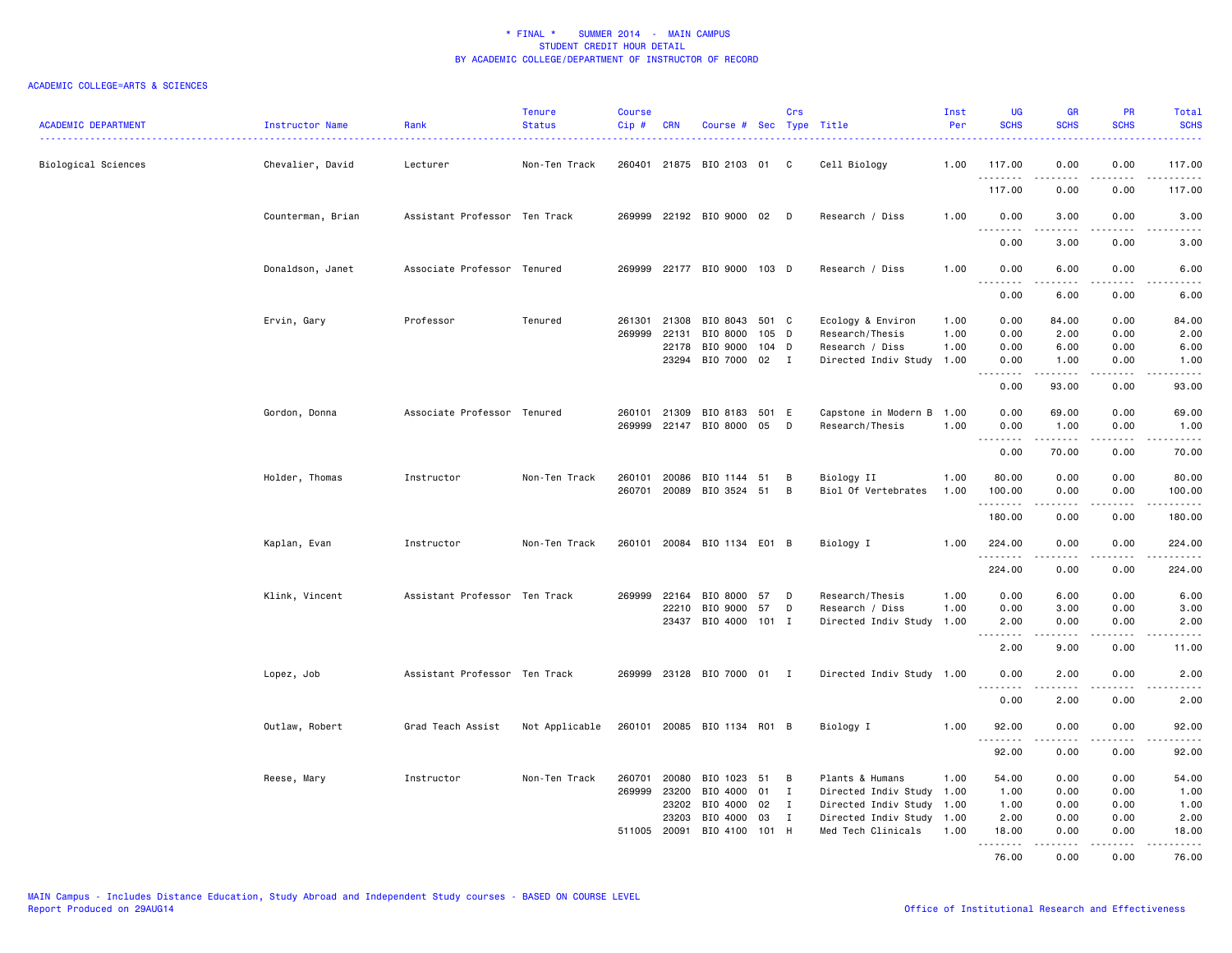| <b>ACADEMIC DEPARTMENT</b> | <b>Instructor Name</b> | Rank                        | <b>Tenure</b><br><b>Status</b> | Course<br>$Cip$ # | <b>CRN</b>     | Course # Sec Type Title          | Crs           |                                             | Inst<br>Per  | UG<br><b>SCHS</b>                   | <b>GR</b><br><b>SCHS</b> | <b>PR</b><br><b>SCHS</b>     | Total<br><b>SCHS</b>                      |
|----------------------------|------------------------|-----------------------------|--------------------------------|-------------------|----------------|----------------------------------|---------------|---------------------------------------------|--------------|-------------------------------------|--------------------------|------------------------------|-------------------------------------------|
| Biological Sciences        | Reichert, Nancy        | Professor                   | Tenured                        | 261201<br>269999  | 21307<br>22137 | BIO 6033 501 C<br>BIO 8000 111 D |               | Fund Biotechnology<br>Research/Thesis       | 1.00<br>1.00 | 0.00<br>0.00                        | 93.00<br>1.00            | 0.00<br>0.00                 | 93.00<br>1.00                             |
|                            |                        |                             |                                |                   |                |                                  |               |                                             |              | -----<br>0.00                       | 94.00                    | .<br>0.00                    | ------<br>94.00                           |
|                            | Wallace, Lisa          | Associate Professor Tenured |                                | 269999            |                | 22218 BIO 9000 65 D              |               | Research / Diss                             | 1.00         | 0.00                                | 1.00                     | 0.00                         | 1.00                                      |
|                            |                        |                             |                                |                   |                |                                  |               |                                             |              | --------<br>0.00                    | 1.00                     | .<br>0.00                    | ------<br>.<br>1.00                       |
|                            | Williamson, Emily      | Instructor                  | Non-Ten Track                  | 260701            | 21660<br>21661 | BIO 1123 51<br>BIO 4503 51       | B<br><b>B</b> | Animal Biology<br>Vertebrate Histology 1.00 | 1.00         | 48.00<br>45.00<br>--------<br>93.00 | 0.00<br>0.00<br>0.00     | 0.00<br>0.00<br>.<br>0.00    | 48.00<br>45.00<br>------<br>$ -$<br>93.00 |
| Biological Sciences        |                        |                             |                                |                   |                |                                  |               |                                             |              | ========<br>784.00<br>========      | ========<br>278.00       | ========<br>0.00<br>======== | ==========<br>1062.00<br>==========       |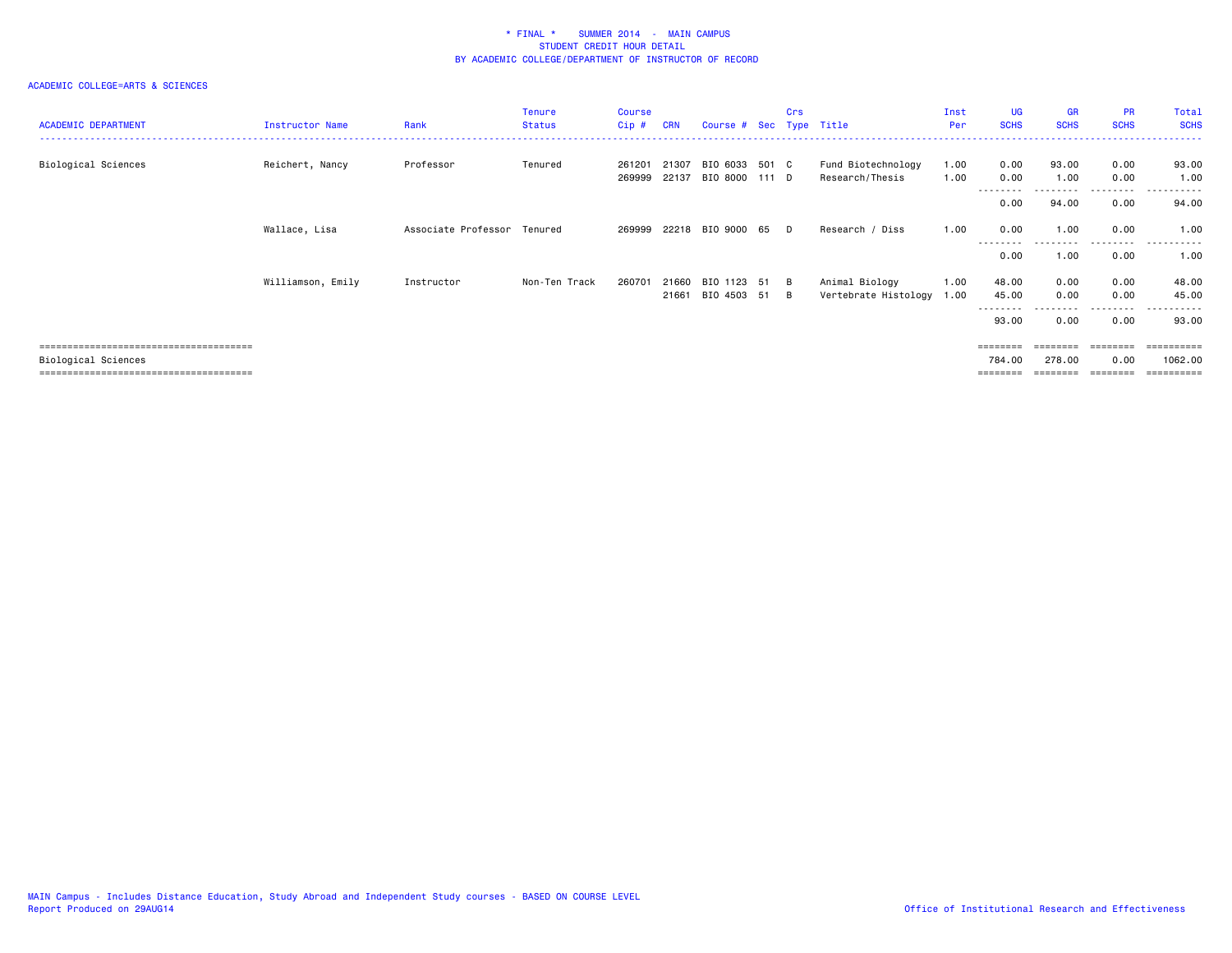| <b>ACADEMIC DEPARTMENT</b> | Instructor Name     | Rank                          | <b>Tenure</b><br><b>Status</b> | <b>Course</b><br>Cip# | <b>CRN</b> | Course # Sec Type Title                                    |                          | Crs                                      |                                                                                                    | Inst<br>Per  | UG<br><b>SCHS</b>             | <b>GR</b><br><b>SCHS</b>                                                                                                                                      | PR<br><b>SCHS</b>                                                                                                                                            | <b>Total</b><br><b>SCHS</b>   |
|----------------------------|---------------------|-------------------------------|--------------------------------|-----------------------|------------|------------------------------------------------------------|--------------------------|------------------------------------------|----------------------------------------------------------------------------------------------------|--------------|-------------------------------|---------------------------------------------------------------------------------------------------------------------------------------------------------------|--------------------------------------------------------------------------------------------------------------------------------------------------------------|-------------------------------|
| Chemistry                  | Emerson, Joseph     | Assistant Professor Ten Track |                                |                       |            | 400501 20162 CH 1213<br>23047 CH 9000                      | 02<br>101 D              | $\mathbf{C}$                             | Chemistry I<br>Research / Diss                                                                     | 1.00<br>1.00 | 108.00<br>0.00                | 0.00<br>45.00                                                                                                                                                 | 0.00<br>0.00                                                                                                                                                 | 108.00<br>45.00               |
|                            |                     |                               |                                |                       |            |                                                            |                          |                                          |                                                                                                    |              | .<br>108.00                   | .<br>45.00                                                                                                                                                    | -----<br>0.00                                                                                                                                                | 153.00                        |
|                            | Fitzkee, Nicholas   | Assistant Professor Ten Track |                                | 400501                |            | 23048 CH 9000<br>23563 CH 8000                             | 102 <sub>D</sub><br>51 D |                                          | Research / Diss<br>Research / Thesis                                                               | 1.00<br>1.00 | 0.00<br>0.00                  | 30.00<br>6.00                                                                                                                                                 | 0.00<br>0.00                                                                                                                                                 | 30.00<br>6.00                 |
|                            |                     |                               |                                |                       |            |                                                            |                          |                                          |                                                                                                    |              | .<br>0.00                     | .<br>36.00                                                                                                                                                    | -----<br>0.00                                                                                                                                                | 36.00                         |
|                            | Foster, Stephen     | Associate Professor Tenured   |                                | 400501                |            | 20167 CH 1223<br>23049 CH 9000                             | 51<br>103 D              | C                                        | Chemistry II<br>Research / Diss                                                                    | 1.00<br>1.00 | 105.00<br>0.00                | 0.00<br>6.00                                                                                                                                                  | 0.00<br>0.00                                                                                                                                                 | 105.00<br>6.00                |
|                            |                     |                               |                                |                       |            |                                                            |                          |                                          |                                                                                                    |              | .<br>105.00                   | د د د د<br>6.00                                                                                                                                               | .<br>0.00                                                                                                                                                    | 111.00                        |
|                            | Gwaltney, Steven    | Associate Professor Tenured   |                                | 400501                |            | 23050 CH 9000                                              | $104$ D                  |                                          | Research / Diss                                                                                    | 1.00         | 0.00<br>.                     | 6.00<br>$\omega$ is a $\omega$                                                                                                                                | 0.00                                                                                                                                                         | 6.00                          |
|                            |                     |                               |                                |                       |            |                                                            |                          |                                          |                                                                                                    |              | 0.00                          | 6.00                                                                                                                                                          | 0.00                                                                                                                                                         | 6.00                          |
|                            | Hillesheim, Patrick | Instructor                    | Non-Ten Track                  | 400501                | 20159      | 20157 CH 1211<br>CH 1211<br>20164 CH 1221<br>20165 CH 1221 | 01<br>03<br>51<br>52     | $\mathsf{L}$<br>L.<br>L.<br>$\mathsf{L}$ | Invst In Chemistry I 1.00<br>Invst In Chemistry I 1.00<br>Invst Chemistry II<br>Invst Chemistry II | 1.00<br>1.00 | 8.00<br>5.00<br>12.00<br>6.00 | 0.00<br>0.00<br>0.00<br>0.00                                                                                                                                  | 0.00<br>0.00<br>0.00<br>0.00                                                                                                                                 | 8.00<br>5.00<br>12.00<br>6.00 |
|                            |                     |                               |                                |                       |            |                                                            |                          |                                          |                                                                                                    |              | .<br>31.00                    | $\sim$ $\sim$ $\sim$ $\sim$<br>0.00                                                                                                                           | .<br>0.00                                                                                                                                                    | 31.00                         |
|                            | Hollis, Thedford    | Associate Professor Tenured   |                                | 400501                | 22957      | CH 7000<br>23051 CH 9000                                   | 101 I<br>105 D           |                                          | Directed Indiv Study<br>Research / Diss                                                            | 1.00<br>1.00 | 0.00<br>0.00                  | 4.00<br>52.00                                                                                                                                                 | 0.00<br>0.00                                                                                                                                                 | 4.00<br>52.00                 |
|                            |                     |                               |                                |                       |            |                                                            |                          |                                          |                                                                                                    |              | .<br>0.00                     | .<br>56.00                                                                                                                                                    | -----<br>0.00                                                                                                                                                | 56.00                         |
|                            | Lewis, Edwin        | Professor                     | Tenured                        | 400501                |            | 23052 CH 9000                                              | 106 D                    |                                          | Research / Diss                                                                                    | 1.00         | 0.00                          | 12.00                                                                                                                                                         | 0.00                                                                                                                                                         | 12.00                         |
|                            |                     |                               |                                |                       |            |                                                            |                          |                                          |                                                                                                    |              | .<br>0.00                     | ------<br>12.00                                                                                                                                               | $\frac{1}{2} \left( \frac{1}{2} \right) \left( \frac{1}{2} \right) \left( \frac{1}{2} \right) \left( \frac{1}{2} \right) \left( \frac{1}{2} \right)$<br>0.00 | <u>.</u><br>12.00             |
|                            | Mead, Keith         | Professor                     | Tenured                        |                       | 23300      | 400501 23053 CH 9000<br>CH 8000                            | 107 D<br>102 D           |                                          | Research / Diss<br>Research / Thesis                                                               | 1.00<br>1.00 | 0.00<br>0.00                  | 12.00<br>6.00                                                                                                                                                 | 0.00<br>0.00                                                                                                                                                 | 12.00<br>6.00                 |
|                            |                     |                               |                                |                       |            |                                                            |                          |                                          |                                                                                                    |              | .<br>0.00                     | $\frac{1}{2} \left( \frac{1}{2} \right) \left( \frac{1}{2} \right) \left( \frac{1}{2} \right) \left( \frac{1}{2} \right) \left( \frac{1}{2} \right)$<br>18.00 | .<br>0.00                                                                                                                                                    | 18.00                         |
|                            | Mlsna, Todd         | Associate Professor Ten Track |                                | 400501                | 23055      | CH 9000<br>23557 CH 9000                                   | 109 D<br>51              | D                                        | Research / Diss<br>Research / Diss                                                                 | 1.00<br>1.00 | 0.00<br>0.00                  | 46.00<br>1.00                                                                                                                                                 | 0.00<br>0.00                                                                                                                                                 | 46.00<br>1.00                 |
|                            |                     |                               |                                |                       |            |                                                            |                          |                                          |                                                                                                    |              | 0.00                          | 47.00                                                                                                                                                         | 0.00                                                                                                                                                         | 47.00                         |
|                            | Rowland, Emily      | Instructor                    | Non-Ten Track                  |                       |            | 400504 20171 CH 2503                                       | 01                       | $\mathbf{C}$                             | Elem Organic Chem                                                                                  | 1.00         | 81.00                         | 0.00                                                                                                                                                          | 0.00                                                                                                                                                         | 81.00                         |
|                            |                     |                               |                                |                       |            |                                                            |                          |                                          |                                                                                                    |              | 81.00                         | 0.00                                                                                                                                                          | 0.00                                                                                                                                                         | 81.00                         |
|                            | Rowland, Gerald     | Assistant Professor Ten Track |                                |                       |            | 400504 20177 CH 4513<br>20186 CH 4523                      | 01<br>52                 | C<br>C                                   | Organic Chemistry I 1.00<br>Organic Chemistry II 1.00                                              |              | 135.00<br>141.00              | 0.00<br>0.00                                                                                                                                                  | 0.00<br>0.00                                                                                                                                                 | 135.00<br>141.00              |
|                            |                     |                               |                                |                       |            |                                                            |                          |                                          |                                                                                                    |              | .<br>276.00                   | المستمد<br>0.00                                                                                                                                               | .<br>0.00                                                                                                                                                    | .<br>276.00                   |
|                            | Smith, Laura        | Instructor                    | Non-Ten Track                  |                       |            | 400501 20153 CH 1043                                       | 01 C                     |                                          | Survey of Chemistry 1.00                                                                           |              | 135.00                        | 0.00                                                                                                                                                          | 0.00                                                                                                                                                         | 135.00                        |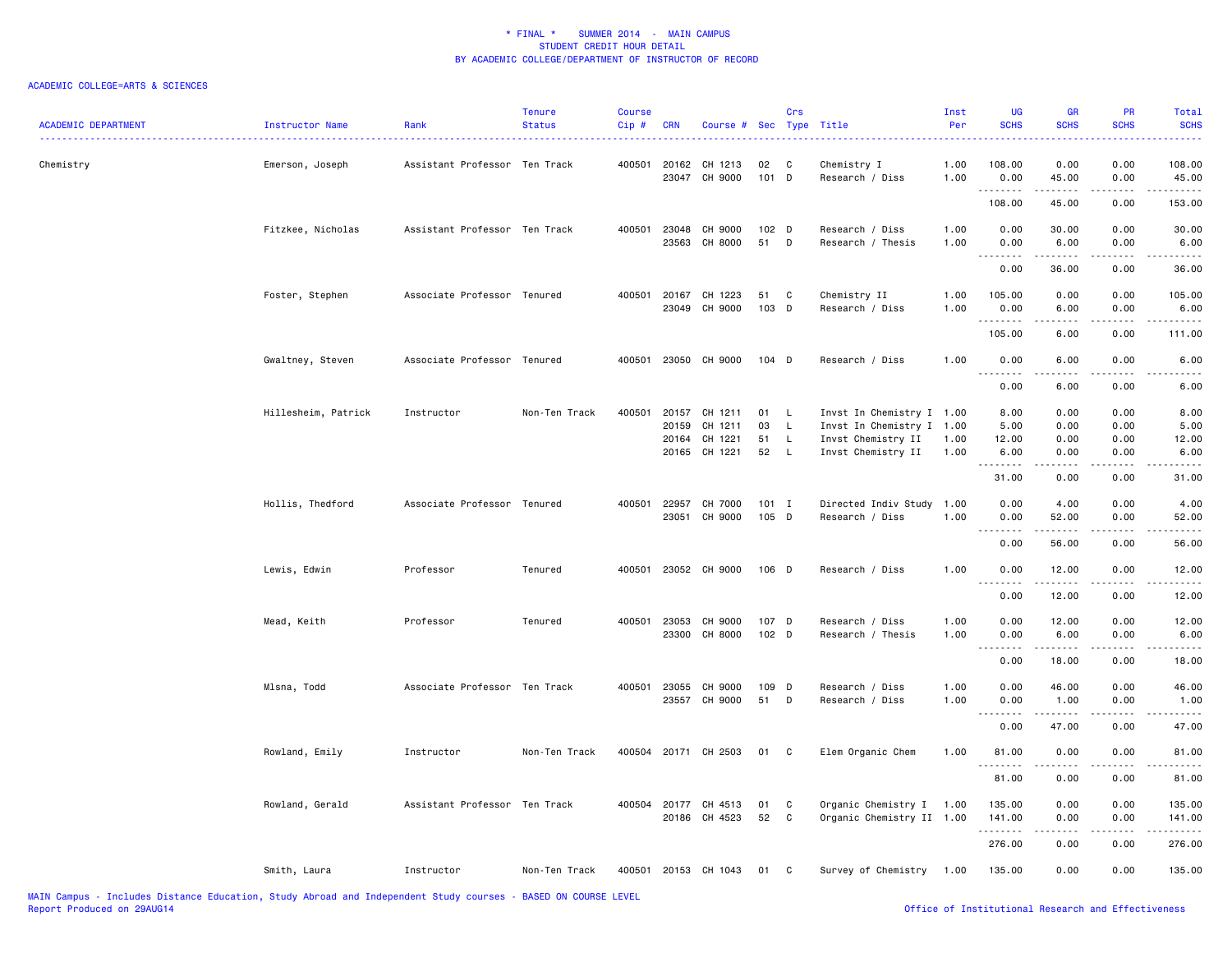| <b>ACADEMIC DEPARTMENT</b> | Instructor Name | Rank                          | <b>Tenure</b><br><b>Status</b> | <b>Course</b><br>Cip# | <b>CRN</b> | Course #      | <b>Sec</b> | Crs          | Type Title                | Inst<br>Per | UG<br><b>SCHS</b>                | <b>GR</b><br><b>SCHS</b>                                                                                                          | <b>PR</b><br><b>SCHS</b> | <b>Total</b><br><b>SCHS</b> |
|----------------------------|-----------------|-------------------------------|--------------------------------|-----------------------|------------|---------------|------------|--------------|---------------------------|-------------|----------------------------------|-----------------------------------------------------------------------------------------------------------------------------------|--------------------------|-----------------------------|
| Chemistry                  | Smith, Laura    | Instructor                    | Non-Ten Track                  | 400501                | 20155      | CH 1051       | 51         | - L          | Experimental Chem         | 1.00        | 7.00                             | 0.00                                                                                                                              | 0.00                     | 7.00                        |
|                            |                 |                               |                                |                       | 20156      | CH 1053       | 51         | C            | Survey of Chemistry       | 1.00        | 48.00<br>--------                | 0.00<br>$\frac{1}{2} \left( \frac{1}{2} \right) \left( \frac{1}{2} \right) \left( \frac{1}{2} \right) \left( \frac{1}{2} \right)$ | 0.00<br>. <b>.</b>       | 48.00<br>.                  |
|                            |                 |                               |                                |                       |            |               |            |              |                           |             | 190.00                           | 0.00                                                                                                                              | 0.00                     | 190.00                      |
|                            | Stokes, Sean    | Instructor                    | Non-Ten Track                  | 400504                | 20170      | CH 2501       | 01         | $\mathsf{L}$ | Elem Org Chem-Lab         | 1.00        | 26.00                            | 0.00                                                                                                                              | 0.00                     | 26.00                       |
|                            |                 |                               |                                |                       | 20172      | CH 4511       | 01         | $\mathsf{L}$ | Org Chem Lab I            | 1.00        | 12.00                            | 0.00                                                                                                                              | 0.00                     | 12.00                       |
|                            |                 |                               |                                |                       | 20173      | CH 4511       | 02         | $\mathsf{L}$ | Org Chem Lab I            | 1.00        | 8.00                             | 0.00                                                                                                                              | 0.00                     | 8.00                        |
|                            |                 |                               |                                |                       | 20180      | CH 4521       | 51         | <b>L</b>     | Org Chem Lab II           | 1.00        | 8.00                             | 0.00                                                                                                                              | 0.00                     | 8.00                        |
|                            |                 |                               |                                |                       | 20181      | CH 4521       | 52         | $\mathsf{L}$ | Org Chem Lab II           | 1.00        | 6.00                             | 0.00                                                                                                                              | 0.00                     | 6.00                        |
|                            |                 |                               |                                |                       |            | 20183 CH 4521 | 54 L       |              | Org Chem Lab II           | 1.00        | 4.00<br><u>.</u>                 | 0.00<br>.                                                                                                                         | 0.00<br>.                | 4.00<br>. <b>.</b> .        |
|                            |                 |                               |                                |                       |            |               |            |              |                           |             | 64.00                            | 0.00                                                                                                                              | 0.00                     | 64.00                       |
|                            | Sygula, Andrzej | Professor                     | Tenured                        | 400501                |            | 23057 CH 9000 | 111 D      |              | Research / Diss           | 1.00        | 0.00                             | 15.00                                                                                                                             | 0.00                     | 15.00                       |
|                            |                 |                               |                                |                       |            |               |            |              |                           |             | $\cdots$<br>. <b>.</b> .<br>0.00 | 15.00                                                                                                                             | 0.00                     | 15.00                       |
|                            | Wipf, David     | Professor                     | Tenured                        | 400501                | 23058      | CH 9000       | $112$ D    |              | Research / Diss           | 1.00        | 0.00                             | 6.00                                                                                                                              | 0.00                     | 6.00                        |
|                            |                 |                               |                                |                       | 23191      | CH 8000       | 01 D       |              | Research / Thesis         | 1.00        | 0.00                             | 3.00                                                                                                                              | 0.00                     | 3.00                        |
|                            |                 |                               |                                |                       | 23308      | CH 8000       | 103 D      |              | Research / Thesis         | 1.00        | 0.00                             | 4.00                                                                                                                              | 0.00                     | 4.00                        |
|                            |                 |                               |                                |                       | 23309      | CH 7000       | 103 I      |              | Directed Indiv Study 1.00 |             | 0.00                             | 2.00                                                                                                                              | 0.00                     | 2.00                        |
|                            |                 |                               |                                |                       | 23553      | CH 7000       | 51 I       |              | Directed Indiv Study 1.00 |             | 0.00                             | 1.00                                                                                                                              | 0.00                     | 1.00                        |
|                            |                 |                               |                                |                       |            |               |            |              |                           |             | .<br>0.00                        | -----<br>16.00                                                                                                                    | .<br>0.00                | .<br>16.00                  |
|                            | Zhang, Dongmao  | Associate Professor Ten Track |                                | 400501                | 23059      | CH 9000       | 113 D      |              | Research / Diss           | 1.00        | 0.00                             | 33.00                                                                                                                             | 0.00                     | 33.00                       |
|                            |                 |                               |                                |                       | 23469      | CH 4000       | 01         | $\mathbf{I}$ | Directed Indiv Study 1.00 |             | 1.00                             | 0.00                                                                                                                              | 0.00                     | 1.00                        |
|                            |                 |                               |                                |                       |            |               |            |              |                           |             | -------<br>1.00                  | 33.00                                                                                                                             | 0.00                     | 34.00                       |
| Chemistry                  |                 |                               |                                |                       |            |               |            |              |                           |             | ========<br>856.00               | ---------<br>290.00                                                                                                               | ========<br>0.00         | ==========<br>1146.00       |
|                            |                 |                               |                                |                       |            |               |            |              |                           |             | ========                         | =================                                                                                                                 |                          | ==========                  |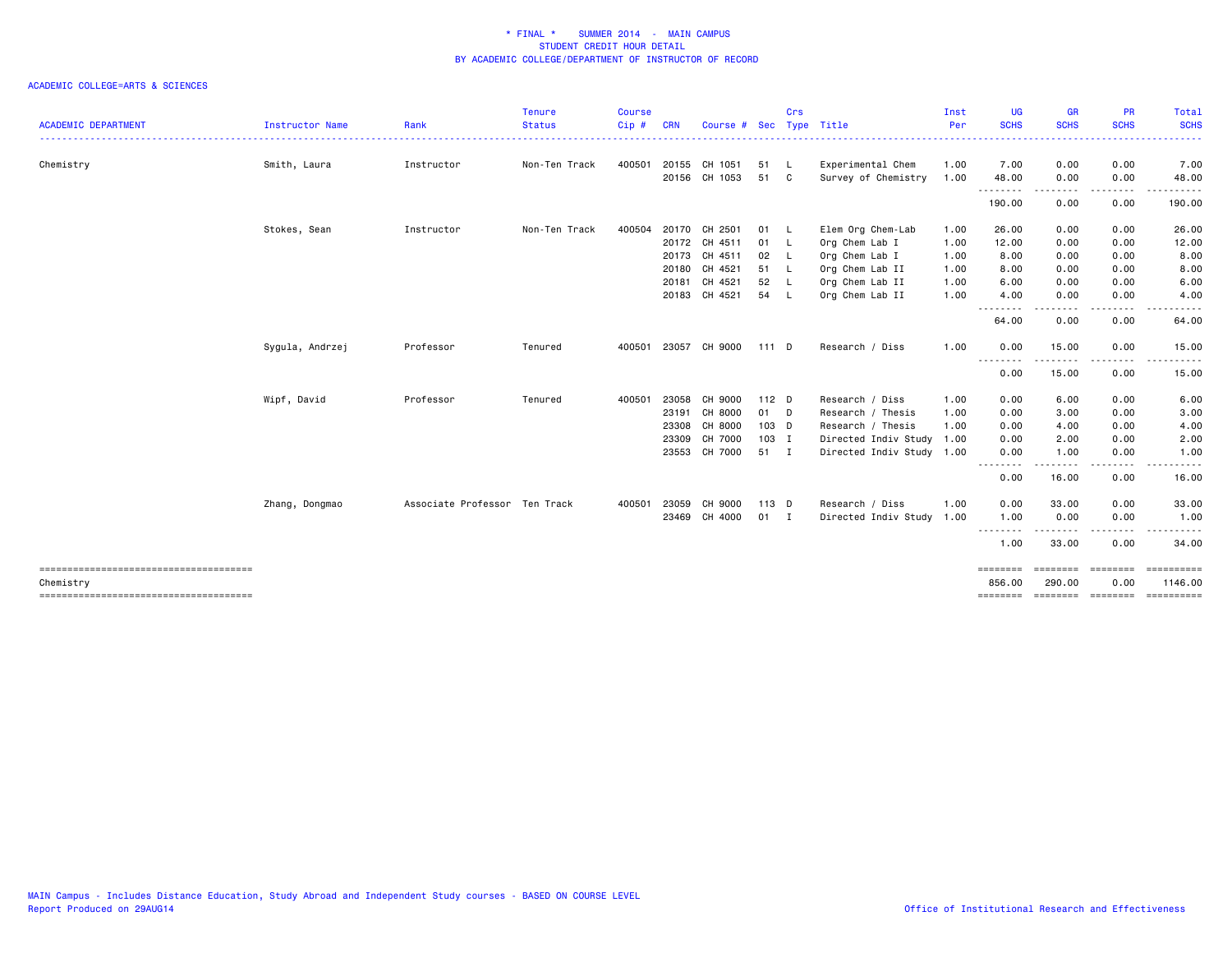| <b>ACADEMIC DEPARTMENT</b>                                                       | Instructor Name      | Rank                          | Tenure<br><b>Status</b> | <b>Course</b><br>Cip# | <b>CRN</b> | Course # Sec Type Title    |       | Crs |                           | Inst<br>Per | UG<br><b>SCHS</b>                                                                                                                                 | GR<br><b>SCHS</b>                                                                                                                                            | <b>PR</b><br><b>SCHS</b>                                                                                                                                     | Total<br><b>SCHS</b> |
|----------------------------------------------------------------------------------|----------------------|-------------------------------|-------------------------|-----------------------|------------|----------------------------|-------|-----|---------------------------|-------------|---------------------------------------------------------------------------------------------------------------------------------------------------|--------------------------------------------------------------------------------------------------------------------------------------------------------------|--------------------------------------------------------------------------------------------------------------------------------------------------------------|----------------------|
| Classical & Modern Languages & Literat Blackbourn, Forrest                       |                      | Lecturer                      | Non-Ten Track           | 160905                |            | 20616 FLS 1113 02          |       | C   | Spanish I                 | 1.00        | 51.00                                                                                                                                             | 0.00                                                                                                                                                         | 0.00                                                                                                                                                         | 51.00                |
|                                                                                  |                      |                               |                         |                       |            | 20619 FLS 1113 51          |       | C   | Spanish I                 | 1.00        | 39.00<br>$\sim$ $\sim$ $\sim$                                                                                                                     | 0.00<br>.                                                                                                                                                    | 0.00                                                                                                                                                         | 39.00                |
|                                                                                  |                      |                               |                         |                       |            |                            |       |     |                           |             | 90.00                                                                                                                                             | 0.00                                                                                                                                                         | 0.00                                                                                                                                                         | 90.00                |
|                                                                                  | Daugherty, Stephanie | Lecturer                      | Non-Ten Track           | 160901                |            | 20584 FLF 1113 01 C        |       |     | French I                  | 1.00        | 30.00<br>.                                                                                                                                        | 0.00<br>.                                                                                                                                                    | 0.00<br>$\frac{1}{2} \left( \frac{1}{2} \right) \left( \frac{1}{2} \right) \left( \frac{1}{2} \right) \left( \frac{1}{2} \right) \left( \frac{1}{2} \right)$ | 30.00<br>.           |
|                                                                                  |                      |                               |                         |                       |            |                            |       |     |                           |             | 30.00                                                                                                                                             | 0.00                                                                                                                                                         | 0.00                                                                                                                                                         | 30.00                |
|                                                                                  | Davisson, Brian      | Assistant Professor Ten Track |                         | 160905                |            | 23070 FLS 3413 001 C       |       |     | Intensive Spanish         | 1.00        | 27.00                                                                                                                                             | 0.00                                                                                                                                                         | 0.00                                                                                                                                                         | 27.00                |
|                                                                                  |                      |                               |                         | 309999                | 21550      | ISE 4100                   | 851 A |     | Intl Student Exchang 1.00 |             | 12.00                                                                                                                                             | 0.00                                                                                                                                                         | 0.00                                                                                                                                                         | 12.00                |
|                                                                                  |                      |                               |                         |                       | 21551      | ISE 4100                   | 898 A |     | Intl Student Exchang 1.00 |             | 54.00                                                                                                                                             | 0.00                                                                                                                                                         | 0.00                                                                                                                                                         | 54.00                |
|                                                                                  |                      |                               |                         |                       |            | 21552 ISE 4100 899 A       |       |     | Intl Student Exchang 1.00 |             | 192.00<br>.                                                                                                                                       | 0.00<br>$\sim$ $\sim$ $\sim$ $\sim$                                                                                                                          | 0.00<br>.                                                                                                                                                    | 192.00<br>.          |
|                                                                                  |                      |                               |                         |                       |            |                            |       |     |                           |             | 285.00                                                                                                                                            | 0.00                                                                                                                                                         | 0.00                                                                                                                                                         | 285.00               |
|                                                                                  | Espinosa, Carlos     | Associate Professor Tenured   |                         | 160905                |            | 20625 FLS 1123 51          |       | C   | Spanish II                | 1.00        | 30.00                                                                                                                                             | 0.00                                                                                                                                                         | 0.00                                                                                                                                                         | 30.00                |
|                                                                                  |                      |                               |                         |                       |            | 20626 FLS 1123 53          |       | C   | Spanish II                | 1.00        | 42.00                                                                                                                                             | 0.00                                                                                                                                                         | 0.00                                                                                                                                                         | 42.00                |
|                                                                                  |                      |                               |                         |                       |            |                            |       |     |                           |             | <b></b>                                                                                                                                           | .                                                                                                                                                            |                                                                                                                                                              | . <u>.</u>           |
|                                                                                  |                      |                               |                         |                       |            |                            |       |     |                           |             | 72.00                                                                                                                                             | 0.00                                                                                                                                                         | 0.00                                                                                                                                                         | 72.00                |
|                                                                                  | Harland, Robert      | Associate Professor Tenured   |                         |                       |            | 160905 20617 FLS 1113 03 C |       |     | Spanish I                 | 1.00        | 39.00<br>.                                                                                                                                        | 0.00<br>.                                                                                                                                                    | 0.00                                                                                                                                                         | 39.00                |
|                                                                                  |                      |                               |                         |                       |            |                            |       |     |                           |             | 39.00                                                                                                                                             | 0.00                                                                                                                                                         | 0.00                                                                                                                                                         | 39.00                |
|                                                                                  | Munn, David          | Lecturer                      | Non-Ten Track           | 160905                | 20621      | FLS 1123 01                |       | C   | Spanish II                | 1.00        | 24.00                                                                                                                                             | 0.00                                                                                                                                                         | 0.00                                                                                                                                                         | 24.00                |
|                                                                                  |                      |                               |                         |                       |            | 20622 FLS 1123 02          |       | C   | Spanish II                | 1.00        | 27.00                                                                                                                                             | 0.00                                                                                                                                                         | 0.00                                                                                                                                                         | 27.00                |
|                                                                                  |                      |                               |                         |                       |            |                            |       |     |                           |             | $\sim$ $\sim$ $\sim$<br>$\frac{1}{2} \left( \frac{1}{2} \right) \left( \frac{1}{2} \right) \left( \frac{1}{2} \right) \left( \frac{1}{2} \right)$ |                                                                                                                                                              |                                                                                                                                                              |                      |
|                                                                                  |                      |                               |                         |                       |            |                            |       |     |                           |             | 51.00                                                                                                                                             | 0.00                                                                                                                                                         | 0.00                                                                                                                                                         | 51.00                |
|                                                                                  | Pruett, Drew         | Instructor                    | Non-Ten Track           | 160901                |            | 23040 FLF 2163             | 01    | C   | Int. French Expressi 1.00 |             | 27.00                                                                                                                                             | 0.00                                                                                                                                                         | 0.00                                                                                                                                                         | 27.00                |
|                                                                                  |                      |                               |                         |                       | 23069      | FLF 3163                   | 01    | C   | Int. French Expressi 1.00 |             | 33.00                                                                                                                                             | 0.00                                                                                                                                                         | 0.00                                                                                                                                                         | 33.00                |
|                                                                                  |                      |                               |                         |                       |            | 23189 FLF 4000 101 I       |       |     | Directed Indiv Study 1.00 |             | 3.00                                                                                                                                              | 0.00                                                                                                                                                         | 0.00                                                                                                                                                         | 3.00                 |
|                                                                                  |                      |                               |                         |                       |            |                            |       |     |                           |             | .<br>63.00                                                                                                                                        | .<br>0.00                                                                                                                                                    | .<br>0.00                                                                                                                                                    | 63.00                |
|                                                                                  | Ricketts, Maria      | Lecturer                      | Non-Ten Track           | 160905                |            | 20632 FLS 2133 51          |       | C   | Spanish III               | 1.00        | 18.00                                                                                                                                             | 0.00                                                                                                                                                         | 0.00                                                                                                                                                         | 18.00                |
|                                                                                  |                      |                               |                         |                       |            | 20633 FLS 2133 52          |       | C   | Spanish III               | 1.00        | 39.00                                                                                                                                             | 0.00                                                                                                                                                         | 0.00                                                                                                                                                         | 39.00                |
|                                                                                  |                      |                               |                         |                       |            |                            |       |     |                           |             | .<br>57.00                                                                                                                                        | .<br>0.00                                                                                                                                                    | 0.00                                                                                                                                                         | 57.00                |
|                                                                                  |                      |                               |                         |                       |            |                            |       |     |                           |             |                                                                                                                                                   |                                                                                                                                                              |                                                                                                                                                              |                      |
|                                                                                  | Simpore, Karim       | Assistant Professor Ten Track |                         | 160901                |            | 20586 FLF 1123 51 C        |       |     | French II                 | 1.00        | 33.00<br>.                                                                                                                                        | 0.00<br>$\frac{1}{2} \left( \frac{1}{2} \right) \left( \frac{1}{2} \right) \left( \frac{1}{2} \right) \left( \frac{1}{2} \right) \left( \frac{1}{2} \right)$ | 0.00<br>.                                                                                                                                                    | 33.00                |
|                                                                                  |                      |                               |                         |                       |            |                            |       |     |                           |             | 33.00                                                                                                                                             | 0.00                                                                                                                                                         | 0.00                                                                                                                                                         | 33.00                |
|                                                                                  | Vozzo, Rosa          | Instructor                    | Non-Ten Track           | 160905                | 20628      | FLS 2133 01                |       | C   | Spanish III               | 1.00        | 39.00                                                                                                                                             | 0.00                                                                                                                                                         | 0.00                                                                                                                                                         | 39.00                |
|                                                                                  |                      |                               |                         |                       |            | 20629 FLS 2133 02          |       | C   | Spanish III               | 1.00        | 36.00<br>$\frac{1}{2} \frac{1}{2} \frac{1}{2} \frac{1}{2} \frac{1}{2} \frac{1}{2}$                                                                | 0.00                                                                                                                                                         | 0.00                                                                                                                                                         | 36.00                |
|                                                                                  |                      |                               |                         |                       |            |                            |       |     |                           |             | 75.00                                                                                                                                             | 0.00                                                                                                                                                         | 0.00                                                                                                                                                         | 75.00                |
|                                                                                  |                      |                               |                         |                       |            |                            |       |     |                           |             | ========                                                                                                                                          | <b>ESSESSES</b>                                                                                                                                              | ========                                                                                                                                                     |                      |
| Classical & Modern Languages & Literat<br>-------------------------------------- |                      |                               |                         |                       |            |                            |       |     |                           |             | 795.00                                                                                                                                            | 0.00                                                                                                                                                         | 0.00<br>$=$ ========                                                                                                                                         | 795.00<br>========== |
|                                                                                  |                      |                               |                         |                       |            |                            |       |     |                           |             |                                                                                                                                                   |                                                                                                                                                              |                                                                                                                                                              |                      |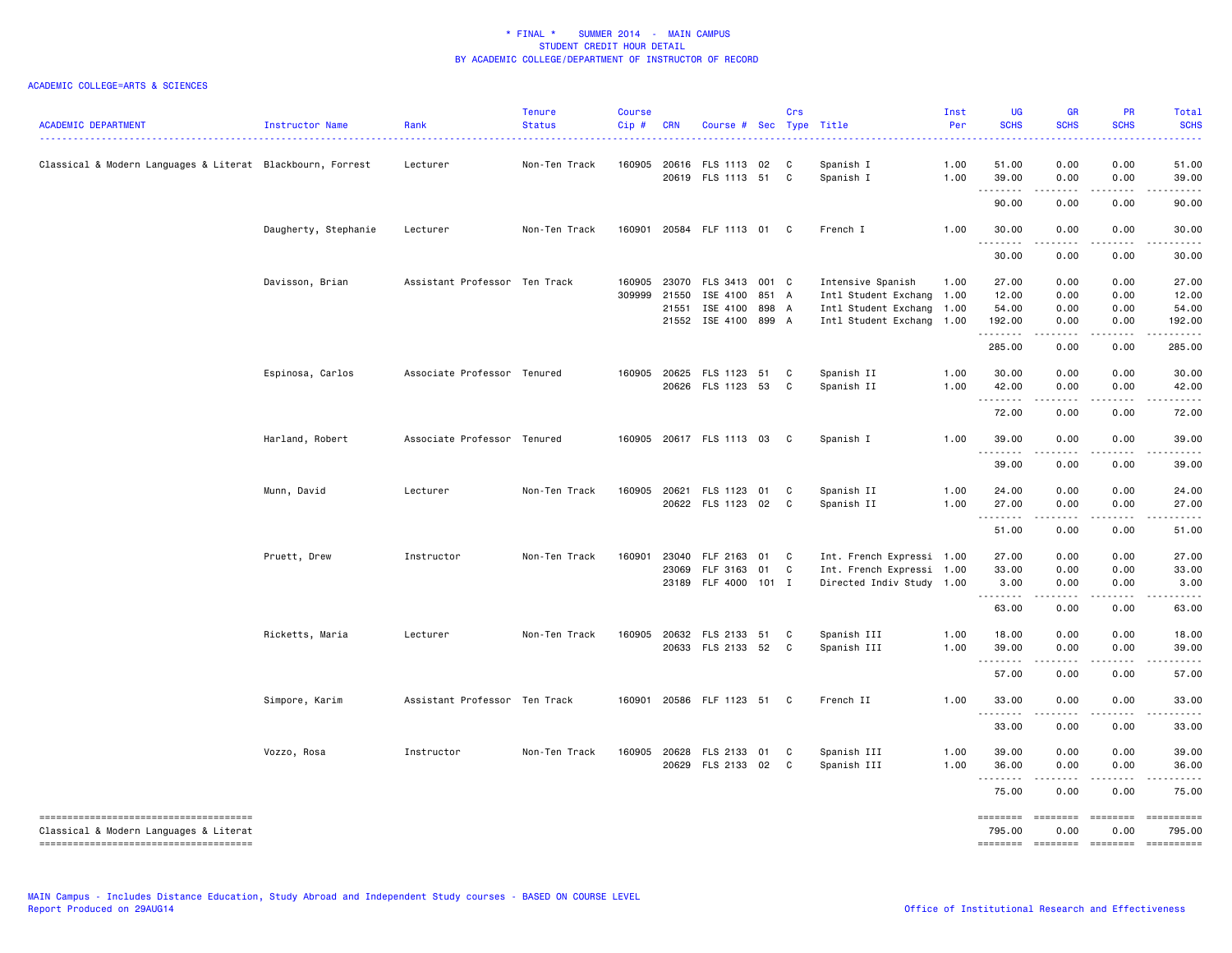| <b>ACADEMIC DEPARTMENT</b> | Instructor Name    | Rank                          | <b>Tenure</b><br><b>Status</b> | Course<br>$Cip$ # | <b>CRN</b>   | Course #      | Sec   | Crs<br>Type | Title                     | Inst<br>Per | <b>UG</b><br><b>SCHS</b>            | <b>GR</b><br><b>SCHS</b>                                                                                                          | PR<br><b>SCHS</b>                   | <b>Total</b><br><b>SCHS</b> |
|----------------------------|--------------------|-------------------------------|--------------------------------|-------------------|--------------|---------------|-------|-------------|---------------------------|-------------|-------------------------------------|-----------------------------------------------------------------------------------------------------------------------------------|-------------------------------------|-----------------------------|
| Communication              | Brown, Karyn       | Instructor                    | Non-Ten Track                  | 090501            | 20224        | CO 3813       | 01    | C           | PR Case Problems          | 1.00        | 24.00                               | 0.00                                                                                                                              | 0.00                                | 24.00                       |
|                            |                    |                               |                                |                   | 20228        | CO 3853       | 01    | C           | Public Relations Wri 1.00 |             | 36.00                               | 0.00                                                                                                                              | 0.00                                | 36.00                       |
|                            |                    |                               |                                |                   |              |               |       |             |                           |             | 60.00                               | 0.00                                                                                                                              | 0.00                                | 60.00                       |
|                            | Chambers, Cheryl   | Instructor                    | Non-Ten Track                  | 090101            | 20211        | CO 1013       | 51    | C           | Intro to Communicati 1.00 |             | 69.00                               | 0.00                                                                                                                              | 0.00                                | 69.00                       |
|                            |                    |                               |                                |                   |              | 20212 CO 1013 | 52    | C           | Intro to Communicati 1.00 |             | 54.00                               | 0.00                                                                                                                              | 0.00<br>.                           | 54.00<br>.                  |
|                            |                    |                               |                                |                   |              |               |       |             |                           |             | .<br>123.00                         | $\frac{1}{2} \left( \frac{1}{2} \right) \left( \frac{1}{2} \right) \left( \frac{1}{2} \right) \left( \frac{1}{2} \right)$<br>0.00 | 0.00                                | 123.00                      |
|                            | Clevinger, Donna   | Professor                     | Tenured                        | 231001            | 20204        | CO 1003       | 03    | C           | Fund Of Public Speak 1.00 |             | 39.00                               | 0.00                                                                                                                              | 0.00                                | 39.00                       |
|                            |                    |                               |                                | 500501            | 20216        | CO 1503       | 01    | C           | Intro To Theatre          | 1.00        | 42.00                               | 0.00                                                                                                                              | 0.00                                | 42.00                       |
|                            |                    |                               |                                |                   |              |               |       |             |                           |             | .<br>81.00                          | .<br>0.00                                                                                                                         | .<br>0.00                           | .<br>81.00                  |
|                            | Cooley, Skye       | Assistant Professor Ten Track |                                | 090501            | 20229        | CO 3853       | 02    | C           | Public Relations Wri 1.00 |             | 27.00                               | 0.00                                                                                                                              | 0.00                                | 27.00                       |
|                            |                    |                               |                                |                   | 20237        | CO 4803       | 51    | C           | Research in PR & Adv 1.00 |             | 30.00                               | 0.00                                                                                                                              | 0.00                                | 30.00                       |
|                            |                    |                               |                                |                   | 20242        | CO 6803       | 51    | C           | Research in PR & Adv 1.00 |             | 0.00<br>.                           | 3.00                                                                                                                              | 0.00                                | 3.00                        |
|                            |                    |                               |                                |                   |              |               |       |             |                           |             | 57.00                               | 3.00                                                                                                                              | 0.00                                | 60.00                       |
|                            | Edmonds, Khristina | Instructor                    | Non-Ten Track                  | 231001            | 20200        | CO 1003       | 001 C |             | Fund Of Public Speak 1.00 |             | 48.00                               | 0.00                                                                                                                              | 0.00                                | 48.00                       |
|                            |                    |                               |                                |                   | 20202        | CO 1003       | 01    | C           | Fund Of Public Speak 1.00 |             | 42.00                               | 0.00                                                                                                                              | 0.00                                | 42.00                       |
|                            |                    |                               |                                |                   | 20203        | CO 1003       | 02    | C           | Fund Of Public Speak 1.00 |             | 45.00                               | 0.00                                                                                                                              | 0.00                                | 45.00                       |
|                            |                    |                               |                                |                   | 20206        | CO 1003       | 52    | C           | Fund Of Public Speak 1.00 |             | 48.00                               | 0.00                                                                                                                              | 0.00                                | 48.00                       |
|                            |                    |                               |                                |                   | 23278        | CO 1003       | E01 C |             | Fund Of Public Speak 1.00 |             | 30.00<br>.                          | 0.00<br>-----                                                                                                                     | 0.00<br>.                           | 30.00<br>.                  |
|                            |                    |                               |                                |                   |              |               |       |             |                           |             | 213.00                              | 0.00                                                                                                                              | 0.00                                | 213.00                      |
|                            | Flick, Harry       | Professor                     | Tenured                        |                   | 090101 20225 | CO 3833       | 001 C |             | Interviewing              | 1.00        | 33.00                               | 0.00                                                                                                                              | 0.00                                | 33.00                       |
|                            |                    |                               |                                |                   | 20226        | CO 3833       | 01    | C           | Interviewing              | 1.00        | 42.00                               | 0.00                                                                                                                              | 0.00                                | 42.00                       |
|                            |                    |                               |                                |                   | 20227        | CO 3833       | 51    | C           | Interviewing              | 1.00        | 48.00                               | 0.00                                                                                                                              | 0.00                                | 48.00                       |
|                            |                    |                               |                                |                   | 21663        | CO 3213       | 01    | C           | Small Group Coummuni 1.00 |             | 36.00<br>.                          | 0.00                                                                                                                              | 0.00<br>$\sim$ $\sim$ $\sim$ $\sim$ | 36.00                       |
|                            |                    |                               |                                |                   |              |               |       |             |                           |             | 159.00                              | 0.00                                                                                                                              | 0.00                                | 159.00                      |
|                            | Fountain, Amy      | Instructor                    | Non-Ten Track                  |                   | 090101 21325 | CO 1013       | 501 C |             | Intro to Communicati 1.00 |             | 45.00                               | 0.00                                                                                                                              | 0.00                                | 45.00                       |
|                            |                    |                               |                                |                   | 21327        | CO 1223       | 501   | C           | Intro Comm Theory         | 1.00        | 51.00                               | 0.00                                                                                                                              | 0.00                                | 51.00                       |
|                            |                    |                               |                                | 090401            | 20231        | CO 4053       | 101 E |             | Internship Comm           | 1.00        | 57.00<br><u>.</u>                   | 0.00                                                                                                                              | 0.00                                | 57.00                       |
|                            |                    |                               |                                |                   |              |               |       |             |                           |             | 153.00                              | 0.00                                                                                                                              | 0.00                                | 153.00                      |
|                            | Gawrych, Teresa    | Instructor                    | Non-Ten Track                  | 090401            | 21669        | CO 3403       | 51    | B           | Photographic Communi 1.00 |             | 24.00                               | 0.00                                                                                                                              | 0.00                                | 24.00                       |
|                            |                    |                               |                                | 090501            | 20230        | CO 3863       | 51    | B           | PR Production             | 1.00        | 42.00                               | 0.00                                                                                                                              | 0.00                                | 42.00                       |
|                            |                    |                               |                                |                   |              |               |       |             |                           |             | .<br>66.00                          | - - - -<br>0.00                                                                                                                   | . <b>.</b> .<br>0.00                | $\frac{1}{2}$<br>66.00      |
|                            | Goodman, Mark      | Professor                     | Tenured                        |                   | 090401 21664 | CO 4313       | 01    | C           | Mass Media Law            | 1.00        | 48.00                               | 0.00                                                                                                                              | 0.00                                | 48.00                       |
|                            |                    |                               |                                |                   | 21665        | CO 6313       | 01    | C           | Mass Media Law            | 1.00        | 0.00                                | 9.00                                                                                                                              | 0.00                                | 9.00                        |
|                            |                    |                               |                                |                   |              |               |       |             |                           |             | $\sim$ $\sim$ .<br>د د د د<br>48.00 | .<br>9.00                                                                                                                         | .<br>0.00                           | .<br>57.00                  |
|                            | Knight, Amy        | Instructor                    | Non-Ten Track                  | 090101            | 20208        | CO 1013       | 001 C |             | Intro to Communicati 1.00 |             | 51.00                               | 0.00                                                                                                                              | 0.00                                | 51.00                       |
|                            |                    |                               |                                |                   | 21326        | CO 1013       | 551   | C           | Intro to Communicati 1.00 |             | 60.00                               | 0.00                                                                                                                              | 0.00                                | 60.00                       |
|                            |                    |                               |                                |                   | 22113        | CO 3213       | 51    | C           | Small Group Coummuni 1.00 |             | 45.00                               | 0.00                                                                                                                              | 0.00                                | 45.00                       |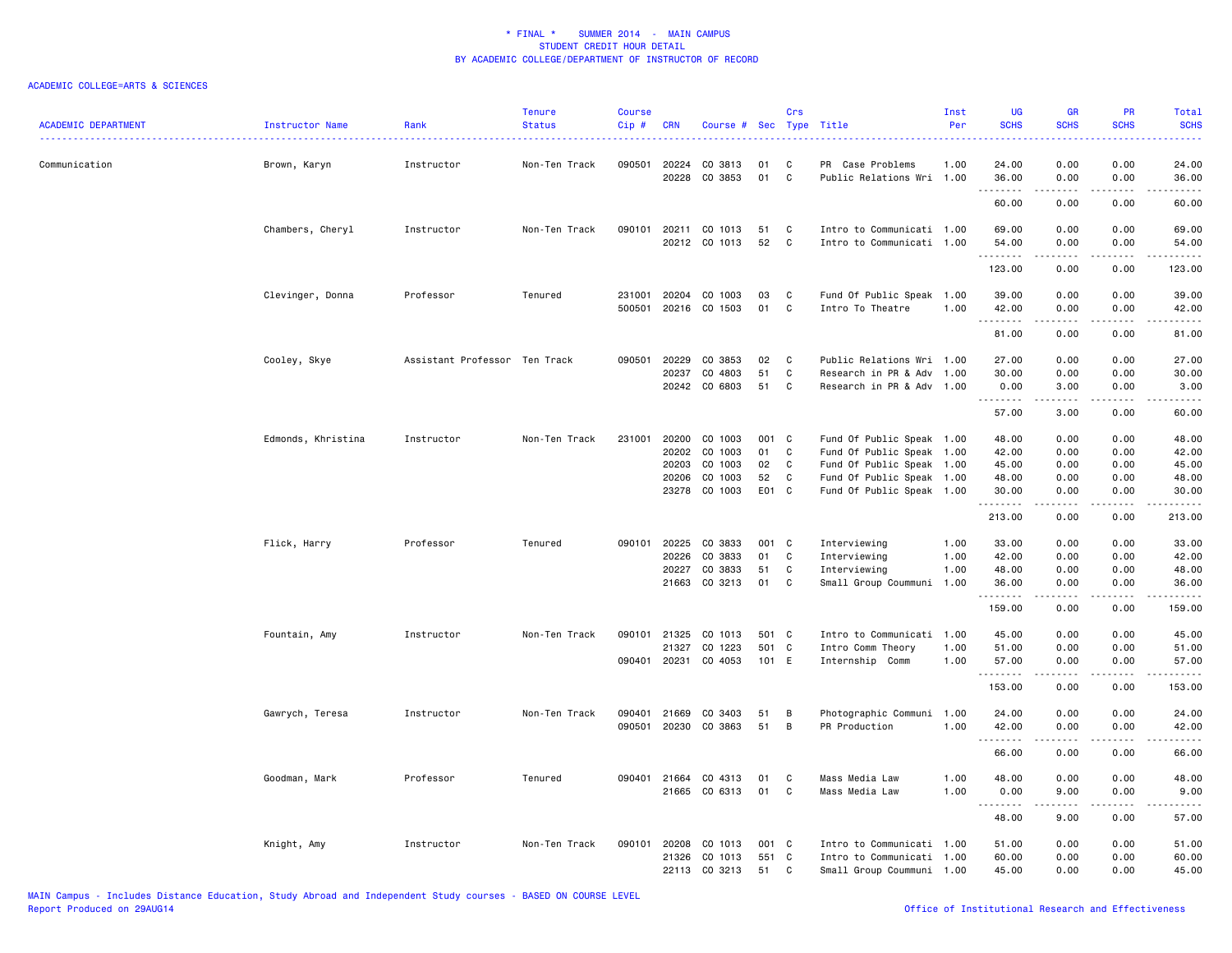| <b>ACADEMIC DEPARTMENT</b> | Instructor Name      | Rank                          | <b>Tenure</b><br><b>Status</b> | <b>Course</b><br>Cip# | <b>CRN</b> | Course # Sec Type Title |       | Crs          |                           | Inst<br>Per | UG<br><b>SCHS</b>                 | <b>GR</b><br><b>SCHS</b> | PR<br><b>SCHS</b> | Total<br><b>SCHS</b>  |
|----------------------------|----------------------|-------------------------------|--------------------------------|-----------------------|------------|-------------------------|-------|--------------|---------------------------|-------------|-----------------------------------|--------------------------|-------------------|-----------------------|
|                            |                      |                               |                                |                       |            |                         |       |              |                           |             |                                   |                          |                   | . <b>.</b>            |
|                            |                      |                               |                                |                       |            |                         |       |              |                           |             | 156.00                            | 0.00                     | 0.00              | 156.00                |
| Communication              | Morschauser, Lindsey | Instructor                    | Non-Ten Track                  | 090101                | 20209      | CO 1013                 | 01    | C            | Intro to Communicati 1.00 |             | 51.00                             | 0.00                     | 0.00              | 51.00                 |
|                            |                      |                               |                                | 090701                | 20217      | CO 2333                 | 01    | В            | Tv Production             | 1.00        | 21.00                             | 0.00                     | 0.00              | 21.00                 |
|                            |                      |                               |                                |                       |            |                         |       |              |                           |             | .<br>72.00                        | .<br>0.00                | .<br>0.00         | .<br>72.00            |
|                            | Nicholson, John      | Associate Professor Tenured   |                                | 090101                | 20232      | CO 4203                 | 01    | C            | Nonverbal Communicat 1.00 |             | 30.00                             | 0.00                     | 0.00              | 30.00                 |
|                            |                      |                               |                                |                       | 20238      | CO 6203                 | 01    | C            | Nonverbal Communicat 1.00 |             | 0.00                              | 3.00                     | 0.00              | 3.00                  |
|                            |                      |                               |                                | 231001                | 20233      | CO 4253                 | 01    | C            | Elements Of Persuasn      | 1.00        | 30.00                             | 0.00                     | 0.00              | 30.00                 |
|                            |                      |                               |                                |                       | 20239      | CO 6253                 | 01    | C            | Elements Of Persuasn 1.00 |             | 0.00                              | 6.00                     | 0.00              | 6.00                  |
|                            |                      |                               |                                |                       |            | 21670 CO 4253           | 51    | C            | Elements Of Persuasn 1.00 |             | 27.00                             | 0.00<br>المستمات         | 0.00<br>.         | 27.00<br>. <b>.</b> . |
|                            |                      |                               |                                |                       |            |                         |       |              |                           |             | 87.00                             | 9.00                     | 0.00              | 96.00                 |
|                            | Poe, Philip          | Assistant Professor Ten Track |                                | 090401                | 20221      | CO 3423                 | 001   | $\mathbf{C}$ | Feature Writing           | 1.00        | 30.00                             | 0.00                     | 0.00              | 30.00                 |
|                            |                      |                               |                                | 090701                |            | 20218 CO 2413           | 01    | B            | Intro News Writ-Repo      | 1.00        | 45.00                             | 0.00                     | 0.00              | 45.00                 |
|                            |                      |                               |                                |                       |            |                         |       |              |                           |             | 75.00                             | 0.00                     | 0.00              | 75.00                 |
|                            | Roussin, Wendy       | Assistant Professor Ten Track |                                |                       |            | 090702 20222 CO 3713    | 001 B |              | Digital Communicatio 1.00 |             | 15.00<br><u>.</u>                 | 0.00                     | 0.00              | 15.00                 |
|                            |                      |                               |                                |                       |            |                         |       |              |                           |             | 15.00                             | 0.00                     | 0.00              | 15.00                 |
|                            | Ryalls, Emily        | Assistant Professor Ten Track |                                | 050207                | 22535      | GS 6990                 | 01    | C            | Special Topics in Ge 1.00 |             | 0.00                              | 3.00                     | 0.00              | 3.00                  |
|                            |                      |                               |                                | 099999                | 22531      | CO 4990                 | 01    | C            | Special Topic In CO       | 1.00        | 6.00                              | 0.00                     | 0.00              | 6.00                  |
|                            |                      |                               |                                |                       | 22532      | CO 6990                 | 01    | C            | Special Topic In CO       | 1.00        | 0.00<br>$\sim$ $\sim$ $\sim$<br>. | 6.00<br>.                | 0.00<br>.         | 6.00                  |
|                            |                      |                               |                                |                       |            |                         |       |              |                           |             | 6.00                              | 9.00                     | 0.00              | 15.00                 |
|                            | Smith, Glenn         | Associate Professor Tenured   |                                | 090101                | 23568      | CO 4000                 | 51    | I            | Directed Indiv Study 1.00 |             | 1.00                              | 0.00                     | 0.00              | 1.00                  |
|                            |                      |                               |                                | 090401                | 20215      | CO 1403                 | 01    | C            | Intro Mass Media          | 1.00        | 54.00                             | 0.00                     | 0.00              | 54.00                 |
|                            |                      |                               |                                |                       | 21328      | CO 1403                 | 501 C |              | Intro Mass Media          | 1.00        | 36.00                             | 0.00                     | 0.00              | 36.00                 |
|                            |                      |                               |                                |                       | 21667      | CO 1403                 | 51    | C            | Intro Mass Media          | 1.00        | 69.00                             | 0.00                     | 0.00              | 69.00                 |
|                            |                      |                               |                                | 231001                | 21330      | CO 4253                 | 501   | $\mathbf{C}$ | Elements Of Persuasn      | 1.00        | 27.00                             | 0.00                     | 0.00              | 27.00                 |
|                            |                      |                               |                                |                       | 21333      | CO 6253                 | 501 C |              | Elements Of Persuasn 1.00 |             | 0.00                              | 21.00<br>.               | 0.00              | 21.00                 |
|                            |                      |                               |                                |                       |            |                         |       |              |                           |             | 187.00                            | 21.00                    | 0.00              | 208.00                |
|                            | Watson, Timothy      | Lecturer                      | Non-Ten Track                  | 500501                |            | 20220 CO 2574           | 51    | B            | Sum Theatre Workshop 1.00 |             | 32.00<br>.                        | 0.00<br>.                | 0.00<br>-----     | 32.00<br>.            |
|                            |                      |                               |                                |                       |            |                         |       |              |                           |             | 32.00                             | 0.00                     | 0.00              | 32.00                 |
|                            | Williams, Kevin      | Associate Professor Tenured   |                                | 090401                | 20235      | CO 4323                 | 51    | C            | Mass Media-Society        | 1.00        | 36.00                             | 0.00                     | 0.00              | 36.00                 |
|                            |                      |                               |                                |                       | 20241      | CO 6323                 | 51    | C            | Mass Media-Society        | 1.00        | 0.00                              | 12.00                    | 0.00              | 12.00                 |
|                            |                      |                               |                                |                       | 21331      | CO 4323                 | 501 C |              | Mass Media-Society        | 1.00        | 30.00                             | 0.00                     | 0.00              | 30.00                 |
|                            |                      |                               |                                |                       | 21332      | CO 4323                 | 502 C |              | Mass Media-Society        | 1.00        | 12.00                             | 0.00                     | 0.00              | 12.00                 |
|                            |                      |                               |                                |                       | 21334      | CO 6323                 | 501 C |              | Mass Media-Society        | 1.00        | 0.00                              | 12.00                    | 0.00              | 12.00                 |
|                            |                      |                               |                                |                       | 21335      | CO 6323                 | 502 C |              | Mass Media-Society        | 1.00        | 0.00                              | 6.00                     | 0.00              | 6.00                  |
|                            |                      |                               |                                |                       |            |                         |       |              |                           |             | .<br>78.00                        | .<br>30.00               | .<br>0.00         | 108.00                |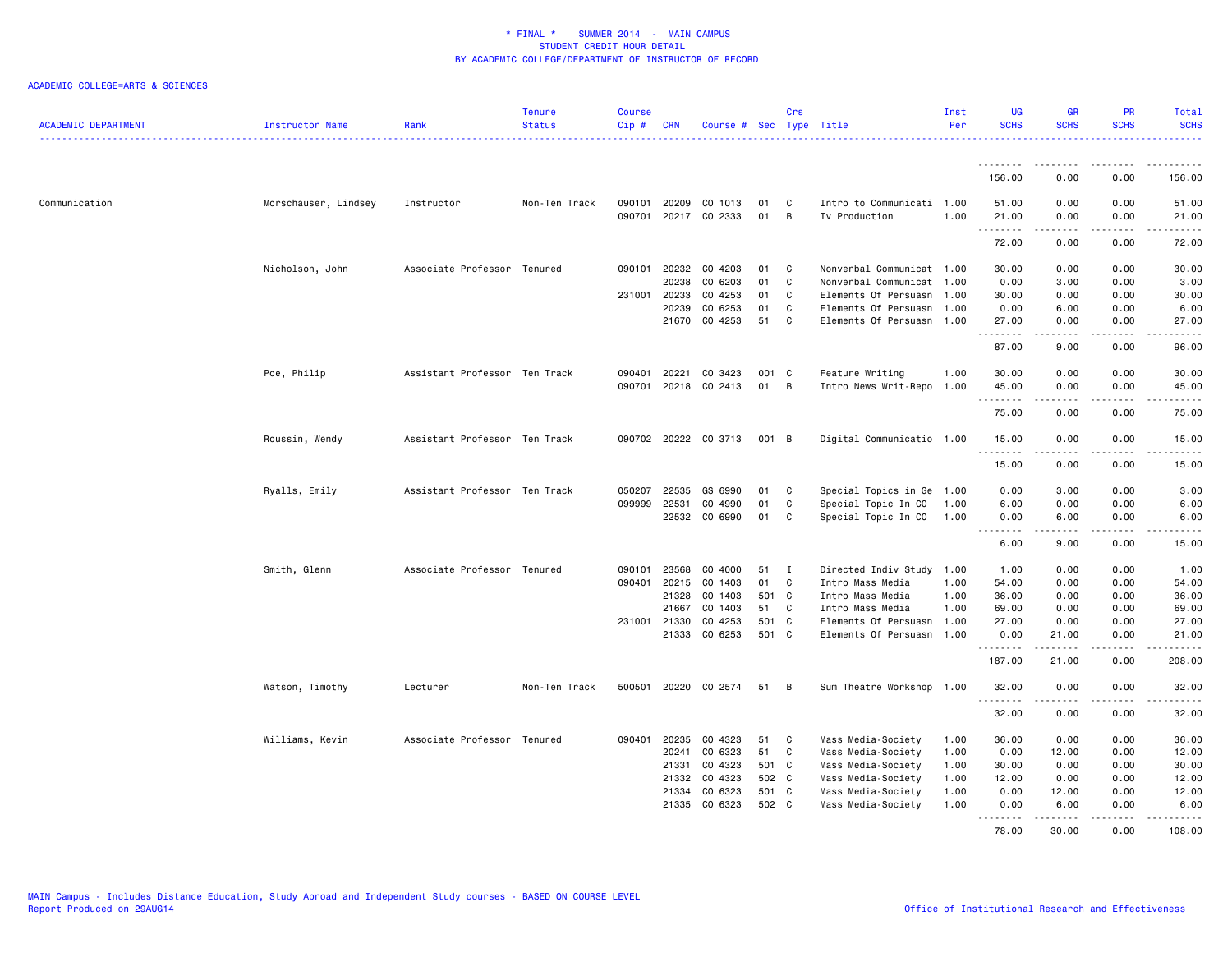## ACADEMIC COLLEGE=ARTS & SCIENCES

|                     |                 |      | enure  |                                   | Tnst |             | <b>GR</b>   | <b>PR</b>   | Total       |
|---------------------|-----------------|------|--------|-----------------------------------|------|-------------|-------------|-------------|-------------|
| ACADEMIC DEPARTMENT | Instructor Name | Rank | Status | Cip # CRN Course # Sec Type Title |      | <b>SCHS</b> | <b>SCHS</b> | <b>SCHS</b> | <b>SCHS</b> |
|                     |                 |      |        |                                   |      |             |             |             |             |

====================================== ======== ======== ======== ==========

====================================== ======== ======== ======== ==========

Communication 1668.00 81.00 0.00 1749.00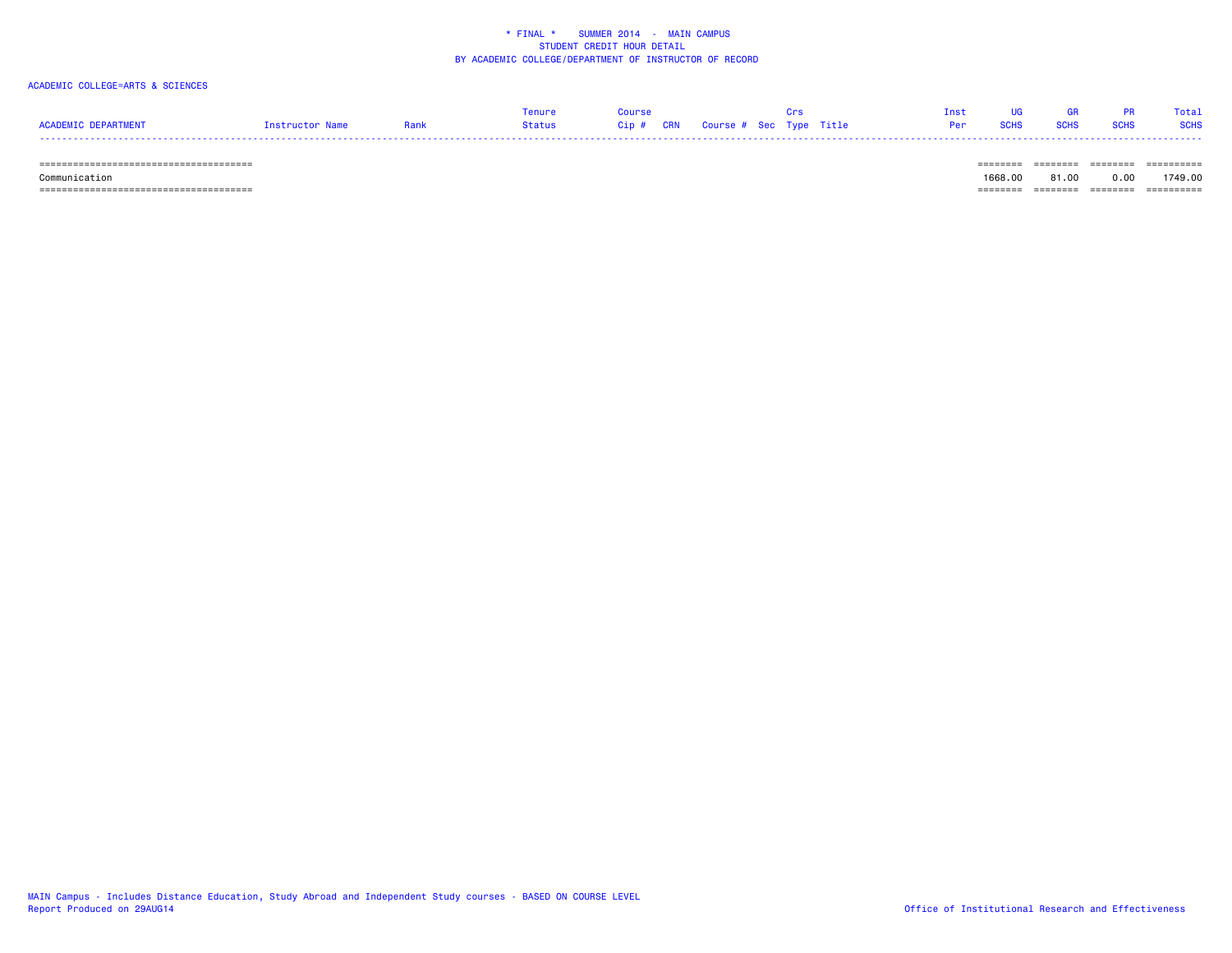| <b>ACADEMIC DEPARTMENT</b> | Instructor Name    | Rank        | Tenure<br>Status | Course<br>$Cip$ # | <b>CRN</b> | Course # Sec Type Title     | Crs |                           | Inst<br>Per | <b>UG</b><br><b>SCHS</b> | <b>GR</b><br><b>SCHS</b>                                                | <b>PR</b><br><b>SCHS</b> | <b>Total</b><br><b>SCHS</b> |
|----------------------------|--------------------|-------------|------------------|-------------------|------------|-----------------------------|-----|---------------------------|-------------|--------------------------|-------------------------------------------------------------------------|--------------------------|-----------------------------|
| Dean of Arts & Sciences    | Busby, Michael     | Non-Faculty | Not Applicable   |                   |            | 240102 23297 IDS 4111 501 C |     | Professional Seminar 0.50 |             | 9.50<br>--------         | 0.00                                                                    | 0.00                     | 9.50<br>.                   |
|                            |                    |             |                  |                   |            |                             |     |                           |             | 9.50                     | 0.00                                                                    | .<br>0.00                | 9.50                        |
|                            | Montgomery, Marian | Non-Faculty | Not Applicable   | 240102 23297      |            | IDS 4111 501 C              |     | Professional Seminar 0.50 |             | 9.50<br>---------        | 0.00<br>.                                                               | 0.00<br>.                | 9.50<br>.                   |
|                            |                    |             |                  |                   |            |                             |     |                           |             | 9.50                     | 0.00                                                                    | 0.00                     | 9.50                        |
|                            |                    |             |                  |                   |            |                             |     |                           |             | ========                 | $\qquad \qquad \equiv \equiv \equiv \equiv \equiv \equiv \equiv \equiv$ | ========                 | ==========                  |
| Dean of Arts & Sciences    |                    |             |                  |                   |            |                             |     |                           |             | 19,00                    | 0.00                                                                    | 0.00                     | 19.00                       |
|                            |                    |             |                  |                   |            |                             |     |                           |             | _______<br>--------      | ________                                                                | ---------<br>--------    | $=$ = = = = = = = = =       |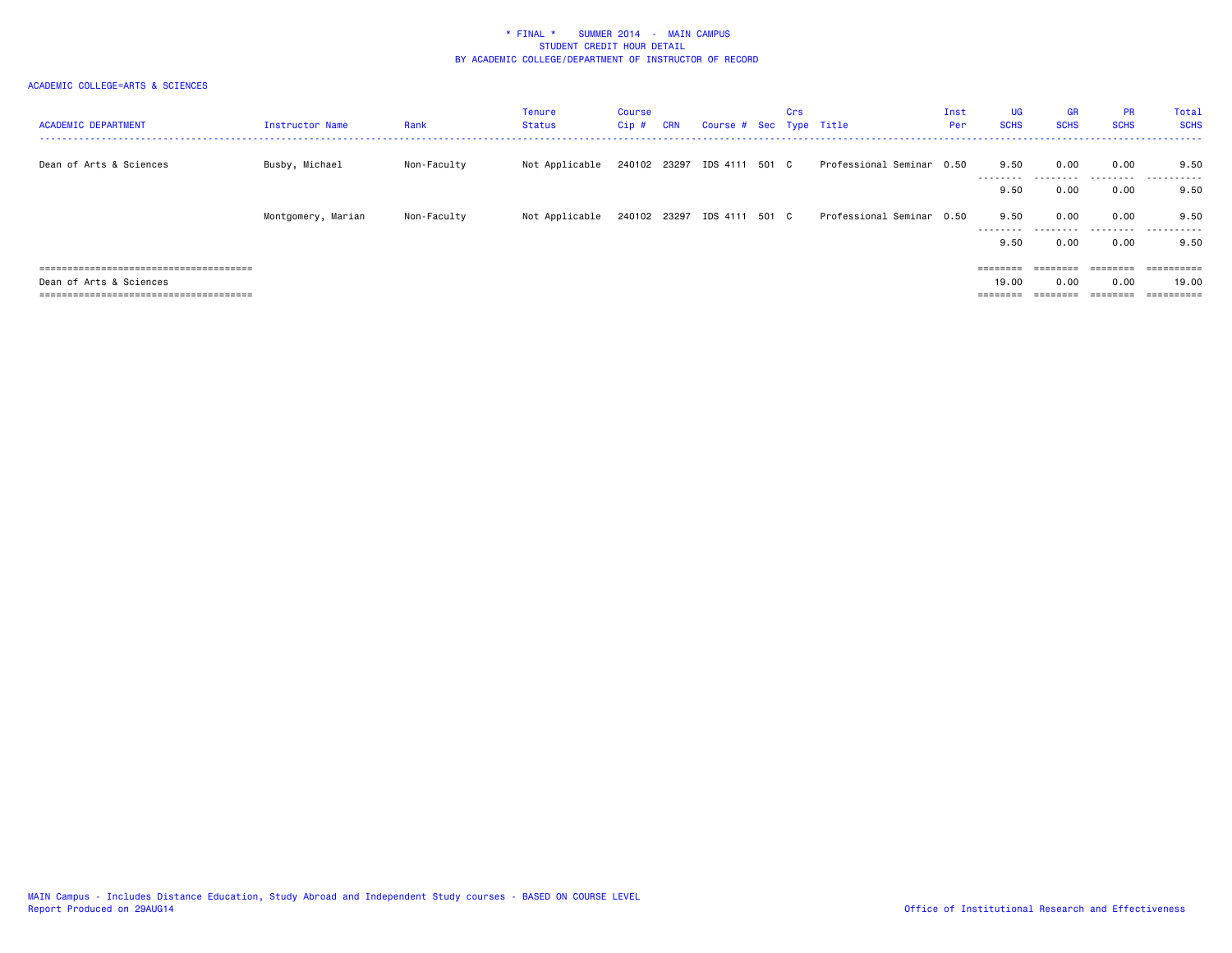| <b>ACADEMIC DEPARTMENT</b> | Instructor Name    | Rank                          | <b>Tenure</b><br><b>Status</b> | <b>Course</b><br>Cip# | <b>CRN</b> | Course # Sec Type Title |          | Crs          |                                                        | Inst<br>Per | UG<br><b>SCHS</b>                                                                                                                                                                                                                                                                                                                                                                                                                                                                               | <b>GR</b><br><b>SCHS</b> | <b>PR</b><br><b>SCHS</b> | Total<br><b>SCHS</b> |
|----------------------------|--------------------|-------------------------------|--------------------------------|-----------------------|------------|-------------------------|----------|--------------|--------------------------------------------------------|-------------|-------------------------------------------------------------------------------------------------------------------------------------------------------------------------------------------------------------------------------------------------------------------------------------------------------------------------------------------------------------------------------------------------------------------------------------------------------------------------------------------------|--------------------------|--------------------------|----------------------|
| English                    | Austin, Daniel     | Lecturer                      | Non-Ten Track                  | 230401                |            | 20472 EN 1113           | 51       | C            | En Composition II                                      | 1.00        | 51.00<br><u>.</u>                                                                                                                                                                                                                                                                                                                                                                                                                                                                               | 0.00                     | 0.00                     | 51.00                |
|                            |                    |                               |                                |                       |            |                         |          |              |                                                        |             | 51.00                                                                                                                                                                                                                                                                                                                                                                                                                                                                                           | 0.00                     | 0.00                     | 51.00                |
|                            | Barton, Amy        | Instructor                    | Non-Ten Track                  |                       |            | 140101 20676 GE 3513    | 53       | $\mathbf{C}$ | Technical Writing                                      | 1.00        | 36.00<br><u>.</u>                                                                                                                                                                                                                                                                                                                                                                                                                                                                               | 0.00                     | 0.00                     | 36.00                |
|                            |                    |                               |                                |                       |            |                         |          |              |                                                        |             | 36.00                                                                                                                                                                                                                                                                                                                                                                                                                                                                                           | 0.00                     | 0.00                     | 36.00                |
|                            | Bentley, Gregory   | Associate Professor Tenured   |                                | 230801                | 20485      | EN 2213                 | 51       | C            | English Lit Before 1                                   | 1.00        | 15.00                                                                                                                                                                                                                                                                                                                                                                                                                                                                                           | 0.00                     | 0.00                     | 15.00                |
|                            |                    |                               |                                |                       | 20492      | EN 4503                 | 01       | C            | Shakespeare                                            | 1.00        | 18.00                                                                                                                                                                                                                                                                                                                                                                                                                                                                                           | 0.00                     | 0.00                     | 18.00                |
|                            |                    |                               |                                |                       | 20497      | EN 6503                 | 01       | C            | Shakespeare                                            | 1.00        | 0.00                                                                                                                                                                                                                                                                                                                                                                                                                                                                                            | 3.00<br>.                | 0.00<br>.                | 3.00<br>.            |
|                            |                    |                               |                                |                       |            |                         |          |              |                                                        |             | 33.00                                                                                                                                                                                                                                                                                                                                                                                                                                                                                           | 3.00                     | 0.00                     | 36.00                |
|                            | Bogard, LaToya     | Instructor                    | Non-Ten Track                  | 230401                | 20468      | EN 1113                 | 01       | C            | En Composition II                                      | 1.00        | 36.00                                                                                                                                                                                                                                                                                                                                                                                                                                                                                           | 0.00                     | 0.00                     | 36.00                |
|                            |                    |                               |                                |                       | 20469      | EN 1113                 | 02       | C            | En Composition II                                      | 1.00        | 51.00                                                                                                                                                                                                                                                                                                                                                                                                                                                                                           | 0.00                     | 0.00                     | 51.00                |
|                            |                    |                               |                                |                       |            |                         |          |              |                                                        |             | .<br>87.00                                                                                                                                                                                                                                                                                                                                                                                                                                                                                      | 0.00                     | 0.00                     | 87.00                |
|                            | Brocato, John      | Instructor                    | Non-Ten Track                  | 140101                | 20674      | GE 3513                 | 51       | C            | Technical Writing                                      | 1.00        | 33.00                                                                                                                                                                                                                                                                                                                                                                                                                                                                                           | 0.00                     | 0.00                     | 33.00                |
|                            |                    |                               |                                |                       | 20675      | GE 3513                 | 52       | C            | Technical Writing                                      | 1.00        | 30.00                                                                                                                                                                                                                                                                                                                                                                                                                                                                                           | 0.00                     | 0.00                     | 30.00                |
|                            |                    |                               |                                |                       |            | 22545 GE 6990           | 01       | C            | Special Topic In GE                                    | 1.00        | 0.00                                                                                                                                                                                                                                                                                                                                                                                                                                                                                            | 24.00                    | 0.00                     | 24.00                |
|                            |                    |                               |                                |                       |            |                         |          |              |                                                        |             | .<br>63.00                                                                                                                                                                                                                                                                                                                                                                                                                                                                                      | .<br>24.00               | -----<br>0.00            | .<br>87.00           |
|                            | Crescenzo, Michele | Lecturer                      | Non-Ten Track                  | 230301                |            | 20482 EN 2203           | 52       | $\mathbf{C}$ | Intro To Literature                                    | 1.00        | 51.00                                                                                                                                                                                                                                                                                                                                                                                                                                                                                           | 0.00                     | 0.00                     | 51.00                |
|                            |                    |                               |                                |                       |            |                         |          |              |                                                        |             | <u>.</u><br>51.00                                                                                                                                                                                                                                                                                                                                                                                                                                                                               | .<br>0.00                | .<br>0.00                | .<br>51.00           |
|                            | Dechert, Francis   | Instructor                    | Non-Ten Track                  | 140101                | 20672      | GE 3513                 | 01       | C            | Technical Writing                                      | 1.00        | 39.00                                                                                                                                                                                                                                                                                                                                                                                                                                                                                           | 0.00                     | 0.00                     | 39.00                |
|                            |                    |                               |                                |                       | 20673      | GE 3513                 | 02       | C            | Technical Writing                                      | 1.00        | 36.00                                                                                                                                                                                                                                                                                                                                                                                                                                                                                           | 0.00                     | 0.00                     | 36.00                |
|                            |                    |                               |                                |                       |            |                         |          |              |                                                        |             |                                                                                                                                                                                                                                                                                                                                                                                                                                                                                                 |                          |                          |                      |
|                            |                    |                               |                                |                       |            |                         |          |              |                                                        |             | 75.00                                                                                                                                                                                                                                                                                                                                                                                                                                                                                           | 0.00                     | 0.00                     | 75.00                |
|                            | Doughty, Catherine | Lecturer                      | Non-Ten Track                  |                       |            | 230101 20459 EN 0003    | 101 C    |              | Development English                                    | 1.00        | 30.00                                                                                                                                                                                                                                                                                                                                                                                                                                                                                           | 0.00                     | 0.00                     | 30.00                |
|                            |                    |                               |                                |                       |            |                         |          |              |                                                        |             | 30.00                                                                                                                                                                                                                                                                                                                                                                                                                                                                                           | 0.00                     | 0.00                     | 30.00                |
|                            | Dueitt, Courtney   | Instructor                    | Non-Ten Track                  | 230401                |            | 20465 EN 1103           | 52       | C            | En Composition I                                       | 1.00        | 18.00<br><u>.</u>                                                                                                                                                                                                                                                                                                                                                                                                                                                                               | 0.00                     | 0.00                     | 18.00                |
|                            |                    |                               |                                |                       |            |                         |          |              |                                                        |             | 18.00                                                                                                                                                                                                                                                                                                                                                                                                                                                                                           | 0.00                     | 0.00                     | 18.00                |
|                            | Gibson, Marie      | Lecturer                      | Non-Ten Track                  | 230401                |            | 20461 EN 1103           | 01       | C            | En Composition I                                       | 1.00        | 42.00                                                                                                                                                                                                                                                                                                                                                                                                                                                                                           | 0.00                     | 0.00                     | 42.00                |
|                            |                    |                               |                                |                       |            |                         |          |              |                                                        |             | 42.00                                                                                                                                                                                                                                                                                                                                                                                                                                                                                           | 0.00                     | 0.00                     | 42.00                |
|                            | Henshaw, Chelsea   | Lecturer                      | Non-Ten Track                  | 230301                | 20481      | EN 2203                 | 51       | C            | Intro To Literature                                    | 1.00        | 27.00                                                                                                                                                                                                                                                                                                                                                                                                                                                                                           | 0.00                     | 0.00                     | 27.00                |
|                            |                    |                               |                                | 230401                |            | 20462 EN 1103           | 02       | C            | En Composition I                                       | 1.00        | 39.00                                                                                                                                                                                                                                                                                                                                                                                                                                                                                           | 0.00                     | 0.00                     | 39.00                |
|                            |                    |                               |                                |                       |            |                         |          |              |                                                        |             | $\begin{array}{cccccccccccccc} \multicolumn{2}{c}{} & \multicolumn{2}{c}{} & \multicolumn{2}{c}{} & \multicolumn{2}{c}{} & \multicolumn{2}{c}{} & \multicolumn{2}{c}{} & \multicolumn{2}{c}{} & \multicolumn{2}{c}{} & \multicolumn{2}{c}{} & \multicolumn{2}{c}{} & \multicolumn{2}{c}{} & \multicolumn{2}{c}{} & \multicolumn{2}{c}{} & \multicolumn{2}{c}{} & \multicolumn{2}{c}{} & \multicolumn{2}{c}{} & \multicolumn{2}{c}{} & \multicolumn{2}{c}{} & \multicolumn{2}{c}{} & \$<br>66.00 | .<br>0.00                | .<br>0.00                | 66.00                |
|                            |                    |                               |                                |                       |            |                         |          |              |                                                        |             |                                                                                                                                                                                                                                                                                                                                                                                                                                                                                                 |                          |                          |                      |
|                            | Herd, Wendy        | Assistant Professor Ten Track |                                | 131401 21723          |            | EN 4493                 | 01       | C            | TESOL Practicum                                        | 1.00        | 3.00                                                                                                                                                                                                                                                                                                                                                                                                                                                                                            | 0.00                     | 0.00                     | 3.00                 |
|                            |                    |                               |                                | 160102 20491          | 20496      | EN 4403<br>EN 6403      | 01<br>01 | C<br>C       | Intro To Linguistics 1.00<br>Intro To Linguistics 1.00 |             | 30.00<br>0.00                                                                                                                                                                                                                                                                                                                                                                                                                                                                                   | 0.00<br>3.00             | 0.00<br>0.00             | 30.00<br>3.00        |
|                            |                    |                               |                                |                       | 22920      | AN 4403                 | 01       | C            | Intro To Linguistics 1.00                              |             | 3.00                                                                                                                                                                                                                                                                                                                                                                                                                                                                                            | 0.00                     | 0.00                     | 3.00                 |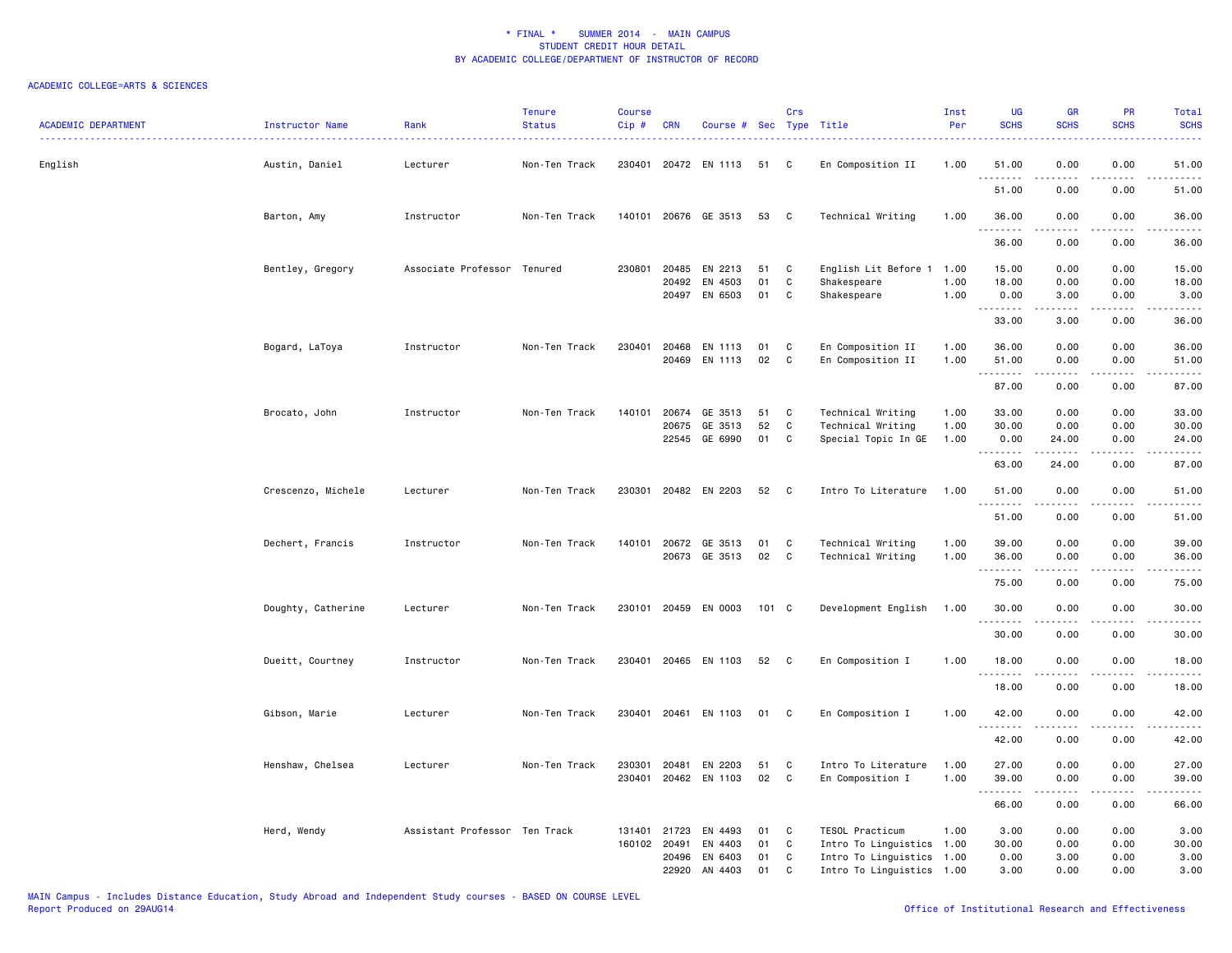| <b>ACADEMIC DEPARTMENT</b> | Instructor Name  | Rank<br>.                     | <b>Tenure</b><br><b>Status</b> | <b>Course</b><br>Cip# | <b>CRN</b>     | Course # Sec Type Title  |                  | Crs    |                                                  | Inst<br>Per | UG<br><b>SCHS</b>                                                                                                                                             | <b>GR</b><br><b>SCHS</b> | <b>PR</b><br><b>SCHS</b> | Total<br><b>SCHS</b> |
|----------------------------|------------------|-------------------------------|--------------------------------|-----------------------|----------------|--------------------------|------------------|--------|--------------------------------------------------|-------------|---------------------------------------------------------------------------------------------------------------------------------------------------------------|--------------------------|--------------------------|----------------------|
| English                    | Herd, Wendy      | Assistant Professor Ten Track |                                | 239999                |                | 23502 EN 8000            | 52               | D      | Research / Thesis                                | 1.00        | 0.00                                                                                                                                                          | 3.00                     | 0.00                     | 3.00                 |
|                            |                  |                               |                                |                       |                |                          |                  |        |                                                  |             | 36.00                                                                                                                                                         | 6.00                     | 0.00                     | 42.00                |
|                            | Leonard, Ashley  | Instructor                    | Non-Ten Track                  | 230301                |                | 20479 EN 2203            | 04               | C      | Intro To Literature                              | 1.00        | 54.00                                                                                                                                                         | 0.00                     | 0.00                     | 54.00                |
|                            |                  |                               |                                |                       |                |                          |                  |        |                                                  |             | 54.00                                                                                                                                                         | 0.00                     | 0.00                     | 54.00                |
|                            | Little, Matthew  | Associate Professor Tenured   |                                | 230301<br>230701      | 20499          | EN 8573<br>20487 EN 2243 | 01<br>02         | s<br>C | Studies in Lit Since 1.00<br>American Lit Before | 1.00        | 0.00<br>24.00                                                                                                                                                 | 24.00<br>0.00            | 0.00<br>0.00             | 24.00<br>24.00       |
|                            |                  |                               |                                |                       |                |                          |                  |        |                                                  |             | .<br>24.00                                                                                                                                                    | .<br>24.00               | .<br>0.00                | 48.00                |
|                            | Lyons, Richard   | Professor                     | Tenured                        | 239999                |                | 22622 EN 8000            | 51               | D      | Research / Thesis                                | 1.00        | 0.00                                                                                                                                                          | 3.00<br>-----            | 0.00<br>.                | 3.00                 |
|                            |                  |                               |                                |                       |                |                          |                  |        |                                                  |             | 0.00                                                                                                                                                          | 3.00                     | 0.00                     | 3.00                 |
|                            | Price, Marty     | Instructor                    | Non-Ten Track                  | 230701                |                | 20488 EN 2253            | 51               | C      | American Lit After 1 1.00                        |             | 39.00<br>$\frac{1}{2} \left( \frac{1}{2} \right) \left( \frac{1}{2} \right) \left( \frac{1}{2} \right) \left( \frac{1}{2} \right) \left( \frac{1}{2} \right)$ | 0.00<br>$\frac{1}{2}$    | 0.00                     | 39.00                |
|                            |                  |                               |                                |                       |                |                          |                  |        |                                                  |             | 39.00                                                                                                                                                         | 0.00                     | 0.00                     | 39.00                |
|                            | Raymond, Richard | Professor                     | Tenured                        | 239999                |                | 23277 EN 4000            | 01 I             |        | Directed Indiv Study 1.00                        |             | 3.00                                                                                                                                                          | 0.00                     | 0.00                     | 3.00                 |
|                            |                  |                               |                                |                       |                |                          |                  |        |                                                  |             | 3.00                                                                                                                                                          | 0.00                     | 0.00                     | 3.00                 |
|                            | Sanders, Shelly  | Instructor                    | Non-Ten Track                  | 230401                |                | 20470 EN 1113            | 03               | C.     | En Composition II                                | 1.00        | 21.00<br>.                                                                                                                                                    | 0.00                     | 0.00                     | 21.00                |
|                            |                  |                               |                                |                       |                |                          |                  |        |                                                  |             | 21.00                                                                                                                                                         | 0.00                     | 0.00                     | 21.00                |
|                            | Shaffer, Donald  | Assistant Professor Ten Track |                                | 050201                | 20002          | AAS 1063                 | 01               | C      | Intro to African Ame                             | 1.00        | 30.00                                                                                                                                                         | 0.00                     | 0.00                     | 30.00                |
|                            |                  |                               |                                | 239999                | 22758<br>22759 | EN 4990<br>EN 6990       | 01<br>01         | C<br>C | Special Topic In EN<br>Special Topic In EN 1.00  | 1.00        | 12.00<br>0.00                                                                                                                                                 | 0.00<br>3.00             | 0.00<br>0.00             | 12.00<br>3.00        |
|                            |                  |                               |                                |                       |                |                          |                  |        |                                                  |             | .                                                                                                                                                             | .                        | .                        | .                    |
|                            |                  |                               |                                |                       |                |                          |                  |        |                                                  |             | 42.00                                                                                                                                                         | 3.00                     | 0.00                     | 45.00                |
|                            | Sheperis, Claire | Instructor                    | Non-Ten Track                  | 230301                |                | 20477 EN 2203            | 01 C             |        | Intro To Literature                              | 1.00        | 33.00<br><u>.</u>                                                                                                                                             | 0.00<br>$\frac{1}{2}$    | 0.00<br>.                | 33.00                |
|                            |                  |                               |                                |                       |                |                          |                  |        |                                                  |             | 33.00                                                                                                                                                         | 0.00                     | 0.00                     | 33.00                |
|                            | Stamps, Alison   | Non-Faculty                   | Not Applicable                 | 131401                | 20556          | ESL 5313                 | 102 <sub>c</sub> |        | Classroom Comm & Pre                             | 1.00        | 3.00                                                                                                                                                          | 0.00                     | 0.00                     | 3.00                 |
|                            |                  |                               |                                |                       | 20560          | ESL 5323                 | 102 <sub>c</sub> |        | Academic Research an                             | 1.00        | 9.00                                                                                                                                                          | 0.00                     | 0.00                     | 9.00                 |
|                            |                  |                               |                                |                       |                | 20562 ESL 5323 104 C     |                  |        | Academic Research an 1.00                        |             | 18.00<br>. <b>.</b>                                                                                                                                           | 0.00<br>.                | 0.00<br>.                | 18.00                |
|                            |                  |                               |                                |                       |                |                          |                  |        |                                                  |             | 30.00                                                                                                                                                         | 0.00                     | 0.00                     | 30.00                |
|                            | Stinson, Emily   | Lecturer                      | Non-Ten Track                  | 130301                |                | 21434 LSK 6013 501 C     |                  |        | Academic Writing for 1.00                        |             | 0.00<br>.                                                                                                                                                     | 30.00<br>. <u>.</u>      | 0.00<br>.                | 30.00                |
|                            |                  |                               |                                |                       |                |                          |                  |        |                                                  |             | 0.00                                                                                                                                                          | 30.00                    | 0.00                     | 30.00                |
|                            | Trimm, James     | Lecturer                      | Non-Ten Track                  | 230401                |                | 20473 EN 1113            | 52 C             |        | En Composition II                                | 1.00        | 30.00                                                                                                                                                         | 0.00                     | 0.00                     | 30.00                |
|                            |                  |                               |                                |                       |                |                          |                  |        |                                                  |             | 30.00                                                                                                                                                         | د د د د<br>0.00          | 0.00                     | 30.00                |
|                            | Voller, Leslie   | Lecturer                      | Non-Ten Track                  | 230401                |                | 20474 EN 1113            | 53               | C      | En Composition II                                | 1.00        | 33.00                                                                                                                                                         | 0.00                     | 0.00                     | 33.00                |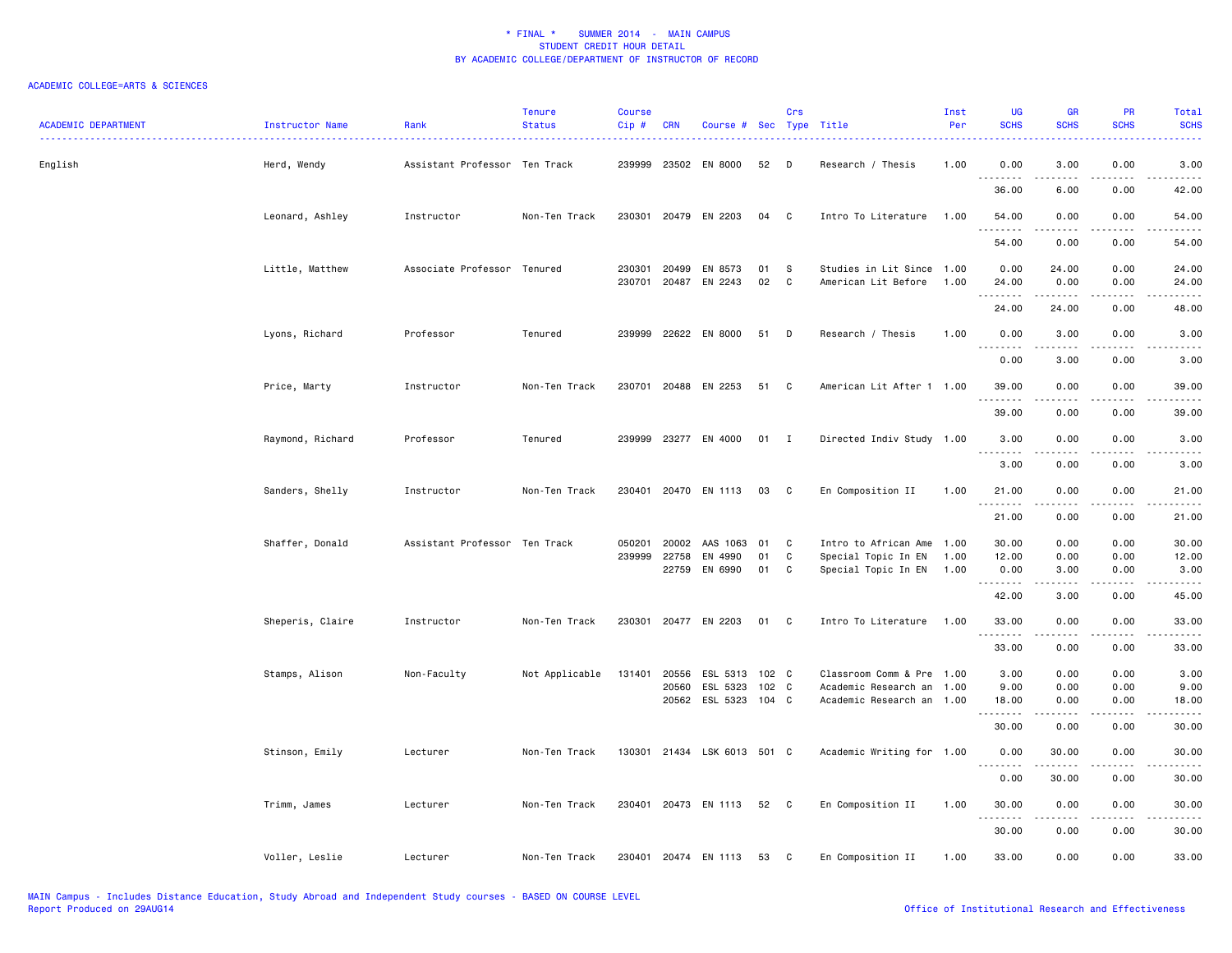| <b>ACADEMIC DEPARTMENT</b> | Instructor Name | Rank | Tenure<br>Status | Course | Crs<br>Cip # CRN Course # Sec Type Title | Inst<br>Per: | UG<br><b>SCHS</b> | <b>GR</b><br><b>SCHS</b> | PR<br><b>SCHS</b> | Total<br><b>SCHS</b> |
|----------------------------|-----------------|------|------------------|--------|------------------------------------------|--------------|-------------------|--------------------------|-------------------|----------------------|
|                            |                 |      |                  |        |                                          |              | 33.00             | 0.00                     | ს.00              | 33.00                |

|         | ---------<br>------- | ________              | ======== | -----------<br>---------- |
|---------|----------------------|-----------------------|----------|---------------------------|
| English | 897.00               | 93.00                 | 0.00     | 990.00                    |
|         | --------             | _________<br>-------- | ======== | ==========                |
|         | 33.00                | v.vo                  | 0.01     | 33.00                     |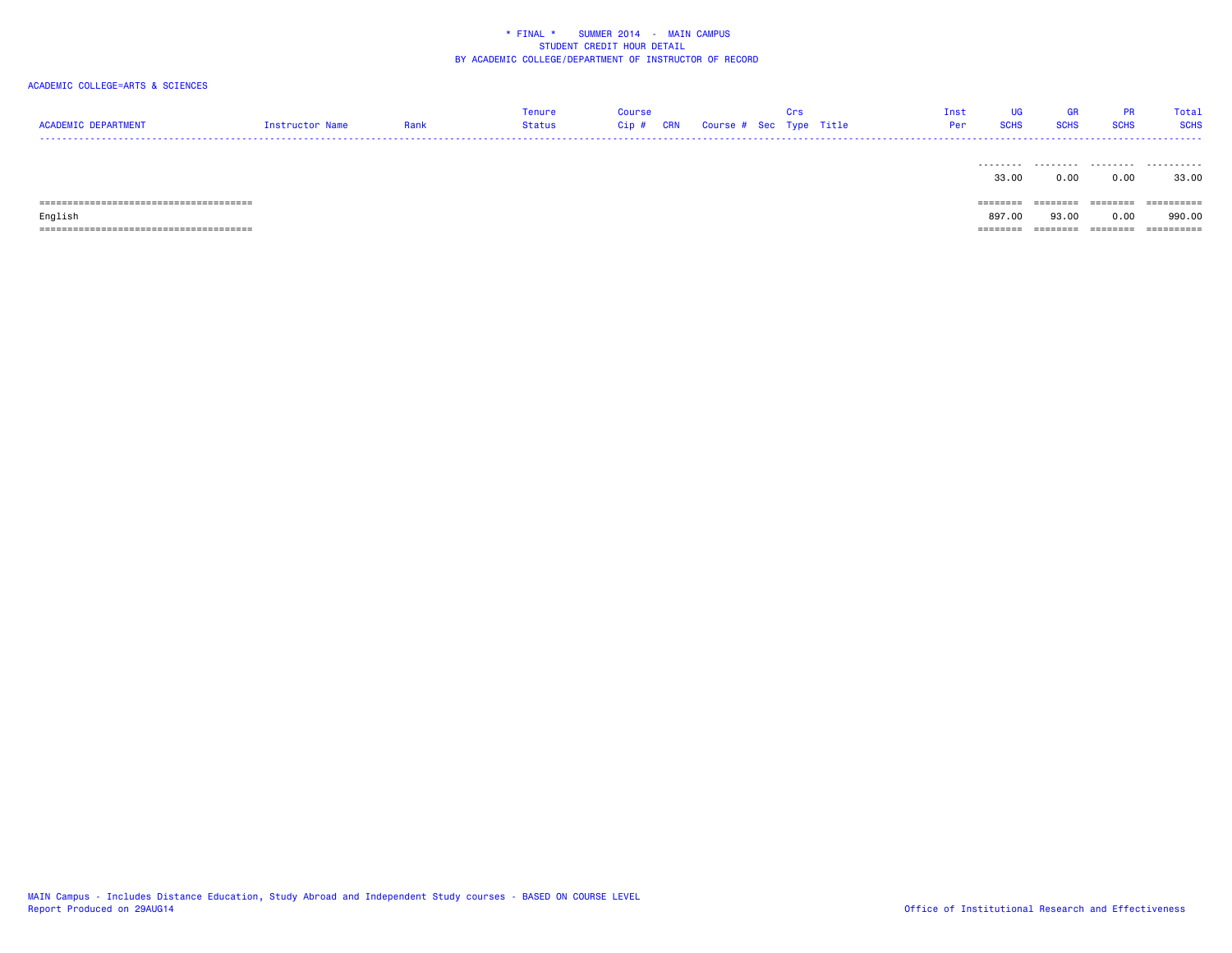| <b>ACADEMIC DEPARTMENT</b> | Instructor Name                                     | Rank                          | <b>Tenure</b><br><b>Status</b> | <b>Course</b><br>$Cip$ # | <b>CRN</b>   | Course # Sec Type Title |                  | Crs          |                           | Inst<br>Per | <b>UG</b><br><b>SCHS</b> | <b>GR</b><br><b>SCHS</b> | PR<br><b>SCHS</b> | Total<br><b>SCHS</b> |
|----------------------------|-----------------------------------------------------|-------------------------------|--------------------------------|--------------------------|--------------|-------------------------|------------------|--------------|---------------------------|-------------|--------------------------|--------------------------|-------------------|----------------------|
| Geosciences                | Ambinakudige, Shrinidhi Associate Professor Tenured |                               |                                |                          |              | 450701 23272 GR 8000    | 103 D            |              | Research / Thesis         | 1.00        | 0.00                     | 1.00                     | 0.00              | 1.00                 |
|                            |                                                     |                               |                                |                          |              |                         |                  |              |                           |             | 0.00                     | 1.00                     | 0.00              | 1.00                 |
|                            | Brown, Michael                                      | Professor                     | Tenured                        |                          | 400401 21423 | GR 8633                 | 501 C            |              | Climate Change            | 0.10        | 0.00                     | 3.90                     | 0.00              | 3.90                 |
|                            |                                                     |                               |                                |                          | 22095        | GR 8573                 | 502 S            |              | Research Applied Met 1.00 |             | 0.00                     | 27.00                    | 0.00              | 27.00                |
|                            |                                                     |                               |                                | 400404                   | 21401        | GR 4843                 | 501 B            |              | Severe Storm Methods      | 1.00        | 18.00                    | 0.00                     | 0.00              | 18.00                |
|                            |                                                     |                               |                                |                          | 21410        | GR 6843                 | 501 B            |              | Severe Storm Methods      | 1.00        | 0.00                     | 6.00                     | 0.00              | 6.00                 |
|                            |                                                     |                               |                                | 400601                   | 22092        | GR 8410                 | 501 S            |              | Field Methods Semina      | 1.00        | 0.00                     | 20.00                    | 0.00              | 20.00                |
|                            |                                                     |                               |                                | 450701                   | 23176        | GR 7000                 | 01               | $\mathbf{I}$ | Directed Indiv Study 1.00 |             | 0.00<br>.                | 1.00<br>المستحدث         | 0.00<br>.         | 1.00<br>.            |
|                            |                                                     |                               |                                |                          |              |                         |                  |              |                           |             | 18.00                    | 57.90                    | 0.00              | 75.90                |
|                            | Carter, William                                     | Lecturer                      | Non-Ten Track                  | 400404                   | 21392        | GR 4473                 | 501 C            |              | Numerical Wx Predict 1.00 |             | 105.00                   | 0.00                     | 0.00              | 105.00               |
|                            |                                                     |                               |                                |                          | 21393        | GR 4473                 | 502 C            |              | Numerical Wx Predict 1.00 |             | 99.00                    | 0.00                     | 0.00              | 99.00                |
|                            |                                                     |                               |                                | 450701                   | 21386        | GR 1123                 | 501 C            |              | Intro World Geog          | 1.00        | 75.00                    | 0.00                     | 0.00              | 75.00                |
|                            |                                                     |                               |                                |                          | 21398        | GR 4713                 | 501 B            |              | Synoptic Met I            | 1.00        | 72.00<br>.               | 0.00                     | 0.00              | 72.00                |
|                            |                                                     |                               |                                |                          |              |                         |                  |              |                           |             | 351.00                   | 0.00                     | 0.00              | 351.00               |
|                            | Clary, Renee                                        | Associate Professor Tenured   |                                |                          |              | 400601 21899 GG 8000    | 501 D            |              | Research / Thesis         | 1.00        | 0.00<br>. <b>.</b>       | 1.00<br>$- - - - -$      | 0.00<br>.         | 1.00<br>.            |
|                            |                                                     |                               |                                |                          |              |                         |                  |              |                           |             | 0.00                     | 1.00                     | 0.00              | 1.00                 |
|                            | Dixon, Paul                                         | Associate Professor Tenured   |                                | 400401                   | 22094        | GR 8573                 | 503 S            |              | Research Applied Met 1.00 |             | 0.00                     | 30.00                    | 0.00              | 30.00                |
|                            |                                                     |                               |                                | 400404                   | 21402        | GR 4843                 | 502 B            |              | Severe Storm Methods      | 1.00        | 3.00                     | 0.00                     | 0.00              | 3.00                 |
|                            |                                                     |                               |                                |                          | 21411        | GR 6843                 | 502 B            |              | Severe Storm Methods      | 1.00        | 0.00                     | 21.00                    | 0.00              | 21.00                |
|                            |                                                     |                               |                                | 450701                   | 22529        | GR 9000                 | 101 D            |              | Research/Dissertatio      | 1.00        | 0.00                     | 6.00                     | 0.00              | 6.00                 |
|                            |                                                     |                               |                                |                          | 23075        | GR 8000                 | 102 <sub>D</sub> |              | Research / Thesis         | 1.00        | 0.00<br>.                | 1.00<br>.                | 0.00<br>.         | 1.00<br>. <u>.</u> . |
|                            |                                                     |                               |                                |                          |              |                         |                  |              |                           |             | $\sim$ $\sim$<br>3.00    | 58.00                    | 0.00              | 61.00                |
|                            | Dyer, Jamie                                         | Associate Professor Tenured   |                                | 400401                   | 22093        | GR 8573                 | 501 S            |              | Research Applied Met 1.00 |             | 0.00                     | 27.00                    | 0.00              | 27.00                |
|                            |                                                     |                               |                                | 400404                   | 21407        | GR 6473                 | 501 C            |              | Numerical Wx Predict 1.00 |             | 0.00                     | 27.00                    | 0.00              | 27.00                |
|                            |                                                     |                               |                                |                          | 450701 21413 | GR 6933                 | 501 C            |              | Dynamic Meteorology       | 1.00        | 0.00                     | 6.00                     | 0.00              | 6.00                 |
|                            |                                                     |                               |                                |                          | 22770        | GR 8000                 | $101$ D          |              | Research / Thesis         | 1.00        | 0.00<br>.                | 1.00                     | 0.00              | 1.00                 |
|                            |                                                     |                               |                                |                          |              |                         |                  |              |                           |             | 0.00                     | 61.00                    | 0.00              | 61.00                |
|                            | Gabitov, Rinat                                      | Assistant Professor Ten Track |                                | 400601                   |              | 23513 GG 9000           | 51               | D            | Research/Dissertatio 1.00 |             | 0.00                     | 1.00                     | 0.00              | 1.00                 |
|                            |                                                     |                               |                                |                          |              |                         |                  |              |                           |             | $\sim$ $\sim$<br>0.00    | 1.00                     | 0.00              | 1.00                 |
|                            | Gallagher, John                                     | Lecturer                      | Non-Ten Track                  | 400601                   |              | 21904 GR 8410           | 504 S            |              | Field Methods Semina 0.10 |             | 0.00                     | 5.50                     | 0.00              | 5.50                 |
|                            |                                                     |                               |                                |                          |              |                         |                  |              |                           |             | $\sim$ $\sim$<br>0.00    | 5.50                     | 0.00              | 5.50                 |
|                            | Grala, Katarzyna                                    | Non-Faculty                   | Not Applicable                 |                          | 450701 21388 | GR 4303                 | 501 B            |              | Principles of GIS         | 0.90        | 40.50                    | 0.00                     | 0.00              | 40.50                |
|                            |                                                     |                               |                                |                          |              | 21405 GR 6303           | 501 B            |              | Principles of GIS         | 0.90        | 0.00                     | 18.90                    | 0.00              | 18.90                |
|                            |                                                     |                               |                                |                          |              |                         |                  |              |                           |             | .                        |                          |                   |                      |
|                            |                                                     |                               |                                |                          |              |                         |                  |              |                           |             | 40.50                    | 18.90                    | 0.00              | 59.40                |
|                            | Gutter, Barrett                                     | Grad Teach Assist             | Not Applicable                 |                          |              | 400401 21423 GR 8633    | 501 C            |              | Climate Change            | 0.90        | 0.00                     | 35.10                    | 0.00              | 35.10                |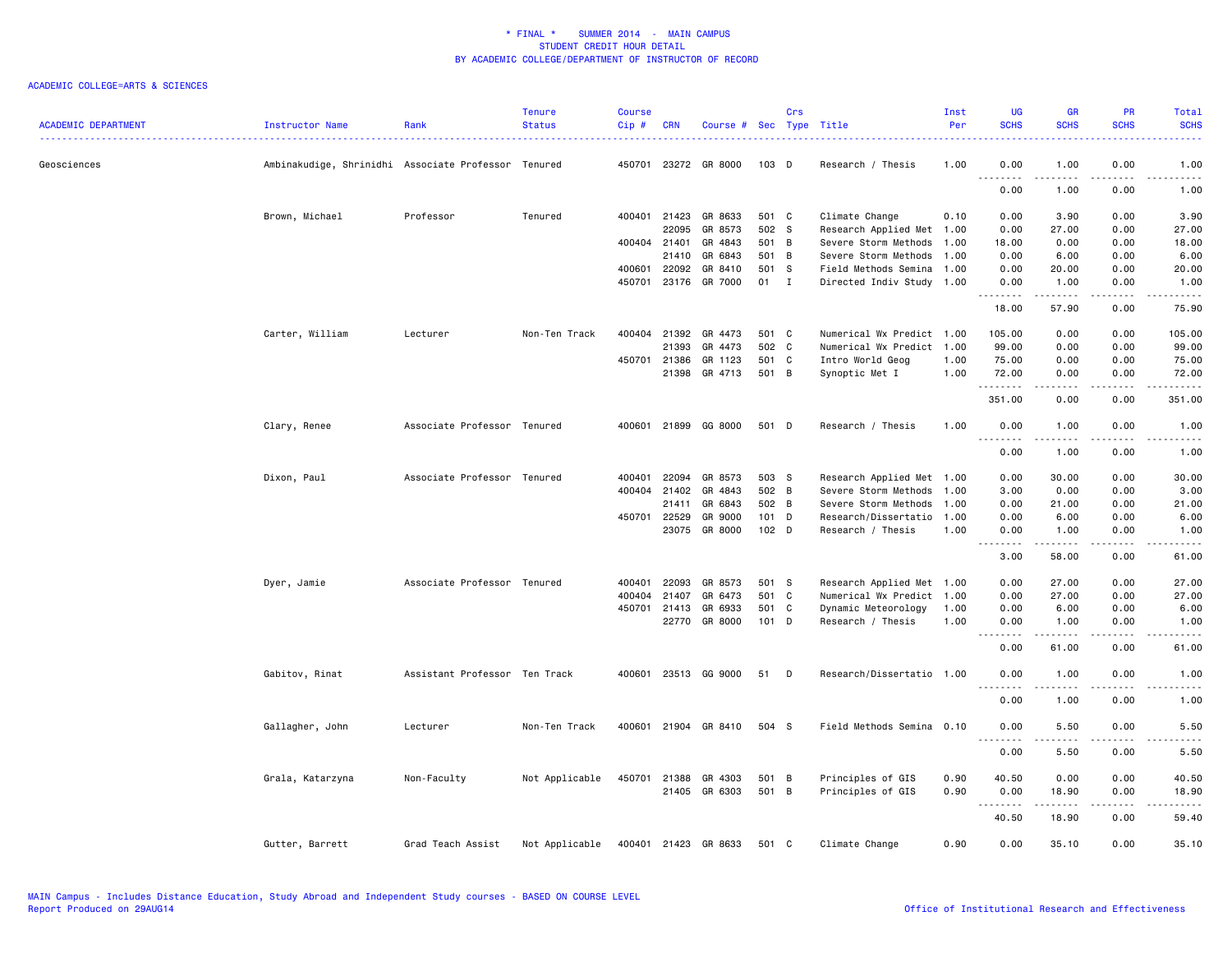| <b>ACADEMIC DEPARTMENT</b> | Instructor Name    | Rank                          | <b>Tenure</b><br><b>Status</b> | Course<br>Cip# | <b>CRN</b> | Course #             |                | Crs          | Sec Type Title                                         | Inst<br>Per | <b>UG</b><br><b>SCHS</b>   | <b>GR</b><br><b>SCHS</b>  | <b>PR</b><br><b>SCHS</b>     | <b>Total</b><br><b>SCHS</b>         |
|----------------------------|--------------------|-------------------------------|--------------------------------|----------------|------------|----------------------|----------------|--------------|--------------------------------------------------------|-------------|----------------------------|---------------------------|------------------------------|-------------------------------------|
|                            |                    |                               |                                |                |            |                      |                |              |                                                        |             |                            |                           |                              |                                     |
|                            |                    |                               |                                |                |            |                      |                |              |                                                        |             | 0.00                       | 35.10                     | 0.00                         | 35.10                               |
| Geosciences                | Haney, Christa     | Instructor                    | Non-Ten Track                  | 400601         | 21380      | GG 3603              | 501 C          |              | Intro To Oceanograph 1.00                              |             | 111.00                     | 0.00                      | 0.00                         | 111.00                              |
|                            |                    |                               |                                |                | 21381      | GG 3603              | 502 C          |              | Intro To Oceanograph 1.00                              |             | 75.00<br>.                 | 0.00                      | 0.00<br>.                    | 75.00<br>.                          |
|                            |                    |                               |                                |                |            |                      |                |              |                                                        |             | 186.00                     | 0.00                      | 0.00                         | 186.00                              |
|                            | Jones, John        | Grad Teach Assist             | Not Applicable                 |                |            | 400601 20677 GG 1111 | 01             | <b>L</b>     | Earth Science I Lab                                    | 1.00        | 12.00<br>--------          | 0.00                      | 0.00                         | 12.00<br>المالم عامل                |
|                            |                    |                               |                                |                |            |                      |                |              |                                                        |             | 12.00                      | 0.00                      | 0.00                         | 12.00                               |
|                            | Kirkland, Brenda   | Associate Professor Tenured   |                                | 400601         | 20679      | GG 1113              | 001 C          |              | Survey Earth Sci I                                     | 1.00        | 24.00                      | 0.00                      | 0.00                         | 24.00                               |
|                            |                    |                               |                                |                | 21906      | GR 8410              | 506            | S.           | Field Methods Semina                                   | 1.00        | 0.00                       | 31.00                     | 0.00                         | 31.00                               |
|                            |                    |                               |                                |                | 22119      | GR 8410              | 101 S          |              | Field Methods Semina                                   | 1.00        | 0.00                       | 17.00                     | 0.00                         | 17.00                               |
|                            |                    |                               |                                |                | 23092      | GG 8000              | 102 D          |              | Research / Thesis                                      | 1.00        | 0.00<br>$\sim$ $\sim$<br>. | 1.00                      | 0.00<br>$\sim$ $\sim$ $\sim$ | 1.00<br>$\sim$ $\sim$ $\sim$ $\sim$ |
|                            |                    |                               |                                |                |            |                      |                |              |                                                        |             | 24.00                      | 49.00                     | 0.00                         | 73.00                               |
|                            | Mercer, Andrew     | Assistant Professor Ten Track |                                | 400401         | 21907      | GR 8453              | 501 C          |              | Quant Analysis Climo 1.00                              |             | 0.00                       | 51.00                     | 0.00                         | 51.00                               |
|                            |                    |                               |                                |                | 21908      | GR 8453              | 502 C          |              | Quant Analysis Climo                                   | 1.00        | 0.00                       | 18.00                     | 0.00                         | 18.00                               |
|                            |                    |                               |                                | 450701 21421   |            | GR 8553              | 501 S          |              | Research Methods in                                    | 1.00        | 0.00                       | 51.00                     | 0.00                         | 51.00                               |
|                            |                    |                               |                                |                | 21422      | GR 8553<br>GR 9000   | 502 S<br>105 D |              | Research Methods in<br>Research/Dissertatio 1.00       | 1.00        | 0.00<br>0.00               | 36.00<br>6.00             | 0.00<br>0.00                 | 36.00<br>6.00                       |
|                            |                    |                               |                                |                | 22772      |                      |                |              |                                                        |             | .                          |                           | .                            | .                                   |
|                            |                    |                               |                                |                |            |                      |                |              |                                                        |             | 0.00                       | 162.00                    | 0.00                         | 162.00                              |
|                            | Miller, Dalton     | Instructor                    | Non-Ten Track                  | 400601         | 20680      | GG 1113              | 01             | C            | Survey Earth Sci I                                     | 1.00        | 54.00                      | 0.00                      | 0.00                         | 54.00                               |
|                            |                    |                               |                                |                | 20681      | GG 1113              | 51             | C            | Survey Earth Sci I                                     | 1.00        | 30.00                      | 0.00                      | 0.00                         | 30.00                               |
|                            |                    |                               |                                | 450701 20684   |            | GR 1123              | 001            | C.           | Intro World Geog                                       | 1.00        | 42.00                      | 0.00                      | 0.00                         | 42.00                               |
|                            |                    |                               |                                |                | 20685      | GR 1123              | 01             | C            | Intro World Geog                                       | 1.00        | 48.00<br>.                 | 0.00<br>.                 | 0.00<br>$\frac{1}{2}$        | 48.00                               |
|                            |                    |                               |                                |                |            |                      |                |              |                                                        |             | 174.00                     | 0.00                      | 0.00                         | 174.00                              |
|                            | Mylroie, John      | Professor                     | Tenured                        | 400601         | 21901      | GR 8410              | 502 S          |              | Field Methods Semina                                   | 1.00        | 0.00                       | 57.00                     | 0.00                         | 57.00                               |
|                            |                    |                               |                                |                | 21903      | GR 8410              | 503 S          |              | Field Methods Semina                                   | 1.00        | 0.00                       | 43.00                     | 0.00                         | 43.00                               |
|                            |                    |                               |                                | 450701 21414   | 22295      | GG 9000<br>GR 8400   | 101 D<br>501 E |              | Research/Dissertatio 1.00                              |             | 0.00                       | 3.00<br>16.00             | 0.00<br>0.00                 | 3.00                                |
|                            |                    |                               |                                |                | 21415      | GR 8400              | 502 E          |              | Field Meth In Geosci 0.50<br>Field Meth In Geosci 0.50 |             | 0.00<br>0.00               | 20.50                     | 0.00                         | 16.00<br>20.50                      |
|                            |                    |                               |                                |                |            | 21416 GR 8400        | 503 E          |              | Field Meth In Geosci 0.50                              |             | 0.00                       | 15.50                     | 0.00                         | 15.50                               |
|                            |                    |                               |                                |                |            |                      |                |              |                                                        |             | <u>.</u><br>0.00           | $- - - - - - -$<br>155.00 | .<br>0.00                    | .<br>155.00                         |
|                            | Nagel, Athena      | Instructor                    | Non-Ten Track                  | 400601         | 21378      | GG 1111              | 501 L          |              | Earth Science I Lab                                    | 1.00        | 10.00                      | 0.00                      | 0.00                         | 10.00                               |
|                            |                    |                               |                                |                | 21379      | GG 1113              | 501 C          |              | Survey Earth Sci I                                     | 1.00        | 66.00                      | 0.00                      | 0.00                         | 66.00                               |
|                            |                    |                               |                                |                | 21896      | GG 1111              | 502            | $\mathsf{L}$ | Earth Science I Lab                                    | 1.00        | 8.00                       | 0.00                      | 0.00                         | 8.00                                |
|                            |                    |                               |                                |                | 21900      | GG 8503              | 501 C          |              | Landforms                                              | 0.90        | 0.00                       | 16.20                     | 0.00                         | 16.20                               |
|                            |                    |                               |                                |                | 22307      | GG 4333              | 501 C          |              | Geowriting                                             | 1.00        | 66.00                      | 0.00                      | 0.00                         | 66.00                               |
|                            |                    |                               |                                |                |            |                      |                |              |                                                        |             | 150.00                     | 16.20                     | 0.00                         | 166.20                              |
|                            | Nordstrom, Gregory | Lecturer                      | Non-Ten Track                  | 450701 21385   |            | GR 1114              | 501 B          |              | Physical Geography                                     | 1.00        | 80.00                      | 0.00                      | 0.00                         | 80.00                               |
|                            |                    |                               |                                |                | 21387      | GR 1603              | 501 C          |              | Intro To Meteorology 1.00                              |             | 81.00                      | 0.00                      | 0.00                         | 81.00                               |
|                            |                    |                               |                                |                | 21390      | GR 4453              | 501 C          |              | Weather Prediction I 1.00                              |             | 78.00                      | 0.00                      | 0.00                         | 78.00                               |
|                            |                    |                               |                                |                | 21391      | GR 4453              | 502 C          |              | Weather Prediction I 1.00                              |             | 75.00                      | 0.00                      | 0.00                         | 75.00                               |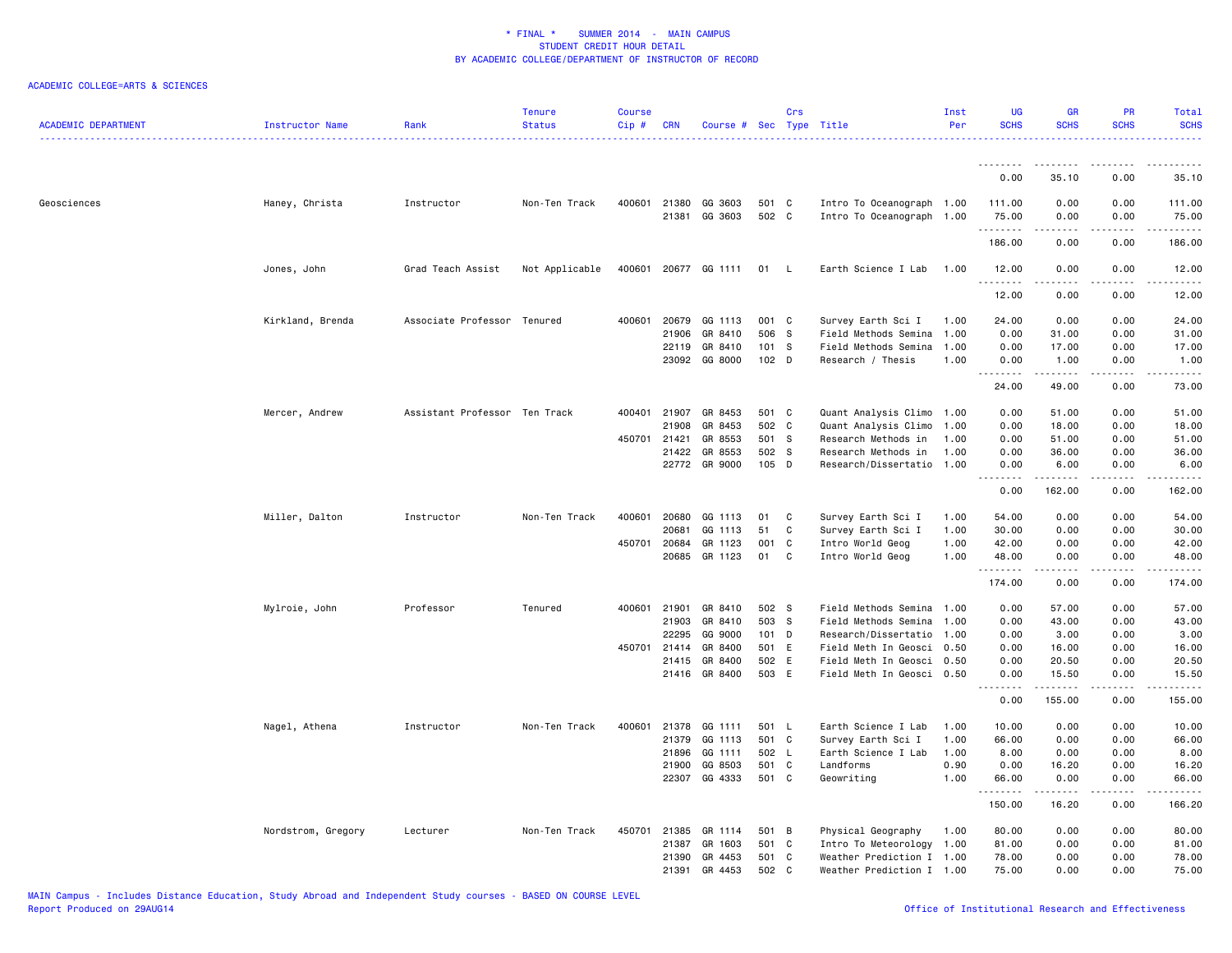| <b>ACADEMIC DEPARTMENT</b>            | Instructor Name                                     | Rank                        | <b>Tenure</b><br><b>Status</b> | <b>Course</b><br>$Cip \#$ | <b>CRN</b>     | Course # Sec Type Title |                  | Crs            |                                                   | Inst<br>Per  | UG<br><b>SCHS</b>                                                                                                                                                                    | <b>GR</b><br><b>SCHS</b>                                                | <b>PR</b><br><b>SCHS</b>                                                                                                          | Total<br><b>SCHS</b>    |
|---------------------------------------|-----------------------------------------------------|-----------------------------|--------------------------------|---------------------------|----------------|-------------------------|------------------|----------------|---------------------------------------------------|--------------|--------------------------------------------------------------------------------------------------------------------------------------------------------------------------------------|-------------------------------------------------------------------------|-----------------------------------------------------------------------------------------------------------------------------------|-------------------------|
|                                       |                                                     |                             |                                |                           |                |                         |                  |                |                                                   |              | .<br>314.00                                                                                                                                                                          | 0.00                                                                    | 0.00                                                                                                                              | 314.00                  |
|                                       |                                                     |                             |                                |                           |                |                         |                  |                |                                                   |              |                                                                                                                                                                                      |                                                                         |                                                                                                                                   |                         |
| Geosciences                           | Rodgers, John                                       | Associate Professor Tenured |                                | 400601                    | 21382          | GG 8203                 | 501 C            |                | Ocean Science                                     | 1.00         | 0.00                                                                                                                                                                                 | 81.00                                                                   | 0.00                                                                                                                              | 81.00                   |
|                                       |                                                     |                             |                                |                           | 21383          | GG 8203                 | 502 C            |                | Ocean Science                                     | 1.00         | 0.00                                                                                                                                                                                 | 84.00                                                                   | 0.00                                                                                                                              | 84.00                   |
|                                       |                                                     |                             |                                |                           | 21904          | GR 8410                 | 504 S            |                | Field Methods Semina 0.90                         |              | 0.00                                                                                                                                                                                 | 49.50                                                                   | 0.00                                                                                                                              | 49.50                   |
|                                       |                                                     |                             |                                | 400699                    | 21778<br>21779 | GG 4533<br>GG 6533      | 801 A<br>801 A   |                | Geosciences Study Ab<br>Geosciences Study Ab      | 1.00<br>1.00 | 33.00<br>0.00                                                                                                                                                                        | 0.00<br>3.00                                                            | 0.00<br>0.00                                                                                                                      | 33.00<br>3.00           |
|                                       |                                                     |                             |                                |                           | 450701 21388   | GR 4303                 | 501 B            |                | Principles of GIS                                 | 0.10         | 4.50                                                                                                                                                                                 | 0.00                                                                    | 0.00                                                                                                                              | 4.50                    |
|                                       |                                                     |                             |                                |                           | 21405          | GR 6303                 | 501              | $\overline{B}$ | Principles of GIS                                 | 0.10         | 0.00                                                                                                                                                                                 | 2.10                                                                    | 0.00                                                                                                                              | 2.10                    |
|                                       |                                                     |                             |                                |                           | 22633          | GR 9000                 | 102 <sub>D</sub> |                | Research/Dissertatio 1.00                         |              | 0.00                                                                                                                                                                                 | 6.00                                                                    | 0.00                                                                                                                              | 6.00                    |
|                                       |                                                     |                             |                                |                           |                |                         |                  |                |                                                   |              | .<br>37.50                                                                                                                                                                           | 225.60                                                                  | $\frac{1}{2} \left( \frac{1}{2} \right) \left( \frac{1}{2} \right) \left( \frac{1}{2} \right) \left( \frac{1}{2} \right)$<br>0.00 | $\frac{1}{2}$<br>263.10 |
|                                       | Schmitz, Darrel                                     | Professor                   | Tenured                        | 400601                    | 21900          | GG 8503                 | 501 C            |                | Landforms                                         | 0.10         | 0.00                                                                                                                                                                                 | 1.80                                                                    | 0.00                                                                                                                              | 1.80                    |
|                                       |                                                     |                             |                                |                           | 22106          | GG 6990                 | 01               | C              | Special Topic In GG                               | 1.00         | 0.00                                                                                                                                                                                 | 27.00                                                                   | 0.00                                                                                                                              | 27.00                   |
|                                       |                                                     |                             |                                |                           | 22769          | GG 9000                 | 102 <sub>D</sub> |                | Research/Dissertatio 1.00                         |              | 0.00                                                                                                                                                                                 | 2.00                                                                    | 0.00                                                                                                                              | 2.00                    |
|                                       |                                                     |                             |                                |                           | 22994          | GG 8000                 | 101              | D              | Research / Thesis                                 | 1.00         | 0.00                                                                                                                                                                                 | 3.00                                                                    | 0.00                                                                                                                              | 3.00                    |
|                                       |                                                     |                             |                                |                           | 23583          | GG 4000                 | 51               | I              | Directed Indiv Study 1.00                         |              | 1.00<br>$\sim$ $\sim$ $\sim$<br>$\frac{1}{2} \left( \frac{1}{2} \right) \left( \frac{1}{2} \right) \left( \frac{1}{2} \right) \left( \frac{1}{2} \right) \left( \frac{1}{2} \right)$ | 0.00<br>.                                                               | 0.00<br>.                                                                                                                         | 1.00<br>.               |
|                                       |                                                     |                             |                                |                           |                |                         |                  |                |                                                   |              | 1.00                                                                                                                                                                                 | 33.80                                                                   | 0.00                                                                                                                              | 34.80                   |
|                                       | Sherman-Morris, Kathlee Associate Professor Tenured |                             |                                | 400401                    | 22096          | GR 8573                 | 504 S            |                | Research Applied Met 1.00                         |              | 0.00                                                                                                                                                                                 | 12.00                                                                   | 0.00                                                                                                                              | 12.00                   |
|                                       |                                                     |                             |                                |                           | 450701 21396   | GR 4640                 | 501 E            |                | Met Internship                                    | 1.00         | 4.00                                                                                                                                                                                 | 0.00                                                                    | 0.00                                                                                                                              | 4.00                    |
|                                       |                                                     |                             |                                |                           | 21408          | GR 6603                 | 501 C            |                | Climatology                                       | 0.10         | 0.00                                                                                                                                                                                 | 8.70                                                                    | 0.00                                                                                                                              | 8.70                    |
|                                       |                                                     |                             |                                |                           | 21409          | GR 6603                 | 502 C            |                | Climatology                                       | 0.10         | 0.00                                                                                                                                                                                 | 8.40                                                                    | 0.00                                                                                                                              | 8.40                    |
|                                       |                                                     |                             |                                |                           | 21414          | GR 8400                 | 501 E            |                | Field Meth In Geosci                              | 0.50         | 0.00                                                                                                                                                                                 | 16.00                                                                   | 0.00                                                                                                                              | 16.00                   |
|                                       |                                                     |                             |                                |                           | 21415          | GR 8400                 | 502 E            |                | Field Meth In Geosci 0.50                         |              | 0.00                                                                                                                                                                                 | 20.50                                                                   | 0.00                                                                                                                              | 20.50                   |
|                                       |                                                     |                             |                                |                           | 21416<br>22754 | GR 8400<br>GR 9000      | 503 E<br>103 D   |                | Field Meth In Geosci<br>Research/Dissertatio 1.00 | 0.50         | 0.00<br>0.00                                                                                                                                                                         | 15.50<br>3.00                                                           | 0.00<br>0.00                                                                                                                      | 15.50<br>3.00           |
|                                       |                                                     |                             |                                |                           | 22756          | GR 7000                 | $101$ I          |                | Directed Indiv Study 1.00                         |              | 0.00                                                                                                                                                                                 | 3.00                                                                    | 0.00                                                                                                                              | 3.00                    |
|                                       |                                                     |                             |                                |                           |                |                         |                  |                |                                                   |              | .<br>4.00                                                                                                                                                                            | 87.10                                                                   | 0.00                                                                                                                              | 91.10                   |
|                                       | Sylvester, Brandon                                  | Grad Teach Assist           | Not Applicable                 |                           |                | 450701 20686 GR 1123    | 51 C             |                | Intro World Geog                                  | 1.00         | 48.00                                                                                                                                                                                | 0.00                                                                    | 0.00                                                                                                                              | 48.00                   |
|                                       |                                                     |                             |                                |                           |                |                         |                  |                |                                                   |              | 48.00                                                                                                                                                                                | $\frac{1}{2}$<br>0.00                                                   | . <b>.</b> .<br>0.00                                                                                                              | .<br>48.00              |
|                                       | Vandewege, Reynold                                  | Instructor                  | Non-Ten Track                  | 450701                    | 20689          | GR 4640                 | 101 E            |                | Met Internship                                    | 1.00         | 24.00                                                                                                                                                                                | 0.00                                                                    | 0.00                                                                                                                              | 24.00                   |
|                                       |                                                     |                             |                                |                           | 21408          | GR 6603                 | 501              | C              | Climatology                                       | 0.90         | 0.00                                                                                                                                                                                 | 78.30                                                                   | 0.00                                                                                                                              | 78.30                   |
|                                       |                                                     |                             |                                |                           | 21409          | GR 6603                 | 502 C            |                | Climatology                                       | 0.90         | 0.00                                                                                                                                                                                 | 75.60                                                                   | 0.00                                                                                                                              | 75.60                   |
|                                       |                                                     |                             |                                |                           |                |                         |                  |                |                                                   |              | .<br>24.00                                                                                                                                                                           | .<br>153.90                                                             | .<br>0.00                                                                                                                         | .<br>177.90             |
|                                       | Wallace, Timothy                                    | Instructor                  | Non-Ten Track                  | 450701                    | 21394          | GR 4613                 | 501 B            |                | Applied Climatology                               | 1.00         | 117.00                                                                                                                                                                               | 0.00                                                                    | 0.00                                                                                                                              | 117.00                  |
|                                       |                                                     |                             |                                |                           | 21395          | GR 4613                 | 502 B            |                | Applied Climatology                               | 1.00         | 90.00                                                                                                                                                                                | 0.00                                                                    | 0.00                                                                                                                              | 90.00                   |
|                                       |                                                     |                             |                                |                           | 21897          | GR 4603                 | 501              | C              | Climatology                                       | 1.00         | 114.00                                                                                                                                                                               | 0.00                                                                    | 0.00                                                                                                                              | 114.00                  |
|                                       |                                                     |                             |                                |                           | 21898          | GR 4603                 | 502 C            |                | Climatology                                       | 1.00         | 108.00<br>.                                                                                                                                                                          | 0.00                                                                    | 0.00                                                                                                                              | 108.00<br>.             |
|                                       |                                                     |                             |                                |                           |                |                         |                  |                |                                                   |              | 429.00                                                                                                                                                                               | 0.00                                                                    | 0.00                                                                                                                              | 429.00                  |
| ------------------------------------- |                                                     |                             |                                |                           |                |                         |                  |                |                                                   |              | ========                                                                                                                                                                             | $= 222222222$                                                           | $= 222222222$                                                                                                                     | ==========              |
| Geosciences                           |                                                     |                             |                                |                           |                |                         |                  |                |                                                   |              | 1816.00                                                                                                                                                                              | 1122.00                                                                 | 0.00                                                                                                                              | 2938.00                 |
| ------------------------------------- |                                                     |                             |                                |                           |                |                         |                  |                |                                                   |              | ========                                                                                                                                                                             | $\qquad \qquad \equiv \equiv \equiv \equiv \equiv \equiv \equiv \equiv$ | $=$ ========                                                                                                                      | ==========              |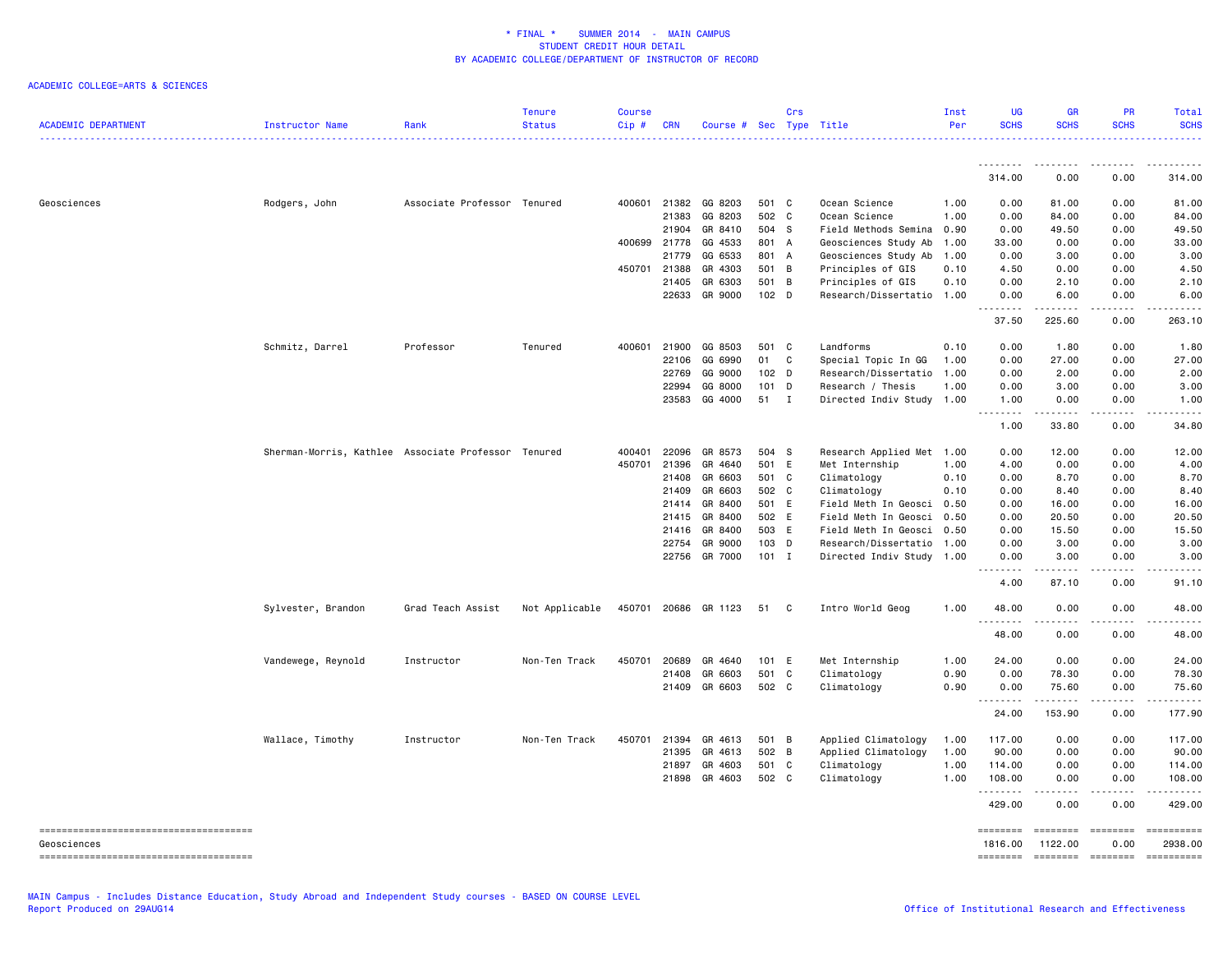| <b>ACADEMIC DEPARTMENT</b> | Instructor Name     | Rank                          | <b>Tenure</b><br><b>Status</b> | <b>Course</b><br>Cip# | <b>CRN</b> | Course # Sec Type Title                      |                | Crs          |                                                        | Inst<br>Per  | UG<br><b>SCHS</b>                                                                                                                                             | <b>GR</b><br><b>SCHS</b>             | PR<br><b>SCHS</b> | <b>Total</b><br><b>SCHS</b> |
|----------------------------|---------------------|-------------------------------|--------------------------------|-----------------------|------------|----------------------------------------------|----------------|--------------|--------------------------------------------------------|--------------|---------------------------------------------------------------------------------------------------------------------------------------------------------------|--------------------------------------|-------------------|-----------------------------|
| History                    | Damms, Richard      | Associate Professor Tenured   |                                |                       |            | 450801 21704 HI 6163<br>540102 21703 HI 4163 | 001<br>001 C   | $\mathbf{C}$ | U S Hist 1917-1945<br>U S Hist 1917-1945               | 1.00<br>1.00 | 0.00<br>33.00                                                                                                                                                 | 15.00<br>0.00                        | 0.00<br>0.00      | 15.00<br>33.00              |
|                            |                     |                               |                                |                       |            |                                              |                |              |                                                        |              | .<br>33.00                                                                                                                                                    | .<br>15.00                           | .<br>0.00         | 48.00                       |
|                            | Drake, Nathan       | Grad Teach Assist             | Not Applicable                 |                       |            | 540102 20697 HI 1063                         | 51 C           |              | Early U S History                                      | 1.00         | 45.00                                                                                                                                                         | 0.00                                 | 0.00              | 45.00                       |
|                            |                     |                               |                                |                       |            |                                              |                |              |                                                        |              | <u>.</u><br>45.00                                                                                                                                             | .<br>0.00                            | .<br>0.00         | 45.00                       |
|                            | Hay, William        | Associate Professor Tenured   |                                | 050299                |            | 20715 HI 4713<br>450801 20718 HI 6713        | 001 C<br>001 C |              | Tudor&Stuart England 1.00<br>Tudor&Stuart England 1.00 |              | 21.00<br>0.00<br>.                                                                                                                                            | 0.00<br>9.00<br>$\sim$ $\sim$ $\sim$ | 0.00<br>0.00      | 21.00<br>9.00               |
|                            |                     |                               |                                |                       |            |                                              |                |              |                                                        |              | 21.00                                                                                                                                                         | 9.00                                 | .<br>0.00         | 30.00                       |
|                            | Hester, Kayla       | Grad Teach Assist             | Not Applicable                 |                       |            | 540102 20700 HI 1073                         | 01 C           |              | Modern U S History                                     | 1.00         | 42.00<br>.                                                                                                                                                    | 0.00<br>$- - - -$                    | 0.00              | 42.00                       |
|                            |                     |                               |                                |                       |            |                                              |                |              |                                                        |              | 42.00                                                                                                                                                         | 0.00                                 | 0.00              | 42.00                       |
|                            | Kraszewski, Gracjan | Grad Teach Assist             | Not Applicable                 |                       |            | 450801 21705 HI 1173                         | 01 C           |              | Wld Hist After 1500                                    | 1.00         | 36.00<br>$- - - - -$                                                                                                                                          | 0.00<br>$\frac{1}{2}$                | 0.00<br>.         | 36.00                       |
|                            |                     |                               |                                |                       |            |                                              |                |              |                                                        |              | 36.00                                                                                                                                                         | 0.00                                 | 0.00              | 36.00                       |
|                            | Marcus, Alan        | Professor                     | Tenured                        |                       |            | 450801 23073 HI 9000                         | 01             | D            | Research / Diss                                        | 1.00         | 0.00<br>-----                                                                                                                                                 | 2.00<br>$- - - -$                    | 0.00              | 2.00                        |
|                            |                     |                               |                                |                       |            |                                              |                |              |                                                        |              | 0.00                                                                                                                                                          | 2.00                                 | 0.00              | 2.00                        |
|                            | Martucci, Jessica   | Assistant Professor Ten Track |                                |                       |            | 540102 20695 HI 1063                         | 001 C          |              | Early U S History                                      | 1.00         | 36.00<br>.                                                                                                                                                    | 0.00<br>$- - - -$                    | 0.00<br>.         | 36.00                       |
|                            |                     |                               |                                |                       |            |                                              |                |              |                                                        |              | 36.00                                                                                                                                                         | 0.00                                 | 0.00              | 36.00                       |
|                            | Mosley, Kasey       | Grad Teach Assist             | Not Applicable                 |                       |            | 450801 21706 HI 3333                         | 01 C           |              | Mississippi History                                    | 1.00         | 42.00<br>.                                                                                                                                                    | 0.00<br>$\sim$ $\sim$ $\sim$ $\sim$  | 0.00<br>.         | 42.00<br>.                  |
|                            |                     |                               |                                |                       |            |                                              |                |              |                                                        |              | 42.00                                                                                                                                                         | 0.00                                 | 0.00              | 42.00                       |
|                            | Nelson, Kelli       | Grad Teach Assist             | Not Applicable                 |                       |            | 540102 20696 HI 1063                         | 01 C           |              | Early U S History                                      | 1.00         | 27.00<br>.                                                                                                                                                    | 0.00<br>$\sim$ $\sim$ $\sim$         | 0.00<br><u>.</u>  | 27.00<br>.                  |
|                            |                     |                               |                                |                       |            |                                              |                |              |                                                        |              | 27.00                                                                                                                                                         | 0.00                                 | 0.00              | 27.00                       |
|                            | Snyder, Christopher | Non-Faculty                   | Tenured                        |                       |            | 309999 21556 ISE 4200 804 A                  |                |              | Intl Student Exchang 1.00                              |              | 72.00<br>.                                                                                                                                                    | 0.00<br>.                            | 0.00<br>.         | 72.00<br>.                  |
|                            |                     |                               |                                |                       |            |                                              |                |              |                                                        |              | 72.00                                                                                                                                                         | 0.00                                 | 0.00              | 72.00                       |
|                            | Timmerman, Nicholas | Grad Teach Assist             | Not Applicable                 |                       |            | 540102 20699 HI 1073                         | 001 C          |              | Modern U S History                                     | 1.00         | 30.00                                                                                                                                                         | 0.00<br>----                         | 0.00              | 30.00                       |
|                            |                     |                               |                                |                       |            |                                              |                |              |                                                        |              | 30.00                                                                                                                                                         | 0.00                                 | 0.00              | 30.00                       |
|                            | Traylor, Nancy      | Grad Teach Assist             | Not Applicable                 |                       |            | 540102 20701 HI 1073                         | 51 C           |              | Modern U S History                                     | 1.00         | 39.00<br>$\frac{1}{2} \left( \frac{1}{2} \right) \left( \frac{1}{2} \right) \left( \frac{1}{2} \right) \left( \frac{1}{2} \right) \left( \frac{1}{2} \right)$ | 0.00<br>.                            | 0.00<br>.         | 39.00                       |
|                            |                     |                               |                                |                       |            |                                              |                |              |                                                        |              | 39.00                                                                                                                                                         | 0.00                                 | 0.00              | 39.00                       |
|                            | Whitney, Justin     | Grad Teach Assist             | Not Applicable                 |                       |            | 450801 20704 HI 1163                         | 51 C           |              | Wld Hst Before 1500                                    | 1.00         | 36.00<br>- - - -                                                                                                                                              | 0.00<br>$   -$                       | 0.00              | 36.00                       |
|                            |                     |                               |                                |                       |            |                                              |                |              |                                                        |              | 36.00                                                                                                                                                         | 0.00                                 | 0.00              | 36.00                       |
|                            | Wilson, L B         | Grad Teach Assist             | Not Applicable                 |                       |            | 050114 20708 HI 1213                         | 01 C           |              | Early Western World 1.00                               |              | 9.00                                                                                                                                                          | 0.00                                 | 0.00              | 9.00                        |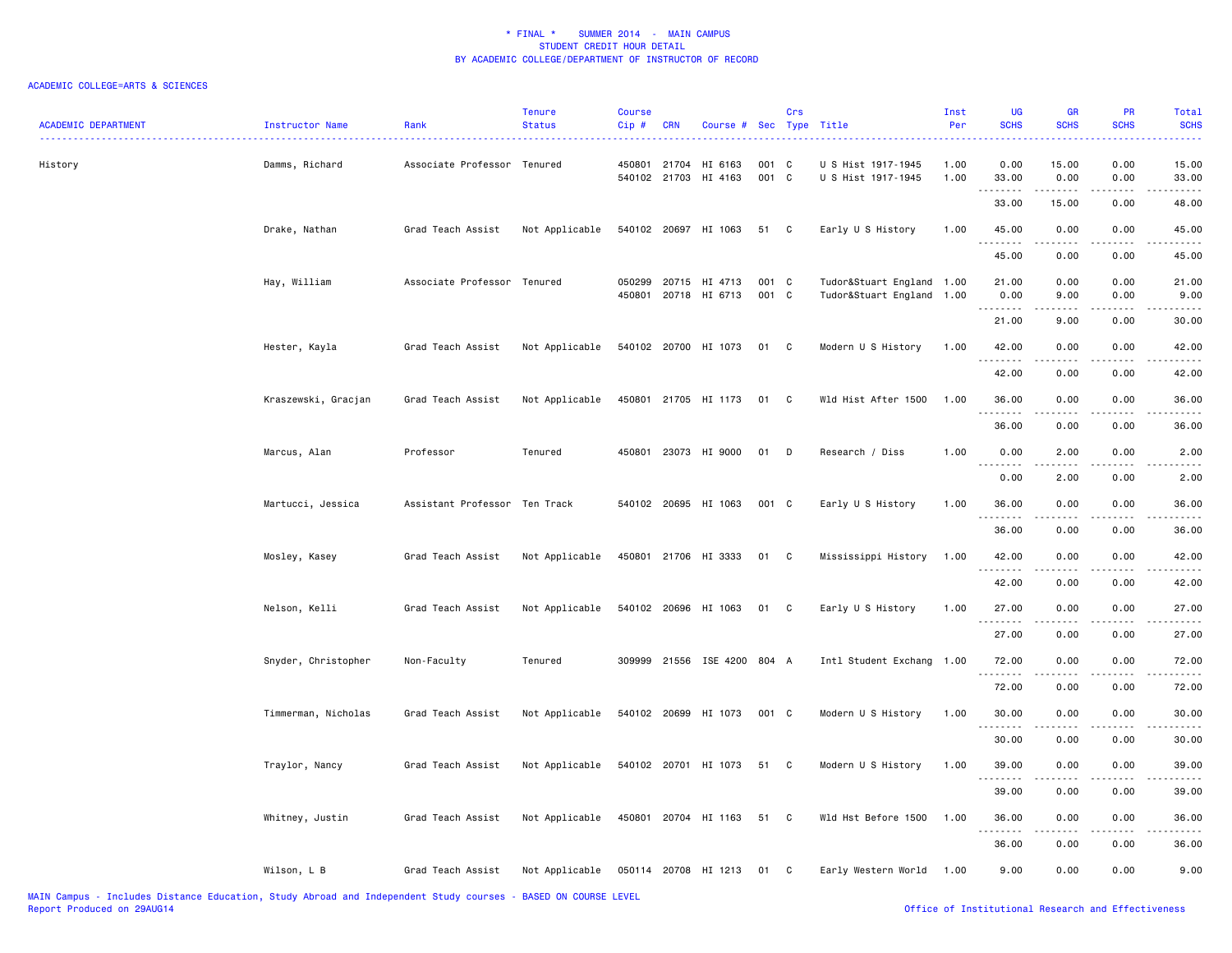## ACADEMIC COLLEGE=ARTS & SCIENCES

|  | Tenure<br>Status | our:<br>Cip# | <b>CRN</b> | Course # Sec Type Title |  | Inst |  | otal |
|--|------------------|--------------|------------|-------------------------|--|------|--|------|
|  |                  |              |            |                         |  |      |  |      |

|                                   | 9.00    | 0.00  | 0.00    | 9.00        |
|-----------------------------------|---------|-------|---------|-------------|
|                                   |         |       |         |             |
| ================================  | ======= |       | ======= | ----------- |
| History                           | 468.00  | 26.00 | 0.00    | ـە . 494    |
| ================================= |         |       |         | ----------- |

MAIN Campus - Includes Distance Education, Study Abroad and Independent Study courses - BASED ON COURSE LEVEL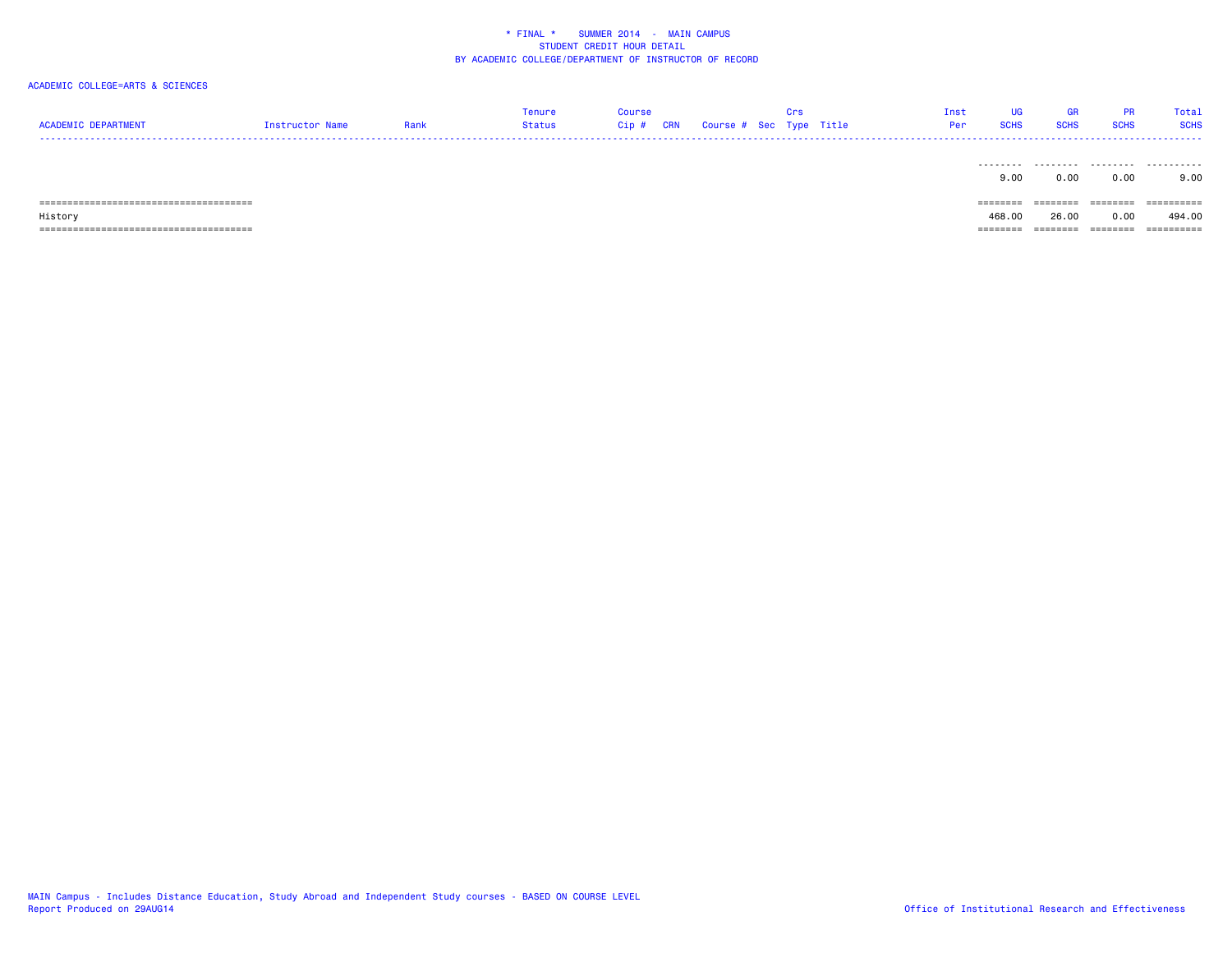| <b>ACADEMIC DEPARTMENT</b> | Instructor Name      | Rank       | <b>Tenure</b><br><b>Status</b> | <b>Course</b><br>Cip# | <b>CRN</b>     | Course # Sec Type Title |          | Crs            |                                  | Inst<br>Per  | UG<br><b>SCHS</b>  | <b>GR</b><br><b>SCHS</b>                                                                                                                                     | PR<br><b>SCHS</b> | <b>Total</b><br><b>SCHS</b> |
|----------------------------|----------------------|------------|--------------------------------|-----------------------|----------------|-------------------------|----------|----------------|----------------------------------|--------------|--------------------|--------------------------------------------------------------------------------------------------------------------------------------------------------------|-------------------|-----------------------------|
| Mathematics & Statistics   | Banik, Robert        | Instructor | Non-Ten Track                  | 131315                | 22569          | LSK 2990                | P01 C    |                | Special Topic In LSK 1.00        |              | 75.00              | 0.00                                                                                                                                                         | 0.00              | 75.00                       |
|                            |                      |            |                                | 270101                | 20793          | MA 0103                 | 001      | B              | Intermediate Algebra 1.00        |              | 21.00              | 0.00                                                                                                                                                         | 0.00              | 21.00                       |
|                            |                      |            |                                |                       | 22605          | MA 0103                 | P01 C    |                | Intermediate Algebra 1.00        |              | 72.00              | 0.00                                                                                                                                                         | 0.00              | 72.00                       |
|                            |                      |            |                                |                       |                |                         |          |                |                                  |              | .<br>168.00        | $\frac{1}{2} \left( \frac{1}{2} \right) \left( \frac{1}{2} \right) \left( \frac{1}{2} \right) \left( \frac{1}{2} \right) \left( \frac{1}{2} \right)$<br>0.00 | .<br>0.00         | -----<br>168.00             |
|                            | Crittenden, Marjorie | Instructor | Non-Ten Track                  | 270101                | 20810          | MA 1313                 | 001      | $\overline{B}$ | College Algebra                  | 1.00         | 36.00              | 0.00                                                                                                                                                         | 0.00              | 36.00                       |
|                            |                      |            |                                | 270501                | 20858          | MA 2113                 | 01       | В              | Intro to Stats                   | 1.00         | 24.00              | 0.00                                                                                                                                                         | 0.00              | 24.00                       |
|                            |                      |            |                                |                       | 20859          | MA 2113                 | 02       | В              | Intro to Stats                   | 1.00         | 24.00              | 0.00                                                                                                                                                         | 0.00              | 24.00                       |
|                            |                      |            |                                |                       | 20860          | MA 2113                 | 03       | К              | Intro to Stats                   | 1.00         | 0.00               | 0.00                                                                                                                                                         | 0.00              | 0.00                        |
|                            |                      |            |                                |                       | 20861          | MA 2113                 | 04       | К              | Intro to Stats                   | 1.00         | 0.00               | 0.00                                                                                                                                                         | 0.00              | 0.00                        |
|                            |                      |            |                                |                       | 20863          | MA 2113                 | 06       | К              | Intro to Stats                   | 1.00         | 0.00               | 0.00                                                                                                                                                         | 0.00              | 0.00                        |
|                            |                      |            |                                |                       | 21112          | ST 2113                 | 01       | В              | Intro to Stats                   | 1.00         | 54.00              | 0.00                                                                                                                                                         | 0.00              | 54.00                       |
|                            |                      |            |                                |                       | 21113          | ST 2113                 | 02       | B              | Intro to Stats                   | 1.00         | 42.00              | 0.00                                                                                                                                                         | 0.00              | 42.00                       |
|                            |                      |            |                                |                       | 21114          | ST 2113                 | 03       | K              | Intro to Stats                   | 1.00         | 0.00               | 0.00                                                                                                                                                         | 0.00              | 0.00                        |
|                            |                      |            |                                |                       |                | 21115 ST 2113           | 04       | К              | Intro to Stats                   | 1.00         | 0.00               | 0.00                                                                                                                                                         | 0.00              | 0.00                        |
|                            |                      |            |                                |                       |                | 21117 ST 2113           | 06       | К              | Intro to Stats                   | 1.00         | 0.00<br>. <b>.</b> | 0.00<br>.                                                                                                                                                    | 0.00<br>$- - - -$ | 0.00<br>.                   |
|                            |                      |            |                                |                       |                |                         |          |                |                                  |              | 180.00             | 0.00                                                                                                                                                         | 0.00              | 180.00                      |
|                            | Dang, Hai            | Professor  | Tenured                        | 270101                | 20872          | MA 2733                 | 52       | C              | Calculus III                     | 1.00         | 51.00              | 0.00                                                                                                                                                         | 0.00              | 51.00                       |
|                            |                      |            |                                |                       | 20885          | MA 3253                 | 03       | C              | Diff Equations                   | 1.00         | 36.00              | 0.00                                                                                                                                                         | 0.00              | 36.00                       |
|                            |                      |            |                                |                       | 20888          | MA 3253                 | 53       | C              | Diff Equations                   | 1.00         | 51.00              | 0.00                                                                                                                                                         | 0.00              | 51.00                       |
|                            |                      |            |                                |                       |                |                         |          |                |                                  |              | .<br>138.00        | 0.00                                                                                                                                                         | $- - - -$<br>0.00 | الداعات ب<br>138.00         |
|                            | Dobson, Edward       | Professor  | Tenured                        | 270101                | 20818          | MA 1313                 | 51       | C              | College Algebra                  | 1.00         | 42.00              | 0.00                                                                                                                                                         | 0.00              | 42.00                       |
|                            |                      |            |                                |                       | 20819          | MA 1313                 | 52       | С              | College Algebra                  | 1.00         | 39.00              | 0.00                                                                                                                                                         | 0.00              | 39.00                       |
|                            |                      |            |                                |                       | 20820          | MA 1313                 | 53       | Κ              | College Algebra                  | 1.00         | 0.00               | 0.00                                                                                                                                                         | 0.00              | 0.00                        |
|                            |                      |            |                                |                       | 20821          | MA 1313                 | 54       | К              | College Algebra                  | 1.00         | 0.00               | 0.00                                                                                                                                                         | 0.00              | 0.00                        |
|                            |                      |            |                                |                       | 20822          | MA 1313                 | 55       | Κ              | College Algebra                  | 1.00         | 0.00               | 0.00                                                                                                                                                         | 0.00              | 0.00                        |
|                            |                      |            |                                |                       | 20823          | MA 1313                 | 56       | К              | College Algebra                  | 1.00         | 0.00               | 0.00                                                                                                                                                         | 0.00              | 0.00                        |
|                            |                      |            |                                |                       | 20843          | MA 1713                 | 01       | C              | Calculus I                       | 1.00         | 54.00              | 0.00                                                                                                                                                         | 0.00              | 54.00                       |
|                            |                      |            |                                |                       | 20879          | MA 3113                 | 01       | C              | Intro Linear Algebra 1.00        |              | 39.00<br>.         | 0.00<br>----                                                                                                                                                 | 0.00<br>$- - - -$ | 39.00<br>المتمامين          |
|                            |                      |            |                                |                       |                |                         |          |                |                                  |              | 174.00             | 0.00                                                                                                                                                         | 0.00              | 174.00                      |
|                            | Eaton, Jonathan      | Instructor | Non-Ten Track                  | 270101                | 20800          | MA 0103                 | 51       | C              | Intermediate Algebra 1.00        |              | 24.00              | 0.00                                                                                                                                                         | 0.00              | 24.00                       |
|                            |                      |            |                                |                       | 20802          | MA 0103                 | 53       | Κ              | Intermediate Algebra 1.00        |              | 0.00               | 0.00                                                                                                                                                         | 0.00              | 0.00                        |
|                            |                      |            |                                |                       | 20803          | MA 0103                 | 54       | Κ              | Intermediate Algebra 1.00        |              | 0.00               | 0.00                                                                                                                                                         | 0.00              | 0.00                        |
|                            |                      |            |                                |                       | 20804          | MA 0103                 | 55       | K              | Intermediate Algebra 1.00        |              | 0.00               | 0.00                                                                                                                                                         | 0.00              | 0.00                        |
|                            |                      |            |                                | 270501                | 20855          | MA 2113                 | 001      | C              | Intro to Stats                   | 1.00         | 57.00              | 0.00                                                                                                                                                         | 0.00              | 57.00                       |
|                            |                      |            |                                |                       | 20856          | MA 2113                 | 002      | K              | Intro to Stats                   | 1.00         | 0.00               | 0.00                                                                                                                                                         | 0.00              | 0.00                        |
|                            |                      |            |                                |                       | 20857          | MA 2113<br>MA 2113      | 003      | K              | Intro to Stats                   | 1.00         | 0.00               | 0.00                                                                                                                                                         | 0.00              | 0.00                        |
|                            |                      |            |                                |                       | 20864<br>20865 | MA 2113                 | 51<br>52 | B<br>K         | Intro to Stats<br>Intro to Stats | 1.00<br>1.00 | 51.00<br>0.00      | 0.00<br>0.00                                                                                                                                                 | 0.00<br>0.00      | 51.00                       |
|                            |                      |            |                                |                       | 20866          | MA 2113                 | 53       | К              | Intro to Stats                   | 1.00         | 0.00               | 0.00                                                                                                                                                         | 0.00              | 0.00<br>0.00                |
|                            |                      |            |                                |                       | 20867          | MA 2113                 | 54       | К              | Intro to Stats                   | 1.00         | 0.00               | 0.00                                                                                                                                                         | 0.00              | 0.00                        |
|                            |                      |            |                                |                       | 20868          | MA 2113                 | 55       | К              | Intro to Stats                   | 1.00         | 0.00               | 0.00                                                                                                                                                         | 0.00              | 0.00                        |
|                            |                      |            |                                |                       | 21109          | ST 2113                 | 001      | C              | Intro to Stats                   | 1.00         | 75.00              | 0.00                                                                                                                                                         | 0.00              | 75.00                       |
|                            |                      |            |                                |                       | 21110          | ST 2113                 | 002 K    |                | Intro to Stats                   | 1.00         | 0.00               | 0.00                                                                                                                                                         | 0.00              | 0.00                        |
|                            |                      |            |                                |                       | 21111          | ST 2113                 | 003      | K              | Intro to Stats                   | 1.00         | 0.00               | 0.00                                                                                                                                                         | 0.00              | 0.00                        |
|                            |                      |            |                                |                       | 21118          | ST 2113                 | 51       | В              | Intro to Stats                   | 1.00         | 78.00              | 0.00                                                                                                                                                         | 0.00              | 78.00                       |
|                            |                      |            |                                |                       |                | 21119 ST 2113           | 52       | K              | Intro to Stats                   | 1.00         | 0.00               | 0.00                                                                                                                                                         | 0.00              | 0.00                        |
|                            |                      |            |                                |                       | 21120          | ST 2113                 | 53       | K              | Intro to Stats                   | 1.00         | 0.00               | 0.00                                                                                                                                                         | 0.00              | 0.00                        |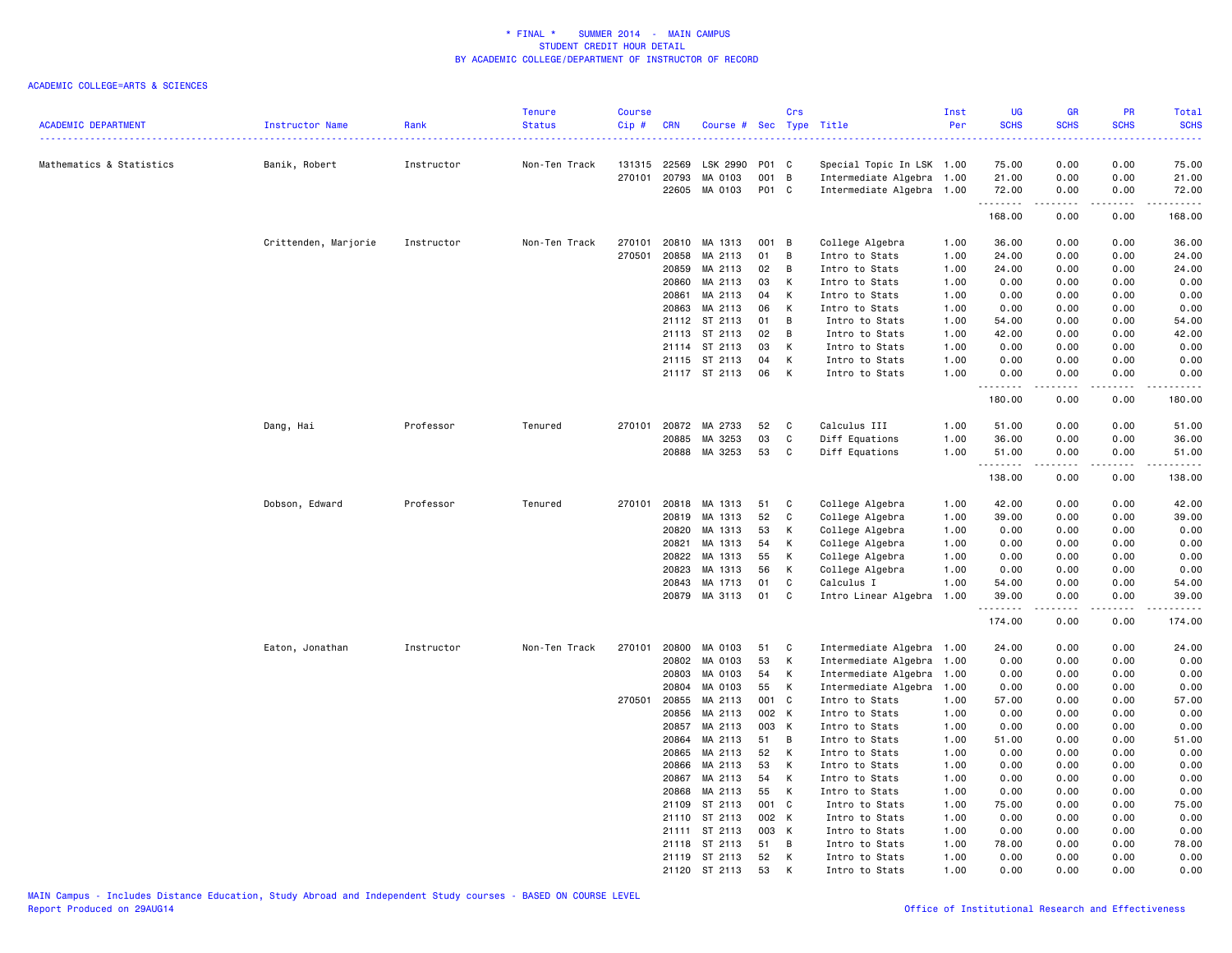| <b>ACADEMIC DEPARTMENT</b> | Instructor Name   | Rank                        | <b>Tenure</b><br><b>Status</b> | Course<br>Cip# | <b>CRN</b>     | Course # Sec Type Title  |          | Crs          |                                    | Inst<br>Per<br>. | UG<br><b>SCHS</b><br>$\sim$ $\sim$ $\sim$ | <b>GR</b><br><b>SCHS</b> | PR<br><b>SCHS</b>  | <b>Total</b><br><b>SCHS</b><br>2222 |
|----------------------------|-------------------|-----------------------------|--------------------------------|----------------|----------------|--------------------------|----------|--------------|------------------------------------|------------------|-------------------------------------------|--------------------------|--------------------|-------------------------------------|
| Mathematics & Statistics   | Eaton, Jonathan   | Instructor                  | Non-Ten Track                  | 270501         | 21121          | ST 2113                  | 54       | Κ            | Intro to Stats                     | 1.00             | 0.00                                      | 0.00                     | 0.00               | 0.00                                |
|                            |                   |                             |                                |                | 21122          | ST 2113                  | 55       | К            | Intro to Stats                     | 1.00             | 0.00                                      | 0.00                     | 0.00               | 0.00                                |
|                            |                   |                             |                                |                | 21442          | MA 2113                  | 501      | $\mathbf{C}$ | Intro to Stats                     | 1.00             | 48.00                                     | 0.00                     | 0.00               | 48.00                               |
|                            |                   |                             |                                |                |                | 21473 ST 2113            | 501 C    |              | Intro to Stats                     | 1.00             | 36.00<br>.                                | 0.00                     | 0.00               | 36.00                               |
|                            |                   |                             |                                |                |                |                          |          |              |                                    |                  | 369.00                                    | 0.00                     | 0.00               | 369.00                              |
|                            | Johnson, Corlis   | Associate Professor Tenured |                                | 270101         |                | 20825 MA 1323            | 001 B    |              | Trigonometry                       | 1.00             | 60.00<br><u>.</u>                         | 0.00                     | 0.00               | 60.00                               |
|                            |                   |                             |                                |                |                |                          |          |              |                                    |                  | 60.00                                     | 0.00                     | 0.00               | 60.00                               |
|                            | Kim, Seongjai     | Associate Professor Tenured |                                | 270101         | 20889          | MA 4313                  | 01       | C            | Numerical Anal I                   | 1.00             | 21.00                                     | 0.00                     | 0.00               | 21.00                               |
|                            |                   |                             |                                |                | 20890          | MA 4323                  | 51       | C            | Numerical Anal II                  | 1.00             | 3.00                                      | 0.00                     | 0.00               | 3.00                                |
|                            |                   |                             |                                |                | 20893          | MA 6313                  | 01       | C            | Numerical Anal I                   | 1.00             | 0.00                                      | 36.00                    | 0.00               | 36.00                               |
|                            |                   |                             |                                |                | 20894          | MA 6323                  | 51       | C            | Numerical Anal II                  | 1.00             | 0.00                                      | 21.00                    | 0.00               | 21.00                               |
|                            |                   |                             |                                |                | 22611          | MA 9413<br>22612 MA 9413 | 01<br>51 | C<br>C       | Topics Num Anal<br>Topics Num Anal | 1.00<br>1.00     | 0.00<br>0.00                              | 9.00<br>6.00             | 0.00<br>0.00       | 9.00<br>6.00                        |
|                            |                   |                             |                                |                |                |                          |          |              |                                    |                  | .<br>24.00                                | .<br>72.00               | .<br>0.00          | الداعات ب<br>96.00                  |
|                            | Miller, Thomas    | Professor                   | Tenured                        | 270101         | 20844          | MA 1713                  | 03       | C            | Calculus I                         | 1.00             | 45.00                                     | 0.00                     | 0.00               | 45.00                               |
|                            |                   |                             |                                |                | 20876          | MA 2743                  | 51       | C            | Calculus IV                        | 1.00             | 60.00                                     | 0.00                     | 0.00               | 60.00                               |
|                            |                   |                             |                                |                | 20877          | MA 2743                  | 52       | C            | Calculus IV                        | 1.00             | 63.00                                     | 0.00                     | 0.00               | 63.00                               |
|                            |                   |                             |                                |                | 22338          | MA 9000                  | 01       | D            | Research / Diss                    | 1.00             | 0.00                                      | 10.00                    | 0.00               | 10.00                               |
|                            |                   |                             |                                |                | 22340          | MA 9000                  | 51       | D            | Research / Diss                    | 1.00             | 0.00                                      | 3.00                     | 0.00               | 3.00                                |
|                            |                   |                             |                                |                | 22614          | MA 9633                  | 51       | С            | Topics In Analysis                 | 1.00             | 0.00                                      | 3.00                     | 0.00               | 3.00                                |
|                            |                   |                             |                                |                | 22615          | MA 9633                  | 01       | C            | Topics In Analysis                 | 1.00             | 0.00                                      | 3.00                     | 0.00               | 3.00                                |
|                            |                   |                             |                                |                | 22693          | MA 7000                  | 01       | $\mathbf I$  | Directed Indiv Study 1.00          |                  | 0.00                                      | 3.00                     | 0.00               | 3.00                                |
|                            |                   |                             |                                |                | 23299          | MA 4000                  | 51       | $\mathbf I$  | Directed Indiv Study 1.00          |                  | 3.00                                      | 0.00                     | 0.00               | 3.00                                |
|                            |                   |                             |                                |                |                | 23560 MA 4000            | 52       | $\mathbf{I}$ | Directed Indiv Study 1.00          |                  | 3.00<br><u>.</u>                          | 0.00<br>.                | 0.00<br>.          | 3.00<br>.                           |
|                            |                   |                             |                                |                |                |                          |          |              |                                    |                  | 174.00                                    | 22.00                    | 0.00               | 196.00                              |
|                            | Miller, Vivien    | Professor                   | Tenured                        | 270101         | 20826          | MA 1323                  | 01       | C            | Trigonometry                       | 1.00             | 30.00                                     | 0.00                     | 0.00               | 30.00                               |
|                            |                   |                             |                                |                | 20827          | MA 1323                  | 02       | C            | Trigonometry                       | 1.00             | 36.00                                     | 0.00                     | 0.00               | 36.00                               |
|                            |                   |                             |                                |                | 20829          | MA 1323                  | 51       | C            | Trigonometry                       | 1.00             | 45.00                                     | 0.00                     | 0.00               | 45.00                               |
|                            |                   |                             |                                |                |                | 20830 MA 1323            | 52       | C            | Trigonometry                       | 1.00             | 42.00<br><u>.</u>                         | 0.00<br>$   -$           | 0.00<br>.          | 42.00<br>.                          |
|                            |                   |                             |                                |                |                |                          |          |              |                                    |                  | 153.00                                    | 0.00                     | 0.00               | 153.00                              |
|                            | Neumann, Michael  | Professor                   | Tenured                        |                |                | 270101 20873 MA 2743     | 01       | C            | Calculus IV                        | 1.00             | 48.00                                     | 0.00                     | 0.00               | 48.00                               |
|                            |                   |                             |                                |                |                | 20874 MA 2743            | 02       | C            | Calculus IV                        | 1.00             | 45.00                                     | 0.00                     | 0.00               | 45.00                               |
|                            |                   |                             |                                |                |                |                          |          |              |                                    |                  | .<br>93.00                                | -----<br>0.00            | . <b>.</b><br>0.00 | .<br>93.00                          |
|                            | Oppenheimer, Seth | Professor                   | Tenured                        | 270101         | 20850          | MA 1723                  | 02       | C            | Calculus II                        | 1.00             | 36.00                                     | 0.00                     | 0.00               | 36.00                               |
|                            |                   |                             |                                |                |                | 20878 MA 3053            | 01       | C            | Found Of Math I                    | 1.00             | 45.00                                     | 0.00                     | 0.00               | 45.00                               |
|                            |                   |                             |                                |                |                |                          |          |              |                                    |                  | .<br>81.00                                | 0.00                     | 0.00               | .<br>81.00                          |
|                            |                   |                             |                                |                |                |                          |          |              |                                    |                  |                                           |                          |                    |                                     |
|                            | Qian, Chuanxi     | Professor                   | Tenured                        | 270101         | 20883          | MA 3253                  | 01       | C            | Diff Equations                     | 1.00             | 27.00                                     | 0.00                     | 0.00               | 27.00                               |
|                            |                   |                             |                                |                | 20886<br>20897 | MA 3253<br>MA 8253       | 51<br>01 | С<br>С       | Diff Equations<br>Oper Mathematics | 1.00<br>1.00     | 36.00<br>0.00                             | 0.00<br>15.00            | 0.00<br>0.00       | 36.00<br>15.00                      |
|                            |                   |                             |                                |                | 21692          | MA 8273                  | 51       | C            | Special Functions                  | 1.00             | 0.00                                      | 30.00                    | 0.00               | 30.00                               |
|                            |                   |                             |                                |                |                |                          |          |              |                                    |                  |                                           |                          |                    |                                     |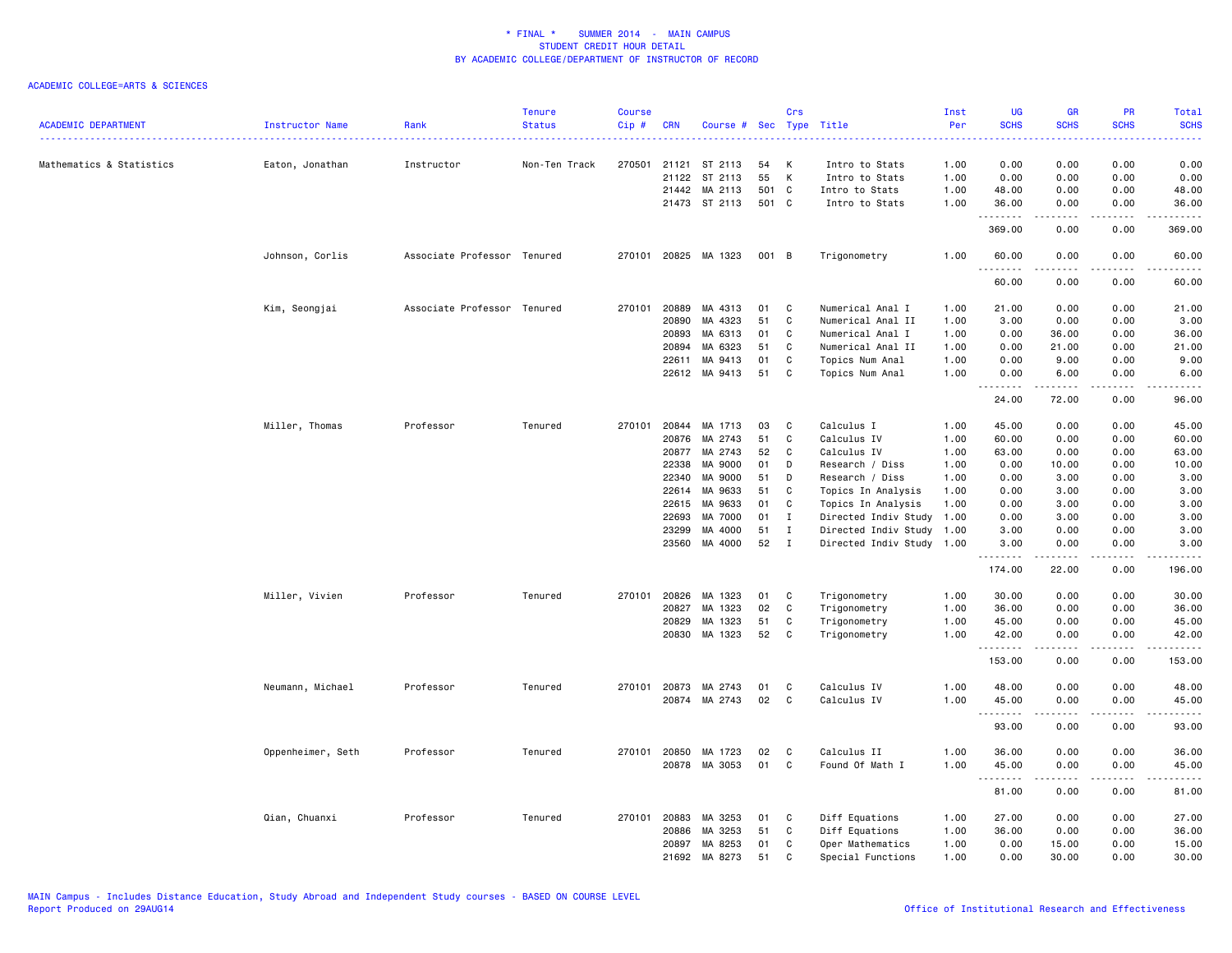| 63.00<br>45.00<br>0.00<br>108.00<br>Mathematics & Statistics<br>Razzaghi, Mohsen<br>Professor<br>Tenured<br>270101 22339<br>0.00<br>6.00<br>0.00<br>6.00<br>MA 9000<br>02<br>D<br>Research / Diss<br>1.00<br>22341<br>MA 9000<br>52<br>D<br>Research / Diss<br>1.00<br>0.00<br>6.00<br>0.00<br>6.00<br>$\sim$ $\sim$<br>0.00<br>12.00<br>0.00<br>12.00<br>270101 20792 MA 0003<br>0.00<br>0.00<br>30.00<br>Savage, Kendrick<br>Instructor<br>Non-Ten Track<br>102 C<br>Developmental Math<br>1.00<br>30.00<br>.<br>.<br>30.00<br>0.00<br>0.00<br>30.00<br>MA 1723<br>Calculus II<br>Sepehrifar, Mohammad<br>Assistant Professor<br>Ten Track<br>270101<br>20851<br>03<br>C<br>1.00<br>42.00<br>0.00<br>0.00<br>42.00<br>MA 1723<br>52<br>C<br>Calculus II<br>1.00<br>45.00<br>0.00<br>0.00<br>45.00<br>20852<br>270501 20891<br>MA 4523<br>01<br>C<br>Intro To Probability 1.00<br>36.00<br>0.00<br>0.00<br>36.00<br>ST 4523<br>C<br>Intro To Probability 1.00<br>0.00<br>0.00<br>3.00<br>21125<br>01<br>3.00<br>21127<br>ST 6523<br>01<br>C<br>Intro To Probability 1.00<br>0.00<br>6.00<br>0.00<br>6.00<br>21693<br>MA 4243<br>51<br>C<br>Data Analysis I<br>1.00<br>3.00<br>0.00<br>0.00<br>3.00<br>21694<br>MA 6243<br>51<br>C<br>Data Analysis I<br>1.00<br>0.00<br>6.00<br>0.00<br>6.00<br>21696<br>ST 6243<br>51<br>C<br>Data Analysis I<br>1.00<br>0.00<br>15.00<br>0.00<br>15.00<br>ST 7000<br>22982<br>51<br>Ι.<br>Directed Indiv Study 1.00<br>0.00<br>1.00<br>0.00<br>1.00<br>23111 ST 7000<br>52<br>$\mathbf{I}$<br>Directed Indiv Study 1.00<br>0.00<br>3,00<br>0.00<br>3.00<br>د د د د<br>129.00<br>31.00<br>0.00<br>160.00<br>Shaw, Patricia<br>Instructor<br>Non-Ten Track<br>270101<br>20834<br>MA 1423<br>C<br>Problem Solving Real 1.00<br>30.00<br>0.00<br>0.00<br>30.00<br>51<br>21437<br>MA 1323<br>501<br>C<br>Trigonometry<br>1.00<br>69.00<br>0.00<br>0.00<br>69.00<br>21441<br>MA 1723<br>501<br>C<br>Calculus II<br>1.00<br>51.00<br>0.00<br>0.00<br>51.00<br>MA 0103<br>P02 C<br>69.00<br>22606<br>Intermediate Algebra 1.00<br>69.00<br>0.00<br>0.00<br>.<br>-----<br>.<br>.<br>0.00<br>219.00<br>0.00<br>219.00<br>36.00<br>Smith, Robert<br>Associate Professor Tenured<br>270101<br>20838<br>MA 1613<br>01<br>C<br>Cal Bus & Life Sc I<br>36.00<br>0.00<br>0.00<br>1.00<br>MA 1613<br>02<br>$\mathsf{C}$<br>Cal Bus & Life Sc I<br>30.00<br>0.00<br>20839<br>1.00<br>0.00<br>30.00<br>Cal Bus & Life Sc I<br>0.00<br>20842<br>MA 1613<br>52<br>C<br>1.00<br>39.00<br>0.00<br>39.00<br>20881<br>MA 3113<br>51<br>C<br>42.00<br>0.00<br>0.00<br>Intro Linear Algebra 1.00<br>42.00<br>.<br>.<br><u>.</u><br>$\frac{1}{2} \left( \frac{1}{2} \right) \left( \frac{1}{2} \right) \left( \frac{1}{2} \right) \left( \frac{1}{2} \right) \left( \frac{1}{2} \right)$<br>0.00<br>147.00<br>0.00<br>147.00<br>Tschume, William<br>Lecturer<br>Non-Ten Track<br>131315<br>22608<br>LSK 2990<br>P02<br>C)<br>Special Topic In LSK 1.00<br>69.00<br>0.00<br>0.00<br>69.00<br>Intermediate Algebra 1.00<br>270101<br>20795<br>MA 0103<br>02<br>C<br>36.00<br>0.00<br>0.00<br>36.00<br>20796<br>MA 0103<br>03<br>K<br>Intermediate Algebra 1.00<br>0.00<br>0.00<br>0.00<br>0.00<br>20797<br>MA 0103<br>04<br>K<br>Intermediate Algebra 1.00<br>0.00<br>0.00<br>0.00<br>0.00<br>К<br>20799<br>MA 0103<br>06<br>Intermediate Algebra 1.00<br>0.00<br>0.00<br>0.00<br>0.00<br>42.75<br>20811<br>MA 1313<br>01<br>C<br>College Algebra<br>0.95<br>42.75<br>0.00<br>0.00<br>К<br>0.00<br>20814<br>MA 1313<br>04<br>College Algebra<br>0.95<br>0.00<br>0.00<br>0.00<br>20817<br>MA 1313<br>07<br>К<br>College Algebra<br>0.95<br>0.00<br>0.00<br>0.00<br>0.00<br>22607<br>MA 1323<br>E01 C<br>Trigonometry<br>1.00<br>45.00<br>0.00<br>0.00<br>45.00<br>.<br>.<br>$- - - -$<br>.<br>192.75<br>0.00<br>0.00<br>192.75<br>270101<br>20811<br>MA 1313<br>College Algebra<br>0.05<br>2.25<br>0.00<br>0.00<br>2.25<br>Walters, Kimberly<br>Instructor<br>Non-Ten Track<br>01<br>C<br>20812<br>MA 1313<br>02<br>C<br>College Algebra<br>1.00<br>48.00<br>0.00<br>0.00<br>48.00<br>20814<br>MA 1313<br>К<br>College Algebra<br>0.00<br>0.00<br>0.00<br>0.00<br>04<br>0.05<br>MA 1313<br>05<br>K<br>0.00<br>0.00<br>20815<br>College Algebra<br>1.00<br>0.00<br>0.00 | <b>ACADEMIC DEPARTMENT</b> | Instructor Name | Rank | <b>Tenure</b><br><b>Status</b> | Course<br>Cip# | <b>CRN</b> | Course # Sec Type Title | Crs | Inst<br>Per | UG<br><b>SCHS</b> | <b>GR</b><br><b>SCHS</b> | <b>PR</b><br><b>SCHS</b> | Total<br><b>SCHS</b> |
|----------------------------------------------------------------------------------------------------------------------------------------------------------------------------------------------------------------------------------------------------------------------------------------------------------------------------------------------------------------------------------------------------------------------------------------------------------------------------------------------------------------------------------------------------------------------------------------------------------------------------------------------------------------------------------------------------------------------------------------------------------------------------------------------------------------------------------------------------------------------------------------------------------------------------------------------------------------------------------------------------------------------------------------------------------------------------------------------------------------------------------------------------------------------------------------------------------------------------------------------------------------------------------------------------------------------------------------------------------------------------------------------------------------------------------------------------------------------------------------------------------------------------------------------------------------------------------------------------------------------------------------------------------------------------------------------------------------------------------------------------------------------------------------------------------------------------------------------------------------------------------------------------------------------------------------------------------------------------------------------------------------------------------------------------------------------------------------------------------------------------------------------------------------------------------------------------------------------------------------------------------------------------------------------------------------------------------------------------------------------------------------------------------------------------------------------------------------------------------------------------------------------------------------------------------------------------------------------------------------------------------------------------------------------------------------------------------------------------------------------------------------------------------------------------------------------------------------------------------------------------------------------------------------------------------------------------------------------------------------------------------------------------------------------------------------------------------------------------------------------------------------------------------------------------------------------------------------------------------------------------------------------------------------------------------------------------------------------------------------------------------------------------------------------------------------------------------------------------------------------------------------------------------------------------------------------------------------------------------------------------------------------------------------------------------------------------------------------------------------------------------------------------------------------------------------------------------------------------------------------------------------------------------------------------------------------------------------------------------------------------------------------------------------------------------------------------------------------------------------------------------------------------------------------------------------------------------------------------------------------------------------------------|----------------------------|-----------------|------|--------------------------------|----------------|------------|-------------------------|-----|-------------|-------------------|--------------------------|--------------------------|----------------------|
|                                                                                                                                                                                                                                                                                                                                                                                                                                                                                                                                                                                                                                                                                                                                                                                                                                                                                                                                                                                                                                                                                                                                                                                                                                                                                                                                                                                                                                                                                                                                                                                                                                                                                                                                                                                                                                                                                                                                                                                                                                                                                                                                                                                                                                                                                                                                                                                                                                                                                                                                                                                                                                                                                                                                                                                                                                                                                                                                                                                                                                                                                                                                                                                                                                                                                                                                                                                                                                                                                                                                                                                                                                                                                                                                                                                                                                                                                                                                                                                                                                                                                                                                                                                                                                                                            |                            |                 |      |                                |                |            |                         |     |             |                   |                          |                          |                      |
|                                                                                                                                                                                                                                                                                                                                                                                                                                                                                                                                                                                                                                                                                                                                                                                                                                                                                                                                                                                                                                                                                                                                                                                                                                                                                                                                                                                                                                                                                                                                                                                                                                                                                                                                                                                                                                                                                                                                                                                                                                                                                                                                                                                                                                                                                                                                                                                                                                                                                                                                                                                                                                                                                                                                                                                                                                                                                                                                                                                                                                                                                                                                                                                                                                                                                                                                                                                                                                                                                                                                                                                                                                                                                                                                                                                                                                                                                                                                                                                                                                                                                                                                                                                                                                                                            |                            |                 |      |                                |                |            |                         |     |             |                   |                          |                          |                      |
|                                                                                                                                                                                                                                                                                                                                                                                                                                                                                                                                                                                                                                                                                                                                                                                                                                                                                                                                                                                                                                                                                                                                                                                                                                                                                                                                                                                                                                                                                                                                                                                                                                                                                                                                                                                                                                                                                                                                                                                                                                                                                                                                                                                                                                                                                                                                                                                                                                                                                                                                                                                                                                                                                                                                                                                                                                                                                                                                                                                                                                                                                                                                                                                                                                                                                                                                                                                                                                                                                                                                                                                                                                                                                                                                                                                                                                                                                                                                                                                                                                                                                                                                                                                                                                                                            |                            |                 |      |                                |                |            |                         |     |             |                   |                          |                          |                      |
|                                                                                                                                                                                                                                                                                                                                                                                                                                                                                                                                                                                                                                                                                                                                                                                                                                                                                                                                                                                                                                                                                                                                                                                                                                                                                                                                                                                                                                                                                                                                                                                                                                                                                                                                                                                                                                                                                                                                                                                                                                                                                                                                                                                                                                                                                                                                                                                                                                                                                                                                                                                                                                                                                                                                                                                                                                                                                                                                                                                                                                                                                                                                                                                                                                                                                                                                                                                                                                                                                                                                                                                                                                                                                                                                                                                                                                                                                                                                                                                                                                                                                                                                                                                                                                                                            |                            |                 |      |                                |                |            |                         |     |             |                   |                          |                          |                      |
|                                                                                                                                                                                                                                                                                                                                                                                                                                                                                                                                                                                                                                                                                                                                                                                                                                                                                                                                                                                                                                                                                                                                                                                                                                                                                                                                                                                                                                                                                                                                                                                                                                                                                                                                                                                                                                                                                                                                                                                                                                                                                                                                                                                                                                                                                                                                                                                                                                                                                                                                                                                                                                                                                                                                                                                                                                                                                                                                                                                                                                                                                                                                                                                                                                                                                                                                                                                                                                                                                                                                                                                                                                                                                                                                                                                                                                                                                                                                                                                                                                                                                                                                                                                                                                                                            |                            |                 |      |                                |                |            |                         |     |             |                   |                          |                          |                      |
|                                                                                                                                                                                                                                                                                                                                                                                                                                                                                                                                                                                                                                                                                                                                                                                                                                                                                                                                                                                                                                                                                                                                                                                                                                                                                                                                                                                                                                                                                                                                                                                                                                                                                                                                                                                                                                                                                                                                                                                                                                                                                                                                                                                                                                                                                                                                                                                                                                                                                                                                                                                                                                                                                                                                                                                                                                                                                                                                                                                                                                                                                                                                                                                                                                                                                                                                                                                                                                                                                                                                                                                                                                                                                                                                                                                                                                                                                                                                                                                                                                                                                                                                                                                                                                                                            |                            |                 |      |                                |                |            |                         |     |             |                   |                          |                          |                      |
|                                                                                                                                                                                                                                                                                                                                                                                                                                                                                                                                                                                                                                                                                                                                                                                                                                                                                                                                                                                                                                                                                                                                                                                                                                                                                                                                                                                                                                                                                                                                                                                                                                                                                                                                                                                                                                                                                                                                                                                                                                                                                                                                                                                                                                                                                                                                                                                                                                                                                                                                                                                                                                                                                                                                                                                                                                                                                                                                                                                                                                                                                                                                                                                                                                                                                                                                                                                                                                                                                                                                                                                                                                                                                                                                                                                                                                                                                                                                                                                                                                                                                                                                                                                                                                                                            |                            |                 |      |                                |                |            |                         |     |             |                   |                          |                          |                      |
|                                                                                                                                                                                                                                                                                                                                                                                                                                                                                                                                                                                                                                                                                                                                                                                                                                                                                                                                                                                                                                                                                                                                                                                                                                                                                                                                                                                                                                                                                                                                                                                                                                                                                                                                                                                                                                                                                                                                                                                                                                                                                                                                                                                                                                                                                                                                                                                                                                                                                                                                                                                                                                                                                                                                                                                                                                                                                                                                                                                                                                                                                                                                                                                                                                                                                                                                                                                                                                                                                                                                                                                                                                                                                                                                                                                                                                                                                                                                                                                                                                                                                                                                                                                                                                                                            |                            |                 |      |                                |                |            |                         |     |             |                   |                          |                          |                      |
|                                                                                                                                                                                                                                                                                                                                                                                                                                                                                                                                                                                                                                                                                                                                                                                                                                                                                                                                                                                                                                                                                                                                                                                                                                                                                                                                                                                                                                                                                                                                                                                                                                                                                                                                                                                                                                                                                                                                                                                                                                                                                                                                                                                                                                                                                                                                                                                                                                                                                                                                                                                                                                                                                                                                                                                                                                                                                                                                                                                                                                                                                                                                                                                                                                                                                                                                                                                                                                                                                                                                                                                                                                                                                                                                                                                                                                                                                                                                                                                                                                                                                                                                                                                                                                                                            |                            |                 |      |                                |                |            |                         |     |             |                   |                          |                          |                      |
|                                                                                                                                                                                                                                                                                                                                                                                                                                                                                                                                                                                                                                                                                                                                                                                                                                                                                                                                                                                                                                                                                                                                                                                                                                                                                                                                                                                                                                                                                                                                                                                                                                                                                                                                                                                                                                                                                                                                                                                                                                                                                                                                                                                                                                                                                                                                                                                                                                                                                                                                                                                                                                                                                                                                                                                                                                                                                                                                                                                                                                                                                                                                                                                                                                                                                                                                                                                                                                                                                                                                                                                                                                                                                                                                                                                                                                                                                                                                                                                                                                                                                                                                                                                                                                                                            |                            |                 |      |                                |                |            |                         |     |             |                   |                          |                          |                      |
|                                                                                                                                                                                                                                                                                                                                                                                                                                                                                                                                                                                                                                                                                                                                                                                                                                                                                                                                                                                                                                                                                                                                                                                                                                                                                                                                                                                                                                                                                                                                                                                                                                                                                                                                                                                                                                                                                                                                                                                                                                                                                                                                                                                                                                                                                                                                                                                                                                                                                                                                                                                                                                                                                                                                                                                                                                                                                                                                                                                                                                                                                                                                                                                                                                                                                                                                                                                                                                                                                                                                                                                                                                                                                                                                                                                                                                                                                                                                                                                                                                                                                                                                                                                                                                                                            |                            |                 |      |                                |                |            |                         |     |             |                   |                          |                          |                      |
|                                                                                                                                                                                                                                                                                                                                                                                                                                                                                                                                                                                                                                                                                                                                                                                                                                                                                                                                                                                                                                                                                                                                                                                                                                                                                                                                                                                                                                                                                                                                                                                                                                                                                                                                                                                                                                                                                                                                                                                                                                                                                                                                                                                                                                                                                                                                                                                                                                                                                                                                                                                                                                                                                                                                                                                                                                                                                                                                                                                                                                                                                                                                                                                                                                                                                                                                                                                                                                                                                                                                                                                                                                                                                                                                                                                                                                                                                                                                                                                                                                                                                                                                                                                                                                                                            |                            |                 |      |                                |                |            |                         |     |             |                   |                          |                          |                      |
|                                                                                                                                                                                                                                                                                                                                                                                                                                                                                                                                                                                                                                                                                                                                                                                                                                                                                                                                                                                                                                                                                                                                                                                                                                                                                                                                                                                                                                                                                                                                                                                                                                                                                                                                                                                                                                                                                                                                                                                                                                                                                                                                                                                                                                                                                                                                                                                                                                                                                                                                                                                                                                                                                                                                                                                                                                                                                                                                                                                                                                                                                                                                                                                                                                                                                                                                                                                                                                                                                                                                                                                                                                                                                                                                                                                                                                                                                                                                                                                                                                                                                                                                                                                                                                                                            |                            |                 |      |                                |                |            |                         |     |             |                   |                          |                          |                      |
|                                                                                                                                                                                                                                                                                                                                                                                                                                                                                                                                                                                                                                                                                                                                                                                                                                                                                                                                                                                                                                                                                                                                                                                                                                                                                                                                                                                                                                                                                                                                                                                                                                                                                                                                                                                                                                                                                                                                                                                                                                                                                                                                                                                                                                                                                                                                                                                                                                                                                                                                                                                                                                                                                                                                                                                                                                                                                                                                                                                                                                                                                                                                                                                                                                                                                                                                                                                                                                                                                                                                                                                                                                                                                                                                                                                                                                                                                                                                                                                                                                                                                                                                                                                                                                                                            |                            |                 |      |                                |                |            |                         |     |             |                   |                          |                          |                      |
|                                                                                                                                                                                                                                                                                                                                                                                                                                                                                                                                                                                                                                                                                                                                                                                                                                                                                                                                                                                                                                                                                                                                                                                                                                                                                                                                                                                                                                                                                                                                                                                                                                                                                                                                                                                                                                                                                                                                                                                                                                                                                                                                                                                                                                                                                                                                                                                                                                                                                                                                                                                                                                                                                                                                                                                                                                                                                                                                                                                                                                                                                                                                                                                                                                                                                                                                                                                                                                                                                                                                                                                                                                                                                                                                                                                                                                                                                                                                                                                                                                                                                                                                                                                                                                                                            |                            |                 |      |                                |                |            |                         |     |             |                   |                          |                          |                      |
|                                                                                                                                                                                                                                                                                                                                                                                                                                                                                                                                                                                                                                                                                                                                                                                                                                                                                                                                                                                                                                                                                                                                                                                                                                                                                                                                                                                                                                                                                                                                                                                                                                                                                                                                                                                                                                                                                                                                                                                                                                                                                                                                                                                                                                                                                                                                                                                                                                                                                                                                                                                                                                                                                                                                                                                                                                                                                                                                                                                                                                                                                                                                                                                                                                                                                                                                                                                                                                                                                                                                                                                                                                                                                                                                                                                                                                                                                                                                                                                                                                                                                                                                                                                                                                                                            |                            |                 |      |                                |                |            |                         |     |             |                   |                          |                          |                      |
|                                                                                                                                                                                                                                                                                                                                                                                                                                                                                                                                                                                                                                                                                                                                                                                                                                                                                                                                                                                                                                                                                                                                                                                                                                                                                                                                                                                                                                                                                                                                                                                                                                                                                                                                                                                                                                                                                                                                                                                                                                                                                                                                                                                                                                                                                                                                                                                                                                                                                                                                                                                                                                                                                                                                                                                                                                                                                                                                                                                                                                                                                                                                                                                                                                                                                                                                                                                                                                                                                                                                                                                                                                                                                                                                                                                                                                                                                                                                                                                                                                                                                                                                                                                                                                                                            |                            |                 |      |                                |                |            |                         |     |             |                   |                          |                          |                      |
|                                                                                                                                                                                                                                                                                                                                                                                                                                                                                                                                                                                                                                                                                                                                                                                                                                                                                                                                                                                                                                                                                                                                                                                                                                                                                                                                                                                                                                                                                                                                                                                                                                                                                                                                                                                                                                                                                                                                                                                                                                                                                                                                                                                                                                                                                                                                                                                                                                                                                                                                                                                                                                                                                                                                                                                                                                                                                                                                                                                                                                                                                                                                                                                                                                                                                                                                                                                                                                                                                                                                                                                                                                                                                                                                                                                                                                                                                                                                                                                                                                                                                                                                                                                                                                                                            |                            |                 |      |                                |                |            |                         |     |             |                   |                          |                          |                      |
|                                                                                                                                                                                                                                                                                                                                                                                                                                                                                                                                                                                                                                                                                                                                                                                                                                                                                                                                                                                                                                                                                                                                                                                                                                                                                                                                                                                                                                                                                                                                                                                                                                                                                                                                                                                                                                                                                                                                                                                                                                                                                                                                                                                                                                                                                                                                                                                                                                                                                                                                                                                                                                                                                                                                                                                                                                                                                                                                                                                                                                                                                                                                                                                                                                                                                                                                                                                                                                                                                                                                                                                                                                                                                                                                                                                                                                                                                                                                                                                                                                                                                                                                                                                                                                                                            |                            |                 |      |                                |                |            |                         |     |             |                   |                          |                          |                      |
|                                                                                                                                                                                                                                                                                                                                                                                                                                                                                                                                                                                                                                                                                                                                                                                                                                                                                                                                                                                                                                                                                                                                                                                                                                                                                                                                                                                                                                                                                                                                                                                                                                                                                                                                                                                                                                                                                                                                                                                                                                                                                                                                                                                                                                                                                                                                                                                                                                                                                                                                                                                                                                                                                                                                                                                                                                                                                                                                                                                                                                                                                                                                                                                                                                                                                                                                                                                                                                                                                                                                                                                                                                                                                                                                                                                                                                                                                                                                                                                                                                                                                                                                                                                                                                                                            |                            |                 |      |                                |                |            |                         |     |             |                   |                          |                          |                      |
|                                                                                                                                                                                                                                                                                                                                                                                                                                                                                                                                                                                                                                                                                                                                                                                                                                                                                                                                                                                                                                                                                                                                                                                                                                                                                                                                                                                                                                                                                                                                                                                                                                                                                                                                                                                                                                                                                                                                                                                                                                                                                                                                                                                                                                                                                                                                                                                                                                                                                                                                                                                                                                                                                                                                                                                                                                                                                                                                                                                                                                                                                                                                                                                                                                                                                                                                                                                                                                                                                                                                                                                                                                                                                                                                                                                                                                                                                                                                                                                                                                                                                                                                                                                                                                                                            |                            |                 |      |                                |                |            |                         |     |             |                   |                          |                          |                      |
|                                                                                                                                                                                                                                                                                                                                                                                                                                                                                                                                                                                                                                                                                                                                                                                                                                                                                                                                                                                                                                                                                                                                                                                                                                                                                                                                                                                                                                                                                                                                                                                                                                                                                                                                                                                                                                                                                                                                                                                                                                                                                                                                                                                                                                                                                                                                                                                                                                                                                                                                                                                                                                                                                                                                                                                                                                                                                                                                                                                                                                                                                                                                                                                                                                                                                                                                                                                                                                                                                                                                                                                                                                                                                                                                                                                                                                                                                                                                                                                                                                                                                                                                                                                                                                                                            |                            |                 |      |                                |                |            |                         |     |             |                   |                          |                          |                      |
|                                                                                                                                                                                                                                                                                                                                                                                                                                                                                                                                                                                                                                                                                                                                                                                                                                                                                                                                                                                                                                                                                                                                                                                                                                                                                                                                                                                                                                                                                                                                                                                                                                                                                                                                                                                                                                                                                                                                                                                                                                                                                                                                                                                                                                                                                                                                                                                                                                                                                                                                                                                                                                                                                                                                                                                                                                                                                                                                                                                                                                                                                                                                                                                                                                                                                                                                                                                                                                                                                                                                                                                                                                                                                                                                                                                                                                                                                                                                                                                                                                                                                                                                                                                                                                                                            |                            |                 |      |                                |                |            |                         |     |             |                   |                          |                          |                      |
|                                                                                                                                                                                                                                                                                                                                                                                                                                                                                                                                                                                                                                                                                                                                                                                                                                                                                                                                                                                                                                                                                                                                                                                                                                                                                                                                                                                                                                                                                                                                                                                                                                                                                                                                                                                                                                                                                                                                                                                                                                                                                                                                                                                                                                                                                                                                                                                                                                                                                                                                                                                                                                                                                                                                                                                                                                                                                                                                                                                                                                                                                                                                                                                                                                                                                                                                                                                                                                                                                                                                                                                                                                                                                                                                                                                                                                                                                                                                                                                                                                                                                                                                                                                                                                                                            |                            |                 |      |                                |                |            |                         |     |             |                   |                          |                          |                      |
|                                                                                                                                                                                                                                                                                                                                                                                                                                                                                                                                                                                                                                                                                                                                                                                                                                                                                                                                                                                                                                                                                                                                                                                                                                                                                                                                                                                                                                                                                                                                                                                                                                                                                                                                                                                                                                                                                                                                                                                                                                                                                                                                                                                                                                                                                                                                                                                                                                                                                                                                                                                                                                                                                                                                                                                                                                                                                                                                                                                                                                                                                                                                                                                                                                                                                                                                                                                                                                                                                                                                                                                                                                                                                                                                                                                                                                                                                                                                                                                                                                                                                                                                                                                                                                                                            |                            |                 |      |                                |                |            |                         |     |             |                   |                          |                          |                      |
|                                                                                                                                                                                                                                                                                                                                                                                                                                                                                                                                                                                                                                                                                                                                                                                                                                                                                                                                                                                                                                                                                                                                                                                                                                                                                                                                                                                                                                                                                                                                                                                                                                                                                                                                                                                                                                                                                                                                                                                                                                                                                                                                                                                                                                                                                                                                                                                                                                                                                                                                                                                                                                                                                                                                                                                                                                                                                                                                                                                                                                                                                                                                                                                                                                                                                                                                                                                                                                                                                                                                                                                                                                                                                                                                                                                                                                                                                                                                                                                                                                                                                                                                                                                                                                                                            |                            |                 |      |                                |                |            |                         |     |             |                   |                          |                          |                      |
|                                                                                                                                                                                                                                                                                                                                                                                                                                                                                                                                                                                                                                                                                                                                                                                                                                                                                                                                                                                                                                                                                                                                                                                                                                                                                                                                                                                                                                                                                                                                                                                                                                                                                                                                                                                                                                                                                                                                                                                                                                                                                                                                                                                                                                                                                                                                                                                                                                                                                                                                                                                                                                                                                                                                                                                                                                                                                                                                                                                                                                                                                                                                                                                                                                                                                                                                                                                                                                                                                                                                                                                                                                                                                                                                                                                                                                                                                                                                                                                                                                                                                                                                                                                                                                                                            |                            |                 |      |                                |                |            |                         |     |             |                   |                          |                          |                      |
|                                                                                                                                                                                                                                                                                                                                                                                                                                                                                                                                                                                                                                                                                                                                                                                                                                                                                                                                                                                                                                                                                                                                                                                                                                                                                                                                                                                                                                                                                                                                                                                                                                                                                                                                                                                                                                                                                                                                                                                                                                                                                                                                                                                                                                                                                                                                                                                                                                                                                                                                                                                                                                                                                                                                                                                                                                                                                                                                                                                                                                                                                                                                                                                                                                                                                                                                                                                                                                                                                                                                                                                                                                                                                                                                                                                                                                                                                                                                                                                                                                                                                                                                                                                                                                                                            |                            |                 |      |                                |                |            |                         |     |             |                   |                          |                          |                      |
|                                                                                                                                                                                                                                                                                                                                                                                                                                                                                                                                                                                                                                                                                                                                                                                                                                                                                                                                                                                                                                                                                                                                                                                                                                                                                                                                                                                                                                                                                                                                                                                                                                                                                                                                                                                                                                                                                                                                                                                                                                                                                                                                                                                                                                                                                                                                                                                                                                                                                                                                                                                                                                                                                                                                                                                                                                                                                                                                                                                                                                                                                                                                                                                                                                                                                                                                                                                                                                                                                                                                                                                                                                                                                                                                                                                                                                                                                                                                                                                                                                                                                                                                                                                                                                                                            |                            |                 |      |                                |                |            |                         |     |             |                   |                          |                          |                      |
|                                                                                                                                                                                                                                                                                                                                                                                                                                                                                                                                                                                                                                                                                                                                                                                                                                                                                                                                                                                                                                                                                                                                                                                                                                                                                                                                                                                                                                                                                                                                                                                                                                                                                                                                                                                                                                                                                                                                                                                                                                                                                                                                                                                                                                                                                                                                                                                                                                                                                                                                                                                                                                                                                                                                                                                                                                                                                                                                                                                                                                                                                                                                                                                                                                                                                                                                                                                                                                                                                                                                                                                                                                                                                                                                                                                                                                                                                                                                                                                                                                                                                                                                                                                                                                                                            |                            |                 |      |                                |                |            |                         |     |             |                   |                          |                          |                      |
|                                                                                                                                                                                                                                                                                                                                                                                                                                                                                                                                                                                                                                                                                                                                                                                                                                                                                                                                                                                                                                                                                                                                                                                                                                                                                                                                                                                                                                                                                                                                                                                                                                                                                                                                                                                                                                                                                                                                                                                                                                                                                                                                                                                                                                                                                                                                                                                                                                                                                                                                                                                                                                                                                                                                                                                                                                                                                                                                                                                                                                                                                                                                                                                                                                                                                                                                                                                                                                                                                                                                                                                                                                                                                                                                                                                                                                                                                                                                                                                                                                                                                                                                                                                                                                                                            |                            |                 |      |                                |                |            |                         |     |             |                   |                          |                          |                      |
|                                                                                                                                                                                                                                                                                                                                                                                                                                                                                                                                                                                                                                                                                                                                                                                                                                                                                                                                                                                                                                                                                                                                                                                                                                                                                                                                                                                                                                                                                                                                                                                                                                                                                                                                                                                                                                                                                                                                                                                                                                                                                                                                                                                                                                                                                                                                                                                                                                                                                                                                                                                                                                                                                                                                                                                                                                                                                                                                                                                                                                                                                                                                                                                                                                                                                                                                                                                                                                                                                                                                                                                                                                                                                                                                                                                                                                                                                                                                                                                                                                                                                                                                                                                                                                                                            |                            |                 |      |                                |                |            |                         |     |             |                   |                          |                          |                      |
|                                                                                                                                                                                                                                                                                                                                                                                                                                                                                                                                                                                                                                                                                                                                                                                                                                                                                                                                                                                                                                                                                                                                                                                                                                                                                                                                                                                                                                                                                                                                                                                                                                                                                                                                                                                                                                                                                                                                                                                                                                                                                                                                                                                                                                                                                                                                                                                                                                                                                                                                                                                                                                                                                                                                                                                                                                                                                                                                                                                                                                                                                                                                                                                                                                                                                                                                                                                                                                                                                                                                                                                                                                                                                                                                                                                                                                                                                                                                                                                                                                                                                                                                                                                                                                                                            |                            |                 |      |                                |                |            |                         |     |             |                   |                          |                          |                      |
|                                                                                                                                                                                                                                                                                                                                                                                                                                                                                                                                                                                                                                                                                                                                                                                                                                                                                                                                                                                                                                                                                                                                                                                                                                                                                                                                                                                                                                                                                                                                                                                                                                                                                                                                                                                                                                                                                                                                                                                                                                                                                                                                                                                                                                                                                                                                                                                                                                                                                                                                                                                                                                                                                                                                                                                                                                                                                                                                                                                                                                                                                                                                                                                                                                                                                                                                                                                                                                                                                                                                                                                                                                                                                                                                                                                                                                                                                                                                                                                                                                                                                                                                                                                                                                                                            |                            |                 |      |                                |                |            |                         |     |             |                   |                          |                          |                      |
|                                                                                                                                                                                                                                                                                                                                                                                                                                                                                                                                                                                                                                                                                                                                                                                                                                                                                                                                                                                                                                                                                                                                                                                                                                                                                                                                                                                                                                                                                                                                                                                                                                                                                                                                                                                                                                                                                                                                                                                                                                                                                                                                                                                                                                                                                                                                                                                                                                                                                                                                                                                                                                                                                                                                                                                                                                                                                                                                                                                                                                                                                                                                                                                                                                                                                                                                                                                                                                                                                                                                                                                                                                                                                                                                                                                                                                                                                                                                                                                                                                                                                                                                                                                                                                                                            |                            |                 |      |                                |                |            |                         |     |             |                   |                          |                          |                      |
|                                                                                                                                                                                                                                                                                                                                                                                                                                                                                                                                                                                                                                                                                                                                                                                                                                                                                                                                                                                                                                                                                                                                                                                                                                                                                                                                                                                                                                                                                                                                                                                                                                                                                                                                                                                                                                                                                                                                                                                                                                                                                                                                                                                                                                                                                                                                                                                                                                                                                                                                                                                                                                                                                                                                                                                                                                                                                                                                                                                                                                                                                                                                                                                                                                                                                                                                                                                                                                                                                                                                                                                                                                                                                                                                                                                                                                                                                                                                                                                                                                                                                                                                                                                                                                                                            |                            |                 |      |                                |                |            |                         |     |             |                   |                          |                          |                      |
|                                                                                                                                                                                                                                                                                                                                                                                                                                                                                                                                                                                                                                                                                                                                                                                                                                                                                                                                                                                                                                                                                                                                                                                                                                                                                                                                                                                                                                                                                                                                                                                                                                                                                                                                                                                                                                                                                                                                                                                                                                                                                                                                                                                                                                                                                                                                                                                                                                                                                                                                                                                                                                                                                                                                                                                                                                                                                                                                                                                                                                                                                                                                                                                                                                                                                                                                                                                                                                                                                                                                                                                                                                                                                                                                                                                                                                                                                                                                                                                                                                                                                                                                                                                                                                                                            |                            |                 |      |                                |                |            |                         |     |             |                   |                          |                          |                      |
|                                                                                                                                                                                                                                                                                                                                                                                                                                                                                                                                                                                                                                                                                                                                                                                                                                                                                                                                                                                                                                                                                                                                                                                                                                                                                                                                                                                                                                                                                                                                                                                                                                                                                                                                                                                                                                                                                                                                                                                                                                                                                                                                                                                                                                                                                                                                                                                                                                                                                                                                                                                                                                                                                                                                                                                                                                                                                                                                                                                                                                                                                                                                                                                                                                                                                                                                                                                                                                                                                                                                                                                                                                                                                                                                                                                                                                                                                                                                                                                                                                                                                                                                                                                                                                                                            |                            |                 |      |                                |                |            |                         |     |             |                   |                          |                          |                      |
|                                                                                                                                                                                                                                                                                                                                                                                                                                                                                                                                                                                                                                                                                                                                                                                                                                                                                                                                                                                                                                                                                                                                                                                                                                                                                                                                                                                                                                                                                                                                                                                                                                                                                                                                                                                                                                                                                                                                                                                                                                                                                                                                                                                                                                                                                                                                                                                                                                                                                                                                                                                                                                                                                                                                                                                                                                                                                                                                                                                                                                                                                                                                                                                                                                                                                                                                                                                                                                                                                                                                                                                                                                                                                                                                                                                                                                                                                                                                                                                                                                                                                                                                                                                                                                                                            |                            |                 |      |                                |                |            |                         |     |             |                   |                          |                          |                      |
|                                                                                                                                                                                                                                                                                                                                                                                                                                                                                                                                                                                                                                                                                                                                                                                                                                                                                                                                                                                                                                                                                                                                                                                                                                                                                                                                                                                                                                                                                                                                                                                                                                                                                                                                                                                                                                                                                                                                                                                                                                                                                                                                                                                                                                                                                                                                                                                                                                                                                                                                                                                                                                                                                                                                                                                                                                                                                                                                                                                                                                                                                                                                                                                                                                                                                                                                                                                                                                                                                                                                                                                                                                                                                                                                                                                                                                                                                                                                                                                                                                                                                                                                                                                                                                                                            |                            |                 |      |                                |                |            |                         |     |             |                   |                          |                          |                      |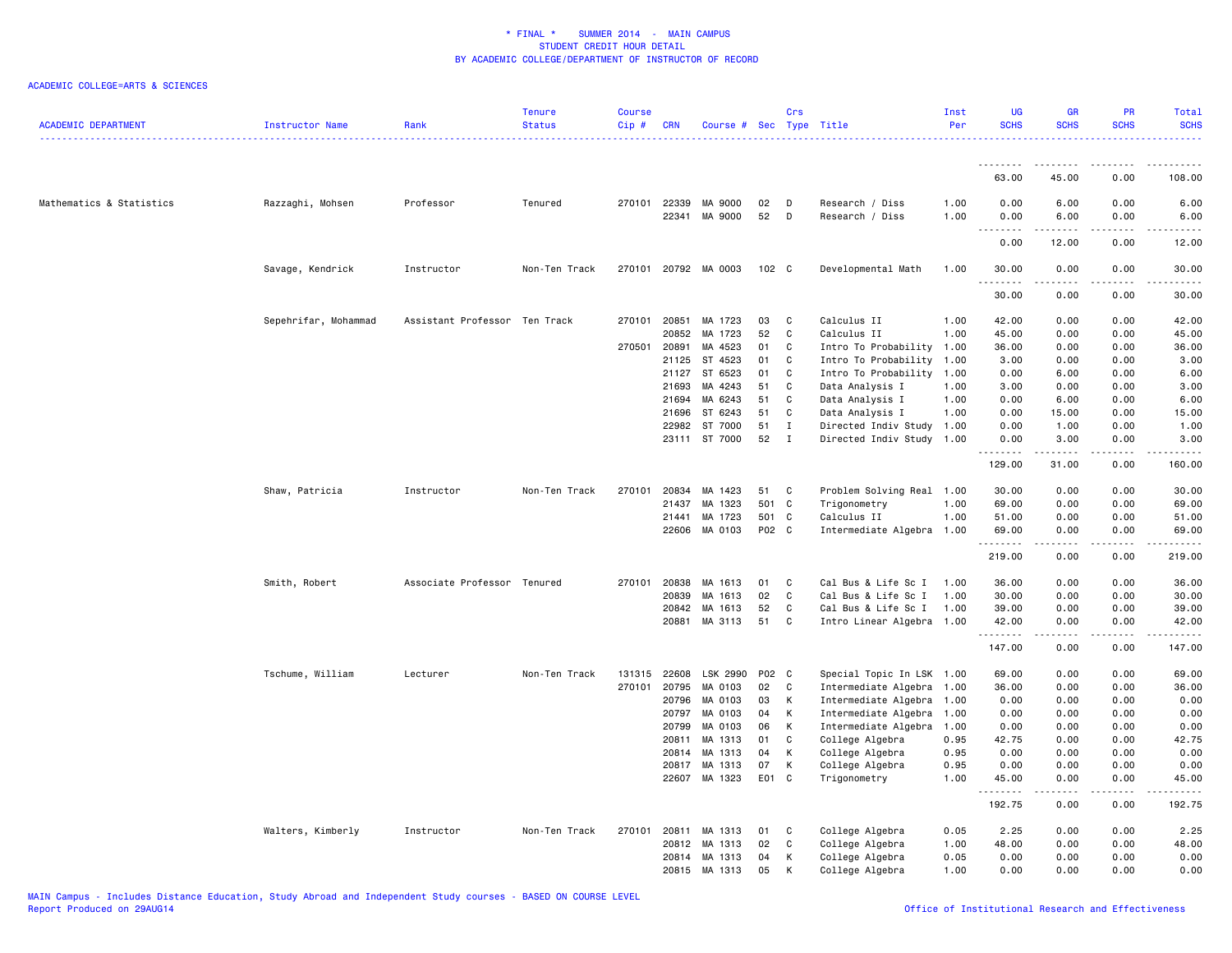| <b>ACADEMIC DEPARTMENT</b> | Instructor Name      | Rank                          | <b>Tenure</b><br><b>Status</b> | <b>Course</b><br>Cip# | <b>CRN</b> | Course #      | Sec   | Crs          | Type Title                               | Inst<br>Per | UG<br><b>SCHS</b>   | <b>GR</b><br><b>SCHS</b>  | <b>PR</b><br><b>SCHS</b> | Total<br><b>SCHS</b>                                                                                                                |
|----------------------------|----------------------|-------------------------------|--------------------------------|-----------------------|------------|---------------|-------|--------------|------------------------------------------|-------------|---------------------|---------------------------|--------------------------|-------------------------------------------------------------------------------------------------------------------------------------|
| Mathematics & Statistics   | Walters, Kimberly    | Instructor                    | Non-Ten Track                  | 270101                |            | 20816 MA 1313 | 06    | K            | _____________________<br>College Algebra | 1.00        | 0.00                | 0.00                      | 0.00                     | 0.00                                                                                                                                |
|                            |                      |                               |                                |                       |            | 20817 MA 1313 | 07    | K            | College Algebra                          | 0.05        | 0.00                | 0.00                      | 0.00                     | 0.00                                                                                                                                |
|                            |                      |                               |                                |                       | 21436      | MA 1313       | 501 C |              | College Algebra                          | 1.00        | 51.00               | 0.00                      | 0.00                     | 51.00                                                                                                                               |
|                            |                      |                               |                                |                       | 21689      | MA 1433       | 01 C  |              | Informal Geom & Meas                     | 1.00        | 21.00               | 0.00                      | 0.00                     | 21.00                                                                                                                               |
|                            |                      |                               |                                |                       |            |               |       |              |                                          |             | .<br>122.25         | - - - -<br>0.00           | 0.00                     | 122.25                                                                                                                              |
|                            | Woodard, Kelly       | Lecturer                      | Non-Ten Track                  | 270101                | 21438      | MA 1413       | 501 C |              | Structure Real Numbe 1.00                |             | 27.00               | 0.00                      | 0.00                     | 27.00                                                                                                                               |
|                            |                      |                               |                                |                       | 21439      | MA 1423       | 501 C |              | Problem Solving Real 1.00                |             | 51.00               | 0.00                      | 0.00                     | 51.00                                                                                                                               |
|                            |                      |                               |                                |                       |            | 21440 MA 1433 | 501 C |              | Informal Geom & Meas 1.00                |             | 36.00               | 0.00<br>$  -$             | 0.00                     | 36.00                                                                                                                               |
|                            |                      |                               |                                |                       |            |               |       |              |                                          |             | 114.00              | 0.00                      | 0.00                     | 114.00                                                                                                                              |
|                            | Woody, Jonathan      | Assistant Professor Ten Track |                                | 270501                |            | 23132 ST 7000 | 01    | $\mathbf{I}$ | Directed Indiv Study                     | 1.00        | 0.00                | 3.00                      | 0.00                     | 3.00                                                                                                                                |
|                            |                      |                               |                                |                       |            | 23156 ST 9000 | 01    | D            | Research / Diss                          | 1.00        | 0.00                | 3.00                      | 0.00                     | 3.00                                                                                                                                |
|                            |                      |                               |                                |                       |            | 23157 ST 9000 | 51    | D            | Research / Diss                          | 1.00        | 0.00<br>.           | 3.00                      | 0.00                     | 3.00                                                                                                                                |
|                            |                      |                               |                                |                       |            |               |       |              |                                          |             | 0.00                | 9.00                      | 0.00                     | 9.00                                                                                                                                |
|                            | Xu, Xiangsheng       | Professor                     | Tenured                        | 270101                | 20869      | MA 2733       | 01    | C            | Calculus III                             | 1.00        | 36.00               | 0.00                      | 0.00                     | 36.00                                                                                                                               |
|                            |                      |                               |                                |                       | 20871      | MA 2733       | 51    | C            | Calculus III                             | 1.00        | 24.00               | 0.00                      | 0.00                     | 24.00                                                                                                                               |
|                            |                      |                               |                                |                       | 20884      | MA 3253       | 02    | C            | Diff Equations                           | 1.00        | 33.00               | 0.00                      | 0.00                     | 33.00                                                                                                                               |
|                            |                      |                               |                                |                       |            | 20887 MA 3253 | 52    | C            | Diff Equations                           | 1.00        | 48.00<br>.          | 0.00<br>.                 | 0.00                     | 48.00                                                                                                                               |
|                            |                      |                               |                                |                       |            |               |       |              |                                          |             | 141.00              | 0.00                      | 0.00                     | 141.00                                                                                                                              |
|                            | Yarahmadian, Shantia | Assistant Professor Ten Track |                                | 270101                | 20846      | MA 1713       | 51    | C            | Calculus I                               | 1.00        | 81.00               | 0.00                      | 0.00                     | 81.00                                                                                                                               |
|                            |                      |                               |                                |                       | 20849      | MA 1723       | 01    | C            | Calculus II                              | 1.00        | 42.00               | 0.00                      | 0.00                     | 42.00                                                                                                                               |
|                            |                      |                               |                                |                       | 20853      | MA 1723       | 53    | C            | Calculus II                              | 1.00        | 48.00               | 0.00                      | 0.00                     | 48.00                                                                                                                               |
|                            |                      |                               |                                |                       | 20870      | MA 2733       | 02    | C            | Calculus III                             | 1.00        | 39.00               | 0.00                      | 0.00                     | 39.00                                                                                                                               |
|                            |                      |                               |                                |                       |            | 22995 MA 7000 | 02    | $\mathbf{I}$ | Directed Indiv Study                     | 1.00        | 0.00                | 3.00                      | 0.00                     | 3.00                                                                                                                                |
|                            |                      |                               |                                |                       |            |               |       |              |                                          |             | --------<br>210.00  | $\cdots$<br>3.00          | -----<br>0.00            | $\begin{array}{cccccccccccccc} \bullet & \bullet & \bullet & \bullet & \bullet & \bullet & \bullet & \bullet \end{array}$<br>213.00 |
| Mathematics & Statistics   |                      |                               |                                |                       |            |               |       |              |                                          |             | ========<br>2982.00 | <b>ESSESSEE</b><br>194.00 | <b>EBBEBBBB</b><br>0.00  | 3176.00                                                                                                                             |
|                            |                      |                               |                                |                       |            |               |       |              |                                          |             | ========            | ========                  | ========                 | ==========                                                                                                                          |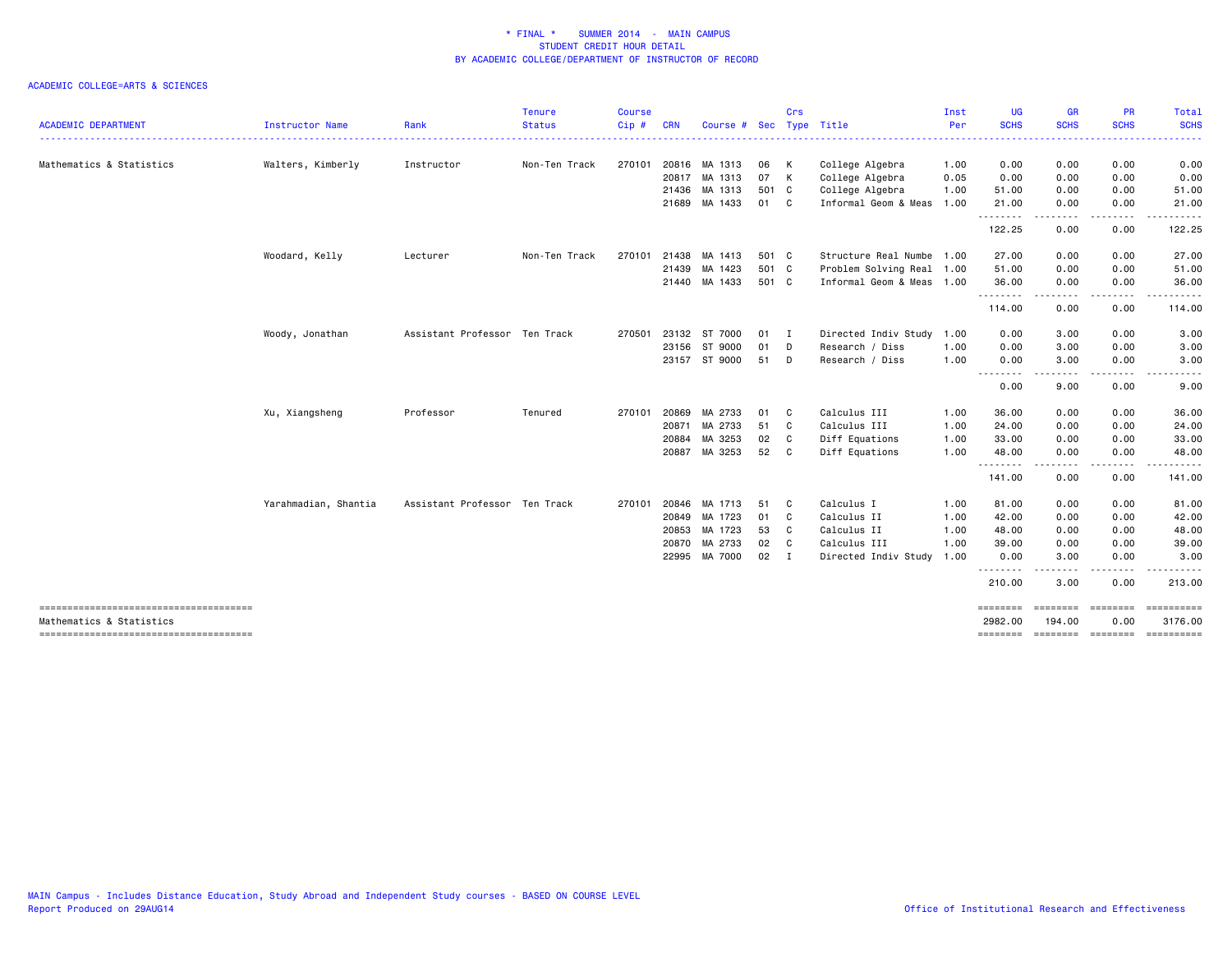| <b>ACADEMIC DEPARTMENT</b> | Instructor Name | Rank         | <b>Tenure</b><br>Status | Course<br>Cip# | <b>CRN</b> | Course # Sec Type Title  |              | Crs |                                    | Inst<br>Per  | <b>UG</b><br><b>SCHS</b>                | <b>GR</b><br><b>SCHS</b>  | <b>PR</b><br><b>SCHS</b>     | Total<br><b>SCHS</b>               |
|----------------------------|-----------------|--------------|-------------------------|----------------|------------|--------------------------|--------------|-----|------------------------------------|--------------|-----------------------------------------|---------------------------|------------------------------|------------------------------------|
| Military Science           | Locke, Brian    | Non-Employee | Not Applicable          | 290101         | 20946      | MS 2256<br>20947 MS 3376 | 102 L<br>101 |     | Intro Leadership<br>Adv Leadership | 1.00<br>1.00 | 36.00<br>156.00<br>.<br>192.00          | 0.00<br>0.00<br>.<br>0.00 | 0.00<br>0.00<br>.<br>0.00    | 36.00<br>156.00<br>.<br>192.00     |
| Military Science           |                 |              |                         |                |            |                          |              |     |                                    |              | $=$ = = = = = = =<br>192.00<br>======== | ========<br>0.00          | ========<br>0.00<br>======== | ==========<br>192.00<br>========== |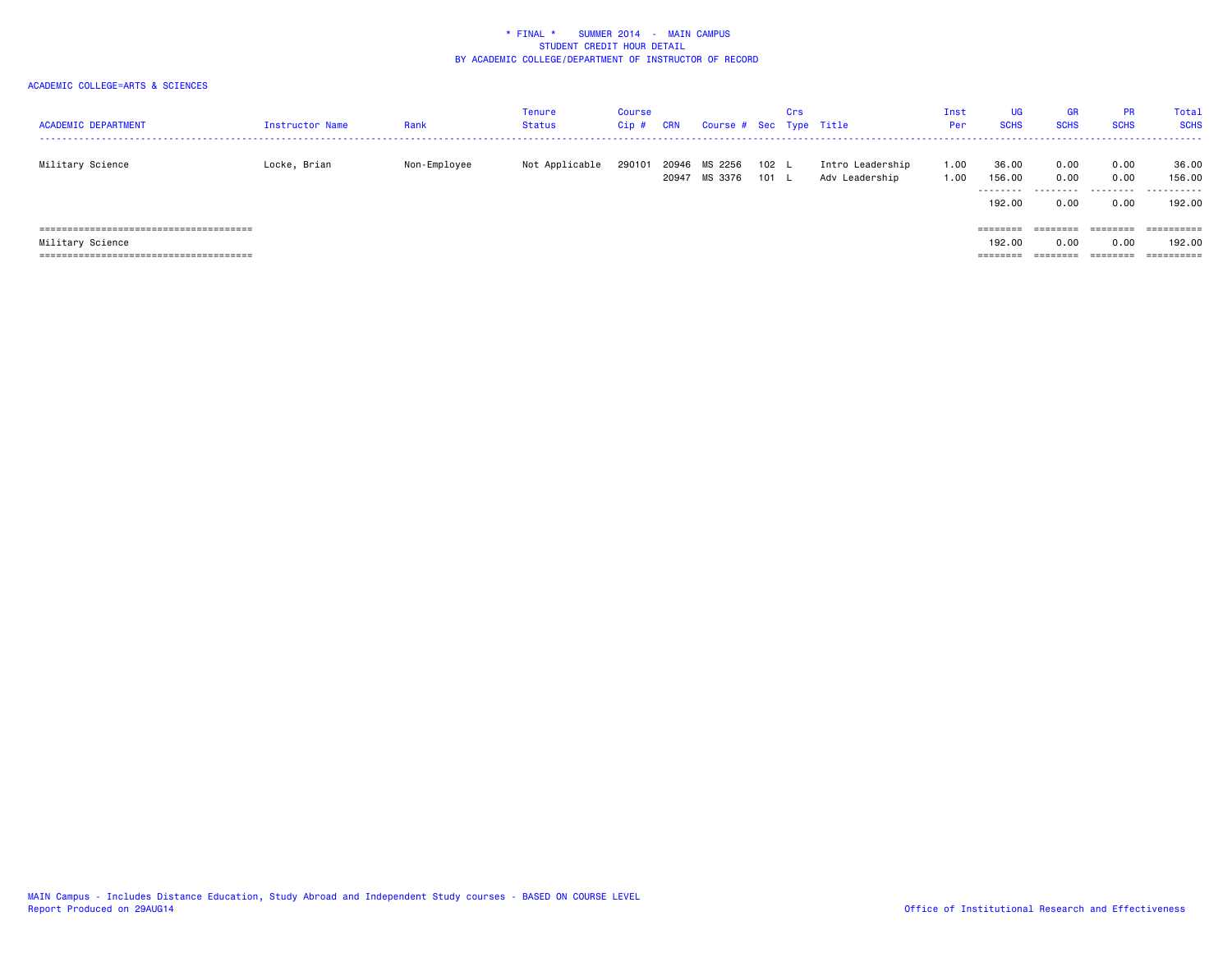| <b>ACADEMIC DEPARTMENT</b> | Instructor Name    | Rank                          | <b>Tenure</b><br><b>Status</b> | <b>Course</b><br>Cip# | <b>CRN</b>            | Course # Sec Type Title     |       | Crs |                                        | Inst<br>Per  | <b>UG</b><br><b>SCHS</b>                               | <b>GR</b><br><b>SCHS</b> | <b>PR</b><br><b>SCHS</b> | Total<br><b>SCHS</b><br>.                                                                                                          |
|----------------------------|--------------------|-------------------------------|--------------------------------|-----------------------|-----------------------|-----------------------------|-------|-----|----------------------------------------|--------------|--------------------------------------------------------|--------------------------|--------------------------|------------------------------------------------------------------------------------------------------------------------------------|
| Philosophy & Religion      | Bickle, John       | Professor                     | Tenured                        |                       | 380101 21450<br>21453 | PHI 1103<br>PHI 1123 551 C  | 501 C |     | Intro To Philosophy<br>Intro To Ethics | 1.00<br>1.00 | 48.00<br>57.00                                         | 0.00<br>0.00             | 0.00<br>0.00             | 48.00<br>57.00                                                                                                                     |
|                            |                    |                               |                                |                       |                       |                             |       |     |                                        |              | <u>.</u><br>105.00                                     | .<br>0.00                | .<br>0.00                | .<br>105.00                                                                                                                        |
|                            | Bisson, Albert     | Instructor                    | Non-Ten Track                  | 380201                | 21465                 | REL 1103                    | 501 C |     | Intro To Religion                      | 1.00         | 51.00                                                  | 0.00                     | 0.00                     | 51.00                                                                                                                              |
|                            |                    |                               |                                |                       | 21466                 | REL 1103                    | 551 C |     | Intro To Religion                      | 1.00         | 69.00                                                  | 0.00                     | 0.00                     | 69.00                                                                                                                              |
|                            |                    |                               |                                |                       | 21686                 | REL 1223                    | 01    | C   | Intr To New Test                       | 1.00         | 36.00                                                  | 0.00                     | 0.00                     | 36.00                                                                                                                              |
|                            |                    |                               |                                |                       | 22116                 | REL 1213                    | 001 C |     | Intr To Old Test                       | 1.00         | 36.00                                                  | 0.00                     | 0.00                     | 36.00<br>$\frac{1}{2} \left( \frac{1}{2} \right) \left( \frac{1}{2} \right) \left( \frac{1}{2} \right) \left( \frac{1}{2} \right)$ |
|                            |                    |                               |                                |                       |                       |                             |       |     |                                        |              | .<br>192.00                                            | 0.00                     | 0.00                     | 192.00                                                                                                                             |
|                            | Cappleman, Patrick | Lecturer                      | Non-Ten Track                  |                       |                       | 380201 21083 REL 1103 51 C  |       |     | Intro To Religion                      | 1.00         | 48.00<br>.                                             | 0.00<br>-----            | 0.00<br>$\frac{1}{2}$    | 48.00<br>.                                                                                                                         |
|                            |                    |                               |                                |                       |                       |                             |       |     |                                        |              | 48.00                                                  | 0.00                     | 0.00                     | 48.00                                                                                                                              |
|                            | Clifford, Michael  | Professor                     | Tenured                        |                       | 380101 21031          | PHI 3013 101 C              |       |     | <b>Business Ethics</b>                 | 1.00         | 48.00                                                  | 0.00                     | 0.00                     | 48.00                                                                                                                              |
|                            |                    |                               |                                |                       |                       | 21032 PHI 3013 102 C        |       |     | <b>Business Ethics</b>                 | 1.00         | 42.00                                                  | 0.00                     | 0.00                     | 42.00                                                                                                                              |
|                            |                    |                               |                                |                       |                       |                             |       |     |                                        |              | .<br>.<br>90.00                                        | 0.00                     | 0.00                     | $\omega$ is a set<br>90.00                                                                                                         |
|                            | Edelmann, Jonathan | Assistant Professor Ten Track |                                | 380201                |                       | 23306 REL 4000 01 I         |       |     | Directed Indiv Study 1.00              |              | 3.00<br>.                                              | 0.00<br>د د د د د        | 0.00                     | 3.00<br>$\omega$ is $\omega$ in .                                                                                                  |
|                            |                    |                               |                                |                       |                       |                             |       |     |                                        |              | 3.00                                                   | 0.00                     | 0.00                     | 3.00                                                                                                                               |
|                            | Holt, Dale         | Professor                     | Tenured                        |                       | 380101 21030          | PHI 1123                    | 02 C  |     | Intro To Ethics                        | 1.00         | 60.00                                                  | 0.00                     | 0.00                     | 60.00                                                                                                                              |
|                            |                    |                               |                                |                       | 21685                 | PHI 1123                    | 002 C |     | Intro To Ethics                        | 1.00         | 57.00                                                  | 0.00                     | 0.00                     | 57.00                                                                                                                              |
|                            |                    |                               |                                |                       | 21687                 | PHI 1113 E01 C              |       |     | Intro To Logic                         | 1.00         | 57.00                                                  | 0.00                     | 0.00                     | 57.00                                                                                                                              |
|                            |                    |                               |                                |                       | 23590                 | PHI 4000 51 I               |       |     | Directed Indiv Study 1.00              |              | 3.00<br>.                                              | 0.00<br><u>.</u>         | 0.00<br>.                | 3.00<br>.                                                                                                                          |
|                            |                    |                               |                                |                       |                       |                             |       |     |                                        |              | 177.00                                                 | 0.00                     | 0.00                     | 177.00                                                                                                                             |
|                            | Kallfelz, William  | Instructor                    | Non-Ten Track                  |                       |                       | 380101 21027 PHI 1113 51 C  |       |     | Intro To Logic                         | 1.00         | 45.00<br>$\overline{a}$<br>$\sim$ $\sim$ $\sim$ $\sim$ | 0.00                     | 0.00                     | 45.00                                                                                                                              |
|                            |                    |                               |                                |                       |                       |                             |       |     |                                        |              | 45.00                                                  | 0.00                     | 0.00                     | 45.00                                                                                                                              |
|                            | Moffatt, Barton    | Assistant Professor Ten Track |                                |                       |                       | 380101 21028 PHI 1123 001 C |       |     | Intro To Ethics                        | 1.00         | 36.00<br>.                                             | 0.00                     | 0.00                     | 36.00                                                                                                                              |
|                            |                    |                               |                                |                       |                       |                             |       |     |                                        |              | 36.00                                                  | 0.00                     | 0.00                     | 36.00                                                                                                                              |
|                            | Spewak, David      | Instructor                    | Non-Ten Track                  |                       | 380101 21029          | PHI 1123                    | 01 C  |     | Intro To Ethics                        | 1.00         | 54.00                                                  | 0.00                     | 0.00                     | 54.00                                                                                                                              |
|                            |                    |                               |                                |                       |                       | 21452 PHI 1123              | 501 C |     | Intro To Ethics                        | 1.00         | 51.00                                                  | 0.00                     | 0.00<br>$- - - -$        | 51.00<br>.                                                                                                                         |
|                            |                    |                               |                                |                       |                       |                             |       |     |                                        |              | .<br>105.00                                            | 0.00                     | 0.00                     | 105.00                                                                                                                             |
|                            | Thompson, James    | Assistant Professor Ten Track |                                |                       |                       | 380101 21026 PHI 1113 01 C  |       |     | Intro To Logic                         | 1.00         | 48.00                                                  | 0.00                     | 0.00                     | 48.00                                                                                                                              |
|                            |                    |                               |                                |                       |                       |                             |       |     |                                        |              | .<br>48.00                                             | 0.00                     | 0.00                     | .<br>48.00                                                                                                                         |
|                            | Witt, Joseph       | Assistant Professor Ten Track |                                |                       |                       | 380201 21081 REL 1103 001 C |       |     | Intro To Religion                      | 1.00         | 27.00<br>.                                             | 0.00<br>$\frac{1}{2}$    | 0.00<br>.                | 27.00<br>.                                                                                                                         |
|                            |                    |                               |                                |                       |                       |                             |       |     |                                        |              | 27.00                                                  | 0.00                     | 0.00                     | 27.00                                                                                                                              |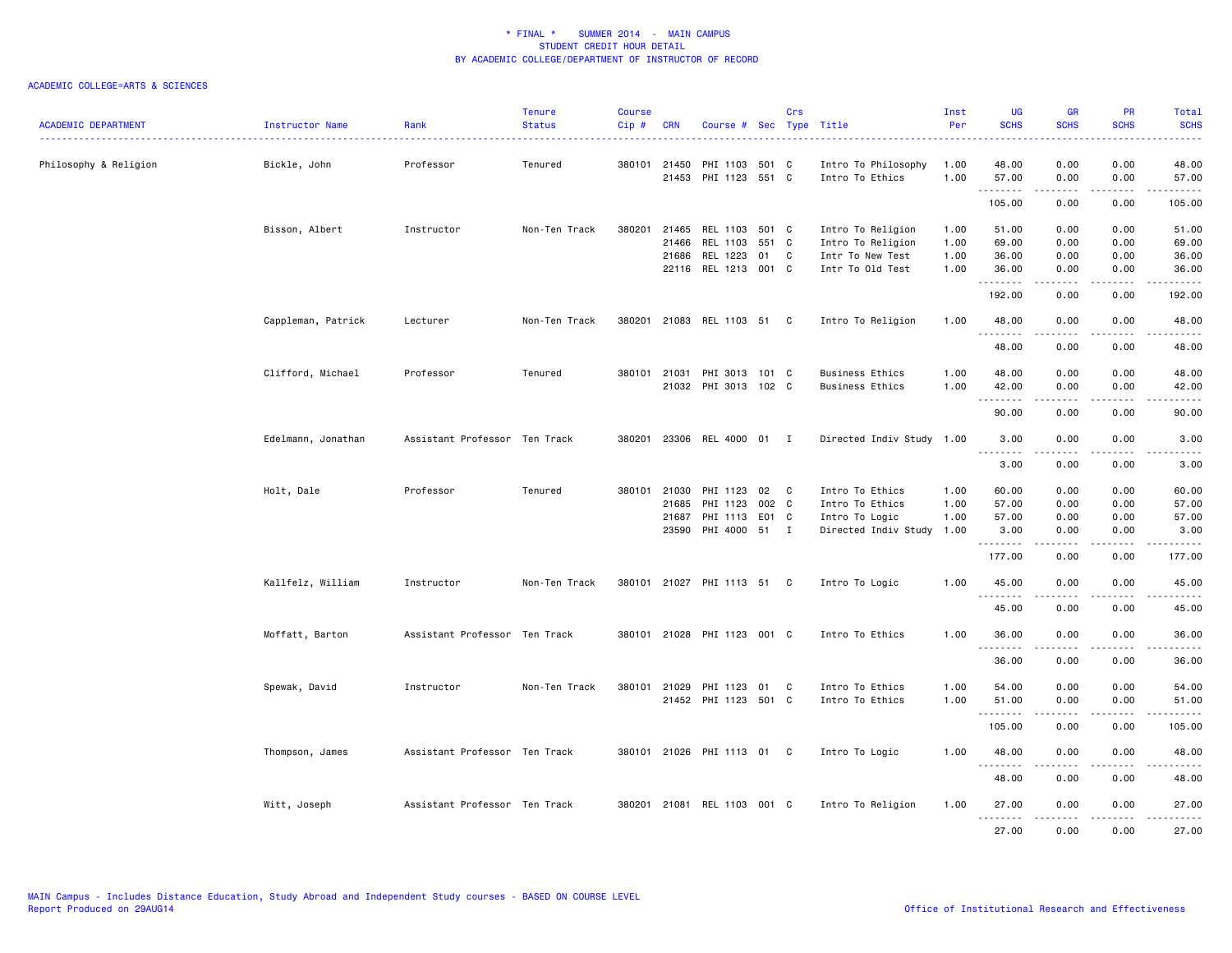## ACADEMIC COLLEGE=ARTS & SCIENCES

|                     |                 |      | enure  |                                   | Tnst |             | <b>GR</b>   | <b>PR</b>   | Total       |
|---------------------|-----------------|------|--------|-----------------------------------|------|-------------|-------------|-------------|-------------|
| ACADEMIC DEPARTMENT | Instructor Name | Rank | Status | Cip # CRN Course # Sec Type Title |      | <b>SCHS</b> | <b>SCHS</b> | <b>SCHS</b> | <b>SCHS</b> |
|                     |                 |      |        |                                   |      |             |             |             |             |

====================================== ======== ======== ======== ==========

====================================== ======== ======== ======== ==========

Philosophy & Religion 876.00 0.00 0.00 876.00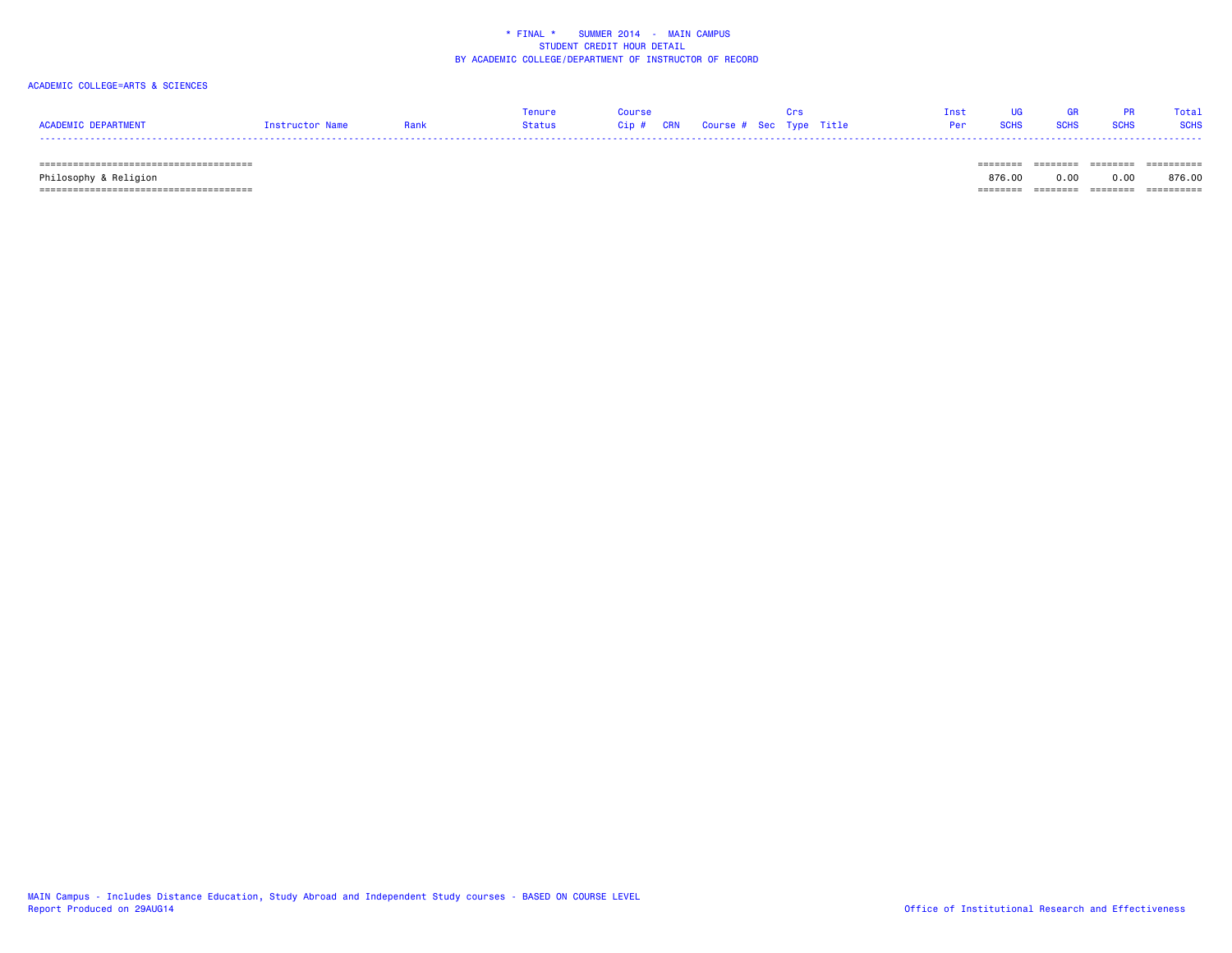| <b>ACADEMIC DEPARTMENT</b> | Instructor Name                                       | Rank                        | <b>Tenure</b><br><b>Status</b> | <b>Course</b><br>Cip# | <b>CRN</b> | Course # Sec Type Title |       | Crs |                           | Inst<br>Per | UG<br><b>SCHS</b>                     | <b>GR</b><br><b>SCHS</b> | <b>PR</b><br><b>SCHS</b> | Total<br><b>SCHS</b> |
|----------------------------|-------------------------------------------------------|-----------------------------|--------------------------------|-----------------------|------------|-------------------------|-------|-----|---------------------------|-------------|---------------------------------------|--------------------------|--------------------------|----------------------|
| Physics & Astronomy        | Arnoldus, Henk                                        | Professor                   | Tenured                        | 400801                | 20991      | PH 1113                 | 01    | C   | Gen Physics I             | 1.00        | 63.00                                 | 0.00                     | 0.00                     | 63.00                |
|                            |                                                       |                             |                                |                       | 20992      | PH 1113                 | 02    | К   | Gen Physics I             | 1.00        | 0.00                                  | 0.00                     | 0.00                     | 0.00                 |
|                            |                                                       |                             |                                |                       | 20993      | PH 1113                 | 03    | К   | Gen Physics I             | 1.00        | 0.00                                  | 0.00                     | 0.00                     | 0.00                 |
|                            |                                                       |                             |                                |                       | 20995      | PH 1113                 | 51    | C   | Gen Physics I             | 1.00        | 42.00                                 | 0.00                     | 0.00                     | 42.00                |
|                            |                                                       |                             |                                |                       | 21003      | PH 1123                 | 51    | C   | Gen Physics II            | 1.00        | 75.00                                 | 0.00                     | 0.00                     | 75.00                |
|                            |                                                       |                             |                                |                       | 21004      | PH 1123                 | 52    | к   | Gen Physics II            | 0.99        | 0.00                                  | 0.00                     | 0.00                     | 0.00                 |
|                            |                                                       |                             |                                |                       | 21005      | PH 1123                 | 53    | К   | Gen Physics II            | 0.99        | 0.00                                  | 0.00                     | 0.00                     | 0.00                 |
|                            |                                                       |                             |                                |                       |            | 21008 PH 2213           | 001 C |     | Physics I                 | 1.00        | 36.00                                 | 0.00                     | 0.00                     | 36.00                |
|                            |                                                       |                             |                                |                       |            |                         |       |     |                           |             | 216.00                                | 0.00                     | 0.00                     | 216.00               |
|                            | Bennett, Christopher                                  | Non-Faculty                 | Not Applicable                 | 400801                | 20996      | PH 1113                 | 52    | К   | Gen Physics I             | 1.00        | 0.00                                  | 0.00                     | 0.00                     | 0.00                 |
|                            |                                                       |                             |                                |                       | 20997      | PH 1113                 | 53    | к   | Gen Physics I             | 1.00        | 0.00                                  | 0.00                     | 0.00                     | 0.00                 |
|                            |                                                       |                             |                                |                       | 21004      | PH 1123                 | 52    | К   | Gen Physics II            | 0.01        | 0.00                                  | 0.00                     | 0.00                     | 0.00                 |
|                            |                                                       |                             |                                |                       | 21005      | PH 1123                 | 53    | К   | Gen Physics II            | 0.01        | 0.00                                  | 0.00                     | 0.00                     | 0.00                 |
|                            |                                                       |                             |                                |                       | 22084      | PH 1021                 | 101 L |     | Physical Science Lab 1.00 |             | 6.00                                  | 0.00                     | 0.00                     | 6.00                 |
|                            |                                                       |                             |                                |                       | 22085      | PH 1021                 | 501 L |     | Physical Science Lab      | 1.00        | 4.00<br>.                             | 0.00<br>-----            | 0.00<br>.                | 4.00<br>الداعات بال  |
|                            |                                                       |                             |                                |                       |            |                         |       |     |                           |             | 10.00                                 | 0.00                     | 0.00                     | 10.00                |
|                            | Cuicchi, Paul                                         | Lecturer                    | Non-Ten Track                  | 400801                | 23266      | PH 1013                 | E01 C |     | Physical Sci Survey       | 1.00        | 33.00                                 | 0.00                     | 0.00                     | 33.00                |
|                            |                                                       |                             |                                |                       | 23267      | PH 1011                 | E01 L |     | Physical Science Lab 1.00 |             | 11.00<br><u>.</u>                     | 0.00                     | 0.00                     | 11.00                |
|                            |                                                       |                             |                                |                       |            |                         |       |     |                           |             | 44.00                                 | 0.00                     | 0.00                     | 44.00                |
|                            | Dunne, James                                          | Professor                   | Tenured                        |                       |            | 400801 21009 PH 2213    | 01    | C   | Physics I                 | 1.00        | 96.00<br>.                            | 0.00<br>.                | 0.00                     | 96.00                |
|                            |                                                       |                             |                                |                       |            |                         |       |     |                           |             | 96.00                                 | 0.00                     | 0.00                     | 96.00                |
|                            | Fox, Daniel                                           | Lecturer                    | Non-Ten Track                  |                       |            | 400801 21010 PH 2213    | 51    | C   | Physics I                 | 1.00        | 105.00<br><b></b>                     | 0.00<br>.                | 0.00<br>.                | 105.00<br>.          |
|                            |                                                       |                             |                                |                       |            |                         |       |     |                           |             | 105.00                                | 0.00                     | 0.00                     | 105.00               |
|                            | Monts, David                                          | Professor                   | Tenured                        | 400801 21021          |            | PH 2233                 | 51    | C   | Physics III               | 1.00        | 66.00                                 | 0.00                     | 0.00                     | 66.00                |
|                            |                                                       |                             |                                |                       | 21022      | PH 2233                 | 52    | К   | Physics III               | 1.00        | 0.00                                  | 0.00                     | 0.00                     | 0.00                 |
|                            |                                                       |                             |                                |                       |            | 21023 PH 2233           | 53    | к   | Physics III               | 1.00        | 0.00                                  | 0.00                     | 0.00<br>.                | 0.00                 |
|                            |                                                       |                             |                                |                       |            |                         |       |     |                           |             | <u>.</u><br>66.00                     | $\frac{1}{2}$<br>0.00    | 0.00                     | 66.00                |
|                            | Novotny, Mark                                         | Professor                   | Tenured                        | 400801                |            | 22979 PH 8000           | 02    | D   | Research / Thesis         | 1.00        | 0.00<br>.                             | 3.00                     | 0.00                     | 3.00                 |
|                            |                                                       |                             |                                |                       |            |                         |       |     |                           |             | 0.00                                  | 3.00                     | 0.00                     | 3.00                 |
|                            | Pierce, Donna                                         | Associate Professor Tenured |                                | 400801                |            | 22978 PH 8000           | 01    | D   | Research / Thesis         | 1.00        | 0.00                                  | 3.00                     | 0.00                     | 3.00                 |
|                            |                                                       |                             |                                |                       |            |                         |       |     |                           |             | د د د<br>0.00                         | ----<br>3.00             | 0.00                     | 3.00                 |
|                            | Rupak Lan Tai Moong, Ga Assistant Professor Ten Track |                             |                                |                       |            | 400801 23423 PH 8000    | 52 D  |     | Research / Thesis         | 1.00        | 0.00                                  | 3.00                     | 0.00                     | 3.00                 |
|                            |                                                       |                             |                                |                       |            |                         |       |     |                           |             | $\sim$ $\sim$ $\sim$<br>-----<br>0.00 | .<br>3.00                | .<br>0.00                | 3.00                 |
|                            | Solomon, Lazarus                                      | Instructor                  | Non-Ten Track                  | 400801                | 21012      | PH 2223                 | 01    | C   | Physics II                | 1.00        | 102.00                                | 0.00                     | 0.00                     | 102.00               |
|                            |                                                       |                             |                                |                       | 21013      | PH 2223                 | 02    | к   | Physics II                | 1.00        | 0.00                                  | 0.00                     | 0.00                     | 0.00                 |
|                            |                                                       |                             |                                |                       |            | 21014 PH 2223           | 03    | К   | Physics II                | 1.00        | 0.00                                  | 0.00                     | 0.00                     | 0.00                 |
|                            |                                                       |                             |                                |                       |            |                         |       |     |                           |             |                                       |                          |                          |                      |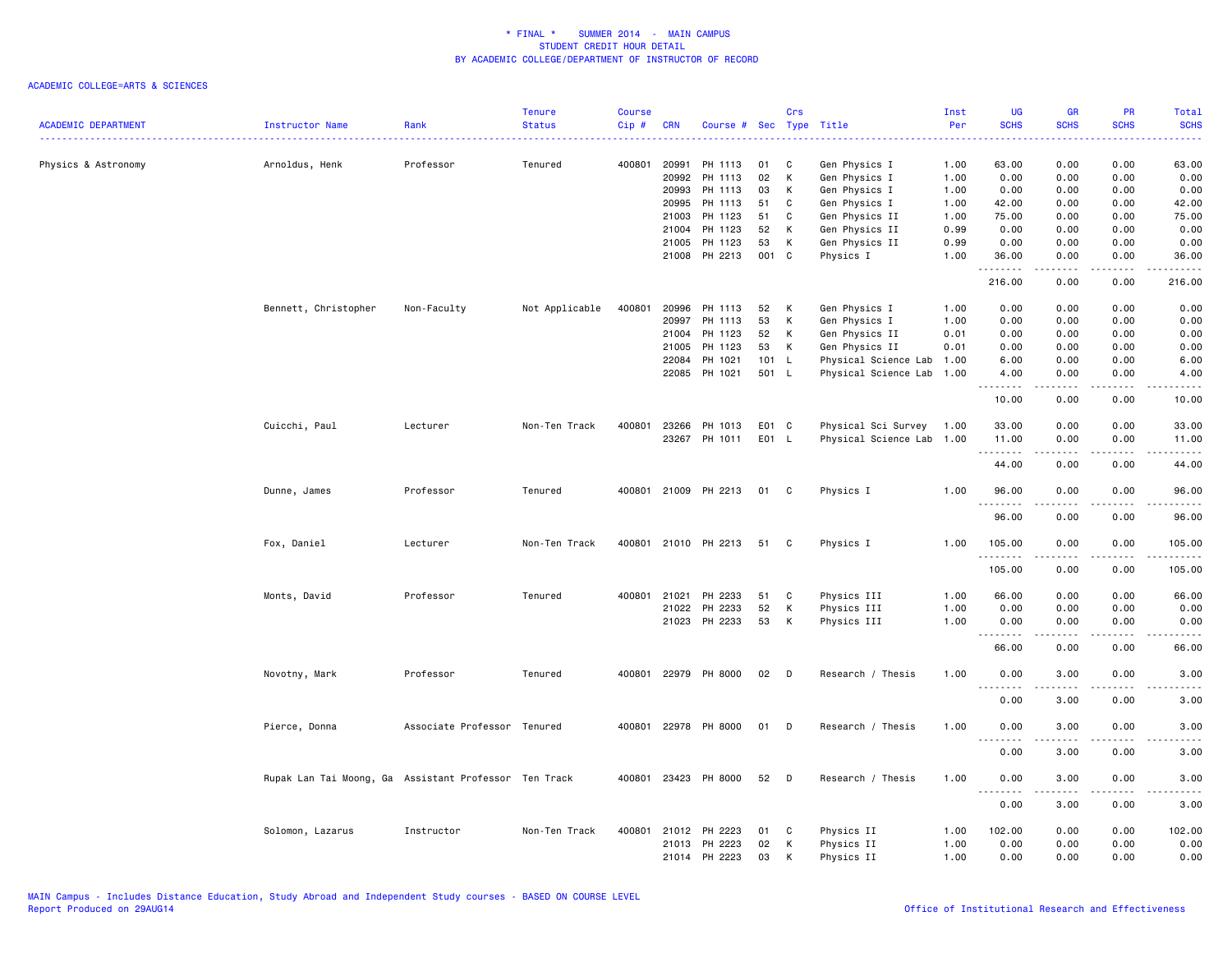| <b>ACADEMIC DEPARTMENT</b> | <b>Instructor Name</b> | Rank                          | <b>Tenure</b><br><b>Status</b> | <b>Course</b><br>Cip# | <b>CRN</b> | Course # Sec Type Title |      | Crs |                           | Inst<br>Per | <b>UG</b><br><b>SCHS</b> | <b>GR</b><br><b>SCHS</b>  | <b>PR</b><br><b>SCHS</b> | Total<br><b>SCHS</b> |
|----------------------------|------------------------|-------------------------------|--------------------------------|-----------------------|------------|-------------------------|------|-----|---------------------------|-------------|--------------------------|---------------------------|--------------------------|----------------------|
|                            |                        |                               |                                |                       |            |                         |      |     |                           |             | 102.00                   | 0.00                      | 0.00                     | 102.00               |
| Physics & Astronomy        | Tanner, Angelle        | Assistant Professor Ten Track |                                |                       |            | 400801 23450 PH 4000    | 01 I |     | Directed Indiv Study 1.00 |             | 3.00<br>--------         | 0.00<br>--------          | 0.00<br>---------        | 3.00<br>.<br>.       |
|                            |                        |                               |                                |                       |            |                         |      |     |                           |             | 3.00                     | 0.00                      | 0.00                     | 3.00                 |
|                            | Winger, Jeffry         | Professor                     | Tenured                        | 400801                |            | 21016 PH 2223           | 51   | C   | Physics II                | 1.00        | 84.00                    | 0.00                      | 0.00                     | 84.00                |
|                            |                        |                               |                                |                       |            | 21017 PH 2223           | 52   | K   | Physics II                | 1.00        | 0.00                     | 0.00                      | 0.00                     | 0.00                 |
|                            |                        |                               |                                |                       |            | 21018 PH 2223           | 53   | К   | Physics II                | 1.00        | 0.00                     | 0.00                      | 0.00                     | 0.00                 |
|                            |                        |                               |                                |                       |            |                         |      |     |                           |             | --------<br>84.00        | .<br>0.00                 | . <b>.</b><br>0.00       | .<br>84.00           |
|                            | Winter, Joshua         | Instructor                    | Non-Ten Track                  | 400801                | 20986      | PH 1011                 | 01   | L.  | Physical Science Lab 1.00 |             | 6.00                     | 0.00                      | 0.00                     | 6.00                 |
|                            |                        |                               |                                |                       | 20989      | PH 1013                 | 01   | C   | Physical Sci Survey       | 1.00        | 30.00                    | 0.00                      | 0.00                     | 30.00                |
|                            |                        |                               |                                |                       | 21837      | PH 1063                 | 01   | C.  | Descrip Astronomy         | 1.00        | 27,00                    | 0.00<br>- - - - - - - - - | 0.00<br>.                | 27.00<br>.           |
|                            |                        |                               |                                |                       |            |                         |      |     |                           |             | --------<br>63.00        | 0.00                      | 0.00                     | 63.00                |
|                            |                        |                               |                                |                       |            |                         |      |     |                           |             | ========                 | ========                  | ========                 | ==========           |
| Physics & Astronomy        |                        |                               |                                |                       |            |                         |      |     |                           |             | 789.00                   | 9.00                      | 0.00                     | 798.00               |
|                            |                        |                               |                                |                       |            |                         |      |     |                           |             | ========                 |                           | ========                 | ==========           |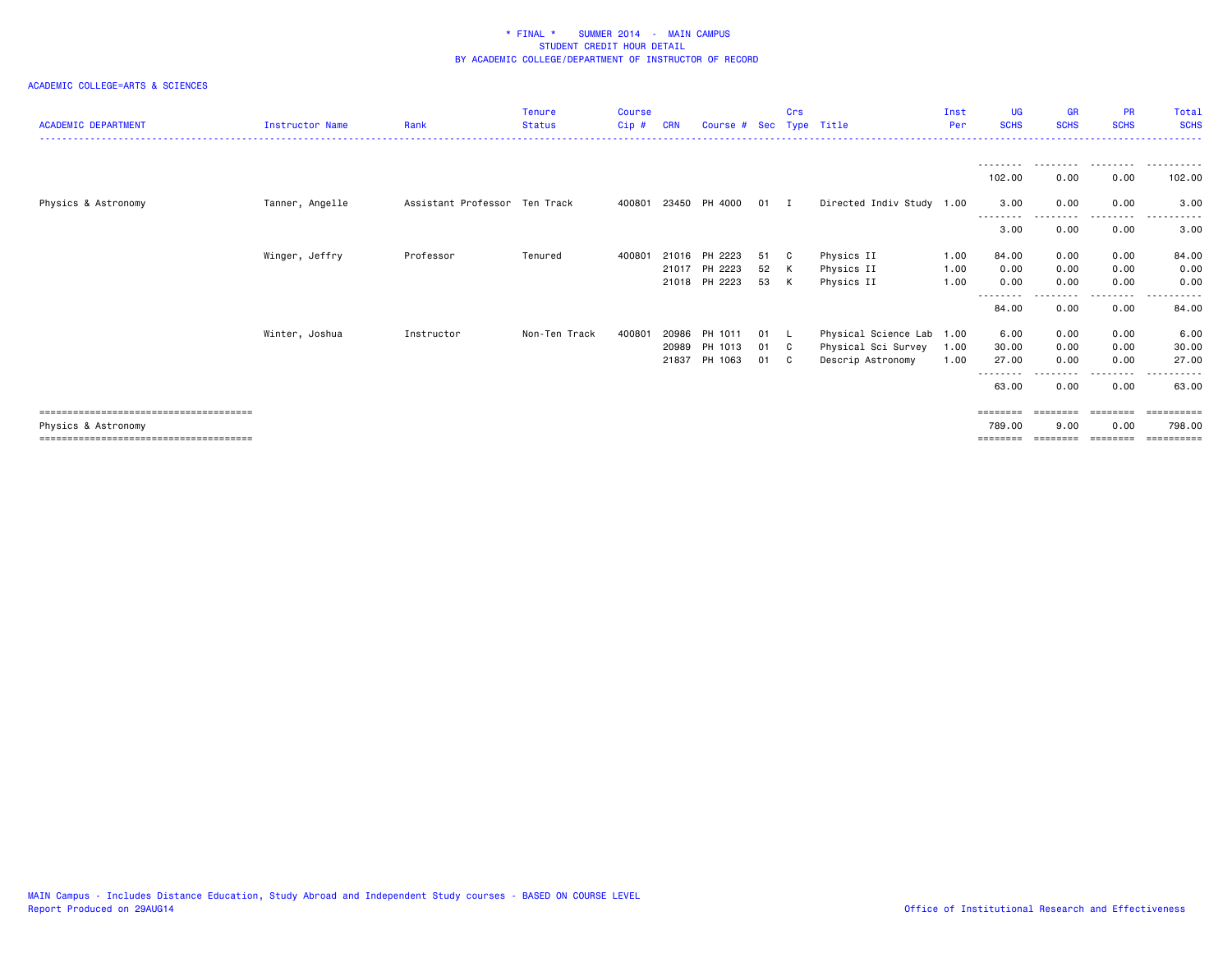| <b>ACADEMIC DEPARTMENT</b>                        | Instructor Name     | Rank                          | Tenure<br><b>Status</b> | <b>Course</b><br>Cip# | <b>CRN</b>     | Course # Sec Type Title                             |                   | Crs               |                                                         | Inst<br>Per          | UG<br><b>SCHS</b>                                                                                                                                             | GR<br><b>SCHS</b>                                                                                                                                                                                                   | <b>PR</b><br><b>SCHS</b> | Total<br><b>SCHS</b>   |
|---------------------------------------------------|---------------------|-------------------------------|-------------------------|-----------------------|----------------|-----------------------------------------------------|-------------------|-------------------|---------------------------------------------------------|----------------------|---------------------------------------------------------------------------------------------------------------------------------------------------------------|---------------------------------------------------------------------------------------------------------------------------------------------------------------------------------------------------------------------|--------------------------|------------------------|
| Political Science & Public Administrat Adams, Joe |                     | Lecturer                      | Non-Ten Track           |                       |                | 440401 21455 PPA 8733 502 S                         |                   |                   | Public Program Eval 1.00                                |                      | 0.00<br><u>.</u>                                                                                                                                              | 18.00<br>.                                                                                                                                                                                                          | 0.00                     | 18.00                  |
|                                                   |                     |                               |                         |                       |                |                                                     |                   |                   |                                                         |                      | 0.00                                                                                                                                                          | 18.00                                                                                                                                                                                                               | 0.00                     | 18.00                  |
|                                                   | Baker, Leslie       | Instructor                    | Non-Ten Track           |                       |                | 451001 21046 PS 3033                                | 51 C              |                   | Gender And Politics                                     | 1.00                 | 39.00                                                                                                                                                         | 0.00                                                                                                                                                                                                                | 0.00                     | 39.00                  |
|                                                   |                     |                               |                         |                       |                |                                                     |                   |                   |                                                         |                      | .<br>39.00                                                                                                                                                    | 0.00                                                                                                                                                                                                                | 0.00                     | 39.00                  |
|                                                   | Emison, Gerald      | Professor                     | Tenured                 |                       |                | 440401 21766 PPA 8763 001 C<br>22288 PPA 9000 101 D |                   |                   | Local Govt Planning<br>Research / Diss                  | 1.00<br>1.00         | 0.00<br>0.00<br><b></b>                                                                                                                                       | 63.00<br>4.00<br>.                                                                                                                                                                                                  | 0.00<br>0.00<br>.        | 63.00<br>4.00          |
|                                                   |                     |                               |                         |                       |                |                                                     |                   |                   |                                                         |                      | 0.00                                                                                                                                                          | 67.00                                                                                                                                                                                                               | 0.00                     | 67.00                  |
|                                                   | French, Philip      | Associate Professor Tenured   |                         | 440401 21037          |                | PPA 8400<br>22289 PPA 9000 102 D                    | 101 E             |                   | Public Ad Intern<br>Research / Diss                     | 1.00<br>1.00         | 0.00<br>0.00                                                                                                                                                  | 18.00<br>18.00                                                                                                                                                                                                      | 0.00<br>0.00             | 18.00<br>18.00         |
|                                                   |                     |                               |                         |                       |                |                                                     |                   |                   |                                                         |                      | .<br>0.00                                                                                                                                                     | $\frac{1}{2} \left( \frac{1}{2} \right) \left( \frac{1}{2} \right) \left( \frac{1}{2} \right) \left( \frac{1}{2} \right) \left( \frac{1}{2} \right) \left( \frac{1}{2} \right) \left( \frac{1}{2} \right)$<br>36.00 | 0.00                     | 36.00                  |
|                                                   | Mellen, Robbin      | Assistant Professor Ten Track |                         | 451001                | 21047<br>21049 | PS 4163<br>PS 6163<br>22280 PS 8000                 | 01<br>01<br>102 D | C<br>C            | Chief Executive<br>Chief Executive<br>Research / Thesis | 1.00<br>1.00<br>1.00 | 45.00<br>0.00<br>0.00<br>.                                                                                                                                    | 0.00<br>15.00<br>1.00<br>.                                                                                                                                                                                          | 0.00<br>0.00<br>0.00     | 45.00<br>15.00<br>1.00 |
|                                                   |                     |                               |                         |                       |                |                                                     |                   |                   |                                                         |                      | 45.00                                                                                                                                                         | 16.00                                                                                                                                                                                                               | 0.00                     | 61.00                  |
|                                                   | Park, Johann        | Assistant Professor Ten Track |                         | 451001                | 21043          | PS 1313<br>23591 PS 4000                            | 51<br>52          | C<br>$\mathbf{I}$ | Intro Intnl Relatns<br>Directed Indiv Study 1.00        | 1.00                 | 36.00<br>1.00<br>.                                                                                                                                            | 0.00<br>0.00<br>.                                                                                                                                                                                                   | 0.00<br>0.00<br>.        | 36.00<br>1.00          |
|                                                   |                     |                               |                         |                       |                |                                                     |                   |                   |                                                         |                      | 37.00                                                                                                                                                         | 0.00                                                                                                                                                                                                                | 0.00                     | 37.00                  |
|                                                   | Stanisevski, Dragan | Associate Professor Tenured   |                         | 440401                | 22292<br>23541 | PPA 9000<br>PPA 9000 51                             | 105 D             | D                 | Research / Diss<br>Research / Diss                      | 1.00<br>1.00         | 0.00<br>0.00                                                                                                                                                  | 6.00<br>3.00                                                                                                                                                                                                        | 0.00<br>0.00             | 6.00<br>3.00           |
|                                                   |                     |                               |                         |                       |                |                                                     |                   |                   |                                                         |                      | 0.00                                                                                                                                                          | .<br>9.00                                                                                                                                                                                                           | 0.00                     | 9.00                   |
|                                                   | Travis, Rickey      | Non-Faculty                   | Tenured                 | 451001                | 23490          | PS 1001<br>23524 PS 4000                            | 001<br>01         | C<br>I            | First Year Seminar<br>Directed Indiv Study              | 1.00<br>1.00         | 372.00<br>4.00                                                                                                                                                | 0.00<br>0.00                                                                                                                                                                                                        | 0.00<br>0.00             | 372.00<br>4.00         |
|                                                   |                     |                               |                         |                       |                |                                                     |                   |                   |                                                         |                      | .<br>376.00                                                                                                                                                   | $\omega = \omega/\omega$<br>0.00                                                                                                                                                                                    | .<br>0.00                | .<br>376.00            |
|                                                   | Waide, David        | Instructor                    | Non-Ten Track           | 451001                | 21040<br>21456 | PS 1113<br>PPA 8743                                 | 01<br>501 C       | <b>C</b>          | American Government<br>Administrative Law               | 1.00<br>1.00         | 66.00<br>0.00                                                                                                                                                 | 0.00<br>36.00                                                                                                                                                                                                       | 0.00<br>0.00             | 66.00<br>36.00         |
|                                                   |                     |                               |                         |                       |                |                                                     |                   |                   |                                                         |                      | $\frac{1}{2} \left( \frac{1}{2} \right) \left( \frac{1}{2} \right) \left( \frac{1}{2} \right) \left( \frac{1}{2} \right) \left( \frac{1}{2} \right)$<br>66.00 | $\frac{1}{2} \left( \frac{1}{2} \right) \left( \frac{1}{2} \right) \left( \frac{1}{2} \right) \left( \frac{1}{2} \right) \left( \frac{1}{2} \right)$<br>36.00                                                       | 0.00                     | 102.00                 |
|                                                   | Wiseman, William    | Professor                     | Tenured                 | 440401                |                | 22530 PPA 9623 501 S                                |                   |                   | Rural Gov Admin II                                      | 1.00                 | 0.00                                                                                                                                                          | 21.00                                                                                                                                                                                                               | 0.00                     | 21.00                  |
|                                                   |                     |                               |                         |                       |                |                                                     |                   |                   |                                                         |                      | $- - - - -$<br>0.00                                                                                                                                           | -----<br>21.00                                                                                                                                                                                                      | 0.00                     | 21.00                  |
|                                                   | Zavattaro, Staci    | Assistant Professor Ten Track |                         | 451001                |                | 21041 PS 1113                                       | 51                | C                 | American Government                                     | 1.00                 | 54.00                                                                                                                                                         | 0.00                                                                                                                                                                                                                | 0.00                     | 54.00                  |
|                                                   |                     |                               |                         |                       |                |                                                     |                   |                   |                                                         |                      | .<br>54.00                                                                                                                                                    | .<br>0.00                                                                                                                                                                                                           | 0.00                     | 54.00                  |
| Political Science & Public Administrat            |                     |                               |                         |                       |                |                                                     |                   |                   |                                                         |                      | ========<br>617.00                                                                                                                                            | ========<br>203.00<br>-------- ------- -------                                                                                                                                                                      | <b>EEEEEEE</b><br>0.00   | 820.00<br>==========   |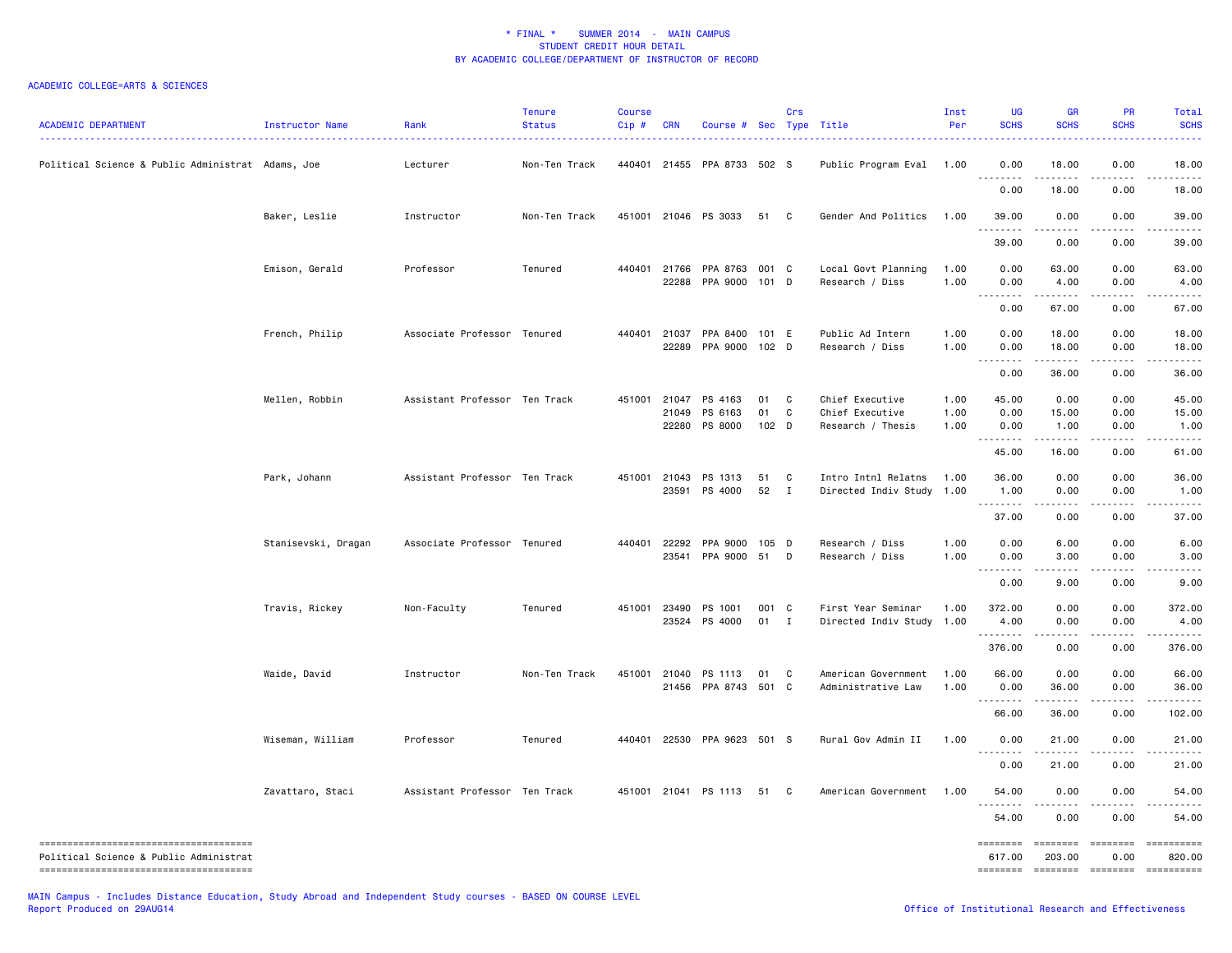| <b>ACADEMIC DEPARTMENT</b> | Instructor Name    | Rank                          | <b>Tenure</b><br><b>Status</b> | <b>Course</b><br>Cip# | <b>CRN</b>                       | Course #                                            |                          | Crs<br>Sec Type  | Title                                                                                          | Inst<br>Per          | UG<br><b>SCHS</b>                           | <b>GR</b><br><b>SCHS</b>      | PR<br><b>SCHS</b>            | <b>Total</b><br><b>SCHS</b>                  |
|----------------------------|--------------------|-------------------------------|--------------------------------|-----------------------|----------------------------------|-----------------------------------------------------|--------------------------|------------------|------------------------------------------------------------------------------------------------|----------------------|---------------------------------------------|-------------------------------|------------------------------|----------------------------------------------|
| Psychology                 | Armstrong, Kevin   | Associate Professor Tenured   |                                | 420101                | 21060<br>21071<br>21460<br>23595 | PSY 3213<br>PSY 8464<br>PSY 3363<br><b>PSY 7000</b> | 01<br>51<br>501<br>102 I | C<br>E<br>C      | Psych Of Ab Behavior 1.00<br>Prof Practicum<br>Behav Modification<br>Directed Indiv Study 1.00 | 1.00<br>1.00         | 78.00<br>0.00<br>60.00<br>0.00              | 0.00<br>16.00<br>0.00<br>2.00 | 0.00<br>0.00<br>0.00<br>0.00 | 78.00<br>16.00<br>60.00<br>2.00              |
|                            |                    |                               |                                | 422813                | 22121                            | PSY 8233                                            | 01                       | C                | Eth & Prof Issue Cli 1.00                                                                      |                      | 0.00<br>.                                   | 21.00                         | 0.00<br>$\sim$ $\sim$ $\sim$ | 21.00<br>والمناصبات                          |
|                            |                    |                               |                                |                       |                                  |                                                     |                          |                  |                                                                                                |                      | 138.00                                      | 39.00                         | 0.00                         | 177.00                                       |
|                            | Berman, Mitchell   | Professor                     | Ten Track                      |                       |                                  | 420101 23148 PSY 4000 101 I                         |                          |                  | Directed Indiv Study 1.00                                                                      |                      | 3.00                                        | 0.00                          | 0.00                         | 3.00                                         |
|                            |                    |                               |                                |                       |                                  |                                                     |                          |                  |                                                                                                |                      | 3.00                                        | 0.00                          | 0.00                         | 3.00                                         |
|                            | Bradshaw, Gary     | Professor                     | Tenured                        | 420301                |                                  | 23210 PSY 9000 103 D                                |                          |                  | Research/Diss                                                                                  | 1.00                 | 0.00<br>$\sim$ $\sim$                       | 6.00                          | 0.00                         | 6.00                                         |
|                            |                    |                               |                                |                       |                                  |                                                     |                          |                  |                                                                                                |                      | 0.00                                        | 6.00                          | 0.00                         | 6.00                                         |
|                            | Carskadon, Thomas  | Professor                     | Tenured                        |                       | 420101 21057<br>21059            | PSY 1013 01<br>PSY 1013 E01 C                       |                          | C                | Gen Psychology<br>Gen Psychology                                                               | 1.00<br>1.00         | 84.00<br>81.00                              | 0.00<br>0.00                  | 0.00<br>0.00<br>$- - -$      | 84.00<br>81.00                               |
|                            |                    |                               |                                |                       |                                  |                                                     |                          |                  |                                                                                                |                      | .<br>165.00                                 | 0.00                          | 0.00                         | $\sim$ $\sim$ $\sim$ $\sim$ $\sim$<br>165.00 |
|                            | Drumheller, Philip | Instructor                    | Non-Ten Track                  | 429999                |                                  | 21067 PSY 4223 51 C                                 |                          |                  | Drug Use And Abuse                                                                             | 1.00                 | 69.00<br>.                                  | 0.00                          | 0.00                         | 69.00                                        |
|                            |                    |                               |                                |                       |                                  |                                                     |                          |                  |                                                                                                |                      | 69.00                                       | 0.00                          | 0.00                         | 69.00                                        |
|                            | Eakin, Deborah     | Associate Professor Tenured   |                                | 420101<br>420301      | 22120<br>21786<br>23212          | PSY 3803<br>PSY 3713<br>PSY 9000                    | 01<br>001 C<br>105 D     | C                | Int Dev Psychology<br>Cognitive Psychology<br>Research/Diss                                    | 1.00<br>1.00<br>1.00 | 39.00<br>51.00<br>0.00                      | 0.00<br>0.00<br>12.00         | 0.00<br>0.00<br>0.00         | 39.00<br>51.00<br>12.00                      |
|                            |                    |                               |                                |                       |                                  |                                                     |                          |                  |                                                                                                |                      | .<br>90.00                                  | 12.00                         | $\frac{1}{2}$<br>0.00        | .<br>102.00                                  |
|                            | Gresham, Courtney  | Non-Faculty                   | Not Applicable                 | 420101                | 21457                            | PSY 3213 501 C<br>21458 PSY 3343 501 C              |                          |                  | Psych Of Ab Behavior 1.00<br>Psych Of Learning                                                 | 1.00                 | 33.00<br>42.00<br>.                         | 0.00<br>0.00                  | 0.00<br>0.00                 | 33.00<br>42.00<br>.                          |
|                            |                    |                               |                                |                       |                                  |                                                     |                          |                  |                                                                                                |                      | 75.00                                       | 0.00                          | 0.00                         | 75.00                                        |
|                            | Hood, Kristina     | Assistant Professor Ten Track |                                | 420101                | 21785<br>23508<br>23510          | PSY 3623<br>PSY 8000<br>PSY 7000 51                 | 001 C<br>51              | D<br>I           | Social Psychology<br>Research / Thesis<br>Directed Indiv Study                                 | 1.00<br>1.00<br>1.00 | 30.00<br>0.00<br>0.00<br>$\sim$ $\sim$<br>. | 0.00<br>3.00<br>3.00          | 0.00<br>0.00<br>0.00         | 30.00<br>3.00<br>3.00                        |
|                            |                    |                               |                                |                       |                                  |                                                     |                          |                  |                                                                                                |                      | 30.00                                       | 6.00                          | 0.00                         | 36.00                                        |
|                            | Jones, Alexis      | Grad Teach Assist             | Not Applicable                 | 131099<br>420301      | 20782<br>22638                   | LSK 0023<br>PSY 3713 552 C                          | 101 L                    |                  | Dev Studies Lab<br>Cognitive Psychology                                                        | 1.00<br>1.00         | 30.00<br>90.00<br>.                         | 0.00<br>0.00                  | 0.00<br>0.00                 | 30.00<br>90.00<br>.                          |
|                            |                    |                               |                                |                       |                                  |                                                     |                          |                  |                                                                                                |                      | 120.00                                      | 0.00                          | 0.00                         | 120.00                                       |
|                            | Keeley, Jared      | Assistant Professor Ten Track |                                |                       |                                  | 420101 23145 PSY 8000 102 D                         |                          |                  | Research / Thesis                                                                              | 1.00                 | 0.00<br>.                                   | 1.00<br><u>.</u>              | 0.00<br>$   -$               | 1.00<br>$\frac{1}{2}$                        |
|                            |                    |                               |                                |                       |                                  |                                                     |                          |                  |                                                                                                |                      | 0.00                                        | 1.00                          | 0.00                         | 1.00                                         |
|                            | McKinney, Clifford | Assistant Professor Ten Track |                                | 420101                | 21061<br>21062<br>21070<br>23220 | PSY 3314<br>PSY 3314<br>PSY 8454<br>PSY 8111        | 01<br>51<br>01<br>101    | B<br>C<br>E<br>H | Experimental Psych<br>Experimental Psych<br>Prof Practicum<br>Scientist-Pract Appl 1.00        | 1.00<br>1.00<br>1.00 | 24.00<br>40.00<br>0.00<br>0.00              | 0.00<br>0.00<br>20.00<br>2.00 | 0.00<br>0.00<br>0.00<br>0.00 | 24.00<br>40.00<br>20.00<br>2.00              |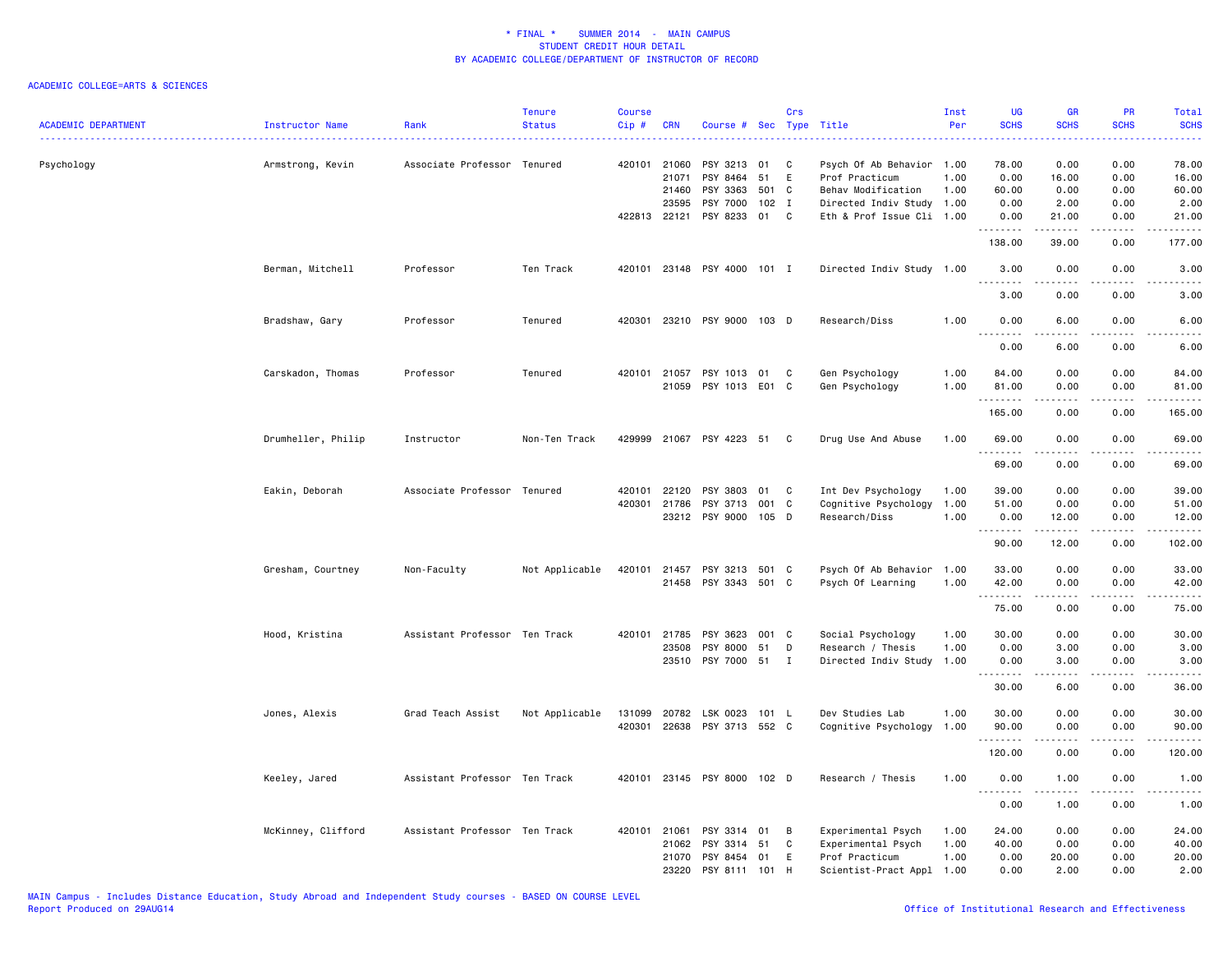| <b>ACADEMIC DEPARTMENT</b> | Instructor Name    | Rank                          | <b>Tenure</b><br><b>Status</b> | <b>Course</b><br>Cip# | <b>CRN</b>     | Course #                         | Sec     | Crs | Type Title                                             | Inst<br>Per | UG<br><b>SCHS</b>                                                                                                                                                                                                                                                                                                                                                                                                                                                                      | <b>GR</b><br><b>SCHS</b> | <b>PR</b><br><b>SCHS</b> | Total<br><b>SCHS</b> |
|----------------------------|--------------------|-------------------------------|--------------------------------|-----------------------|----------------|----------------------------------|---------|-----|--------------------------------------------------------|-------------|----------------------------------------------------------------------------------------------------------------------------------------------------------------------------------------------------------------------------------------------------------------------------------------------------------------------------------------------------------------------------------------------------------------------------------------------------------------------------------------|--------------------------|--------------------------|----------------------|
|                            |                    |                               |                                |                       |                |                                  |         |     |                                                        |             | --------                                                                                                                                                                                                                                                                                                                                                                                                                                                                               | .                        | ----------               | ------               |
| Psychology                 | McKinney, Clifford | Assistant Professor Ten Track |                                | 420101                | 23221<br>23222 | PSY 8121 101 H<br>PSY 8131 101 H |         |     | Scientist-Pract Appl 1.00<br>Scientist-Pract Appl 1.00 |             | 0.00<br>0.00                                                                                                                                                                                                                                                                                                                                                                                                                                                                           | 1.00<br>1.00             | 0.00<br>0.00             | 1.00<br>1.00         |
|                            |                    |                               |                                |                       |                |                                  |         |     |                                                        |             | $\begin{array}{cccccccccccccc} \multicolumn{2}{c}{} & \multicolumn{2}{c}{} & \multicolumn{2}{c}{} & \multicolumn{2}{c}{} & \multicolumn{2}{c}{} & \multicolumn{2}{c}{} & \multicolumn{2}{c}{} & \multicolumn{2}{c}{} & \multicolumn{2}{c}{} & \multicolumn{2}{c}{} & \multicolumn{2}{c}{} & \multicolumn{2}{c}{} & \multicolumn{2}{c}{} & \multicolumn{2}{c}{} & \multicolumn{2}{c}{} & \multicolumn{2}{c}{} & \multicolumn{2}{c}{} & \multicolumn{2}{c}{} & \multicolumn{2}{c}{} & \$ | -----                    | . <b>.</b> .             | .                    |
|                            |                    |                               |                                |                       |                |                                  |         |     |                                                        |             | 64.00                                                                                                                                                                                                                                                                                                                                                                                                                                                                                  | 24.00                    | 0.00                     | 88.00                |
|                            | McMillen, Robert   | Associate Professor Tenured   |                                |                       |                | 420101 23228 PSY 7000 101 I      |         |     | Directed Indiv Study 1.00                              |             | 0.00<br>. <b>.</b>                                                                                                                                                                                                                                                                                                                                                                                                                                                                     | 3.00                     | 0.00                     | 3.00                 |
|                            |                    |                               |                                |                       |                |                                  |         |     |                                                        |             | 0.00                                                                                                                                                                                                                                                                                                                                                                                                                                                                                   | - - - -<br>3.00          | . <u>.</u> .<br>0.00     | $\cdots$<br>3.00     |
|                            | Moss, Robert       | Assistant Professor Ten Track |                                |                       |                | 420301 23146 PSY 9000 102 D      |         |     | Research/Diss                                          | 1.00        | 0.00                                                                                                                                                                                                                                                                                                                                                                                                                                                                                   | 6.00                     | 0.00                     | 6.00                 |
|                            |                    |                               |                                |                       |                |                                  |         |     |                                                        |             | --------<br>0.00                                                                                                                                                                                                                                                                                                                                                                                                                                                                       | .<br>6.00                | -----<br>0.00            | 6.00                 |
|                            | Nadorff, Michael   | Assistant Professor Ten Track |                                | 429999 22724          |                | PSY 4990 501 C                   |         |     | Special Topic In PSY 1.00                              |             | 33.00                                                                                                                                                                                                                                                                                                                                                                                                                                                                                  | 0.00                     | 0.00                     | 33.00                |
|                            |                    |                               |                                |                       |                | 22725 PSY 6990 501 C             |         |     | Special Topic In PSY 1.00                              |             | 0.00<br>.                                                                                                                                                                                                                                                                                                                                                                                                                                                                              | 6.00                     | 0.00                     | 6.00                 |
|                            |                    |                               |                                |                       |                |                                  |         |     |                                                        |             | 33.00                                                                                                                                                                                                                                                                                                                                                                                                                                                                                  | 6.00                     | 0.00                     | 39.00                |
|                            | Valentine, Michael | Instructor                    | Non-Ten Track                  | 420101                | 21064          | PSY 3413 51 C                    |         |     | Human Sexual Behavio 1.00                              |             | 87.00                                                                                                                                                                                                                                                                                                                                                                                                                                                                                  | 0.00                     | 0.00                     | 87.00                |
|                            |                    |                               |                                |                       | 21459          | PSY 3353 501 C                   |         |     | Motivation                                             | 1.00        | 75.00                                                                                                                                                                                                                                                                                                                                                                                                                                                                                  | 0.00                     | 0.00                     | 75.00                |
|                            |                    |                               |                                | 421601                | 22635          | PSY 4353 501 C                   |         |     | Psychology and the L 1.00                              |             | 51.00                                                                                                                                                                                                                                                                                                                                                                                                                                                                                  | 0.00                     | 0.00                     | 51.00                |
|                            |                    |                               |                                |                       |                |                                  |         |     |                                                        |             | .<br>213.00                                                                                                                                                                                                                                                                                                                                                                                                                                                                            | 0.00                     | 0.00                     | 213.00               |
|                            | Williams, Carrick  | Associate Professor Tenured   |                                | 420101 23101          |                | PSY 8000                         | $101$ D |     | Research / Thesis                                      | 1.00        | 0.00                                                                                                                                                                                                                                                                                                                                                                                                                                                                                   | 7.00                     | 0.00                     | 7.00                 |
|                            |                    |                               |                                |                       |                | 420301 23102 PSY 9000 101 D      |         |     | Research/Diss                                          | 1.00        | 0.00                                                                                                                                                                                                                                                                                                                                                                                                                                                                                   | 1.00                     | 0.00                     | 1.00                 |
|                            |                    |                               |                                |                       |                |                                  |         |     |                                                        |             | .<br>0.00                                                                                                                                                                                                                                                                                                                                                                                                                                                                              | ----<br>8.00             | 0.00                     | 8.00                 |
|                            |                    |                               |                                |                       |                |                                  |         |     |                                                        |             | ========                                                                                                                                                                                                                                                                                                                                                                                                                                                                               | ========                 | <b>EEEEEEE</b>           | <b>EEEEEEEEE</b>     |
| Psychology                 |                    |                               |                                |                       |                |                                  |         |     |                                                        |             | 1000.00                                                                                                                                                                                                                                                                                                                                                                                                                                                                                | 111.00                   | 0.00                     | 1111.00              |
|                            |                    |                               |                                |                       |                |                                  |         |     |                                                        |             | ========                                                                                                                                                                                                                                                                                                                                                                                                                                                                               |                          | --------- --------       | <b>CONSESSED</b>     |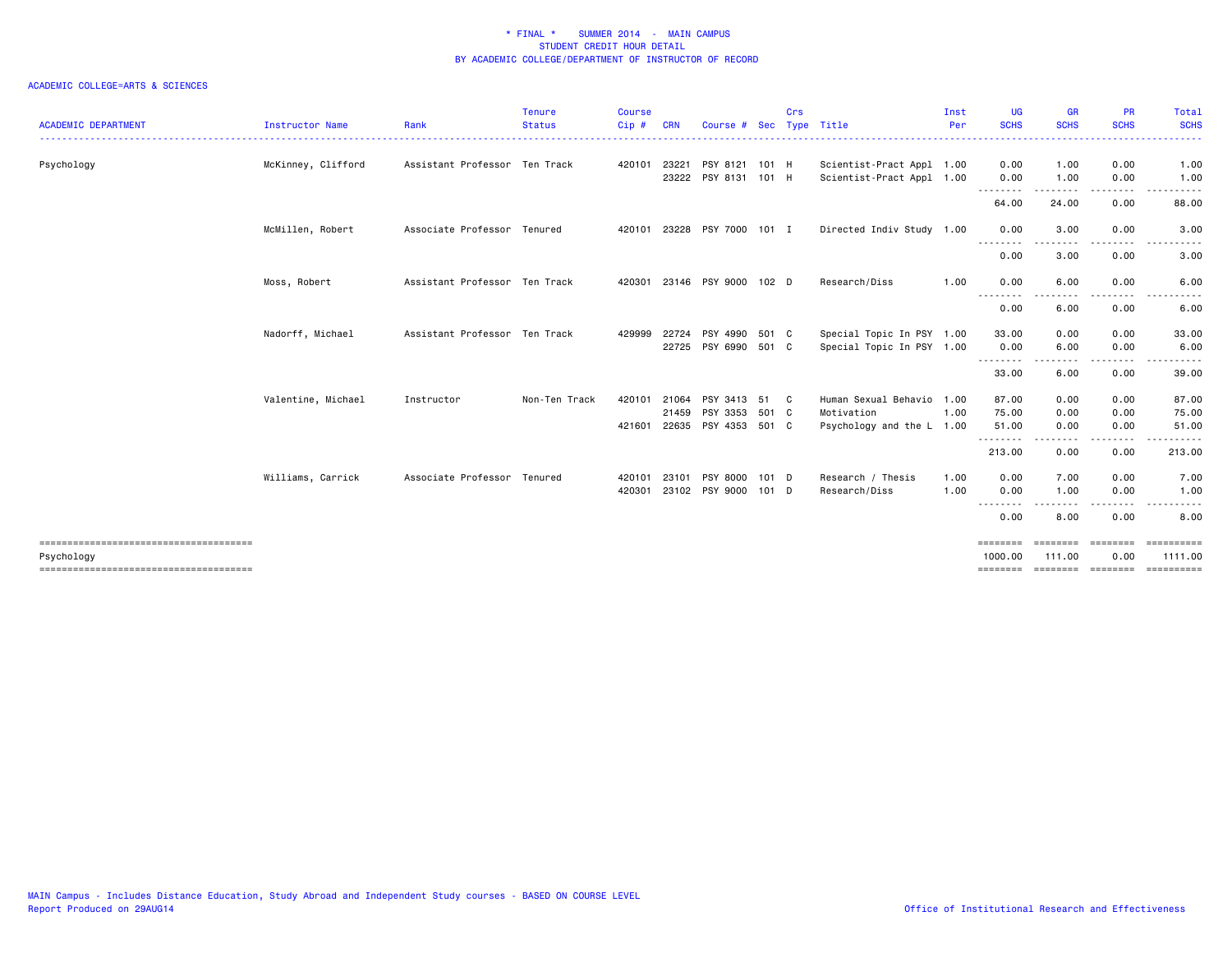| <b>ACADEMIC DEPARTMENT</b> | Instructor Name     | Rank                          | <b>Tenure</b><br><b>Status</b> | <b>Course</b><br>Cip# | <b>CRN</b>     | Course #             | Sec              | Crs          | Type Title                                             | Inst<br>Per | UG<br><b>SCHS</b>                    | GR<br><b>SCHS</b> | PR<br><b>SCHS</b> | Total<br><b>SCHS</b>                                                                                                              |
|----------------------------|---------------------|-------------------------------|--------------------------------|-----------------------|----------------|----------------------|------------------|--------------|--------------------------------------------------------|-------------|--------------------------------------|-------------------|-------------------|-----------------------------------------------------------------------------------------------------------------------------------|
| Sociology                  | Baker, Ashley       | Grad Teach Assist             | Not Applicable                 | 050207                | 21752<br>21753 | AN 1173<br>SO 1173   | 01<br>01         | C<br>C       | Intro Gender Studies 1.00<br>Intro Gender Studies 1.00 |             | 12.00<br>24.00                       | 0.00<br>0.00      | 0.00<br>0.00      | 12.00<br>24.00                                                                                                                    |
|                            |                     |                               |                                |                       |                | 21754 GS 1173        | 01               | C            | Introduction to Gend 1.00                              |             | 12.00                                | 0.00              | 0.00              | 12.00                                                                                                                             |
|                            |                     |                               |                                |                       |                |                      |                  |              |                                                        |             | <u> - - - - - - - -</u><br>48.00     | 0.00              | 0.00              | 48.00                                                                                                                             |
|                            | Barranco, Raymond   | Assistant Professor Ten Track |                                | 450401 21338          |                | CRM 1003             | 501 C            |              | Crime & Justice in A 1.00                              |             | 39.00                                | 0.00              | 0.00              | 39.00                                                                                                                             |
|                            |                     |                               |                                |                       | 21760          | CRM 3603             | 51               | C            | Criminological Theor                                   | 1.00        | 18.00                                | 0.00              | 0.00              | 18.00                                                                                                                             |
|                            |                     |                               |                                | 451101                | 21094          | SO 3313              | 51               | C            | Deviant Behavior                                       | 1.00        | 39.00                                | 0.00              | 0.00              | 39.00                                                                                                                             |
|                            |                     |                               |                                |                       | 21469          | SO 3313              | 501              | $\mathbf{C}$ | Deviant Behavior                                       | 1.00        | 27.00                                | 0.00              | 0.00              | 27.00                                                                                                                             |
|                            |                     |                               |                                |                       | 22343          | SO 7000              | 01               | $\mathbf{I}$ | Directed Indiv Study 1.00                              |             | 0.00                                 | 3.00              | 0.00              | 3.00                                                                                                                              |
|                            |                     |                               |                                |                       | 23094          | SO 7000              | 51               | $\mathbf{I}$ | Directed Indiv Study 1.00                              |             | 0.00<br>.                            | 3.00<br>.         | 0.00<br>.         | 3.00<br>.                                                                                                                         |
|                            |                     |                               |                                |                       |                |                      |                  |              |                                                        |             | 123.00                               | 6.00              | 0.00              | 129.00                                                                                                                            |
|                            | Boyd, Robert        | Professor                     | Tenured                        | 451101 23127          |                | SO 9000              | 102 <sub>D</sub> |              | Research / Diss                                        | 1.00        | 0.00                                 | 3.00              | 0.00              | 3.00                                                                                                                              |
|                            |                     |                               |                                |                       | 23160          | SO 9000              | 02               | D            | Research / Diss                                        | 1.00        | 0.00<br>$\sim$ $\sim$                | 6.00              | 0.00              | 6.00                                                                                                                              |
|                            |                     |                               |                                |                       |                |                      |                  |              |                                                        |             | 0.00                                 | 9.00              | 0.00              | 9.00                                                                                                                              |
|                            | Boydstun, Jamie     | Lecturer                      | Non-Ten Track                  |                       |                | 451101 21087 SO 1003 | 51 C             |              | Intro To Sociology                                     | 1.00        | 69.00                                | 0.00              | 0.00              | 69.00                                                                                                                             |
|                            |                     |                               |                                |                       |                |                      |                  |              |                                                        |             | 69.00                                | 0.00              | 0.00              | 69.00                                                                                                                             |
|                            | Chi, Guangqing      | Associate Professor Ten Track |                                |                       |                | 451101 22975 SO 9000 | 01               | D            | Research / Diss                                        | 1.00        | 0.00<br>$\sim$ $\sim$                | 6.00              | 0.00              | 6.00                                                                                                                              |
|                            |                     |                               |                                |                       |                |                      |                  |              |                                                        |             | 0.00                                 | 6.00              | 0.00              | 6.00                                                                                                                              |
|                            | Cossman, Jeralynn   | Professor                     | Tenured                        |                       |                | 451101 23293 SO 9000 | 04               | D            | Research / Diss                                        | 1.00        | 0.00                                 | 1.00              | 0.00              | 1.00                                                                                                                              |
|                            |                     |                               |                                |                       |                |                      |                  |              |                                                        |             | 0.00                                 | 1.00              | 0.00              | 1.00                                                                                                                              |
|                            | Dunaway, R. Gregory | Non-Faculty                   | Tenured                        |                       |                | 451101 23500 SO 9000 | 104 D            |              | Research / Diss                                        | 1.00        | 0.00<br>$\sim$ $\sim$ $\sim$<br>.    | 6.00              | 0.00              | 6.00                                                                                                                              |
|                            |                     |                               |                                |                       |                |                      |                  |              |                                                        |             | 0.00                                 | 6.00              | 0.00              | 6.00                                                                                                                              |
|                            | Evans, David        | Grad Teach Assist             | Not Applicable                 |                       |                | 450201 21093 SO 2203 | 51               | C            | Racial Minorities                                      | 1.00        | 12.00<br><u> - - - - - - - -</u>     | 0.00              | 0.00              | 12.00                                                                                                                             |
|                            |                     |                               |                                |                       |                |                      |                  |              |                                                        |             | 12.00                                | 0.00              | 0.00              | 12.00                                                                                                                             |
|                            | Haynes, Stacy       | Assistant Professor Ten Track |                                | 450401                | 20288          | CRM 3316             | 01               | F            | Criminology Internsh 1.00                              |             | 24.00                                | 0.00              | 0.00              | 24.00                                                                                                                             |
|                            |                     |                               |                                | 451101 21902          |                | SO 8900              | 001 S            |              | Fields Of Sociology                                    | 1.00        | 0.00                                 | 18.00             | 0.00              | 18.00                                                                                                                             |
|                            |                     |                               |                                |                       | 23259          | SO 8000              | 102 <sub>D</sub> |              | Research / Thesis                                      | 1.00        | 0.00                                 | 1.00              | 0.00              | 1.00                                                                                                                              |
|                            |                     |                               |                                |                       |                |                      |                  |              |                                                        |             | .                                    | .<br>19.00        | .<br>0.00         | المتمامين<br>43.00                                                                                                                |
|                            |                     |                               |                                |                       |                |                      |                  |              |                                                        |             | 24.00                                |                   |                   |                                                                                                                                   |
|                            | Husain, Jonelle     | Lecturer                      | Non-Ten Track                  |                       |                | 451101 21089 SO 1003 | R02 C            |              | Intro To Sociology                                     | 1.00        | 69.00<br>.                           | 0.00<br>.         | 0.00              | 69.00<br>.                                                                                                                        |
|                            |                     |                               |                                |                       |                |                      |                  |              |                                                        |             | 69.00                                | 0.00              | 0.00              | 69.00                                                                                                                             |
|                            | Irizarry, Yasmiyn   | Assistant Professor Ten Track |                                |                       |                | 451101 23090 SO 8000 | 01 D             |              | Research / Thesis                                      | 1.00        | 0.00<br>$\sim$ $\sim$ .<br>$- - - -$ | 1.00<br>.         | 0.00<br>.         | 1.00<br>$\frac{1}{2} \left( \frac{1}{2} \right) \left( \frac{1}{2} \right) \left( \frac{1}{2} \right) \left( \frac{1}{2} \right)$ |
|                            |                     |                               |                                |                       |                |                      |                  |              |                                                        |             | 0.00                                 | 1.00              | 0.00              | 1.00                                                                                                                              |
|                            | Kelly, Kimberly     | Assistant Professor Ten Track |                                |                       |                | 451101 21467 SO 1003 | 501 C            |              | Intro To Sociology                                     | 1.00        | 36.00                                | 0.00              | 0.00              | 36.00                                                                                                                             |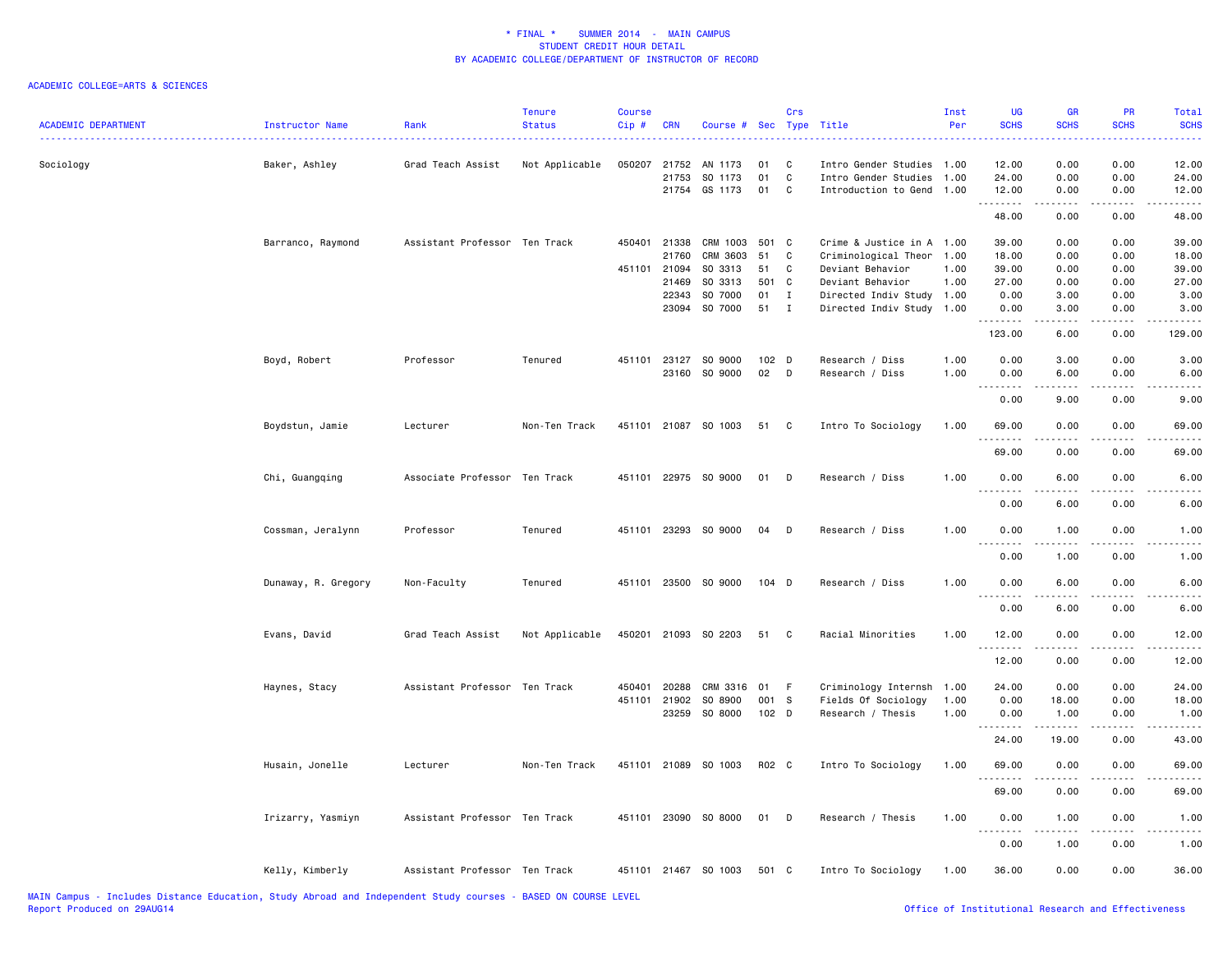| <b>ACADEMIC DEPARTMENT</b> | Instructor Name  | Rank                              | <b>Tenure</b><br><b>Status</b> | Course<br>$Cip$ # | <b>CRN</b> | Course # Sec Type Title |         | Crs      |                           | Inst<br>Per | <b>UG</b><br><b>SCHS</b>   | <b>GR</b><br><b>SCHS</b> | PR<br><b>SCHS</b>      | Total<br><b>SCHS</b>                                                                                                              |
|----------------------------|------------------|-----------------------------------|--------------------------------|-------------------|------------|-------------------------|---------|----------|---------------------------|-------------|----------------------------|--------------------------|------------------------|-----------------------------------------------------------------------------------------------------------------------------------|
| Sociology                  | Kelly, Kimberly  | Assistant Professor Ten Track     |                                | 451101            | 21892      | SO 8973                 | 501 C   |          | Gender and Work           | 1.00        | 0.00                       | 3.00                     | 0.00                   | 3.00                                                                                                                              |
|                            |                  |                                   |                                |                   | 22221      | SO 4990                 | 001 C   |          | Special Topic In SO       | 1.00        | 6.00                       | 0.00                     | 0.00                   | 6.00                                                                                                                              |
|                            |                  |                                   |                                |                   | 22222      | SO 6990                 | 001     | C        | Special Topic In SO       | 1.00        | 0.00                       | 21.00                    | 0.00                   | 21.00                                                                                                                             |
|                            |                  |                                   |                                |                   | 22651      | SO 8000                 | 101 D   |          | Research / Thesis         | 1.00        | 0.00<br>.                  | 18.00<br>بالالالالا      | 0.00                   | 18.00                                                                                                                             |
|                            |                  |                                   |                                |                   |            |                         |         |          |                           |             | 42.00                      | 42.00                    | 0.00                   | 84.00                                                                                                                             |
|                            | Lane, Shannon    | Instructor                        | Non-Ten Track                  | 050201            |            | 20004 AAS 2203          | 51      | C        | Racial Minorities         | 1.00        | 18.00                      | 0.00                     | 0.00                   | 18.00                                                                                                                             |
|                            |                  |                                   |                                | 450201            |            | 20047 AN 2203           | 51      | C        | Racial Minorities         | 1.00        | 9.00<br>.<br>$\sim$ $\sim$ | 0.00<br>.                | 0.00<br>.              | 9.00<br>.                                                                                                                         |
|                            |                  |                                   |                                |                   |            |                         |         |          |                           |             | 27.00                      | 0.00                     | 0.00                   | 27.00                                                                                                                             |
|                            | May, David       | Associate Professor Tenured       |                                | 451101            | 22986      | SO 9000                 | $101$ D |          | Research / Diss           | 1.00        | 0.00                       | 6.00                     | 0.00                   | 6.00                                                                                                                              |
|                            |                  |                                   |                                |                   |            | 23218 SO 7000           | $101$ I |          | Directed Indiv Study 1.00 |             | 0.00                       | 3.00                     | 0.00                   | 3.00                                                                                                                              |
|                            |                  |                                   |                                |                   |            |                         |         |          |                           |             | 0.00                       | 9.00                     | 0.00                   | 9.00                                                                                                                              |
|                            | McKinley, Kenya  | Assistant Professor Non-Ten Track |                                | 440701            |            | 21890 SW 3003           | 501 C   |          | Populations at-risk 1.00  |             | 30.00                      | 0.00                     | 0.00                   | 30.00                                                                                                                             |
|                            |                  |                                   |                                |                   |            |                         |         |          |                           |             | 30.00                      | .<br>0.00                | .<br>0.00              | .<br>30.00                                                                                                                        |
|                            | Netadj, Mehrzad  | Instructor                        | Non-Ten Track                  | 451101            | 21086      | SO 1003                 | 01      | C        | Intro To Sociology        | 1.00        | 12.00                      | 0.00                     | 0.00                   | 12.00                                                                                                                             |
|                            |                  |                                   |                                |                   | 21091      | SO 1203                 | 001     | C        | Marriage & Family         | 1.00        | 24.00                      | 0.00                     | 0.00                   | 24.00                                                                                                                             |
|                            |                  |                                   |                                |                   |            | 21092 SO 1203           | E01 C   |          | Marriage & Family         | 1.00        | 30.00                      | 0.00                     | 0.00                   | 30.00                                                                                                                             |
|                            |                  |                                   |                                |                   |            |                         |         |          |                           |             | 66.00                      | 0.00                     | 0.00                   | 66.00                                                                                                                             |
|                            | Parisi, Domenico | Non-Faculty                       | Tenured                        | 451101            |            | 23205 SO 9000           | 103 D   |          | Research / Diss           | 1.00        | 0.00                       | 6.00<br>.                | 0.00                   | 6.00                                                                                                                              |
|                            |                  |                                   |                                |                   |            |                         |         |          |                           |             | 0.00                       | 6.00                     | 0.00                   | 6.00                                                                                                                              |
|                            | Rader, Nicole    | Associate Professor Tenured       |                                | 450401            | 22946      | CRM 4233                | 51      | C        | Juvenile Delinquency 1.00 |             | 9.00                       | 0.00                     | 0.00                   | 9.00                                                                                                                              |
|                            |                  |                                   |                                | 451101            | 21757      | SO 1103                 | 51      | C        | Contemp Social Prob       | 1.00        | 24.00                      | 0.00                     | 0.00                   | 24.00                                                                                                                             |
|                            |                  |                                   |                                |                   | 21759      | SO 4233                 | 51      | C        | Juvenile Delinquency 1.00 |             | 18.00                      | 0.00                     | 0.00                   | 18.00                                                                                                                             |
|                            |                  |                                   |                                |                   |            | 23174 SO 9000           | 03      | D        | Research / Diss           | 1.00        | 0.00<br>.                  | 1.00<br>.                | 0.00                   | 1.00<br>$\frac{1}{2} \left( \frac{1}{2} \right) \left( \frac{1}{2} \right) \left( \frac{1}{2} \right) \left( \frac{1}{2} \right)$ |
|                            |                  |                                   |                                |                   |            |                         |         |          |                           |             | 51.00                      | 1.00                     | 0.00                   | 52.00                                                                                                                             |
|                            | Sparks, Jessica  | Lecturer                          | Non-Ten Track                  |                   |            | 451101 21471 SO 4333    | 501 C   |          | Sociology Of Sports       | 1.00        | 15.00<br><u>.</u>          | 0.00<br>$\frac{1}{2}$    | 0.00<br>.              | 15.00                                                                                                                             |
|                            |                  |                                   |                                |                   |            |                         |         |          |                           |             | 15.00                      | 0.00                     | 0.00                   | 15.00                                                                                                                             |
|                            | Wells, Makeela   | Grad Teach Assist                 | Not Applicable                 |                   |            | 451101 21470 SO 4233    | 501 C   |          | Juvenile Delinquency 1.00 |             | 27.00<br>.                 | 0.00<br>----             | 0.00<br>.              | 27.00<br>.                                                                                                                        |
|                            |                  |                                   |                                |                   |            |                         |         |          |                           |             | 27.00                      | 0.00                     | 0.00                   | 27.00                                                                                                                             |
|                            | Young, Sarah     | Lecturer                          | Non-Ten Track                  | 440701            |            | 21889 SW 3033           | 501     | <b>S</b> | Seminar in Resilienc      | 1.00        | 21.00<br>.                 | 0.00                     | 0.00                   | 21.00                                                                                                                             |
|                            |                  |                                   |                                |                   |            |                         |         |          |                           |             | 21.00                      | 0.00                     | 0.00                   | 21.00                                                                                                                             |
| Sociology                  |                  |                                   |                                |                   |            |                         |         |          |                           |             | ========<br>624.00         | ========<br>106.00       | <b>EEEEEEE</b><br>0.00 | ==========<br>730.00                                                                                                              |
|                            |                  |                                   |                                |                   |            |                         |         |          |                           |             | ========                   | <b>EDECEDED</b>          | $=$ ========           | ==========                                                                                                                        |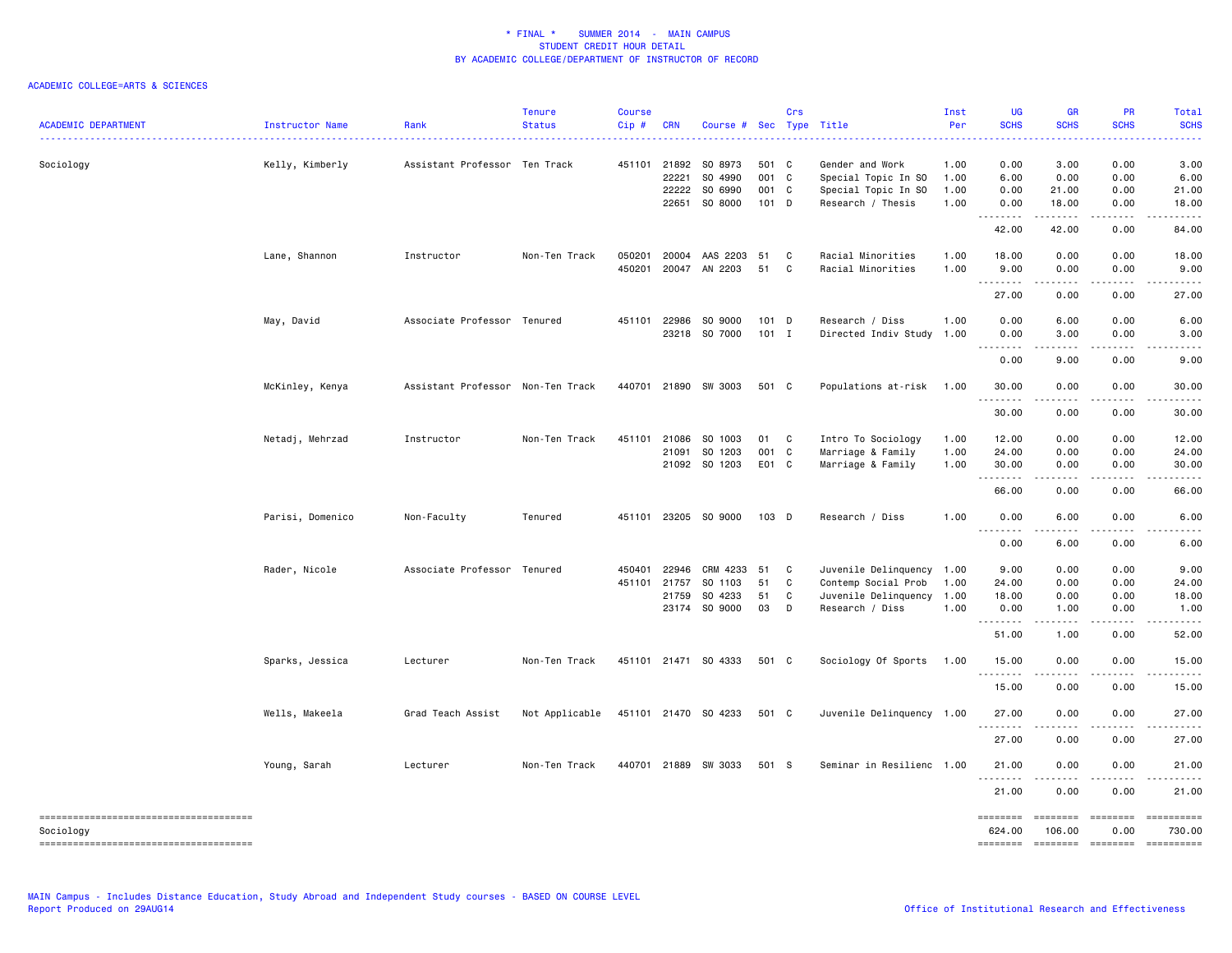| <b>ACADEMIC DEPARTMENT</b> | Instructor Name       | Rank                          | <b>Tenure</b><br><b>Status</b> | <b>Course</b><br>Cip# | <b>CRN</b> | Course # Sec Type Title |         | Crs          |                           | Inst<br>Per | UG<br><b>SCHS</b>                 | <b>GR</b><br><b>SCHS</b> | PR<br><b>SCHS</b> | Total<br><b>SCHS</b><br>$\omega = \omega / \omega$ |
|----------------------------|-----------------------|-------------------------------|--------------------------------|-----------------------|------------|-------------------------|---------|--------------|---------------------------|-------------|-----------------------------------|--------------------------|-------------------|----------------------------------------------------|
| Finance & Economics        | Campbell, Randall     | Associate Professor Tenured   |                                | 450601                | 20374      | EC 2113                 | 51      | C            | Prin Of Macroecon         | 1.00        | 51.00                             | 0.00                     | 0.00              | 51.00                                              |
|                            |                       |                               |                                |                       | 20376      | EC 2123                 | 001     | $\mathbf{C}$ | Prin Of Microecon         | 1.00        | 57.00                             | 0.00                     | 0.00              | 57.00                                              |
|                            |                       |                               |                                |                       | 20377      | EC 2123                 | 01      | $\mathsf C$  | Prin Of Microecon         | 1.00        | 48.00                             | 0.00                     | 0.00              | 48.00                                              |
|                            |                       |                               |                                |                       | 23237      | EC 9000                 | 101 D   |              | Research / Diss           | 1.00        | 0.00<br><u> - - - - - - - -</u>   | 6.00                     | 0.00              | 6.00                                               |
|                            |                       |                               |                                |                       |            |                         |         |              |                           |             | 156.00                            | 6.00                     | 0.00              | 162.00                                             |
|                            | Cline, Brandon        | Assistant Professor Ten Track |                                | 520201                | 23257      | FIN 7000                | 101 I   |              | Directed Indiv Study 1.00 |             | 0.00                              | 3.00                     | 0.00              | 3.00                                               |
|                            |                       |                               |                                |                       | 23489      | FIN 7000                | $102$ I |              | Directed Indiv Study 1.00 |             | 0.00                              | 3.00                     | 0.00              | 3.00                                               |
|                            |                       |                               |                                | 520801 20581          |            | FIN 3123                | 51      | C            | Financial Management 1.00 |             | 60.00                             | 0.00                     | 0.00              | 60.00                                              |
|                            |                       |                               |                                |                       | 21658      | FIN 3123                | 52      | C            | Financial Management 1.00 |             | 66.00                             | 0.00<br>.                | 0.00<br>.         | 66.00<br>.                                         |
|                            |                       |                               |                                |                       |            |                         |         |              |                           |             | 126.00                            | 6.00                     | 0.00              | 132.00                                             |
|                            | Garner, Jacqueline    | Associate Professor Tenured   |                                | 520801                |            | 20582 FIN 4223 01       |         | $\mathbf{C}$ | Intermediate Financi 1.00 |             | 36.00<br>.                        | 0.00                     | 0.00              | 36.00                                              |
|                            |                       |                               |                                |                       |            |                         |         |              |                           |             | 36.00                             | 0.00                     | 0.00              | 36.00                                              |
|                            | He, Wei               | Instructor                    | Non-Ten Track                  | 520801                | 20576      | FIN 3113 001 C          |         |              | Financial Systems         | 1.00        | 51.00                             | 0.00                     | 0.00              | 51.00                                              |
|                            |                       |                               |                                |                       | 21657      | FIN 3113                | 51      | C            | Financial Systems         | 1.00        | 54.00                             | 0.00                     | 0.00              | 54.00                                              |
|                            |                       |                               |                                | 520806 20583          |            | FIN 4923 51             |         | C            | International Fin Mg      | 1.00        | 54.00                             | 0.00<br>.                | 0.00<br>.         | 54.00<br>.                                         |
|                            |                       |                               |                                |                       |            |                         |         |              |                           |             | 159.00                            | 0.00                     | 0.00              | 159.00                                             |
|                            | Liano, Kartono        | Professor                     | Tenured                        | 520801                | 20577      | FIN 3113                | 01      | C            | Financial Systems         | 1.00        | 69.00                             | 0.00                     | 0.00              | 69.00                                              |
|                            |                       |                               |                                |                       |            | 21656 FIN 4423          | 01      | C            | Investments               | 1.00        | 42.00<br>.                        | 0.00                     | 0.00              | 42.00                                              |
|                            |                       |                               |                                |                       |            |                         |         |              |                           |             | 111.00                            | 0.00                     | 0.00              | 111.00                                             |
|                            | Metz, Tammi           | Instructor                    | Non-Ten Track                  | 520804                | 20756      | INS 3203                | 51      | $\mathbf{C}$ | Prop And Cas Ins          | 1.00        | 18.00                             | 0.00                     | 0.00              | 18.00                                              |
|                            |                       |                               |                                |                       | 21429      | INS 3303                | 506 C   |              | Life Insurance            | 1.00        | 84.00                             | 0.00                     | 0.00              | 84.00                                              |
|                            |                       |                               |                                |                       | 21430      | INS 3503                | 506 C   |              | Employee Benefits         | 1.00        | 81.00<br>.                        | 0.00<br>$- - - -$        | 0.00<br>.         | 81.00<br>.                                         |
|                            |                       |                               |                                |                       |            |                         |         |              |                           |             | 183.00                            | 0.00                     | 0.00              | 183.00                                             |
|                            | Millea, Meghan        | Professor                     | Tenured                        | 450601                | 20372      | EC 2113                 | 01      | C            | Prin Of Macroecon         | 1.00        | 54.00                             | 0.00                     | 0.00              | 54.00                                              |
|                            |                       |                               |                                |                       | 23258      | EC 9000                 | 103 D   |              | Research / Diss           | 1.00        | 0.00                              | 6.00                     | 0.00              | 6.00                                               |
|                            |                       |                               |                                | 520201                | 20131      | <b>BUS 9113</b>         | 001 C   |              | Prep Future Bus Facu 1.00 |             | 0.00                              | 63.00                    | 0.00              | 63.00                                              |
|                            |                       |                               |                                | 520601                | 20381      | EC 3113                 | 01      | C            | Interm Macroeconomic 1.00 |             | 39.00<br>.                        | 0.00                     | 0.00<br>.         | 39.00<br>.                                         |
|                            |                       |                               |                                |                       |            |                         |         |              |                           |             | 93.00                             | 69.00                    | 0.00              | 162.00                                             |
|                            | Miller, Thomas        | Professor                     | Tenured                        | 520201                |            | 23573 FIN 7000 103 I    |         |              | Directed Indiv Study 1.00 |             | 0.00<br>$\sim$ $\sim$ $\sim$<br>. | 3.00                     | 0.00              | 3.00                                               |
|                            |                       |                               |                                |                       |            |                         |         |              |                           |             | 0.00                              | 3.00                     | 0.00              | 3.00                                               |
|                            | Orozco Aleman, Sandra | Assistant Professor Ten Track |                                | 450601                | 20378      | EC 2123                 | 51      | C            | Prin Of Microecon         | 1.00        | 57.00                             | 0.00                     | 0.00              | 57.00                                              |
|                            |                       |                               |                                |                       |            | 520601 20382 EC 3123    | 51      | C            | Interm Micro              | 1.00        | 33.00                             | 0.00                     | 0.00              | 33.00                                              |
|                            |                       |                               |                                |                       |            |                         |         |              |                           |             | 90.00                             | 0.00                     | 0.00              | 90.00                                              |
|                            | Rogers, Kevin         | Non-Faculty                   | Tenured                        | 450601                | 23543      | EC 4000                 | 51 I    |              | Directed Indiv Study 1.00 |             | 3.00                              | 0.00                     | 0.00              | 3.00                                               |
|                            |                       |                               |                                | 521101 20731          |            | IB 3900                 | 101 E   |              | IB Intern Work            | 1.00        | 10.00                             | 0.00                     | 0.00              | 10.00                                              |
|                            |                       |                               |                                |                       | 20732      | IB 4903                 | 101 E   |              | IB Intern Academics       | 1.00        | 9.00                              | 0.00                     | 0.00              | 9.00                                               |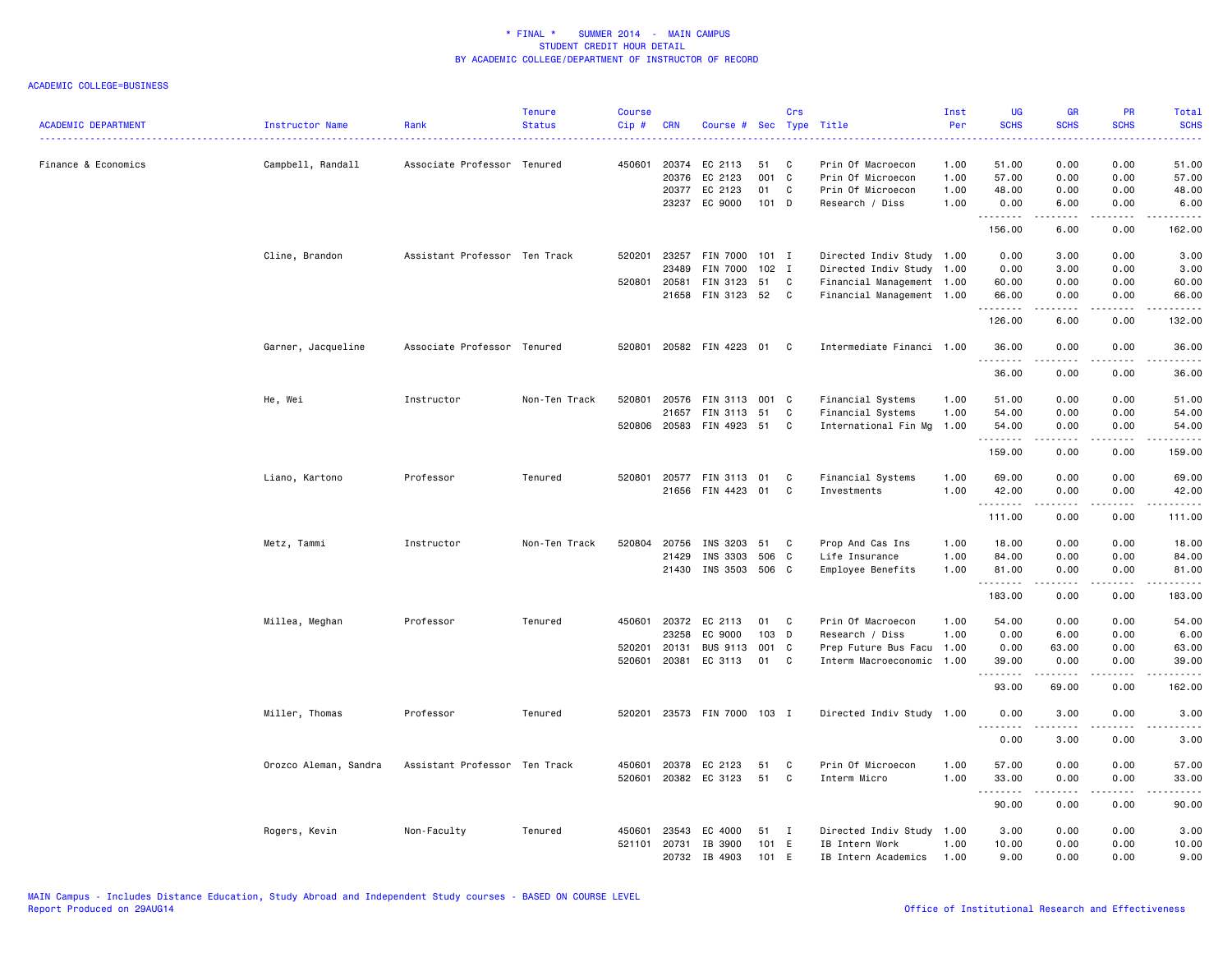| <b>ACADEMIC DEPARTMENT</b>                                   | Instructor Name     | Rank                              | <b>Tenure</b><br><b>Status</b> | Course<br>$Cip \#$ | <b>CRN</b>   | Course # Sec Type Title                |                  | Crs          |                                                | Inst<br>Per | <b>UG</b><br><b>SCHS</b>                                                                                                          | <b>GR</b><br><b>SCHS</b>     | <b>PR</b><br><b>SCHS</b> | <b>Total</b><br><b>SCHS</b> |
|--------------------------------------------------------------|---------------------|-----------------------------------|--------------------------------|--------------------|--------------|----------------------------------------|------------------|--------------|------------------------------------------------|-------------|-----------------------------------------------------------------------------------------------------------------------------------|------------------------------|--------------------------|-----------------------------|
|                                                              |                     |                                   |                                |                    |              |                                        |                  |              |                                                |             | <u>.</u><br>22.00                                                                                                                 | 0.00                         | 0.00                     | 22.00                       |
| Finance & Economics                                          | Roskelley, Kenneth  | Associate Professor Tenured       |                                | 520201             | 23507        | FIN 9000                               | 01               | D            | Research / Diss                                | 1.00        | 0.00                                                                                                                              | 6.00                         | 0.00                     | 6.00                        |
|                                                              |                     |                                   |                                | 520801             | 21369        | FIN 3123 504 C<br>21370 FIN 8113 501 C |                  |              | Financial Management 1.00<br>Corporate Finance | 1.00        | 48.00<br>0.00                                                                                                                     | 0.00<br>75.00                | 0.00<br>0.00             | 48.00<br>75.00              |
|                                                              |                     |                                   |                                |                    |              |                                        |                  |              |                                                |             | .<br>48.00                                                                                                                        | -----<br>81.00               | .<br>0.00                | 129.00                      |
|                                                              | Smith, Rebecca      | Extension Assist Pr Non-Ten Track |                                |                    |              | 520601 22249 AEC 6353 501 C            |                  |              | Intro to Regional Ec 1.00                      |             | 0.00                                                                                                                              | 24.00                        | 0.00                     | 24.00                       |
|                                                              |                     |                                   |                                |                    |              |                                        |                  |              |                                                |             | .<br>0.00                                                                                                                         | .<br>24.00                   | 0.00                     | 24.00                       |
|                                                              | Spurlin, William    | Assistant Professor Ten Track     |                                |                    |              | 520801 21368 FIN 3113 506 C            |                  |              | Financial Systems                              | 1.00        | 30.00                                                                                                                             | 0.00                         | 0.00                     | 30.00                       |
|                                                              |                     |                                   |                                |                    |              |                                        |                  |              |                                                |             | --------<br>30.00                                                                                                                 | - - - -<br>0.00              | 0.00                     | 30.00                       |
|                                                              | Wade, Lloyd         | Assistant Professor Ten Track     |                                | 520801             | 21655        | FIN 3723 01                            |                  | C.           | Financial Markets                              | 1.00        | 36.00                                                                                                                             | 0.00                         | 0.00                     | 36.00                       |
|                                                              |                     |                                   |                                | 520804 20755       |              | INS 3103                               | 01               | $\mathbf{C}$ | Prin Of Insurance                              | 1.00        | 33.00                                                                                                                             | 0.00                         | 0.00                     | 33.00                       |
|                                                              |                     |                                   |                                |                    | 22465        | INS 4000 102 I                         |                  |              | Directed Indiv Study 1.00                      |             | 3.00                                                                                                                              | 0.00                         | 0.00                     | 3.00                        |
|                                                              |                     |                                   |                                |                    |              | 22609 INS 4000 01 I                    |                  |              | Directed Indiv Study 1.00                      |             | 3.00<br>$\frac{1}{2} \left( \frac{1}{2} \right) \left( \frac{1}{2} \right) \left( \frac{1}{2} \right) \left( \frac{1}{2} \right)$ | 0.00<br>$\sim$ $\sim$ $\sim$ | 0.00                     | 3.00                        |
|                                                              |                     |                                   |                                |                    |              |                                        |                  |              |                                                |             | 75.00                                                                                                                             | 0.00                         | 0.00                     | 75.00                       |
|                                                              | Williamson, Claudia | Assistant Professor Ten Track     |                                |                    | 450601 23093 | EC 7000                                | 01 I             |              | Directed Indiv Study 1.00                      |             | 0.00                                                                                                                              | 3.00                         | 0.00                     | 3.00                        |
|                                                              |                     |                                   |                                |                    |              | 23256 EC 9000                          | 102 <sub>D</sub> |              | Research / Diss                                | 1.00        | 0.00<br>.                                                                                                                         | 3.00<br>$- - - -$            | 0.00                     | 3.00                        |
|                                                              |                     |                                   |                                |                    |              |                                        |                  |              |                                                |             | 0.00                                                                                                                              | 6.00                         | 0.00                     | 6.00                        |
|                                                              | Wiseman, Travis     | Instructor                        | Non-Ten Track                  |                    |              | 450601 20371 EC 2113                   | 001 C            |              | Prin Of Macroecon                              | 1.00        | 33.00<br><u>.</u>                                                                                                                 | 0.00<br>.                    | 0.00                     | 33.00                       |
|                                                              |                     |                                   |                                |                    |              |                                        |                  |              |                                                |             | 33.00                                                                                                                             | 0.00                         | 0.00                     | 33.00                       |
|                                                              | Young, Brian        | Assistant Professor Ten Track     |                                | 520801             | 20578        | FIN 3123 001 C                         |                  |              | Financial Management 1.00                      |             | 57.00                                                                                                                             | 0.00                         | 0.00                     | 57.00                       |
|                                                              |                     |                                   |                                |                    |              | 20579 FIN 3123 01 C                    |                  |              | Financial Management 1.00                      |             | 69.00<br>.                                                                                                                        | 0.00<br>.                    | 0.00<br>-----            | 69.00<br><u>.</u>           |
|                                                              |                     |                                   |                                |                    |              |                                        |                  |              |                                                |             | 126.00                                                                                                                            | 0.00                         | 0.00                     | 126.00                      |
| -------------------------------------<br>Finance & Economics |                     |                                   |                                |                    |              |                                        |                  |              |                                                |             | ========<br>1288.00                                                                                                               | ========<br>195.00           | ========<br>0.00         | ==========<br>1483.00       |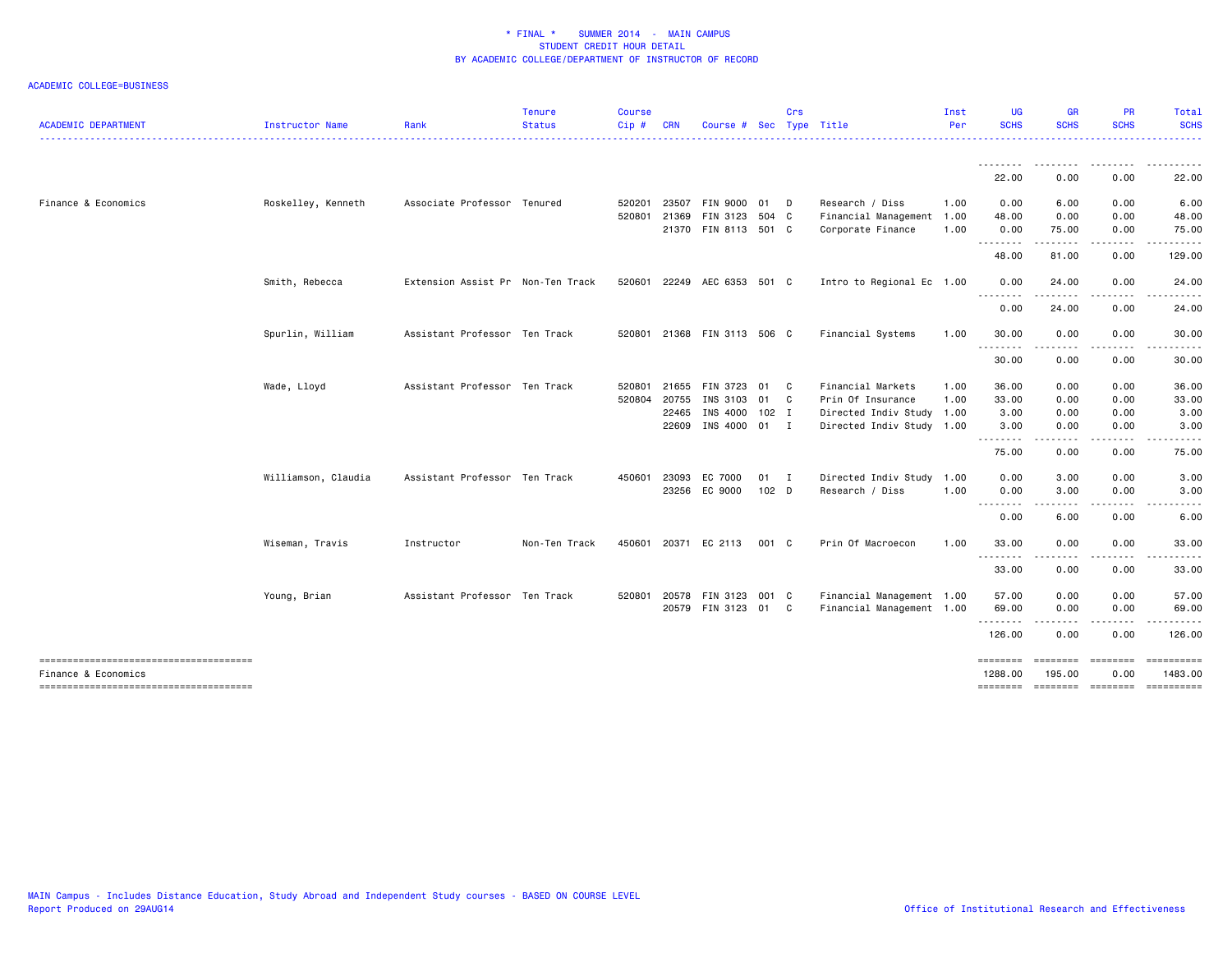| <b>ACADEMIC DEPARTMENT</b>       | Instructor Name    | Rank                          | <b>Tenure</b><br><b>Status</b> | <b>Course</b><br>Cip# | <b>CRN</b>     | Course # Sec Type Title     |       | Crs          |                                         | Inst<br>Per  | UG<br><b>SCHS</b>                                                                                                                                                                                                                                                                                                                                                                                                                                                                               | GR<br><b>SCHS</b>     | <b>PR</b><br><b>SCHS</b> | Total<br><b>SCHS</b> |
|----------------------------------|--------------------|-------------------------------|--------------------------------|-----------------------|----------------|-----------------------------|-------|--------------|-----------------------------------------|--------------|-------------------------------------------------------------------------------------------------------------------------------------------------------------------------------------------------------------------------------------------------------------------------------------------------------------------------------------------------------------------------------------------------------------------------------------------------------------------------------------------------|-----------------------|--------------------------|----------------------|
| Management & Information Systems | Barnett, Timothy   | Professor                     | Tenured                        | 521201                |                | 21872 MGT 8063 521 C        |       |              | Survey Of Management 1.00               |              | 0.00                                                                                                                                                                                                                                                                                                                                                                                                                                                                                            | 78.00                 | 0.00                     | 78.00                |
|                                  |                    |                               |                                |                       |                |                             |       |              |                                         |              | 0.00                                                                                                                                                                                                                                                                                                                                                                                                                                                                                            | 78.00                 | 0.00                     | 78.00                |
|                                  | Canfield, Stephen  | Instructor                    | Non-Ten Track                  |                       |                | 521201 20106 BIS 1733 01 C  |       |              | Visual Basic Program 1.00               |              | 15.00                                                                                                                                                                                                                                                                                                                                                                                                                                                                                           | 0.00                  | 0.00                     | 15.00                |
|                                  |                    |                               |                                |                       |                |                             |       |              |                                         |              | 15.00                                                                                                                                                                                                                                                                                                                                                                                                                                                                                           | 0.00                  | 0.00                     | 15.00                |
|                                  | Chrisman, James    | Professor                     | Tenured                        |                       |                | 521302 23546 MGT 9000 51    |       | D            | Research / Diss                         | 1.00         | 0.00                                                                                                                                                                                                                                                                                                                                                                                                                                                                                            | 6.00                  | 0.00                     | 6.00                 |
|                                  |                    |                               |                                |                       |                |                             |       |              |                                         |              | 0.00                                                                                                                                                                                                                                                                                                                                                                                                                                                                                            | 6.00                  | 0.00                     | 6.00                 |
|                                  | Crossler, Robert   | Assistant Professor Ten Track |                                | 521201                | 20103          | BIS 1012 01                 |       | C            | Intro to Bus Info Sy 1.00               |              | 14.00                                                                                                                                                                                                                                                                                                                                                                                                                                                                                           | 0.00                  | 0.00                     | 14.00                |
|                                  |                    |                               |                                |                       | 20109          | BIS 3233                    | 01    | C            | Management Informati 1.00               |              | 36.00                                                                                                                                                                                                                                                                                                                                                                                                                                                                                           | 0.00                  | 0.00                     | 36.00                |
|                                  |                    |                               |                                |                       |                | 23108 BIS 9000 101 D        |       |              | Research / Diss                         | 1.00         | 0.00<br>.                                                                                                                                                                                                                                                                                                                                                                                                                                                                                       | 3.00<br>.             | 0.00<br>.                | 3.00<br>.            |
|                                  |                    |                               |                                |                       |                |                             |       |              |                                         |              | 50.00                                                                                                                                                                                                                                                                                                                                                                                                                                                                                           | 3.00                  | 0.00                     | 53.00                |
|                                  | Daspit, Joshua     | Assistant Professor Ten Track |                                | 080301                |                | 20915 MGT 3323 01           |       | C            | Entrepreneurship                        | 1.00         | 48.00<br>. <b>.</b>                                                                                                                                                                                                                                                                                                                                                                                                                                                                             | 0.00<br>.             | 0.00<br>.                | 48.00<br>.           |
|                                  |                    |                               |                                |                       |                |                             |       |              |                                         |              | 48.00                                                                                                                                                                                                                                                                                                                                                                                                                                                                                           | 0.00                  | 0.00                     | 48.00                |
|                                  | Dhaenens, Andrew   | Grad Teach Assist             | Not Applicable                 |                       |                | 520201 20914 MGT 3213 51 C  |       |              | Org Communications                      | 1.00         | 108.00<br>.                                                                                                                                                                                                                                                                                                                                                                                                                                                                                     | 0.00<br>$\frac{1}{2}$ | 0.00<br>.                | 108.00               |
|                                  |                    |                               |                                |                       |                |                             |       |              |                                         |              | 108.00                                                                                                                                                                                                                                                                                                                                                                                                                                                                                          | 0.00                  | 0.00                     | 108.00               |
|                                  | Hammond, Nathaniel | Grad Teach Assist             | Not Applicable                 |                       |                | 521301 20910 MGT 3114 51 C  |       |              | Prin of Mgt & Prod                      | 1.00         | 192.00<br>.                                                                                                                                                                                                                                                                                                                                                                                                                                                                                     | 0.00<br>د د د د       | 0.00<br>.                | 192.00<br>.          |
|                                  |                    |                               |                                |                       |                |                             |       |              |                                         |              | 192.00                                                                                                                                                                                                                                                                                                                                                                                                                                                                                          | 0.00                  | 0.00                     | 192.00               |
|                                  | Lack, Susan        | Instructor                    | Non-Ten Track                  | 520201                |                | 20911 MGT 3213 001 C        |       |              | Org Communications                      | 1.00         | 93.00<br>.                                                                                                                                                                                                                                                                                                                                                                                                                                                                                      | 0.00<br>.             | 0.00<br>.                | 93.00<br>.           |
|                                  |                    |                               |                                |                       |                |                             |       |              |                                         |              | 93.00                                                                                                                                                                                                                                                                                                                                                                                                                                                                                           | 0.00                  | 0.00                     | 93.00                |
|                                  | Long, Rebecca      | Associate Professor Tenured   |                                | 520201                | 20926          | MGT 8123 101 C              |       |              | Strategic Bus Consul                    | 1.00         | 0.00                                                                                                                                                                                                                                                                                                                                                                                                                                                                                            | 45.00                 | 0.00                     | 45.00                |
|                                  |                    |                               |                                | 521302                | 23197          | MGT 9000                    | 102 D |              | Research / Diss                         | 1.00         | 0.00                                                                                                                                                                                                                                                                                                                                                                                                                                                                                            | 6.00                  | 0.00                     | 6.00                 |
|                                  |                    |                               |                                |                       |                |                             |       |              |                                         |              | 0.00                                                                                                                                                                                                                                                                                                                                                                                                                                                                                            | 51.00                 | 0.00                     | 51.00                |
|                                  | Madison, Kristen   | Assistant Professor Ten Track |                                | 520101                |                | 20130 BUS 4853 51 C         |       |              | <b>Business Policy</b>                  | 1.00         | 57.00                                                                                                                                                                                                                                                                                                                                                                                                                                                                                           | 0.00                  | 0.00                     | 57.00                |
|                                  |                    |                               |                                |                       |                |                             |       |              |                                         |              | 57.00                                                                                                                                                                                                                                                                                                                                                                                                                                                                                           | 0.00                  | 0.00                     | 57.00                |
|                                  |                    |                               |                                |                       |                |                             |       |              |                                         |              |                                                                                                                                                                                                                                                                                                                                                                                                                                                                                                 |                       |                          |                      |
|                                  | Marett, Lawrence   | Associate Professor Tenured   |                                | 521201                | 20111          | BIS 4113                    | 51    | C            | BIS Security Managem                    | 1.00         | 15.00                                                                                                                                                                                                                                                                                                                                                                                                                                                                                           | 0.00                  | 0.00                     | 15.00                |
|                                  |                    |                               |                                |                       | 20112<br>23159 | BIS 6113<br>BIS 9000 102 D  | 51    | C            | BIS Security Managem<br>Research / Diss | 1.00<br>1.00 | 0.00<br>0.00                                                                                                                                                                                                                                                                                                                                                                                                                                                                                    | 12.00<br>6.00         | 0.00<br>0.00             | 12.00<br>6.00        |
|                                  |                    |                               |                                |                       | 23558          | BIS 4000 51                 |       | $\mathbf{I}$ | Directed Indiv Study 1.00               |              | 3.00                                                                                                                                                                                                                                                                                                                                                                                                                                                                                            | 0.00                  | 0.00                     | 3.00                 |
|                                  |                    |                               |                                |                       |                |                             |       |              |                                         |              | $\begin{array}{cccccccccccccc} \multicolumn{2}{c}{} & \multicolumn{2}{c}{} & \multicolumn{2}{c}{} & \multicolumn{2}{c}{} & \multicolumn{2}{c}{} & \multicolumn{2}{c}{} & \multicolumn{2}{c}{} & \multicolumn{2}{c}{} & \multicolumn{2}{c}{} & \multicolumn{2}{c}{} & \multicolumn{2}{c}{} & \multicolumn{2}{c}{} & \multicolumn{2}{c}{} & \multicolumn{2}{c}{} & \multicolumn{2}{c}{} & \multicolumn{2}{c}{} & \multicolumn{2}{c}{} & \multicolumn{2}{c}{} & \multicolumn{2}{c}{} & \$<br>18.00 | ------<br>18.00       | .<br>0.00                | د د د د د<br>36.00   |
|                                  | Otondo, Robert     | Associate Professor Tenured   |                                |                       |                | 521201 21682 BIS 8413 01 C  |       |              | Data Analytics                          | 1.00         | 0.00                                                                                                                                                                                                                                                                                                                                                                                                                                                                                            | 18.00                 | 0.00                     | 18.00                |
|                                  |                    |                               |                                |                       |                |                             |       |              |                                         |              | $\sim$ $\sim$<br>.                                                                                                                                                                                                                                                                                                                                                                                                                                                                              | .                     | .                        |                      |
|                                  |                    |                               |                                |                       |                |                             |       |              |                                         |              | 0.00                                                                                                                                                                                                                                                                                                                                                                                                                                                                                            | 18.00                 | 0.00                     | 18.00                |
|                                  | Pearson, Allison   | Professor                     | Tenured                        |                       |                | 521302 22928 MGT 9000 101 D |       |              | Research / Diss                         | 1.00         | 0.00                                                                                                                                                                                                                                                                                                                                                                                                                                                                                            | 6.00                  | 0.00                     | 6.00                 |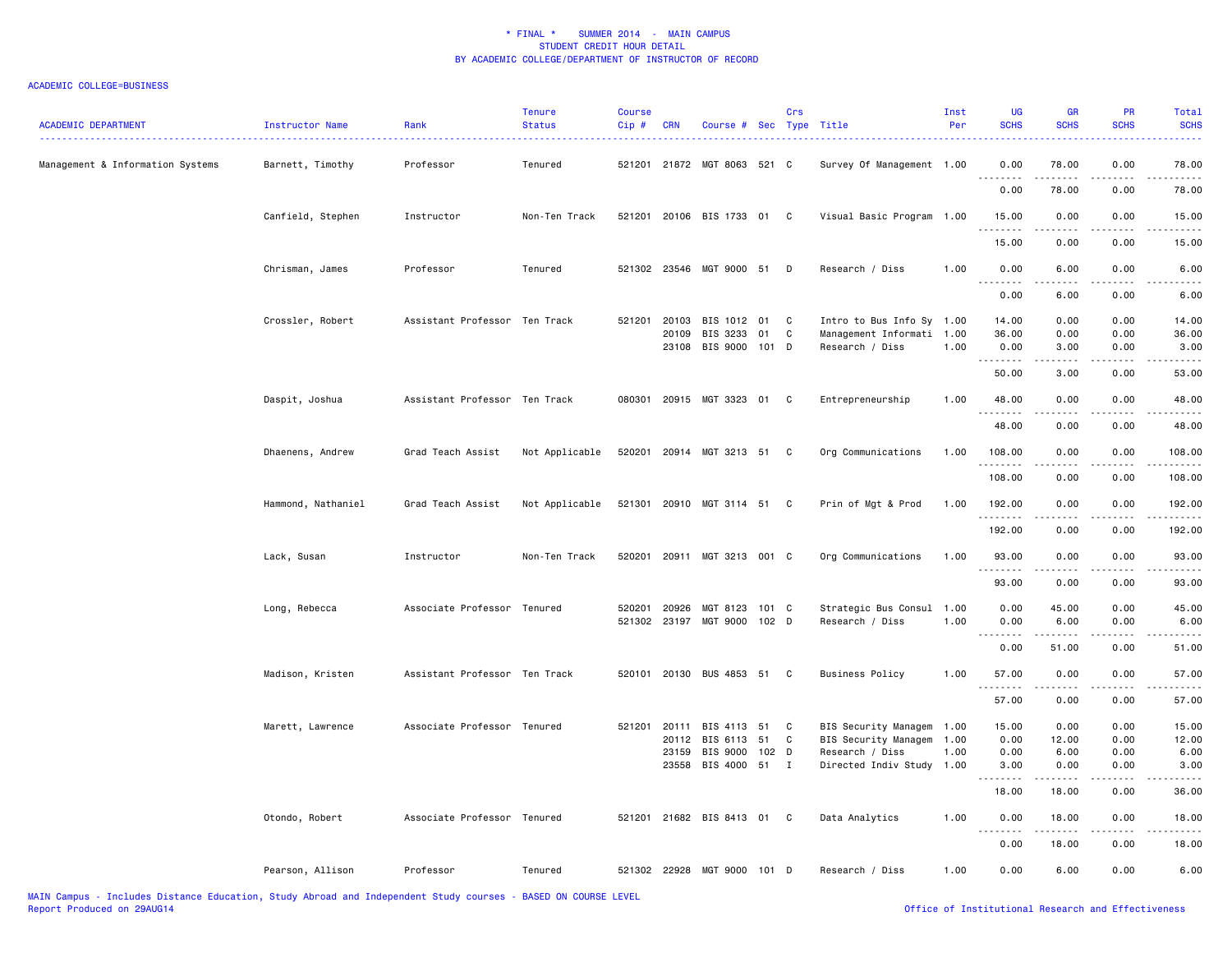| <b>ACADEMIC DEPARTMENT</b>                                                 | Instructor Name     | Rank                          | <b>Tenure</b><br><b>Status</b> | <b>Course</b><br>Cip# | <b>CRN</b> | Course #                               | Sec | Crs | Type Title                                            | Inst<br>Per | UG<br><b>SCHS</b>              | <b>GR</b><br><b>SCHS</b> | <b>PR</b><br><b>SCHS</b>             | Total<br><b>SCHS</b>                                                                                                                                                                                                                                                                                                                                                                                                                                                                              |
|----------------------------------------------------------------------------|---------------------|-------------------------------|--------------------------------|-----------------------|------------|----------------------------------------|-----|-----|-------------------------------------------------------|-------------|--------------------------------|--------------------------|--------------------------------------|---------------------------------------------------------------------------------------------------------------------------------------------------------------------------------------------------------------------------------------------------------------------------------------------------------------------------------------------------------------------------------------------------------------------------------------------------------------------------------------------------|
| Management & Information Systems                                           | Pearson, Allison    | Professor                     | Tenured                        | 521302 23181          |            | MGT 7000 102 I                         |     |     | Directed Indiv Study 1.00                             |             | 0.00<br>--------               | 3.00<br>$- - -$          | 0.00                                 | 3.00                                                                                                                                                                                                                                                                                                                                                                                                                                                                                              |
|                                                                            |                     |                               |                                |                       |            |                                        |     |     |                                                       |             | 0.00                           | 9.00                     | 0.00                                 | 9.00                                                                                                                                                                                                                                                                                                                                                                                                                                                                                              |
|                                                                            | Penney, Christopher | Assistant Professor Ten Track |                                | 520101                |            | 20129 BUS 4853 01 C                    |     |     | <b>Business Policy</b>                                | 1.00        | 102.00                         | 0.00<br>- - -            | 0.00<br>----                         | 102.00                                                                                                                                                                                                                                                                                                                                                                                                                                                                                            |
|                                                                            |                     |                               |                                |                       |            |                                        |     |     |                                                       |             | 102.00                         | 0.00                     | 0.00                                 | 102.00                                                                                                                                                                                                                                                                                                                                                                                                                                                                                            |
|                                                                            | Randolph, Robert    | Grad Teach Assist             | Not Applicable                 | 521301                |            | 21680 MGT 3114 001 C                   |     |     | Prin of Mgt & Prod                                    | 1.00        | 60.00<br>--------              | 0.00<br>. <b>. .</b> .   | 0.00<br>$- - - -$                    | 60.00                                                                                                                                                                                                                                                                                                                                                                                                                                                                                             |
|                                                                            |                     |                               |                                |                       |            |                                        |     |     |                                                       |             | 60.00                          | 0.00                     | 0.00                                 | 60.00                                                                                                                                                                                                                                                                                                                                                                                                                                                                                             |
|                                                                            | Spencer, Barbara    | Professor                     | Tenured                        | 520201                |            | 21446 MGT 8123 501 C                   |     |     | Strategic Bus Consul 1.00                             |             | 0.00<br>--------               | 51.00<br>$\frac{1}{2}$   | 0.00                                 | 51.00                                                                                                                                                                                                                                                                                                                                                                                                                                                                                             |
|                                                                            |                     |                               |                                |                       |            |                                        |     |     |                                                       |             | 0.00                           | 51.00                    | 0.00                                 | 51.00                                                                                                                                                                                                                                                                                                                                                                                                                                                                                             |
|                                                                            | Templeton, Gary     | Associate Professor Tenured   |                                | 521201                | 20108      | BIS 3233 001 C<br>21312 BIS 8112 521 C |     |     | Management Informati 1.00<br>Mgt Info Tech & Sys 1.00 |             | 45.00<br>0.00                  | 0.00<br>56.00            | 0.00<br>0.00                         | 45.00<br>56.00                                                                                                                                                                                                                                                                                                                                                                                                                                                                                    |
|                                                                            |                     |                               |                                |                       |            |                                        |     |     |                                                       |             | --------<br>45.00              | .<br>56.00               | . <b>.</b><br>0.00                   | -----<br>101.00                                                                                                                                                                                                                                                                                                                                                                                                                                                                                   |
|                                                                            | Templeton, Laura    | Assistant Professor Ten Track |                                | 521001                | 21681      | MGT 3513 01 C                          |     |     | Intro Human Res Mgt                                   | 1.00        | 123.00                         | 0.00                     | 0.00                                 | 123.00                                                                                                                                                                                                                                                                                                                                                                                                                                                                                            |
|                                                                            |                     |                               |                                | 521302 22762          |            | MGT 7000 101 I                         |     |     | Directed Indiv Study 1.00                             |             | 0.00<br>.                      | 3.00<br>.                | 0.00<br>.                            | 3.00<br>------                                                                                                                                                                                                                                                                                                                                                                                                                                                                                    |
|                                                                            |                     |                               |                                |                       |            |                                        |     |     |                                                       |             | 123.00                         | 3.00                     | 0.00                                 | 126.00                                                                                                                                                                                                                                                                                                                                                                                                                                                                                            |
|                                                                            | Vardaman, James     | Assistant Professor Ten Track |                                | 521003                | 21444      | MGT 8111 521 C<br>21445 MGT 8112 521 C |     |     | Human Resource Issue 1.00<br>Leadership Skills        | 1.00        | 0.00<br>0.00                   | 20.00<br>40.00           | 0.00<br>0.00                         | 20.00<br>40.00                                                                                                                                                                                                                                                                                                                                                                                                                                                                                    |
|                                                                            |                     |                               |                                |                       |            |                                        |     |     |                                                       |             | .<br>0.00                      | .<br>60.00               | . <u>.</u> .<br>0.00                 | 60.00                                                                                                                                                                                                                                                                                                                                                                                                                                                                                             |
| --------------------------------------<br>Management & Information Systems |                     |                               |                                |                       |            |                                        |     |     |                                                       |             | ========<br>911.00<br>======== | ========<br>353.00       | ========<br>0.00<br>eccesse essesse: | $\begin{array}{cccccccccc} \multicolumn{2}{c}{} & \multicolumn{2}{c}{} & \multicolumn{2}{c}{} & \multicolumn{2}{c}{} & \multicolumn{2}{c}{} & \multicolumn{2}{c}{} & \multicolumn{2}{c}{} & \multicolumn{2}{c}{} & \multicolumn{2}{c}{} & \multicolumn{2}{c}{} & \multicolumn{2}{c}{} & \multicolumn{2}{c}{} & \multicolumn{2}{c}{} & \multicolumn{2}{c}{} & \multicolumn{2}{c}{} & \multicolumn{2}{c}{} & \multicolumn{2}{c}{} & \multicolumn{2}{c}{} & \multicolumn{2}{c}{} & \mult$<br>1264.00 |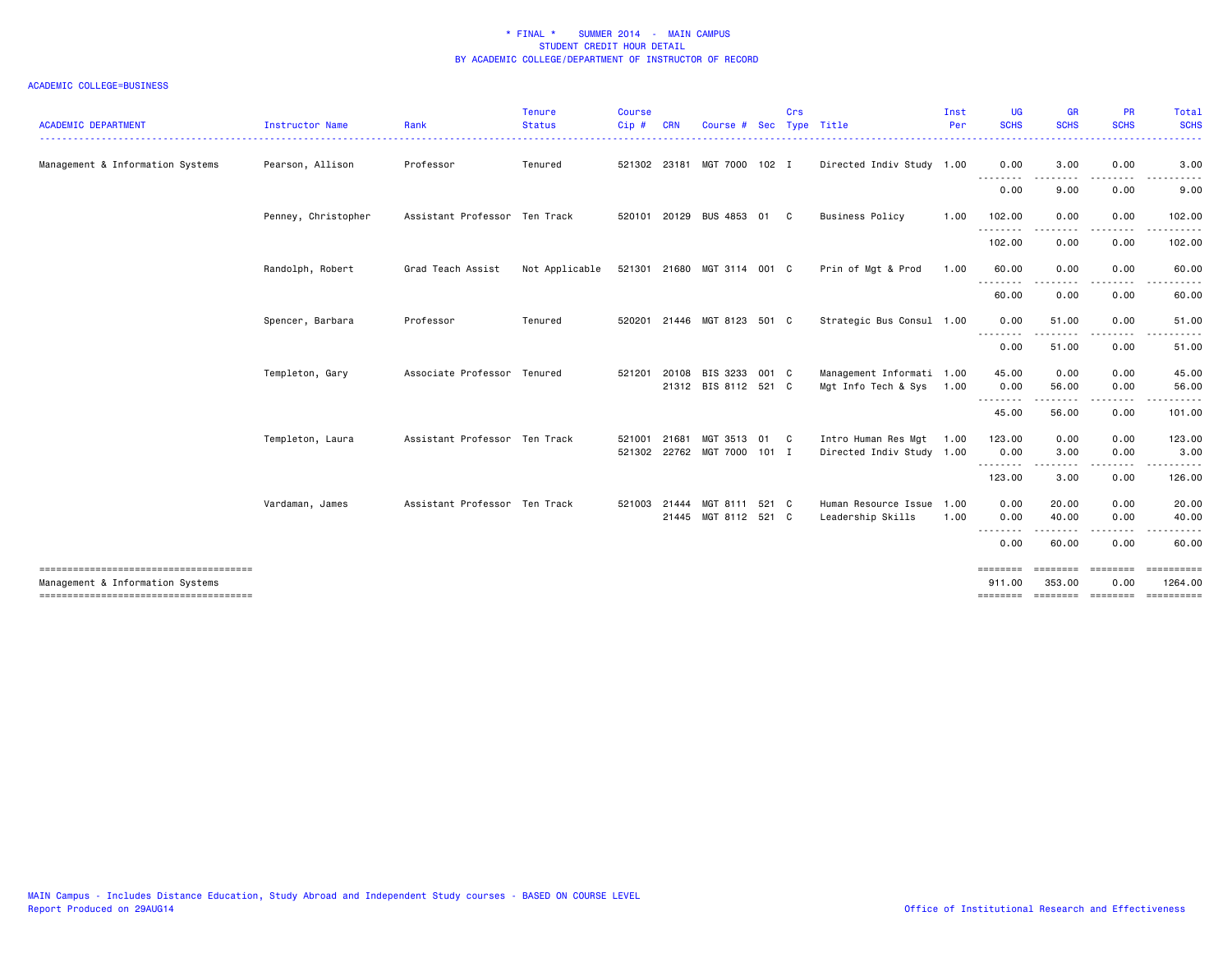| <b>ACADEMIC DEPARTMENT</b>                              | Instructor Name     | Rank                | <b>Tenure</b><br><b>Status</b> | <b>Course</b><br>Cip# | <b>CRN</b>                       | Course # Sec Type Title                            |                   | Crs    |                                                                                   | Inst<br>Per                  | <b>UG</b><br><b>SCHS</b>           | <b>GR</b><br><b>SCHS</b>      | <b>PR</b><br><b>SCHS</b>        | Total<br><b>SCHS</b>                                                                                                               |
|---------------------------------------------------------|---------------------|---------------------|--------------------------------|-----------------------|----------------------------------|----------------------------------------------------|-------------------|--------|-----------------------------------------------------------------------------------|------------------------------|------------------------------------|-------------------------------|---------------------------------|------------------------------------------------------------------------------------------------------------------------------------|
| Marketing, Quantitative Analysis & Bus Barnwell, Robert |                     | Grad Teach Assist   | Not Applicable                 | 521401 21675          |                                  | MKT 4413 51                                        |                   | C      | Consumer Behavior                                                                 | 1.00                         | 75.00<br>.                         | 0.00<br>-----                 | 0.00<br>$\frac{1}{2}$           | 75.00<br>.                                                                                                                         |
|                                                         |                     |                     |                                |                       |                                  |                                                    |                   |        |                                                                                   |                              | 75.00                              | 0.00                          | 0.00                            | 75.00                                                                                                                              |
|                                                         | Bryant, James       | Lecturer            | Non-Ten Track                  |                       |                                  | 220199 21313 BL 8112                               | 511 C             |        | Law Ethics Disp Res                                                               | 1.00                         | 0.00<br>.                          | 56.00<br>.                    | 0.00<br>$-$ - - - $-$           | 56.00<br>$\frac{1}{2} \left( \frac{1}{2} \right) \left( \frac{1}{2} \right) \left( \frac{1}{2} \right) \left( \frac{1}{2} \right)$ |
|                                                         |                     |                     |                                |                       |                                  |                                                    |                   |        |                                                                                   |                              | 0.00                               | 56.00                         | 0.00                            | 56.00                                                                                                                              |
|                                                         | Collier, Joel       | Associate Professor | Tenured                        | 521401 20942          | 21449<br>22719                   | MKT 8153<br>MKT 8153<br>MKT 9000 102 D             | 01<br>511 C       | C      | Strategic Marketing<br>Strategic Marketing<br>Research / Diss                     | 1.00<br>1.00<br>1.00         | 0.00<br>0.00<br>0.00<br><u>.</u>   | 42.00<br>54.00<br>9.00<br>.   | 0.00<br>0.00<br>0.00<br>د د د د | 42.00<br>54.00<br>9.00<br>.                                                                                                        |
|                                                         |                     |                     |                                |                       |                                  |                                                    |                   |        |                                                                                   |                              | 0.00                               | 105.00                        | 0.00                            | 105.00                                                                                                                             |
|                                                         | Cook, Cecelia       | Instructor          | Non-Ten Track                  | 220199                | 21676<br>21677                   | BL 2413<br>BL 3223                                 | 01<br>01          | C<br>C | Legal Envt Bus<br>Law Of Comm Trans                                               | 1.00<br>1.00                 | 42.00<br>21.00                     | 0.00<br>0.00                  | 0.00<br>0.00                    | 42.00<br>21.00                                                                                                                     |
|                                                         |                     |                     |                                |                       |                                  |                                                    |                   |        |                                                                                   |                              | .<br>63.00                         | 0.00                          | 0.00                            | $\omega$ is a set<br>63.00                                                                                                         |
|                                                         | Goree, Michael      | Instructor          | Non-Ten Track                  | 521401<br>521499      | 20931<br>20939                   | MKT 3213 51<br>MKT 4613 51                         |                   | C<br>C | Retailing<br>Services Marketing                                                   | 1.00<br>1.00                 | 117.00<br>66.00                    | 0.00<br>0.00                  | 0.00<br>0.00                    | 117.00<br>66.00                                                                                                                    |
|                                                         |                     |                     |                                |                       |                                  |                                                    |                   |        |                                                                                   |                              | .<br>183.00                        | .<br>0.00                     | د د د د<br>0.00                 | .<br>183.00                                                                                                                        |
|                                                         | Graham, Kenneth     | Grad Teach Assist   | Not Applicable                 | 521401                | 20938<br>20940                   | MKT 4533<br>MKT 4813 01                            | 01                | C<br>C | Marketing Research<br>Marketing-Mgt                                               | 1.00<br>1.00                 | 63.00<br>39.00                     | 0.00<br>0.00                  | 0.00<br>0.00                    | 63.00<br>39.00                                                                                                                     |
|                                                         |                     |                     |                                |                       |                                  |                                                    |                   |        |                                                                                   |                              | <u>.</u><br>102.00                 | 0.00                          | 0.00                            | .<br>102.00                                                                                                                        |
|                                                         | Krallman, Alexandra | Grad Teach Assist   | Not Applicable                 | 521401 20929          |                                  | MKT 3013 51 C                                      |                   |        | Principles Of Mkt                                                                 | 1.00                         | 57.00<br>.<br>$\frac{1}{2}$        | 0.00                          | 0.00                            | 57.00<br>$\frac{1}{2} \left( \frac{1}{2} \right) \left( \frac{1}{2} \right) \left( \frac{1}{2} \right) \left( \frac{1}{2} \right)$ |
|                                                         |                     |                     |                                |                       |                                  |                                                    |                   |        |                                                                                   |                              | 57.00                              | 0.00                          | 0.00                            | 57.00                                                                                                                              |
|                                                         | Lam, Wai-Cheong     | Instructor          | Non-Ten Track                  |                       |                                  | 521302 20121 BQA 2113 01 C                         |                   |        | Bus Stat Methods I                                                                | 1.00                         | 66.00<br>$\sim$ $\sim$ $\sim$<br>. | 0.00                          | 0.00                            | 66.00                                                                                                                              |
|                                                         |                     |                     |                                |                       |                                  |                                                    |                   |        |                                                                                   |                              | 66.00                              | 0.00                          | 0.00                            | 66.00                                                                                                                              |
|                                                         | Lueg, Nicole        | Professor           | Tenured                        |                       | 521401 22930                     | MKT 9000 104 D                                     |                   |        | Research / Diss                                                                   | 1.00                         | 0.00<br>.                          | 1.00<br>-----                 | 0.00<br>.                       | 1.00<br>.                                                                                                                          |
|                                                         |                     |                     |                                |                       |                                  |                                                    |                   |        |                                                                                   |                              | 0.00                               | 1.00                          | 0.00                            | 1.00                                                                                                                               |
|                                                         | Moore, Melissa      | Professor           | Tenured                        | 521401                | 20927<br>20928                   | MKT 3013 01<br>MKT 3013 02                         |                   | C<br>C | Principles Of Mkt<br>Principles Of Mkt                                            | 1.00<br>1.00                 | 36.00<br>108.00                    | 0.00<br>0.00                  | 0.00<br>0.00                    | 36.00<br>108.00                                                                                                                    |
|                                                         |                     |                     |                                |                       |                                  |                                                    |                   |        |                                                                                   |                              | .<br>144.00                        | 0.00                          | 0.00                            | 144.00                                                                                                                             |
|                                                         | Moore, Robert       | Professor           | Tenured                        | 521401                | 20936<br>20941<br>21448<br>22718 | MKT 4213<br>MKT 6213<br>MKT 6213<br>MKT 9000 101 D | 01<br>01<br>511 C | C<br>C | Internet Marketing<br>Internet Marketing<br>Internet Marketing<br>Research / Diss | 1.00<br>1.00<br>1.00<br>1.00 | 60.00<br>0.00<br>0.00<br>0.00      | 0.00<br>9.00<br>33.00<br>6.00 | 0.00<br>0.00<br>0.00<br>0.00    | 60.00<br>9.00<br>33.00<br>6.00                                                                                                     |
|                                                         |                     |                     |                                |                       |                                  |                                                    |                   |        |                                                                                   |                              | $\sim$ $\sim$ $\sim$<br>.<br>60.00 | 48.00                         | 0.00                            | $\sim$ $\sim$ $\sim$ $\sim$<br>108.00                                                                                              |
|                                                         | Pelletier, Mark     | Grad Teach Assist   | Not Applicable                 |                       |                                  | 521401 21674 MKT 4113 51 C                         |                   |        | Personal Selling                                                                  | 1.00                         | 45.00                              | 0.00                          | 0.00                            | 45.00                                                                                                                              |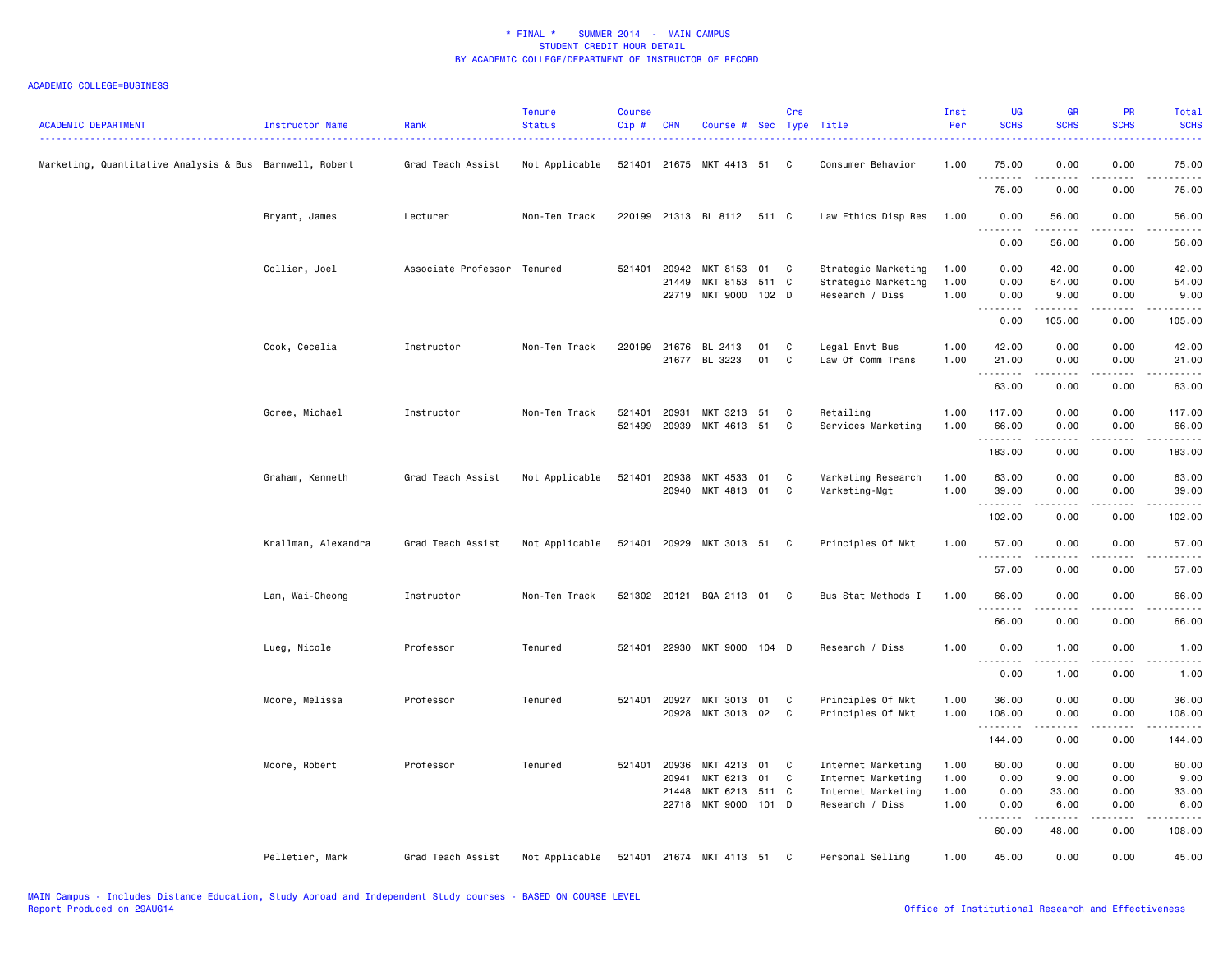| <b>ACADEMIC DEPARTMENT</b>                             | Instructor Name | Rank                        | <b>Tenure</b><br><b>Status</b> | <b>Course</b><br>Cip# | <b>CRN</b> | Course #                    |       | Crs          | Sec Type Title            | Inst<br>Per | <b>UG</b><br><b>SCHS</b> | <b>GR</b><br><b>SCHS</b> | <b>PR</b><br><b>SCHS</b> | Total<br><b>SCHS</b>  |
|--------------------------------------------------------|-----------------|-----------------------------|--------------------------------|-----------------------|------------|-----------------------------|-------|--------------|---------------------------|-------------|--------------------------|--------------------------|--------------------------|-----------------------|
|                                                        |                 |                             |                                |                       |            |                             |       |              |                           |             |                          |                          |                          |                       |
|                                                        |                 |                             |                                |                       |            |                             |       |              |                           |             | 45.00                    | 0.00                     | 0.00                     | 45.00                 |
| Marketing, Quantitative Analysis & Bus Rosenhan, Alvin |                 | Lecturer                    | Non-Ten Track                  | 521302                | 20123      | BQA 2113 51                 |       | - C          | Bus Stat Methods I        | 1.00        | 39.00                    | 0.00                     | 0.00                     | 39.00                 |
|                                                        |                 |                             |                                |                       |            | 20126 BQA 3123 51           |       | $\mathbf{C}$ | Bus Stat Methods II       | 1.00        | 63.00<br>--------        | 0.00                     | 0.00                     | 63.00                 |
|                                                        |                 |                             |                                |                       |            |                             |       |              |                           |             | 102.00                   | 0.00                     | 0.00                     | 102.00                |
|                                                        | Shanahan, Kevin | Associate Professor Tenured |                                | 521302                | 21314      | BQA 8233                    | 501 C |              | Quant Analysis & Bus 1.00 |             | 0.00                     | 66.00                    | 0.00                     | 66.00                 |
|                                                        |                 |                             |                                |                       |            | 21672 BQA 8233 01           |       | $\mathbf{C}$ | Quant Analysis & Bus      | 1.00        | 0.00                     | 15.00                    | 0.00                     | 15.00                 |
|                                                        |                 |                             |                                | 521401                | 21673      | MKT 4123 51                 |       | - C          | Advertising               | 1.00        | 60.00                    | 0.00                     | 0.00                     | 60.00                 |
|                                                        |                 |                             |                                |                       | 22720      | MKT 9000                    | 103 D |              | Research / Diss           | 1.00        | 0.00                     | 6.00                     | 0.00                     | 6.00                  |
|                                                        |                 |                             |                                |                       | 22858      | MKT 7000 101 I              |       |              | Directed Indiv Study      | 1.00        | 0.00                     | 1.00                     | 0.00                     | 1.00                  |
|                                                        |                 |                             |                                |                       | 23187      | MKT 7000 01 I               |       |              | Directed Indiv Study 1.00 |             | 0.00                     | 3.00                     | 0.00                     | 3.00                  |
|                                                        |                 |                             |                                |                       |            | 23188 MKT 7000 102 I        |       |              | Directed Indiv Study 1.00 |             | 0.00                     | 3.00                     | 0.00                     | 3.00                  |
|                                                        |                 |                             |                                |                       |            |                             |       |              |                           |             | 60.00                    | 94.00                    | 0.00                     | 154.00                |
|                                                        | Sullivan, J.    | Professor                   | Tenured                        |                       |            | 521302 20120 BQA 2113 001 C |       |              | Bus Stat Methods I        | 1.00        | 18.00<br>--------        | 0.00<br>.                | 0.00                     | 18.00                 |
|                                                        |                 |                             |                                |                       |            |                             |       |              |                           |             | 18.00                    | 0.00                     | 0.00                     | 18.00                 |
|                                                        | Taylor, Ronald  | Professor                   | Tenured                        | 521302                | 20124      | BQA 3123                    | 001 C |              | Bus Stat Methods II       | 1.00        | 72.00                    | 0.00                     | 0.00                     | 72.00                 |
|                                                        |                 |                             |                                |                       |            |                             |       |              |                           |             | 72.00                    | 0.00                     | 0.00                     | 72.00                 |
| Marketing, Quantitative Analysis & Bus                 |                 |                             |                                |                       |            |                             |       |              |                           |             | ========<br>1047.00      | ========<br>304.00       | ========<br>0.00         | ==========<br>1351.00 |
|                                                        |                 |                             |                                |                       |            |                             |       |              |                           |             | ========                 | ========                 | eeeeee                   | $=$ = = = = = = = = = |
|                                                        |                 |                             |                                |                       |            |                             |       |              |                           |             |                          |                          |                          |                       |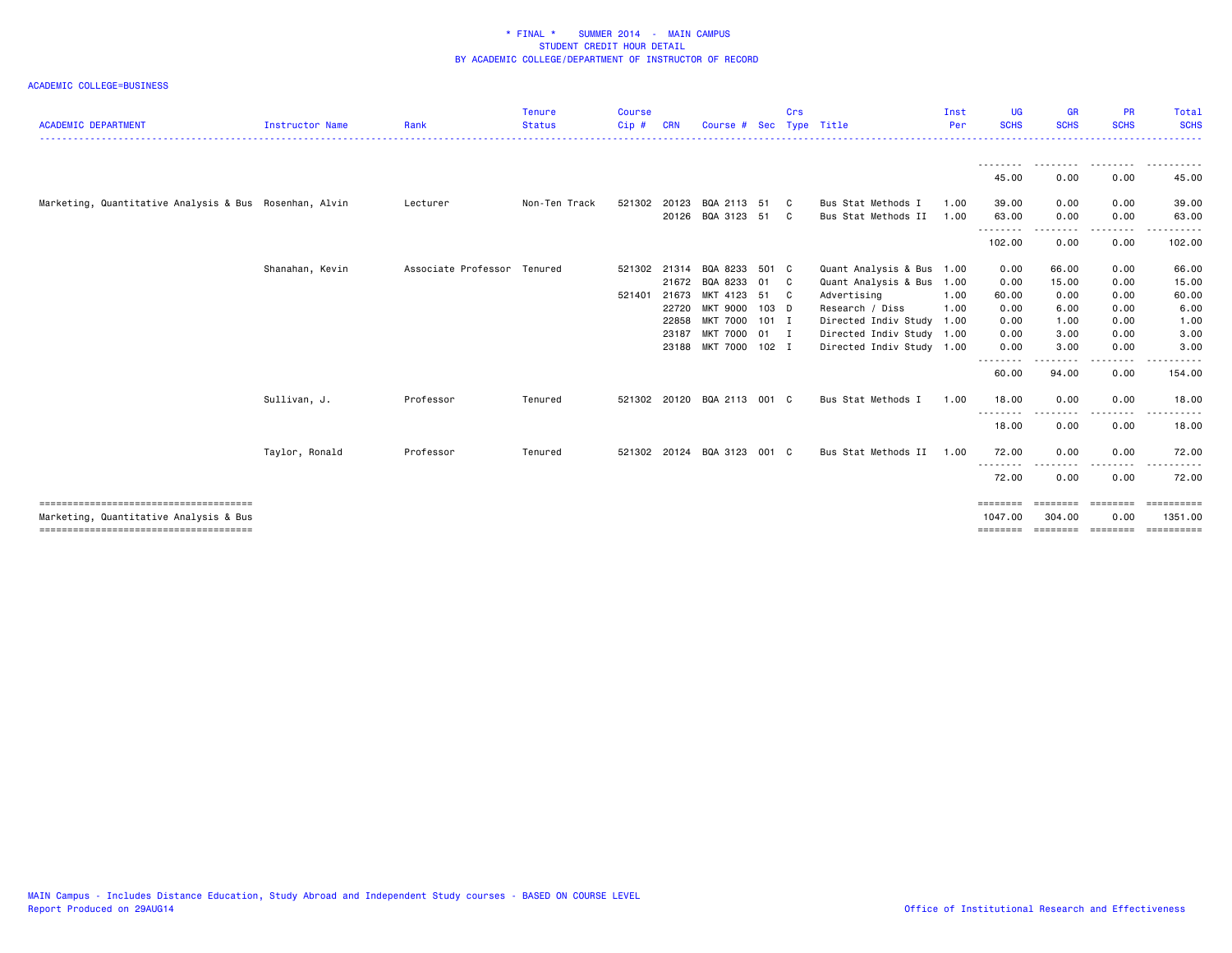| <b>ACADEMIC DEPARTMENT</b> | Instructor Name    | Rank                          | <b>Tenure</b><br><b>Status</b> | <b>Course</b><br>Cip# | <b>CRN</b>            | Course # Sec Type Title       |          | Crs               |                                                  | Inst<br>Per  | UG<br><b>SCHS</b>                                     | <b>GR</b><br><b>SCHS</b> | PR<br><b>SCHS</b>                                                                                                                                            | Total<br><b>SCHS</b>  |
|----------------------------|--------------------|-------------------------------|--------------------------------|-----------------------|-----------------------|-------------------------------|----------|-------------------|--------------------------------------------------|--------------|-------------------------------------------------------|--------------------------|--------------------------------------------------------------------------------------------------------------------------------------------------------------|-----------------------|
| School of Accountancy      | Addy, Noel         | Associate Professor Tenured   |                                |                       | 520301 20012<br>20016 | ACC 2023<br>ACC 3033          | 02<br>01 | $\mathbf{C}$<br>C | Prin Managerial Acct 1.00<br>Intermediate Acc II | 1.00         | 24.00<br>105.00                                       | 0.00<br>0.00             | 0.00<br>0.00                                                                                                                                                 | 24.00<br>105.00       |
|                            |                    |                               |                                |                       |                       | 520399 21302 ACC 8112 521 C   |          |                   | Fin & Acc Rpt Anal                               | 1.00         | 0.00                                                  | 56.00                    | 0.00                                                                                                                                                         | 56.00                 |
|                            |                    |                               |                                |                       |                       |                               |          |                   |                                                  |              | .<br>129.00                                           | .<br>56.00               | .<br>0.00                                                                                                                                                    | .<br>185.00           |
|                            | Carver, Brian      | Assistant Professor Ten Track |                                | 520301                | 20011                 | ACC 2023                      | 01       | C                 | Prin Managerial Acct 1.00                        |              | 63.00                                                 | 0.00                     | 0.00                                                                                                                                                         | 63.00                 |
|                            |                    |                               |                                |                       | 20019                 | ACC 4023<br>20024 ACC 6023 01 | 01       | C<br>C            | Advanced ACC<br>Advanced ACC                     | 1.00<br>1.00 | 30.00<br>0.00                                         | 0.00<br>24.00            | 0.00<br>0.00                                                                                                                                                 | 30.00<br>24.00        |
|                            |                    |                               |                                |                       |                       |                               |          |                   |                                                  |              | .<br>93.00                                            | .<br>24.00               | -----<br>0.00                                                                                                                                                | .<br>117.00           |
|                            | Gardner, Virginia  | Non-Faculty                   | Not Applicable                 |                       |                       | 520301 21301 ACC 2203 501 C   |          |                   | Survey of Accounting 1.00                        |              | 42.00                                                 | 0.00                     | 0.00                                                                                                                                                         | 42.00                 |
|                            |                    |                               |                                |                       |                       |                               |          |                   |                                                  |              | <b></b><br>42.00                                      | .<br>0.00                | .<br>0.00                                                                                                                                                    | . <u>.</u> .<br>42.00 |
|                            | Henderson, Belinda | Assistant Professor Ten Track |                                | 520301                |                       | 20007 ACC 2013 01 C           |          |                   | Prin Financial Acct                              | 1.00         | 75.00                                                 | 0.00                     | 0.00                                                                                                                                                         | 75.00                 |
|                            |                    |                               |                                |                       |                       |                               |          |                   |                                                  |              | .<br>75.00                                            | 0.00                     | 0.00                                                                                                                                                         | 75.00                 |
|                            | Lehman, Mark       | Lecturer                      | Non-Ten Track                  |                       |                       | 520301 20017 ACC 3053 51      |          | - C               | Acct Systems II                                  | 1.00         | 78.00                                                 | 0.00                     | 0.00                                                                                                                                                         | 78.00                 |
|                            |                    |                               |                                |                       |                       |                               |          |                   |                                                  |              | <u>.</u><br>78.00                                     | .<br>0.00                | 0.00                                                                                                                                                         | .<br>78.00            |
|                            | McNair, Frances    | Professor                     | Tenured                        |                       | 520301 20009          | ACC 2013 51                   |          | C                 | Prin Financial Acct                              | 1.00         | 72.00                                                 | 0.00                     | 0.00                                                                                                                                                         | 72.00                 |
|                            |                    |                               |                                |                       | 20025                 | ACC 6063                      | 51       | C                 | Income Tax II                                    | 1.00         | 0.00<br>.                                             | 51.00<br>.               | 0.00<br>$\frac{1}{2} \left( \frac{1}{2} \right) \left( \frac{1}{2} \right) \left( \frac{1}{2} \right) \left( \frac{1}{2} \right) \left( \frac{1}{2} \right)$ | 51.00                 |
|                            |                    |                               |                                |                       |                       |                               |          |                   |                                                  |              | 72.00                                                 | 51.00                    | 0.00                                                                                                                                                         | 123.00                |
|                            | Pannell, Angela    | Instructor                    | Non-Ten Track                  | 520301                | 20006                 | ACC 2013                      | 001 C    |                   | Prin Financial Acct 1.00                         |              | 123.00                                                | 0.00                     | 0.00                                                                                                                                                         | 123.00                |
|                            |                    |                               |                                |                       |                       | 20013 ACC 2023 51             |          | C                 | Prin Managerial Acct 1.00                        |              | 90.00<br>.                                            | 0.00<br>-----            | 0.00<br>.                                                                                                                                                    | 90.00                 |
|                            |                    |                               |                                |                       |                       |                               |          |                   |                                                  |              | 213.00                                                | 0.00                     | 0.00                                                                                                                                                         | 213.00                |
|                            | Rigsby, John       | Associate Professor Tenured   |                                | 520301                | 20028                 | ACC 8033                      | 51       | S.                | Business Assurance                               | 1.00         | 0.00                                                  | 81.00                    | 0.00                                                                                                                                                         | 81.00                 |
|                            |                    |                               |                                |                       | 21895                 | ACC 2013 52                   |          | $\mathbf{C}$      | Prin Financial Acct                              | 1.00         | 39.00                                                 | 0.00<br><u>.</u>         | 0.00<br>.                                                                                                                                                    | 39.00<br>.            |
|                            |                    |                               |                                |                       |                       |                               |          |                   |                                                  |              | 39.00                                                 | 81.00                    | 0.00                                                                                                                                                         | 120.00                |
|                            | Sanders, Steve     | Lecturer                      | Non-Ten Track                  | 520301                |                       | 20020 ACC 4033 01 C           |          |                   | Auditing                                         | 1.00         | 54.00<br>$\sim$ $\sim$ $\sim$<br>$\sim$ $\sim$ $\sim$ | 0.00                     | 0.00                                                                                                                                                         | 54.00                 |
|                            |                    |                               |                                |                       |                       |                               |          |                   |                                                  |              | 54.00                                                 | 0.00                     | 0.00                                                                                                                                                         | 54.00                 |
|                            | Trinkle, Bradley   | Assistant Professor Ten Track |                                |                       | 520301 20014          | ACC 2023                      | 52       | C                 | Prin Managerial Acct 1.00                        |              | 45.00                                                 | 0.00                     | 0.00                                                                                                                                                         | 45.00                 |
|                            |                    |                               |                                |                       |                       | 20015 ACC 3013 51 C           |          |                   | Cost Accounting                                  | 1.00         | 54.00<br><u>.</u>                                     | 0.00<br>.                | 0.00<br>.                                                                                                                                                    | 54.00<br>.            |
|                            |                    |                               |                                |                       |                       |                               |          |                   |                                                  |              | 99.00                                                 | 0.00                     | 0.00                                                                                                                                                         | 99.00                 |
|                            | Usrey, Spencer     | Assistant Professor Ten Track |                                |                       |                       | 520301 20018 ACC 4013 51 C    |          |                   | Income Tax I                                     | 1.00         | 42.00<br>--------                                     | 0.00<br>.                | 0.00<br>.                                                                                                                                                    | 42.00<br>.            |
|                            |                    |                               |                                |                       |                       |                               |          |                   |                                                  |              | 42.00                                                 | 0.00                     | 0.00                                                                                                                                                         | 42.00                 |
|                            | Watson, Marcia     | Associate Professor Tenured   |                                |                       |                       | 520301 21650 ACC 3003 01      |          | $\mathbf{C}$      | Acct Systems I                                   | 1.00         | 33.00                                                 | 0.00                     | 0.00                                                                                                                                                         | 33.00                 |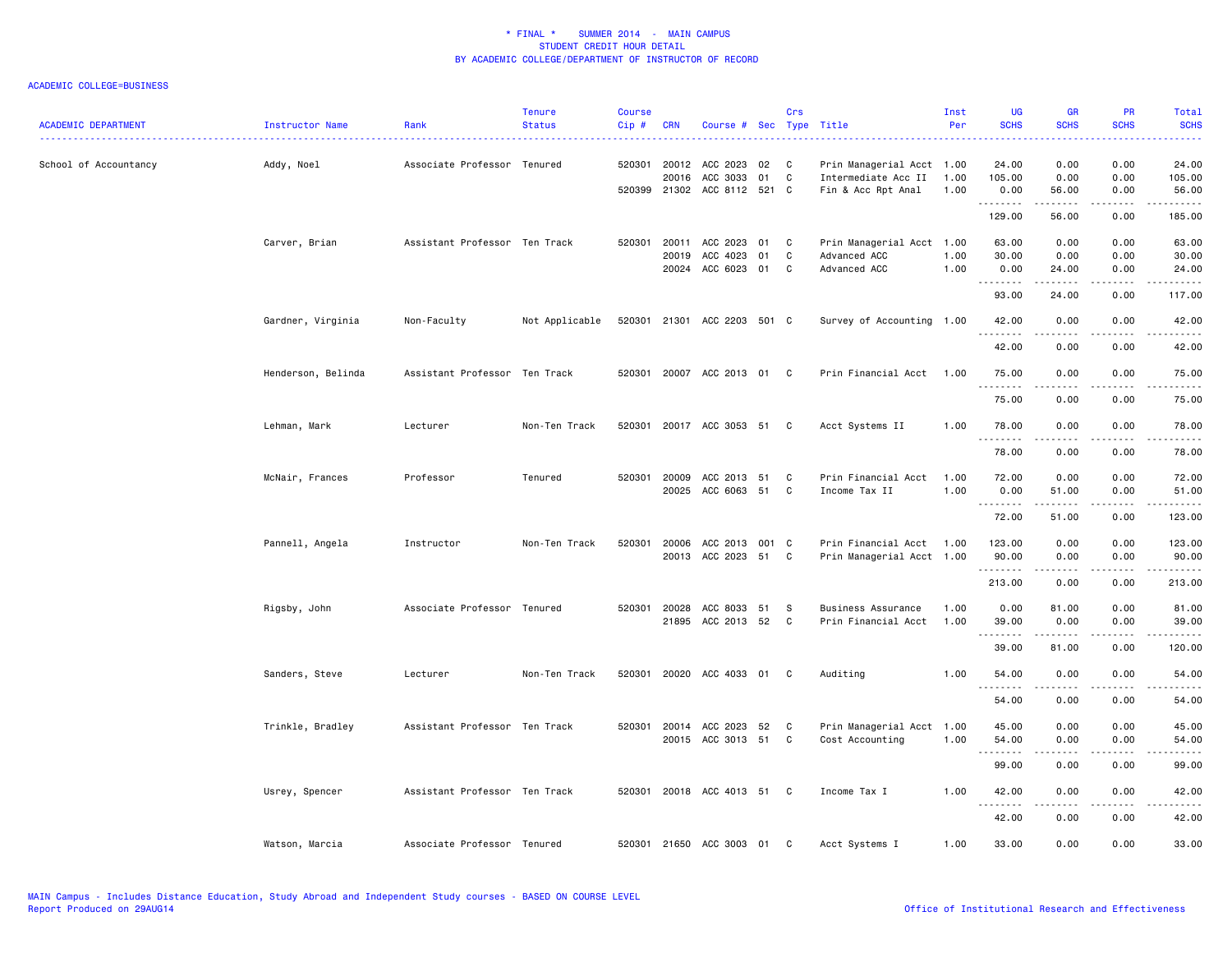# ACADEMIC COLLEGE=BUSINESS

| <b>ACADEMIC DEPARTMENT</b> | <b>Instructor Name</b> | Rank                          | Tenure<br>Status | Course<br>Cip # | CRN | Course # Sec Type Title | Crs |                    | Inst<br>Per | UG<br><b>SCHS</b>                  | <b>GR</b><br><b>SCHS</b>                                                | <b>PR</b><br><b>SCHS</b>  | <b>Total</b><br><b>SCHS</b>  |
|----------------------------|------------------------|-------------------------------|------------------|-----------------|-----|-------------------------|-----|--------------------|-------------|------------------------------------|-------------------------------------------------------------------------|---------------------------|------------------------------|
| School of Accountancy      | Webb, Thomas           | Assistant Professor Ten Track |                  | 520301          |     | 20027 ACC 8013 01 C     |     | Sem-Fin Acc Theory | 1.00        | 33.00<br>0.00<br>---------<br>0.00 | 0.00<br>69.00<br>.<br>69.00                                             | 0.00<br>0.00<br>.<br>0.00 | 33.00<br>69.00<br>.<br>69.00 |
|                            |                        |                               |                  |                 |     |                         |     |                    |             | $=$ = = = = = = =                  | $\qquad \qquad \equiv \equiv \equiv \equiv \equiv \equiv \equiv \equiv$ | ========                  | $=$ = = = = = = = = =        |
| School of Accountancy      |                        |                               |                  |                 |     |                         |     |                    |             | 969,00                             | 281.00                                                                  | 0.00                      | 1250.00                      |
|                            |                        |                               |                  |                 |     |                         |     |                    |             | ========                           | =======                                                                 |                           | $=$ = = = = = = = = =        |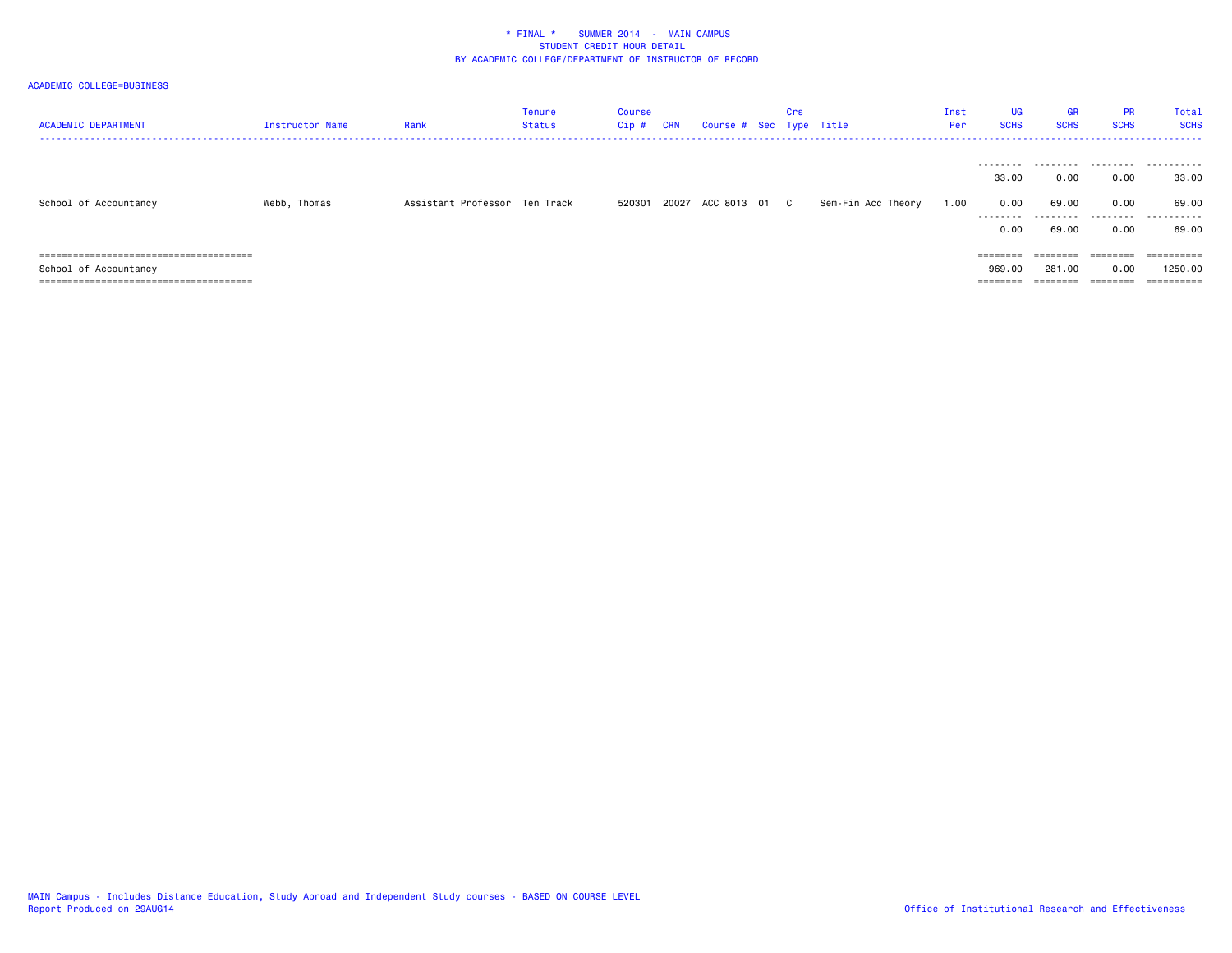| <b>ACADEMIC DEPARTMENT</b>          | Instructor Name   | Rank                              | <b>Tenure</b><br><b>Status</b> | <b>Course</b><br>Cip# | <b>CRN</b> | Course # Sec Type Title |         | Crs          |                           | Inst<br>Per | UG<br><b>SCHS</b>     | <b>GR</b><br><b>SCHS</b>                                                                                                                                      | <b>PR</b><br><b>SCHS</b> | Total<br><b>SCHS</b>                        |
|-------------------------------------|-------------------|-----------------------------------|--------------------------------|-----------------------|------------|-------------------------|---------|--------------|---------------------------|-------------|-----------------------|---------------------------------------------------------------------------------------------------------------------------------------------------------------|--------------------------|---------------------------------------------|
| Counseling & Educational Psychology | Abernathy, Larry  | Research Assist Pro Non-Ten Track |                                | 130408                | 20528      | EPY 2513                | 01      | C            | Human Growth & Devel 1.00 |             | 30.00                 | 0.00                                                                                                                                                          | 0.00                     | 30.00                                       |
|                                     |                   |                                   |                                | 130499                | 20539      | EPY 4313 51             |         | C            | Measure & Eval            | 1.00        | 51.00                 | 0.00                                                                                                                                                          | 0.00                     | 51.00                                       |
|                                     |                   |                                   |                                |                       |            |                         |         |              |                           |             | 81.00                 | 0.00                                                                                                                                                          | 0.00                     | 81.00                                       |
|                                     | Boyles, Caragh    | Non-Faculty                       | Not Applicable                 | 521001                |            | 20566 EXL 0190 102 E    |         |              | Experiential Learnin 1.00 |             | 27.00                 | 0.00                                                                                                                                                          | 0.00                     | 27.00                                       |
|                                     |                   |                                   |                                |                       |            |                         |         |              |                           |             | 27.00                 | 0.00                                                                                                                                                          | 0.00                     | 27.00                                       |
|                                     | Brown, Audri      | Lecturer                          | Non-Ten Track                  | 130499                |            | 20532 EPY 3543 51       |         | C            | Psych Of Adoles           | 1.00        | 60.00                 | 0.00                                                                                                                                                          | 0.00                     | 60.00                                       |
|                                     |                   |                                   |                                |                       |            | 20535 EPY 4053 01       |         | C            | Psy&Ed Of Men Retard      | 1.00        | 63.00                 | 0.00                                                                                                                                                          | 0.00                     | 63.00                                       |
|                                     |                   |                                   |                                |                       |            |                         |         |              |                           |             | 123.00                | 0.00                                                                                                                                                          | 0.00                     | 123.00                                      |
|                                     | Dooley, Kathy     | Professor                         | Tenured                        | 131101                | 20261      | COE 8183 01             |         | C            | Utilizing Art in Cou 1.00 |             | 0.00                  | 18.00                                                                                                                                                         | 0.00                     | 18.00                                       |
|                                     |                   |                                   |                                | 420601                | 23238      | COE 7000                | 105     | $\mathbf{I}$ | Directed Indiv Study      | 1.00        | 0.00                  | 6.00                                                                                                                                                          | 0.00                     | 6.00                                        |
|                                     |                   |                                   |                                |                       | 23501      | COE 9000                | 104     | D            | Research / Diss           | 1.00        | 0.00                  | 1.00                                                                                                                                                          | 0.00                     | 1.00                                        |
|                                     |                   |                                   |                                | 420701                | 21832      | COE 6903                | 01      | B            | Dev Coun/Men Health       | 1.00        | 0.00                  | 12.00                                                                                                                                                         | 0.00                     | 12.00                                       |
|                                     |                   |                                   |                                | 511501                | 20267      | COE 8783                | 51      | C            | Counsel Chem Dep Fam      | 1.00        | 0.00                  | 21.00                                                                                                                                                         | 0.00                     | 21.00                                       |
|                                     |                   |                                   |                                |                       | 21782      | COE 8773 001            |         | C            | Counsel Chem Dep Cli 1.00 |             | 0.00<br>.             | 18.00<br>.                                                                                                                                                    | 0.00<br>.                | 18.00<br>.                                  |
|                                     |                   |                                   |                                |                       |            |                         |         |              |                           |             | 0.00                  | 76.00                                                                                                                                                         | 0.00                     | 76.00                                       |
|                                     | Formica, Peter    | Lecturer                          | Non-Ten Track                  | 512399                |            | 20243 COE 3313 01       |         | C            | Rehabilitation Servs 1.00 |             | 33.00<br>.            | 0.00<br>-----                                                                                                                                                 | 0.00<br>.                | 33.00<br>.                                  |
|                                     |                   |                                   |                                |                       |            |                         |         |              |                           |             | 33.00                 | 0.00                                                                                                                                                          | 0.00                     | 33.00                                       |
|                                     | Gadke, Daniel     | Assistant Professor Ten Track     |                                | 130499                | 20536      | EPY 4073 51             |         | C            | Pers Adj Ed Rel Set       | 1.00        | 45.00                 | 0.00                                                                                                                                                          | 0.00                     | 45.00                                       |
|                                     |                   |                                   |                                | 420201                | 20547      | EPY 8263                | 01      | C            | Psy Test Ed Rel Set       | 1.00        | 0.00                  | 24.00                                                                                                                                                         | 0.00                     | 24.00                                       |
|                                     |                   |                                   |                                |                       | 20551      | EPY 8890 51             |         | E            | School PSY Practicu       | 1.00        | 0.00                  | 15.00                                                                                                                                                         | 0.00                     | 15.00                                       |
|                                     |                   |                                   |                                | 421701                |            | 20552 EPY 9443 01       |         | C            | Single Subject Desig 1.00 |             | 0.00                  | 18.00                                                                                                                                                         | 0.00                     | 18.00                                       |
|                                     |                   |                                   |                                |                       |            |                         |         |              |                           |             | 45.00                 | 57.00                                                                                                                                                         | 0.00                     | 102.00                                      |
|                                     | Gainer, Donna     | Instructor                        | Non-Ten Track                  | 130101                | 20530      | EPY 3253 51             |         | C            | Evaluating Learning       | 1.00        | 33.00                 | 0.00                                                                                                                                                          | 0.00                     | 33.00                                       |
|                                     |                   |                                   |                                | 130499                | 23586      | EPY 4000 51             |         | Ι.           | Directed Indiv Study 1.00 |             | 3.00                  | 0.00                                                                                                                                                          | 0.00                     | 3.00                                        |
|                                     |                   |                                   |                                |                       |            |                         |         |              |                           |             | .<br>36.00            | $\sim$ $\sim$ $\sim$ $\sim$<br>0.00                                                                                                                           | .<br>0.00                | $\sim$ $\sim$ $\sim$ $\sim$ $\sim$<br>36.00 |
|                                     | Goldberg, Rebecca | Assistant Professor Ten Track     |                                | 131101                | 20262      | COE 8203 01             |         | C            | Place & Career Dev        | 1.00        | 0.00                  | 12.00                                                                                                                                                         | 0.00                     | 12.00                                       |
|                                     |                   |                                   |                                | 420601                | 22763      | COE 7000                | 101     | $\mathbf{I}$ | Directed Indiv Study      | 1.00        | 0.00                  | 3.00                                                                                                                                                          | 0.00                     | 3.00                                        |
|                                     |                   |                                   |                                |                       | 22764      | COE 7000 102 I          |         |              | Directed Indiv Study 1.00 |             | 0.00                  | 3.00                                                                                                                                                          | 0.00                     | 3.00                                        |
|                                     |                   |                                   |                                |                       |            |                         |         |              |                           |             | $\sim$ $\sim$<br>0.00 | $\frac{1}{2} \left( \frac{1}{2} \right) \left( \frac{1}{2} \right) \left( \frac{1}{2} \right) \left( \frac{1}{2} \right) \left( \frac{1}{2} \right)$<br>18.00 | 0.00                     | 18.00                                       |
|                                     | Hall, Kimberly    | Associate Professor Tenured       |                                | 420601                | 23235      | COE 7000                | $104$ I |              | Directed Indiv Study      | 1.00        | 0.00                  | 3.00                                                                                                                                                          | 0.00                     | 3.00                                        |
|                                     |                   |                                   |                                |                       |            | 23313 COE 9000 102 D    |         |              | Research / Diss           | 1.00        | 0.00                  | 1.00                                                                                                                                                          | 0.00                     | 1.00                                        |
|                                     |                   |                                   |                                |                       |            |                         |         |              |                           |             | 0.00                  | 4.00                                                                                                                                                          | 0.00                     | 4.00                                        |
|                                     | Heiselt, April    | Associate Professor Tenured       |                                | 130406 21781          |            | HED 8143 001 S          |         |              | U/Cc Seminar              | 0.50        | 0.00                  | 18.00                                                                                                                                                         | 0.00                     | 18.00                                       |
|                                     |                   |                                   |                                |                       |            |                         |         |              |                           |             | 0.00                  | 18.00                                                                                                                                                         | 0.00                     | 18.00                                       |
|                                     | Henington, Carlen | Associate Professor Tenured       |                                | 421701                |            | 20537 EPY 4123 51       |         | C            | App of School Psycho 1.00 |             | 15.00                 | 0.00                                                                                                                                                          | 0.00                     | 15.00                                       |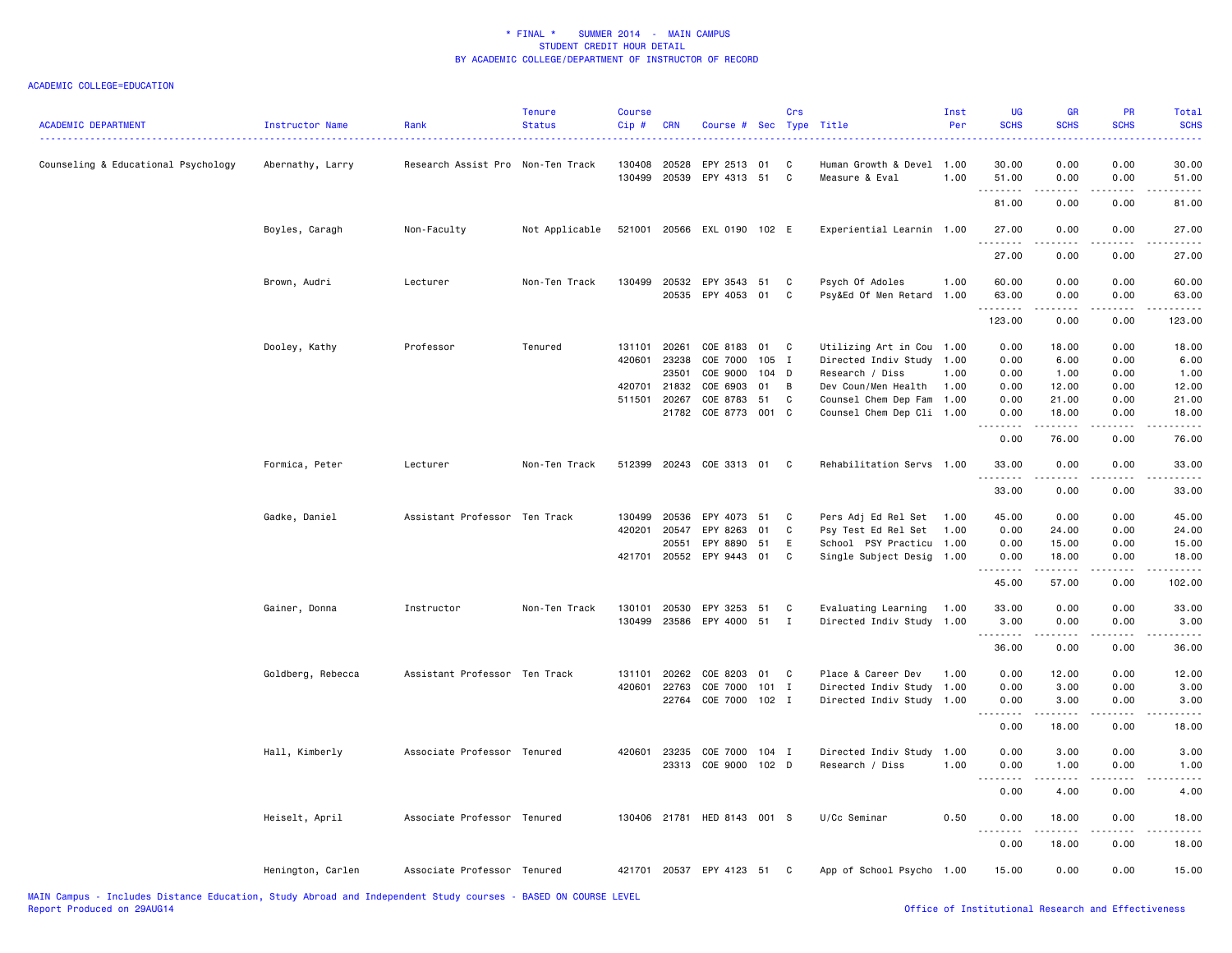| <b>ACADEMIC DEPARTMENT</b>          | Instructor Name   | Rank                          | <b>Tenure</b><br><b>Status</b> | <b>Course</b><br>Cip# | <b>CRN</b>     | Course # Sec Type Title |                  | Crs          |                                                        | Inst<br>Per         | <b>UG</b><br><b>SCHS</b><br>.                                                                                                                                | <b>GR</b><br><b>SCHS</b> | <b>PR</b><br><b>SCHS</b> | Total<br><b>SCHS</b><br>$\frac{1}{2} \left( \frac{1}{2} \right) \left( \frac{1}{2} \right) \left( \frac{1}{2} \right) \left( \frac{1}{2} \right)$ |
|-------------------------------------|-------------------|-------------------------------|--------------------------------|-----------------------|----------------|-------------------------|------------------|--------------|--------------------------------------------------------|---------------------|--------------------------------------------------------------------------------------------------------------------------------------------------------------|--------------------------|--------------------------|---------------------------------------------------------------------------------------------------------------------------------------------------|
| Counseling & Educational Psychology | Henington, Carlen | Associate Professor Tenured   |                                | 421701                | 20542          | EPY 6123                | 51               | C            | App of School Psych 1.00                               |                     | 0.00                                                                                                                                                         | 21.00                    | 0.00                     | 21.00                                                                                                                                             |
|                                     |                   |                               |                                |                       | 20543          | EPY 6133                | 01               | C            | Data-Based Decisions 1.00                              |                     | 0.00                                                                                                                                                         | 18.00                    | 0.00                     | 18.00                                                                                                                                             |
|                                     |                   |                               |                                |                       | 21780          | EPY 8113                | 001 C            |              | Systems & Theory                                       | 1.00                | 0.00                                                                                                                                                         | 18.00                    | 0.00                     | 18.00                                                                                                                                             |
|                                     |                   |                               |                                | 429999                | 23133          | EPY 9000                | 101 D            |              | Research / Diss                                        | 1.00                | 0.00<br>.                                                                                                                                                    | 8.00                     | 0.00                     | 8.00<br>$\frac{1}{2} \left( \frac{1}{2} \right) \left( \frac{1}{2} \right) \left( \frac{1}{2} \right) \left( \frac{1}{2} \right)$                 |
|                                     |                   |                               |                                |                       |                |                         |                  |              |                                                        |                     | 15.00                                                                                                                                                        | 65.00                    | 0.00                     | 80.00                                                                                                                                             |
|                                     | Jackson, Deborah  | Assistant Professor Ten Track |                                | 420601                | 20244          | COE 4023                | 01               | C            | Intro To Counseling                                    | 1.00                | 60.00                                                                                                                                                        | 0.00                     | 0.00                     | 60.00                                                                                                                                             |
|                                     |                   |                               |                                |                       | 23096          | COE 8990 51             |                  | C            | Special Topic In COE 1.00                              |                     | 0.00<br>$\frac{1}{2} \left( \frac{1}{2} \right) \left( \frac{1}{2} \right) \left( \frac{1}{2} \right) \left( \frac{1}{2} \right) \left( \frac{1}{2} \right)$ | 42.00                    | 0.00<br>$- - -$          | 42.00<br>المتمامين                                                                                                                                |
|                                     |                   |                               |                                |                       |                |                         |                  |              |                                                        |                     | 60.00                                                                                                                                                        | 42.00                    | 0.00                     | 102.00                                                                                                                                            |
|                                     | Justice, Cheryl   | Assistant Professor Ten Track |                                | 420601                | 20251          | COE 8043 001 C          |                  |              | Group Tech & Proced                                    | 1.00                | 0.00                                                                                                                                                         | 18.00                    | 0.00                     | 18.00                                                                                                                                             |
|                                     |                   |                               |                                |                       | 20252          | COE 8043                | 01               | C            | Group Tech & Proced                                    | 1.00                | 0.00                                                                                                                                                         | 30.00                    | 0.00                     | 30.00                                                                                                                                             |
|                                     |                   |                               |                                |                       | 20253          | COE 8043                | 02               | C            | Group Tech & Proced                                    | 1.00                | 0.00                                                                                                                                                         | 18.00                    | 0.00                     | 18.00                                                                                                                                             |
|                                     |                   |                               |                                |                       | 20254          | COE 8043 51             |                  | C            | Group Tech & Proced                                    | 1.00                | 0.00<br>.<br>$\sim$ $\sim$ $\sim$                                                                                                                            | 27.00<br>.               | 0.00<br>.                | 27.00<br>والمناصبات                                                                                                                               |
|                                     |                   |                               |                                |                       |                |                         |                  |              |                                                        |                     | 0.00                                                                                                                                                         | 93.00                    | 0.00                     | 93.00                                                                                                                                             |
|                                     | LeJeune, Bonnie   | Non-Faculty                   | Not Applicable                 | 131101                | 21336          | COE 6313 501 C          |                  |              | Resources Visual Imp 1.00                              |                     | 0.00                                                                                                                                                         | 27.00                    | 0.00                     | 27.00                                                                                                                                             |
|                                     |                   |                               |                                | 420601                | 21337          | COE 8293                | 501 E            |              | Supervised Project                                     | 1.00                | 0.00<br>$\sim$ $\sim$                                                                                                                                        | 24.00                    | 0.00                     | 24.00                                                                                                                                             |
|                                     |                   |                               |                                |                       |                |                         |                  |              |                                                        |                     | 0.00                                                                                                                                                         | 51.00                    | 0.00                     | 51.00                                                                                                                                             |
|                                     | Looby, Eugenie    | Professor                     | Tenured                        | 190703                | 20263          | COE 8303                | 01               | C            | Family Couns Theory                                    | 1.00                | 0.00                                                                                                                                                         | 21.00                    | 0.00                     | 21.00                                                                                                                                             |
|                                     |                   |                               |                                | 420601                | 20250          | COE 8023                | 01               | C            | Counseling Theory                                      | 1.00                | 0.00                                                                                                                                                         | 18.00                    | 0.00                     | 18.00                                                                                                                                             |
|                                     |                   |                               |                                |                       | 23547          | COE 9000                | 105 D            |              | Research / Diss                                        | 1.00                | 0.00                                                                                                                                                         | 6.00                     | 0.00                     | 6.00                                                                                                                                              |
|                                     |                   |                               |                                | 421601                | 20258          | COE 8073                | 01               | C            | Cultural Found/Couns 1.00                              |                     | 0.00                                                                                                                                                         | 21.00                    | 0.00                     | 21.00                                                                                                                                             |
|                                     |                   |                               |                                |                       | 22088          | COE 4990                | 001              | $\mathbf{C}$ | Special Topic In COE 1.00                              |                     | 9.00                                                                                                                                                         | 0.00                     | 0.00                     | 9.00                                                                                                                                              |
|                                     |                   |                               |                                |                       | 22089          | COE 6990                | 001 C            |              | Special Topic In COE 1.00                              |                     | 0.00                                                                                                                                                         | 6.00                     | 0.00                     | 6.00                                                                                                                                              |
|                                     |                   |                               |                                |                       | 22551<br>22552 | COE 4990<br>COE 6990    | 01<br>01         | C<br>C.      | Special Topic In COE 1.00<br>Special Topic In COE 1.00 |                     | 6.00<br>0.00                                                                                                                                                 | 0.00<br>18.00            | 0.00<br>0.00             | 6.00<br>18.00                                                                                                                                     |
|                                     |                   |                               |                                |                       |                |                         |                  |              |                                                        |                     | -------<br>15.00                                                                                                                                             | 90.00                    | 0.00                     | .<br>105.00                                                                                                                                       |
|                                     |                   |                               |                                |                       |                |                         |                  |              |                                                        |                     |                                                                                                                                                              |                          |                          |                                                                                                                                                   |
|                                     | Maynard, Scott    | Non-Faculty                   | Not Applicable                 | 521001                | 20270          | CP 2103                 | 101 E            |              | First Work Sem                                         | 1.00                | 231.00                                                                                                                                                       | 0.00                     | 0.00                     | 231.00                                                                                                                                            |
|                                     |                   |                               |                                |                       | 20271          | CP 2103                 | H01 E<br>101     |              | First Work Sem - Hon 1.00                              |                     | 33.00                                                                                                                                                        | 0.00                     | 0.00                     | 33.00                                                                                                                                             |
|                                     |                   |                               |                                |                       | 20272<br>20273 | CP 2203<br>CP 2203      | H <sub>0</sub> 1 | E<br>E       | Second Work Sem<br>Second Work Sem                     | 1.00<br>$- Ho 1.00$ | 267.00<br>24.00                                                                                                                                              | 0.00<br>0.00             | 0.00<br>0.00             | 267.00<br>24.00                                                                                                                                   |
|                                     |                   |                               |                                |                       | 20274          | CP 3303                 | 101 E            |              | Third Work Sem                                         | 1.00                | 201.00                                                                                                                                                       | 0.00                     | 0.00                     | 201.00                                                                                                                                            |
|                                     |                   |                               |                                |                       | 20275          | CP 3303                 | H01 E            |              | Third Work Sem - Hon 1.00                              |                     | 51.00                                                                                                                                                        | 0.00                     | 0.00                     | 51.00                                                                                                                                             |
|                                     |                   |                               |                                |                       | 20276          | CP 3403                 | 101              | E            | Fourth Work Sem                                        | 1.00                | 45.00                                                                                                                                                        | 0.00                     | 0.00                     | 45.00                                                                                                                                             |
|                                     |                   |                               |                                |                       | 20277          | CP 3403                 | H01 E            |              | Fourth Work Sem - Ho 1.00                              |                     | 12.00                                                                                                                                                        | 0.00                     | 0.00                     | 12.00                                                                                                                                             |
|                                     |                   |                               |                                |                       | 20278          | CP 4503                 | 101 E            |              | Fifth Work Sem                                         | 1.00                | 36.00                                                                                                                                                        | 0.00                     | 0.00                     | 36.00                                                                                                                                             |
|                                     |                   |                               |                                |                       | 20279          | CP 4603                 | 101              | E            | Sixth Work Sem                                         | 1.00                | 6.00                                                                                                                                                         | 0.00                     | 0.00                     | 6.00                                                                                                                                              |
|                                     |                   |                               |                                |                       | 20281          | CP 4803                 | 101              | E            | Eighth Work Sem                                        | 1.00                | 3.00                                                                                                                                                         | 0.00                     | 0.00                     | 3.00                                                                                                                                              |
|                                     |                   |                               |                                |                       | 20282          | CP 8013                 | 101              | E            | First Work Sem                                         | 1.00                | 0.00                                                                                                                                                         | 15.00                    | 0.00                     | 15.00                                                                                                                                             |
|                                     |                   |                               |                                |                       | 20565          | EXL 0190                | 101              | E            | Experiential Learnin                                   | 1.00                | 36.00                                                                                                                                                        | 0.00                     | 0.00                     | 36.00                                                                                                                                             |
|                                     |                   |                               |                                |                       | 20568          | EXL 0190                | H <sub>0</sub> 1 | E            | Honors Experiential                                    | 1.00                | 24.00                                                                                                                                                        | 0.00                     | 0.00                     | 24.00                                                                                                                                             |
|                                     |                   |                               |                                |                       | 20574          | EXL 3100                | 101              | E            | CCPP Internship I                                      | 1.00                | 87.00                                                                                                                                                        | 0.00                     | 0.00                     | 87.00                                                                                                                                             |
|                                     |                   |                               |                                |                       | 20575          | EXL 3200                | 101 E            |              | CCPP Internship I                                      | 1.00                | 6.00                                                                                                                                                         | 0.00                     | 0.00                     | 6.00                                                                                                                                              |
|                                     |                   |                               |                                |                       | 22625          | EXL 3100                | H01              | E            | Honors CCPP Internsh 1.00                              |                     | 9.00<br>. <b>.</b>                                                                                                                                           | 0.00<br>. <u>.</u>       | 0.00<br>$- - - -$        | 9.00<br>.                                                                                                                                         |
|                                     |                   |                               |                                |                       |                |                         |                  |              |                                                        |                     | 1071.00                                                                                                                                                      | 15.00                    | 0.00                     | 1086.00                                                                                                                                           |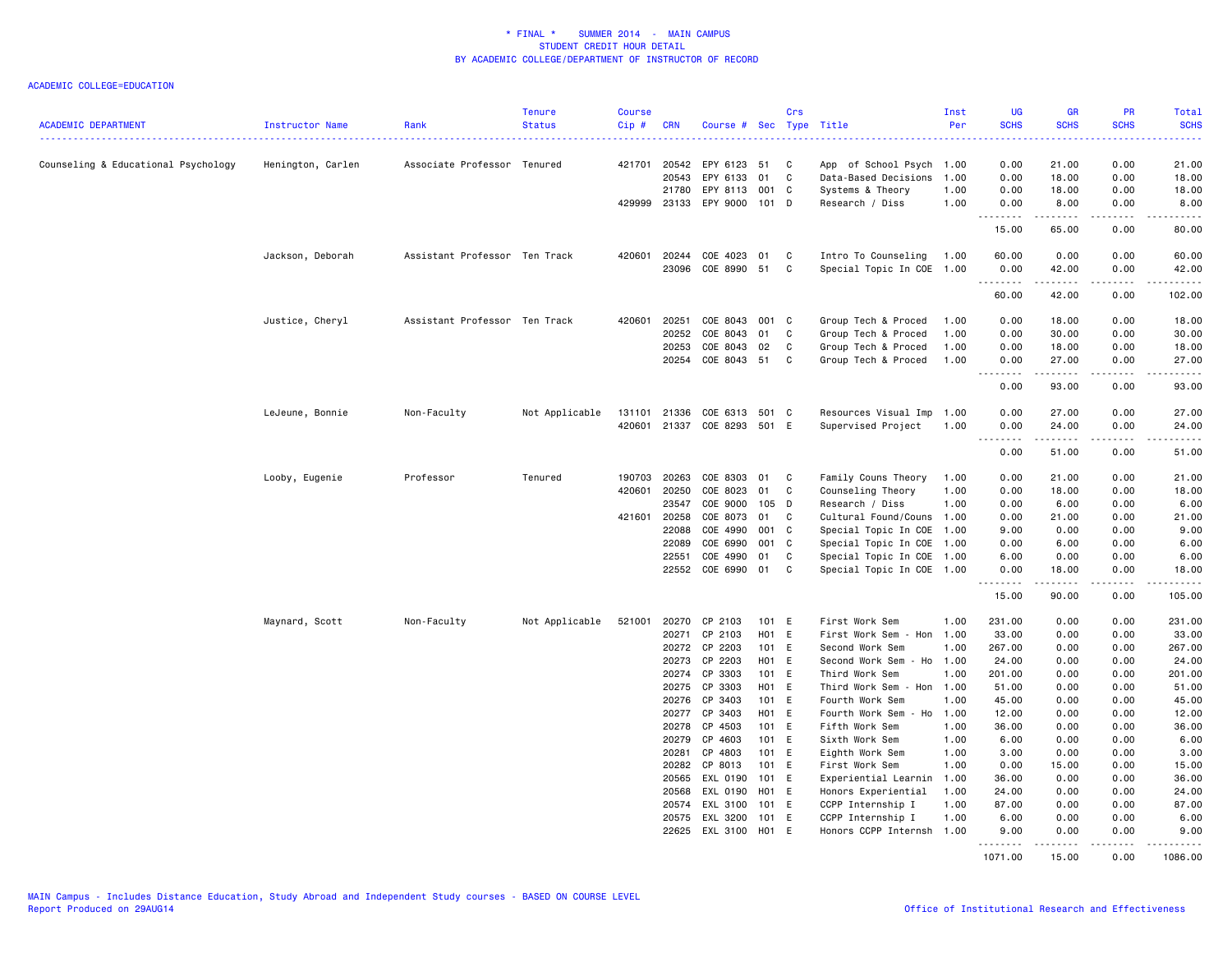|                                     |                  |                               | <b>Tenure</b>  | <b>Course</b> |              |                             |       | Crs         |                           | Inst | UG                                                                                                                                                                                               | <b>GR</b>                                                                                                                                                     | <b>PR</b>                           | Total                                                                                                                             |
|-------------------------------------|------------------|-------------------------------|----------------|---------------|--------------|-----------------------------|-------|-------------|---------------------------|------|--------------------------------------------------------------------------------------------------------------------------------------------------------------------------------------------------|---------------------------------------------------------------------------------------------------------------------------------------------------------------|-------------------------------------|-----------------------------------------------------------------------------------------------------------------------------------|
| <b>ACADEMIC DEPARTMENT</b>          | Instructor Name  | Rank                          | <b>Status</b>  | Cip#          | <b>CRN</b>   | Course # Sec Type Title     |       |             |                           | Per  | <b>SCHS</b><br>$\sim$ $\sim$ $\sim$ $\sim$                                                                                                                                                       | <b>SCHS</b>                                                                                                                                                   | <b>SCHS</b>                         | <b>SCHS</b><br>$\omega = \omega / \omega$                                                                                         |
| Counseling & Educational Psychology | Molina, Danielle | Assistant Professor Ten Track |                | 130406        | 21781        | HED 8143                    | 001 S |             | U/Cc Seminar              | 0.50 | 0.00                                                                                                                                                                                             | 18.00                                                                                                                                                         | 0.00                                | 18.00                                                                                                                             |
|                                     |                  |                               |                | 420601        | 20255        | COE 8053                    | 101 E |             | Practicum                 | 1.00 | 0.00                                                                                                                                                                                             | 48.00                                                                                                                                                         | 0.00                                | 48.00                                                                                                                             |
|                                     |                  |                               |                |               | 23462        | COE 7000                    | 106 I |             | Directed Indiv Study 1.00 |      | 0.00<br>.<br>$- - -$                                                                                                                                                                             | 3.00<br>.                                                                                                                                                     | 0.00<br>.                           | 3.00<br>والمناصبات                                                                                                                |
|                                     |                  |                               |                |               |              |                             |       |             |                           |      | 0.00                                                                                                                                                                                             | 69.00                                                                                                                                                         | 0.00                                | 69.00                                                                                                                             |
|                                     | Morse, David     | Professor                     | Tenured        | 130499        | 23416        | EPY 7000                    | 101 I |             | Directed Indiv Study 1.00 |      | 0.00                                                                                                                                                                                             | 3.00                                                                                                                                                          | 0.00                                | 3.00                                                                                                                              |
|                                     |                  |                               |                |               | 23417        | EPY 7000                    | 102 I |             | Directed Indiv Study 1.00 |      | 0.00                                                                                                                                                                                             | 3.00                                                                                                                                                          | 0.00                                | 3.00                                                                                                                              |
|                                     |                  |                               |                |               | 23418        | EPY 7000                    | 103 I |             | Directed Indiv Study 1.00 |      | 0.00                                                                                                                                                                                             | 1.00                                                                                                                                                          | 0.00                                | 1.00                                                                                                                              |
|                                     |                  |                               |                | 429999        | 21791        | EPY 9213                    | 101 C |             | Adv Analysis Ed Rsch 1.00 |      | 0.00                                                                                                                                                                                             | 27.00<br>.                                                                                                                                                    | 0.00<br>$\omega$ is a $\omega$      | 27.00<br>$\sim$ $\sim$ $\sim$ $\sim$                                                                                              |
|                                     |                  |                               |                |               |              |                             |       |             |                           |      | 0.00                                                                                                                                                                                             | 34.00                                                                                                                                                         | 0.00                                | 34.00                                                                                                                             |
|                                     | Mylroie, Robika  | Lecturer                      | Non-Ten Track  | 130301        | 20789        | LSK 1033 02 C               |       |             | Fund of Achievement       | 0.75 | 51.75                                                                                                                                                                                            | 0.00                                                                                                                                                          | 0.00                                | 51.75                                                                                                                             |
|                                     |                  |                               |                |               |              | 131315 23274 LSK 1023 E02 C |       |             | Col Read/Study Skill 1.00 |      | 129.00                                                                                                                                                                                           | 0.00                                                                                                                                                          | 0.00                                | 129.00                                                                                                                            |
|                                     |                  |                               |                |               |              |                             |       |             |                           |      | .<br>180.75                                                                                                                                                                                      | $- - -$<br>0.00                                                                                                                                               | د د د د<br>0.00                     | .<br>180.75                                                                                                                       |
|                                     | Palmer, Charles  | Associate Professor Tenured   |                | 131101        | 20257        | COE 8063 01                 |       | C           | Res Tech For Counsel 1.00 |      | 0.00                                                                                                                                                                                             | 27.00                                                                                                                                                         | 0.00                                | 27.00                                                                                                                             |
|                                     |                  |                               |                | 512310        |              | 20247 COE 6373 01           |       | B           | Voc Assessmnt Sp Per 1.00 |      | 0.00                                                                                                                                                                                             | 21.00                                                                                                                                                         | 0.00                                | 21.00                                                                                                                             |
|                                     |                  |                               |                |               |              |                             |       |             |                           |      | .                                                                                                                                                                                                | . <b>.</b> .                                                                                                                                                  | .                                   | .                                                                                                                                 |
|                                     |                  |                               |                |               |              |                             |       |             |                           |      | 0.00                                                                                                                                                                                             | 48.00                                                                                                                                                         | 0.00                                | 48.00                                                                                                                             |
|                                     | Porter, Julia    | Professor                     | Tenured        |               |              | 130407 22768 CCL 9000 504 D |       |             | Diss./Dissertation R 1.00 |      | 0.00<br>$\sim$ $\sim$ $\sim$<br>.                                                                                                                                                                | 2.00<br>.                                                                                                                                                     | 0.00<br>$\sim$ $\sim$ $\sim$ $\sim$ | 2.00<br>-----                                                                                                                     |
|                                     |                  |                               |                |               |              |                             |       |             |                           |      | 0.00                                                                                                                                                                                             | 2.00                                                                                                                                                          | 0.00                                | 2.00                                                                                                                              |
|                                     | Seymour, Dana    | Non-Faculty                   | Not Applicable |               | 130604 22721 | EPY 8473 501 C              |       |             | Mid Level Assessment 1.00 |      | 0.00                                                                                                                                                                                             | 42.00                                                                                                                                                         | 0.00                                | 42.00                                                                                                                             |
|                                     |                  |                               |                |               | 22722        | EPY 8473 502 C              |       |             | Mid Level Assessment 1.00 |      | 0.00                                                                                                                                                                                             | 33.00                                                                                                                                                         | 0.00                                | 33.00                                                                                                                             |
|                                     |                  |                               |                |               |              |                             |       |             |                           |      | $\frac{1}{2} \left( \frac{1}{2} \right) \left( \frac{1}{2} \right) \left( \frac{1}{2} \right) \left( \frac{1}{2} \right) \left( \frac{1}{2} \right) \left( \frac{1}{2} \right)$<br>$  -$<br>0.00 | . <u>.</u><br>75.00                                                                                                                                           | .<br>0.00                           | .<br>75.00                                                                                                                        |
|                                     |                  |                               |                |               |              |                             |       |             |                           |      |                                                                                                                                                                                                  |                                                                                                                                                               |                                     |                                                                                                                                   |
|                                     | Stratton, Kasee  | Non-Faculty                   | Not Applicable | 429999        | 20553        | EPY 9723 51                 |       | - S         | Sem Contemp Sch Psy       | 1.00 | 0.00                                                                                                                                                                                             | 12.00                                                                                                                                                         | 0.00                                | 12.00                                                                                                                             |
|                                     |                  |                               |                |               | 20554        | EPY 9730 51 E               |       |             | Doc Psy Internship        | 1.00 | 0.00<br>$\frac{1}{2} \left( \frac{1}{2} \right) \left( \frac{1}{2} \right) \left( \frac{1}{2} \right) \left( \frac{1}{2} \right)$                                                                | 24.00<br>$\frac{1}{2} \left( \frac{1}{2} \right) \left( \frac{1}{2} \right) \left( \frac{1}{2} \right) \left( \frac{1}{2} \right) \left( \frac{1}{2} \right)$ | 0.00<br>.                           | 24.00<br>المناسبات                                                                                                                |
|                                     |                  |                               |                |               |              |                             |       |             |                           |      | 0.00                                                                                                                                                                                             | 36.00                                                                                                                                                         | 0.00                                | 36.00                                                                                                                             |
|                                     | Underwood, Joe   | Lecturer                      | Non-Ten Track  |               |              | 131101 22616 COE 8173 51 C  |       |             | Couns Gifted Student 1.00 |      | 0.00                                                                                                                                                                                             | 15.00                                                                                                                                                         | 0.00                                | 15.00                                                                                                                             |
|                                     |                  |                               |                |               |              |                             |       |             |                           |      | .<br>0.00                                                                                                                                                                                        | <u>.</u><br>15.00                                                                                                                                             | .<br>0.00                           | .<br>15.00                                                                                                                        |
|                                     | Wang, Chih-Hsuan | Lecturer                      | Non-Ten Track  | 130603        | 21364        | EPY 6214                    | 501 C |             | Ed & Psy Statistics       | 1.00 | 0.00                                                                                                                                                                                             | 76.00                                                                                                                                                         | 0.00                                | 76.00                                                                                                                             |
|                                     |                  |                               |                |               | 21365        | EPY 6214 502 B              |       |             | Ed & Psy Statistics       | 1.00 | 0.00                                                                                                                                                                                             | 40.00                                                                                                                                                         | 0.00                                | 40.00                                                                                                                             |
|                                     |                  |                               |                |               |              | 21366 EPY 8214 551 B        |       |             | Adv Ed & Psy Stat         | 1.00 | 0.00                                                                                                                                                                                             | 28.00                                                                                                                                                         | 0.00                                | 28.00                                                                                                                             |
|                                     |                  |                               |                |               |              |                             |       |             |                           |      | $\sim$ $\sim$ $\sim$<br>.                                                                                                                                                                        | .                                                                                                                                                             | -----                               | .                                                                                                                                 |
|                                     |                  |                               |                |               |              |                             |       |             |                           |      | 0.00                                                                                                                                                                                             | 144.00                                                                                                                                                        | 0.00                                | 144.00                                                                                                                            |
|                                     | Watson, Joshua   | Associate Professor Tenured   |                | 420601        |              | 23139 COE 9000 101 D        |       |             | Research / Diss           | 1.00 | 0.00<br>.<br>$\sim$ $\sim$ $\sim$                                                                                                                                                                | 1.00<br>.                                                                                                                                                     | 0.00<br>$\frac{1}{2}$               | 1.00<br>$\frac{1}{2} \left( \frac{1}{2} \right) \left( \frac{1}{2} \right) \left( \frac{1}{2} \right) \left( \frac{1}{2} \right)$ |
|                                     |                  |                               |                |               |              |                             |       |             |                           |      | 0.00                                                                                                                                                                                             | 1.00                                                                                                                                                          | 0.00                                | 1.00                                                                                                                              |
|                                     | Wells, Debbie    | Lecturer                      | Non-Ten Track  |               | 131101 20265 | COE 8623                    | 101 C |             | Adv Law/Ethics in Co 1.00 |      | 0.00                                                                                                                                                                                             | 15.00                                                                                                                                                         | 0.00                                | 15.00                                                                                                                             |
|                                     |                  |                               |                | 420601        | 22996        | COE 7000                    | 103   | $\mathbf I$ | Directed Indiv Study 1.00 |      | 0.00                                                                                                                                                                                             | 3.00                                                                                                                                                          | 0.00                                | 3.00                                                                                                                              |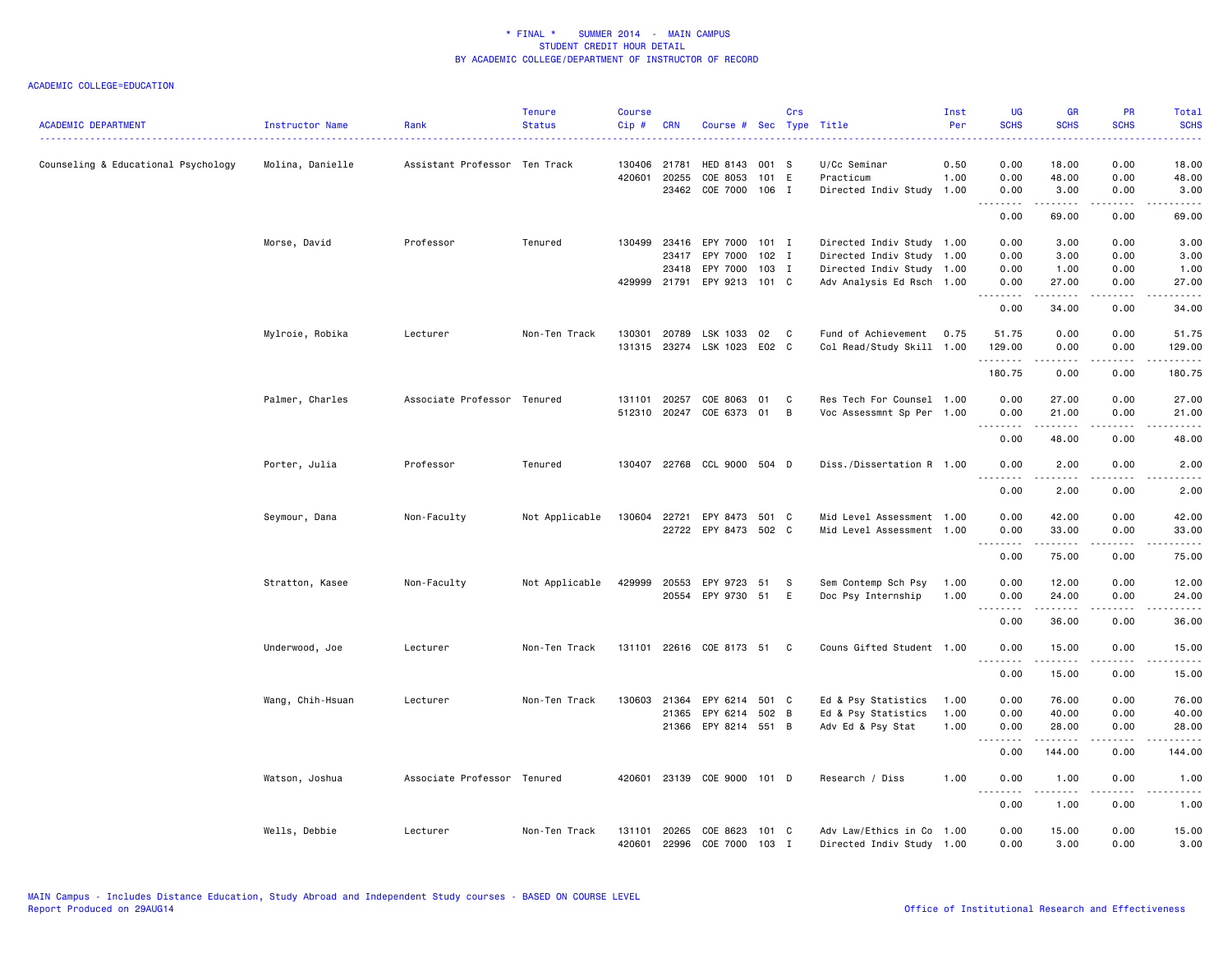| <b>ACADEMIC DEPARTMENT</b>          | Instructor Name | Rank      | Tenure<br>Status | <b>Course</b><br>$Cip$ # | <b>CRN</b> | Course # Sec Type Title | Crs |                 | Inst<br>Per | UG<br><b>SCHS</b> | <b>GR</b><br><b>SCHS</b> | <b>PR</b><br><b>SCHS</b> | <b>Total</b><br><b>SCHS</b><br>. |
|-------------------------------------|-----------------|-----------|------------------|--------------------------|------------|-------------------------|-----|-----------------|-------------|-------------------|--------------------------|--------------------------|----------------------------------|
|                                     |                 |           |                  |                          |            |                         |     |                 |             | ---------<br>0.00 | .<br>18.00               | 0.00                     | .<br>18.00                       |
| Counseling & Educational Psychology | Wong, Daniel    | Professor | Tenured          | 420601                   |            | 23449 COE 9000 103 D    |     | Research / Diss | 1.00        | 0.00<br>--------- | 8.00<br>.                | 0.00<br>.                | 8.00<br>.                        |
|                                     |                 |           |                  |                          |            |                         |     |                 |             | 0.00              | 8,00                     | 0.00                     | 8.00                             |
|                                     |                 |           |                  |                          |            |                         |     |                 |             | ========          | ========                 | ========                 | ==========                       |
| Counseling & Educational Psychology |                 |           |                  |                          |            |                         |     |                 |             | 1686.75           | 979.00                   | 0.00                     | 2665.75                          |
| ======================              |                 |           |                  |                          |            |                         |     |                 |             |                   |                          |                          | ==========                       |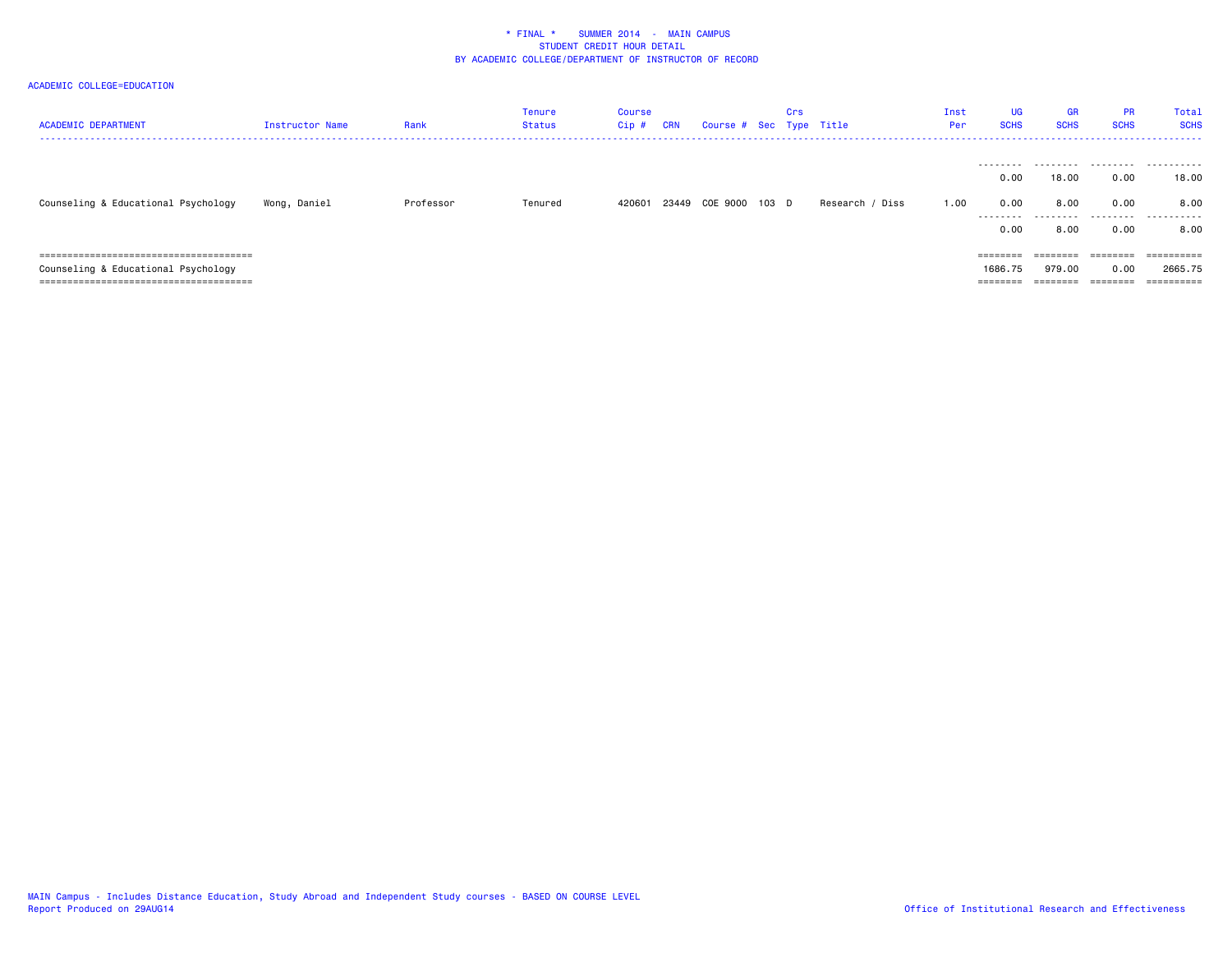| <b>ACADEMIC DEPARTMENT</b>                             | Instructor Name    | Rank                          | <b>Tenure</b><br><b>Status</b> | Course<br>Cip# | <b>CRN</b>     | Course # Sec Type Title     |                | Crs          |                                                        | Inst<br>Per | UG<br><b>SCHS</b><br>د د د د | <b>GR</b><br><b>SCHS</b> | <b>PR</b><br><b>SCHS</b> | Total<br><b>SCHS</b><br>$\frac{1}{2} \left( \frac{1}{2} \right) \left( \frac{1}{2} \right) \left( \frac{1}{2} \right) \left( \frac{1}{2} \right)$ |
|--------------------------------------------------------|--------------------|-------------------------------|--------------------------------|----------------|----------------|-----------------------------|----------------|--------------|--------------------------------------------------------|-------------|------------------------------|--------------------------|--------------------------|---------------------------------------------------------------------------------------------------------------------------------------------------|
| Curriculum, Instruction & Special Educ Alley, Kathleen |                    | Assistant Professor Ten Track |                                | 131202 21078   |                | RDG 8713 01                 |                | E            | Tch Struggling Reade 1.00                              |             | 0.00                         | 21.00                    | 0.00                     | 21.00                                                                                                                                             |
|                                                        |                    |                               |                                |                | 22626          | EDE 7000                    | $101$ I        |              | Directed Indiv Study 1.00                              |             | 0.00                         | 3.00                     | 0.00                     | 3.00                                                                                                                                              |
|                                                        |                    |                               |                                |                | 23415          | EDE 9000                    | 103 D          |              | Research / Diss                                        | 1.00        | 0.00                         | 6.00                     | 0.00                     | 6.00                                                                                                                                              |
|                                                        |                    |                               |                                |                | 230101 21788   | EDE 3343 101 C              |                |              | Teach Adoles Lit                                       | 1.00        | 24.00<br>.                   | 0.00                     | 0.00                     | 24.00                                                                                                                                             |
|                                                        |                    |                               |                                |                |                |                             |                |              |                                                        |             | 24.00                        | 30.00                    | 0.00                     | 54.00                                                                                                                                             |
|                                                        | Anthony, Kenneth   | Assistant Professor Ten Track |                                |                | 131203 21349   | EDE 8173 501 C              |                |              | Mid Sch Soc Studies                                    | 1.00        | 0.00                         | 18.00                    | 0.00                     | 18.00                                                                                                                                             |
|                                                        |                    |                               |                                |                | 21881          | EDE 8173 502 C              |                |              | Mid Sch Soc Studies                                    | 1.00        | 0.00<br>.<br>$\sim$ $\sim$   | 15.00<br>.               | 0.00<br>.                | 15.00<br>.                                                                                                                                        |
|                                                        |                    |                               |                                |                |                |                             |                |              |                                                        |             | 0.00                         | 33.00                    | 0.00                     | 33.00                                                                                                                                             |
|                                                        | Bennett, Kelly     | Instructor                    | Non-Ten Track                  | 131203         | 21355          | EDS 8243 502 C              |                |              | Adv. Plan Manage Lea 1.00                              |             | 0.00                         | 39.00                    | 0.00                     | 39.00                                                                                                                                             |
|                                                        |                    |                               |                                |                |                | 131311 21345 EDE 3523 501 C |                |              | Found EL/ML Math Edu 1.00                              |             | 3.00                         | 0.00                     | 0.00                     | 3.00                                                                                                                                              |
|                                                        |                    |                               |                                |                |                |                             |                |              |                                                        |             | .<br>3.00                    | 39.00                    | .<br>0.00                | .<br>42.00                                                                                                                                        |
|                                                        | Bennett, Stephanie | Assistant Professor Ten Track |                                | 131203 21463   |                | RDG 8133                    | 501 C          |              | Mid Level Content Li 1.00                              |             | 0.00                         | 30.00                    | 0.00                     | 30.00                                                                                                                                             |
|                                                        |                    |                               |                                |                | 22334          | RDG 8133 502 C              |                |              | Mid Level Content Li 1.00                              |             | 0.00                         | 18.00                    | 0.00                     | 18.00                                                                                                                                             |
|                                                        |                    |                               |                                |                | 230101 21789   | EDE 8463 101 C              |                |              | Resrch In Child Lit 1.00                               |             | 0.00                         | 21.00                    | 0.00                     | 21.00                                                                                                                                             |
|                                                        |                    |                               |                                |                |                |                             |                |              |                                                        |             | .<br>0.00                    | .<br>69.00               | 0.00                     | .<br>69.00                                                                                                                                        |
|                                                        | Brenner, Devon     | Professor                     | Tenured                        |                | 131202 23136   | EDE 9000                    | 102 D          |              | Research / Diss                                        | 1.00        | 0.00                         | 1.00                     | 0.00                     | 1.00                                                                                                                                              |
|                                                        |                    |                               |                                |                | 23505          | EDE 9000                    | 51             | D            | Research / Diss                                        | 1.00        | 0.00                         | 1.00                     | 0.00                     | 1.00                                                                                                                                              |
|                                                        |                    |                               |                                |                | 131205 23147   | EDS 7000 02                 |                | I            | Directed Indiv Study 1.00                              |             | 0.00                         | 1.00                     | 0.00                     | 1.00                                                                                                                                              |
|                                                        |                    |                               |                                |                |                |                             |                |              |                                                        |             | $\sim$ $\sim$ $\sim$<br>0.00 | 3.00                     | 0.00                     | 3.00                                                                                                                                              |
|                                                        | Brown, Karen       | Instructor                    | Non-Ten Track                  |                | 131202 21343   | EDE 3443                    | 501 C          |              | Creat Arts Elem / Mid 1.00                             |             | 45.00                        | 0.00                     | 0.00                     | 45.00                                                                                                                                             |
|                                                        |                    |                               |                                |                |                | 21344 EDE 3443 502 C        |                |              | Creat Arts Elem / Mid 1.00                             |             | 36.00                        | 0.00                     | 0.00                     | 36.00                                                                                                                                             |
|                                                        |                    |                               |                                |                |                |                             |                |              |                                                        |             | .<br>81.00                   | .<br>0.00                | .<br>0.00                | .<br>81.00                                                                                                                                        |
|                                                        | Campbell, Amanda   | Lecturer                      | Non-Ten Track                  |                |                | 131315 20790 LSK 2013 01    |                | C            | Speed Reading                                          | 1.00        | 48.00                        | 0.00                     | 0.00                     | 48.00                                                                                                                                             |
|                                                        |                    |                               |                                |                |                |                             |                |              |                                                        |             | .<br>48.00                   | .<br>0.00                | .<br>0.00                | .<br>48.00                                                                                                                                        |
|                                                        | Campbell, Traci    | Non-Faculty                   | Not Applicable                 |                |                | 131001 21360 EDX 4113 501 C |                |              | Method Earl/Disabled 1.00                              |             | 27.00                        | 0.00                     | 0.00                     | 27.00                                                                                                                                             |
|                                                        |                    |                               |                                |                |                |                             |                |              |                                                        |             | 27.00                        | 0.00                     | 0.00                     | 27.00                                                                                                                                             |
|                                                        |                    |                               |                                |                |                |                             |                |              |                                                        |             |                              |                          |                          |                                                                                                                                                   |
|                                                        | Coffey, Kenneth    | Professor                     | Tenured                        | 131001 20447   |                | EDX 8173 001 C              |                |              | Sp Ed In Reg Classrm 1.00                              |             | 0.00                         | 15.00                    | 0.00                     | 15.00                                                                                                                                             |
|                                                        |                    |                               |                                |                | 21361          | EDX 8173                    | 501 C          |              | Sp Ed In Reg Classrm 1.00                              |             | 0.00                         | 39.00                    | 0.00                     | 39.00                                                                                                                                             |
|                                                        |                    |                               |                                |                | 22778          | EDX 4000                    | 01             | $\mathbf{I}$ | Directed Indiv Study 1.00                              |             | 3.00                         | 0.00                     | 0.00                     | 3.00                                                                                                                                              |
|                                                        |                    |                               |                                |                | 23168<br>23487 | EDX 6193<br>EDX 7000        | 501 C<br>101 I |              | Adv. Plan Special Ed 1.00<br>Directed Indiv Study 1.00 |             | 0.00<br>0.00                 | 42.00<br>3.00            | 0.00<br>0.00             | 42.00<br>3.00                                                                                                                                     |
|                                                        |                    |                               |                                |                | 420101 20443   | EDX 8103 01                 |                | C            | Adv Contingency Mgt 1.00                               |             | 0.00                         | 30.00                    | 0.00                     | 30.00                                                                                                                                             |
|                                                        |                    |                               |                                |                |                |                             |                |              |                                                        |             | .<br>$- - -$<br>3.00         | <b>.</b> .<br>129.00     | .<br>0.00                | .<br>132.00                                                                                                                                       |
|                                                        | Craven, Penny      | Assistant Professor Ten Track |                                | 131001         | 21362          | EDX 8173 502 C              |                |              | Sp Ed In Reg Classrm 1.00                              |             | 0.00                         | 24.00                    | 0.00                     | 24.00                                                                                                                                             |
|                                                        |                    |                               |                                | 131299         | 23169          | EDX 6990 502 C              |                |              | Special Topic In EDX 1.00                              |             | 0.00                         | 51.00                    | 0.00                     | 51.00                                                                                                                                             |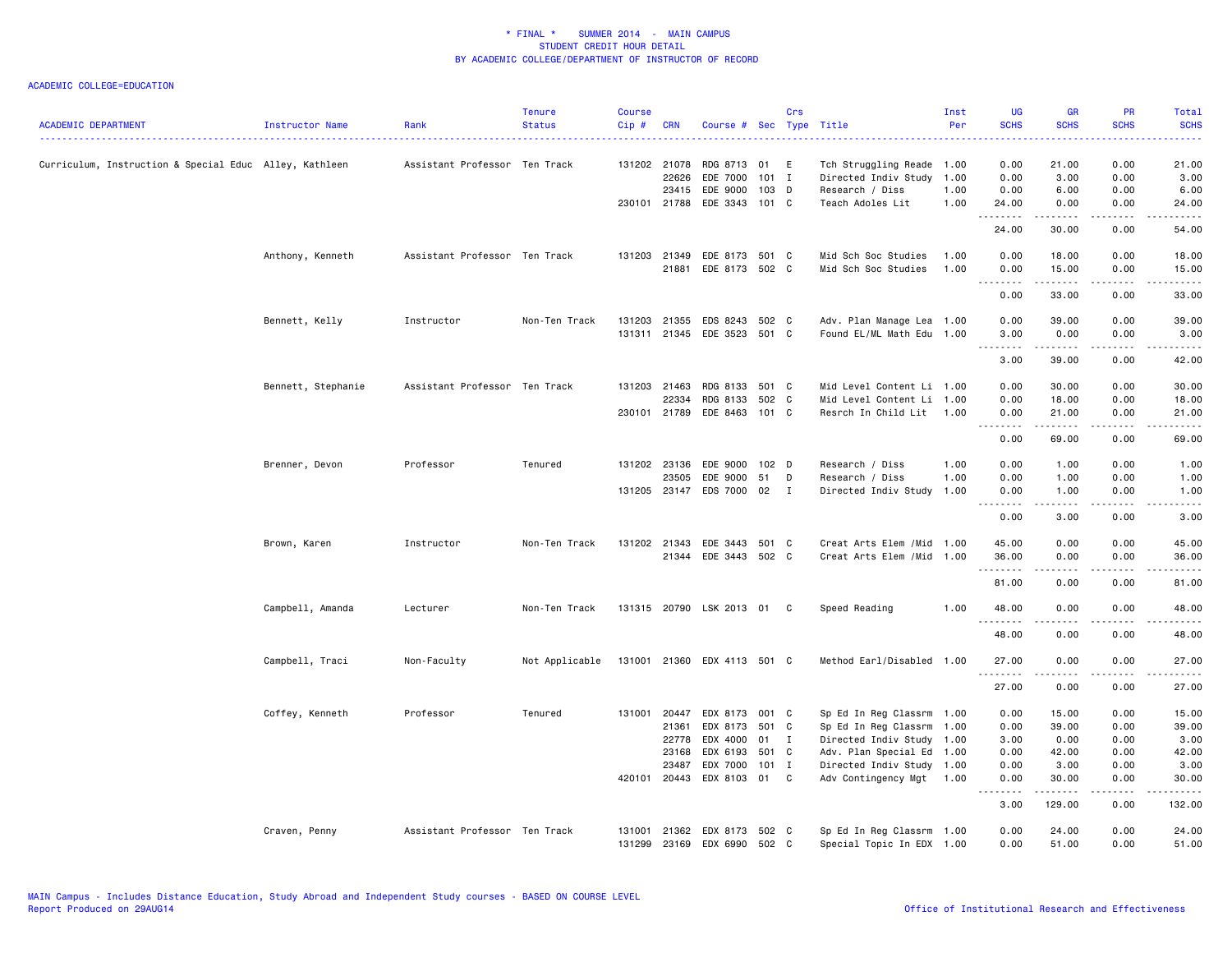| <b>ACADEMIC DEPARTMENT</b>                           | Instructor Name    | Rank                              | <b>Tenure</b><br><b>Status</b> | <b>Course</b><br>Cip# | <b>CRN</b>   | Course # Sec Type Title                 |       | Crs               |                           | Inst<br>Per | <b>UG</b><br><b>SCHS</b>                                                                                                                                      | <b>GR</b><br><b>SCHS</b> | <b>PR</b><br><b>SCHS</b> | Total<br><b>SCHS</b> |
|------------------------------------------------------|--------------------|-----------------------------------|--------------------------------|-----------------------|--------------|-----------------------------------------|-------|-------------------|---------------------------|-------------|---------------------------------------------------------------------------------------------------------------------------------------------------------------|--------------------------|--------------------------|----------------------|
|                                                      |                    |                                   |                                |                       |              |                                         |       |                   |                           |             | <u>.</u>                                                                                                                                                      | .                        |                          |                      |
|                                                      |                    |                                   |                                |                       |              |                                         |       |                   |                           |             | 0.00                                                                                                                                                          | 75.00                    | 0.00                     | 75.00                |
| Curriculum, Instruction & Special Educ Devlin, Sandy |                    | Professor                         | Tenured                        | 131001                | 20444        | EDX 8123                                | 01    | C                 | Org & Super Sp Ed         | 1.00        | 0.00                                                                                                                                                          | 30.00                    | 0.00                     | 30.00                |
|                                                      |                    |                                   |                                |                       | 20448        | EDX 8213                                | 51    | E                 | Prac Remed Sp Ed Pop      | 1.00        | 0.00                                                                                                                                                          | 30.00                    | 0.00                     | 30.00                |
|                                                      |                    |                                   |                                |                       | 20449        | EDX 8780                                | 101 E |                   | Intern-Sp Ed              | 1.00        | 0.00                                                                                                                                                          | 15.00                    | 0.00                     | 15.00                |
|                                                      |                    |                                   |                                |                       | 23175        | EDX 9000                                | 101 D |                   | Research / Diss           | 1.00        | 0.00                                                                                                                                                          | 3.00                     | 0.00                     | 3.00                 |
|                                                      |                    |                                   |                                |                       | 23295        | EDX 4000                                | 101 I |                   | Directed Indiv Study 1.00 |             | 3.00                                                                                                                                                          | 0.00                     | 0.00                     | 3.00                 |
|                                                      |                    |                                   |                                |                       | 23516        | EDX 7000                                | 51    | $\mathbf{I}$<br>C | Directed Indiv Study 1.00 |             | 0.00                                                                                                                                                          | 1.00                     | 0.00                     | 1.00                 |
|                                                      |                    |                                   |                                |                       | 131004 20446 | EDX 8163                                | 51    |                   | Teach Strat For Gift 1.00 |             | 0.00<br>.                                                                                                                                                     | 24.00<br>.               | 0.00<br>.                | 24.00<br>.           |
|                                                      |                    |                                   |                                |                       |              |                                         |       |                   |                           |             | 3.00                                                                                                                                                          | 103.00                   | 0.00                     | 106.00               |
|                                                      | Franz, Dana        | Associate Professor Tenured       |                                | 131205                | 22553        | EDS 7000 01 I                           |       |                   | Directed Indiv Study 1.00 |             | 0.00                                                                                                                                                          | 3.00                     | 0.00                     | 3.00                 |
|                                                      |                    |                                   |                                |                       | 23280        | EDS 9000 105 D                          |       |                   | Research / Diss           | 1.00        | 0.00                                                                                                                                                          | 7.00                     | 0.00                     | 7.00                 |
|                                                      |                    |                                   |                                |                       |              |                                         |       |                   |                           |             | $\sim$ $\sim$ .<br>.<br>0.00                                                                                                                                  | 10.00                    | 0.00                     | .<br>10.00           |
|                                                      | Hopper, Peggy      | Associate Professor Tenured       |                                | 131205 21358          |              | EDS 8623                                | 551 C |                   | Effective Instructio 1.00 |             | 0.00                                                                                                                                                          | 39.00                    | 0.00                     | 39.00                |
|                                                      |                    |                                   |                                |                       |              | 131315 21464 RDG 8653 501 C             |       |                   | Teach Read Sec Sch        | 1.00        | 0.00                                                                                                                                                          | 42.00                    | 0.00                     | 42.00                |
|                                                      |                    |                                   |                                |                       |              |                                         |       |                   |                           |             | $\omega$ is $\omega$ in<br>$\sim$ $\sim$                                                                                                                      | .                        |                          |                      |
|                                                      |                    |                                   |                                |                       |              |                                         |       |                   |                           |             | 0.00                                                                                                                                                          | 81.00                    | 0.00                     | 81.00                |
|                                                      | Ivy, Jessica       | Visiting Assist Pro Non-Ten Track |                                | 130604 21367          |              | EPY 8473                                | 503 C |                   | Mid Level Assessment 1.00 |             | 0.00                                                                                                                                                          | 45.00                    | 0.00                     | 45.00                |
|                                                      |                    |                                   |                                |                       | 23424        | EPY 8473                                | 504 C |                   | Mid Level Assessment 1.00 |             | 0.00                                                                                                                                                          | 36.00                    | 0.00                     | 36.00                |
|                                                      |                    |                                   |                                | 131205                | 22079        | EDS 8633                                | 101 C |                   | Prob Of Sec Ed            | 1.00        | 0.00                                                                                                                                                          | 15.00                    | 0.00                     | 15.00                |
|                                                      |                    |                                   |                                |                       | 23286        | EDS 7000 102 I                          |       |                   | Directed Indiv Study 1.00 |             | 0.00<br>.                                                                                                                                                     | 3.00<br>.                | 0.00<br>.                | 3.00<br>.            |
|                                                      |                    |                                   |                                |                       |              |                                         |       |                   |                           |             | 0.00                                                                                                                                                          | 99.00                    | 0.00                     | 99.00                |
|                                                      | Long, Richard      | Lecturer                          | Non-Ten Track                  |                       |              | 131299 22624 EDE 8990 101 C             |       |                   | Special Topic In EDE 1.00 |             | 0.00<br>.                                                                                                                                                     | 21.00<br>.               | 0.00<br>.                | 21.00<br>.           |
|                                                      |                    |                                   |                                |                       |              |                                         |       |                   |                           |             | 0.00                                                                                                                                                          | 21.00                    | 0.00                     | 21.00                |
|                                                      | Mattox, Kimberly   | Instructor                        | Non-Ten Track                  | 429999                |              | 20441 EDX 3213 01 C                     |       |                   | Psy of Excep Chld & 1.00  |             | 45.00                                                                                                                                                         | 0.00                     | 0.00                     | 45.00                |
|                                                      |                    |                                   |                                |                       |              |                                         |       |                   |                           |             | $\frac{1}{2} \left( \frac{1}{2} \right) \left( \frac{1}{2} \right) \left( \frac{1}{2} \right) \left( \frac{1}{2} \right) \left( \frac{1}{2} \right)$<br>45.00 | .<br>0.00                | .<br>0.00                | المتمام<br>45.00     |
|                                                      |                    |                                   |                                |                       |              |                                         |       |                   |                           |             |                                                                                                                                                               |                          |                          |                      |
|                                                      | McKissick, Bethany | Assistant Professor Ten Track     |                                | 131203                | 21346        | EDE 8113 501 C                          |       |                   | Mid Level Mgmt & Y. 0.51  |             | 0.00                                                                                                                                                          | 21.42                    | 0.00                     | 21.42                |
|                                                      |                    |                                   |                                |                       | 23281        | EDE 8113 502                            |       | C                 | Mid Level Mgmt & Y. 1.00  |             | 0.00                                                                                                                                                          | 21.00                    | 0.00                     | 21.00                |
|                                                      |                    |                                   |                                | 131299 22636          |              | EDX 4990                                | 01    | C                 | Special Topic In EDX 1.00 |             | 21.00                                                                                                                                                         | 0.00                     | 0.00                     | 21.00                |
|                                                      |                    |                                   |                                |                       | 22637        | EDX 6990                                | 01    | C                 | Special Topic In EDX 1.00 |             | 0.00                                                                                                                                                          | 6.00                     | 0.00                     | 6.00                 |
|                                                      |                    |                                   |                                | 420101                | 20442        | EDX 3233<br>429999 20439 EDX 3203 001 C | 01    | C                 | Contin Mgt W/Ex Chld 1.00 |             | 39.00                                                                                                                                                         | 0.00<br>0.00             | 0.00<br>0.00             | 39.00                |
|                                                      |                    |                                   |                                |                       |              |                                         |       |                   | Intro To Learn Disab 1.00 |             | 24.00<br><u>.</u>                                                                                                                                             | $\frac{1}{2}$            | .                        | 24.00<br>.           |
|                                                      |                    |                                   |                                |                       |              |                                         |       |                   |                           |             | 84.00                                                                                                                                                         | 48.42                    | 0.00                     | 132.42               |
|                                                      | Miller, Nicole     | Assistant Professor Non-Ten Track |                                | 131203                | 21346        | EDE 8113 501 C                          |       |                   | Mid Level Mgmt & Y. 0.49  |             | 0.00                                                                                                                                                          | 20.58                    | 0.00                     | 20.58                |
|                                                      |                    |                                   |                                | 131205                | 23068        | EDS 9000 104 D                          |       |                   | Research / Diss           | 1.00        | 0.00                                                                                                                                                          | 6.00                     | 0.00                     | 6.00                 |
|                                                      |                    |                                   |                                |                       |              |                                         |       |                   |                           |             | .<br>$\sim$ $\sim$ $\sim$<br>0.00                                                                                                                             | .<br>26.58               | .<br>0.00                | .<br>26.58           |
|                                                      | Moran, Laura       | Instructor                        | Non-Ten Track                  | 130301                | 20788        | LSK 1033                                | 01    | C                 | Fund of Achievement       | 1.00        | 75.00                                                                                                                                                         | 0.00                     | 0.00                     | 75.00                |
|                                                      |                    |                                   |                                |                       | 20789        | LSK 1033                                | 02    | C                 | Fund of Achievement       | 0.25        | 17.25                                                                                                                                                         | 0.00                     | 0.00                     | 17.25                |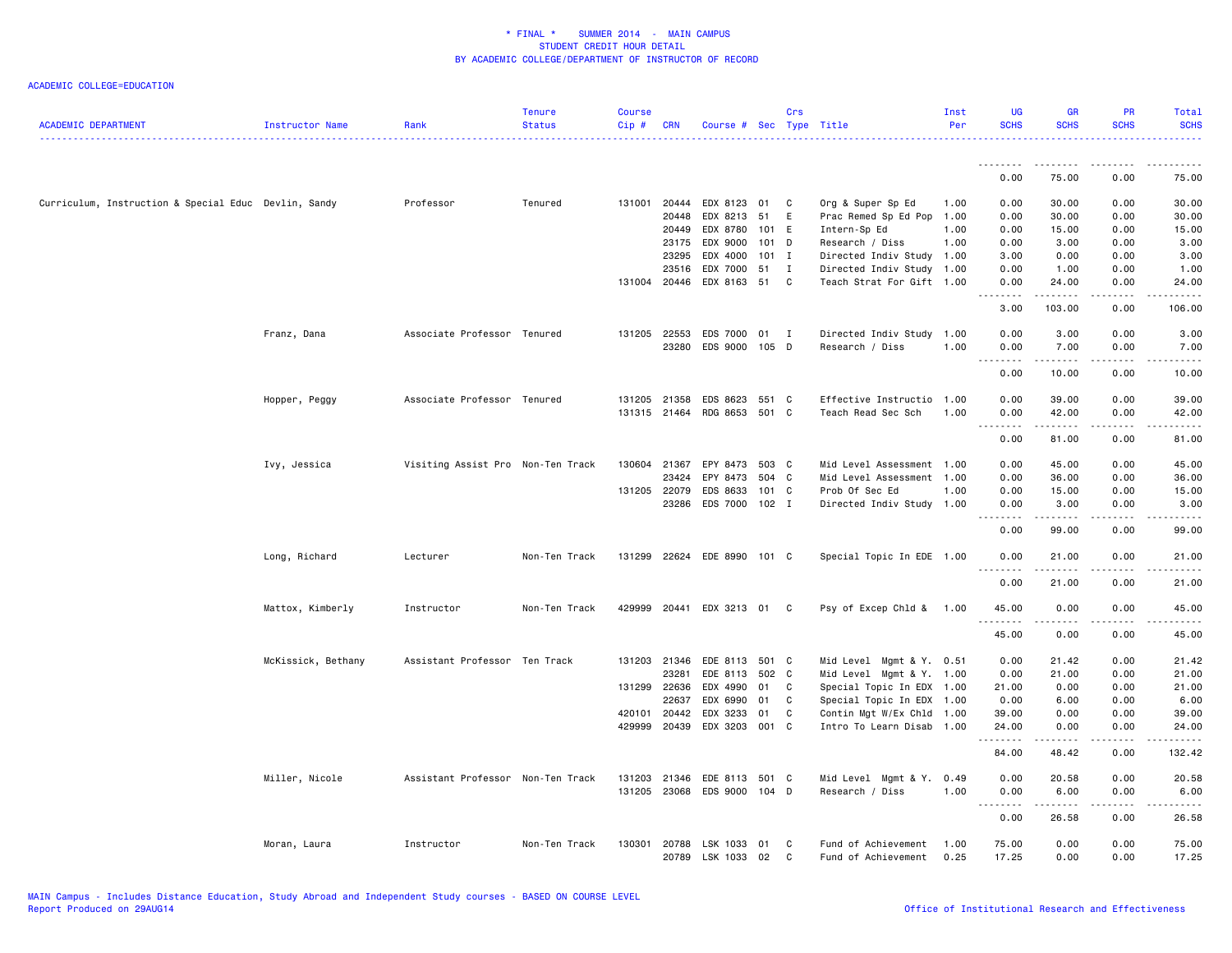| <b>ACADEMIC DEPARTMENT</b>                          | Instructor Name                                     | Rank                          | <b>Tenure</b><br><b>Status</b> | <b>Course</b><br>Cip# | <b>CRN</b> | Course # Sec Type Title     |       | Crs |                            | Inst<br>Per | <b>UG</b><br><b>SCHS</b> | <b>GR</b><br><b>SCHS</b>                                                                                                                                     | <b>PR</b><br><b>SCHS</b> | Total<br><b>SCHS</b> |
|-----------------------------------------------------|-----------------------------------------------------|-------------------------------|--------------------------------|-----------------------|------------|-----------------------------|-------|-----|----------------------------|-------------|--------------------------|--------------------------------------------------------------------------------------------------------------------------------------------------------------|--------------------------|----------------------|
|                                                     |                                                     |                               |                                |                       |            |                             |       |     |                            |             | . <b>.</b>               | <b></b>                                                                                                                                                      | .                        | . <u>.</u> .         |
|                                                     |                                                     |                               |                                |                       |            |                             |       |     |                            |             | 92.25                    | 0.00                                                                                                                                                         | 0.00                     | 92.25                |
| Curriculum, Instruction & Special Educ Moser, Kelly |                                                     | Assistant Professor Ten Track |                                | 131203 21354          |            | EDS 8243 501 C              |       |     | Adv. Plan Manage Lea 1.00  |             | 0.00                     | 39.00                                                                                                                                                        | 0.00                     | 39.00                |
|                                                     |                                                     |                               |                                |                       | 21356      | EDS 8243                    | 503 C |     | Adv. Plan Manage Lea 1.00  |             | 0.00                     | 15.00                                                                                                                                                        | 0.00                     | 15.00                |
|                                                     |                                                     |                               |                                | 131205 21357          |            | EDS 8613 551 C              |       |     | Mdle & Sec Sch Curr        | 1.00        | 0.00                     | 39.00                                                                                                                                                        | 0.00                     | 39.00                |
|                                                     |                                                     |                               |                                |                       | 23455      | EDS 7000 551 I              |       |     | Directed Indiv Study 1.00  |             | 0.00<br>.                | 3.00<br>.                                                                                                                                                    | 0.00<br>الأنابات         | 3.00<br>المتمامين    |
|                                                     |                                                     |                               |                                |                       |            |                             |       |     |                            |             | 0.00                     | 96.00                                                                                                                                                        | 0.00                     | 96.00                |
|                                                     | Pope, Margaret                                      | Associate Professor Tenured   |                                | 131202 23109          |            | EDE 9000                    | 101 D |     | Research / Diss            | 1.00        | 0.00                     | 3.00                                                                                                                                                         | 0.00                     | 3.00                 |
|                                                     |                                                     |                               |                                | 131203 21462          |            | RDG 8113                    | 501 C |     | Mid Level Literacy I 1.00  |             | 0.00                     | 39.00                                                                                                                                                        | 0.00                     | 39.00                |
|                                                     |                                                     |                               |                                |                       | 21882      | EDE 8183 501 C              |       |     | Tch Science in Mid G 1.00  |             | 0.00<br>.<br>н.          | 15.00<br>.                                                                                                                                                   | 0.00<br>.                | 15.00<br>.           |
|                                                     |                                                     |                               |                                |                       |            |                             |       |     |                            |             | 0.00                     | 57.00                                                                                                                                                        | 0.00                     | 57.00                |
|                                                     | Robichaux-Davis, Rebecc Associate Professor Tenured |                               |                                | 131202                | 22760      | EDE 7000                    | 102 I |     | Directed Indiv Study 1.00  |             | 0.00                     | 3.00                                                                                                                                                         | 0.00                     | 3.00                 |
|                                                     |                                                     |                               |                                |                       | 23518      | EDE 9000                    | 52    | D   | Research / Diss            | 1.00        | 0.00                     | 1.00                                                                                                                                                         | 0.00                     | 1.00                 |
|                                                     |                                                     |                               |                                | 131203                | 21347      | EDE 8123                    | 501 C |     | Found Teach MidLev M 0.50  |             | 0.00                     | 13.50                                                                                                                                                        | 0.00                     | 13.50                |
|                                                     |                                                     |                               |                                | 131311                | 20409      | EDE 3523                    | 001 C |     | Found EL/ML Math Edu 1.00  |             | 36.00                    | 0.00                                                                                                                                                         | 0.00                     | 36.00                |
|                                                     |                                                     |                               |                                |                       | 20410      | EDE 8763 51                 |       | C   | Elem/Mid Math Educ         | 1.00        | 0.00<br><u>.</u>         | 21.00                                                                                                                                                        | 0.00                     | 21.00                |
|                                                     |                                                     |                               |                                |                       |            |                             |       |     |                            |             | 36.00                    | 38.50                                                                                                                                                        | 0.00                     | 74.50                |
|                                                     | Rowland, Heather                                    | Lecturer                      | Non-Ten Track                  |                       |            | 131202 20408 EDE 3443 01    |       | C.  | Creat Arts Elem / Mid 1.00 |             | 57.00                    | 0.00                                                                                                                                                         | 0.00                     | 57.00                |
|                                                     |                                                     |                               |                                |                       |            |                             |       |     |                            |             | 57.00                    | 0.00                                                                                                                                                         | 0.00                     | 57.00                |
|                                                     | Rush, Brecken                                       | Non-Faculty                   | Not Applicable                 |                       |            | 131001 21363 EDX 8173 551 C |       |     | Sp Ed In Reg Classrm 1.00  |             | 0.00<br>.                | 45.00<br>.                                                                                                                                                   | 0.00<br>.                | 45.00<br>.           |
|                                                     |                                                     |                               |                                |                       |            |                             |       |     |                            |             | 0.00                     | 45.00                                                                                                                                                        | 0.00                     | 45.00                |
|                                                     | Stallworth, Ingrid                                  | Instructor                    | Non-Ten Track                  | 131315 22541          |            | LSK 2990                    | 51    | C   | Special Topic In LSK 1.00  |             | 105.00                   | 0.00                                                                                                                                                         | 0.00                     | 105.00               |
|                                                     |                                                     |                               |                                |                       |            | 22613 LSK 2990 01           |       | C   | Special Topic In LSK 1.00  |             | 45.00                    | 0.00                                                                                                                                                         | 0.00                     | 45.00                |
|                                                     |                                                     |                               |                                |                       |            |                             |       |     |                            |             | .<br>150.00              | $\frac{1}{2} \left( \frac{1}{2} \right) \left( \frac{1}{2} \right) \left( \frac{1}{2} \right) \left( \frac{1}{2} \right) \left( \frac{1}{2} \right)$<br>0.00 | <b>.</b><br>0.00         | .<br>150.00          |
|                                                     | Virden, Jennifer                                    | Lecturer                      | Non-Ten Track                  | 131203                |            | 21347 EDE 8123 501 C        |       |     | Found Teach MidLev M 0.50  |             | 0.00                     | 13.50                                                                                                                                                        | 0.00                     | 13.50                |
|                                                     |                                                     |                               |                                |                       |            |                             |       |     |                            |             | .<br>0.00                | 13.50                                                                                                                                                        | 0.00                     | 13.50                |
|                                                     | Walker, Ryan                                        | Assistant Professor Ten Track |                                | 130101 21353          |            | EDS 8103 501 C              |       |     | Adv Meth in Mid/Sec        | 1.00        | 0.00                     | 36.00                                                                                                                                                        | 0.00                     | 36.00                |
|                                                     |                                                     |                               |                                |                       | 22078      | EDS 8103                    | 101 C |     | Adv Meth in Mid/Sec        | 1.00        | 0.00                     | 12.00                                                                                                                                                        | 0.00                     | 12.00                |
|                                                     |                                                     |                               |                                | 130301 20438          |            | EDS 9413                    | 101 E |     | Prac College Teach         | 1.00        | 0.00                     | 3.00                                                                                                                                                         | 0.00                     | 3.00                 |
|                                                     |                                                     |                               |                                | 131001                | 20445      | EDX 8133                    | 101 C |     | Reading And Research 1.00  |             | 0.00                     | 3.00                                                                                                                                                         | 0.00                     | 3.00                 |
|                                                     |                                                     |                               |                                | 131205 20437          |            | EDS 8643                    | 101 C |     | Directed Readings in 1.00  |             | 0.00                     | 12.00                                                                                                                                                        | 0.00                     | 12.00                |
|                                                     |                                                     |                               |                                |                       | 22954      | EDS 9000                    | 101 D |     | Research / Diss            | 1.00        | 0.00                     | 2.00                                                                                                                                                         | 0.00                     | 2.00                 |
|                                                     |                                                     |                               |                                |                       | 23484      | EDS 7000                    | 103 I |     | Directed Indiv Study 1.00  |             | 0.00                     | 3.00                                                                                                                                                         | 0.00                     | 3.00                 |
|                                                     |                                                     |                               |                                |                       | 23515      | EDS 7000                    | 552 I |     | Directed Indiv Study 1.00  |             | 0.00                     | 3.00                                                                                                                                                         | 0.00                     | 3.00                 |
|                                                     |                                                     |                               |                                |                       | 23520      | EDS 4000                    | 101 I |     | Directed Indiv Study 1.00  |             | 3.00                     | 0.00                                                                                                                                                         | 0.00                     | 3.00                 |
|                                                     |                                                     |                               |                                | 131299 22805          |            | EDS 4990                    | 001 C |     | Special Topic In EDS 1.00  |             | 21.00                    | 0.00                                                                                                                                                         | 0.00                     | 21.00                |
|                                                     |                                                     |                               |                                |                       | 22866      | EDS 6990 001 C              |       |     | Special Topic In EDS 1.00  |             | 0.00<br>.                | 3.00                                                                                                                                                         | 0.00                     | 3.00<br>.            |
|                                                     |                                                     |                               |                                |                       |            |                             |       |     |                            |             | 24.00                    | 77.00                                                                                                                                                        | 0.00                     | 101.00               |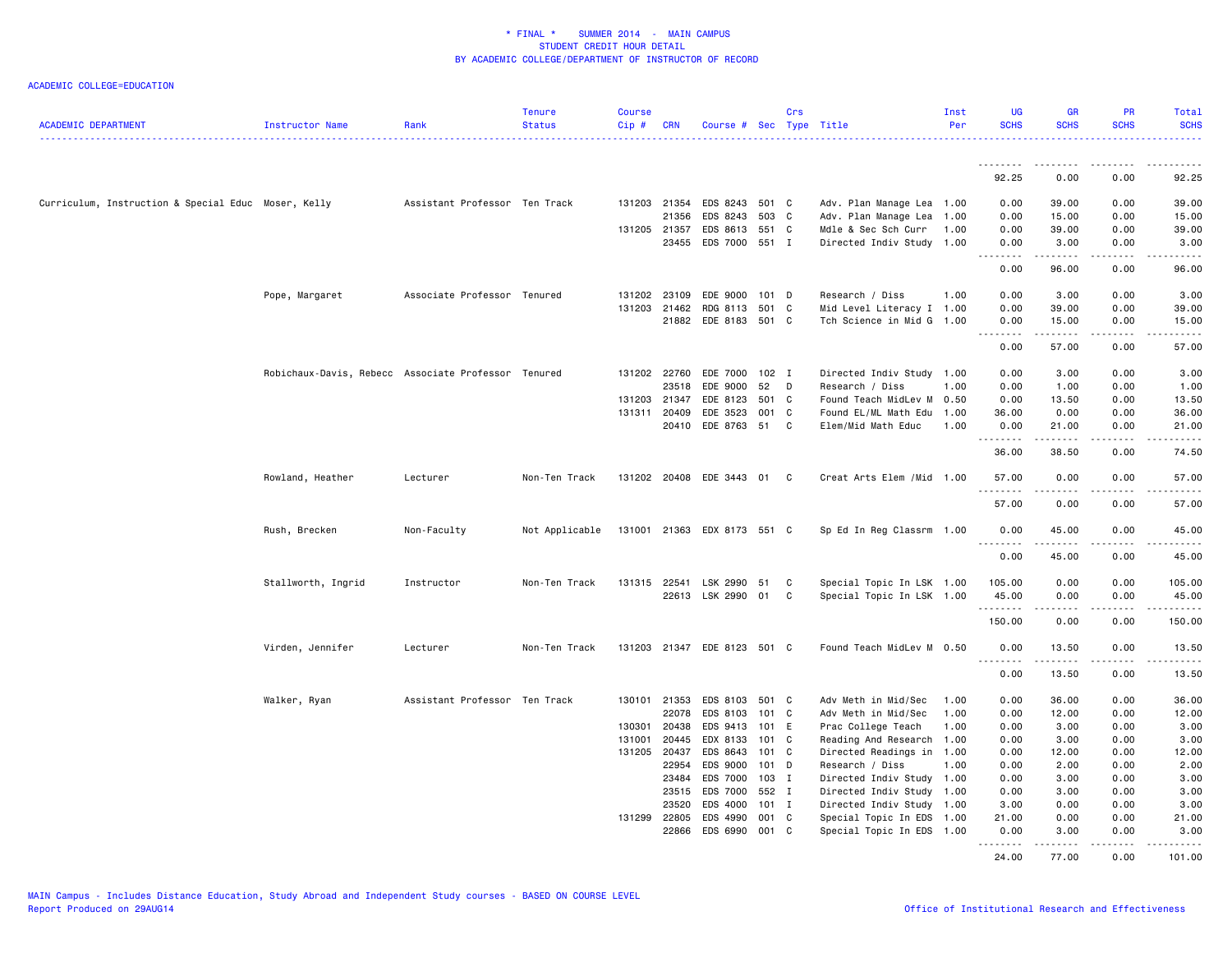| <b>ACADEMIC DEPARTMENT</b>                          | Instructor Name   | Rank       | <b>Tenure</b><br>Status | Course<br>$Cip$ #          | <b>CRN</b>              | Course # Sec                              |                | Crs            | Type Title                                                          | Inst<br>Per  | UG<br><b>SCHS</b>                             | GR<br><b>SCHS</b>                 | <b>PR</b><br><b>SCHS</b>          | <b>Total</b><br><b>SCHS</b>           |
|-----------------------------------------------------|-------------------|------------|-------------------------|----------------------------|-------------------------|-------------------------------------------|----------------|----------------|---------------------------------------------------------------------|--------------|-----------------------------------------------|-----------------------------------|-----------------------------------|---------------------------------------|
| Curriculum, Instruction & Special Educ Wiley, Holly |                   | Instructor | Non-Ten Track           | 131307<br>310501<br>310505 | 23234                   | PE 6883<br>23172 PE 4883<br>20760 KI 2023 | 01<br>01<br>51 | C.<br>C.<br>C. | School Health Educ<br>School Health Ed<br>Found of Health Educ 1.00 | 1.00<br>1.00 | 0.00<br>12.00<br>36.00                        | 6.00<br>0.00<br>0.00              | 0.00<br>0.00<br>0.00              | 6.00<br>12.00<br>36.00                |
|                                                     |                   |            |                         |                            |                         |                                           |                |                |                                                                     |              | --------<br>48.00                             | .<br>6.00                         | .<br>0.00                         | .<br>54.00                            |
|                                                     | Wofford, Jennifer | Instructor | Non-Ten Track           | 131203                     | 20405<br>21075<br>21076 | EDE 3223<br>RDG 3413 51<br>RDG 3423       | -01<br>-51     | C<br>- C<br>C. | Middle Level Educati 1.00<br>Middle Lvl Lit I<br>Middle Lvl Lit II  | 1.00<br>1.00 | 18.00<br>24.00<br>24.00<br>---------<br>66.00 | 0.00<br>0.00<br>0.00<br>.<br>0.00 | 0.00<br>0.00<br>0.00<br>.<br>0.00 | 18.00<br>24.00<br>24,00<br>.<br>66.00 |
| Curriculum, Instruction & Special Educ              |                   |            |                         |                            |                         |                                           |                |                |                                                                     |              | $=$ = = = = = = =<br>791.25                   | 1100.00                           | 0.00                              | 1891.25<br>=======                    |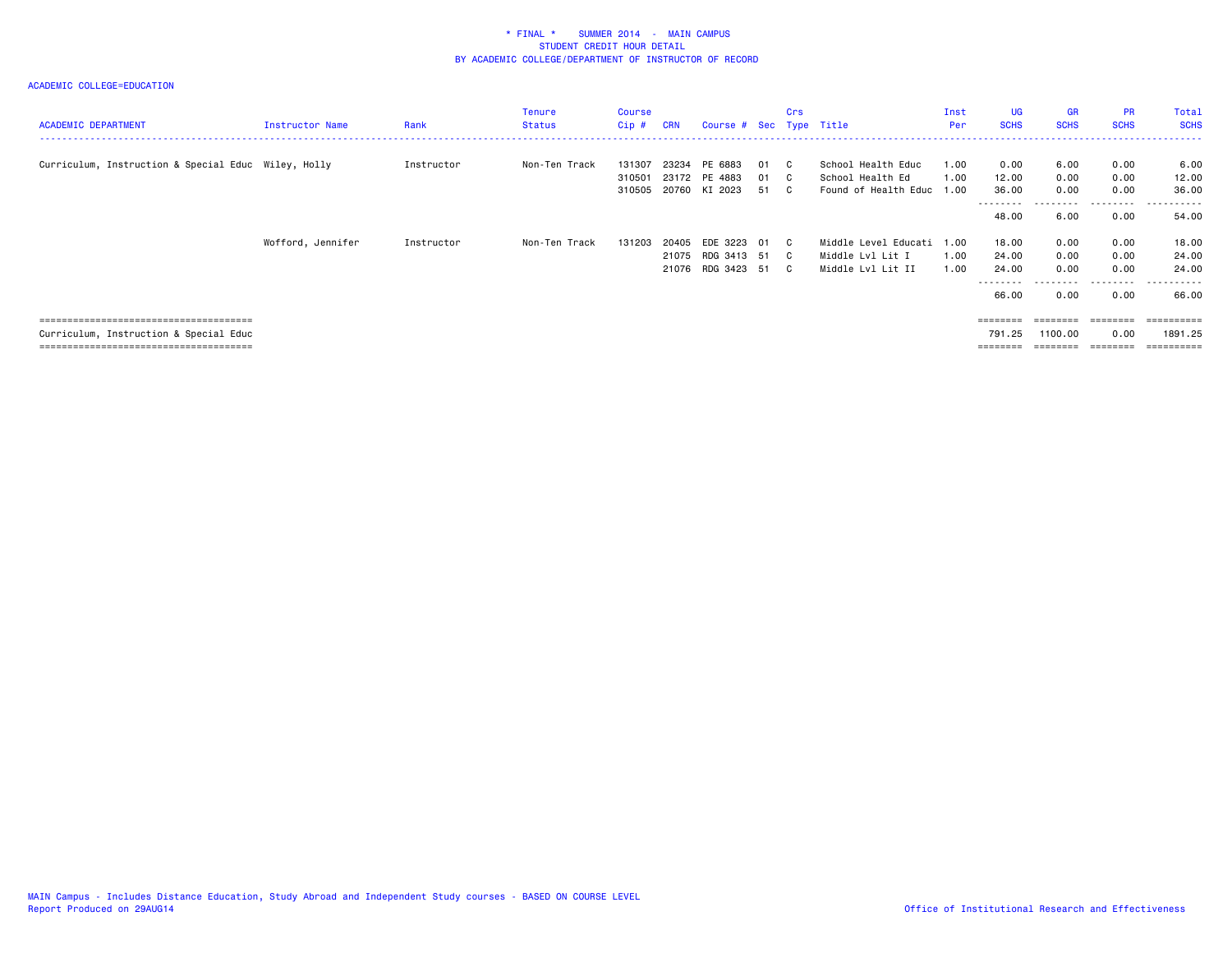| <b>ACADEMIC DEPARTMENT</b>                          | Instructor Name   | Rank                          | <b>Tenure</b><br><b>Status</b> | Course<br>$Cip$ # | <b>CRN</b>   | Course # Sec Type Title     |         | Crs |                           | Inst<br>Per | UG<br><b>SCHS</b> | <b>GR</b><br><b>SCHS</b> | PR<br><b>SCHS</b> | Total<br><b>SCHS</b> |
|-----------------------------------------------------|-------------------|-------------------------------|--------------------------------|-------------------|--------------|-----------------------------|---------|-----|---------------------------|-------------|-------------------|--------------------------|-------------------|----------------------|
| Instructional Systems & Workforce Deve Adams, James |                   | Associate Professor Tenured   |                                | 131309            | 21157        | TKT 4143                    | 01      | C   | His & Phil Career &       | 1.00        | 3.00              | 0.00                     | 0.00              | 3.00                 |
|                                                     |                   |                               |                                |                   | 21162        | TKT 6143                    | 01      | C   | His & Phil Career &       | 1.00        | 0.00              | 12.00                    | 0.00              | 12.00                |
|                                                     |                   |                               |                                |                   | 131319 22296 | TKT 9000                    | $101$ D |     | Research / Diss           | 1.00        | 0.00              | 16.00                    | 0.00              | 16.00                |
|                                                     |                   |                               |                                |                   | 131399 21158 | TKT 4263                    | 001 C   |     | Diverse Wrk & Ed Env 1.00 |             | 9.00              | 0.00                     | 0.00              | 9.00                 |
|                                                     |                   |                               |                                |                   | 21163        | TKT 6263                    | 001 C   |     | Diverse Wrk & Ed Env 1.00 |             | 0.00              | 18.00                    | 0.00              | 18.00                |
|                                                     |                   |                               |                                |                   | 21814        | TKT 4263                    | 01      | C   | Diverse Wrk & Ed Env 1.00 |             | 3.00              | 0.00                     | 0.00              | 3.00                 |
|                                                     |                   |                               |                                |                   | 21815        | TKT 6263                    | 01      | C   | Diverse Wrk & Ed Env 1.00 |             | 0.00              | 18.00                    | 0.00              | 18.00                |
|                                                     |                   |                               |                                |                   | 21858        | TKT 4263                    | 51      | C   | Diverse Wrk & Ed Env 1.00 |             | 18.00             | 0.00                     | 0.00              | 18.00                |
|                                                     |                   |                               |                                |                   | 21859        | TKT 6263 51                 |         | C   | Diverse Wrk & Ed Env 1.00 |             | 0.00              | 27.00                    | 0.00              | 27.00                |
|                                                     |                   |                               |                                |                   |              |                             |         |     |                           |             | 33.00             | 91.00                    | 0.00              | 124.00               |
|                                                     | Ballard, Iva      | Instructor                    | Non-Ten Track                  |                   |              | 521302 20125 BQA 3123 01 C  |         |     | Bus Stat Methods II 1.00  |             | 45.00<br>-----    | 0.00                     | 0.00              | 45.00                |
|                                                     |                   |                               |                                |                   |              |                             |         |     |                           |             | 45.00             | 0.00                     | 0.00              | 45.00                |
|                                                     | Bass, Amy         | Lecturer                      | Non-Ten Track                  |                   |              | 131315 21432 LSK 1023 501 C |         |     | Col Read/Study Skill 1.00 |             | 42.00             | 0.00                     | 0.00              | 42.00                |
|                                                     |                   |                               |                                |                   |              |                             |         |     |                           |             | 42.00             | 0.00                     | 0.00              | 42.00                |
|                                                     | Beriswill, Joanne | Assistant Professor Ten Track |                                |                   | 130501 21806 | TKT 4443 01                 |         | C   | Design Instr Games S 1.00 |             | 6.00              | 0.00                     | 0.00              | 6.00                 |
|                                                     |                   |                               |                                |                   | 21807        | TKT 6443                    | 01      | C   | Design Instr Games S 1.00 |             | 0.00              | 9.00                     | 0.00              | 9.00                 |
|                                                     |                   |                               |                                |                   | 131303 22097 | TKB 4583                    | 51      | В   | Graphics and Web Des 1.00 |             | 15.00             | 0.00                     | 0.00              | 15.00                |
|                                                     |                   |                               |                                |                   | 22098        | TKB 6583 51                 |         | B   | Graphics and Web Des 1.00 |             | 0.00              | 9.00                     | 0.00              | 9.00                 |
|                                                     |                   |                               |                                |                   |              |                             |         |     |                           |             |                   |                          |                   |                      |
|                                                     |                   |                               |                                |                   |              |                             |         |     |                           |             | 21.00             | 18.00                    | 0.00              | 39.00                |
|                                                     | Cornelious, Linda | Professor                     | Tenured                        | 131309            | 21168        | TKT 8263                    | 01      | C   | Phil & Adm Career & 1.00  |             | 0.00              | 9.00                     | 0.00              | 9.00                 |
|                                                     |                   |                               |                                |                   | 21790        | TKT 8200                    | 101 E   |     | Intern Career & Tech 1.00 |             | 0.00              | 15.00                    | 0.00              | 15.00                |
|                                                     |                   |                               |                                |                   | 131319 22297 | TKT 9000 102 D              |         |     | Research / Diss           | 1.00        | 0.00              | 7.00                     | 0.00              | 7.00                 |
|                                                     |                   |                               |                                |                   | 131321 21160 | TKT 4803                    | 01      | C   | Integ Tech for Learn 1.00 |             | 12.00             | 0.00                     | 0.00              | 12.00                |
|                                                     |                   |                               |                                |                   |              | 21165 TKT 6803 01 C         |         |     | Integ Tech for Learn 1.00 |             | 0.00<br>.         | 12.00<br>.               | 0.00              | 12.00<br>.           |
|                                                     |                   |                               |                                |                   |              |                             |         |     |                           |             | 12.00             | 43.00                    | 0.00              | 55.00                |
|                                                     | Forde, Connie     | Professor                     | Tenured                        |                   |              | 131319 22298 TKT 9000 103 D |         |     | Research / Diss           | 1.00        | 0.00              | 9.00                     | 0.00              | 9.00                 |
|                                                     |                   |                               |                                |                   |              |                             |         |     |                           |             | 0.00              | 9.00                     | 0.00              | 9.00                 |
|                                                     | Giordano, Mickey  | Instructor                    | Non-Ten Track                  | 131319            | 23072        | TKI 4000 01                 |         | I   | Directed Indiv Study 1.00 |             | 3.00              | 0.00                     | 0.00              | 3.00                 |
|                                                     |                   |                               |                                |                   | 150603 21138 | TKI 1814                    | 01      | B   | Basic Indust Elec & 1.00  |             | 52.00             | 0.00                     | 0.00              | 52.00                |
|                                                     |                   |                               |                                |                   | 21145        | TKI 3104 51                 |         | B   | Adv Ind Ele, Electro 1.00 |             | 52.00             | 0.00                     | 0.00              | 52.00                |
|                                                     |                   |                               |                                |                   | 21804        | TKI 4103 01                 |         | B   | Industrial Cntrl Sys 1.00 |             | 30.00             | 0.00                     | 0.00              | 30.00                |
|                                                     |                   |                               |                                |                   |              | 21857 TKI 4203 51           |         | B   | Automated Systems         | 1.00        | 30.00             | 0.00<br>.                | 0.00              | 30.00<br>.           |
|                                                     |                   |                               |                                |                   |              |                             |         |     |                           |             | 167.00            | 0.00                     | 0.00              | 167.00               |
|                                                     | Huang, Kun        | Assistant Professor Ten Track |                                |                   | 110301 21478 | TKT 1273                    | 501 C   |     | Computer Application 1.00 |             | 87.00             | 0.00                     | 0.00              | 87.00                |
|                                                     |                   |                               |                                |                   | 131309 22101 | TKT 4763                    | 501 C   |     | Digital Tools/Learni 1.00 |             | 30.00             | 0.00                     | 0.00              | 30.00                |
|                                                     |                   |                               |                                |                   |              | 22102 TKT 6763 501 C        |         |     | Digital Tools/Learni 1.00 |             | 0.00<br><b></b>   | 12.00<br>.               | 0.00<br>22222     | 12.00<br><u>.</u>    |
|                                                     |                   |                               |                                |                   |              |                             |         |     |                           |             | 117.00            | 12.00                    | 0.00              | 129.00               |
|                                                     | Keel, Vicki       | Instructor                    | Non-Ten Track                  | 110301            | 21477        | TKB 4543                    | 551 B   |     | Advanced Info Proces 1.00 |             | 57.00             | 0.00                     | 0.00              | 57.00                |
|                                                     |                   |                               |                                |                   | 21479        | TKT 1273 551 C              |         |     | Computer Application 1.00 |             | 69.00             | 0.00                     | 0.00              | 69.00                |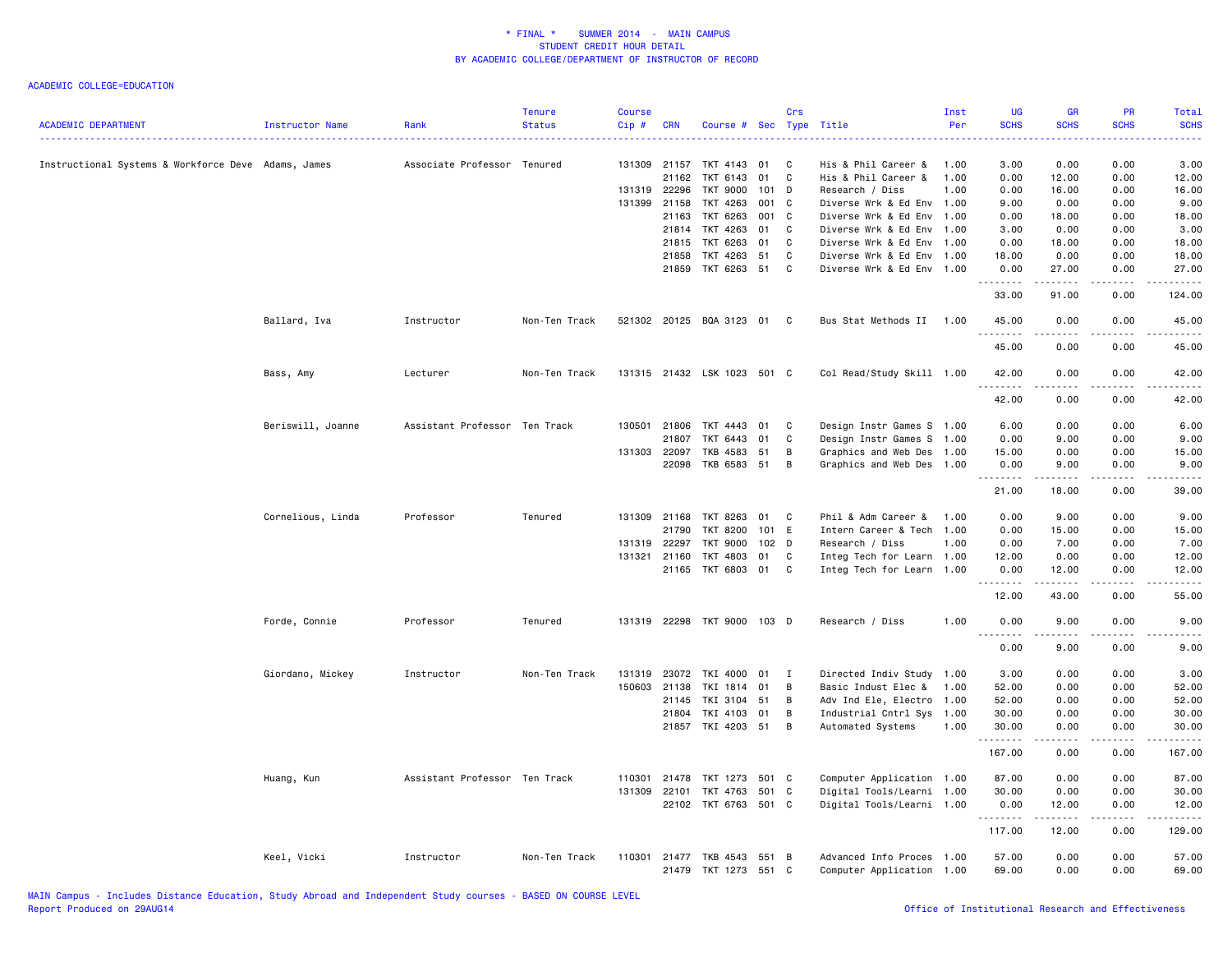| <b>ACADEMIC DEPARTMENT</b>                         | Instructor Name      | Rank                          | <b>Tenure</b><br><b>Status</b> | <b>Course</b><br>Cip# | <b>CRN</b>   | Course # Sec Type Title     |       | Crs            |                           | Inst<br>Per | <b>UG</b><br><b>SCHS</b><br>د د د د | <b>GR</b><br><b>SCHS</b> | <b>PR</b><br><b>SCHS</b>     | Total<br><b>SCHS</b><br>$\frac{1}{2} \left( \frac{1}{2} \right) \left( \frac{1}{2} \right) \left( \frac{1}{2} \right) \left( \frac{1}{2} \right)$              |
|----------------------------------------------------|----------------------|-------------------------------|--------------------------------|-----------------------|--------------|-----------------------------|-------|----------------|---------------------------|-------------|-------------------------------------|--------------------------|------------------------------|----------------------------------------------------------------------------------------------------------------------------------------------------------------|
| Instructional Systems & Workforce Deve Keel, Vicki |                      | Instructor                    | Non-Ten Track                  | 131303                | 21130        | TKB 1123                    | 01    | B              | Document Form/Info P 1.00 |             | 66.00                               | 0.00                     | 0.00                         | 66.00                                                                                                                                                          |
|                                                    |                      |                               |                                |                       | 21476        | TKB 3133 501 C              |       |                | Admin Management & P 1.00 |             | 90.00<br>.                          | 0.00<br>.                | 0.00<br>.                    | 90.00<br>. <b>.</b>                                                                                                                                            |
|                                                    |                      |                               |                                |                       |              |                             |       |                |                           |             | 282.00                              | 0.00                     | 0.00                         | 282.00                                                                                                                                                         |
|                                                    | Latham, Angela       | Instructor                    | Non-Ten Track                  | 500799                | 21143        | TKI 2413                    | 51    | C              | Hi & Appr Artcrafts       | 1.00        | 36.00                               | 0.00                     | 0.00                         | 36.00                                                                                                                                                          |
|                                                    |                      |                               |                                |                       | 21144        | TKI 2413 52                 |       | C              | Hi & Appr Artcrafts       | 1.00        | 69.00                               | 0.00                     | 0.00                         | 69.00                                                                                                                                                          |
|                                                    |                      |                               |                                |                       |              | 21800 TKI 2413 01           |       | C <sub>1</sub> | Hi & Appr Artcrafts       | 1.00        | 18.00                               | 0.00                     | 0.00                         | 18.00                                                                                                                                                          |
|                                                    |                      |                               |                                |                       |              |                             |       |                |                           |             | .<br>123.00                         | .<br>0.00                | $\sim$ $\sim$ $\sim$<br>0.00 | 123.00                                                                                                                                                         |
|                                                    | Lee, Sang Joon       | Assistant Professor Ten Track |                                | 131303                | 22099        | TKB 4583                    | 501 B |                | Graphics and Web Des 1.00 |             | 45.00                               | 0.00                     | 0.00                         | 45.00                                                                                                                                                          |
|                                                    |                      |                               |                                |                       | 22100        | TKB 6583                    | 501 B |                | Graphics and Web Des 1.00 |             | 0.00                                | 18.00                    | 0.00                         | 18.00                                                                                                                                                          |
|                                                    |                      |                               |                                |                       |              | 131309 21482 TKT 4343 501 C |       |                | Info Tech Project Mg 1.00 |             | 51.00                               | 0.00                     | 0.00                         | 51.00                                                                                                                                                          |
|                                                    |                      |                               |                                |                       |              |                             |       |                |                           |             | .<br>96.00                          | .<br>18.00               | .<br>0.00                    | $\frac{1}{2} \left( \frac{1}{2} \right) \left( \frac{1}{2} \right) \left( \frac{1}{2} \right) \left( \frac{1}{2} \right) \left( \frac{1}{2} \right)$<br>114.00 |
|                                                    | Okojie, Mabel        | Associate Professor Tenured   |                                | 131319                | 22300        | TKT 9000                    | 105 D |                | Research / Diss           | 1.00        | 0.00                                | 12.00                    | 0.00                         | 12.00                                                                                                                                                          |
|                                                    |                      |                               |                                | 521204                | 21810        | TKT 4733                    | 01    | C              | Mgn Mutlimedia Lrn        | 1.00        | 6.00                                | 0.00                     | 0.00                         | 6.00                                                                                                                                                           |
|                                                    |                      |                               |                                |                       | 21811        | TKT 6733                    | 01    | C              | Mgn Multimedia Lrn E 1.00 |             | 0.00                                | 9.00                     | 0.00                         | 9.00                                                                                                                                                           |
|                                                    |                      |                               |                                |                       | 21862        | TKT 4733                    | 51    | C              | Mgn Multimedia Lrn 1.00   |             | 18.00                               | 0.00                     | 0.00                         | 18.00                                                                                                                                                          |
|                                                    |                      |                               |                                |                       | 21863        | TKT 6733 51                 |       | C              | Mgn Multimedia Lrn E 1.00 |             | 0.00                                | 6.00                     | 0.00                         | 6.00                                                                                                                                                           |
|                                                    |                      |                               |                                |                       |              |                             |       |                |                           |             | .<br>24.00                          | .<br>27.00               | .<br>0.00                    | $\omega$ and $\omega$<br>51.00                                                                                                                                 |
|                                                    | Olinzock, Anthony    | Professor                     | Tenured                        | 110301                | 21132        | TKB 4283                    | 51    | B              | Advanced Office Syst 1.00 |             | 30.00                               | 0.00                     | 0.00                         | 30.00                                                                                                                                                          |
|                                                    |                      |                               |                                |                       | 21135        | TKB 6283                    | 51    | C              | Advanced Office Syst 1.00 |             | 0.00                                | 15.00                    | 0.00                         | 15.00                                                                                                                                                          |
|                                                    |                      |                               |                                |                       | 21154        | TKT 1273 001 C              |       |                | Computer Application 1.00 |             | 45.00                               | 0.00                     | 0.00                         | 45.00                                                                                                                                                          |
|                                                    |                      |                               |                                |                       | 21155        | TKT 1273                    | 01    | C              | Computer Application 1.00 |             | 63.00                               | 0.00                     | 0.00                         | 63.00                                                                                                                                                          |
|                                                    |                      |                               |                                |                       | 21865        | TKT 4753                    | 51    | C              | Presenting with Medi 1.00 |             | 18.00                               | 0.00                     | 0.00                         | 18.00                                                                                                                                                          |
|                                                    |                      |                               |                                |                       | 21866        | TKT 6753                    | 51    | C.             | Presenting with Medi 1.00 |             | 0.00                                | 12.00                    | 0.00                         | 12.00                                                                                                                                                          |
|                                                    |                      |                               |                                | 131303                | 21802        | TKB 4563                    | 01    | C              | Intro to Data Networ 1.00 |             | 27.00                               | 0.00                     | 0.00                         | 27.00                                                                                                                                                          |
|                                                    |                      |                               |                                | 131319                | 22301        | TKT 9000 106                |       | D              | Research / Diss           | 1.00        | 0.00<br>.                           | 13.00<br>.               | 0.00<br>.                    | 13.00<br>.                                                                                                                                                     |
|                                                    |                      |                               |                                |                       |              |                             |       |                |                           |             | 183.00                              | 40.00                    | 0.00                         | 223.00                                                                                                                                                         |
|                                                    | Scott-Bracey, Pamela | Assistant Professor Ten Track |                                | 131309                | 21860        | TKT 4463                    | 51    | C              | Meth Tchn Tech Mid S 1.00 |             | 6.00                                | 0.00                     | 0.00                         | 6.00                                                                                                                                                           |
|                                                    |                      |                               |                                |                       | 21861        | TKT 6463                    | 51    | C              | Meth Tchn Tech Mid S 1.00 |             | 0.00                                | 9.00                     | 0.00                         | 9.00                                                                                                                                                           |
|                                                    |                      |                               |                                |                       | 22103        | TKT 4473                    | 551 C |                | Methods of Teaching       | 1.00        | 18.00                               | 0.00                     | 0.00                         | 18.00                                                                                                                                                          |
|                                                    |                      |                               |                                |                       |              | 22104 TKT 6473 551 C        |       |                | Methods of Teaching       | 1.00        | 0.00<br>.                           | 45.00<br>.               | 0.00<br>.                    | 45.00<br>.                                                                                                                                                     |
|                                                    |                      |                               |                                |                       |              |                             |       |                |                           |             | 24.00                               | 54.00                    | 0.00                         | 78.00                                                                                                                                                          |
|                                                    | Wyatt, John          | Associate Professor Tenured   |                                | 131319                | 23151        | TKI 4000 02                 |       | $\mathbf{I}$   | Directed Indiv Study 1.00 |             | 3.00                                | 0.00                     | 0.00                         | 3.00                                                                                                                                                           |
|                                                    |                      |                               |                                | 150603                | 21146        | TKI 3183                    | 51    | <b>L</b>       | Machine Metal Proc        | 1.00        | 48.00                               | 0.00                     | 0.00                         | 48.00                                                                                                                                                          |
|                                                    |                      |                               |                                |                       | 150612 21149 | TKI 3353 01                 |       | B              | Forecast & Cost Mode 1.00 |             | 36.00                               | 0.00                     | 0.00                         | 36.00                                                                                                                                                          |
|                                                    |                      |                               |                                |                       | 21803        | TKI 3343 51                 |       | B              | CAD/CAM                   | 1.00        | 30.00                               | 0.00                     | 0.00                         | 30.00                                                                                                                                                          |
|                                                    |                      |                               |                                |                       | 21856        | TKI 3243 01                 |       | B              | Industrial Metrology 1.00 |             | 72.00<br>.                          | 0.00<br>$- - - -$        | 0.00<br>$- - - -$            | 72.00<br>.                                                                                                                                                     |
|                                                    |                      |                               |                                |                       |              |                             |       |                |                           |             | 189.00                              | 0.00                     | 0.00                         | 189.00                                                                                                                                                         |
|                                                    | Yu, Chien            | Associate Professor Tenured   |                                | 131319                | 22303        | TKT 9000                    | 108 D |                | Research / Diss           | 1.00        | 0.00                                | 7.00                     | 0.00                         | 7.00                                                                                                                                                           |
|                                                    |                      |                               |                                | 131321                | 21813        | TKT 8813                    | 01    | C              | Issues in Distance E 1.00 |             | 0.00                                | 15.00                    | 0.00                         | 15.00                                                                                                                                                          |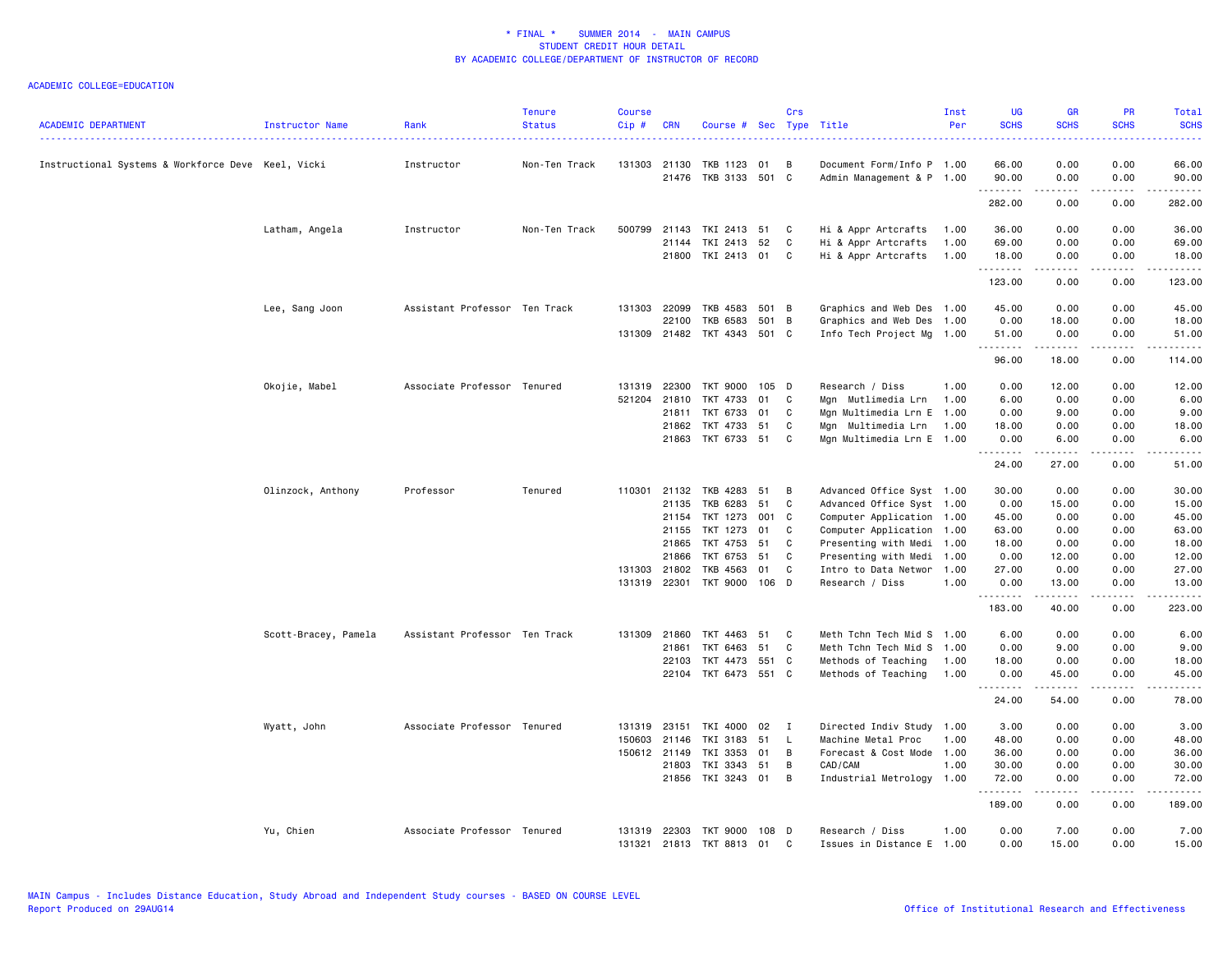|                            |                 |      | Tenure | Course |                                   |                                     | Tnst UG | <b>GR</b> | Total |
|----------------------------|-----------------|------|--------|--------|-----------------------------------|-------------------------------------|---------|-----------|-------|
| <b>ACADEMIC DEPARTMENT</b> | Instructor Name | Rank | Status |        | Cip # CRN Course # Sec Type Title | <b>Per SCHS SCHS SCHS SCHS SCHS</b> |         |           |       |
|                            |                 |      |        |        |                                   |                                     |         |           |       |

|                                        | 0.00     | 22.00                | 0.00                  | 22.00      |
|----------------------------------------|----------|----------------------|-----------------------|------------|
|                                        |          |                      |                       |            |
|                                        | ======== | ________<br>-------- | ---------<br>-------- | ========== |
| Instructional Systems & Workforce Deve | 1358,00  | 334,00               | 0.00                  | 1692.00    |
|                                        |          |                      |                       |            |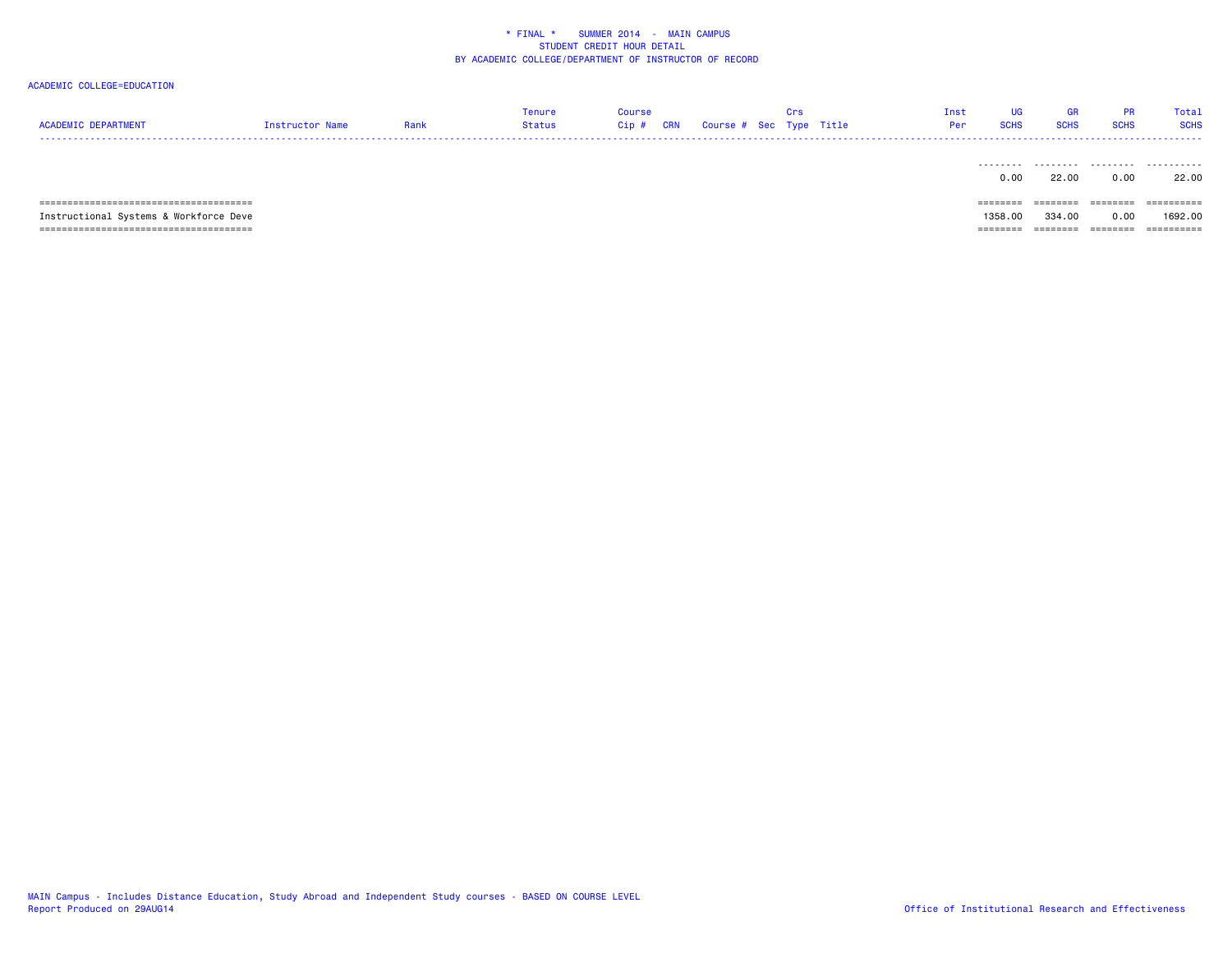| <b>ACADEMIC DEPARTMENT</b> | Instructor Name        | Rank                          | <b>Tenure</b><br><b>Status</b> | Course<br>$Cip$ # | <b>CRN</b>   | Course #             |       | Crs<br>Sec Type | Title                     | Inst<br>Per | UG<br><b>SCHS</b> | GR<br><b>SCHS</b>     | PR<br><b>SCHS</b> | Total<br><b>SCHS</b> |
|----------------------------|------------------------|-------------------------------|--------------------------------|-------------------|--------------|----------------------|-------|-----------------|---------------------------|-------------|-------------------|-----------------------|-------------------|----------------------|
|                            |                        |                               |                                |                   |              |                      |       |                 |                           |             |                   |                       |                   | المتمامين            |
| Kinesiology                | Abadie, Ben            | Professor                     | Tenured                        | 260908            | 21845        | EP 4133              | 51    | C               | Ex Prog Clinical Pop 1.00 |             | 39.00             | 0.00                  | 0.00              | 39.00                |
|                            |                        |                               |                                | 310505            | 20510        | EP 3613              | 001   | C               | Exercise Electrocard 1.00 |             | 45.00             | 0.00                  | 0.00              | 45.00                |
|                            |                        |                               |                                |                   | 20511        | EP 3613              | 01    | C               | Exercise Electrocard 1.00 |             | 30.00             | 0.00                  | 0.00              | 30.00                |
|                            |                        |                               |                                |                   | 22423        | KI 1803              | 51    | C               | Health Trends & Topi 1.00 |             | 90.00<br><u>.</u> | 0.00<br>.             | 0.00<br>د د د د   | 90.00<br>.           |
|                            |                        |                               |                                |                   |              |                      |       |                 |                           |             | 204.00            | 0.00                  | 0.00              | 204.00               |
|                            | Agiovlasitis, Stamatis | Assistant Professor Ten Track |                                | 260908            |              | 20517 EP 4133        | 001 C |                 | Ex Prog Clinical Pop 1.00 |             | 33.00<br>.        | 0.00<br>.             | 0.00<br>.         | 33.00<br>.           |
|                            |                        |                               |                                |                   |              |                      |       |                 |                           |             | 33.00             | 0.00                  | 0.00              | 33.00                |
|                            | Brown, Stanley         | Professor                     | Tenured                        | 310501            |              | 23519 PE 1081        | 51    | L.              | Beg Golf                  | 1.00        | 8.00<br>.         | 0.00<br>.             | 0.00<br>.         | 8.00<br>.            |
|                            |                        |                               |                                |                   |              |                      |       |                 |                           |             | 8.00              | 0.00                  | 0.00              | 8.00                 |
|                            | Carlisle, Danny        | Lecturer                      | Non-Ten Track                  | 131314            | 20979        | PE 4413              | 01    | В               | Basic Driver Ed I         | 1.00        | 45.00             | 0.00                  | 0.00              | 45.00                |
|                            |                        |                               |                                |                   | 20980        | PE 4423              | 51    | C               | Driver Ed Meth II         | 1.00        | 57.00             | 0.00                  | 0.00              | 57.00                |
|                            |                        |                               |                                |                   | 512201 20973 | PE 3433              | 01    | C               | Genl Safety Methods       | 1.00        | 51.00             | 0.00                  | 0.00              | 51.00                |
|                            |                        |                               |                                |                   | 20974        | PE 3433              | 51    | C               | Genl Safety Methods       | 1.00        | 57.00<br>.        | 0.00<br>.             | 0.00<br>.         | 57.00<br>.           |
|                            |                        |                               |                                |                   |              |                      |       |                 |                           |             | 210.00            | 0.00                  | 0.00              | 210.00               |
|                            | Coffey, Katherine      | Associate Professor Ten Track |                                | 310501            | 20964        | PE 3133              | 001 B |                 | Adapted Physical Ed       | 1.00        | 36.00             | 0.00                  | 0.00              | 36.00                |
|                            |                        |                               |                                |                   | 21854        | PE 3133              | 51    | В               | Adapted Physical Ed       | 1.00        | 30.00             | 0.00                  | 0.00              | 30.00                |
|                            |                        |                               |                                | 310505            | 20977        | PE 4173              | 01    | C               | Test & Measure            | 1.00        | 18.00             | 0.00                  | 0.00              | 18.00                |
|                            |                        |                               |                                |                   | 21853        | KI 8313              | 51    | C               | Interpret Data Kines 1.00 |             | 0.00              | 48.00                 | 0.00<br>.         | 48.00<br>.           |
|                            |                        |                               |                                |                   |              |                      |       |                 |                           |             | .<br>84.00        | .<br>48.00            | 0.00              | 132.00               |
|                            | Funderburk, Deborah    | Instructor                    | Non-Ten Track                  |                   |              | 500301 20959 PE 1323 | 51    | B               | Hist & Apprec of Dan 1.00 |             | 42.00<br>.        | 0.00<br>-----         | 0.00<br>.         | 42.00<br>.           |
|                            |                        |                               |                                |                   |              |                      |       |                 |                           |             | 42.00             | 0.00                  | 0.00              | 42.00                |
|                            | Grant, Erin            | Instructor                    | Non-Ten Track                  | 310505            | 20761        | KI 2213              | 001 C |                 | Emergency Health Car 1.00 |             | 27.00             | 0.00                  | 0.00              | 27.00                |
|                            |                        |                               |                                |                   | 20763        | KI 2213              | 51    | C               | Emergency Health Car 0.10 |             | 3.60<br>.         | 0.00<br>$\frac{1}{2}$ | 0.00<br>.         | 3.60<br>المتمامين    |
|                            |                        |                               |                                |                   |              |                      |       |                 |                           |             | 30.60             | 0.00                  | 0.00              | 30.60                |
|                            | Holmes, Megan          | Assistant Professor Ten Track |                                | 260908            | 20522        | EP 4603              | 001 C |                 | Physical Activity Ep 1.00 |             | 18.00             | 0.00                  | 0.00              | 18.00                |
|                            |                        |                               |                                |                   |              | 21817 EP 3643        | 01    | C               | Applied Anat & Patho 1.00 |             | 27.00             | 0.00                  | 0.00              | 27.00                |
|                            |                        |                               |                                |                   |              |                      |       |                 |                           |             | .<br>45.00        | -----<br>0.00         | د د د د<br>0.00   | .<br>45.00           |
|                            | Joe, Lee               | Instructor                    | Non-Ten Track                  | 260908            | 20503        | EP 3304              | 01    | C               | Exercise Physiology       | 1.00        | 80.00             | 0.00                  | 0.00              | 80.00                |
|                            |                        |                               |                                |                   | 20520        | EP 4210              | 101 E |                 | Hlth Fitness Stdies       | 1.00        | 60.00             | 0.00                  | 0.00              | 60.00                |
|                            |                        |                               |                                |                   | 20524        | EP 4810              | 101   | H               | Clin Exercise Phys I 1.00 |             | 264.00            | 0.00                  | 0.00              | 264.00               |
|                            |                        |                               |                                |                   | 20525        | EP 4810              | 102 H |                 | Clin Exercise Phys I 1.00 |             | 216.00<br>.       | 0.00                  | 0.00              | 216.00<br>.          |
|                            |                        |                               |                                |                   |              |                      |       |                 |                           |             | 620.00            | 0.00                  | 0.00              | 620.00               |
|                            | Knight, Adam           | Assistant Professor Ten Track |                                | 131314 20521      |              | EP 4503              | 01    | C               | Mechanical Analysis       | 1.00        | 51.00             | 0.00                  | 0.00              | 51.00                |
|                            |                        |                               |                                |                   | 21829        | PE 4283              | 01    | C               | Sport Biomechanics        | 1.00        | 45.00             | 0.00                  | 0.00              | 45.00                |
|                            |                        |                               |                                | 260908            | 20523        | EP 4703              | 001   | C               | Neural Contl Human M 1.00 |             | 66.00             | 0.00                  | 0.00              | 66.00                |
|                            |                        |                               |                                |                   | 21851        | EP 4703              | 51    | C               | Neural Contl Human M 1.00 |             | 57.00             | 0.00                  | 0.00              | 57.00                |
|                            |                        |                               |                                | 310505            | 20981        | PE 4853              | 51    | C               | Motor Lrng and Skill 1.00 |             | 21.00             | 0.00                  | 0.00              | 21.00                |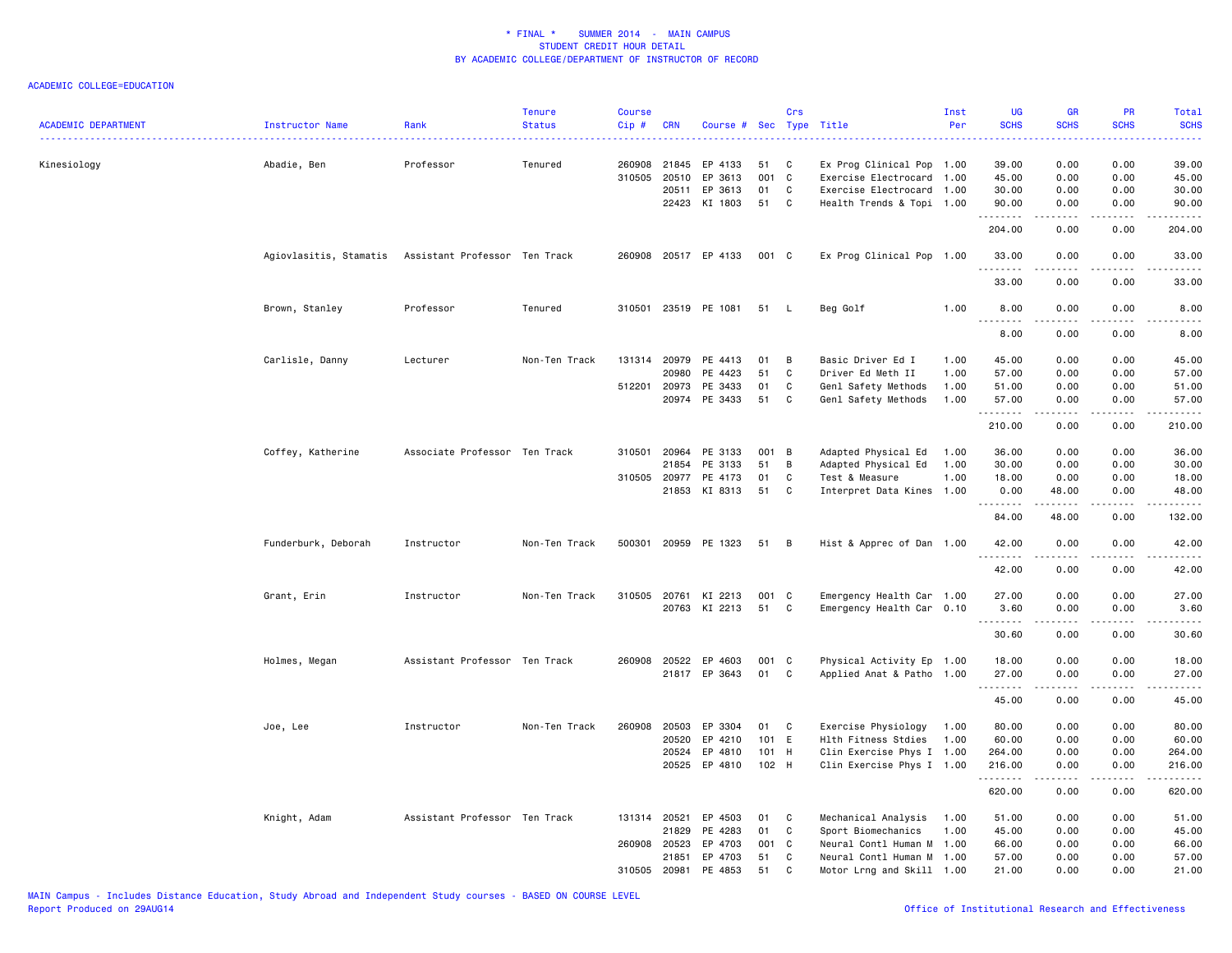| <b>ACADEMIC DEPARTMENT</b> | Instructor Name     | Rank                          | <b>Tenure</b><br><b>Status</b> | <b>Course</b><br>Cip# | <b>CRN</b>   | Course # Sec Type Title |           | Crs          |                                        | Inst<br>Per  | <b>UG</b><br><b>SCHS</b>                    | <b>GR</b><br><b>SCHS</b> | <b>PR</b><br><b>SCHS</b> | Total<br><b>SCHS</b><br>.                                                                                                                                      |
|----------------------------|---------------------|-------------------------------|--------------------------------|-----------------------|--------------|-------------------------|-----------|--------------|----------------------------------------|--------------|---------------------------------------------|--------------------------|--------------------------|----------------------------------------------------------------------------------------------------------------------------------------------------------------|
| Kinesiology                | Knight, Adam        | Assistant Professor Ten Track |                                | 310505                | 23521        | KI 4000                 | 52        | I            | Directed Indiv Study 1.00              |              | 3.00                                        | 0.00                     | 0.00                     | 3.00                                                                                                                                                           |
|                            |                     |                               |                                |                       |              |                         |           |              |                                        |              | .<br>243.00                                 | 2.2.2.2.2<br>0.00        | د د د د<br>0.00          | $\frac{1}{2} \left( \frac{1}{2} \right) \left( \frac{1}{2} \right) \left( \frac{1}{2} \right) \left( \frac{1}{2} \right) \left( \frac{1}{2} \right)$<br>243.00 |
|                            | Lee, Tanner         | Grad Teach Assist             | Not Applicable                 | 131314                | 20969        | PE 3313                 | 02        | к            | Sport Physiology                       | 1.00         | 0.00                                        | 0.00                     | 0.00                     | 0.00                                                                                                                                                           |
|                            |                     |                               |                                | 260908                | 20505        | EP 3304                 | 03        | К            | Exercise Physiology                    | 1.00         | 0.00                                        | 0.00                     | 0.00                     | 0.00                                                                                                                                                           |
|                            |                     |                               |                                | 310505                | 20763        | KI 2213                 | 51        | C            | Emergency Health Car 0.90              |              | 32.40<br>.                                  | 0.00                     | 0.00                     | 32.40                                                                                                                                                          |
|                            |                     |                               |                                |                       |              |                         |           |              |                                        |              | 32.40                                       | 0.00                     | 0.00                     | 32.40                                                                                                                                                          |
|                            | Love, Adam          | Assistant Professor Ten Track |                                |                       | 131314 20693 | GS 4403                 | 51        | C            | Gender & Sport                         | 1.00         | 3.00                                        | 0.00                     | 0.00                     | 3.00                                                                                                                                                           |
|                            |                     |                               |                                |                       | 20694        | GS 6403                 | 51        | C            | Gender & Sport                         | 1.00         | 0.00                                        | 3.00                     | 0.00                     | 3.00                                                                                                                                                           |
|                            |                     |                               |                                |                       | 21104        | SS 4403                 | 51        | C            | Gender & Sport                         | 1.00         | 30.00                                       | 0.00                     | 0.00                     | 30.00                                                                                                                                                          |
|                            |                     |                               |                                | 310504 21103          | 21105        | SS 6403<br>SS 4396      | 51<br>101 | C<br>E       | Gender & Sport<br>Sports Studies Inter | 1.00<br>1.00 | 0.00<br>138.00                              | 3.00<br>0.00             | 0.00<br>0.00             | 3.00<br>138.00                                                                                                                                                 |
|                            |                     |                               |                                | 310505                | 20773        | KI 8710                 | 101 E     |              | Internship                             | 1.00         | 0.00                                        | 30.00                    | 0.00                     | 30.00                                                                                                                                                          |
|                            |                     |                               |                                |                       |              |                         |           |              |                                        |              | .<br>171.00                                 | 36.00                    | $\frac{1}{2}$<br>0.00    | 207.00                                                                                                                                                         |
|                            | McAllister, Matthew | Grad Teach Assist             | Not Applicable                 | 131314                | 22927        | PE 3313                 | 03        | К            | Sport Physiology                       | 1.00         | 0.00                                        | 0.00                     | 0.00                     | 0.00                                                                                                                                                           |
|                            |                     |                               |                                | 260908                | 20504        | EP 3304                 | 02        | К            | Exercise Physiology                    | 1.00         | 0.00                                        | 0.00                     | 0.00                     | 0.00                                                                                                                                                           |
|                            |                     |                               |                                |                       | 20508        | EP 3304                 | 53        | K            | Exercise Physiology                    | 1.00         | 0.00                                        | 0.00                     | 0.00                     | 0.00                                                                                                                                                           |
|                            |                     |                               |                                |                       | 20509        | EP 3304                 | 54        | K            | Exercise Physiology                    | 1.00         | 0.00<br>$\sim$ $\sim$ $\sim$<br>$- - - - -$ | 0.00<br><u>.</u>         | 0.00<br>. <u>.</u> .     | 0.00<br>$\frac{1}{2}$                                                                                                                                          |
|                            |                     |                               |                                |                       |              |                         |           |              |                                        |              | 0.00                                        | 0.00                     | 0.00                     | 0.00                                                                                                                                                           |
|                            | Morse, Alan         | Assistant Professor Ten Track |                                | 310504                | 22081        | SS 3103                 | 001       | C.           | Sport Sponsorship                      | 1.00         | 30.00                                       | 0.00                     | 0.00                     | 30.00                                                                                                                                                          |
|                            |                     |                               |                                |                       | 310505 22082 | KI 4990                 | 01        | C            | Special Topic in Kin 1.00              |              | 24.00                                       | 0.00                     | 0.00                     | 24.00                                                                                                                                                          |
|                            |                     |                               |                                |                       | 22083        | KI 6990                 | 01        | C            | Special Topics in Ki 1.00              |              | 0.00                                        | 21.00                    | 0.00                     | 21.00                                                                                                                                                          |
|                            |                     |                               |                                |                       | 22639        | KI 4000                 | 01        | $\mathbf{I}$ | Directed Indiv Study 1.00              |              | 3.00                                        | 0.00                     | 0.00                     | 3.00                                                                                                                                                           |
|                            |                     |                               |                                |                       | 23495        | KI 8000                 | 101 D     |              | Research/Thesis                        | 1.00         | 0.00                                        | 1.00                     | 0.00                     | 1.00                                                                                                                                                           |
|                            |                     |                               |                                |                       | 23550        | KI 8000                 | 51        | D            | Research/Thesis                        | 1.00         | 0.00<br>.                                   | 2.00<br>.                | 0.00<br>.                | 2.00<br>.                                                                                                                                                      |
|                            |                     |                               |                                |                       |              |                         |           |              |                                        |              | 57.00                                       | 24.00                    | 0.00                     | 81.00                                                                                                                                                          |
|                            | Pfleegor, Adam      | Assistant Professor Ten Track |                                | 310504 21107          |              | SS 8833                 | 01        | C            | Event & Facility Mgm 1.00              |              | 0.00                                        | 15.00                    | 0.00                     | 15.00                                                                                                                                                          |
|                            |                     |                               |                                |                       | 21821        | SS 4803                 | 01        | C            | Seminar in Sports St 1.00              |              | 9.00                                        | 0.00                     | 0.00                     | 9.00                                                                                                                                                           |
|                            |                     |                               |                                |                       |              | 310505 22922 KI 7000    | 01        | Ι.           | Directed Indiv Study 1.00              |              | 0.00<br>.<br>$  -$                          | 1.00<br>.                | 0.00<br>.                | 1.00<br>.                                                                                                                                                      |
|                            |                     |                               |                                |                       |              |                         |           |              |                                        |              | 9.00                                        | 16.00                    | 0.00                     | 25.00                                                                                                                                                          |
|                            | Rovtar, Katherine   | Non-Faculty                   | Not Applicable                 |                       | 310505 20770 | KI 3273                 | 52        | K            | Athletic Training                      | 1.00         | 0.00                                        | 0.00                     | 0.00                     | 0.00                                                                                                                                                           |
|                            |                     |                               |                                |                       |              |                         |           |              |                                        |              | 0.00                                        | 0.00                     | 0.00                     | 0.00                                                                                                                                                           |
|                            | Rye, David          | Instructor                    | Non-Ten Track                  |                       |              | 310504 21101 SS 3403    | 001 C     |              | Facil & Event Mgmt S 1.00              |              | 21.00<br>.                                  | 0.00<br>-----            | 0.00                     | 21.00<br>والمناصبات                                                                                                                                            |
|                            |                     |                               |                                |                       |              |                         |           |              |                                        |              | 21.00                                       | 0.00                     | 0.00                     | 21.00                                                                                                                                                          |
|                            | Smith, JohnEric     | Assistant Professor Ten Track |                                | 260908                | 20501        | EP 3233                 | 01        | C            | Anatomical Kinesiolo 1.00              |              | 24.00                                       | 0.00                     | 0.00                     | 24.00                                                                                                                                                          |
|                            |                     |                               |                                |                       | 20506        | EP 3304                 | 51        | C            | Exercise Physiology                    | 1.00         | 80.00                                       | 0.00                     | 0.00                     | 80.00                                                                                                                                                          |
|                            |                     |                               |                                |                       | 20514        | EP 4113                 | 01        | B            | Fitness Prog & Testi 1.00              |              | 36.00                                       | 0.00                     | 0.00                     | 36.00                                                                                                                                                          |
|                            |                     |                               |                                |                       | 20515        | EP 4113                 | 51        | B            | Fitness Prog & Testi 1.00              |              | 30.00                                       | 0.00                     | 0.00                     | 30.00                                                                                                                                                          |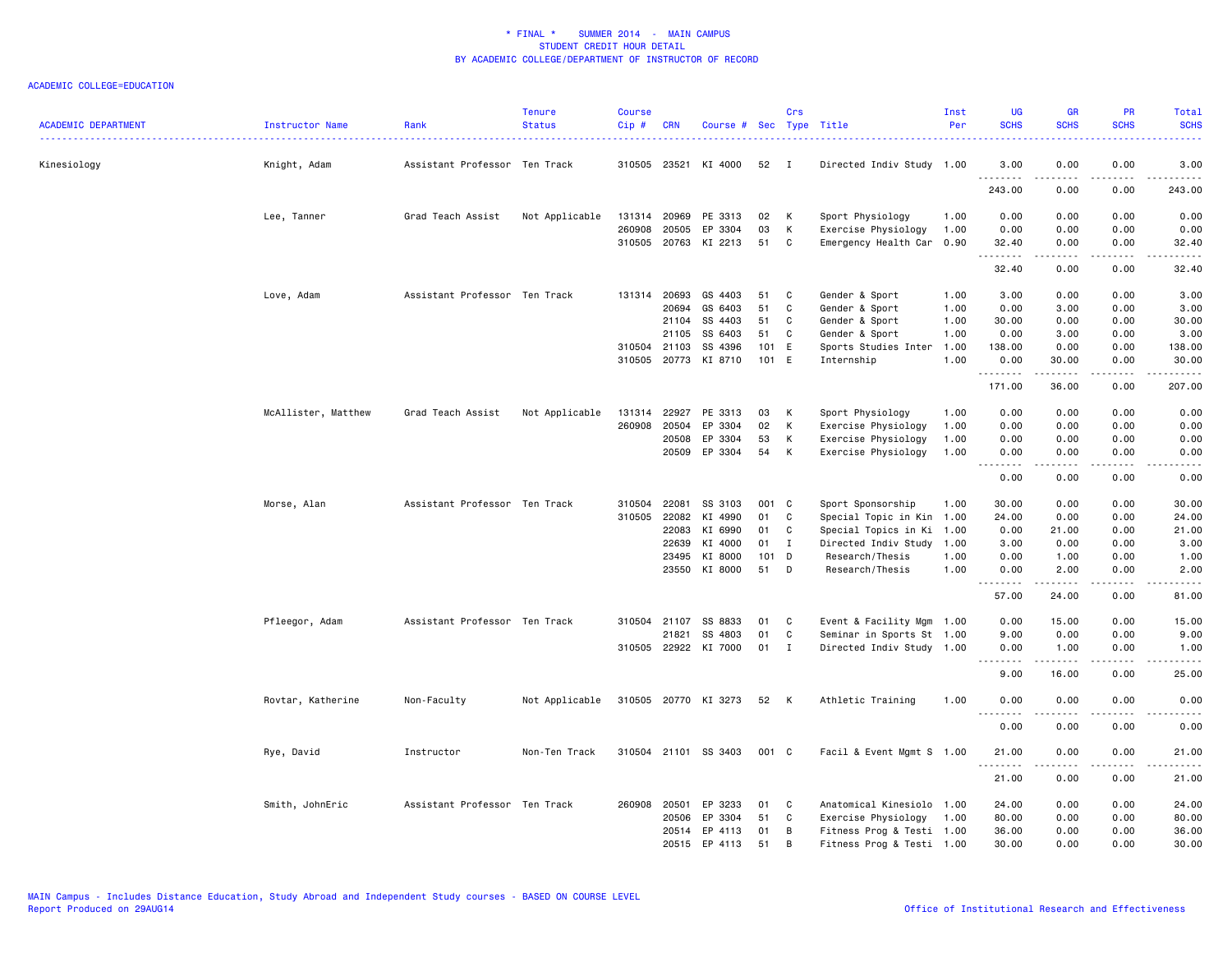| <b>ACADEMIC DEPARTMENT</b>                           | Instructor Name | Rank                          | <b>Tenure</b><br><b>Status</b> | <b>Course</b><br>$Cip \#$ | <b>CRN</b>   | Course #             |      | Crs            | Sec Type Title            | Inst<br>Per | <b>UG</b><br><b>SCHS</b> | <b>GR</b><br><b>SCHS</b>                                                                                                                                                                                                                                                                                                                                                                             | PR<br><b>SCHS</b>        | <b>Total</b><br><b>SCHS</b>                                                                                                                                                                                                                                                                                                                                                                                                                                                                       |
|------------------------------------------------------|-----------------|-------------------------------|--------------------------------|---------------------------|--------------|----------------------|------|----------------|---------------------------|-------------|--------------------------|------------------------------------------------------------------------------------------------------------------------------------------------------------------------------------------------------------------------------------------------------------------------------------------------------------------------------------------------------------------------------------------------------|--------------------------|---------------------------------------------------------------------------------------------------------------------------------------------------------------------------------------------------------------------------------------------------------------------------------------------------------------------------------------------------------------------------------------------------------------------------------------------------------------------------------------------------|
|                                                      |                 |                               |                                |                           |              |                      |      |                |                           |             | .                        | <u>.</u>                                                                                                                                                                                                                                                                                                                                                                                             |                          |                                                                                                                                                                                                                                                                                                                                                                                                                                                                                                   |
|                                                      |                 |                               |                                |                           |              |                      |      |                |                           |             | 170.00                   | 0.00                                                                                                                                                                                                                                                                                                                                                                                                 | 0.00                     | 170.00                                                                                                                                                                                                                                                                                                                                                                                                                                                                                            |
| Kinesiology                                          | Vickers, J.     | Associate Professor Tenured   |                                | 131307                    | 20976        | PE 4163              | 001  | $\mathbf{C}$   | Prin Meth of Sec Hth 1.00 |             | 12.00                    | 0.00                                                                                                                                                                                                                                                                                                                                                                                                 | 0.00                     | 12.00                                                                                                                                                                                                                                                                                                                                                                                                                                                                                             |
|                                                      |                 |                               |                                |                           | 22925        | PE 6163              | 001  | $\mathbf{C}$   | Prin Meth of Sec Hth 1.00 |             | 0.00                     | 9.00                                                                                                                                                                                                                                                                                                                                                                                                 | 0.00                     | 9.00                                                                                                                                                                                                                                                                                                                                                                                                                                                                                              |
|                                                      |                 |                               |                                |                           | 131314 20965 | PE 3163              | 51   | C              | Sport Psychology          | 1.00        | 45.00                    | 0.00                                                                                                                                                                                                                                                                                                                                                                                                 | 0.00                     | 45.00                                                                                                                                                                                                                                                                                                                                                                                                                                                                                             |
|                                                      |                 |                               |                                |                           | 20984        | PE 8103              | 01   | C              | Developing Coaching       | 1.00        | 0.00                     | 24.00                                                                                                                                                                                                                                                                                                                                                                                                | 0.00                     | 24.00                                                                                                                                                                                                                                                                                                                                                                                                                                                                                             |
|                                                      |                 |                               |                                |                           | 20985        | PE 8203              | 51   | C              | Psych Aspects of Spo      | 1.00        | 0.00                     | 33.00                                                                                                                                                                                                                                                                                                                                                                                                | 0.00                     | 33.00                                                                                                                                                                                                                                                                                                                                                                                                                                                                                             |
|                                                      |                 |                               |                                | 310505                    | 20967        | PE 3223              | 01   | B              | Motor Dev & Movement 1.00 |             | 21.00                    | 0.00                                                                                                                                                                                                                                                                                                                                                                                                 | 0.00                     | 21.00                                                                                                                                                                                                                                                                                                                                                                                                                                                                                             |
|                                                      |                 |                               |                                |                           | 22926        | KI 4000              | 51   | $\mathbf{I}$   | Directed Indiv Study 1.00 |             | 2.00                     | 0.00                                                                                                                                                                                                                                                                                                                                                                                                 | 0.00                     | 2.00                                                                                                                                                                                                                                                                                                                                                                                                                                                                                              |
|                                                      |                 |                               |                                |                           |              | 23588 KI 7000        | 53 I |                | Directed Indiv Study 1.00 |             | 0.00<br>.                | 3.00<br>$\frac{1}{2} \frac{1}{2} \frac{1}{2} \frac{1}{2} \frac{1}{2} \frac{1}{2} \frac{1}{2} \frac{1}{2} \frac{1}{2} \frac{1}{2} \frac{1}{2} \frac{1}{2} \frac{1}{2} \frac{1}{2} \frac{1}{2} \frac{1}{2} \frac{1}{2} \frac{1}{2} \frac{1}{2} \frac{1}{2} \frac{1}{2} \frac{1}{2} \frac{1}{2} \frac{1}{2} \frac{1}{2} \frac{1}{2} \frac{1}{2} \frac{1}{2} \frac{1}{2} \frac{1}{2} \frac{1}{2} \frac{$ | 0.00<br>- - - -          | 3.00                                                                                                                                                                                                                                                                                                                                                                                                                                                                                              |
|                                                      |                 |                               |                                |                           |              |                      |      |                |                           |             | 80.00                    | 69.00                                                                                                                                                                                                                                                                                                                                                                                                | 0.00                     | 149.00                                                                                                                                                                                                                                                                                                                                                                                                                                                                                            |
|                                                      | Wax, Benjamin   | Assistant Professor Ten Track |                                | 131314                    | 20968        | PE 3313              | 01   | C              | Sport Physiology          | 1.00        | 60.00                    | 0.00                                                                                                                                                                                                                                                                                                                                                                                                 | 0.00                     | 60.00                                                                                                                                                                                                                                                                                                                                                                                                                                                                                             |
|                                                      |                 |                               |                                | 260908                    | 20513        | EP 4113              | 001  | B              | Fitness Prog & Testi 1.00 |             | 69.00                    | 0.00                                                                                                                                                                                                                                                                                                                                                                                                 | 0.00                     | 69.00                                                                                                                                                                                                                                                                                                                                                                                                                                                                                             |
|                                                      |                 |                               |                                |                           | 21818        | EP 4153              | 01   | - C            | Train Tech Exerc & S 1.00 |             | 48.00                    | 0.00                                                                                                                                                                                                                                                                                                                                                                                                 | 0.00                     | 48.00                                                                                                                                                                                                                                                                                                                                                                                                                                                                                             |
|                                                      |                 |                               |                                |                           | 21848        | EP 4153              | 51   | C.             | Train Tech Exerc & S 1.00 |             | 57.00                    | 0.00                                                                                                                                                                                                                                                                                                                                                                                                 | 0.00                     | 57.00                                                                                                                                                                                                                                                                                                                                                                                                                                                                                             |
|                                                      |                 |                               |                                |                           | 21849        | EP 6153              | 51   | C.             | Train Tech Exerc & S 1.00 |             | 0.00                     | 6.00                                                                                                                                                                                                                                                                                                                                                                                                 | 0.00                     | 6.00                                                                                                                                                                                                                                                                                                                                                                                                                                                                                              |
|                                                      |                 |                               |                                |                           | 21850        | EP 4183              | 51   | B              | Exercise & Weight Co 1.00 |             | 33.00                    | 0.00                                                                                                                                                                                                                                                                                                                                                                                                 | 0.00                     | 33.00                                                                                                                                                                                                                                                                                                                                                                                                                                                                                             |
|                                                      |                 |                               |                                |                           |              | 310505 23584 KI 7000 | 52   | $\blacksquare$ | Directed Indiv Study 1.00 |             | 0.00<br><u>.</u>         | 3.00<br>$\frac{1}{2} \frac{1}{2} \frac{1}{2} \frac{1}{2} \frac{1}{2} \frac{1}{2} \frac{1}{2} \frac{1}{2} \frac{1}{2} \frac{1}{2} \frac{1}{2} \frac{1}{2} \frac{1}{2} \frac{1}{2} \frac{1}{2} \frac{1}{2} \frac{1}{2} \frac{1}{2} \frac{1}{2} \frac{1}{2} \frac{1}{2} \frac{1}{2} \frac{1}{2} \frac{1}{2} \frac{1}{2} \frac{1}{2} \frac{1}{2} \frac{1}{2} \frac{1}{2} \frac{1}{2} \frac{1}{2} \frac{$ | 0.00<br>.                | 3.00                                                                                                                                                                                                                                                                                                                                                                                                                                                                                              |
|                                                      |                 |                               |                                |                           |              |                      |      |                |                           |             | 267.00                   | 9.00                                                                                                                                                                                                                                                                                                                                                                                                 | 0.00                     | 276.00                                                                                                                                                                                                                                                                                                                                                                                                                                                                                            |
|                                                      | Webb, Heather   | Assistant Professor Ten Track |                                | 260908                    | 21816        | EP 3183              | 01   | C              | Exercise Psychology       | 1.00        | 33.00                    | 0.00                                                                                                                                                                                                                                                                                                                                                                                                 | 0.00                     | 33.00                                                                                                                                                                                                                                                                                                                                                                                                                                                                                             |
|                                                      |                 |                               |                                |                           | 310505 20765 | KI 2603              | 001  | $\mathbf{C}$   | Medical Terminology       | 1.00        | 27.00                    | 0.00                                                                                                                                                                                                                                                                                                                                                                                                 | 0.00                     | 27.00                                                                                                                                                                                                                                                                                                                                                                                                                                                                                             |
|                                                      |                 |                               |                                |                           | 20769        | KI 3273              | 51   | C              | Athletic Training         | 1.00        | 36.00                    | 0.00                                                                                                                                                                                                                                                                                                                                                                                                 | 0.00                     | 36.00                                                                                                                                                                                                                                                                                                                                                                                                                                                                                             |
|                                                      |                 |                               |                                |                           | 21826        | KI 3633              | 01   | B              | Rehab Technique in S 1.00 |             | 24.00                    | 0.00                                                                                                                                                                                                                                                                                                                                                                                                 | 0.00                     | 24.00                                                                                                                                                                                                                                                                                                                                                                                                                                                                                             |
|                                                      |                 |                               |                                |                           |              | 21844 EP 3613        | 51   | C              | Exercise Electrocard 1.00 |             | 39.00<br><u>.</u>        | 0.00<br>.                                                                                                                                                                                                                                                                                                                                                                                            | 0.00<br>- - - -          | 39.00                                                                                                                                                                                                                                                                                                                                                                                                                                                                                             |
|                                                      |                 |                               |                                |                           |              |                      |      |                |                           |             | 159.00                   | 0.00                                                                                                                                                                                                                                                                                                                                                                                                 | 0.00                     | 159.00                                                                                                                                                                                                                                                                                                                                                                                                                                                                                            |
|                                                      | Young, Glen     | Instructor                    | Non-Ten Track                  | 120204                    | 21823        | PE 3033              | 01   | C.             | Basket/Football Offi 1.00 |             | 51.00                    | 0.00                                                                                                                                                                                                                                                                                                                                                                                                 | 0.00                     | 51.00                                                                                                                                                                                                                                                                                                                                                                                                                                                                                             |
|                                                      |                 |                               |                                | 310505                    | 23493        | KI 4000              | 02   | I              | Directed Indiv Study 1.00 |             | 3.00                     | 0.00                                                                                                                                                                                                                                                                                                                                                                                                 | 0.00                     | 3.00                                                                                                                                                                                                                                                                                                                                                                                                                                                                                              |
|                                                      |                 |                               |                                | 310506                    | 20972        | PE 3422              | 51   | C              | Coach Football            | 1.00        | 26.00                    | 0.00                                                                                                                                                                                                                                                                                                                                                                                                 | 0.00                     | 26.00                                                                                                                                                                                                                                                                                                                                                                                                                                                                                             |
|                                                      |                 |                               |                                |                           |              | 21824 PE 3452        | 01   | C              | Coach Soft/Baseball       | 1.00        | 30.00<br>.               | 0.00<br>$\sim$ $\sim$ $\sim$ $\sim$                                                                                                                                                                                                                                                                                                                                                                  | 0.00<br>د د د د          | 30.00                                                                                                                                                                                                                                                                                                                                                                                                                                                                                             |
|                                                      |                 |                               |                                |                           |              |                      |      |                |                           |             | 110.00                   | 0.00                                                                                                                                                                                                                                                                                                                                                                                                 | 0.00                     | 110.00                                                                                                                                                                                                                                                                                                                                                                                                                                                                                            |
| -------------------------------------<br>Kinesiology |                 |                               |                                |                           |              |                      |      |                |                           |             | ========<br>2596.00      | ========<br>202.00                                                                                                                                                                                                                                                                                                                                                                                   | $= 100000000000$<br>0.00 | $\begin{array}{cccccccccc} \multicolumn{2}{c}{} & \multicolumn{2}{c}{} & \multicolumn{2}{c}{} & \multicolumn{2}{c}{} & \multicolumn{2}{c}{} & \multicolumn{2}{c}{} & \multicolumn{2}{c}{} & \multicolumn{2}{c}{} & \multicolumn{2}{c}{} & \multicolumn{2}{c}{} & \multicolumn{2}{c}{} & \multicolumn{2}{c}{} & \multicolumn{2}{c}{} & \multicolumn{2}{c}{} & \multicolumn{2}{c}{} & \multicolumn{2}{c}{} & \multicolumn{2}{c}{} & \multicolumn{2}{c}{} & \multicolumn{2}{c}{} & \mult$<br>2798.00 |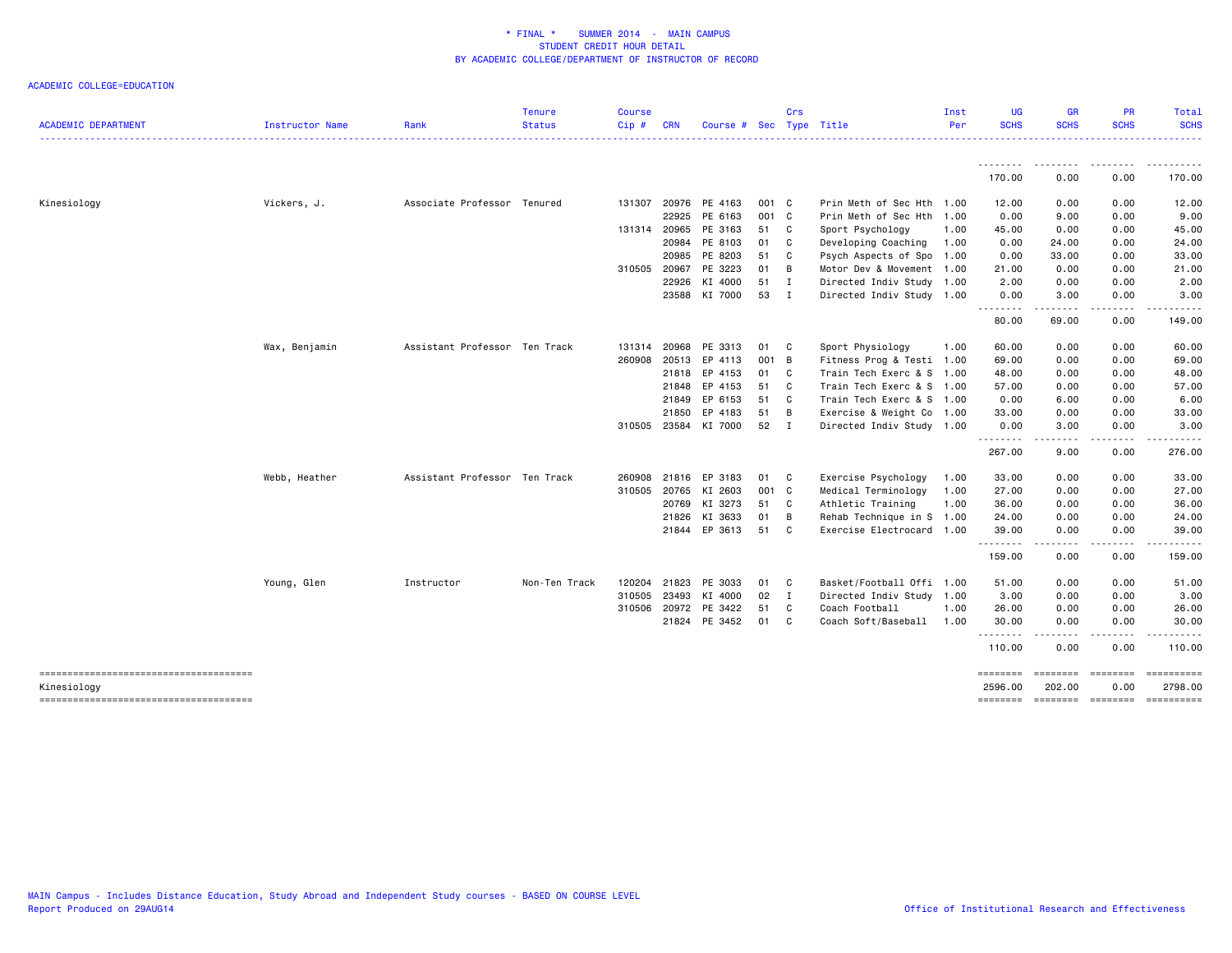| <b>ACADEMIC DEPARTMENT</b> | Instructor Name       | Rank                          | <b>Tenure</b><br><b>Status</b> | Course<br>Cip# | <b>CRN</b>   | Course # Sec Type Title     |         | Crs          |                           | Inst<br>Per | UG<br><b>SCHS</b>                                                                                                                 | <b>GR</b><br><b>SCHS</b> | PR<br><b>SCHS</b>     | <b>Total</b><br><b>SCHS</b> |
|----------------------------|-----------------------|-------------------------------|--------------------------------|----------------|--------------|-----------------------------|---------|--------------|---------------------------|-------------|-----------------------------------------------------------------------------------------------------------------------------------|--------------------------|-----------------------|-----------------------------|
| Leadership and Foundations | Blendinger, Jack      | Professor                     | Tenured                        | 130101         | 23453        | EDF 7000                    | $101$ I |              | Directed Indiv Study 1.00 |             | 0.00                                                                                                                              | 3.00                     | 0.00                  | 3.00                        |
|                            |                       |                               |                                |                | 23472        | EDF 7000                    | 102     | $\mathbf{I}$ | Directed Indiv Study 1.00 |             | 0.00                                                                                                                              | 3.00                     | 0.00                  | 3.00                        |
|                            |                       |                               |                                |                | 130401 20403 | EDA 8353                    | 101 C   |              | Apli Theory Educ Adm 1.00 |             | 0.00                                                                                                                              | 15.00                    | 0.00                  | 15.00                       |
|                            |                       |                               |                                |                | 20433        | EDL 8413                    | 01      | C            | Sch Legal & Ethic Pe 1.00 |             | 0.00                                                                                                                              | 18.00                    | 0.00                  | 18.00                       |
|                            |                       |                               |                                |                | 21799        | EDL 8713                    | 01      | C            | Sch Bus & Facilities      | 1.00        | 0.00                                                                                                                              | 27.00                    | 0.00                  | 27.00                       |
|                            |                       |                               |                                |                | 21841        | EDL 8633                    | 51      | C            | HR Leadership             | 1.00        | 0.00                                                                                                                              | 27.00                    | 0.00                  | 27.00                       |
|                            |                       |                               |                                |                | 22641        | EDA 9000 101 D              |         |              | Research / Diss           | 1.00        | 0.00<br>$\frac{1}{2}$                                                                                                             | 8.00<br>.                | 0.00<br>.             | 8.00<br><u>.</u>            |
|                            |                       |                               |                                |                |              |                             |         |              |                           |             | 0.00                                                                                                                              | 101.00                   | 0.00                  | 101.00                      |
|                            | Brocato, Donna        | Associate Professor Tenured   |                                |                | 130101 20417 | EDF 4243                    | 01      | C            | Plan for Diverse Lea 1.00 |             | 12.00                                                                                                                             | 0.00                     | 0.00                  | 12.00                       |
|                            |                       |                               |                                |                | 20418        | EDF 4243                    | 02      | C            | Plan for Diverse Lea 1.00 |             | 12.00                                                                                                                             | 0.00                     | 0.00                  | 12.00                       |
|                            |                       |                               |                                |                | 20419        | EDF 6243                    | 01      | C            | Plan for Diverse Lea 1.00 |             | 0.00                                                                                                                              | 3.00                     | 0.00                  | 3.00                        |
|                            |                       |                               |                                |                | 20420        | EDF 6243                    | 02      | C            | Plan for Diverse Lea 1.00 |             | 0.00                                                                                                                              | 3.00                     | 0.00                  | 3.00                        |
|                            |                       |                               |                                | 130401         | 21840        | EDL 8723                    | 51      | C            | Positive Sch Culture 1.00 |             | 0.00                                                                                                                              | 27.00                    | 0.00                  | 27.00                       |
|                            |                       |                               |                                | 450101         | 20415        | EDF 3333                    | 51      | C            | Social Foundation Ed 1.00 |             | 18.00<br>.                                                                                                                        | 0.00                     | 0.00                  | 18.00                       |
|                            |                       |                               |                                |                |              |                             |         |              |                           |             | 42.00                                                                                                                             | 33.00                    | 0.00                  | 75.00                       |
|                            | Coats, Linda          | Professor                     | Tenured                        | 130401         | 22643        | EDA 9000                    | 103     | D            | Research / Diss           | 1.00        | 0.00                                                                                                                              | 7.00                     | 0.00                  | 7.00                        |
|                            |                       |                               |                                | 131202 21351   |              | EDF 3423                    | 501     | $\mathbf{C}$ | Exploring Diversity       | 1.00        | 72.00                                                                                                                             | 0.00                     | 0.00                  | 72.00                       |
|                            |                       |                               |                                |                |              | 22919 EDF 3423 502 C        |         |              | Exploring Diversity       | 1.00        | 24.00<br>.                                                                                                                        | 0.00<br>-----            | 0.00<br>.             | 24.00<br>.                  |
|                            |                       |                               |                                |                |              |                             |         |              |                           |             | 96.00                                                                                                                             | 7.00                     | 0.00                  | 103.00                      |
|                            | Davis, James          | Associate Professor Tenured   |                                |                | 130401 21342 | EDA 8190                    | 501 S   |              | Wkshp Ed Adm & Super 1.00 |             | 0.00                                                                                                                              | 3.00                     | 0.00                  | 3.00                        |
|                            |                       |                               |                                | 130407         | 21320        | CCL 8233                    | 501     | C            | Comm Col Legal Issue 1.00 |             | 0.00                                                                                                                              | 24.00                    | 0.00                  | 24.00                       |
|                            |                       |                               |                                |                | 22765        | CCL 9000                    | 501     | D            | Diss./Dissertation R 1.00 |             | 0.00                                                                                                                              | 24.00                    | 0.00                  | 24.00                       |
|                            |                       |                               |                                |                | 23564        | CCL 9000 551 D              |         |              | Diss./Dissertation R 1.00 |             | 0.00<br>$\frac{1}{2} \left( \frac{1}{2} \right) \left( \frac{1}{2} \right) \left( \frac{1}{2} \right) \left( \frac{1}{2} \right)$ | 7.00                     | 0.00<br>$\frac{1}{2}$ | 7.00<br>$\frac{1}{2}$       |
|                            |                       |                               |                                |                |              |                             |         |              |                           |             | 0.00                                                                                                                              | 58.00                    | 0.00                  | 58.00                       |
|                            | Derby, Christy        | Lecturer                      | Non-Ten Track                  | 450101         |              | 21350 EDF 3333 501 C        |         |              | Social Foundation Ed 1.00 |             | 72.00<br>.                                                                                                                        | 0.00                     | 0.00                  | 72.00                       |
|                            |                       |                               |                                |                |              |                             |         |              |                           |             | 72.00                                                                                                                             | 0.00                     | 0.00                  | 72.00                       |
|                            | Johnson, Susan        | Lecturer                      | Non-Ten Track                  |                |              | 130401 20434 EDL 8423 01 C  |         |              | School Leadership         | 1.00        | 0.00                                                                                                                              | 18.00                    | 0.00                  | 18.00                       |
|                            |                       |                               |                                |                |              |                             |         |              |                           |             | د د د د<br>0.00                                                                                                                   | .<br>18.00               | د د د د<br>0.00       | .<br>18.00                  |
|                            | King, Stephanie       | Assistant Professor Ten Track |                                |                |              | 130407 22766 CCL 9000 502 D |         |              | Diss./Dissertation R 1.00 |             | 0.00                                                                                                                              | 11.00                    | 0.00                  | 11.00                       |
|                            |                       |                               |                                |                |              |                             |         |              |                           |             | $\frac{1}{2}$<br>.<br>0.00                                                                                                        | ------<br>11.00          | .<br>0.00             | .<br>11.00                  |
|                            |                       |                               |                                |                |              |                             |         |              |                           |             |                                                                                                                                   |                          |                       |                             |
|                            | McReynolds, Ritalaine | Instructor                    | Non-Ten Track                  |                |              | 131315 20785 LSK 1023       | 01      | C            | Col Read/Study Skill 1.00 |             | 24.00                                                                                                                             | 0.00                     | 0.00                  | 24.00                       |
|                            |                       |                               |                                |                |              | 20786 LSK 1023              | 02      | C            | Col Read/Study Skill 1.00 |             | 51.00<br>.                                                                                                                        | 0.00<br>----             | 0.00<br>.             | 51.00<br>.                  |
|                            |                       |                               |                                |                |              |                             |         |              |                           |             | 75.00                                                                                                                             | 0.00                     | 0.00                  | 75.00                       |
|                            | Miller, Marylyn       | Lecturer                      | Non-Ten Track                  | 231101         |              | 20416 EDF 3413              | 01      | В            | Writing For Thinking 1.00 |             | 36.00<br>.                                                                                                                        | 0.00                     | 0.00                  | 36.00                       |
|                            |                       |                               |                                |                |              |                             |         |              |                           |             | 36.00                                                                                                                             | 0.00                     | 0.00                  | 36.00                       |
|                            | Miller, Robert        | Lecturer                      | Non-Ten Track                  | 130407         | 21319        | CCL 8223                    | 501 E   |              | Intern Work Ed Leade 1.00 |             | 0.00                                                                                                                              | 6.00                     | 0.00                  | 6.00                        |
|                            |                       |                               |                                |                | 21321        | CCL 8243                    | 501     | E            | Intern Comm College       | 1.00        | 0.00                                                                                                                              | 27.00                    | 0.00                  | 27.00                       |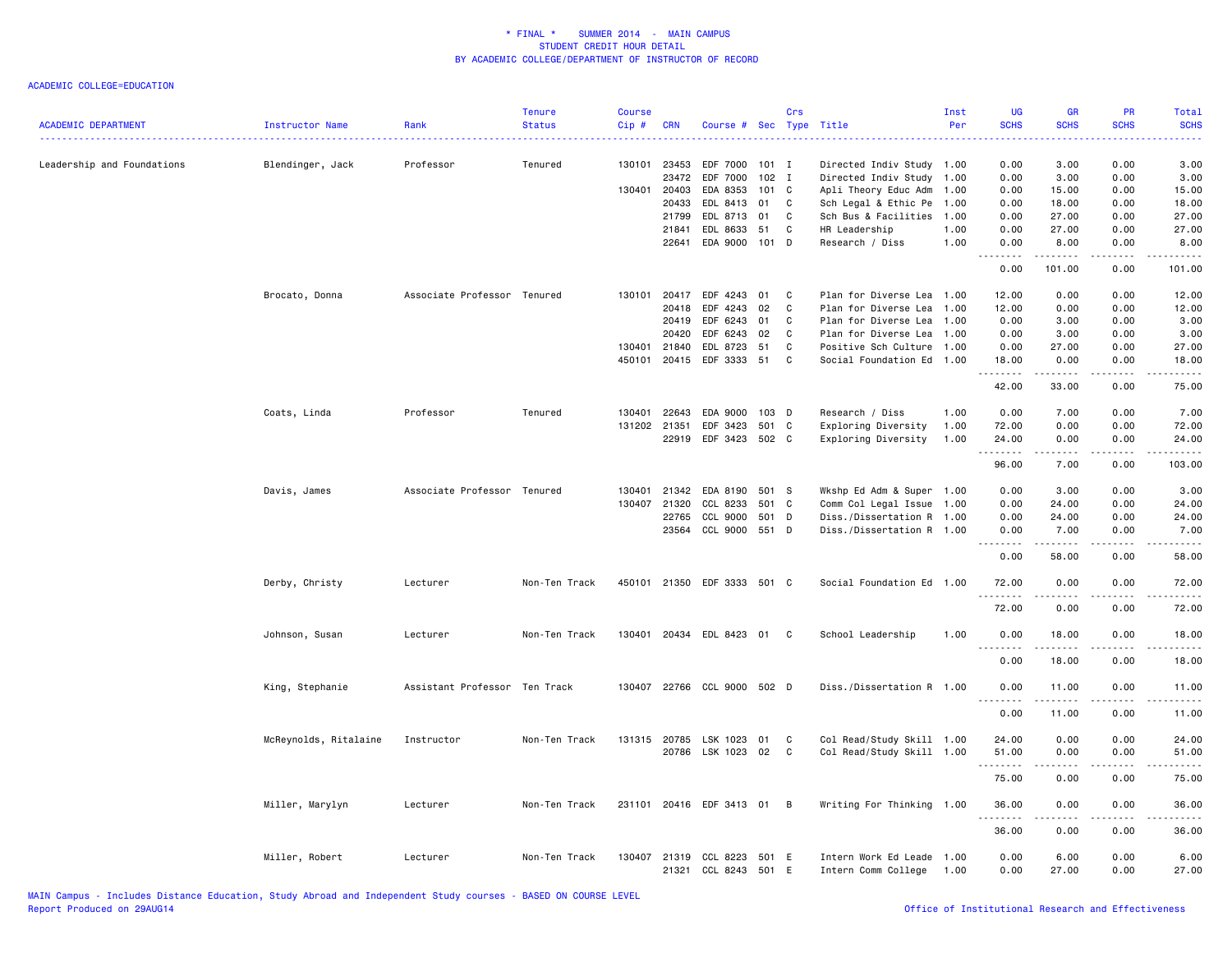| <b>ACADEMIC DEPARTMENT</b> | <b>Instructor Name</b> | Rank                        | <b>Tenure</b><br><b>Status</b> | <b>Course</b><br>Cip# | <b>CRN</b> | Course #             | <b>Sec</b> | Crs            | Type Title                | Inst<br>Per | <b>UG</b><br><b>SCHS</b> | <b>GR</b><br><b>SCHS</b>                                                                                                           | <b>PR</b><br><b>SCHS</b> | Total<br><b>SCHS</b><br><u>.</u> |
|----------------------------|------------------------|-----------------------------|--------------------------------|-----------------------|------------|----------------------|------------|----------------|---------------------------|-------------|--------------------------|------------------------------------------------------------------------------------------------------------------------------------|--------------------------|----------------------------------|
|                            |                        |                             |                                |                       |            |                      |            |                |                           |             |                          |                                                                                                                                    |                          |                                  |
|                            |                        |                             |                                |                       |            |                      |            |                |                           |             | 0.00                     | 33.00                                                                                                                              | 0.00                     | 33.00                            |
| Leadership and Foundations | Prince, Debra          | Associate Professor Tenured |                                | 130401                | 20425      | EDF 8443 51          |            | C.             | Eval of Sch Prog          | 1.00        | 0.00                     | 18.00                                                                                                                              | 0.00                     | 18.00                            |
|                            |                        |                             |                                |                       | 20435      | EDL 8433             | 51         | $\overline{c}$ | Data for Sch Impr         | 1.00        | 0.00                     | 18.00                                                                                                                              | 0.00                     | 18.00                            |
|                            |                        |                             |                                | 130601                | 21352      | EDF 8363 501 C       |            |                | Func & Met Res In Ed 1.00 |             | 0.00                     | 27.00                                                                                                                              | 0.00                     | 27.00                            |
|                            |                        |                             |                                | 131299                |            | 23486 EDF 8990 101 S |            |                | Special Topic In EDF 1.00 |             | 0.00<br>---------        | 15.00<br>$\frac{1}{2} \left( \frac{1}{2} \right) \left( \frac{1}{2} \right) \left( \frac{1}{2} \right) \left( \frac{1}{2} \right)$ | 0.00<br>- - - - -        | 15.00                            |
|                            |                        |                             |                                |                       |            |                      |            |                |                           |             | 0.00                     | 78.00                                                                                                                              | 0.00                     | 78.00                            |
|                            | Ricciardi, Patricia    | Lecturer                    | Non-Ten Track                  | 130407                |            | 21318 CCL 8153 501 C |            |                | Human Resources Admi      | 1.00        | 0.00                     | 21.00                                                                                                                              | 0.00                     | 21.00                            |
|                            |                        |                             |                                |                       |            |                      |            |                |                           |             | --------<br>0.00         | .<br>21.00                                                                                                                         | 0.00                     | 21.00                            |
|                            | Williams, Frankie      | Professor                   | Tenured                        | 130401                | 22755      | EDA 9000             | 106 D      |                | Research / Diss           | 1.00        | 0.00                     | 4.00                                                                                                                               | 0.00                     | 4.00                             |
|                            |                        |                             |                                | 130407                | 21316      | CCL 8113 501 C       |            |                | Comm Col Hist/Philos 1.00 |             | 0.00                     | 30.00                                                                                                                              | 0.00                     | 30.00                            |
|                            |                        |                             |                                |                       |            | 23208 CCL 9000 505 D |            |                | Diss./Dissertation R 1.00 |             | 0.00                     | 1.00                                                                                                                               | 0.00                     | 1.00                             |
|                            |                        |                             |                                |                       |            |                      |            |                |                           |             | 0.00                     | 35.00                                                                                                                              | 0.00                     | 35.00                            |
|                            | Xu, Jianzhong          | Professor                   | Tenured                        | 130401                | 22645      | EDA 9000             | 105 D      |                | Research / Diss           | 1.00        | 0.00                     | 10.00                                                                                                                              | 0.00                     | 10.00                            |
|                            |                        |                             |                                | 130603                | 20426      | EDF 9373             | 101 C      |                | Ed Res Design             | 1.00        | 0.00                     | 9.00                                                                                                                               | 0.00                     | 9.00                             |
|                            |                        |                             |                                | 130699                | 20428      | EDF 9453             | 01 C       |                | Intro Qual Research       | 1.00        | 0.00                     | 21.00                                                                                                                              | 0.00                     | 21.00                            |
|                            |                        |                             |                                |                       |            | 22114 EDF 9453 501 C |            |                | Intro Qual Research       | 1.00        | 0.00                     | 21.00                                                                                                                              | 0.00                     | 21.00                            |
|                            |                        |                             |                                |                       |            |                      |            |                |                           |             | <u>.</u><br>0.00         | 61.00                                                                                                                              | 0.00                     | 61.00                            |
| Leadership and Foundations |                        |                             |                                |                       |            |                      |            |                |                           |             | <b>EEEEEEE</b><br>321.00 | <b>EBBEERE</b><br>456.00                                                                                                           | ========<br>0.00         | EEEEEEEE<br>777.00               |
|                            |                        |                             |                                |                       |            |                      |            |                |                           |             | ========                 | ========                                                                                                                           | <b>EEEEEEE</b>           | EEEEEEEE                         |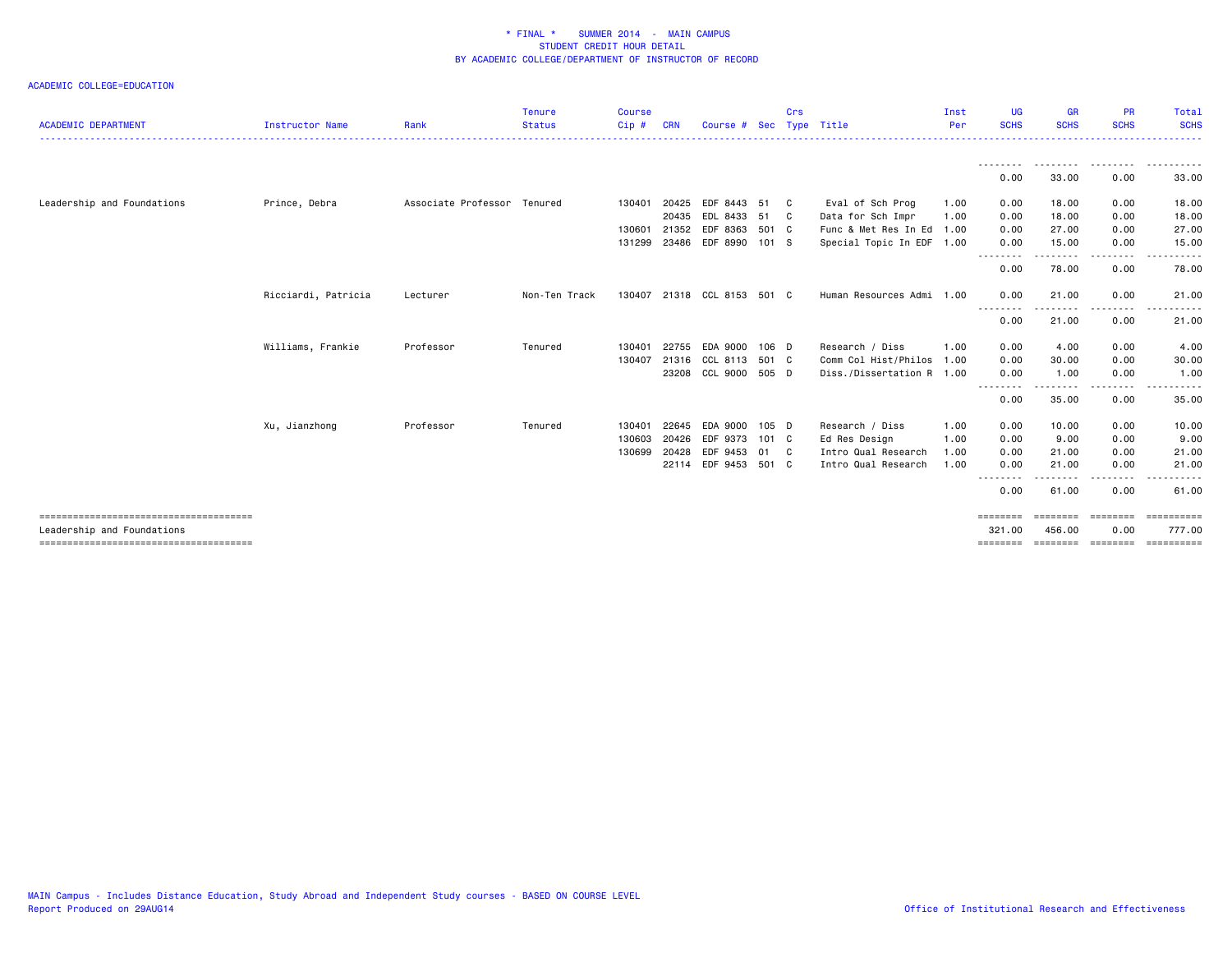| <b>ACADEMIC DEPARTMENT</b> | <b>Instructor Name</b>            | Rank                          | <b>Tenure</b><br><b>Status</b> | <b>Course</b><br>Cip# | <b>CRN</b> | Course #                 | Sec   | Crs | Type Title                | Inst<br>Per | UG<br><b>SCHS</b>  | <b>GR</b><br><b>SCHS</b> | <b>PR</b><br><b>SCHS</b> | Total<br><b>SCHS</b> |
|----------------------------|-----------------------------------|-------------------------------|--------------------------------|-----------------------|------------|--------------------------|-------|-----|---------------------------|-------------|--------------------|--------------------------|--------------------------|----------------------|
| Music                      | Baker, Jason                      | Associate Professor Tenured   |                                | 500903                | 23207      | MUA 3610                 | 01    | E   | Percussion                | 1.00        | 4.00               | 0.00                     | 0.00                     | 4.00                 |
|                            |                                   |                               |                                |                       |            |                          |       |     |                           |             | --------<br>4.00   | 0.00                     | 0.00                     | 4.00                 |
|                            | Banks, Jessica                    | Lecturer                      | Non-Ten Track                  | 500901                |            | 20949 MU 1113            | 51    | C   | His & Apprec Of Musi 1.00 |             | 57.00              | 0.00                     | 0.00                     | 57.00                |
|                            |                                   |                               |                                |                       |            |                          |       |     |                           |             | --------<br>57.00  | 0.00                     | 0.00                     | 57.00                |
|                            | Edwards-Henry, Jacqueli Professor |                               | Tenured                        |                       |            | 500903 23279 MUA 3010 01 |       | E   | Applied Piano             | 1.00        | 2.00               | 0.00                     | 0.00                     | 2.00                 |
|                            |                                   |                               |                                |                       |            |                          |       |     |                           |             | 2.00               | 0.00                     | 0.00                     | 2.00                 |
|                            | Kirkland, Anthony                 | Assistant Professor Ten Track |                                | 500903                |            | 22974 MUA 3350           | 01    |     | Trumpet                   | 1.00        | 2.00               | 0.00                     | 0.00                     | 2.00                 |
|                            |                                   |                               |                                |                       |            |                          |       |     |                           |             | --------<br>2.00   | .<br>0.00                | 0.00                     | 2.00                 |
|                            | Patilla, Carol                    | Lecturer                      | Non-Ten Track                  | 500901                | 22467      | MU 1113                  | 501 C |     | His & Apprec Of Musi 1.00 |             | 27.00              | 0.00                     | 0.00                     | 27.00                |
|                            |                                   |                               |                                |                       |            |                          |       |     |                           |             | 27.00              | 0.00                     | 0.00                     | 27.00                |
|                            | Ross, Ryan                        | Assistant Professor Ten Track |                                |                       |            | 500901 20948 MU 1113     | 01 C  |     | His & Apprec Of Musi 1.00 |             | 36.00              | 0.00                     | 0.00                     | 36.00                |
|                            |                                   |                               |                                |                       |            |                          |       |     |                           |             | --------<br>36.00  | . <b>.</b><br>0.00       | -----<br>0.00            | 36.00                |
|                            |                                   |                               |                                |                       |            |                          |       |     |                           |             | ========<br>128.00 | 0.00                     | 0.00                     | 128.00               |
| Music                      |                                   |                               |                                |                       |            |                          |       |     |                           |             | ========           | ========                 | ========                 | ==========           |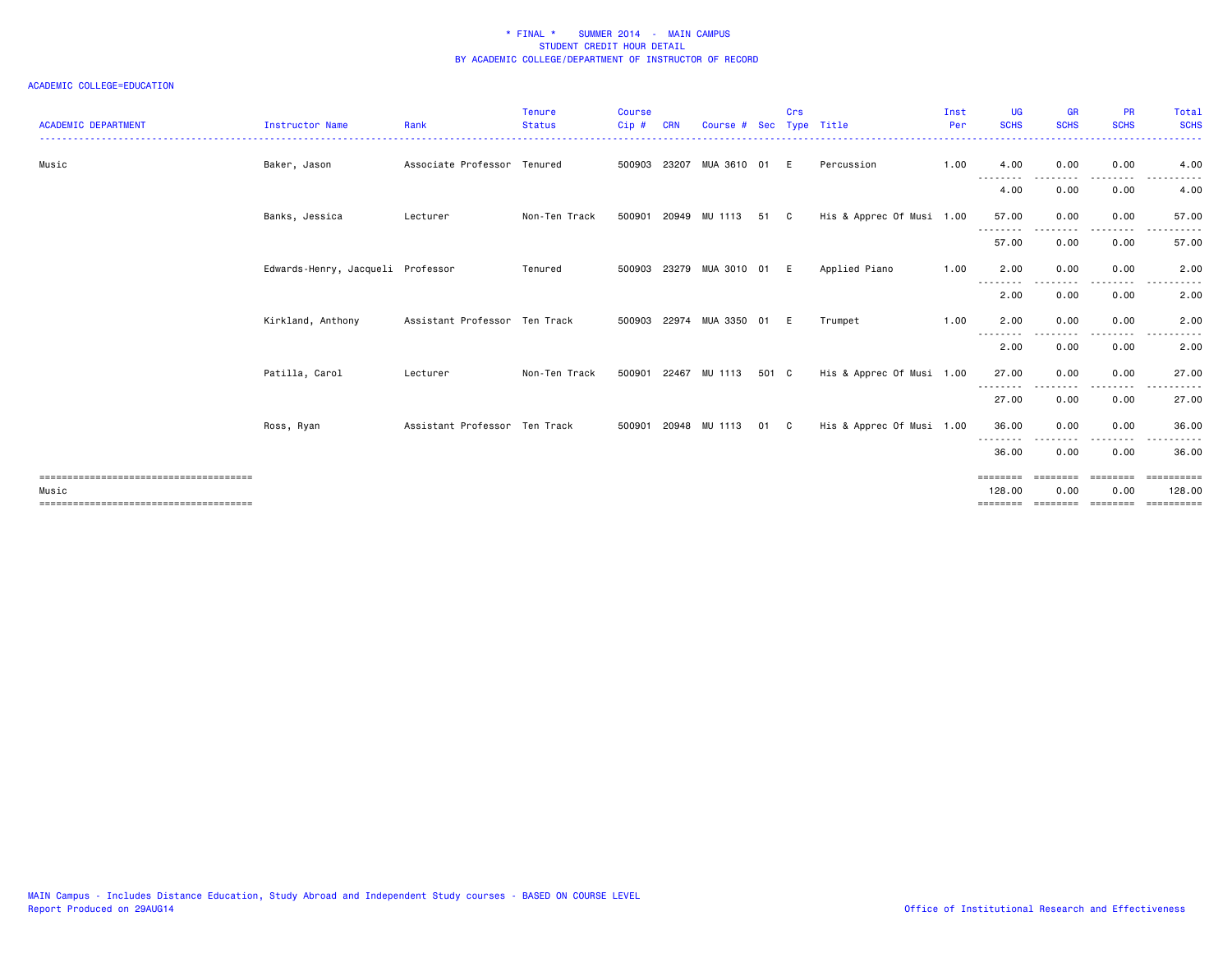| <b>ACADEMIC DEPARTMENT</b> | Instructor Name     | Rank                          | <b>Tenure</b><br><b>Status</b> | <b>Course</b><br>Cip# | <b>CRN</b>     | Course # Sec Type Title   |          | Crs    |                                         | Inst<br>Per  | UG<br><b>SCHS</b>                     | <b>GR</b><br><b>SCHS</b>                                                                                                                                     | <b>PR</b><br><b>SCHS</b> | Total<br><b>SCHS</b>                                                                                                               |
|----------------------------|---------------------|-------------------------------|--------------------------------|-----------------------|----------------|---------------------------|----------|--------|-----------------------------------------|--------------|---------------------------------------|--------------------------------------------------------------------------------------------------------------------------------------------------------------|--------------------------|------------------------------------------------------------------------------------------------------------------------------------|
| Aerospace Engineering      | Cheng, Yang         | Assistant Professor Ten Track |                                | 140201                | 23019<br>23033 | ASE 9000<br>ASE 9000 51   | 101      | D<br>D | Research/Diss<br>Research/Diss          | 1.00<br>1.00 | 0.00<br>0.00                          | 13.00<br>1.00                                                                                                                                                | 0.00<br>0.00             | 13.00<br>1.00                                                                                                                      |
|                            |                     |                               |                                |                       |                |                           |          |        |                                         |              | $\sim$ $\sim$ .                       |                                                                                                                                                              |                          |                                                                                                                                    |
|                            |                     |                               |                                |                       |                |                           |          |        |                                         |              | 0.00                                  | 14.00                                                                                                                                                        | 0.00                     | 14.00                                                                                                                              |
|                            | Coley, Lorenzo      | Instructor                    | Non-Ten Track                  | 141101                |                | 20454 EM 2433             | 51       | C      | Engineering Mech II                     | 1.00         | 48.00<br>.                            | 0.00                                                                                                                                                         | 0.00                     | 48.00                                                                                                                              |
|                            |                     |                               |                                |                       |                |                           |          |        |                                         |              | 48.00                                 | 0.00                                                                                                                                                         | 0.00                     | 48.00                                                                                                                              |
|                            | Hannigan, Thomas    | Instructor                    | Non-Ten Track                  | 141101                | 20451          | EM 2413                   | 01       | C      | Engineering Mech I                      | 1.00         | 36.00                                 | 0.00                                                                                                                                                         | 0.00                     | 36.00                                                                                                                              |
|                            |                     |                               |                                |                       |                | 20458 EM 3313             | 51       | C      | Fluid Mechanics                         | 1.00         | 84.00<br>.                            | 0.00                                                                                                                                                         | 0.00                     | 84.00                                                                                                                              |
|                            |                     |                               |                                |                       |                |                           |          |        |                                         |              | 120.00                                | 0.00                                                                                                                                                         | 0.00                     | 120.00                                                                                                                             |
|                            | Jha, Ratneshwar     | Associate Professor Tenured   |                                | 140201                | 22998          | ASE 8000                  | 102 D    |        | Research / Thesis                       | 1.00         | 0.00                                  | 6.00                                                                                                                                                         | 0.00                     | 6.00                                                                                                                               |
|                            |                     |                               |                                |                       | 23021          | ASE 9000                  | 103 D    |        | Research/Diss                           | 1.00         | 0.00                                  | 6.00                                                                                                                                                         | 0.00                     | 6.00                                                                                                                               |
|                            |                     |                               |                                |                       |                |                           |          |        |                                         |              | د د د د<br>$\sim$ $\sim$<br>0.00      | .<br>12.00                                                                                                                                                   | .<br>0.00                | $\frac{1}{2} \left( \frac{1}{2} \right) \left( \frac{1}{2} \right) \left( \frac{1}{2} \right) \left( \frac{1}{2} \right)$<br>12.00 |
|                            | Koenig, Keith       | Professor                     | Tenured                        | 140201                | 22999          | ASE 8000                  | 103 D    |        | Research / Thesis                       | 1.00         | 0.00                                  | 12.00                                                                                                                                                        | 0.00                     | 12.00                                                                                                                              |
|                            |                     |                               |                                |                       | 23567          | ASE 7000                  | 51       | Ι.     | Directed Indiv Study                    | 1.00         | 0.00                                  | 3.00                                                                                                                                                         | 0.00                     | 3.00                                                                                                                               |
|                            |                     |                               |                                | 141101                | 23592          | ASE 7000<br>20457 EM 3313 | 52<br>01 | I<br>C | Directed Indiv Study<br>Fluid Mechanics | 1.00<br>1.00 | 0.00<br>63.00                         | 3.00<br>0.00                                                                                                                                                 | 0.00<br>0.00             | 3.00<br>63.00                                                                                                                      |
|                            |                     |                               |                                |                       |                |                           |          |        |                                         |              | .<br>63.00                            | 18.00                                                                                                                                                        | 0.00                     | 81.00                                                                                                                              |
|                            | Lacy, Thomas        | Professor                     | Tenured                        | 140201                | 23000          | ASE 8000                  | 104 D    |        | Research / Thesis                       | 1.00         | 0.00                                  | 13.00                                                                                                                                                        | 0.00                     | 13.00                                                                                                                              |
|                            |                     |                               |                                |                       |                | 23014 ASE 8000            | 54       | D      | Research / Thesis                       | 1.00         | 0.00                                  | 2.00                                                                                                                                                         | 0.00                     | 2.00                                                                                                                               |
|                            |                     |                               |                                |                       |                |                           |          |        |                                         |              | -----<br>$\sim$ $\sim$ $\sim$<br>0.00 | .<br>15.00                                                                                                                                                   | .<br>0.00                | $\sim 100$ km s $^{-1}$<br>15.00                                                                                                   |
|                            | Olsen, Gregory      | Instructor                    | Non-Ten Track                  | 141101                | 20452          | EM 2413                   | 51       | C      | Engineering Mech I                      | 1.00         | 51.00                                 | 0.00                                                                                                                                                         | 0.00                     | 51.00                                                                                                                              |
|                            |                     |                               |                                |                       | 20456          | EM 3213                   | 51       | C      | Mech Of Materials                       | 1.00         | 87.00<br>.                            | 0.00                                                                                                                                                         | 0.00                     | 87.00                                                                                                                              |
|                            |                     |                               |                                |                       |                |                           |          |        |                                         |              | 138.00                                | 0.00                                                                                                                                                         | 0.00                     | 138.00                                                                                                                             |
|                            | Rais-Rohani, Masoud | Non-Faculty                   | Tenured                        | 140201                | 23001          | ASE 8000 105 D            |          |        | Research / Thesis                       | 1.00         | 0.00                                  | 1.00                                                                                                                                                         | 0.00                     | 1.00                                                                                                                               |
|                            |                     |                               |                                |                       |                |                           |          |        |                                         |              | 0.00                                  | 1.00                                                                                                                                                         | 0.00                     | 1.00                                                                                                                               |
|                            | Sescu, Adrian       | Assistant Professor Ten Track |                                | 140201                | 23024          | ASE 9000                  | 106 D    |        | Research/Diss                           | 1.00         | 0.00                                  | 15.00                                                                                                                                                        | 0.00                     | 15.00                                                                                                                              |
|                            |                     |                               |                                |                       | 23131          | ASE 7000 501 I            |          |        | Directed Indiv Study                    | 1.00         | 0.00<br>$\sim$ $\sim$                 | 3.00<br>$\frac{1}{2} \left( \frac{1}{2} \right) \left( \frac{1}{2} \right) \left( \frac{1}{2} \right) \left( \frac{1}{2} \right) \left( \frac{1}{2} \right)$ | 0.00<br>.                | 3.00                                                                                                                               |
|                            |                     |                               |                                |                       |                |                           |          |        |                                         |              | 0.00                                  | 18.00                                                                                                                                                        | 0.00                     | 18.00                                                                                                                              |
|                            | Sullivan, Rani      | Associate Professor Tenured   |                                | 140201                | 23491          | ASE 6013 01               |          | E      | Directed Project in                     | 1.00         | 0.00                                  | 3.00                                                                                                                                                         | 0.00                     | 3.00                                                                                                                               |
|                            |                     |                               |                                |                       |                |                           |          |        |                                         |              | 0.00                                  | 3.00                                                                                                                                                         | 0.00                     | 3.00                                                                                                                               |
|                            | Thompson, David     | Associate Professor Tenured   |                                | 140201                | 23025          | ASE 9000 107 D            |          |        | Research/Diss                           | 1.00         | 0.00                                  | 9.00                                                                                                                                                         | 0.00                     | 9.00                                                                                                                               |
|                            |                     |                               |                                |                       |                | 23488 ASE 7000 502 I      |          |        | Directed Indiv Study 1.00               |              | 0.00                                  | 3.00                                                                                                                                                         | 0.00                     | 3.00                                                                                                                               |
|                            |                     |                               |                                |                       |                |                           |          |        |                                         |              | 0.00                                  | 12.00                                                                                                                                                        | 0.00                     | 12.00                                                                                                                              |
|                            | Walters, Andrew     | Instructor                    | Non-Ten Track                  | 141101                |                | 20453 EM 2433             | 01       | C      | Engineering Mech II 1.00                |              | 66.00                                 | 0.00                                                                                                                                                         | 0.00                     | 66.00                                                                                                                              |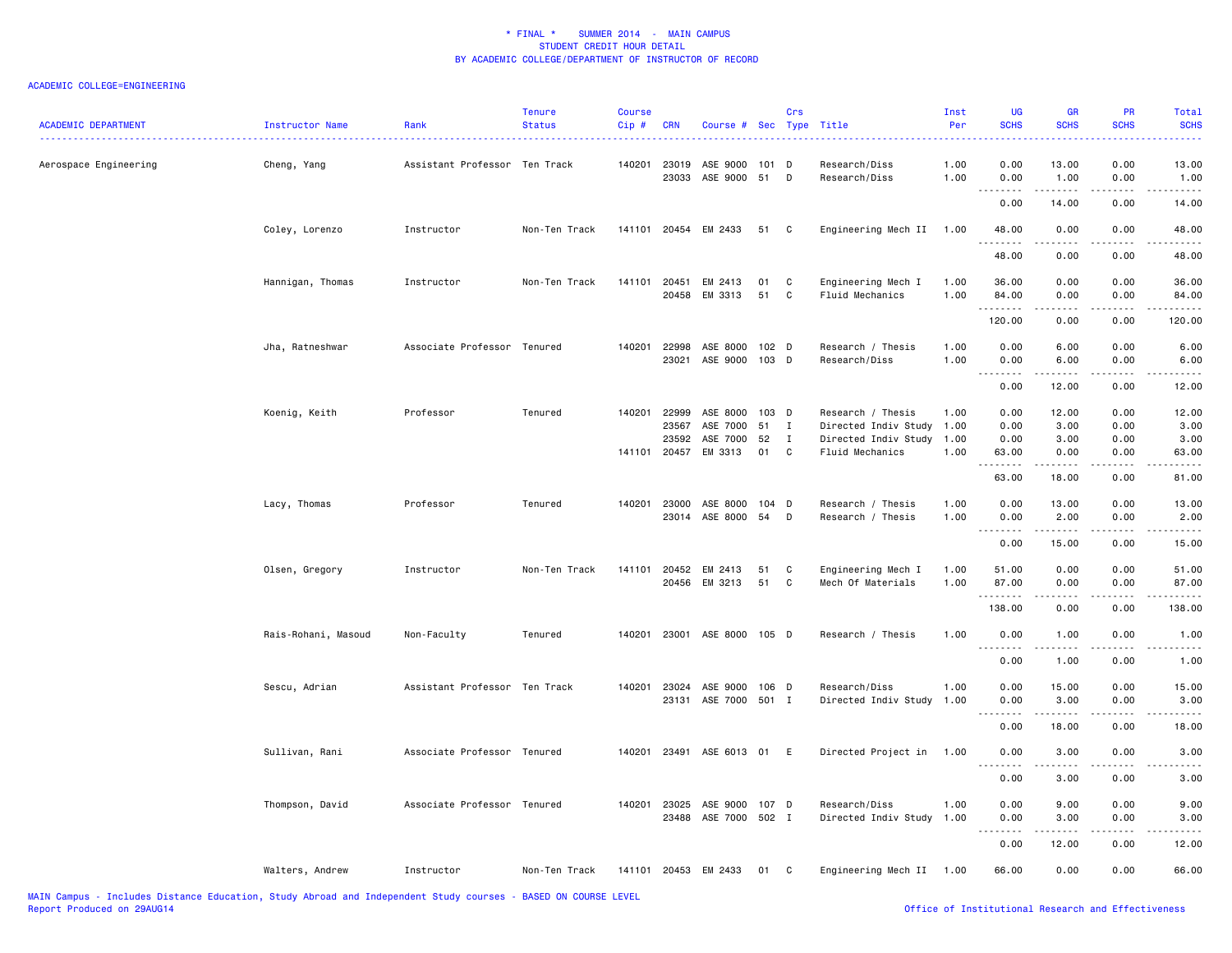| <b>ACADEMIC DEPARTMENT</b> | Instructor Name | Rank       | <b>Tenure</b><br><b>Status</b> | Course<br>Cip# | <b>CRN</b> | Course # Sec Type Title |      | Crs |                   | Inst<br>Per | UG<br><b>SCHS</b>                                                       | <b>GR</b><br><b>SCHS</b> | <b>PR</b><br><b>SCHS</b> | Total<br><b>SCHS</b> |
|----------------------------|-----------------|------------|--------------------------------|----------------|------------|-------------------------|------|-----|-------------------|-------------|-------------------------------------------------------------------------|--------------------------|--------------------------|----------------------|
| Aerospace Engineering      | Walters, Andrew | Instructor | Non-Ten Track                  | 141101         | 20455      | EM 3213                 | 01 C |     | Mech Of Materials | 1.00        | 51.00<br>--------                                                       | 0.00                     | 0.00<br>--------         | 51.00<br>.           |
|                            |                 |            |                                |                |            |                         |      |     |                   |             | 117,00                                                                  | 0.00                     | 0.00                     | 117.00               |
|                            |                 |            |                                |                |            |                         |      |     |                   |             |                                                                         | ========                 | ========                 | ==========           |
| Aerospace Engineering      |                 |            |                                |                |            |                         |      |     |                   |             | 486.00                                                                  | 93.00                    | 0.00                     | 579.00               |
|                            |                 |            |                                |                |            |                         |      |     |                   |             | $\qquad \qquad \equiv \equiv \equiv \equiv \equiv \equiv \equiv \equiv$ | ========                 | ========                 |                      |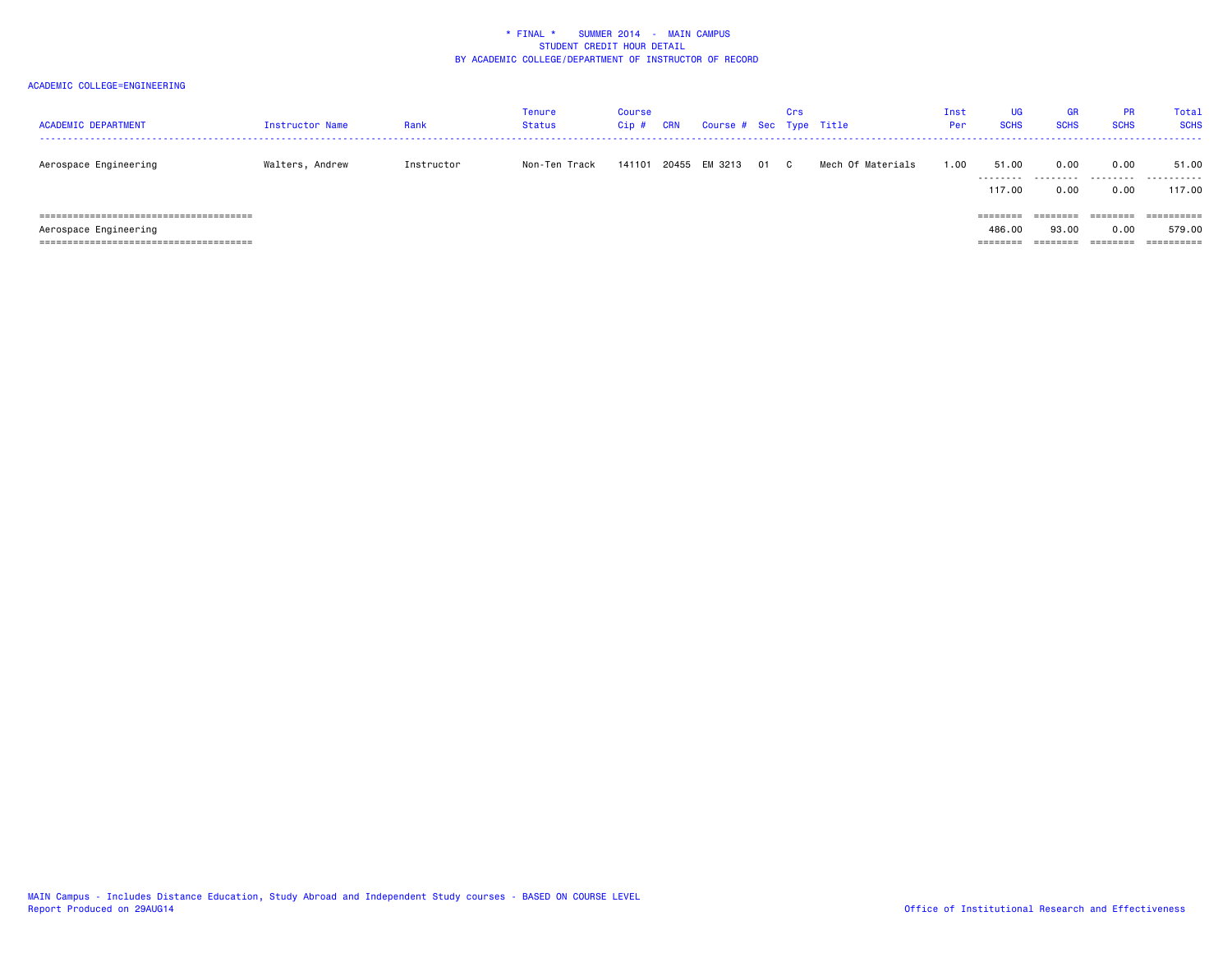| <b>ACADEMIC DEPARTMENT</b> | Instructor Name    | Rank                          | Tenure<br><b>Status</b> | <b>Course</b><br>Cip# | <b>CRN</b> | Course #             | Sec     | Crs | Type Title                | Inst<br>Per | UG<br><b>SCHS</b> | <b>GR</b><br><b>SCHS</b>  | <b>PR</b><br><b>SCHS</b> | Total<br><b>SCHS</b> |
|----------------------------|--------------------|-------------------------------|-------------------------|-----------------------|------------|----------------------|---------|-----|---------------------------|-------------|-------------------|---------------------------|--------------------------|----------------------|
| Ag & Bio Engineering       | Elder, Steven      | Professor                     | Tenured                 | 140301                | 22728      | ABE 8000             | 103 D   |     | Research / Thesis         | 1.00        | 0.00              | 3.00                      | 0.00                     | 3.00                 |
|                            |                    |                               |                         |                       |            | 22742 ABE 9000       | $103$ D |     | Research / Diss           | 1.00        | 0.00<br>--------  | 6.00<br>.                 | 0.00<br>$- - - -$        | 6.00                 |
|                            |                    |                               |                         |                       |            |                      |         |     |                           |             | 0.00              | 9.00                      | 0.00                     | 9.00                 |
|                            | Liao, Jun          | Associate Professor Tenured   |                         | 140301                | 22743      | ABE 9000             | $104$ D |     | Research / Diss           | 1.00        | 0.00<br>--------  | 18.00                     | 0.00<br>.                | 18.00<br>.           |
|                            |                    |                               |                         |                       |            |                      |         |     |                           |             | 0.00              | 18.00                     | 0.00                     | 18.00                |
|                            | Parajuli, Prem     | Assistant Professor Ten Track |                         | 140301                | 22723      | ABE 7000             | 101 I   |     | Directed Indiv Study 1.00 |             | 0.00              | 3.00                      | 0.00                     | 3.00                 |
|                            |                    |                               |                         |                       | 22745      | ABE 9000             | 106 D   |     | Research / Diss           | 1.00        | 0.00              | 3.00                      | 0.00                     | 3.00                 |
|                            |                    |                               |                         |                       | 23275      | ABE 4000 101 I       |         |     | Directed Indiv Study 1.00 |             | 3.00<br>--------  | 0.00                      | 0.00                     | 3.00                 |
|                            |                    |                               |                         |                       |            |                      |         |     |                           |             | 3.00              | 6.00                      | 0.00                     | 9.00                 |
|                            | To, Suminto        | Professor                     | Tenured                 | 140301                |            | 22736 ABE 8000 111 D |         |     | Research / Thesis         | 1.00        | 0.00              | 6.00                      | 0.00                     | 6.00                 |
|                            |                    |                               |                         |                       |            |                      |         |     |                           |             | --------<br>0.00  | 6.00                      | .<br>0.00                | 6.00                 |
|                            | Williams, Lakiesha | Assistant Professor Ten Track |                         | 140301                | 22738      | ABE 8000             | 113 D   |     | Research / Thesis         | 1.00        | 0.00              | 6.00                      | 0.00                     | 6.00                 |
|                            |                    |                               |                         |                       |            | 22752 ABE 9000 113 D |         |     | Research / Diss           | 1.00        | 0.00              | 7.00                      | 0.00                     | 7.00                 |
|                            |                    |                               |                         |                       |            |                      |         |     |                           |             | --------<br>0.00  | 13.00                     | 0.00                     | 13.00                |
|                            |                    |                               |                         |                       |            |                      |         |     |                           |             | $=$ = = = = = = = |                           | -----                    | <b>EEEEEEEE</b>      |
| Ag & Bio Engineering       |                    |                               |                         |                       |            |                      |         |     |                           |             | 3.00              | 52.00                     | 0.00                     | 55.00                |
|                            |                    |                               |                         |                       |            |                      |         |     |                           |             |                   | -------- -------- ------- |                          | <b>Experience</b>    |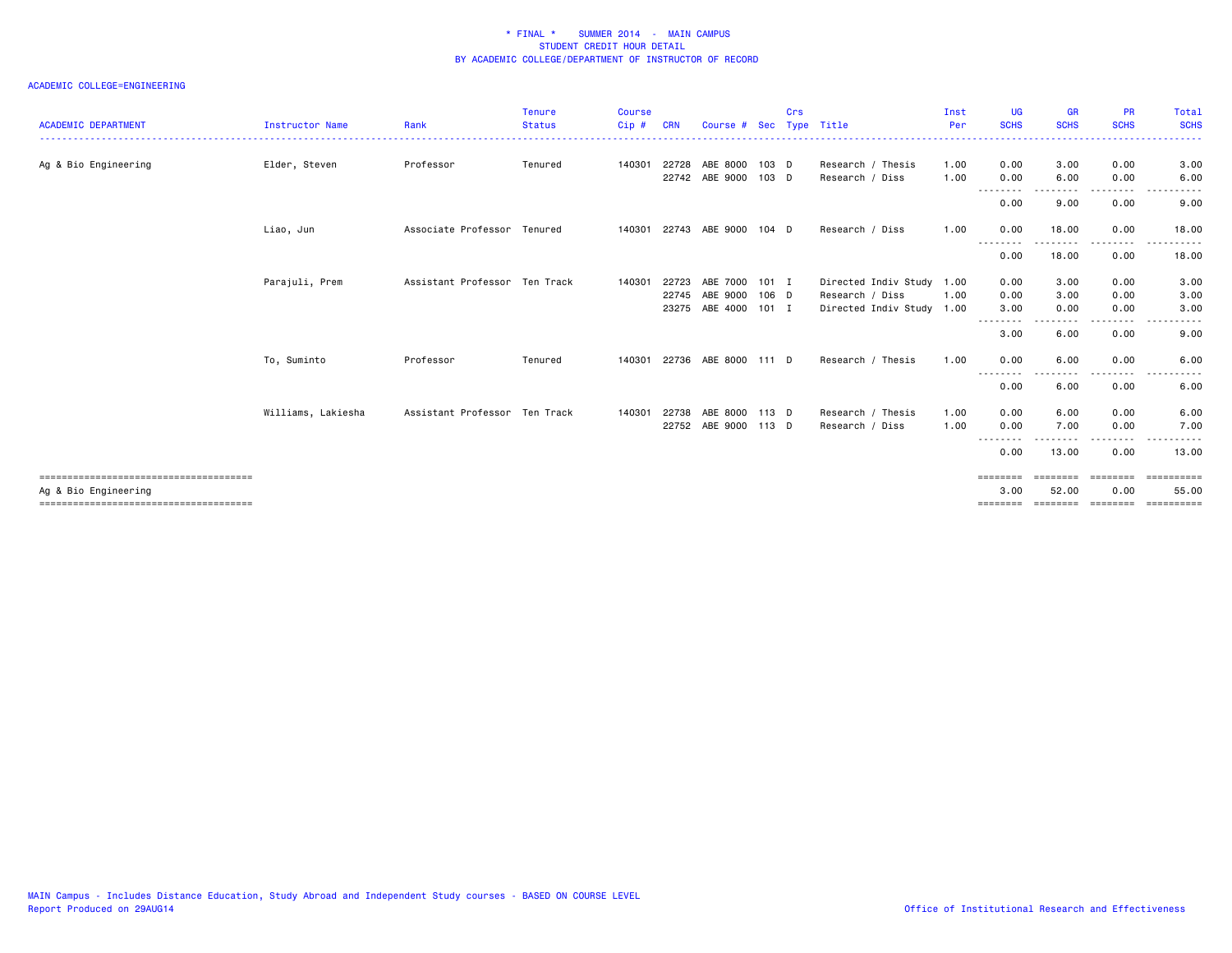| <b>ACADEMIC DEPARTMENT</b>                                                                                           | Instructor Name       | Rank                          | <b>Tenure</b><br><b>Status</b> | <b>Course</b><br>Cip# | <b>CRN</b>                                | Course # Sec Type Title                                                               |                                                                   | Crs |                                                                                                                                                                   | Inst<br>Per                          | UG<br><b>SCHS</b>                                         | <b>GR</b><br><b>SCHS</b>                                  | <b>PR</b><br><b>SCHS</b>                                  | Total<br><b>SCHS</b>                                                                                                                                                                                                                                                                                                                                                                                                                                     |
|----------------------------------------------------------------------------------------------------------------------|-----------------------|-------------------------------|--------------------------------|-----------------------|-------------------------------------------|---------------------------------------------------------------------------------------|-------------------------------------------------------------------|-----|-------------------------------------------------------------------------------------------------------------------------------------------------------------------|--------------------------------------|-----------------------------------------------------------|-----------------------------------------------------------|-----------------------------------------------------------|----------------------------------------------------------------------------------------------------------------------------------------------------------------------------------------------------------------------------------------------------------------------------------------------------------------------------------------------------------------------------------------------------------------------------------------------------------|
| Civil & Environmental Engineering                                                                                    | Freyne, Seamus        | Assistant Professor Ten Track |                                | 140801                |                                           | 23173 CE 8000                                                                         | 502 D                                                             |     | Research / Thesis                                                                                                                                                 | 1.00                                 | 0.00                                                      | 3.00                                                      | 0.00                                                      | 3.00                                                                                                                                                                                                                                                                                                                                                                                                                                                     |
|                                                                                                                      |                       |                               |                                |                       |                                           |                                                                                       |                                                                   |     |                                                                                                                                                                   |                                      | .<br>0.00                                                 | $\sim$ $\sim$ $\sim$ $\sim$<br>3.00                       | 0.00                                                      | 3.00                                                                                                                                                                                                                                                                                                                                                                                                                                                     |
|                                                                                                                      | Gude, Veera           | Assistant Professor Ten Track |                                | 140801                |                                           | 22696 CE 8000<br>22707 CE 9000                                                        | $103$ D<br>103 D                                                  |     | Research / Thesis<br>Research / Diss                                                                                                                              | 1.00<br>1.00                         | 0.00<br>0.00                                              | 6.00<br>6.00                                              | 0.00<br>0.00                                              | 6.00<br>6.00                                                                                                                                                                                                                                                                                                                                                                                                                                             |
|                                                                                                                      |                       |                               |                                |                       |                                           |                                                                                       |                                                                   |     |                                                                                                                                                                   |                                      | .<br>0.00                                                 | 12.00                                                     | 0.00                                                      | 12.00                                                                                                                                                                                                                                                                                                                                                                                                                                                    |
|                                                                                                                      | Gullett, Philip       | Associate Professor Tenured   |                                | 140801                |                                           | 23099 CE 8000                                                                         | 504 D                                                             |     | Research / Thesis                                                                                                                                                 | 1.00                                 | 0.00                                                      | 1.00                                                      | 0.00                                                      | 1.00                                                                                                                                                                                                                                                                                                                                                                                                                                                     |
|                                                                                                                      |                       |                               |                                |                       |                                           |                                                                                       |                                                                   |     |                                                                                                                                                                   |                                      | .<br>0.00                                                 | $\sim$ $\sim$ $\sim$ $\sim$<br>1.00                       | 0.00                                                      | 1.00                                                                                                                                                                                                                                                                                                                                                                                                                                                     |
|                                                                                                                      | Howard, Isaac         | Associate Professor Tenured   |                                | 140801                | 22698<br>22709<br>22779<br>22781<br>22782 | CE 8000<br>CE 9000<br>CE 7000<br>CE 7000<br>CE 7000<br>23104 CE 9000<br>23185 CE 7000 | 105 D<br>105 D<br>$102$ I<br>$104$ I<br>$105$ I<br>505 D<br>505 I |     | Research / Thesis<br>Research / Diss<br>Directed Indiv Study 1.00<br>Directed Indiv Study<br>Directed Indiv Study<br>Research / Diss<br>Directed Indiv Study 1.00 | 1.00<br>1.00<br>1.00<br>1.00<br>1.00 | 0.00<br>0.00<br>0.00<br>0.00<br>0.00<br>0.00<br>0.00<br>. | 6.00<br>7.00<br>3.00<br>3.00<br>3.00<br>5.00<br>3.00<br>. | 0.00<br>0.00<br>0.00<br>0.00<br>0.00<br>0.00<br>0.00<br>. | 6.00<br>7.00<br>3.00<br>3.00<br>3.00<br>5.00<br>3.00                                                                                                                                                                                                                                                                                                                                                                                                     |
|                                                                                                                      | Li, Xiaopeng          | Assistant Professor Ten Track |                                | 140801                | 22699                                     | CE 8000                                                                               | 106 D                                                             |     | Research / Thesis                                                                                                                                                 | 1.00                                 | 0.00<br>0.00                                              | 30.00<br>6.00                                             | 0.00<br>0.00                                              | 30.00<br>6.00                                                                                                                                                                                                                                                                                                                                                                                                                                            |
|                                                                                                                      |                       |                               |                                |                       |                                           | 22711 CE 9000                                                                         | 107 D                                                             |     | Research / Diss                                                                                                                                                   | 1.00                                 | 0.00<br>.                                                 | 6.00                                                      | 0.00                                                      | 6.00                                                                                                                                                                                                                                                                                                                                                                                                                                                     |
|                                                                                                                      |                       |                               |                                |                       |                                           |                                                                                       |                                                                   |     |                                                                                                                                                                   |                                      | 0.00                                                      | 12.00                                                     | 0.00                                                      | 12.00                                                                                                                                                                                                                                                                                                                                                                                                                                                    |
|                                                                                                                      | Smith, Matthew        | Lecturer                      | Non-Ten Track                  | 140801                |                                           | 22239 CE 6923                                                                         | 501 C                                                             |     | Structural Dynamics                                                                                                                                               | 1.00                                 | 0.00<br><u>.</u>                                          | 27.00<br>.                                                | 0.00<br>.                                                 | 27.00                                                                                                                                                                                                                                                                                                                                                                                                                                                    |
|                                                                                                                      |                       |                               |                                |                       |                                           |                                                                                       |                                                                   |     |                                                                                                                                                                   |                                      | 0.00                                                      | 27.00                                                     | 0.00                                                      | 27.00                                                                                                                                                                                                                                                                                                                                                                                                                                                    |
|                                                                                                                      | Taylor, Oliver-Denzil | Lecturer                      | Non-Ten Track                  | 140801                |                                           | 21777 CE 8423<br>22242 CE 8423                                                        | 101 C<br>501 C                                                    |     | Geotech Earthquake E 1.00<br>Geotech Earthquake E 1.00                                                                                                            |                                      | 0.00<br>0.00<br>.                                         | 24.00<br>21.00                                            | 0.00<br>0.00                                              | 24.00<br>21.00                                                                                                                                                                                                                                                                                                                                                                                                                                           |
|                                                                                                                      |                       |                               |                                |                       |                                           |                                                                                       |                                                                   |     |                                                                                                                                                                   |                                      | 0.00                                                      | 45.00                                                     | 0.00                                                      | 45.00                                                                                                                                                                                                                                                                                                                                                                                                                                                    |
|                                                                                                                      | Vahedifard, Farshid   | Assistant Professor Ten Track |                                | 140801                | 22703                                     | CE 8000<br>22715 CE 9000<br>23572 CE 9000                                             | 110 D<br>111 D<br>51                                              | D   | Research / Thesis<br>Research / Diss<br>Research / Diss                                                                                                           | 1.00<br>1.00<br>1.00                 | 0.00<br>0.00<br>0.00<br>0.00                              | 3.00<br>12.00<br>3.00<br>18.00                            | 0.00<br>0.00<br>0.00<br>0.00                              | 3.00<br>12.00<br>3.00<br>18.00                                                                                                                                                                                                                                                                                                                                                                                                                           |
|                                                                                                                      | Zhang, Li             | Associate Professor Tenured   |                                | 140801                | 22945<br>23144                            | CE 9000<br>CE 9000<br>23593 CE 9000                                                   | 113 D<br>513 D<br>52                                              | D   | Research / Diss<br>Research / Diss<br>Research / Diss                                                                                                             | 1.00<br>1.00<br>1.00                 | 0.00<br>0.00<br>0.00<br>.<br>0.00                         | 5.00<br>6.00<br>6.00<br>17.00                             | 0.00<br>0.00<br>0.00<br>0.00                              | 5.00<br>6.00<br>6.00<br>17.00                                                                                                                                                                                                                                                                                                                                                                                                                            |
| --------------------------------------<br>Civil & Environmental Engineering<br>------------------------------------- |                       |                               |                                |                       |                                           |                                                                                       |                                                                   |     |                                                                                                                                                                   |                                      | <b>EEEEEEE</b><br>0.00<br>========                        | ========<br>165.00<br>========                            | <b>EBBEBBBB</b><br>0.00                                   | ==========<br>165.00<br>$\begin{minipage}{0.9\linewidth} \hspace*{-0.2cm} \textbf{m} = \textbf{m} = \textbf{m} = \textbf{m} = \textbf{m} = \textbf{m} = \textbf{m} = \textbf{m} = \textbf{m} = \textbf{m} = \textbf{m} = \textbf{m} = \textbf{m} = \textbf{m} = \textbf{m} = \textbf{m} = \textbf{m} = \textbf{m} = \textbf{m} = \textbf{m} = \textbf{m} = \textbf{m} = \textbf{m} = \textbf{m} = \textbf{m} = \textbf{m} = \textbf{m} = \textbf{m} = \$ |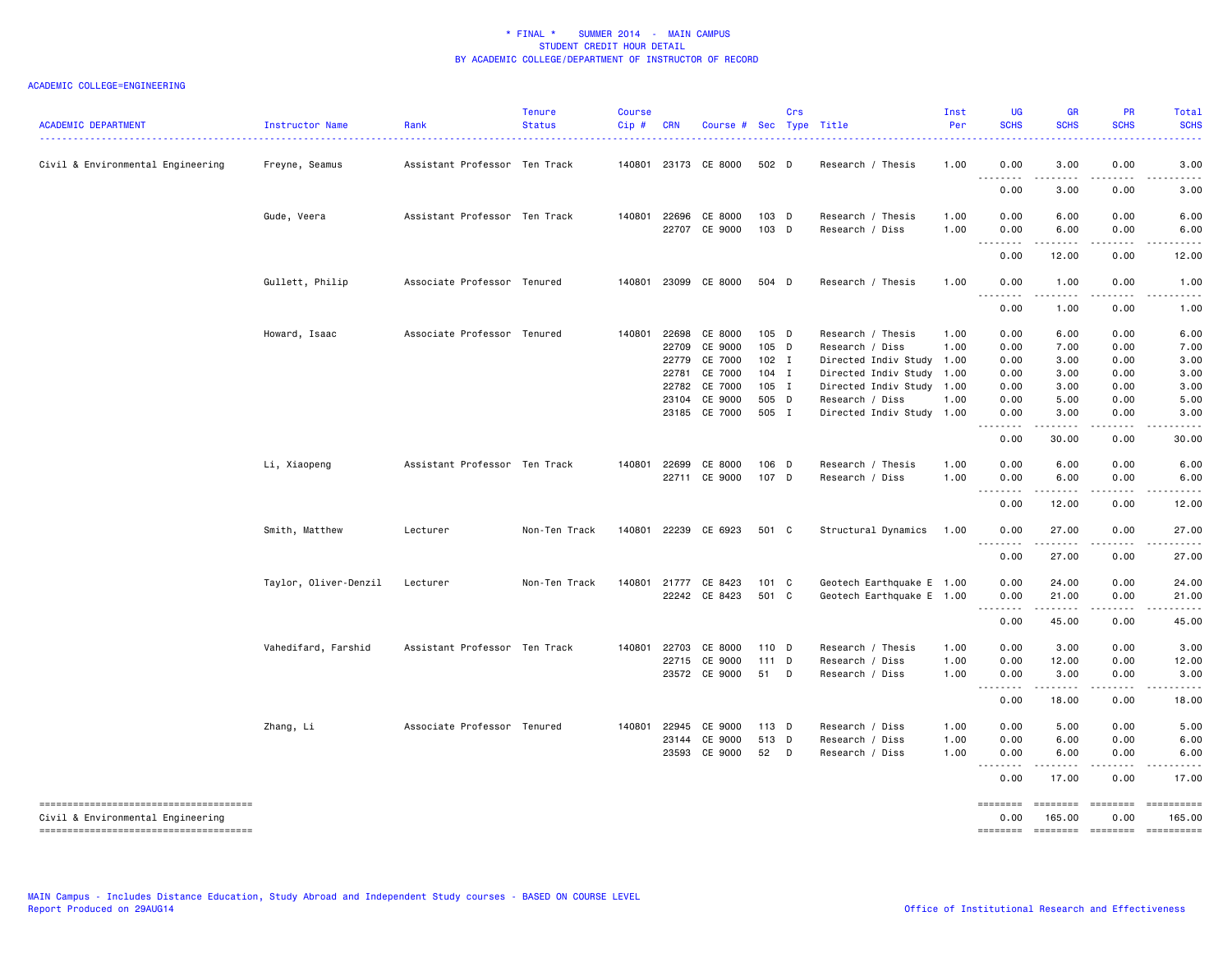| <b>ACADEMIC DEPARTMENT</b>     | Instructor Name        | Rank                          | <b>Tenure</b><br><b>Status</b> | <b>Course</b><br>Cip# | <b>CRN</b>              | Course # Sec Type Title                                  |                      | Crs |                                                                                  | Inst<br>Per                  | UG<br><b>SCHS</b>                                                                                                                                                                                                                                                                                                                                                                                                                                                                              | <b>GR</b><br><b>SCHS</b>       | <b>PR</b><br><b>SCHS</b>     | Total<br><b>SCHS</b>           |
|--------------------------------|------------------------|-------------------------------|--------------------------------|-----------------------|-------------------------|----------------------------------------------------------|----------------------|-----|----------------------------------------------------------------------------------|------------------------------|------------------------------------------------------------------------------------------------------------------------------------------------------------------------------------------------------------------------------------------------------------------------------------------------------------------------------------------------------------------------------------------------------------------------------------------------------------------------------------------------|--------------------------------|------------------------------|--------------------------------|
| Computer Science & Engineering | Allen, Edward          | Associate Professor Tenured   |                                | 110101                | 22337<br>22443          | CSE 9000<br>CSE 9000 101 D                               | 01                   | D   | Research/Diss<br>Research/Diss                                                   | 1.00<br>1.00                 | 0.00<br>0.00                                                                                                                                                                                                                                                                                                                                                                                                                                                                                   | 3.00<br>9.00                   | 0.00<br>0.00                 | 3.00<br>9.00                   |
|                                |                        |                               |                                |                       |                         |                                                          |                      |     |                                                                                  |                              | .<br>0.00                                                                                                                                                                                                                                                                                                                                                                                                                                                                                      | -----<br>12.00                 | 0.00                         | 12.00                          |
|                                | Archibald, Christopher | Assistant Professor Ten Track |                                |                       |                         | 110101 23130 CSE 7000 101 I                              |                      |     | Directed Indiv Study 1.00                                                        |                              | 0.00                                                                                                                                                                                                                                                                                                                                                                                                                                                                                           | 3.00                           | 0.00                         | 3.00                           |
|                                |                        |                               |                                |                       |                         |                                                          |                      |     |                                                                                  |                              | 0.00                                                                                                                                                                                                                                                                                                                                                                                                                                                                                           | 3.00                           | 0.00                         | 3.00                           |
|                                | Banicescu, Ioana       | Professor                     | Tenured                        |                       |                         | 110101 22445 CSE 9000 103 D                              |                      |     | Research/Diss                                                                    | 1.00                         | 0.00                                                                                                                                                                                                                                                                                                                                                                                                                                                                                           | 6.00                           | 0.00                         | 6.00                           |
|                                |                        |                               |                                |                       |                         |                                                          |                      |     |                                                                                  |                              | 0.00                                                                                                                                                                                                                                                                                                                                                                                                                                                                                           | 6.00                           | 0.00                         | 6.00                           |
|                                | Bethel, Cindy          | Assistant Professor Ten Track |                                | 110101                | 22427                   | CSE 8000 104 D<br>22446 CSE 9000 104 D                   |                      |     | Research / Thesis<br>Research/Diss                                               | 1.00<br>1.00                 | 0.00<br>0.00                                                                                                                                                                                                                                                                                                                                                                                                                                                                                   | 6.00<br>7.00                   | 0.00<br>0.00                 | 6.00<br>7.00                   |
|                                |                        |                               |                                |                       |                         |                                                          |                      |     |                                                                                  |                              | .<br>0.00                                                                                                                                                                                                                                                                                                                                                                                                                                                                                      | -----<br>13.00                 | .<br>0.00                    | 13.00                          |
|                                | Dampier, David         | Professor                     | Tenured                        |                       | 110101 22428<br>22447   | CSE 8000 105 D<br>CSE 9000<br>23186 CSE 7000 102 I       | 105 D                |     | Research / Thesis<br>Research/Diss<br>Directed Indiv Study                       | 1.00<br>1.00<br>1.00         | 0.00<br>0.00<br>0.00<br>$\sim$ $\sim$ $\sim$<br>.                                                                                                                                                                                                                                                                                                                                                                                                                                              | 7.00<br>24.00<br>3.00<br>.     | 0.00<br>0.00<br>0.00         | 7.00<br>24.00<br>3.00          |
|                                |                        |                               |                                |                       |                         |                                                          |                      |     |                                                                                  |                              | 0.00                                                                                                                                                                                                                                                                                                                                                                                                                                                                                           | 34.00                          | 0.00                         | 34.00                          |
|                                | Hansen, Eric           | Associate Professor Tenured   |                                | 110101                | 22430<br>22449          | CSE 8000 107 D<br>CSE 9000 107 D                         |                      |     | Research / Thesis<br>Research/Diss                                               | 1.00<br>1.00                 | 0.00<br>0.00<br>$\sim$ $\sim$ $\sim$<br>.                                                                                                                                                                                                                                                                                                                                                                                                                                                      | 3.00<br>6.00<br>$   -$         | 0.00<br>0.00                 | 3.00<br>6.00                   |
|                                |                        |                               |                                |                       |                         |                                                          |                      |     |                                                                                  |                              | 0.00                                                                                                                                                                                                                                                                                                                                                                                                                                                                                           | 9.00                           | 0.00                         | 9.00                           |
|                                | Henderson, Lisa        | Instructor                    | Non-Ten Track                  | 110201                | 20292<br>20294<br>20295 | CSE 1233<br>CSE 1384<br>CSE 1384<br>20296 CSE 1384 H01 C | 01<br>101 C<br>102 K | C   | Cmptr Prog-C<br>Intermed Comp Prog<br>Intermed Comp Prog<br>Honors Intermed Comp | 1.00<br>1.00<br>1.00<br>1.00 | 39.00<br>48.00<br>0.00<br>8.00                                                                                                                                                                                                                                                                                                                                                                                                                                                                 | 0.00<br>0.00<br>0.00<br>0.00   | 0.00<br>0.00<br>0.00<br>0.00 | 39.00<br>48.00<br>0.00<br>8.00 |
|                                |                        |                               |                                |                       |                         |                                                          |                      |     |                                                                                  |                              | 95.00                                                                                                                                                                                                                                                                                                                                                                                                                                                                                          | $\sim$ $\sim$ $\sim$<br>0.00   | 0.00                         | 95.00                          |
|                                | Jankun-Kelly, T.       | Associate Professor Tenured   |                                | 110101<br>110201      | 22451                   | CSE 9000<br>20297 CSE 2383 101 C                         | 109 D                |     | Research/Diss<br>Data Struc & Anal of 1.00                                       | 1.00                         | 0.00<br>36.00                                                                                                                                                                                                                                                                                                                                                                                                                                                                                  | 9.00<br>0.00                   | 0.00<br>0.00                 | 9.00<br>36.00                  |
|                                |                        |                               |                                |                       |                         |                                                          |                      |     |                                                                                  |                              | $\frac{1}{2} \left( \frac{1}{2} \right) \left( \frac{1}{2} \right) \left( \frac{1}{2} \right) \left( \frac{1}{2} \right) \left( \frac{1}{2} \right)$<br>36.00                                                                                                                                                                                                                                                                                                                                  | .<br>9.00                      | 0.00                         | 45.00                          |
|                                | Lee, Sarah             | Instructor                    | Non-Ten Track                  |                       |                         | 110101 23105 CSE 4000 101 I                              |                      |     | Directed Indiv Study 1.00                                                        |                              | 3.00                                                                                                                                                                                                                                                                                                                                                                                                                                                                                           | 0.00                           | 0.00                         | 3.00                           |
|                                |                        |                               |                                |                       |                         |                                                          |                      |     |                                                                                  |                              | .<br>3.00                                                                                                                                                                                                                                                                                                                                                                                                                                                                                      | $\sim$ $\sim$ $\sim$<br>0.00   | 0.00                         | 3.00                           |
|                                | Perkins, Andy          | Assistant Professor Ten Track |                                | 110101<br>309999      | 22436<br>22940          | CSE 8000 113 D<br><b>CME 9000</b>                        | $103$ D              |     | Research / Thesis<br>Research/Dis                                                | 1.00<br>1.00                 | 0.00<br>0.00                                                                                                                                                                                                                                                                                                                                                                                                                                                                                   | 3.00<br>6.00                   | 0.00<br>0.00                 | 3.00<br>6.00                   |
|                                |                        |                               |                                |                       |                         |                                                          |                      |     |                                                                                  |                              | $\begin{array}{cccccccccccccc} \multicolumn{2}{c}{} & \multicolumn{2}{c}{} & \multicolumn{2}{c}{} & \multicolumn{2}{c}{} & \multicolumn{2}{c}{} & \multicolumn{2}{c}{} & \multicolumn{2}{c}{} & \multicolumn{2}{c}{} & \multicolumn{2}{c}{} & \multicolumn{2}{c}{} & \multicolumn{2}{c}{} & \multicolumn{2}{c}{} & \multicolumn{2}{c}{} & \multicolumn{2}{c}{} & \multicolumn{2}{c}{} & \multicolumn{2}{c}{} & \multicolumn{2}{c}{} & \multicolumn{2}{c}{} & \multicolumn{2}{c}{} & \$<br>0.00 | .<br>9.00                      | .<br>0.00                    | 9.00                           |
|                                | Reese, Donna           | Professor                     | Tenured                        | 110101                |                         | 22457 CSE 9000 115 D                                     |                      |     | Research/Diss                                                                    | 1.00                         | 0.00                                                                                                                                                                                                                                                                                                                                                                                                                                                                                           | 7.00                           | 0.00                         | 7.00                           |
|                                |                        |                               |                                |                       |                         |                                                          |                      |     |                                                                                  |                              | $\sim$ $\sim$ $\sim$<br>.<br>0.00                                                                                                                                                                                                                                                                                                                                                                                                                                                              | $\omega$ is a $\omega$<br>7.00 | .<br>0.00                    | 7.00                           |
|                                | Swan, John             | Professor                     | Tenured                        |                       |                         | 110101 20310 CSE 8080 116 I                              |                      |     | Directed Project Cs 1.00                                                         |                              | 0.00                                                                                                                                                                                                                                                                                                                                                                                                                                                                                           | 3.00                           | 0.00                         | 3.00                           |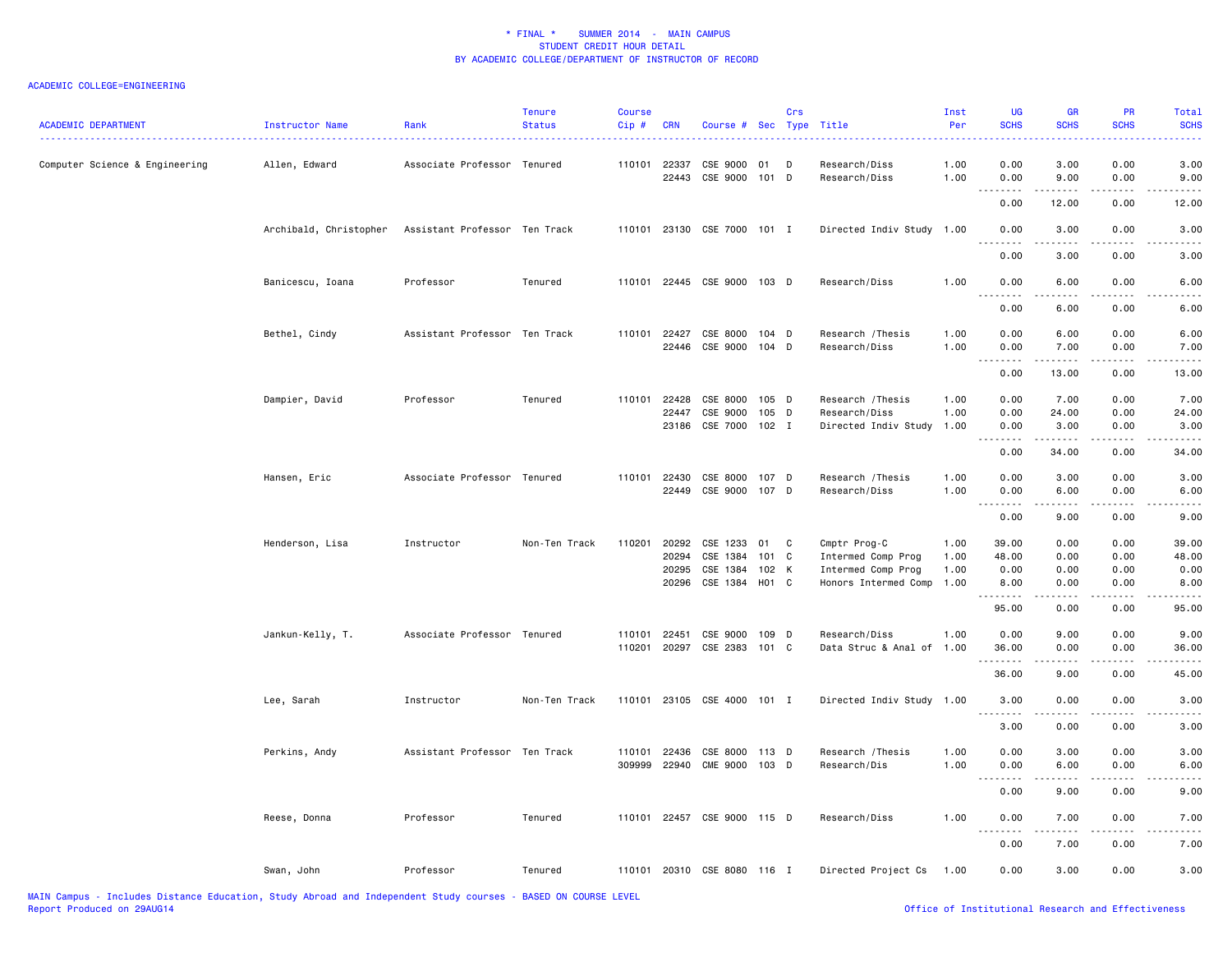| <b>ACADEMIC DEPARTMENT</b>     | Instructor Name | Rank                          | <b>Tenure</b><br><b>Status</b> | <b>Course</b><br>Cip# | <b>CRN</b> | Course # Sec Type Title |       | Crs |                     | Inst<br>Per | <b>UG</b><br><b>SCHS</b> | <b>GR</b><br><b>SCHS</b> | <b>PR</b><br><b>SCHS</b> | Total<br><b>SCHS</b>  |
|--------------------------------|-----------------|-------------------------------|--------------------------------|-----------------------|------------|-------------------------|-------|-----|---------------------|-------------|--------------------------|--------------------------|--------------------------|-----------------------|
| Computer Science & Engineering | Swan, John      | Professor                     | Tenured                        | 110101                |            | 22458 CSE 9000          | 116 D |     | Research/Diss       | 1.00        | 0.00                     | 9.00                     | 0.00                     | 9.00                  |
|                                |                 |                               |                                |                       |            |                         |       |     |                     |             | --------<br>0.00         | .<br>12.00               | .<br>0.00                | ------<br>12.00       |
|                                | Williams, Byron | Assistant Professor Ten Track |                                | 110101                | 22440      | CSE 8000 117 D          |       |     | Research /Thesis    | 1.00        | 0.00                     | 6.00                     | 0.00                     | 6.00                  |
|                                |                 |                               |                                |                       |            | 22459 CSE 9000 117 D    |       |     | Research/Diss       | 1.00        | 0.00<br>--------         | 18.00                    | 0.00<br>.                | 18.00<br>.<br>$- - -$ |
|                                |                 |                               |                                |                       |            |                         |       |     |                     |             | 0.00                     | 24.00                    | 0.00                     | 24.00                 |
|                                | Zhang, Song     | Associate Professor Tenured   |                                | 110101                | 20311      | CSE 8080                | 119 I |     | Directed Project Cs | 1.00        | 0.00                     | 1.00                     | 0.00                     | 1.00                  |
|                                |                 |                               |                                |                       | 22461      | CSE 9000                | 119 D |     | Research/Diss       | 1.00        | 0.00                     | 3.00                     | 0.00<br>.                | 3.00                  |
|                                |                 |                               |                                |                       |            |                         |       |     |                     |             | 0.00                     | 4.00                     | 0.00                     | 4.00                  |
|                                |                 |                               |                                |                       |            |                         |       |     |                     |             | $=$ = = = = = = =        | ========                 | ========                 | ==========            |
| Computer Science & Engineering |                 |                               |                                |                       |            |                         |       |     |                     |             | 134.00                   | 142.00                   | 0.00                     | 276.00                |
|                                |                 |                               |                                |                       |            |                         |       |     |                     |             | ========                 | ========                 | ========                 | ==========            |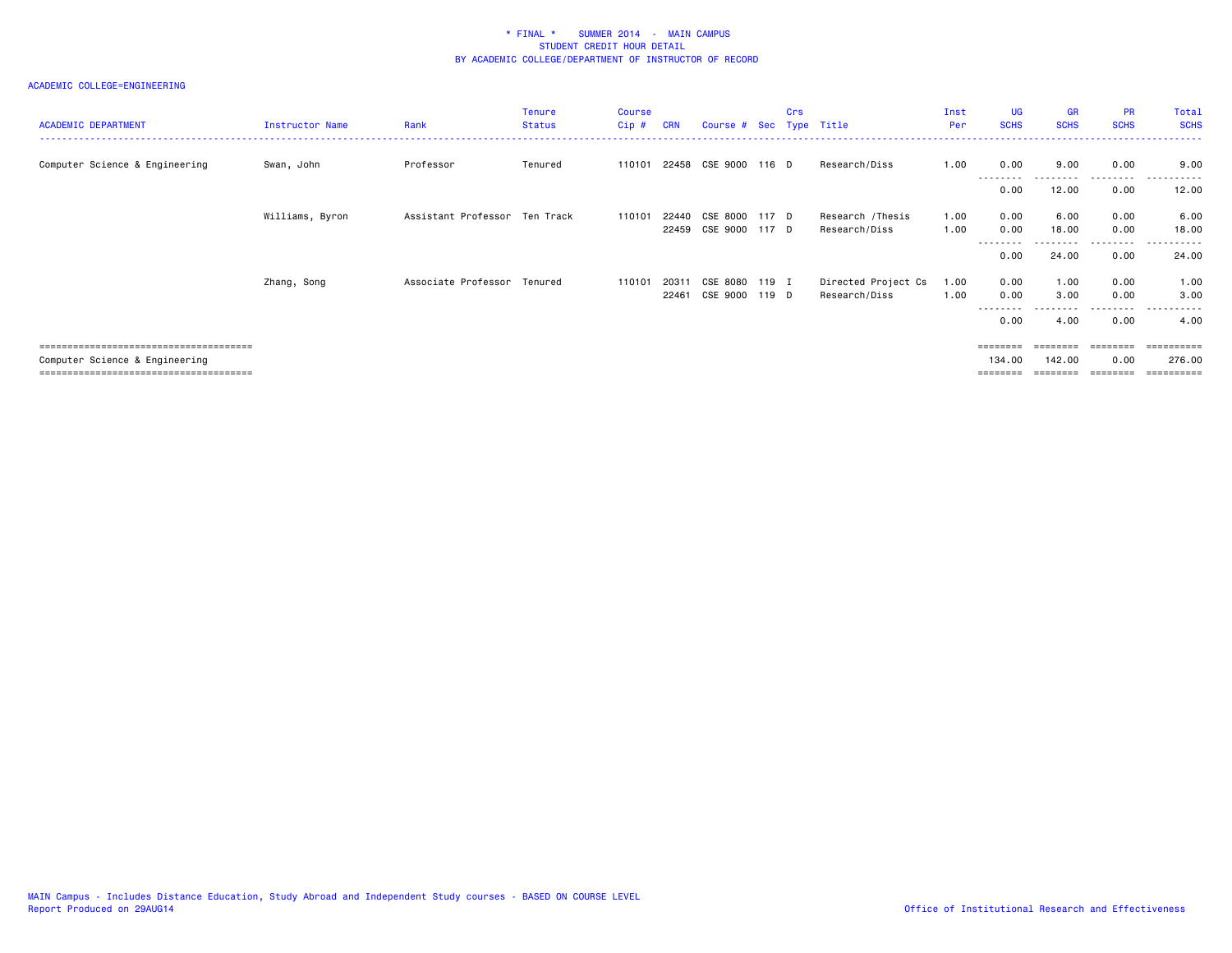| <b>ACADEMIC DEPARTMENT</b>        | Instructor Name       | Rank                              | <b>Tenure</b><br><b>Status</b> | Course<br>Cip# | <b>CRN</b>     | Course # Sec Type    |                  | Crs          | Title                          | Inst<br>Per  | UG<br><b>SCHS</b>            | GR<br><b>SCHS</b> | PR<br><b>SCHS</b> | Total<br><b>SCHS</b>  |
|-----------------------------------|-----------------------|-----------------------------------|--------------------------------|----------------|----------------|----------------------|------------------|--------------|--------------------------------|--------------|------------------------------|-------------------|-------------------|-----------------------|
| Electrical & Computer Engineering | Abdelwahed, Sherif    | Associate Professor Tenured       |                                | 141001         | 22806<br>23343 | ECE 9000<br>ECE 9000 | 101 D<br>01      | D            | Research/Diss<br>Research/Diss | 1.00<br>1.00 | 0.00<br>0.00                 | 18.00<br>6.00     | 0.00<br>0.00      | 18.00<br>6.00         |
|                                   |                       |                                   |                                |                |                |                      |                  |              |                                |              | $\sim$ $\sim$                |                   |                   |                       |
|                                   |                       |                                   |                                |                |                |                      |                  |              |                                |              | 0.00                         | 24.00             | 0.00              | 24.00                 |
|                                   | Anderson, Derek       | Assistant Professor Ten Track     |                                | 141001         | 22807          | ECE 9000             | 102 D            |              | Research/Diss                  | 1.00         | 0.00                         | 9.00              | 0.00              | 9.00                  |
|                                   |                       |                                   |                                |                | 22831          | ECE 8000             | 118 D            |              | Research/Thesis                | 1.00         | 0.00                         | 5.00              | 0.00              | 5.00                  |
|                                   |                       |                                   |                                |                | 22976          | ECE 7000             | 51               | $\mathbf{I}$ | Directed Indiv Study           | 1.00         | 0.00                         | 3.00              | 0.00              | 3.00                  |
|                                   |                       |                                   |                                |                | 23368          | ECE 9000             | 52               | D            | Research/Diss                  | 1.00         | 0.00<br>$\sim$ $\sim$ $\sim$ | 3.00              | 0.00              | 3.00                  |
|                                   |                       |                                   |                                |                |                |                      |                  |              |                                |              | 0.00                         | 20.00             | 0.00              | 20.00                 |
|                                   | Asili, Mustafa        | Grad Teach Assist                 | Not Applicable                 | 141001         |                | 20390 ECE 3323 01    |                  | $\mathbf{C}$ | Electromagnetics II            | 1.00         | 27.00                        | 0.00              | 0.00              | 27.00                 |
|                                   |                       |                                   |                                |                |                |                      |                  |              |                                |              | .<br>27.00                   | 0.00              | 0.00              | 27.00                 |
|                                   | Bruce, Jerry          | Associate Professor Tenured       |                                | 141001         |                | 20385 ECE 3183 01    |                  | C            | Electric Eng Systems 1.00      |              | 27.00<br>.                   | 0.00              | 0.00              | 27.00                 |
|                                   |                       |                                   |                                |                |                |                      |                  |              |                                |              | 27.00                        | 0.00              | 0.00              | 27.00                 |
|                                   | Bruce, Lori           | Non-Faculty                       | Tenured                        | 141001         |                | 22810 ECE 9000 105 D |                  |              | Research/Diss                  | 1.00         | 0.00                         | 6.00              | 0.00              | 6.00                  |
|                                   |                       |                                   |                                |                |                |                      |                  |              |                                |              | 0.00                         | 6.00              | 0.00              | 6.00                  |
|                                   | Donohoe, John         | Professor                         | Tenured                        | 141001         |                | 22811 ECE 9000 106 D |                  |              | Research/Diss                  | 1.00         | 0.00                         | 6.00              | 0.00              | 6.00                  |
|                                   |                       |                                   |                                |                |                |                      |                  |              |                                |              | 0.00                         | 6.00              | 0.00              | 6.00                  |
|                                   | Du, Qian              | Professor                         | Tenured                        | 141001         | 22812          | ECE 9000             | 107 D            |              | Research/Diss                  | 1.00         | 0.00                         | 6.00              | 0.00              | 6.00                  |
|                                   |                       |                                   |                                |                |                | 22860 ECE 9000 507 D |                  |              | Research/Diss                  | 1.00         | 0.00                         | 6.00              | 0.00              | 6.00                  |
|                                   |                       |                                   |                                |                |                |                      |                  |              |                                |              | .                            | -----             | $- - - -$         | .                     |
|                                   |                       |                                   |                                |                |                |                      |                  |              |                                |              | 0.00                         | 12.00             | 0.00              | 12.00                 |
|                                   | Follett, Randolph     | Assistant Professor Tenured       |                                |                | 141001 20393   | ECE 3424             | 01               | B            | Intm Electronic Circ 1.00      |              | 44.00                        | 0.00              | 0.00              | 44.00                 |
|                                   |                       |                                   |                                |                | 20397          | ECE 3443 51          |                  | C            | Signals and Systems            | 1.00         | 18.00                        | 0.00              | 0.00              | 18.00                 |
|                                   |                       |                                   |                                |                |                |                      |                  |              |                                |              | .                            | .                 | .                 | .                     |
|                                   |                       |                                   |                                |                |                |                      |                  |              |                                |              | 62.00                        | 0.00              | 0.00              | 62.00                 |
|                                   | Fowler, James         | Professor                         | Tenured                        | 141001         |                | 22838 ECE 9000 109 D |                  |              | Research/Diss                  | 1.00         | 0.00                         | 6.00              | 0.00              | 6.00                  |
|                                   |                       |                                   |                                |                |                |                      |                  |              |                                |              | .<br>$\sim$ $\sim$<br>0.00   | .<br>6.00         | .<br>0.00         | $\frac{1}{2}$<br>6.00 |
|                                   |                       |                                   |                                |                |                |                      |                  |              |                                |              |                              |                   |                   |                       |
|                                   | Fu, Yong              | Assistant Professor Ten Track     |                                | 141001         | 22815          | ECE 8000             | 102 <sub>D</sub> |              | Research/Thesis                | 1.00         | 0.00                         | 6.00              | 0.00              | 6.00                  |
|                                   |                       |                                   |                                |                | 22839          | ECE 9000             | 110              | D            | Research/Diss                  | 1.00         | 0.00                         | 24.00             | 0.00              | 24.00                 |
|                                   |                       |                                   |                                |                |                | 23352 ECE 9000       | 10               | D            | Research/Diss                  | 1.00         | 0.00<br>$\sim$ $\sim$        | 3.00              | 0.00              | 3.00                  |
|                                   |                       |                                   |                                |                |                |                      |                  |              |                                |              | 0.00                         | 33.00             | 0.00              | 33.00                 |
|                                   | Grzybowski, Stanislaw | Professor                         | Tenured                        | 141001         | 22816          | ECE 8000             | 103 D            |              | Research/Thesis                | 1.00         | 0.00                         | 6.00              | 0.00              | 6.00                  |
|                                   |                       |                                   |                                |                | 22840          | ECE 9000             | 111 D            |              | Research/Diss                  | 1.00         | 0.00                         | 13.00             | 0.00              | 13.00                 |
|                                   |                       |                                   |                                |                |                | 23183 ECE 9000 511 D |                  |              | Research/Diss                  | 1.00         | 0.00                         | 6.00              | 0.00              | 6.00                  |
|                                   |                       |                                   |                                |                |                |                      |                  |              |                                |              | د د د د                      | .                 | .                 | المتماما              |
|                                   |                       |                                   |                                |                |                |                      |                  |              |                                |              | 0.00                         | 25.00             | 0.00              | 25.00                 |
|                                   | Jelinek, Bohumir      | Research Assist Pro Non-Ten Track |                                | 400801         |                | 23216 PH 8000        | 104 D            |              | Research / Thesis              | 1.00         | 0.00                         | 6.00              | 0.00              | 6.00                  |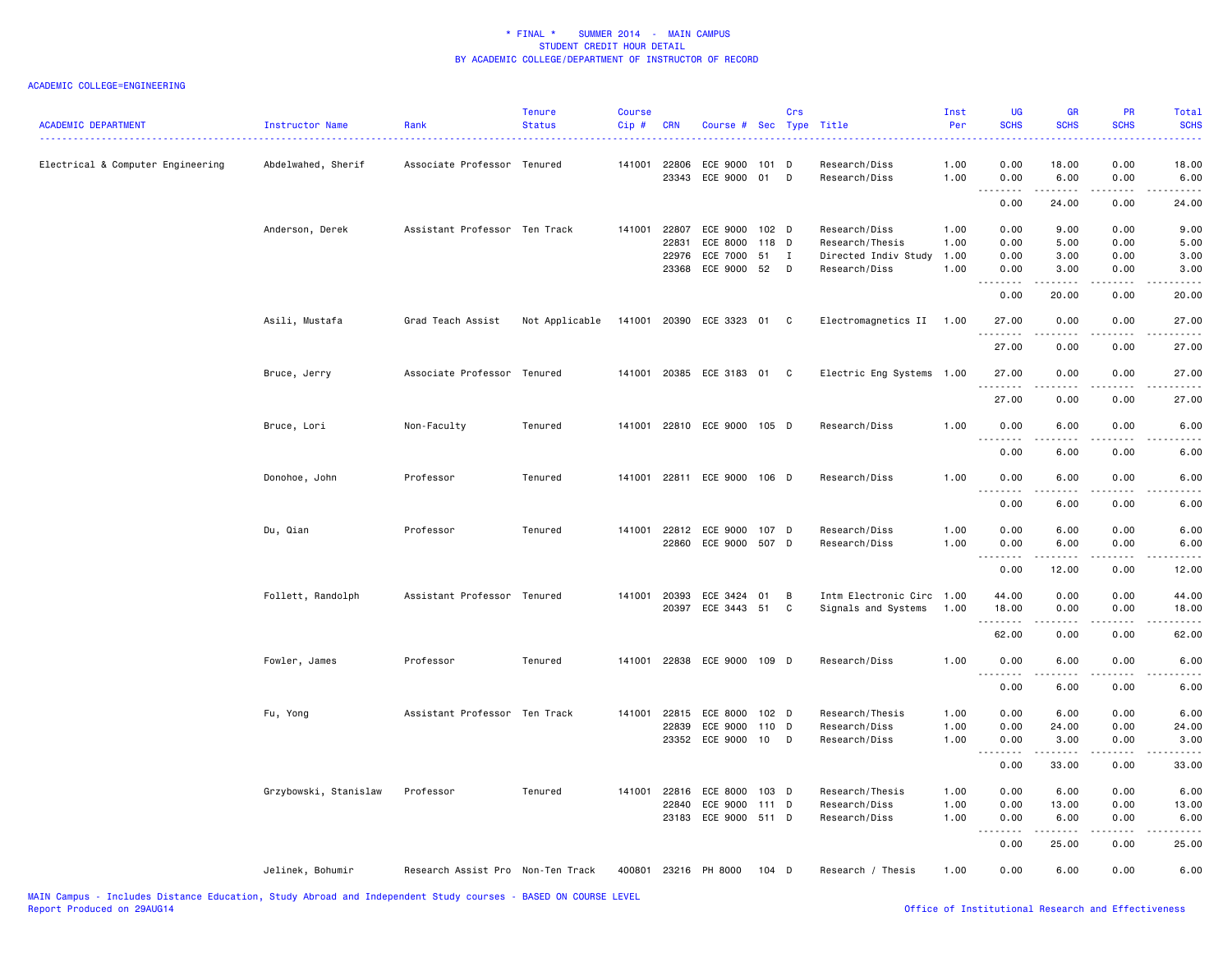| <b>ACADEMIC DEPARTMENT</b>        | <b>Instructor Name</b>                                | Rank                          | <b>Tenure</b><br><b>Status</b> | <b>Course</b><br>$Cip \#$ | <b>CRN</b> | Course # Sec Type Title |                  | Crs |                           | Inst<br>Per | UG<br><b>SCHS</b>                 | <b>GR</b><br><b>SCHS</b>                                                                                                                                     | PR<br><b>SCHS</b>                   | <b>Total</b><br><b>SCHS</b>                                                                                                        |
|-----------------------------------|-------------------------------------------------------|-------------------------------|--------------------------------|---------------------------|------------|-------------------------|------------------|-----|---------------------------|-------------|-----------------------------------|--------------------------------------------------------------------------------------------------------------------------------------------------------------|-------------------------------------|------------------------------------------------------------------------------------------------------------------------------------|
|                                   |                                                       |                               |                                |                           |            |                         |                  |     |                           |             | .                                 | 6.00                                                                                                                                                         | 0.00                                |                                                                                                                                    |
|                                   |                                                       |                               |                                |                           |            |                         |                  |     |                           |             | 0.00                              |                                                                                                                                                              |                                     | 6.00                                                                                                                               |
| Electrical & Computer Engineering | Jones, Bryan                                          | Associate Professor Tenured   |                                | 141001                    | 20398      | ECE 3724                | 101 C            |     | Microprocessors           | 1.00        | 56.00                             | 0.00                                                                                                                                                         | 0.00                                | 56.00                                                                                                                              |
|                                   |                                                       |                               |                                |                           | 20399      | ECE 3724                | 102 K            |     | Microprocessors           | 1.00        | 0.00                              | 0.00                                                                                                                                                         | 0.00                                | 0.00                                                                                                                               |
|                                   |                                                       |                               |                                |                           | 20400      | ECE 3724                | 103 K            |     | Microprocessors           | 1.00        | 0.00                              | 0.00                                                                                                                                                         | 0.00                                | 0.00                                                                                                                               |
|                                   |                                                       |                               |                                |                           | 22841      | ECE 9000 112 D          |                  |     | Research/Diss             | 1.00        | 0.00<br>$\sim$ $\sim$ $\sim$<br>. | 6.00                                                                                                                                                         | 0.00                                | 6.00                                                                                                                               |
|                                   |                                                       |                               |                                |                           |            |                         |                  |     |                           |             | 56.00                             | 6.00                                                                                                                                                         | 0.00                                | 62.00                                                                                                                              |
|                                   | Karimi-Ghartemani, Maso Associate Professor Ten Track |                               |                                | 141001                    |            | 22842 ECE 9000 113 D    |                  |     | Research/Diss             | 1.00        | 0.00<br>$\sim$ $\sim$             | 6.00                                                                                                                                                         | 0.00                                | 6.00                                                                                                                               |
|                                   |                                                       |                               |                                |                           |            |                         |                  |     |                           |             | 0.00                              | 6.00                                                                                                                                                         | 0.00                                | 6.00                                                                                                                               |
|                                   | King, Roger                                           | Non-Faculty                   | Tenured                        | 309999                    | 22628      | <b>CME 9000</b>         | 102 <sub>D</sub> |     | Research/Dis              | 1.00        | 0.00                              | 1.00                                                                                                                                                         | 0.00                                | 1.00                                                                                                                               |
|                                   |                                                       |                               |                                |                           | 23458      | <b>CME 9000</b>         | 53               | D   | Research/Dis              | 1.00        | 0.00                              | 1.00                                                                                                                                                         | 0.00                                | 1.00                                                                                                                               |
|                                   |                                                       |                               |                                |                           | 23499      | <b>CME 8000</b>         | 51               | D   | Research/Thesis           | 1.00        | 0.00                              | 1.00<br>$\sim$ $\sim$ $\sim$ $\sim$ $\sim$                                                                                                                   | 0.00<br>.                           | 1.00<br>د د د د د                                                                                                                  |
|                                   |                                                       |                               |                                |                           |            |                         |                  |     |                           |             | 0.00                              | 3.00                                                                                                                                                         | 0.00                                | 3.00                                                                                                                               |
|                                   | Koshka, Yaroslav                                      | Professor                     | Tenured                        | 141001                    | 20387      | ECE 3183                | 51               | C   | Electric Eng Systems      | 1.00        | 30.00                             | 0.00                                                                                                                                                         | 0.00                                | 30.00                                                                                                                              |
|                                   |                                                       |                               |                                |                           | 22820      | ECE 8000 107 D          |                  |     | Research/Thesis           | 1.00        | 0.00                              | 1.00                                                                                                                                                         | 0.00                                | 1.00                                                                                                                               |
|                                   |                                                       |                               |                                |                           |            |                         |                  |     |                           |             | .<br>30.00                        | -----<br>1.00                                                                                                                                                | $\sim$ $\sim$ $\sim$<br>0.00        | .<br>31.00                                                                                                                         |
|                                   | Li, Pan                                               | Assistant Professor Ten Track |                                | 141001                    | 22845      | ECE 9000                | 116 D            |     | Research/Diss             | 1.00        | 0.00                              | 7.00                                                                                                                                                         | 0.00                                | 7.00                                                                                                                               |
|                                   |                                                       |                               |                                |                           | 23382      | ECE 9000                | 66               | D   | Research/Diss             | 1.00        | 0.00                              | 1.00                                                                                                                                                         | 0.00                                | 1.00                                                                                                                               |
|                                   |                                                       |                               |                                |                           |            |                         |                  |     |                           |             | .<br>$\sim$ $\sim$ $\sim$<br>0.00 | .<br>8.00                                                                                                                                                    | .<br>0.00                           | $\omega$ $\omega$ $\omega$ $\omega$ .<br>8.00                                                                                      |
|                                   | Mazzola, Michael                                      | Professor                     | Tenured                        | 141001                    | 22822      | ECE 8000                | 109 D            |     | Research/Thesis           | 1.00        | 0.00                              | 3.00                                                                                                                                                         | 0.00                                | 3.00                                                                                                                               |
|                                   |                                                       |                               |                                |                           | 22846      | ECE 9000                | 117 D            |     | Research/Diss             | 1.00        | 0.00                              | 12.00                                                                                                                                                        | 0.00                                | 12.00                                                                                                                              |
|                                   |                                                       |                               |                                |                           | 22977      | ECE 7000 101 I          |                  |     | Directed Indiv Study 1.00 |             | 0.00                              | 3.00                                                                                                                                                         | 0.00                                | 3.00                                                                                                                               |
|                                   |                                                       |                               |                                |                           |            |                         |                  |     |                           |             | $\sim$ $\sim$<br>----<br>0.00     | 18.00                                                                                                                                                        | $\sim$ $\sim$ $\sim$<br>0.00        | $\frac{1}{2} \left( \frac{1}{2} \right) \left( \frac{1}{2} \right) \left( \frac{1}{2} \right) \left( \frac{1}{2} \right)$<br>18.00 |
|                                   | Melnychuk, Galyna                                     | Non-Faculty                   | Not Applicable                 |                           |            | 149999 22533 IE 3913    | 801 A            |     | Engr Economy I            | 1.00        | 42.00<br>.                        | 0.00<br>$\frac{1}{2} \left( \frac{1}{2} \right) \left( \frac{1}{2} \right) \left( \frac{1}{2} \right) \left( \frac{1}{2} \right) \left( \frac{1}{2} \right)$ | 0.00<br>.                           | 42.00<br>.                                                                                                                         |
|                                   |                                                       |                               |                                |                           |            |                         |                  |     |                           |             | 42.00                             | 0.00                                                                                                                                                         | 0.00                                | 42.00                                                                                                                              |
|                                   | Molen, G. Marshall                                    | Professor                     | Tenured                        | 141001                    |            | 23408 ECE 8000          | 68               | D   | Research/Thesis           | 1.00        | 0.00<br>$\omega$ is a $\omega$    | 6.00<br>.                                                                                                                                                    | 0.00<br>$\sim$ $\sim$ $\sim$ $\sim$ | 6.00<br>.                                                                                                                          |
|                                   |                                                       |                               |                                |                           |            |                         |                  |     |                           |             | 0.00                              | 6.00                                                                                                                                                         | 0.00                                | 6.00                                                                                                                               |
|                                   | Morris, Thomas                                        | Assistant Professor Ten Track |                                | 141001                    | 22825      | ECE 8000 112 D          |                  |     | Research/Thesis           | 1.00        | 0.00                              | 31.00                                                                                                                                                        | 0.00                                | 31.00                                                                                                                              |
|                                   |                                                       |                               |                                |                           | 22849      | ECE 9000                | 120 D            |     | Research/Diss             | 1.00        | 0.00                              | 12.00                                                                                                                                                        | 0.00                                | 12.00                                                                                                                              |
|                                   |                                                       |                               |                                |                           |            |                         |                  |     |                           |             | .<br>0.00                         | -----<br>43.00                                                                                                                                               | 0.00                                | .<br>43.00                                                                                                                         |
|                                   | Topsakal, Erdem                                       | Associate Professor Tenured   |                                | 141001                    | 22827      | ECE 8000                | 114 D            |     | Research/Thesis           | 1.00        | 0.00                              | 6.00                                                                                                                                                         | 0.00                                | 6.00                                                                                                                               |
|                                   |                                                       |                               |                                |                           | 22851      | ECE 9000                | 122 D            |     | Research/Diss             | 1.00        | 0.00                              | 6.00                                                                                                                                                         | 0.00                                | 6.00                                                                                                                               |
|                                   |                                                       |                               |                                |                           | 23364      | ECE 9000                | 22               | D   | Research/Diss             | 1.00        | 0.00                              | 6.00                                                                                                                                                         | 0.00                                | 6.00                                                                                                                               |
|                                   |                                                       |                               |                                |                           |            |                         |                  |     |                           |             | . <b>.</b>                        | $- - - - -$                                                                                                                                                  | الدامات ب                           | د د د د د                                                                                                                          |
|                                   |                                                       |                               |                                |                           |            |                         |                  |     |                           |             | 0.00                              | 18.00                                                                                                                                                        | 0.00                                | 18.00                                                                                                                              |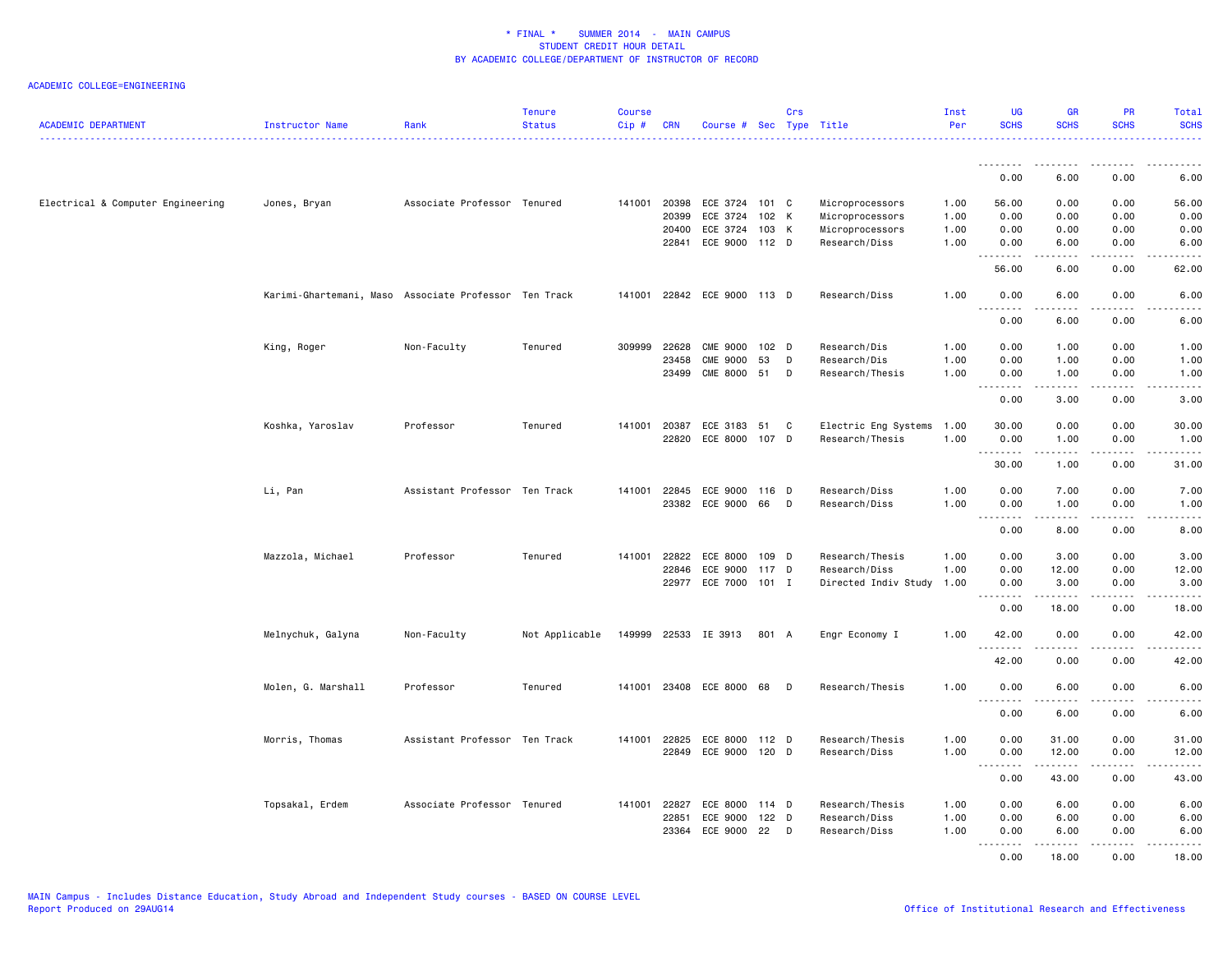| <b>ACADEMIC DEPARTMENT</b>        | Instructor Name | Rank      | Tenure<br>Status | Course<br>$Cip$ # | <b>CRN</b>     | Course # Sec Type Title          | Crs |                                  | Inst<br>Per  | UG<br><b>SCHS</b>         | <b>GR</b><br><b>SCHS</b>  | <b>PR</b><br><b>SCHS</b>  | Total<br><b>SCHS</b>      |
|-----------------------------------|-----------------|-----------|------------------|-------------------|----------------|----------------------------------|-----|----------------------------------|--------------|---------------------------|---------------------------|---------------------------|---------------------------|
| Electrical & Computer Engineering | Younan, Nicolas | Professor | Tenured          | 141001            | 22853<br>22859 | ECE 9000 124 D<br>ECE 8000 524 D |     | Research/Diss<br>Research/Thesis | 1.00<br>1.00 | 0.00<br>0.00<br>.<br>0.00 | 6.00<br>1.00<br>.<br>7.00 | 0.00<br>0.00<br>.<br>0.00 | 6.00<br>1.00<br>.<br>7.00 |
|                                   |                 |           |                  |                   |                |                                  |     |                                  |              | ========                  |                           | --------                  | =========                 |
| Electrical & Computer Engineering |                 |           |                  |                   |                |                                  |     |                                  |              | 244.00                    | 254.00                    | 0.00                      | 498.00                    |
|                                   |                 |           |                  |                   |                |                                  |     |                                  |              | =======                   | ========                  |                           | ==========                |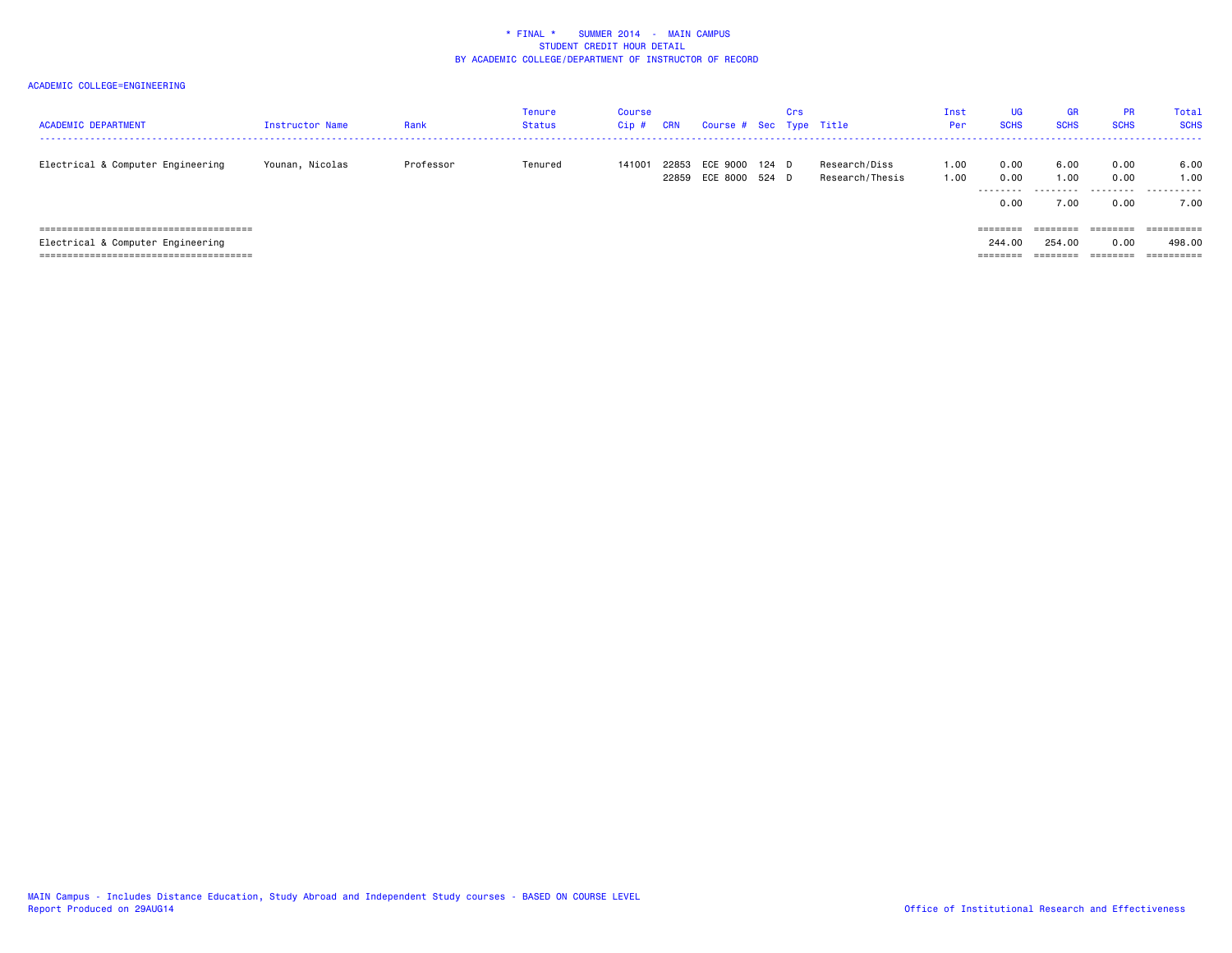| <b>ACADEMIC DEPARTMENT</b>       | Instructor Name     | Rank                          | <b>Tenure</b><br><b>Status</b> | <b>Course</b><br>$Cip$ # | <b>CRN</b>   | Course # Sec Type Title     |          | Crs    |                                                 | Inst<br>Per | UG<br><b>SCHS</b>                                                                                                                          | <b>GR</b><br><b>SCHS</b> | PR<br><b>SCHS</b>                           | <b>Total</b><br><b>SCHS</b>                 |
|----------------------------------|---------------------|-------------------------------|--------------------------------|--------------------------|--------------|-----------------------------|----------|--------|-------------------------------------------------|-------------|--------------------------------------------------------------------------------------------------------------------------------------------|--------------------------|---------------------------------------------|---------------------------------------------|
| Industrial & Systems Engineering | Brown, Larry        | Lecturer                      | Non-Ten Track                  | 270101                   | 20746        | IE 4733                     | 01       | C      | Linear Programming I 1.00                       |             | 9.00                                                                                                                                       | 0.00                     | 0.00                                        | 9.00                                        |
|                                  |                     |                               |                                |                          | 20753        | IE 6733<br>20892 MA 4733    | 01<br>01 | C<br>C | Linear Programming I 1.00<br>Linear Programming | 1.00        | 0.00<br>12.00                                                                                                                              | 6.00<br>0.00             | 0.00<br>0.00                                | 6.00<br>12.00                               |
|                                  |                     |                               |                                |                          |              |                             |          |        |                                                 |             | .<br>21.00                                                                                                                                 | .<br>6.00                | $\omega$ $\omega$ $\omega$ $\omega$<br>0.00 | والمناصبات<br>27.00                         |
|                                  | Bullington, Stanley | Professor                     | Tenured                        |                          |              | 141701 20747 IE 4753        | 01       | C      | Systems Engr & Analy 1.00                       |             | 45.00                                                                                                                                      | 0.00                     | 0.00                                        | 45.00                                       |
|                                  |                     |                               |                                |                          | 20749        | IE 6543                     | 51       | C      | Logistics Engineerin 1.00                       |             | 0.00                                                                                                                                       | 3.00                     | 0.00                                        | 3.00                                        |
|                                  |                     |                               |                                |                          | 21428        | IE 6753                     | 501      | C      | Systems Engr & Analy 1.00                       |             | 0.00                                                                                                                                       | 24.00                    | 0.00                                        | 24.00                                       |
|                                  |                     |                               |                                | 149999                   | 20739        | IE 3913                     | 001 C    |        | Engr Economy I                                  | 1.00        | 96.00                                                                                                                                      | 0.00                     | 0.00                                        | 96.00                                       |
|                                  |                     |                               |                                |                          | 20741        | IE 4333                     | 01       | C      | Prod Control Sys I                              | 1.00        | 36.00                                                                                                                                      | 0.00                     | 0.00                                        | 36.00                                       |
|                                  |                     |                               |                                |                          | 20742        | IE 4543                     | 51       | C      | Logistics Engineerin 1.00                       |             | 27.00                                                                                                                                      | 0.00                     | 0.00                                        | 27.00                                       |
|                                  |                     |                               |                                |                          | 20745        | IE 4653                     | 51       | C      | Ind Qual Control I                              | 1.00        | 27.00                                                                                                                                      | 0.00                     | 0.00                                        | 27.00                                       |
|                                  |                     |                               |                                |                          |              | 22466 IE 4000               | $101$ I  |        | Directed Indiv Study 1.00                       |             | 3.00<br>.                                                                                                                                  | 0.00                     | 0.00                                        | 3.00<br>والمناصبات                          |
|                                  |                     |                               |                                |                          |              |                             |          |        |                                                 |             | 234.00                                                                                                                                     | 27.00                    | 0.00                                        | 261.00                                      |
|                                  | Eksioglu, Burak     | Associate Professor Tenured   |                                |                          | 141701 22227 | IE 9000                     | 102 D    |        | Research/DIss                                   | 1.00        | 0.00                                                                                                                                       | 6.00                     | 0.00                                        | 6.00                                        |
|                                  |                     |                               |                                |                          | 22349        | IE 9000                     | 502 D    |        | Research/DIss                                   | 1.00        | 0.00                                                                                                                                       | 17.00                    | 0.00                                        | 17.00                                       |
|                                  |                     |                               |                                |                          |              |                             |          |        |                                                 |             | $\omega$ is $\omega$ in $\omega$<br>$\frac{1}{2} \left( \frac{1}{2} \right) \left( \frac{1}{2} \right) \left( \frac{1}{2} \right)$<br>0.00 | .<br>23.00               | .<br>0.00                                   | .<br>23.00                                  |
|                                  | Eksioglu, Sandra    | Associate Professor Tenured   |                                | 141701                   | 22306        | IE 9000                     | 108 D    |        | Research/DIss                                   | 1.00        | 0.00                                                                                                                                       | 12.00                    | 0.00                                        | 12.00                                       |
|                                  |                     |                               |                                |                          | 23271        | IE 9000                     | 01       | D      | Research/DIss                                   | 1.00        | 0.00                                                                                                                                       | 6.00                     | 0.00                                        | 6.00                                        |
|                                  |                     |                               |                                |                          |              | 23419 IE 9000               | 51       | D      | Research/DIss                                   | 1.00        | 0.00<br>$\sim$ $\sim$ .<br>.                                                                                                               | 6.00                     | 0.00<br>$- - -$                             | 6.00<br>$- - - -$                           |
|                                  |                     |                               |                                |                          |              |                             |          |        |                                                 |             | 0.00                                                                                                                                       | 24.00                    | 0.00                                        | 24.00                                       |
|                                  | Green, Robert       | Non-Faculty                   | Not Applicable                 |                          |              | 521003 20570 EXL 1191 101 E |          |        | Leadership Internshi 1.00                       |             | 2.00<br>$\sim$ $\sim$<br>.                                                                                                                 | 0.00                     | 0.00                                        | 2.00                                        |
|                                  |                     |                               |                                |                          |              |                             |          |        |                                                 |             | 2.00                                                                                                                                       | 0.00                     | 0.00                                        | 2.00                                        |
|                                  | Greenwood, Allen    | Professor                     | Tenured                        |                          | 141701 22345 | IE 8000                     | 504 D    |        | Research / Thesis                               | 1.00        | 0.00                                                                                                                                       | 7.00                     | 0.00                                        | 7.00                                        |
|                                  |                     |                               |                                |                          | 22351        | IE 9000                     | 504 D    |        | Research/DIss                                   | 1.00        | 0.00                                                                                                                                       | 2.00                     | 0.00                                        | 2.00                                        |
|                                  |                     |                               |                                |                          |              |                             |          |        |                                                 |             | الدامات با<br>$\sim$ $\sim$ $\sim$<br>0.00                                                                                                 | .<br>9.00                | $\frac{1}{2}$<br>0.00                       | .<br>9.00                                   |
|                                  | Hu, Mengqi          | Assistant Professor Ten Track |                                | 141701                   |              | 22226 IE 9000               | 101 D    |        | Research/DIss                                   | 1.00        | 0.00                                                                                                                                       | 6.00                     | 0.00                                        | 6.00                                        |
|                                  |                     |                               |                                |                          |              |                             |          |        |                                                 |             | $\sim$ $\sim$ $\sim$<br>$\overline{\phantom{a}}$<br>0.00                                                                                   | 6.00                     | $   -$<br>0.00                              | -----<br>6.00                               |
|                                  | Medal, Hugh         | Assistant Professor Ten Track |                                | 141701                   | 22234        | IE 9000                     | 106 D    |        | Research/DIss                                   | 1.00        | 0.00                                                                                                                                       | 6.00                     | 0.00                                        | 6.00                                        |
|                                  |                     |                               |                                |                          | 22353        | IE 9000                     | 506 D    |        | Research/DIss                                   | 1.00        | 0.00                                                                                                                                       | 3.00                     | 0.00                                        | 3.00                                        |
|                                  |                     |                               |                                |                          |              | 23422 IE 8000               | 501 D    |        | Research / Thesis                               | 1.00        | 0.00                                                                                                                                       | 1.00                     | 0.00                                        | 1.00                                        |
|                                  |                     |                               |                                |                          |              |                             |          |        |                                                 |             | $\sim$ $\sim$<br>.<br>0.00                                                                                                                 | 10.00                    | $\sim$ $\sim$ $\sim$ $\sim$<br>0.00         | $\sim$ $\sim$ $\sim$ $\sim$ $\sim$<br>10.00 |
|                                  | Reeves, Kari        | Associate Professor Tenured   |                                |                          |              | 141701 20751 IE 6613        | 01 C     |        | Eng Statistics I                                | 1.00        | 0.00                                                                                                                                       | 12.00                    | 0.00                                        | 12.00                                       |
|                                  |                     |                               |                                |                          | 21427        | IE 6613                     | 501 C    |        | Eng Statistics I                                | 1.00        | 0.00                                                                                                                                       | 9.00                     | 0.00                                        | 9.00                                        |
|                                  |                     |                               |                                |                          | 22233        | IE 8000                     | 103 D    |        | Research / Thesis                               | 1.00        | 0.00                                                                                                                                       | 7.00                     | 0.00                                        | 7.00                                        |
|                                  |                     |                               |                                |                          | 22346        | IE 8000                     | 505 D    |        | Research / Thesis                               | 1.00        | 0.00                                                                                                                                       | 1.00                     | 0.00                                        | 1.00                                        |
|                                  |                     |                               |                                |                          | 22352        | IE 9000                     | 505 D    |        | Research/DIss                                   | 1.00        | 0.00                                                                                                                                       | 10.00                    | 0.00                                        | 10.00                                       |
|                                  |                     |                               |                                |                          | 22555        | IE 7000                     | 501      | I      | Directed Indiv Study 1.00                       |             | 0.00                                                                                                                                       | 3.00                     | 0.00                                        | 3.00                                        |
|                                  |                     |                               |                                |                          | 23452        | IE 7000                     | 51       | I      | Directed Indiv Study 1.00                       |             | 0.00                                                                                                                                       | 3.00                     | 0.00                                        | 3.00                                        |
|                                  |                     |                               |                                | 149999                   | 20740        | IE 3913                     | 51       | C      | Engr Economy I                                  | 1.00        | 57.00                                                                                                                                      | 0.00                     | 0.00                                        | 57.00                                       |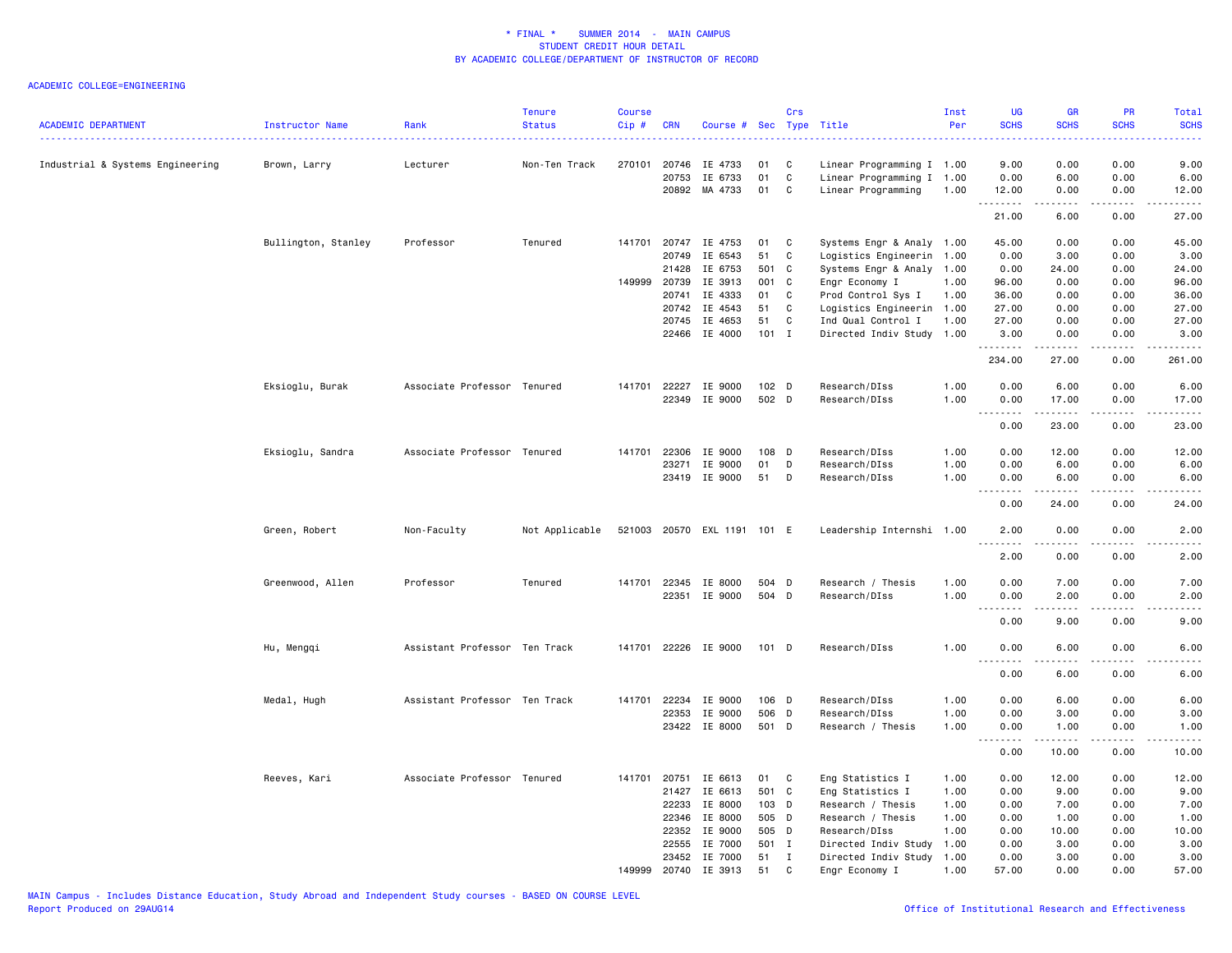| <b>ACADEMIC DEPARTMENT</b>       | <b>Instructor Name</b> | Rank                        | <b>Tenure</b><br><b>Status</b> | <b>Course</b><br>Cip# | <b>CRN</b>     | Course # Sec Type Title  |                | Crs |                                            | Inst<br>Per  | UG<br><b>SCHS</b> | <b>GR</b><br><b>SCHS</b> | <b>PR</b><br><b>SCHS</b> | Total<br><b>SCHS</b> |
|----------------------------------|------------------------|-----------------------------|--------------------------------|-----------------------|----------------|--------------------------|----------------|-----|--------------------------------------------|--------------|-------------------|--------------------------|--------------------------|----------------------|
| Industrial & Systems Engineering | Reeves, Kari           | Associate Professor Tenured |                                | 149999                | 22554          | 20744 IE 4613<br>IE 3913 | 01 C<br>551 C  |     | Eng Statistics I<br>Engr Economy I         | 1.00<br>1.00 | 111.00<br>3.00    | 0.00<br>0.00             | 0.00<br>0.00             | 111.00<br>3.00       |
|                                  |                        |                             |                                |                       |                |                          |                |     |                                            |              | 171.00            | 45.00                    | --------<br>0.00         | 216.00               |
|                                  | Strawderman, Lesley    | Associate Professor Tenured |                                | 141701                | 22228          | IE 9000                  | 103 D          |     | Research/DIss                              | 1.00         | 0.00              | 13.00                    | 0.00                     | 13.00                |
|                                  |                        |                             |                                |                       | 22229<br>22350 | IE 8000<br>IE 9000       | 101 D<br>503 D |     | Research / Thesis<br>Research/DIss         | 1.00<br>1.00 | 0.00<br>0.00      | 9.00<br>6.00             | 0.00<br>0.00             | 9.00<br>6.00         |
|                                  |                        |                             |                                |                       |                | 23182 IE 7000            | 502 I          |     | Directed Indiv Study 1.00                  |              | 0.00              | 3.00                     | 0.00<br>.                | 3,00<br>. <b>.</b>   |
|                                  |                        |                             |                                |                       |                |                          |                |     |                                            |              | 0.00              | 31.00                    | 0.00                     | 31.00                |
|                                  | Usher, John            | Professor                   | Tenured                        | 141701                | 22356<br>23184 | IE 9000<br>IE 7000       | 509 D<br>503 I |     | Research/DIss<br>Directed Indiv Study 1.00 | 1.00         | 0.00<br>0.00      | 3.00<br>3.00             | 0.00<br>0.00             | 3.00<br>3.00         |
|                                  |                        |                             |                                |                       |                |                          |                |     |                                            |              | 0.00              | 6.00                     | .<br>0.00                | 6.00                 |
|                                  |                        |                             |                                |                       |                |                          |                |     |                                            |              | ========          |                          | ========                 |                      |
| Industrial & Systems Engineering |                        |                             |                                |                       |                |                          |                |     |                                            |              | 428.00            | 187.00                   | 0.00                     | 615.00<br>========== |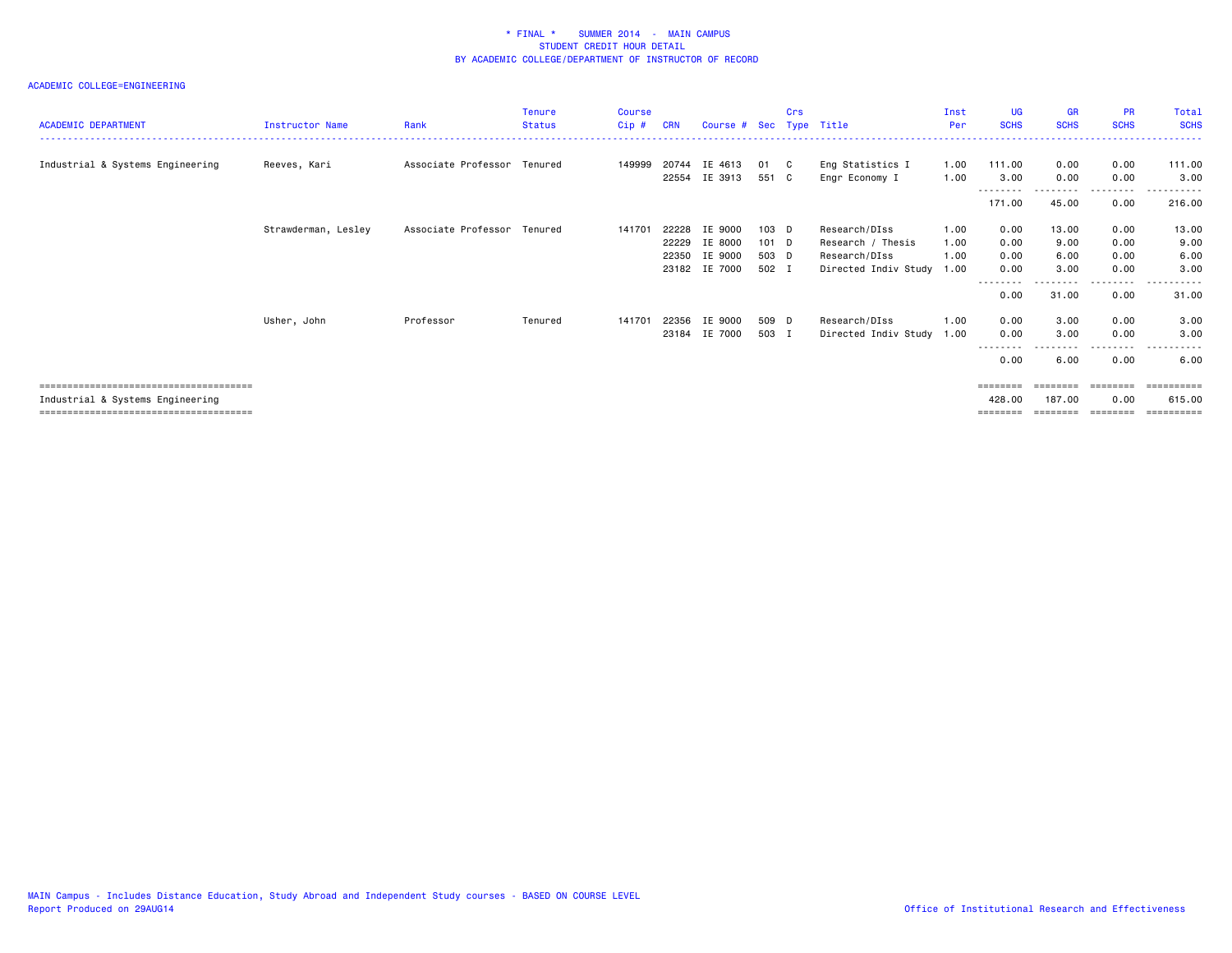| <b>ACADEMIC DEPARTMENT</b> | Instructor Name    | Rank                              | <b>Tenure</b><br><b>Status</b> | <b>Course</b><br>Cip# | <b>CRN</b>     | Course #             | Sec      | Crs<br><b>Type</b> | Title                                 | Inst<br>Per  | UG<br><b>SCHS</b>                                    | <b>GR</b><br><b>SCHS</b>                                                                                                                             | <b>PR</b><br><b>SCHS</b> | <b>Total</b><br><b>SCHS</b>                                                                                                                                    |
|----------------------------|--------------------|-----------------------------------|--------------------------------|-----------------------|----------------|----------------------|----------|--------------------|---------------------------------------|--------------|------------------------------------------------------|------------------------------------------------------------------------------------------------------------------------------------------------------|--------------------------|----------------------------------------------------------------------------------------------------------------------------------------------------------------|
| Mechanical Engineering     | Adebiyi, George    | Lecturer                          | Non-Ten Track                  | 141901                | 20900<br>20902 | ME 3513<br>ME 3523   | 01<br>01 | C<br>C             | Thermodynamics I<br>Thermodynamics II | 1.00<br>1.00 | 45.00<br>54.00                                       | 0.00<br>0.00                                                                                                                                         | 0.00<br>0.00             | 45.00<br>54.00                                                                                                                                                 |
|                            |                    |                                   |                                |                       |                |                      |          |                    |                                       |              | <u>.</u><br>99.00                                    | .<br>0.00                                                                                                                                            | 0.00                     | $\frac{1}{2} \left( \frac{1}{2} \right) \left( \frac{1}{2} \right) \left( \frac{1}{2} \right) \left( \frac{1}{2} \right)$<br>99.00                             |
|                            | Bammann, Douglas   | Professor                         | Tenured                        |                       |                | 141901 22897 ME 9000 | $101$ D  |                    | Research / Diss                       | 1.00         | 0.00                                                 | 1.00                                                                                                                                                 | 0.00                     | 1.00                                                                                                                                                           |
|                            |                    |                                   |                                |                       |                |                      |          |                    |                                       |              | .<br>.<br>0.00                                       | 1.00                                                                                                                                                 | 0.00                     | 1.00                                                                                                                                                           |
|                            | Cho, HeeJin        | Assistant Professor Ten Track     |                                | 141901 22881          |                | ME 8000              | 102 D    |                    | Research / Thesis                     | 1.00         | 0.00                                                 | 6.00                                                                                                                                                 | 0.00                     | 6.00                                                                                                                                                           |
|                            |                    |                                   |                                |                       | 22898          | ME 9000              | 102 D    |                    | Research / Diss                       | 1.00         | 0.00                                                 | 9.00                                                                                                                                                 | 0.00                     | 9.00                                                                                                                                                           |
|                            |                    |                                   |                                |                       | 23296          | ME 7000              | 106 I    |                    | Directed Indiv Study 1.00             |              | 0.00                                                 | 3.00                                                                                                                                                 | 0.00                     | 3.00                                                                                                                                                           |
|                            |                    |                                   |                                |                       | 23317          | ME 7000              | 107 I    |                    | Directed Indiv Study 1.00             |              | 0.00                                                 | 3.00                                                                                                                                                 | 0.00                     | 3.00                                                                                                                                                           |
|                            |                    |                                   |                                |                       | 23432          | ME 7000              | 108 I    |                    | Directed Indiv Study 1.00             |              | 0.00                                                 | 3.00                                                                                                                                                 | 0.00                     | 3.00                                                                                                                                                           |
|                            |                    |                                   |                                |                       | 23473          | ME 4000              | 105 I    |                    | Directed Indiv Study 1.00             |              | 3.00<br>$\sim$ $\sim$<br>$\sim$ $\sim$ $\sim$ $\sim$ | 0.00                                                                                                                                                 | 0.00                     | 3.00                                                                                                                                                           |
|                            |                    |                                   |                                |                       |                |                      |          |                    |                                       |              | 3.00                                                 | 24.00                                                                                                                                                | 0.00                     | 27.00                                                                                                                                                          |
|                            | Daniewicz, Steven  | Professor                         | Tenured                        | 141901                | 22882          | ME 8000              | 103 D    |                    | Research / Thesis                     | 1.00         | 0.00                                                 | 3.00                                                                                                                                                 | 0.00                     | 3.00                                                                                                                                                           |
|                            |                    |                                   |                                |                       | 22899          | ME 9000              | 103      | D                  | Research / Diss                       | 1.00         | 0.00                                                 | 3.00                                                                                                                                                 | 0.00                     | 3.00                                                                                                                                                           |
|                            |                    |                                   |                                |                       | 23514          | ME 9000              | 51       | D                  | Research / Diss                       | 1.00         | 0.00                                                 | 6.00                                                                                                                                                 | 0.00                     | 6.00                                                                                                                                                           |
|                            |                    |                                   |                                |                       |                |                      |          |                    |                                       |              | د د د د                                              | $\frac{1}{2} \left( \frac{1}{2} \right) \left( \frac{1}{2} \right) \left( \frac{1}{2} \right) \left( \frac{1}{2} \right) \left( \frac{1}{2} \right)$ | .                        | $- - - -$                                                                                                                                                      |
|                            |                    |                                   |                                |                       |                |                      |          |                    |                                       |              | 0.00                                                 | 12.00                                                                                                                                                | 0.00                     | 12.00                                                                                                                                                          |
|                            | El Kadiri, Haitham | Assistant Professor Ten Track     |                                | 141901                | 22883          | ME 8000              | 104 D    |                    | Research / Thesis                     | 1.00         | 0.00                                                 | 6.00                                                                                                                                                 | 0.00                     | 6.00                                                                                                                                                           |
|                            |                    |                                   |                                |                       | 22900          | ME 9000              | 104 D    |                    | Research / Diss                       | 1.00         | 0.00                                                 | 15.00                                                                                                                                                | 0.00                     | 15.00                                                                                                                                                          |
|                            |                    |                                   |                                | 309999                | 22627          | <b>CME 9000</b>      | 101 D    |                    | Research/Dis                          | 1.00         | 0.00<br>.                                            | 6.00<br>.                                                                                                                                            | 0.00<br>.                | 6.00<br>$\frac{1}{2}$                                                                                                                                          |
|                            |                    |                                   |                                |                       |                |                      |          |                    |                                       |              | 0.00                                                 | 27.00                                                                                                                                                | 0.00                     | 27.00                                                                                                                                                          |
|                            | Hammi, Youssef     | Research Assist Pro Non-Ten Track |                                | 141901                |                | 23213 ME 9000        | 119 D    |                    | Research / Diss                       | 1.00         | 0.00                                                 | 1.00                                                                                                                                                 | 0.00                     | 1.00                                                                                                                                                           |
|                            |                    |                                   |                                |                       |                |                      |          |                    |                                       |              | .<br>0.00                                            | 1.00                                                                                                                                                 | 0.00                     | 1.00                                                                                                                                                           |
|                            | Hodge, B. Keith    | Lecturer                          | Non-Ten Track                  |                       |                | 141901 23429 ME 4000 | 103 I    |                    | Directed Indiv Study 1.00             |              | 3.00                                                 | 0.00                                                                                                                                                 | 0.00                     | 3.00                                                                                                                                                           |
|                            |                    |                                   |                                |                       |                |                      |          |                    |                                       |              | . <u>.</u> .<br>3.00                                 | .<br>0.00                                                                                                                                            | .<br>0.00                | $- - - -$<br>3.00                                                                                                                                              |
|                            | Horstemeyer, Mark  | Professor                         | Tenured                        | 141901                | 22901          | ME 9000              | 105 D    |                    | Research / Diss                       | 1.00         | 0.00                                                 | 42.00                                                                                                                                                | 0.00                     | 42.00                                                                                                                                                          |
|                            |                    |                                   |                                |                       | 23430          | ME 4000              | $104$ I  |                    | Directed Indiv Study                  | 1.00         | 3.00                                                 | 0.00                                                                                                                                                 | 0.00                     | 3.00                                                                                                                                                           |
|                            |                    |                                   |                                | 309999                | 23129          | CME 9000 104 D       |          |                    | Research/Dis                          | 1.00         | 0.00                                                 | 6.00                                                                                                                                                 | 0.00                     | 6.00                                                                                                                                                           |
|                            |                    |                                   |                                |                       |                |                      |          |                    |                                       |              | .                                                    | .                                                                                                                                                    | .                        | $\frac{1}{2}$                                                                                                                                                  |
|                            |                    |                                   |                                |                       |                |                      |          |                    |                                       |              | 3.00                                                 | 48.00                                                                                                                                                | 0.00                     | 51.00                                                                                                                                                          |
|                            | Jones, Elborn      | Lecturer                          | Non-Ten Track                  | 141901                | 20905          | ME 4443              | 101 C    |                    | Mech Systems Design                   | 1.00         | 102.00                                               | 0.00                                                                                                                                                 | 0.00                     | 102.00                                                                                                                                                         |
|                            |                    |                                   |                                |                       | 21443          | ME 6443              | 501 C    |                    | Mech Systems Design                   | 1.00         | 0.00                                                 | 3.00                                                                                                                                                 | 0.00                     | 3.00                                                                                                                                                           |
|                            |                    |                                   |                                |                       |                |                      |          |                    |                                       |              | .<br>102.00                                          | 2.2.2.2.2<br>3.00                                                                                                                                    | .<br>0.00                | $\frac{1}{2} \left( \frac{1}{2} \right) \left( \frac{1}{2} \right) \left( \frac{1}{2} \right) \left( \frac{1}{2} \right) \left( \frac{1}{2} \right)$<br>105.00 |
|                            |                    |                                   |                                |                       |                |                      |          |                    |                                       |              |                                                      |                                                                                                                                                      |                          |                                                                                                                                                                |
|                            | Knizley, Alta      | Instructor                        | Non-Ten Track                  | 141901                |                | 20898 ME 3313        | 101 C    |                    | Heat Transfer                         | 1.00         | 57.00<br>.                                           | 0.00<br>$\frac{1}{2} \left( \frac{1}{2} \right) \left( \frac{1}{2} \right) \left( \frac{1}{2} \right) \left( \frac{1}{2} \right)$                    | 0.00<br>.                | 57.00<br>.                                                                                                                                                     |
|                            |                    |                                   |                                |                       |                |                      |          |                    |                                       |              | 57.00                                                | 0.00                                                                                                                                                 | 0.00                     | 57.00                                                                                                                                                          |
|                            | Krishnan, Sundar   | Assistant Professor Ten Track     |                                | 141901                | 22885          | ME 8000              | 106      | D                  | Research / Thesis                     | 1.00         | 0.00                                                 | 6.00                                                                                                                                                 | 0.00                     | 6.00                                                                                                                                                           |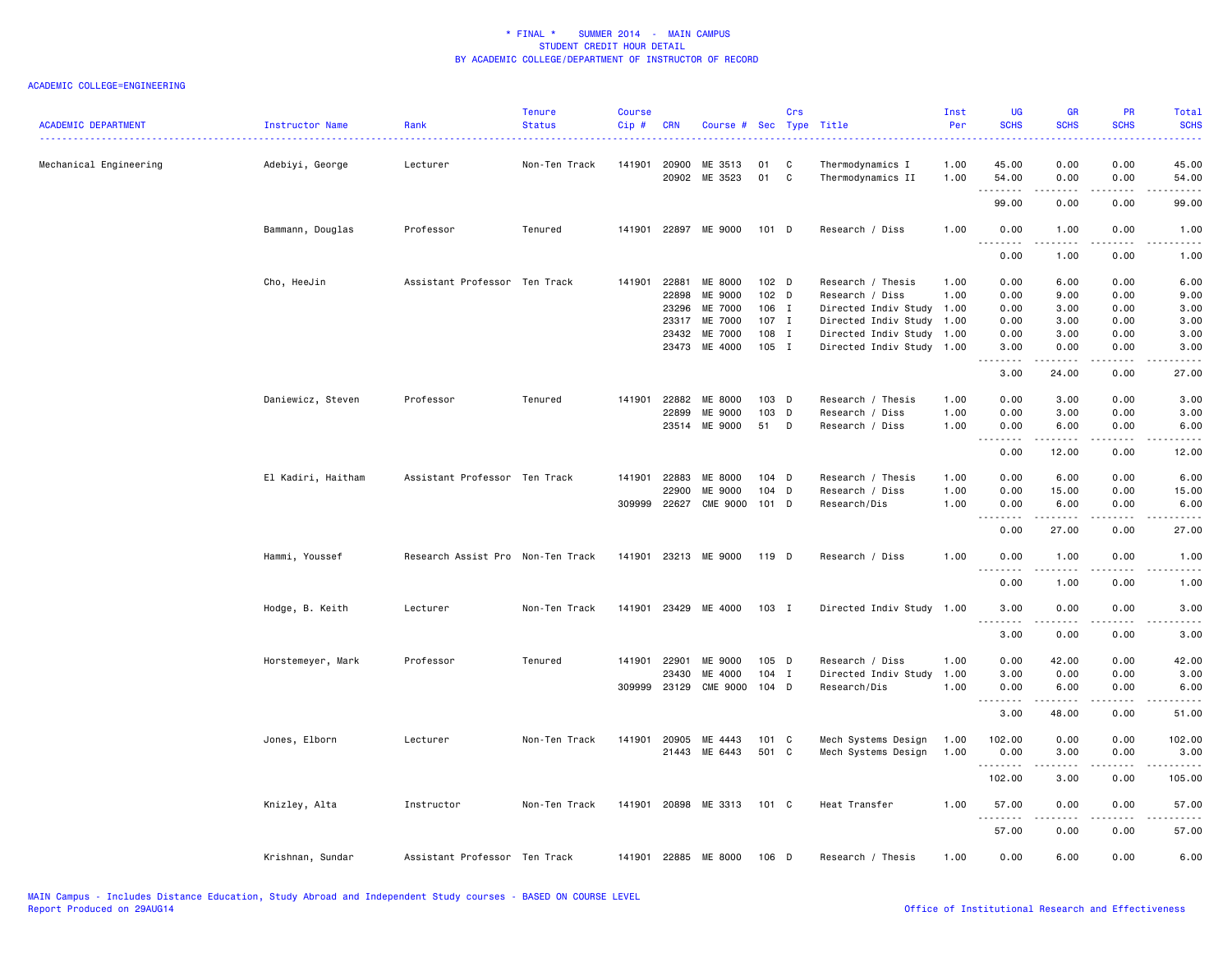| <b>ACADEMIC DEPARTMENT</b> | Instructor Name                                     | Rank                              | <b>Tenure</b><br><b>Status</b> | <b>Course</b><br>Cip # | <b>CRN</b> | Course # Sec Type Title  |                | Crs    |                                                        | Inst<br>Per  | UG<br><b>SCHS</b>                        | <b>GR</b><br><b>SCHS</b>                                                                                                                                      | <b>PR</b><br><b>SCHS</b> | Total<br><b>SCHS</b>  |
|----------------------------|-----------------------------------------------------|-----------------------------------|--------------------------------|------------------------|------------|--------------------------|----------------|--------|--------------------------------------------------------|--------------|------------------------------------------|---------------------------------------------------------------------------------------------------------------------------------------------------------------|--------------------------|-----------------------|
|                            |                                                     |                                   |                                |                        |            |                          |                |        |                                                        |              | <u>.</u>                                 |                                                                                                                                                               |                          |                       |
|                            |                                                     |                                   |                                |                        |            |                          |                |        |                                                        |              | 0.00                                     | 6.00                                                                                                                                                          | 0.00                     | 6.00                  |
| Mechanical Engineering     | Ledbury, Emily                                      | Grad Teach Assist                 | Not Applicable                 |                        |            | 141901 23435 ME 3513     | 03 C           |        | Thermodynamics I                                       | 1.00         | 48.00                                    | 0.00                                                                                                                                                          | 0.00                     | 48.00                 |
|                            |                                                     |                                   |                                |                        |            |                          |                |        |                                                        |              | 48.00                                    | 0.00                                                                                                                                                          | 0.00                     | 48.00                 |
|                            | Li, Bin                                             | Research Assist Pro Non-Ten Track |                                | 141901                 | 23162      | ME 8000<br>23163 ME 9000 | 118 D<br>118 D |        | Research / Thesis<br>Research / Diss                   | 1.00<br>1.00 | 0.00<br>0.00                             | 6.00<br>6.00                                                                                                                                                  | 0.00<br>0.00             | 6.00<br>6.00          |
|                            |                                                     |                                   |                                |                        |            |                          |                |        |                                                        |              |                                          |                                                                                                                                                               |                          |                       |
|                            |                                                     |                                   |                                |                        |            |                          |                |        |                                                        |              | 0.00                                     | 12.00                                                                                                                                                         | 0.00                     | 12.00                 |
|                            | Luck, Rogelio                                       | Professor                         | Tenured                        | 141901                 |            | 22903 ME 9000            | 107 D          |        | Research / Diss                                        | 1.00         | 0.00<br>.<br>$\sim$ $\sim$               | 12.00<br>------                                                                                                                                               | 0.00<br>.                | 12.00<br>.            |
|                            |                                                     |                                   |                                |                        |            |                          |                |        |                                                        |              | 0.00                                     | 12.00                                                                                                                                                         | 0.00                     | 12.00                 |
|                            | Mago, Pedro                                         | Professor                         | Tenured                        | 141901                 | 22887      | ME 8000                  | 108 D          |        | Research / Thesis                                      | 1.00         | 0.00                                     | 6.00                                                                                                                                                          | 0.00                     | 6.00                  |
|                            |                                                     |                                   |                                |                        | 22904      | ME 9000                  | 108 D          |        | Research / Diss                                        | 1.00         | 0.00<br>. <b>.</b> .                     | 12.00                                                                                                                                                         | 0.00                     | 12.00                 |
|                            |                                                     |                                   |                                |                        |            |                          |                |        |                                                        |              | 0.00                                     | 18.00                                                                                                                                                         | 0.00                     | 18.00                 |
|                            | Myers, Oliver                                       | Assistant Professor Ten Track     |                                | 141901                 | 20904      | ME 4403                  | 101 C          |        | Machine Design                                         | 1.00         | 18.00                                    | 0.00                                                                                                                                                          | 0.00                     | 18.00                 |
|                            |                                                     |                                   |                                |                        | 22906      | ME 9000                  | 110 D          |        | Research / Diss                                        | 1.00         | 0.00<br>.                                | 1.00                                                                                                                                                          | 0.00                     | 1.00                  |
|                            |                                                     |                                   |                                |                        |            |                          |                |        |                                                        |              | 18.00                                    | .<br>1.00                                                                                                                                                     | 0.00                     | 19.00                 |
|                            | Patton, Richard                                     | Assistant Professor Tenured       |                                | 141901                 | 20903      | ME 3613                  | 01             | C      | System Dynamics                                        | 1.00         | 72.00                                    | 0.00                                                                                                                                                          | 0.00                     | 72.00                 |
|                            |                                                     |                                   |                                |                        | 20906      | ME 4643                  | 51             | C      | Intro Vibration/Cont 1.00                              |              | 84.00<br>1.1.1.1.1.1.1                   | 0.00<br>.                                                                                                                                                     | 0.00<br><u>.</u>         | 84.00<br><u>.</u>     |
|                            |                                                     |                                   |                                |                        |            |                          |                |        |                                                        |              | 156.00                                   | 0.00                                                                                                                                                          | 0.00                     | 156.00                |
|                            | Schneider, Judith                                   | Professor                         | Tenured                        | 141901                 | 22646      | ME 7000                  | $101$ I        |        | Directed Indiv Study 1.00                              |              | 0.00                                     | 4.00                                                                                                                                                          | 0.00                     | 4.00                  |
|                            |                                                     |                                   |                                |                        | 22891      | ME 8000                  | 112 D          |        | Research / Thesis                                      | 1.00         | 0.00                                     | 19.00                                                                                                                                                         | 0.00                     | 19.00                 |
|                            |                                                     |                                   |                                |                        | 23134      | ME 7000                  | 103 I          |        | Directed Indiv Study 1.00                              |              | 0.00                                     | 3.00                                                                                                                                                          | 0.00                     | 3.00                  |
|                            |                                                     |                                   |                                |                        | 23135      | ME 7000                  | $104$ I        |        | Directed Indiv Study 1.00                              |              | 0.00                                     | 3.00                                                                                                                                                          | 0.00                     | 3.00                  |
|                            |                                                     |                                   |                                |                        | 23224      | ME 7000                  | 105 I          |        | Directed Indiv Study 1.00                              |              | 0.00                                     | 3.00                                                                                                                                                          | 0.00                     | 3.00                  |
|                            |                                                     |                                   |                                |                        | 23425      | ME 4000<br>23492 ME 7000 | 102 I<br>501 I |        | Directed Indiv Study 1.00<br>Directed Indiv Study 1.00 |              | 3.00<br>0.00                             | 0.00<br>3.00                                                                                                                                                  | 0.00<br>0.00             | 3.00<br>3.00          |
|                            |                                                     |                                   |                                |                        |            |                          |                |        |                                                        |              | $\omega$ is $\omega$ in $\omega$<br>3.00 | .<br>35.00                                                                                                                                                    | .<br>0.00                | .<br>38.00            |
|                            | Shamsaei, Nima                                      | Assistant Professor Ten Track     |                                | 141901                 | 22909      | ME 9000                  | 113 D          |        | Research / Diss                                        | 1.00         | 0.00                                     | 12.00                                                                                                                                                         | 0.00                     | 12.00                 |
|                            |                                                     |                                   |                                |                        | 23091      | ME 7000                  | $102$ I        |        | Directed Indiv Study                                   | 1.00         | 0.00                                     | 3.00                                                                                                                                                          | 0.00                     | 3.00                  |
|                            |                                                     |                                   |                                |                        | 23581      | ME 9000                  | 52             | $\Box$ | Research / Diss                                        | 1.00         | 0.00<br>.<br>$\sim$ $\sim$               | 3.00<br>$- - - - -$                                                                                                                                           | 0.00<br>.                | 3.00<br>$\frac{1}{2}$ |
|                            |                                                     |                                   |                                |                        |            |                          |                |        |                                                        |              | 0.00                                     | 18.00                                                                                                                                                         | 0.00                     | 18.00                 |
|                            | Srinivasan, Kalyan Kuma Associate Professor Tenured |                                   |                                | 141901                 |            | 22893 ME 8000            | 114 D          |        | Research / Thesis                                      | 1.00         | 0.00                                     | 12.00<br>$\frac{1}{2} \left( \frac{1}{2} \right) \left( \frac{1}{2} \right) \left( \frac{1}{2} \right) \left( \frac{1}{2} \right) \left( \frac{1}{2} \right)$ | 0.00                     | 12.00                 |
|                            |                                                     |                                   |                                |                        |            |                          |                |        |                                                        |              | 0.00                                     | 12.00                                                                                                                                                         | 0.00                     | 12.00                 |
|                            | Stone, Tonya                                        | Assistant Professor Ten Track     |                                | 141901                 | 22894      | ME 8000                  | 115 D          |        | Research / Thesis                                      | 1.00         | 0.00                                     | 3.00                                                                                                                                                          | 0.00                     | 3.00                  |
|                            |                                                     |                                   |                                |                        | 22911      | ME 9000                  | 115            | D      | Research / Diss                                        | 1.00         | 0.00                                     | 6.00                                                                                                                                                          | 0.00                     | 6.00                  |
|                            |                                                     |                                   |                                | 309999                 | 23193      | CME 9000                 | 105            | D      | Research/Dis                                           | 1.00         | 0.00                                     | 3.00                                                                                                                                                          | 0.00                     | 3.00                  |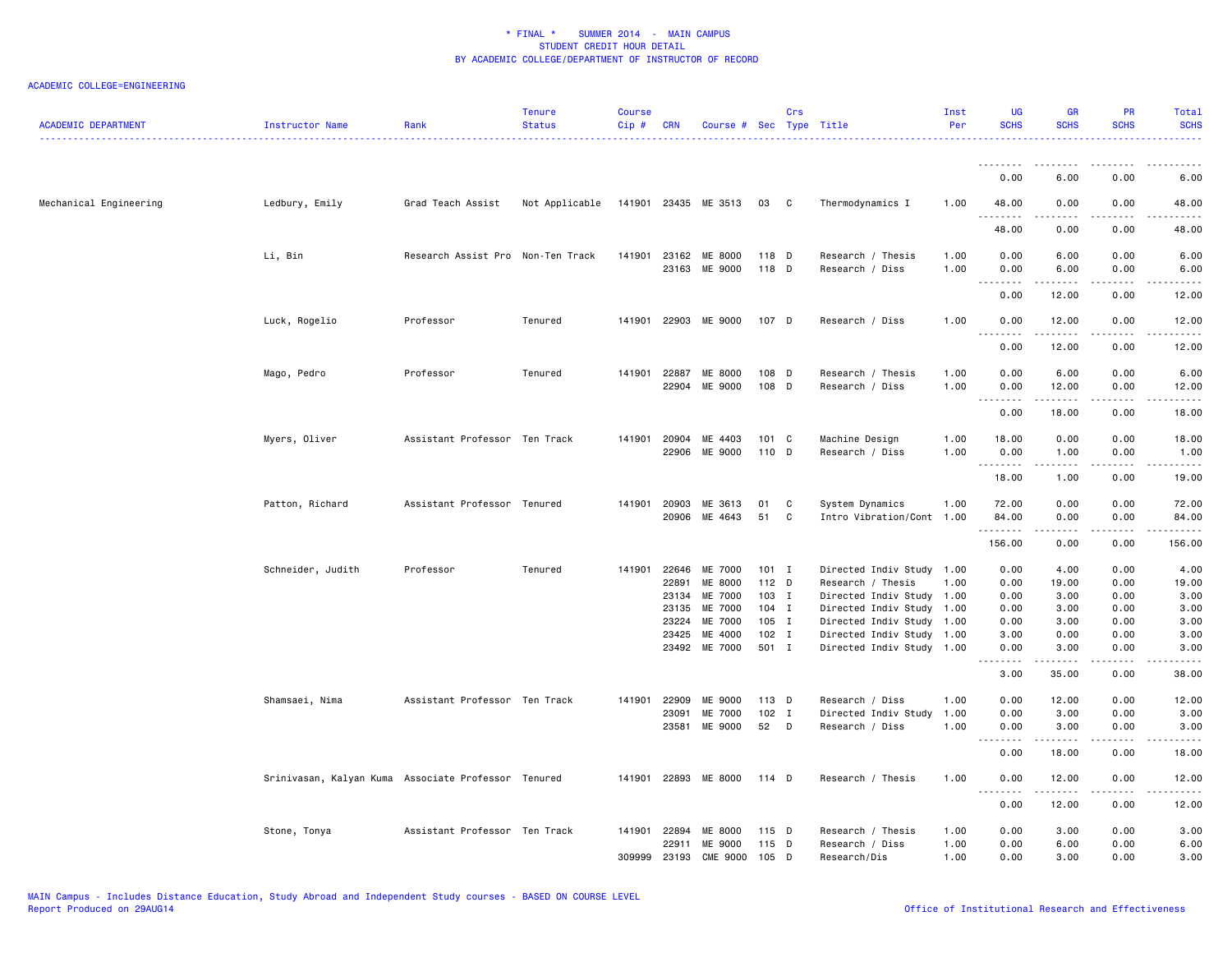| <b>ACADEMIC DEPARTMENT</b> | Instructor Name | Rank                          | Tenure<br><b>Status</b> | <b>Course</b><br>Cip# | <b>CRN</b> | Course # Sec Type Title |         | Crs |                           | Inst<br>Per | UG<br><b>SCHS</b> | <b>GR</b><br><b>SCHS</b> | <b>PR</b><br><b>SCHS</b> | Total<br><b>SCHS</b> |
|----------------------------|-----------------|-------------------------------|-------------------------|-----------------------|------------|-------------------------|---------|-----|---------------------------|-------------|-------------------|--------------------------|--------------------------|----------------------|
|                            |                 |                               |                         |                       |            |                         |         |     |                           |             |                   |                          |                          |                      |
|                            |                 |                               |                         |                       |            |                         |         |     |                           |             | 0.00              | 12.00                    | 0.00                     | 12.00                |
| Mechanical Engineering     | Thompson, Scott | Assistant Professor Ten Track |                         | 141901                | 22895      | ME 8000                 | 116 $D$ |     | Research / Thesis         | 1.00        | 0.00              | 18.00                    | 0.00                     | 18.00                |
|                            |                 |                               |                         |                       |            | 22912 ME 9000           | 116 D   |     | Research / Diss           | 1.00        | 0.00              | 24.00                    | 0.00                     | 24.00                |
|                            |                 |                               |                         |                       |            | 23312 ME 4000           | $101$ I |     | Directed Indiv Study 1.00 |             | 3.00              | 0.00                     | 0.00                     | 3,00                 |
|                            |                 |                               |                         |                       |            |                         |         |     |                           |             | --------<br>3.00  | 42.00                    | .<br>0.00                | .<br>45.00           |
|                            | Walters, Dibbon | Associate Professor Tenured   |                         | 141901                | 22896      | ME 8000                 | 117 D   |     | Research / Thesis         | 1.00        | 0.00              | 12.00                    | 0.00                     | 12.00                |
|                            |                 |                               |                         |                       |            | 22913 ME 9000           | 117 D   |     | Research / Diss           | 1.00        | 0.00              | 6.00                     | 0.00                     | 6.00                 |
|                            |                 |                               |                         | 309999                | 23229      | <b>CME 9000</b>         | 106 D   |     | Research/Dis              | 1.00        | 0.00              | 3.00                     | 0.00                     | 3,00                 |
|                            |                 |                               |                         |                       |            |                         |         |     |                           |             | --------<br>0.00  | 21.00                    | --------<br>0.00         | 21.00                |
|                            |                 |                               |                         |                       |            |                         |         |     |                           |             | ========          |                          | ========                 | =========            |
| Mechanical Engineering     |                 |                               |                         |                       |            |                         |         |     |                           |             | 495.00            | 305.00                   | 0.00                     | 800,00               |
|                            |                 |                               |                         |                       |            |                         |         |     |                           |             | ========          |                          | ========                 | ==========           |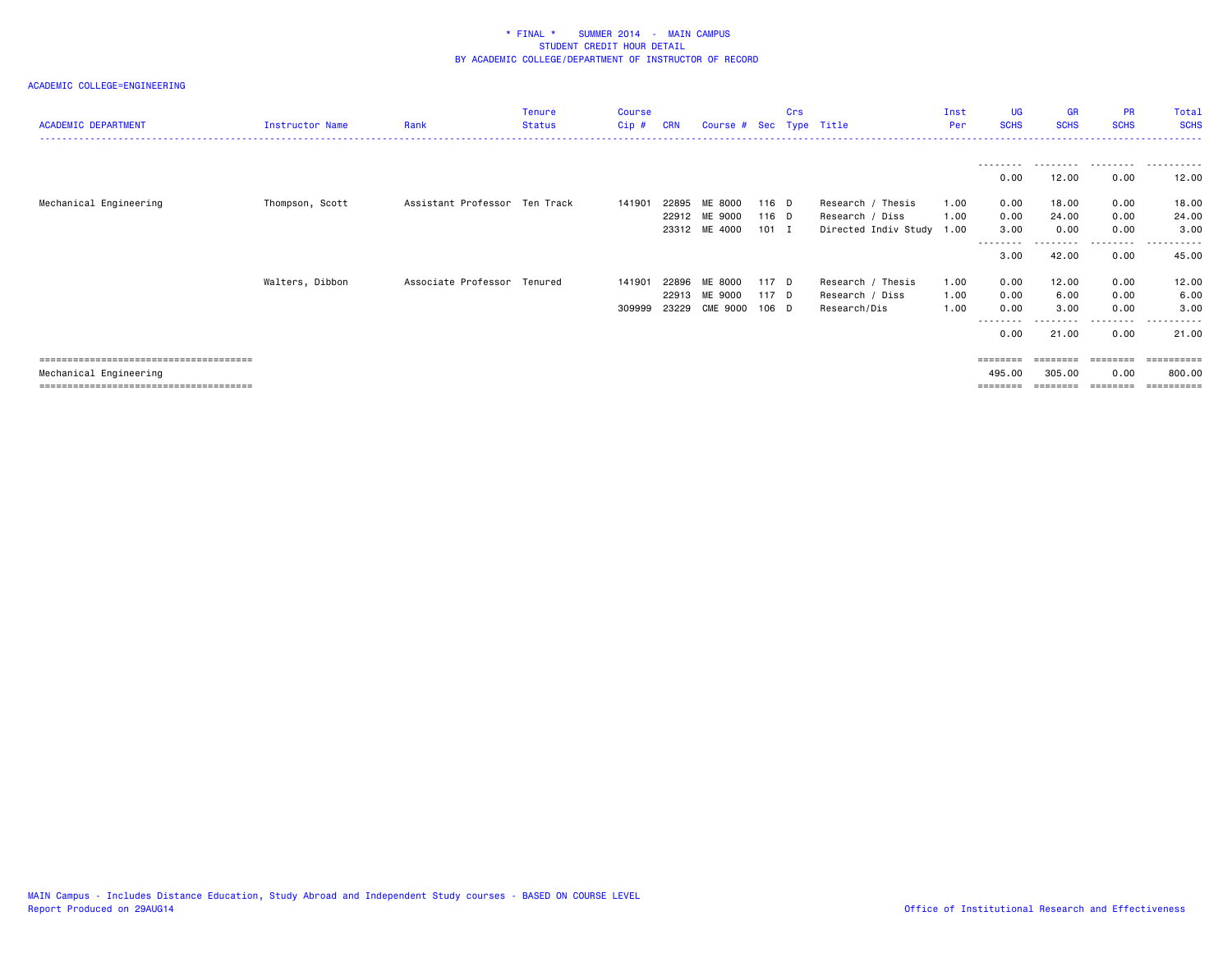| <b>ACADEMIC DEPARTMENT</b>                                              | Instructor Name   | Rank                          | <b>Tenure</b><br><b>Status</b> | <b>Course</b><br>Cip# | <b>CRN</b>   | Course # Sec Type Title     |    | Crs |                           | Inst<br>Per | UG<br><b>SCHS</b>  | GR<br><b>SCHS</b>                                                                                                                 | <b>PR</b><br><b>SCHS</b> | <b>Total</b><br><b>SCHS</b> |
|-------------------------------------------------------------------------|-------------------|-------------------------------|--------------------------------|-----------------------|--------------|-----------------------------|----|-----|---------------------------|-------------|--------------------|-----------------------------------------------------------------------------------------------------------------------------------|--------------------------|-----------------------------|
| School of Chemical Engineering                                          | Bricka, Ray       | Associate Professor Tenured   |                                |                       | 140701 20198 | CHE 3413 01                 |    | C   | Eng Materials             | 1.00        | 72.00              | 0.00                                                                                                                              | 0.00                     | 72.00                       |
|                                                                         |                   |                               |                                |                       | 21742        | CHE 4423 01                 |    | C.  | Fun Of Ind Corrosion      | 1.00        | 30.00              | 0.00                                                                                                                              | 0.00                     | 30.00                       |
|                                                                         |                   |                               |                                |                       | 21743        | CHE 6423 01                 |    | C   | Fun Of Ind Corrosion      | 1.00        | 0.00               | 3.00                                                                                                                              | 0.00                     | 3.00                        |
|                                                                         |                   |                               |                                |                       |              | 23246 CHE 9000 101 D        |    |     | Research/Diss             | 1.00        | 0.00<br>.          | 1.00<br>.                                                                                                                         | 0.00<br>.                | 1.00<br>.                   |
|                                                                         |                   |                               |                                |                       |              |                             |    |     |                           |             | 102.00             | 4.00                                                                                                                              | 0.00                     | 106.00                      |
|                                                                         | Elmore, Billy     | Associate Professor Tenured   |                                |                       |              | 140701 23217 CHE 4000 101 I |    |     | Directed Indiv Study 1.00 |             | 3.00<br>.          | 0.00<br>$\frac{1}{2} \left( \frac{1}{2} \right) \left( \frac{1}{2} \right) \left( \frac{1}{2} \right) \left( \frac{1}{2} \right)$ | 0.00<br>. <b>.</b>       | 3.00<br>.                   |
|                                                                         |                   |                               |                                |                       |              |                             |    |     |                           |             | 3.00               | 0.00                                                                                                                              | 0.00                     | 3.00                        |
|                                                                         | French, William   | Associate Professor Tenured   |                                |                       | 140701 23240 | CHE 8000 102 D              |    |     | Research / Thesis         | 1.00        | 0.00               | 3.00                                                                                                                              | 0.00                     | 3.00                        |
|                                                                         |                   |                               |                                |                       | 23292        | CHE 9000                    | 01 | D   | Research/Diss             | 1.00        | 0.00               | 6.00                                                                                                                              | 0.00                     | 6.00                        |
|                                                                         |                   |                               |                                |                       |              | 23534 CHE 9000 52 D         |    |     | Research/Diss             | 1.00        | 0.00<br>.          | 3.00<br>-----                                                                                                                     | 0.00<br>.                | 3.00                        |
|                                                                         |                   |                               |                                |                       |              |                             |    |     |                           |             | 0.00               | 12.00                                                                                                                             | 0.00                     | 12.00                       |
|                                                                         | Keith, Jason      | Professor                     | Tenured                        |                       |              | 140701 23254 CHE 9000 108 D |    |     | Research/Diss             | 1.00        | 0.00<br>.          | 6.00<br>$\sim$ $\sim$ $\sim$                                                                                                      | 0.00                     | 6.00                        |
|                                                                         |                   |                               |                                |                       |              |                             |    |     |                           |             | 0.00               | 6.00                                                                                                                              | 0.00                     | 6.00                        |
|                                                                         | Kundu, Santanu    | Assistant Professor Ten Track |                                |                       |              | 140701 23537 CHE 9000 55    |    | D.  | Research/Diss             | 1.00        | 0.00<br>.          | 6.00<br>.                                                                                                                         | 0.00                     | 6.00                        |
|                                                                         |                   |                               |                                |                       |              |                             |    |     |                           |             | 0.00               | 6.00                                                                                                                              | 0.00                     | 6.00                        |
|                                                                         | Pearson, Larry    | Non-Faculty                   | Not Applicable                 | 140701                | 20196        | CHE 3113 01                 |    | C.  | Chem En Thermo I          | 1.00        | 66.00              | 0.00                                                                                                                              | 0.00                     | 66.00                       |
|                                                                         |                   |                               |                                |                       | 20197        | CHE 3123 51                 |    | C   | Chem En Thermo II         | 1.00        | 60.00              | 0.00                                                                                                                              | 0.00                     | 60.00                       |
|                                                                         |                   |                               |                                |                       |              | 22950 CHE 3223 51           |    | C   | Separation Processes 1.00 |             | 39.00<br>.         | 0.00<br>المستبدة                                                                                                                  | 0.00<br>.                | 39.00<br>.                  |
|                                                                         |                   |                               |                                |                       |              |                             |    |     |                           |             | 165.00             | 0.00                                                                                                                              | 0.00                     | 165.00                      |
|                                                                         | Rai, Neeraj       | Assistant Professor Ten Track |                                | 140701                |              | 23538 CHE 9000 56           |    | D   | Research/Diss             | 1.00        | 0.00<br>.          | 3.00<br>----                                                                                                                      | 0.00<br>.                | 3.00<br>-----               |
|                                                                         |                   |                               |                                |                       |              |                             |    |     |                           |             | 0.00               | 3.00                                                                                                                              | 0.00                     | 3.00                        |
|                                                                         | Toghiani, Hossein | Professor                     | Tenured                        |                       |              | 140701 23244 CHE 8000 106 D |    |     | Research / Thesis         | 1.00        | 0.00               | 3.00<br>.                                                                                                                         | 0.00                     | 3.00                        |
|                                                                         |                   |                               |                                |                       |              |                             |    |     |                           |             | 0.00               | 3.00                                                                                                                              | 0.00                     | 3.00                        |
|                                                                         | Walters, Keisha   | Non-Faculty                   | Tenured                        |                       |              | 140701 23245 CHE 8000 107 D |    |     | Research / Thesis         | 1.00        | 0.00<br>.          | 12.00<br>.                                                                                                                        | 0.00                     | 12.00                       |
|                                                                         |                   |                               |                                |                       |              |                             |    |     |                           |             | 0.00               | 12.00                                                                                                                             | 0.00                     | 12.00                       |
| -------------------------------------<br>School of Chemical Engineering |                   |                               |                                |                       |              |                             |    |     |                           |             | ========<br>270.00 | ========<br>46.00                                                                                                                 | ========<br>0.00         | ==========<br>316.00        |
| -------------------------------------                                   |                   |                               |                                |                       |              |                             |    |     |                           |             | ========           | <b>ESSESSES</b>                                                                                                                   | ========                 | ==========                  |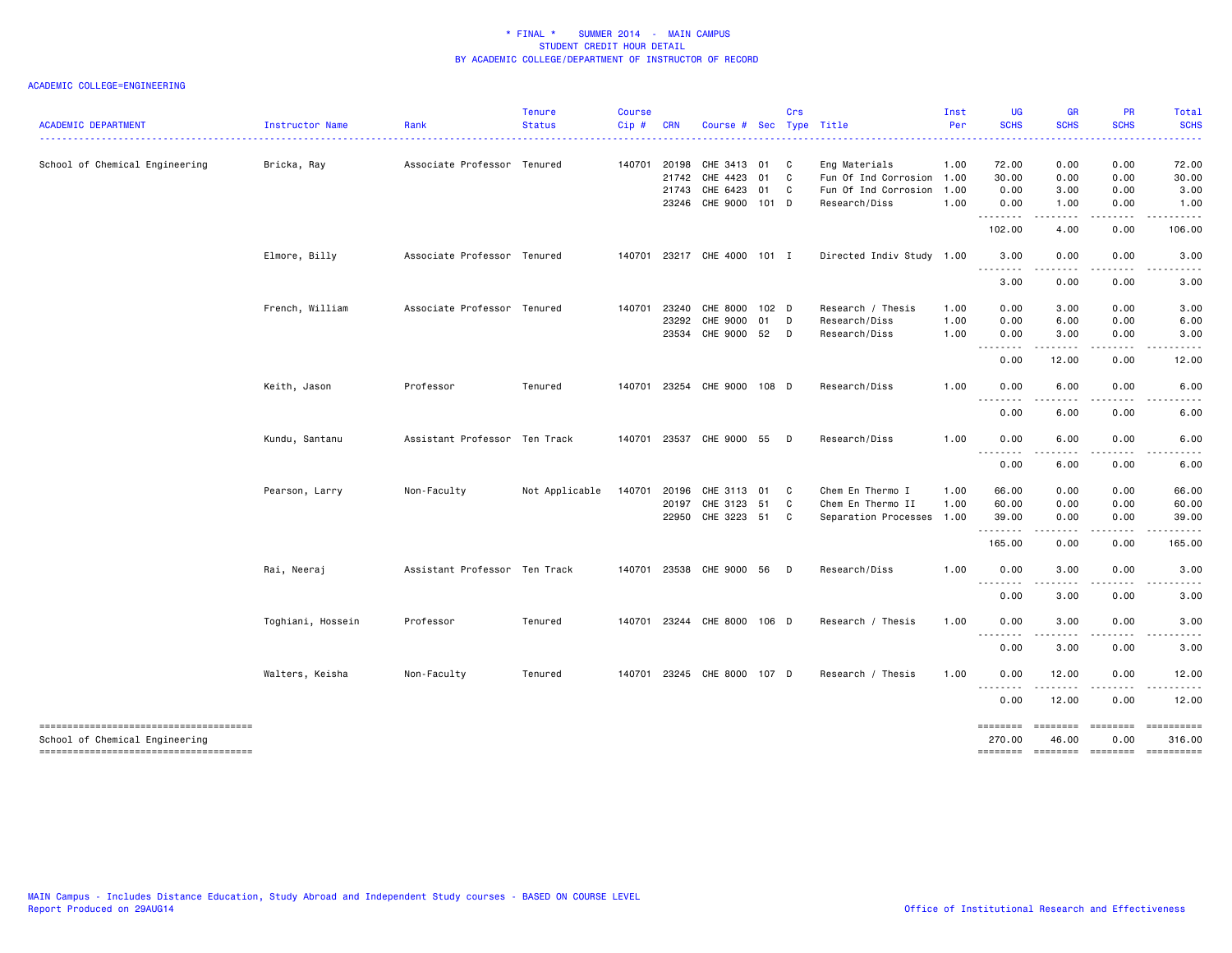### ACADEMIC COLLEGE=FOREST RESOURCES

| <b>ACADEMIC DEPARTMENT</b> | Instructor Name    | Rank                              | <b>Tenure</b><br><b>Status</b> | <b>Course</b><br>Cip # | <b>CRN</b>   | Course #             |                  | Crs | Sec Type Title                       | Inst<br>Per  | <b>UG</b><br><b>SCHS</b>                         | <b>GR</b><br><b>SCHS</b> | <b>PR</b><br><b>SCHS</b> | Total<br><b>SCHS</b>                                                                                                               |
|----------------------------|--------------------|-----------------------------------|--------------------------------|------------------------|--------------|----------------------|------------------|-----|--------------------------------------|--------------|--------------------------------------------------|--------------------------|--------------------------|------------------------------------------------------------------------------------------------------------------------------------|
| Forestry                   | Evans, David       | Professor                         | Tenured                        | 030501 22250           | 22268        | F0 8000<br>F0 9000   | 101 D<br>101 D   |     | Research / Thesis<br>Research / Diss | 1.00<br>1.00 | 0.00<br>0.00                                     | 3.00<br>1.00             | 0.00<br>0.00             | 3.00<br>1.00                                                                                                                       |
|                            |                    |                                   |                                |                        |              |                      |                  |     |                                      |              | $\omega$ is $\omega$ in<br>$\sim$ $\sim$<br>0.00 | .<br>4.00                | .<br>0.00                | $\frac{1}{2}$<br>4.00                                                                                                              |
|                            | Ezell, Andrew      | Professor                         | Tenured                        | 030501                 | 22251        | F0 8000              | 102 D            |     | Research / Thesis                    | 1.00         | 0.00                                             | 13.00                    | 0.00                     | 13.00                                                                                                                              |
|                            |                    |                                   |                                | 030599                 | 23044        | F0 4513              | 101 B            |     | Forestry Conservatio 1.00            |              | 9.00                                             | 0.00                     | 0.00                     | 9.00                                                                                                                               |
|                            |                    |                                   |                                |                        | 23045        | FO 6513              | $101 \quad B$    |     | Forestry Conservatio 1.00            |              | 0.00                                             | 45.00                    | 0.00                     | 45.00                                                                                                                              |
|                            |                    |                                   |                                |                        |              |                      |                  |     |                                      |              | <u>.</u><br>9.00                                 | 58.00                    | 0.00                     | 67.00                                                                                                                              |
|                            | Fan, Zhaofei       | Associate Professor Tenured       |                                | 030501                 | 22252        | F0 8000              | 103 D            |     | Research / Thesis                    | 1.00         | 0.00                                             | 6.00                     | 0.00                     | 6.00                                                                                                                               |
|                            |                    |                                   |                                |                        | 22269        | F0 9000              | 102 <sub>D</sub> |     | Research / Diss                      | 1.00         | 0.00                                             | 6.00                     | 0.00                     | 6.00                                                                                                                               |
|                            |                    |                                   |                                |                        |              |                      |                  |     |                                      |              | .<br>$\sim$ $\sim$<br>0.00                       | 12.00                    | .<br>0.00                | 12.00                                                                                                                              |
|                            | Frey, Brent        | Assistant Professor Ten Track     |                                |                        | 030501 22253 | F0 8000              | 104 D            |     | Research / Thesis                    | 1.00         | 0.00                                             | 6.00                     | 0.00                     | 6.00                                                                                                                               |
|                            |                    |                                   |                                |                        |              |                      |                  |     |                                      |              | $\sim$ $\sim$ $\sim$<br>-----                    | -----                    | .                        | $\frac{1}{2}$                                                                                                                      |
|                            |                    |                                   |                                |                        |              |                      |                  |     |                                      |              | 0.00                                             | 6.00                     | 0.00                     | 6.00                                                                                                                               |
|                            | Grace, Laura       | Professor                         | Tenured                        | 030501 20671           |              | F0 4231              | 101 L            |     | Intro to Wood Supply 1.00            |              | 38.00                                            | 0.00                     | 0.00                     | 38.00                                                                                                                              |
|                            |                    |                                   |                                |                        | 22254        | F0 8000              | 105              | D   | Research / Thesis                    | 1.00         | 0.00                                             | 1.00                     | 0.00                     | 1.00                                                                                                                               |
|                            |                    |                                   |                                |                        |              | 22914 F0 6231        | 101 L            |     | Intro to Wood Supply 1.00            |              | 0.00                                             | 1.00                     | 0.00                     | 1.00                                                                                                                               |
|                            |                    |                                   |                                |                        |              |                      |                  |     |                                      |              | .<br>38.00                                       | .<br>2.00                | 0.00                     | $\frac{1}{2} \left( \frac{1}{2} \right) \left( \frac{1}{2} \right) \left( \frac{1}{2} \right) \left( \frac{1}{2} \right)$<br>40.00 |
|                            | Grado, Stephen     | Professor                         | Tenured                        | 030501 22255           |              | F0 8000              | 106 D            |     | Research / Thesis                    | 1.00         | 0.00                                             | 3.00                     | 0.00                     | 3.00                                                                                                                               |
|                            |                    |                                   |                                |                        |              | 22270 FO 9000        | 103 D            |     | Research / Diss                      | 1.00         | 0.00                                             | 1.00                     | 0.00                     | 1.00                                                                                                                               |
|                            |                    |                                   |                                |                        |              |                      |                  |     |                                      |              | .                                                | .                        | -----                    | والمناصبات                                                                                                                         |
|                            |                    |                                   |                                |                        |              |                      |                  |     |                                      |              | 0.00                                             | 4.00                     | 0.00                     | 4.00                                                                                                                               |
|                            | Grala, Robert      | Associate Professor Tenured       |                                | 030501                 |              | 22271 F0 9000        | 104 D            |     | Research / Diss                      | 1.00         | 0.00<br><u>.</u>                                 | 18.00<br>.               | 0.00<br>.                | 18.00<br>.                                                                                                                         |
|                            |                    |                                   |                                |                        |              |                      |                  |     |                                      |              | 0.00                                             | 18.00                    | 0.00                     | 18.00                                                                                                                              |
|                            | Grebner, Donald    | Professor                         | Tenured                        |                        |              | 030501 22272 F0 9000 | 105 D            |     | Research / Diss                      | 1.00         | 0.00                                             | 6.00                     | 0.00                     | 6.00                                                                                                                               |
|                            |                    |                                   |                                |                        |              |                      |                  |     |                                      |              | $\sim$ $\sim$ $\sim$<br>.<br>0.00                | $- - - -$<br>6.00        | .<br>0.00                | $- - - -$<br>6.00                                                                                                                  |
|                            | Jeffreys, Jonathan | Non-Faculty                       | Not Applicable                 | 030501                 | 20670        | FO 3015              | 101 C            |     | For Desc & Analysis                  | 0.70         | 129.50                                           | 0.00                     | 0.00                     | 129.50                                                                                                                             |
|                            |                    |                                   |                                |                        |              |                      |                  |     |                                      |              | .<br>129.50                                      | 0.00                     | 0.00                     | .<br>129.50                                                                                                                        |
|                            | Munn, Ian          | Non-Faculty                       | Tenured                        | 030501 22261           |              | F0 8000              | $112$ D          |     | Research / Thesis                    | 1.00         | 0.00                                             | 6.00                     | 0.00                     | 6.00                                                                                                                               |
|                            |                    |                                   |                                |                        |              | 22274 FO 9000        | 107 D            |     | Research / Diss                      | 1.00         | 0.00                                             | 1.00                     | 0.00                     | 1.00                                                                                                                               |
|                            |                    |                                   |                                |                        |              |                      |                  |     |                                      |              | .                                                | .                        | . <b>.</b>               | $\frac{1}{2} \left( \frac{1}{2} \right) \left( \frac{1}{2} \right) \left( \frac{1}{2} \right) \left( \frac{1}{2} \right)$          |
|                            |                    |                                   |                                |                        |              |                      |                  |     |                                      |              | 0.00                                             | 7.00                     | 0.00                     | 7.00                                                                                                                               |
|                            | Roberts, Scott     | Professor                         | Tenured                        | 030501 22262           |              | F0 8000              | 113 D            |     | Research / Thesis                    | 1.00         | 0.00                                             | 6.00                     | 0.00                     | 6.00                                                                                                                               |
|                            |                    |                                   |                                |                        | 22275        | F0 9000              | 108 D            |     | Research / Diss                      | 1.00         | 0.00                                             | 6.00                     | 0.00                     | 6.00                                                                                                                               |
|                            |                    |                                   |                                |                        |              |                      |                  |     |                                      |              | المستمين<br>$\sim$ $\sim$ $\sim$                 | <b>.</b>                 | 22222<br>0.00            | .                                                                                                                                  |
|                            |                    |                                   |                                |                        |              |                      |                  |     |                                      |              | 0.00                                             | 12.00                    |                          | 12.00                                                                                                                              |
|                            | Rousseau, Randall  | Extension Professor Non-Ten Track |                                | 030501 22263           |              | F0 8000              | 114 D            |     | Research / Thesis                    | 1.00         | 0.00                                             | 19.00                    | 0.00                     | 19.00                                                                                                                              |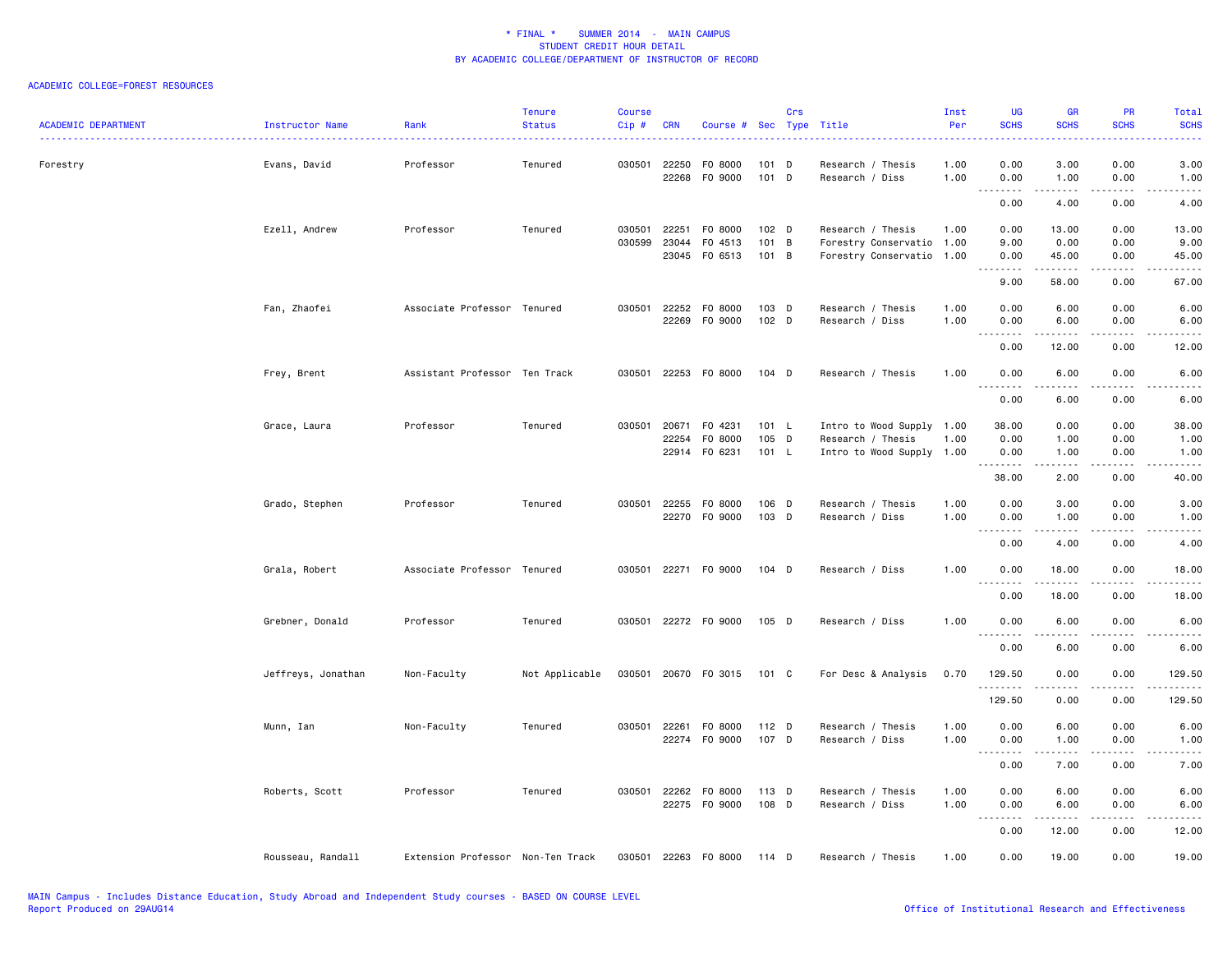## ACADEMIC COLLEGE=FOREST RESOURCES

| <b>ACADEMIC DEPARTMENT</b> | Instructor Name   | Rank                          | <b>Tenure</b><br><b>Status</b> | <b>Course</b><br>Cip# | <b>CRN</b> | Course # Sec         |       | Crs | Type Title                | Inst<br>Per | UG<br><b>SCHS</b>  | GR<br><b>SCHS</b>  | <b>PR</b><br><b>SCHS</b> | Total<br><b>SCHS</b> |
|----------------------------|-------------------|-------------------------------|--------------------------------|-----------------------|------------|----------------------|-------|-----|---------------------------|-------------|--------------------|--------------------|--------------------------|----------------------|
|                            |                   |                               |                                |                       |            |                      |       |     |                           |             | --------           |                    |                          |                      |
|                            |                   |                               |                                |                       |            |                      |       |     |                           |             | 0.00               | 19.00              | 0.00                     | 19.00                |
| Forestry                   | Sabatia, Charles  | Assistant Professor Ten Track |                                |                       |            | 030501 20670 F0 3015 | 101 C |     | For Desc & Analysis       | 0.30        | 55.50<br>--------  | 0.00               | 0.00<br>---------        | 55.50<br>. <b>.</b>  |
|                            |                   |                               |                                |                       |            |                      |       |     |                           |             | 55.50              | 0.00               | 0.00                     | 55.50                |
|                            | Siegert, Courtney | Assistant Professor Ten Track |                                |                       |            | 030501 20669 F0 3012 | 101 L |     | Int Forest Communiti 1.00 |             | 82.00              | 0.00               | 0.00                     | 82.00                |
|                            |                   |                               |                                |                       |            |                      |       |     |                           |             | ---------<br>82.00 | . <i>.</i><br>0.00 | ---------<br>0.00        | ------<br>82.00      |
|                            | Sun, Changyou     | Associate Professor Tenured   |                                | 030501                | 22266      | F0 8000              | 117 D |     | Research / Thesis         | 1.00        | 0.00               | 6.00               | 0.00                     | 6.00                 |
|                            |                   |                               |                                |                       | 22277      | F0 9000              | 110 D |     | Research / Diss           | 1.00        | 0.00               | 12.00              | 0.00<br>$\cdots$         | 12.00<br>.           |
|                            |                   |                               |                                |                       |            |                      |       |     |                           |             | --------<br>0.00   | 18.00              | 0.00                     | 18.00                |
|                            | Varner, Julian    | Assistant Professor Ten Track |                                |                       |            | 030501 22267 FO 8000 | 118 D |     | Research / Thesis         | 1.00        | 0.00<br>--------   | 19.00              | 0.00<br>----             | 19,00                |
|                            |                   |                               |                                |                       |            |                      |       |     |                           |             | 0.00               | 19.00              | 0.00                     | 19.00                |
|                            |                   |                               |                                |                       |            |                      |       |     |                           |             | $=$ = = = = = = =  | ========           | <b>EEEEEEE</b>           | eessesses            |
| Forestry                   |                   |                               |                                |                       |            |                      |       |     |                           |             | 314,00             | 185,00             | 0.00                     | 499,00               |
|                            |                   |                               |                                |                       |            |                      |       |     |                           |             | ========           | ========           | ========                 | ==========           |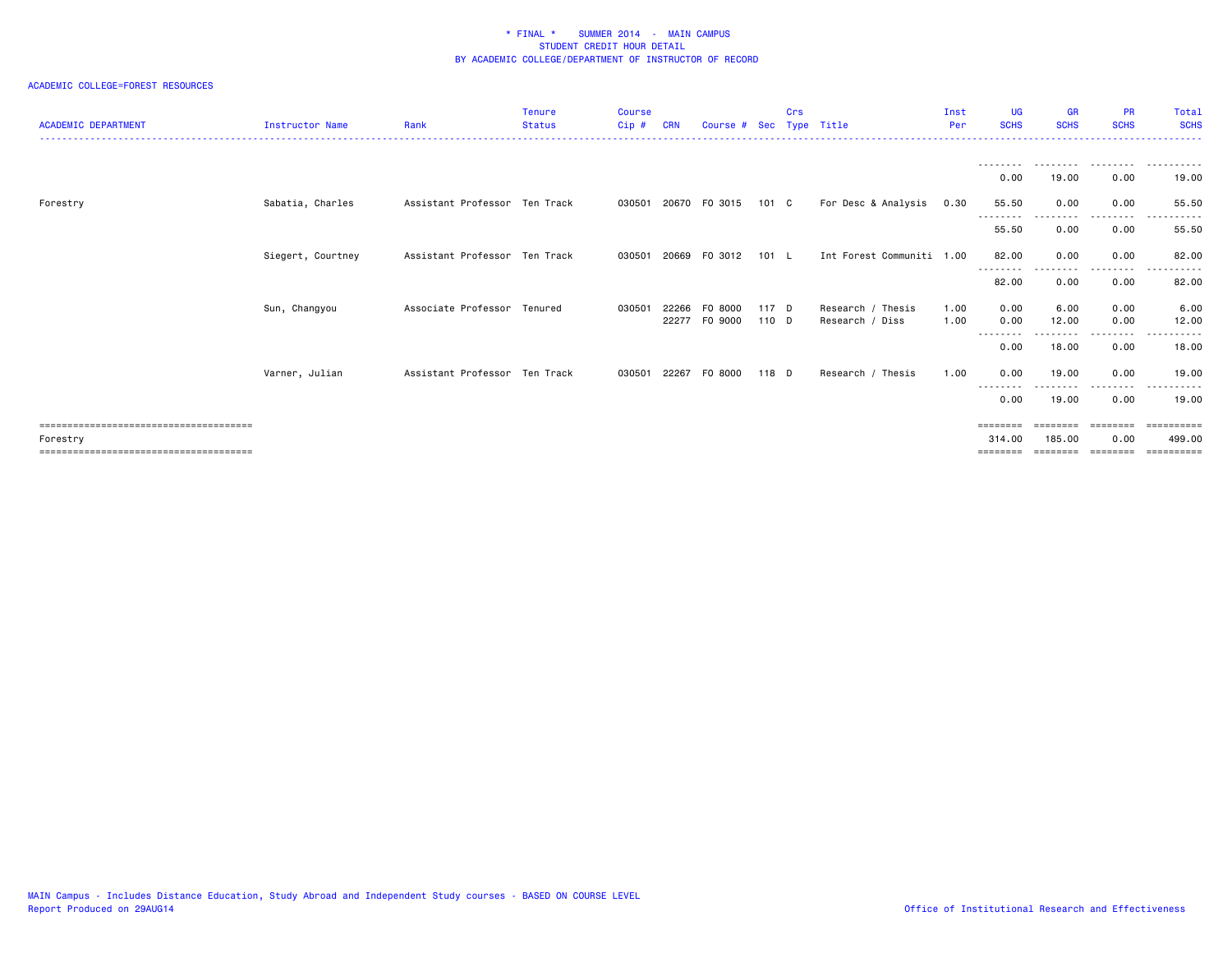### ACADEMIC COLLEGE=FOREST RESOURCES

| <b>ACADEMIC DEPARTMENT</b> | Instructor Name                                       | Rank                              | <b>Tenure</b><br><b>Status</b> | Course<br>Cip# | CRN   | Course # Sec Type Title |                  | Crs          |                           | Inst<br>Per | UG<br><b>SCHS</b>                                                                                                                                                                                                                                                                                                                                                                                                                                                                      | <b>GR</b><br><b>SCHS</b>                                                                                                                                      | PR<br><b>SCHS</b>              | <b>Total</b><br><b>SCHS</b>                                                                                                                                   |
|----------------------------|-------------------------------------------------------|-----------------------------------|--------------------------------|----------------|-------|-------------------------|------------------|--------------|---------------------------|-------------|----------------------------------------------------------------------------------------------------------------------------------------------------------------------------------------------------------------------------------------------------------------------------------------------------------------------------------------------------------------------------------------------------------------------------------------------------------------------------------------|---------------------------------------------------------------------------------------------------------------------------------------------------------------|--------------------------------|---------------------------------------------------------------------------------------------------------------------------------------------------------------|
| Sustainable Bioproducts    | Barnes, H. Michael                                    | Professor                         | Tenured                        |                |       | 030501 22321 FP 9000    | $101$ D          |              | Research / Diss           | 1.00        | 0.00                                                                                                                                                                                                                                                                                                                                                                                                                                                                                   | 6.00                                                                                                                                                          | 0.00                           | 6.00<br>$\frac{1}{2} \left( \frac{1}{2} \right) \left( \frac{1}{2} \right) \left( \frac{1}{2} \right) \left( \frac{1}{2} \right) \left( \frac{1}{2} \right)$  |
|                            |                                                       |                                   |                                |                |       |                         |                  |              |                           |             | 0.00                                                                                                                                                                                                                                                                                                                                                                                                                                                                                   | -----<br>6.00                                                                                                                                                 | 0.00                           | 6.00                                                                                                                                                          |
|                            | Borazjani, Abdolhamid                                 | Professor                         | Tenured                        |                |       | 030501 22309 FP 8000    | 102 <sub>D</sub> |              | Research / Thesis         | 1.00        | 0.00<br>$\sim$ $\sim$ $\sim$<br>.                                                                                                                                                                                                                                                                                                                                                                                                                                                      | 6.00<br>.                                                                                                                                                     | 0.00<br>$\sim$ $\sim$ $\sim$   | 6.00<br>.                                                                                                                                                     |
|                            |                                                       |                                   |                                |                |       |                         |                  |              |                           |             | 0.00                                                                                                                                                                                                                                                                                                                                                                                                                                                                                   | 6.00                                                                                                                                                          | 0.00                           | 6.00                                                                                                                                                          |
|                            | Diehl, Susan                                          | Professor                         | Tenured                        | 030501 22870   |       | FP 9000                 | 01               | D            | Research / Diss           | 1.00        | 0.00                                                                                                                                                                                                                                                                                                                                                                                                                                                                                   | 6.00                                                                                                                                                          | 0.00                           | 6.00                                                                                                                                                          |
|                            |                                                       |                                   |                                |                | 22871 | FP 9000                 | 51               | D            | Research / Diss           | 1.00        | 0.00                                                                                                                                                                                                                                                                                                                                                                                                                                                                                   | 3.00                                                                                                                                                          | 0.00                           | 3.00                                                                                                                                                          |
|                            |                                                       |                                   |                                |                | 22984 | FP 7000                 | 01               | I            | Directed Indiv Study 1.00 |             | 0.00                                                                                                                                                                                                                                                                                                                                                                                                                                                                                   | 3.00                                                                                                                                                          | 0.00                           | 3.00                                                                                                                                                          |
|                            |                                                       |                                   |                                |                | 23226 | FP 7000                 | 02               | $\mathbf{I}$ | Directed Indiv Study 1.00 |             | 0.00                                                                                                                                                                                                                                                                                                                                                                                                                                                                                   | 2.00                                                                                                                                                          | 0.00                           | 2.00                                                                                                                                                          |
|                            |                                                       |                                   |                                |                | 23227 | FP 7000                 | 53               | $\mathbf{I}$ | Directed Indiv Study 1.00 |             | 0.00<br>.                                                                                                                                                                                                                                                                                                                                                                                                                                                                              | 2.00<br>$- - - - -$                                                                                                                                           | 0.00<br>.                      | 2.00<br>.                                                                                                                                                     |
|                            |                                                       |                                   |                                |                |       |                         |                  |              |                           |             | 0.00                                                                                                                                                                                                                                                                                                                                                                                                                                                                                   | 16.00                                                                                                                                                         | 0.00                           | 16.00                                                                                                                                                         |
|                            | Hassan, El Barbary                                    | Assistant Professor Ten Track     |                                |                |       | 030501 22324 FP 9000    | $104$ D          |              | Research / Diss           | 1.00        | 0.00<br>.                                                                                                                                                                                                                                                                                                                                                                                                                                                                              | 3.00<br>.                                                                                                                                                     | 0.00<br>د د د د                | 3.00<br>$\frac{1}{2} \left( \frac{1}{2} \right) \left( \frac{1}{2} \right) \left( \frac{1}{2} \right) \left( \frac{1}{2} \right) \left( \frac{1}{2} \right)$  |
|                            |                                                       |                                   |                                |                |       |                         |                  |              |                           |             | 0.00                                                                                                                                                                                                                                                                                                                                                                                                                                                                                   | 3.00                                                                                                                                                          | 0.00                           | 3.00                                                                                                                                                          |
|                            | Jeremic Nikolic, Dragic Assistant Professor Ten Track |                                   |                                | 030501 22966   |       | FP 7000                 | 51               | $\mathbf{I}$ | Directed Indiv Study 1.00 |             | 0.00                                                                                                                                                                                                                                                                                                                                                                                                                                                                                   | 3.00                                                                                                                                                          | 0.00                           | 3.00                                                                                                                                                          |
|                            |                                                       |                                   |                                |                | 22983 | FP 7000                 | 52               | $\mathbf I$  | Directed Indiv Study 1.00 |             | 0.00                                                                                                                                                                                                                                                                                                                                                                                                                                                                                   | 3.00                                                                                                                                                          | 0.00                           | 3.00                                                                                                                                                          |
|                            |                                                       |                                   |                                |                | 23570 | FP 7000                 | 54               | $\mathbf{I}$ | Directed Indiv Study 1.00 |             | 0.00                                                                                                                                                                                                                                                                                                                                                                                                                                                                                   | 3.00                                                                                                                                                          | 0.00                           | 3.00                                                                                                                                                          |
|                            |                                                       |                                   |                                |                | 23575 | FP 7000                 | 55               | $\mathbf{I}$ | Directed Indiv Study 1.00 |             | 0.00                                                                                                                                                                                                                                                                                                                                                                                                                                                                                   | 3.00                                                                                                                                                          | 0.00                           | 3.00                                                                                                                                                          |
|                            |                                                       |                                   |                                |                |       |                         |                  |              |                           |             | .<br>$  -$<br>0.00                                                                                                                                                                                                                                                                                                                                                                                                                                                                     | $\frac{1}{2} \left( \frac{1}{2} \right) \left( \frac{1}{2} \right) \left( \frac{1}{2} \right) \left( \frac{1}{2} \right) \left( \frac{1}{2} \right)$<br>12.00 | $\omega$ is a $\omega$<br>0.00 | $\frac{1}{2} \left( \frac{1}{2} \right) \left( \frac{1}{2} \right) \left( \frac{1}{2} \right) \left( \frac{1}{2} \right) \left( \frac{1}{2} \right)$<br>12.00 |
|                            | Jones, Paul                                           | Extension Assoc Pro Non-Ten Track |                                | 030501         | 22313 | FP 8000                 | 106 D            |              | Research / Thesis         | 1.00        | 0.00                                                                                                                                                                                                                                                                                                                                                                                                                                                                                   | 1.00                                                                                                                                                          | 0.00                           | 1.00                                                                                                                                                          |
|                            |                                                       |                                   |                                |                |       | 22326 FP 9000           | 106 D            |              | Research / Diss           | 1.00        | 0.00                                                                                                                                                                                                                                                                                                                                                                                                                                                                                   | 6.00                                                                                                                                                          | 0.00                           | 6.00                                                                                                                                                          |
|                            |                                                       |                                   |                                |                |       |                         |                  |              |                           |             | .                                                                                                                                                                                                                                                                                                                                                                                                                                                                                      |                                                                                                                                                               |                                |                                                                                                                                                               |
|                            |                                                       |                                   |                                |                |       |                         |                  |              |                           |             | 0.00                                                                                                                                                                                                                                                                                                                                                                                                                                                                                   | 7.00                                                                                                                                                          | 0.00                           | 7.00                                                                                                                                                          |
|                            | Kitchens, Shane                                       | Assistant Professor Ten Track     |                                |                |       | 030501 22327 FP 9000    | 107 D            |              | Research / Diss           | 1.00        | 0.00<br>$\sim$ $\sim$ $\sim$<br>-----                                                                                                                                                                                                                                                                                                                                                                                                                                                  | 1.00<br>.                                                                                                                                                     | 0.00<br>$\frac{1}{2}$          | 1.00<br>$- - - - -$                                                                                                                                           |
|                            |                                                       |                                   |                                |                |       |                         |                  |              |                           |             | 0.00                                                                                                                                                                                                                                                                                                                                                                                                                                                                                   | 1.00                                                                                                                                                          | 0.00                           | 1.00                                                                                                                                                          |
|                            | Shmulsky, Rubin                                       | Professor                         | Tenured                        |                |       | 030501 22981 FP 7000    | 103 I            |              | Directed Indiv Study 1.00 |             | 0.00<br>$\sim$ $\sim$ $\sim$<br>.                                                                                                                                                                                                                                                                                                                                                                                                                                                      | 3.00<br>.                                                                                                                                                     | 0.00<br>والمحامر               | 3.00<br>.                                                                                                                                                     |
|                            |                                                       |                                   |                                |                |       |                         |                  |              |                           |             | 0.00                                                                                                                                                                                                                                                                                                                                                                                                                                                                                   | 3.00                                                                                                                                                          | 0.00                           | 3.00                                                                                                                                                          |
|                            | Steele, Philip                                        | Professor                         | Tenured                        |                |       | 030501 22331 FP 9000    | 111 D            |              | Research / Diss           | 1.00        | 0.00                                                                                                                                                                                                                                                                                                                                                                                                                                                                                   | 12.00                                                                                                                                                         | 0.00                           | 12.00                                                                                                                                                         |
|                            |                                                       |                                   |                                |                | 22987 | FP 9000                 | 02               | D            | Research / Diss           | 1.00        | 0.00                                                                                                                                                                                                                                                                                                                                                                                                                                                                                   | 3.00                                                                                                                                                          | 0.00                           | 3.00                                                                                                                                                          |
|                            |                                                       |                                   |                                |                |       |                         |                  |              |                           |             | .                                                                                                                                                                                                                                                                                                                                                                                                                                                                                      | $- - - - -$                                                                                                                                                   | د د د د                        | $\frac{1}{2}$                                                                                                                                                 |
|                            |                                                       |                                   |                                |                |       |                         |                  |              |                           |             | 0.00                                                                                                                                                                                                                                                                                                                                                                                                                                                                                   | 15.00                                                                                                                                                         | 0.00                           | 15.00                                                                                                                                                         |
|                            | Wan, Hui                                              | Associate Professor Ten Track     |                                |                |       | 030501 22332 FP 9000    | $112$ D          |              | Research / Diss           | 1.00        | 0.00<br>$\sim$ $\sim$ $\sim$                                                                                                                                                                                                                                                                                                                                                                                                                                                           | 6.00                                                                                                                                                          | 0.00                           | 6.00                                                                                                                                                          |
|                            |                                                       |                                   |                                |                |       |                         |                  |              |                           |             | 0.00                                                                                                                                                                                                                                                                                                                                                                                                                                                                                   | 6.00                                                                                                                                                          | 0.00                           | 6.00                                                                                                                                                          |
|                            | Zhang, Jilei                                          | Professor                         | Tenured                        | 030501 22320   |       | FP 8000                 | 113 D            |              | Research / Thesis         | 1.00        | 0.00                                                                                                                                                                                                                                                                                                                                                                                                                                                                                   | 6.00                                                                                                                                                          | 0.00                           | 6.00                                                                                                                                                          |
|                            |                                                       |                                   |                                |                | 22333 | FP 9000                 | 113              | D            | Research / Diss           | 1.00        | 0.00                                                                                                                                                                                                                                                                                                                                                                                                                                                                                   | 6.00                                                                                                                                                          | 0.00                           | 6.00                                                                                                                                                          |
|                            |                                                       |                                   |                                |                | 23582 | FP 9000                 | 52               | D            | Research / Diss           | 1.00        | 0.00                                                                                                                                                                                                                                                                                                                                                                                                                                                                                   | 6.00                                                                                                                                                          | 0.00                           | 6.00                                                                                                                                                          |
|                            |                                                       |                                   |                                |                |       |                         |                  |              |                           |             | $\begin{array}{cccccccccccccc} \multicolumn{2}{c}{} & \multicolumn{2}{c}{} & \multicolumn{2}{c}{} & \multicolumn{2}{c}{} & \multicolumn{2}{c}{} & \multicolumn{2}{c}{} & \multicolumn{2}{c}{} & \multicolumn{2}{c}{} & \multicolumn{2}{c}{} & \multicolumn{2}{c}{} & \multicolumn{2}{c}{} & \multicolumn{2}{c}{} & \multicolumn{2}{c}{} & \multicolumn{2}{c}{} & \multicolumn{2}{c}{} & \multicolumn{2}{c}{} & \multicolumn{2}{c}{} & \multicolumn{2}{c}{} & \multicolumn{2}{c}{} & \$ | .                                                                                                                                                             | .                              | $\frac{1}{2} \left( \frac{1}{2} \right) \left( \frac{1}{2} \right) \left( \frac{1}{2} \right) \left( \frac{1}{2} \right) \left( \frac{1}{2} \right)$          |
|                            |                                                       |                                   |                                |                |       |                         |                  |              |                           |             | 0.00                                                                                                                                                                                                                                                                                                                                                                                                                                                                                   | 18.00                                                                                                                                                         | 0.00                           | 18.00                                                                                                                                                         |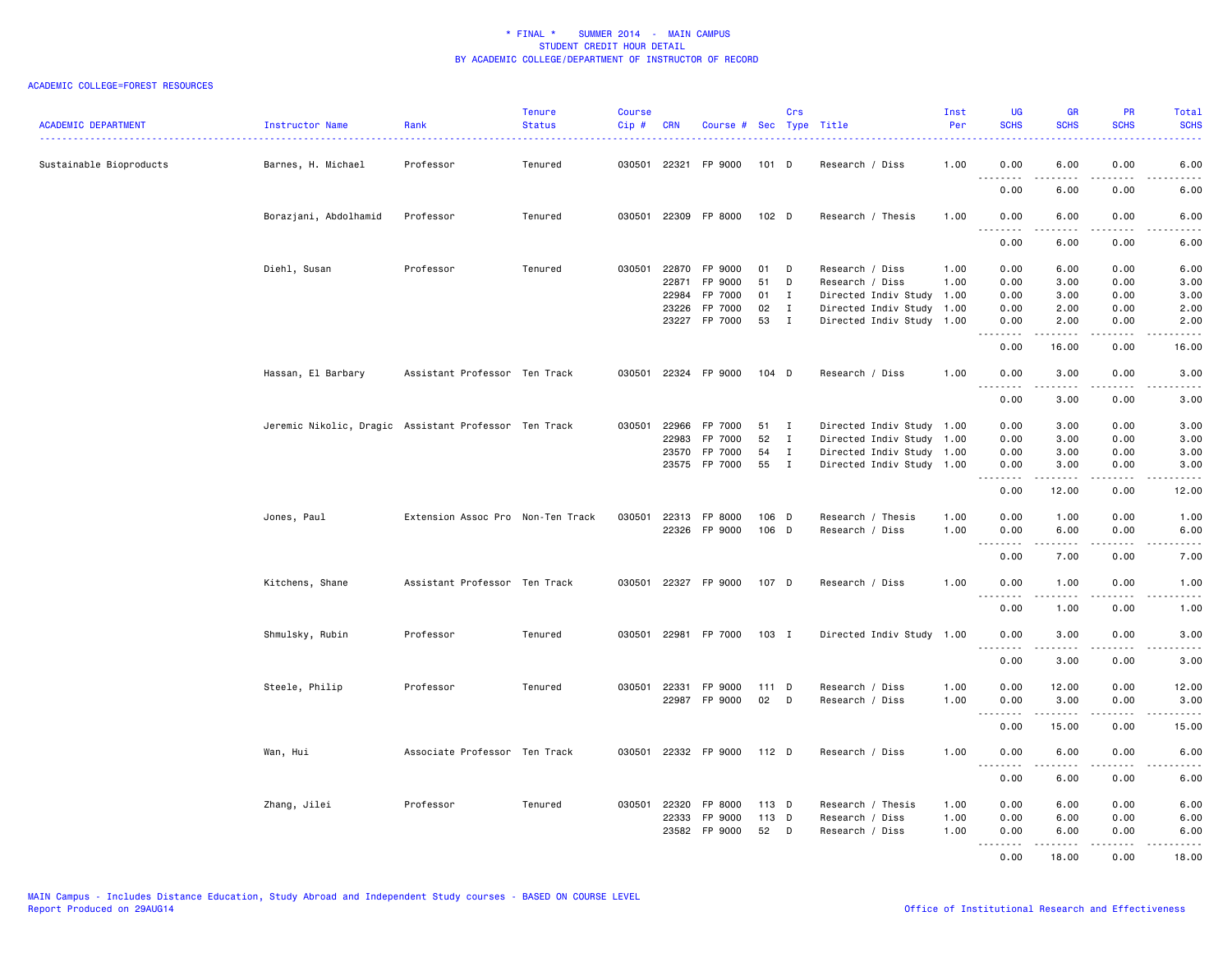# ACADEMIC COLLEGE=FOREST RESOURCES

|                     |                 |      | enure  |                                   | Tnst |             |             |             | Total       |
|---------------------|-----------------|------|--------|-----------------------------------|------|-------------|-------------|-------------|-------------|
| ACADEMIC DEPARTMENT | Instructor Name | Rank | Status | Cip # CRN Course # Sec Type Title | Per  | <b>SCHS</b> | <b>SCHS</b> | <b>SCHS</b> | <b>SCHS</b> |
|                     |                 |      |        |                                   |      |             |             |             |             |

====================================== ======== ======== ======== ==========

====================================== ======== ======== ======== ==========

Sustainable Bioproducts 0.00 93.00 0.00 93.00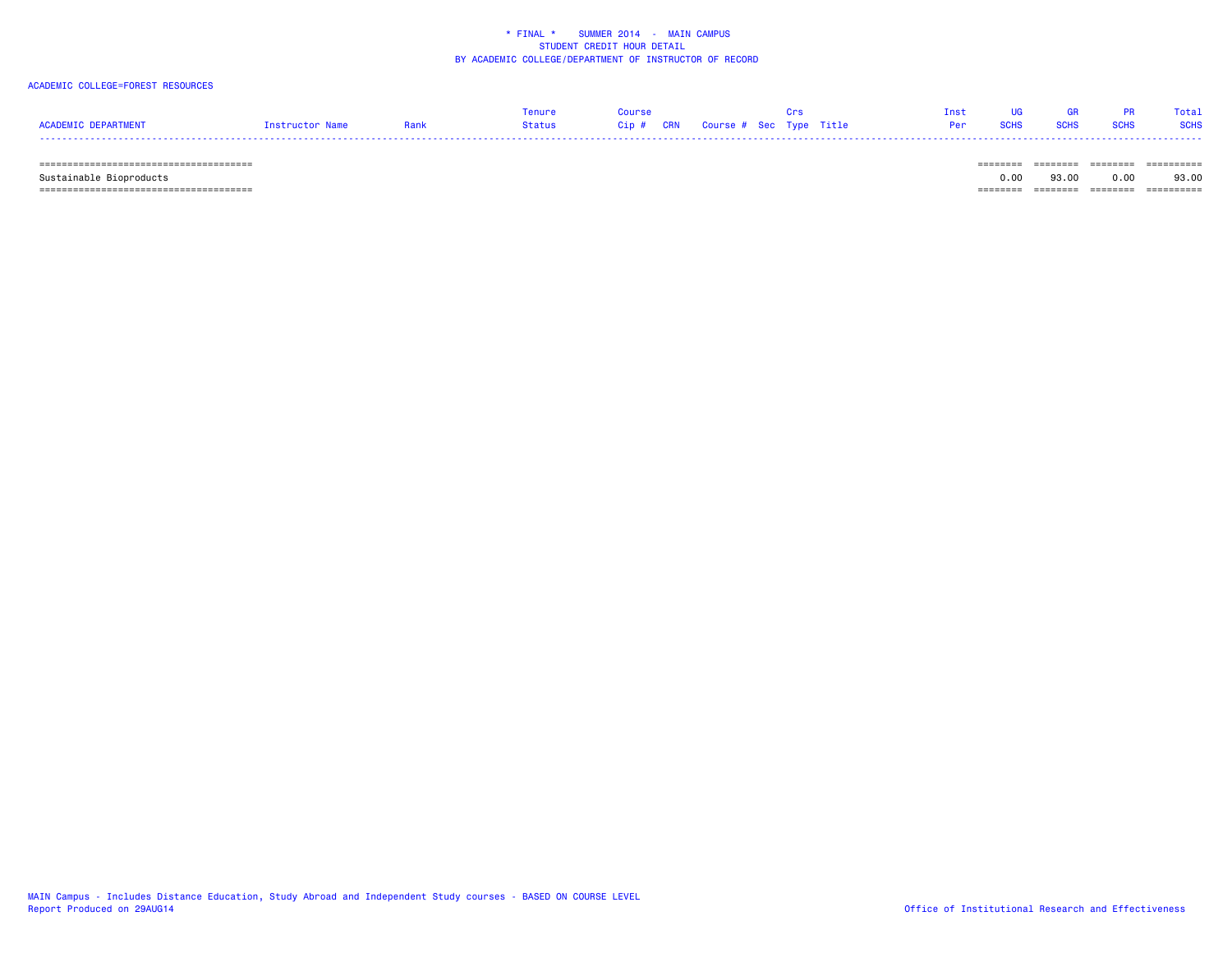## ACADEMIC COLLEGE=FOREST RESOURCES

| <b>ACADEMIC DEPARTMENT</b>        | Instructor Name   | Rank                              | <b>Tenure</b><br><b>Status</b> | Course<br>$Cip \#$ | <b>CRN</b>            | Course # Sec Type Title           |         | Crs |                                              | Inst<br>Per  | UG<br><b>SCHS</b>                 | <b>GR</b><br><b>SCHS</b> | <b>PR</b><br><b>SCHS</b>       | Total<br><b>SCHS</b>  |
|-----------------------------------|-------------------|-----------------------------------|--------------------------------|--------------------|-----------------------|-----------------------------------|---------|-----|----------------------------------------------|--------------|-----------------------------------|--------------------------|--------------------------------|-----------------------|
| Wildlife, Fisheries & Aquaculture | Allen, Peter      | Assistant Professor Ten Track     |                                |                    | 030601 22652<br>22672 | WFA 8000<br>WFA 9000 101 D        | 101 D   |     | Research / Thesis<br>Research / Diss         | 1.00<br>1.00 | 0.00<br>0.00                      | 18.00<br>6.00            | 0.00<br>0.00                   | 18.00<br>6.00         |
|                                   |                   |                                   |                                |                    |                       |                                   |         |     |                                              |              | $\sim$ $\sim$<br>د د د د<br>0.00  | 24.00                    | .<br>0.00                      | .<br>24.00            |
|                                   | Belant, Jerrold   | Associate Professor Ten Track     |                                |                    | 030601 22653<br>22673 | WFA 8000 102 D<br>WFA 9000        | 102 D   |     | Research / Thesis<br>Research / Diss         | 1.00<br>1.00 | 0.00<br>0.00                      | 14.00<br>8.00            | 0.00<br>0.00                   | 14.00<br>8.00         |
|                                   |                   |                                   |                                |                    |                       |                                   |         |     |                                              |              | .<br>$\sim$ $\sim$ $\sim$<br>0.00 | $- - - - -$<br>22.00     | $   -$<br>0.00                 | .<br>22.00            |
|                                   | Boyd, Christopher | Extension Assoc Pro Non-Ten Track |                                |                    |                       | 030601 22674 WFA 9000 103 D       |         |     | Research / Diss                              | 1.00         | 0.00<br>.                         | 12.00<br>.               | 0.00<br>.                      | 12.00<br>.            |
|                                   |                   |                                   |                                |                    |                       |                                   |         |     |                                              |              | 0.00                              | 12.00                    | 0.00                           | 12.00                 |
|                                   | Davis, John       | Assistant Professor Ten Track     |                                | 030601             | 22655<br>22676        | WFA 8000<br>WFA 9000 105 D        | 104 D   |     | Research / Thesis<br>Research / Diss         | 1.00<br>1.00 | 0.00<br>0.00                      | 20.00<br>12.00           | 0.00<br>0.00                   | 20.00<br>12.00        |
|                                   |                   |                                   |                                |                    |                       |                                   |         |     |                                              |              | $\sim$ $\sim$<br>.<br>0.00        | .<br>32.00               | .<br>0.00                      | المتماما<br>32.00     |
|                                   | Demarais, Stephen | Professor                         | Tenured                        | 030601             | 030201 21174          | WFA 3031<br>22677 WFA 9000 106 D  | 101 H   |     | Intro Wild/Fish Prac 1.00<br>Research / Diss | 1.00         | 40.00<br>0.00                     | 0.00<br>15.00            | 0.00<br>0.00                   | 40.00<br>15.00        |
|                                   |                   |                                   |                                |                    |                       |                                   |         |     |                                              |              | .<br>40.00                        | .<br>15.00               | $\omega$ is a $\omega$<br>0.00 | .<br>55.00            |
|                                   | Dibble, Eric      | Professor                         | Tenured                        |                    |                       | 030601 22657 WFA 8000 106 D       |         |     | Research / Thesis                            | 1.00         | 0.00                              | 6.00                     | 0.00                           | 6.00                  |
|                                   |                   |                                   |                                |                    |                       |                                   |         |     |                                              |              | $  -$<br>.<br>0.00                | 6.00                     | 0.00                           | 6.00                  |
|                                   | Jones, Jeanne     | Professor                         | Tenured                        | 030601             | 22659<br>22680        | <b>WFA 8000</b><br>WFA 9000 109 D | 108 D   |     | Research / Thesis<br>Research / Diss         | 1.00<br>1.00 | 0.00<br>0.00                      | 1.00<br>6.00             | 0.00<br>0.00                   | 1.00<br>6.00          |
|                                   |                   |                                   |                                |                    |                       |                                   |         |     |                                              |              | $\sim$ $\sim$<br>.<br>0.00        | 7.00                     | 0.00                           | 7.00                  |
|                                   | Jones, Walter     | Extension Assoc Pro Non-Ten Track |                                |                    |                       | 030601 22681 WFA 9000 110 D       |         |     | Research / Diss                              | 1.00         | 0.00<br><u> - - - - - - - -</u>   | 1.00<br>.                | 0.00<br><u>.</u>               | 1.00<br>.             |
|                                   |                   |                                   |                                |                    |                       |                                   |         |     |                                              |              | 0.00                              | 1.00                     | 0.00                           | 1.00                  |
|                                   | Kaminski, Richard | Professor                         | Tenured                        | 030601             |                       | 23497 WFA 9000 122 D              |         |     | Research / Diss                              | 1.00         | 0.00<br>.                         | 1.00<br>.                | 0.00<br>.                      | 1.00<br>$\frac{1}{2}$ |
|                                   |                   |                                   |                                |                    |                       |                                   |         |     |                                              |              | 0.00                              | 1.00                     | 0.00                           | 1.00                  |
|                                   | Kroger, Robert    | Assistant Professor Ten Track     |                                | 030601             |                       | 22682 WFA 9000 111 D              |         |     | Research / Diss                              | 1.00         | 0.00<br>.                         | 12.00<br>.               | 0.00<br>.                      | 12.00<br>.            |
|                                   |                   |                                   |                                |                    |                       |                                   |         |     |                                              |              | 0.00                              | 12.00                    | 0.00                           | 12.00                 |
|                                   | Martin, James     | Assistant Professor Ten Track     |                                | 030601             | 22663<br>22684        | WFA 8000<br>WFA 9000 113 D        | $112$ D |     | Research / Thesis<br>Research / Diss         | 1.00<br>1.00 | 0.00<br>0.00                      | 13.00<br>9.00            | 0.00<br>0.00                   | 13.00<br>9.00         |
|                                   |                   |                                   |                                |                    |                       |                                   |         |     |                                              |              | .<br>0.00                         | <b>.</b><br>22.00        | المتمامين<br>0.00              | .<br>22.00            |
|                                   | Neal, Jason       | Extension Assoc Pro Non-Ten Track |                                | 030601             | 22665<br>22686        | WFA 8000<br>WFA 9000 115 D        | 114 D   |     | Research / Thesis<br>Research / Diss         | 1.00<br>1.00 | 0.00<br>0.00                      | 6.00<br>12.00            | 0.00<br>0.00                   | 6.00<br>12.00         |
|                                   |                   |                                   |                                |                    |                       |                                   |         |     |                                              |              | .<br>0.00                         | .<br>18.00               | .<br>0.00                      | .<br>18.00            |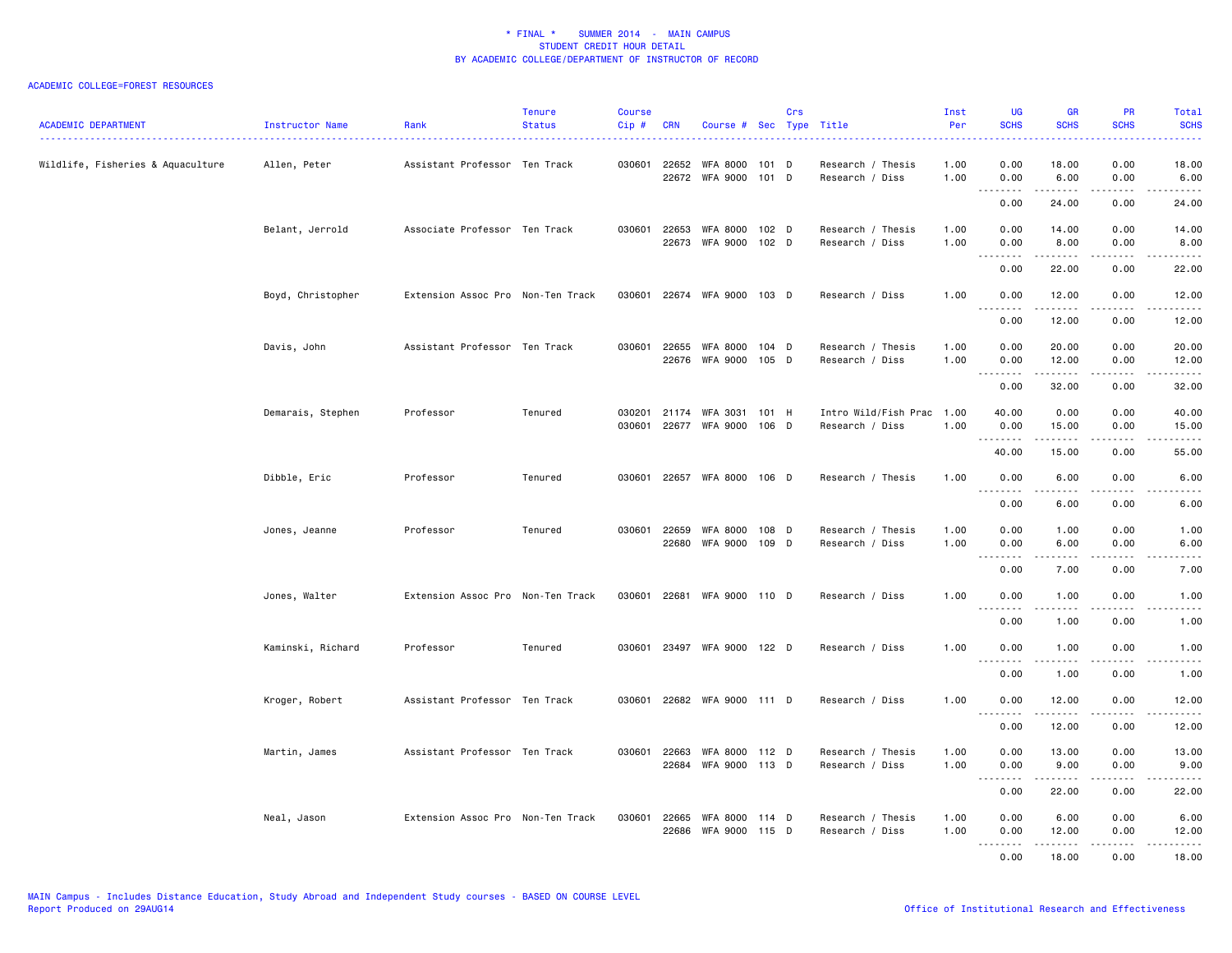# ACADEMIC COLLEGE=FOREST RESOURCES

| <b>ACADEMIC DEPARTMENT</b>                                                  | Instructor Name     | Rank                              | <b>Tenure</b><br><b>Status</b> | <b>Course</b><br>Cip# | CRN            | Course #                               | Sec   | Crs | Type Title                           | Inst<br>Per  | UG<br><b>SCHS</b>                                                                                                                                                                                                                                                                                                                                                                                    | <b>GR</b><br><b>SCHS</b>       | <b>PR</b><br><b>SCHS</b>           | Total<br><b>SCHS</b>                                         |
|-----------------------------------------------------------------------------|---------------------|-----------------------------------|--------------------------------|-----------------------|----------------|----------------------------------------|-------|-----|--------------------------------------|--------------|------------------------------------------------------------------------------------------------------------------------------------------------------------------------------------------------------------------------------------------------------------------------------------------------------------------------------------------------------------------------------------------------------|--------------------------------|------------------------------------|--------------------------------------------------------------|
| Wildlife, Fisheries & Aquaculture                                           | Riffell, Samuel     | Associate Professor Tenured       |                                | 030601                | 22666<br>22687 | WFA 8000 115 D<br>WFA 9000 116 D       |       |     | Research / Thesis<br>Research / Diss | 1.00<br>1.00 | 0.00<br>0.00                                                                                                                                                                                                                                                                                                                                                                                         | 13.00<br>6.00                  | 0.00<br>0.00                       | 13.00<br>6.00                                                |
|                                                                             |                     |                                   |                                |                       |                |                                        |       |     |                                      |              | --------<br>0.00                                                                                                                                                                                                                                                                                                                                                                                     | --------<br>19.00              | .<br>0.00                          | .<br>19.00                                                   |
|                                                                             | Rush, Scott         | Assistant Professor Ten Track     |                                |                       |                | 030601 22667 WFA 8000 116 D            |       |     | Research / Thesis                    | 1.00         | 0.00                                                                                                                                                                                                                                                                                                                                                                                                 | 18.00                          | 0.00                               | 18.00                                                        |
|                                                                             |                     |                                   |                                |                       |                |                                        |       |     |                                      |              | $- - -$<br>0.00                                                                                                                                                                                                                                                                                                                                                                                      | 18.00                          | 0.00                               | 18.00                                                        |
|                                                                             | Schramm, Harold     | Non-Employee                      | Not Applicable                 | 030601                | 22668          | WFA 8000 117 D<br>22689 WFA 9000 118 D |       |     | Research / Thesis<br>Research / Diss | 1.00<br>1.00 | 0.00<br>0.00                                                                                                                                                                                                                                                                                                                                                                                         | 19.00<br>6.00                  | 0.00<br>0.00                       | 19.00<br>6.00                                                |
|                                                                             |                     |                                   |                                |                       |                |                                        |       |     |                                      |              | --------<br>0.00                                                                                                                                                                                                                                                                                                                                                                                     | ------<br>25.00                | -----<br>0.00                      | .<br>25.00                                                   |
|                                                                             | Strickland, Bronson | Extension Assoc Pro Non-Ten Track |                                |                       |                | 030601 22669 WFA 8000 118 D            |       |     | Research / Thesis                    | 1.00         | 0.00<br>--------                                                                                                                                                                                                                                                                                                                                                                                     | 6.00<br>.                      | 0.00<br>.                          | 6.00<br>.                                                    |
|                                                                             |                     |                                   |                                |                       |                |                                        |       |     |                                      |              | 0.00                                                                                                                                                                                                                                                                                                                                                                                                 | 6.00                           | 0.00                               | 6.00                                                         |
|                                                                             | Vilella, Francisco  | Non-Employee                      | Not Applicable                 | 030601                | 22670<br>22691 | WFA 8000 119 D<br>WFA 9000 120 D       |       |     | Research / Thesis<br>Research / Diss | 1.00<br>1.00 | 0.00<br>0.00                                                                                                                                                                                                                                                                                                                                                                                         | 19.00<br>13.00                 | 0.00<br>0.00                       | 19.00<br>13.00                                               |
|                                                                             |                     |                                   |                                |                       |                |                                        |       |     |                                      |              | $\frac{1}{2} \frac{1}{2} \frac{1}{2} \frac{1}{2} \frac{1}{2} \frac{1}{2} \frac{1}{2} \frac{1}{2} \frac{1}{2} \frac{1}{2} \frac{1}{2} \frac{1}{2} \frac{1}{2} \frac{1}{2} \frac{1}{2} \frac{1}{2} \frac{1}{2} \frac{1}{2} \frac{1}{2} \frac{1}{2} \frac{1}{2} \frac{1}{2} \frac{1}{2} \frac{1}{2} \frac{1}{2} \frac{1}{2} \frac{1}{2} \frac{1}{2} \frac{1}{2} \frac{1}{2} \frac{1}{2} \frac{$<br>0.00 | 32.00                          | 0.00                               | 32.00                                                        |
|                                                                             | Wang, Guiming       | Associate Professor Tenured       |                                | 030601                | 22671          | WFA 8000<br>22692 WFA 9000 121 D       | 120 D |     | Research / Thesis<br>Research / Diss | 1.00<br>1.00 | 0.00<br>0.00                                                                                                                                                                                                                                                                                                                                                                                         | 6.00<br>6.00                   | 0.00<br>0.00                       | 6.00<br>6.00                                                 |
|                                                                             |                     |                                   |                                |                       |                |                                        |       |     |                                      |              | .<br>0.00                                                                                                                                                                                                                                                                                                                                                                                            | 12.00                          | .<br>0.00                          | 12.00                                                        |
| ======================================<br>Wildlife, Fisheries & Aquaculture |                     |                                   |                                |                       |                |                                        |       |     |                                      |              | ========<br>40.00<br>========                                                                                                                                                                                                                                                                                                                                                                        | ========<br>284.00<br>======== | --------<br>0.00<br><b>EEEEEEE</b> | $=$ = = = = = = = = = =<br>324.00<br>$=$ = = = = = = = = = = |
|                                                                             |                     |                                   |                                |                       |                |                                        |       |     |                                      |              |                                                                                                                                                                                                                                                                                                                                                                                                      |                                |                                    |                                                              |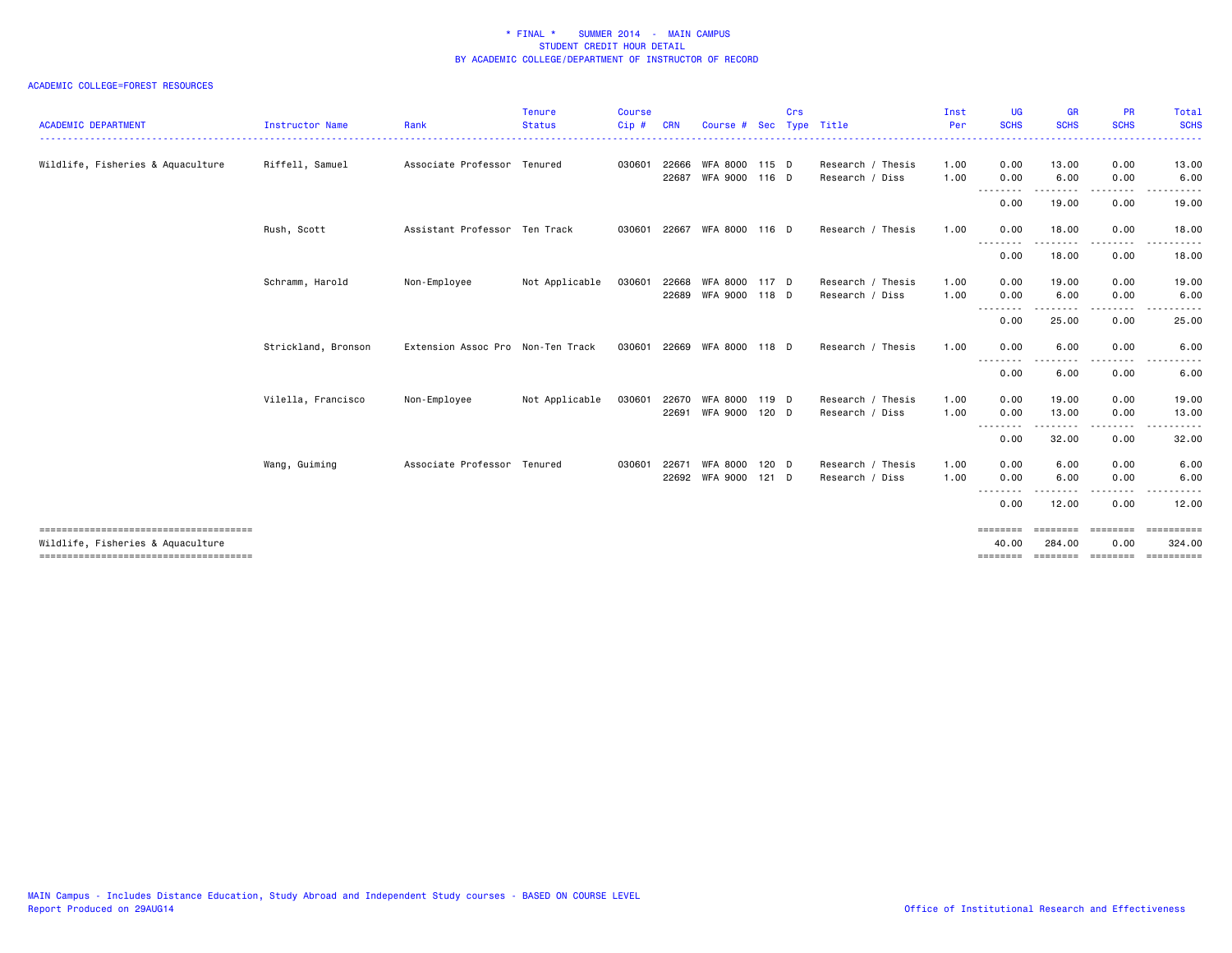| <b>ACADEMIC DEPARTMENT</b>    | Instructor Name    | Rank        | <b>Tenure</b><br><b>Status</b> | Course<br>Cip# | <b>CRN</b>     | Course # Sec Type Title      | Crs |                                                  | Inst<br>Per | <b>UG</b><br><b>SCHS</b>    | <b>GR</b><br><b>SCHS</b> | <b>PR</b><br><b>SCHS</b> | Total<br><b>SCHS</b>           |
|-------------------------------|--------------------|-------------|--------------------------------|----------------|----------------|------------------------------|-----|--------------------------------------------------|-------------|-----------------------------|--------------------------|--------------------------|--------------------------------|
| Veterinary Medical Technology | Willeford, Bridget | Non-Faculty | Not Applicable                 | 510808         | 20315<br>20316 | CVM 3051 01 C<br>CVM 3061 01 |     | Lab Anim Health Mgt<br>Lab Anim Tech Skills 1.00 | 1.00        | 12.00<br>12.00<br>--------- | 0.00<br>0.00             | 0.00<br>0.00             | 12.00<br>12.00<br>.            |
|                               |                    |             |                                |                |                |                              |     |                                                  |             | 24.00<br>$=$ = = = = = = =  | 0.00<br>========         | 0.00<br>========         | 24.00<br>$=$ = = = = = = = = = |
| Veterinary Medical Technology |                    |             |                                |                |                |                              |     |                                                  |             | 24.00                       | 0.00                     | 0.00                     | 24.00                          |
|                               |                    |             |                                |                |                |                              |     |                                                  |             | --------                    | --------                 | ========                 | $=$ = = = = = = = = =          |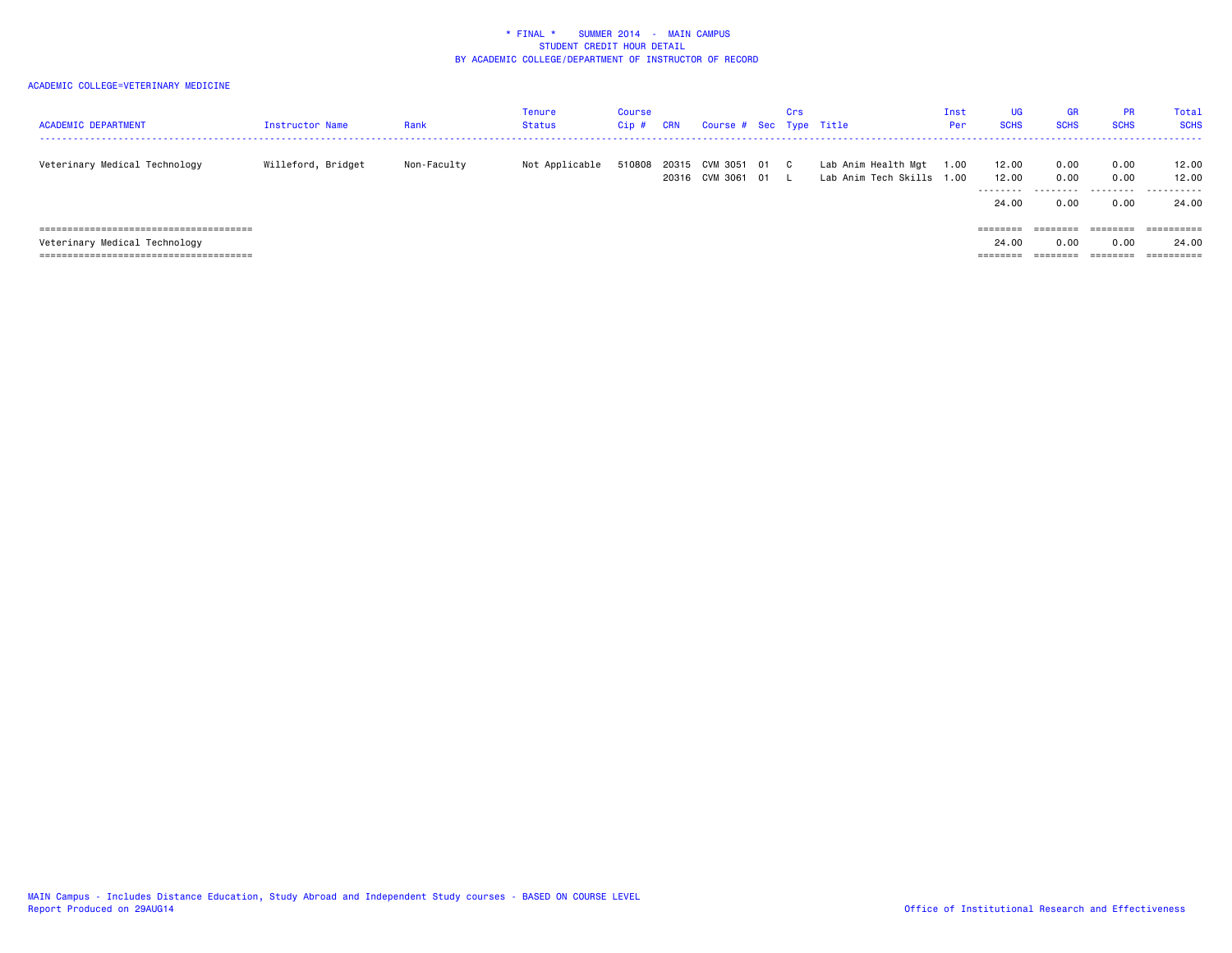| <b>ACADEMIC DEPARTMENT</b> | Instructor Name     | Rank                              | <b>Tenure</b><br><b>Status</b> | Course<br>Cip#   | <b>CRN</b>              | Course #                                             |                | Crs<br>Sec Type | Title                                                             | Inst<br>Per  | UG<br><b>SCHS</b>                        | <b>GR</b><br><b>SCHS</b> | PR<br><b>SCHS</b>                   | Total<br><b>SCHS</b>                                                                                                                                           |
|----------------------------|---------------------|-----------------------------------|--------------------------------|------------------|-------------------------|------------------------------------------------------|----------------|-----------------|-------------------------------------------------------------------|--------------|------------------------------------------|--------------------------|-------------------------------------|----------------------------------------------------------------------------------------------------------------------------------------------------------------|
| Veterinary Medicine        | Archer, Todd        | Assistant Professor Ten Track     |                                | 512501           | 22948<br>22958<br>23223 | <b>CVM 8000</b><br><b>CVM 9000</b><br>CVM 8081 103 C | 102 D<br>01    | D               | Research / Thesis<br>Research / Diss<br>Clin Sci Journal Rev 1.00 | 1.00<br>1.00 | 0.00<br>0.00<br>0.00                     | 2.00<br>6.00<br>3.00     | 0.00<br>0.00<br>0.00                | 2.00<br>6.00<br>3.00                                                                                                                                           |
|                            |                     |                                   |                                |                  |                         |                                                      |                |                 |                                                                   |              | $\sim$ $\sim$ $\sim$<br>-----<br>0.00    | .<br>11.00               | .<br>0.00                           | .<br>11.00                                                                                                                                                     |
|                            | Bailey, R. Hart     | Professor                         | Tenured                        | 512501           |                         | 23506 CVM 9000 122 D                                 |                |                 | Research / Diss                                                   | 1.00         | 0.00<br>$\sim$ $\sim$ $\sim$             | 6.00                     | 0.00<br>$\sim$ $\sim$ $\sim$ $\sim$ | 6.00<br>$- - - -$                                                                                                                                              |
|                            |                     |                                   |                                |                  |                         |                                                      |                |                 |                                                                   |              | 0.00                                     | 6.00                     | 0.00                                | 6.00                                                                                                                                                           |
|                            | Banda, Alejandro    | Clinical Assoc Prof Non-Ten Track |                                | 512501           | 23468                   | CVM 7000 105 I                                       |                |                 | Directed Indiv Study 1.00                                         |              | 0.00<br><b></b>                          | 3.00<br>.                | 0.00<br>.                           | 3.00<br>$\sim$ $\sim$ $\sim$ $\sim$ $\sim$                                                                                                                     |
|                            |                     |                                   |                                |                  |                         |                                                      |                |                 |                                                                   |              | 0.00                                     | 3.00                     | 0.00                                | 3.00                                                                                                                                                           |
|                            | Brinkman, Erin      | Clinical Assist Pro Non-Ten Track |                                | 512401           | 20326<br>20338          | CVM 5224<br>CVM 5420                                 | 101 E<br>101 E |                 | Radiology<br>Adv Rot in Radiology                                 | 1.00<br>1.00 | 0.00<br>0.00                             | 0.00<br>0.00             | 80.00<br>13.00                      | 80.00<br>13.00<br>ه د د د د                                                                                                                                    |
|                            |                     |                                   |                                |                  |                         |                                                      |                |                 |                                                                   |              | 0.00                                     | 0.00                     | 93.00                               | 93.00                                                                                                                                                          |
|                            | Bulla, Camillo      | Assistant Professor Ten Track     |                                | 512501           | 22959                   | CVM 9000 02                                          |                | $\Box$          | Research / Diss                                                   | 1.00         | 0.00<br>$\sim$ $\sim$ $\sim$<br>.        | 12.00                    | 0.00                                | 12.00<br>.                                                                                                                                                     |
|                            |                     |                                   |                                |                  |                         |                                                      |                |                 |                                                                   |              | 0.00                                     | 12.00                    | 0.00                                | 12.00                                                                                                                                                          |
|                            | Bushby, Philip      | Professor                         | Tenured                        | 512401           |                         | 20360 CVM 5640 101 H                                 |                |                 | Shelter Medicine                                                  | 1.00         | 0.00<br>$\sim$ $\sim$<br>$\sim$ $\sim$ . | 0.00                     | 26.00                               | 26.00                                                                                                                                                          |
|                            |                     |                                   |                                |                  |                         |                                                      |                |                 |                                                                   |              | 0.00                                     | 0.00                     | 26.00                               | 26.00                                                                                                                                                          |
|                            | Butler, James       | Assistant Professor Ten Track     |                                |                  |                         | 512401 22761 CVM 8990 101 C                          |                |                 | Special Topic In CVM 1.00                                         |              | 0.00<br>$\sim$ $\sim$ .<br>.             | 4.00<br>-----            | 0.00<br>.                           | 4.00<br>$\frac{1}{2} \left( \frac{1}{2} \right) \left( \frac{1}{2} \right) \left( \frac{1}{2} \right) \left( \frac{1}{2} \right)$                              |
|                            |                     |                                   |                                |                  |                         |                                                      |                |                 |                                                                   |              | 0.00                                     | 4.00                     | 0.00                                | 4.00                                                                                                                                                           |
|                            | Carr, Russell       | Associate Professor Tenured       |                                | 512501           |                         | 22992 CVM 9000 114 D                                 |                |                 | Research / Diss                                                   | 1.00         | 0.00<br>بالمحاد<br>н.                    | 6.00<br>-----            | 0.00<br>$\sim$ $\sim$ $\sim$        | 6.00<br>$\sim$ $\sim$ $\sim$ $\sim$ $\sim$                                                                                                                     |
|                            |                     |                                   |                                |                  |                         |                                                      |                |                 |                                                                   |              | 0.00                                     | 6.00                     | 0.00                                | 6.00                                                                                                                                                           |
|                            | Christiansen, David | Clinical Assist Pro Non-Ten Track |                                | 512401<br>512501 | 20359                   | CVM 5580<br>20332 CVM 5282 101 E                     | 105 E          |                 | Adv Clin Rot 3<br>Lg Animal/Ambulatory                            | 1.00<br>1.00 | 0.00<br>0.00                             | 0.00<br>0.00             | 4.00<br>42.00                       | 4.00<br>42.00                                                                                                                                                  |
|                            |                     |                                   |                                |                  |                         |                                                      |                |                 |                                                                   |              | 0.00                                     | 0.00                     | 46.00                               | 46.00                                                                                                                                                          |
|                            | Claude, Andrew      | Assistant Professor Ten Track     |                                | 512401           |                         | 20327 CVM 5234 101 E                                 |                |                 | Anesthesiolgy                                                     | 1.00         | 0.00<br>$\sim$ $\sim$                    | 0.00                     | 80.00                               | 80.00                                                                                                                                                          |
|                            |                     |                                   |                                |                  |                         |                                                      |                |                 |                                                                   |              | 0.00                                     | 0.00                     | 80.00                               | 80.00                                                                                                                                                          |
|                            | Coyne, Cody         | Professor                         | Tenured                        | 512501           | 22937<br>23426          | CVM 8000<br>CVM 7000 104 I                           | 101 D          |                 | Research / Thesis<br>Directed Indiv Study 1.00                    | 1.00         | 0.00<br>0.00                             | 4.00<br>2.00             | 0.00<br>0.00                        | 4.00<br>2.00                                                                                                                                                   |
|                            |                     |                                   |                                |                  |                         |                                                      |                |                 |                                                                   |              | د د د د<br>0.00                          | .<br>6.00                | د د د د<br>0.00                     | $\frac{1}{2} \left( \frac{1}{2} \right) \left( \frac{1}{2} \right) \left( \frac{1}{2} \right) \left( \frac{1}{2} \right)$<br>6.00                              |
|                            | Eddy, Alison        | Clinical Assoc Prof Non-Ten Track |                                | 512401           |                         | 20330 CVM 5266 101 C                                 |                |                 | Equine Med & Surg                                                 | 1.00         | 0.00<br>.<br>$\sim$ $\sim$ $\sim$        | 0.00<br>-----            | 120.00<br>.                         | 120.00<br>$\frac{1}{2} \left( \frac{1}{2} \right) \left( \frac{1}{2} \right) \left( \frac{1}{2} \right) \left( \frac{1}{2} \right) \left( \frac{1}{2} \right)$ |
|                            |                     |                                   |                                |                  |                         |                                                      |                |                 |                                                                   |              | 0.00                                     | 0.00                     | 120.00                              | 120.00                                                                                                                                                         |
|                            | Eells, Jeffrey      | Associate Professor Tenured       |                                |                  |                         | 512501 22993 CVM 8000 105 D                          |                |                 | Research / Thesis                                                 | 1.00         | 0.00                                     | 6.00                     | 0.00                                | 6.00                                                                                                                                                           |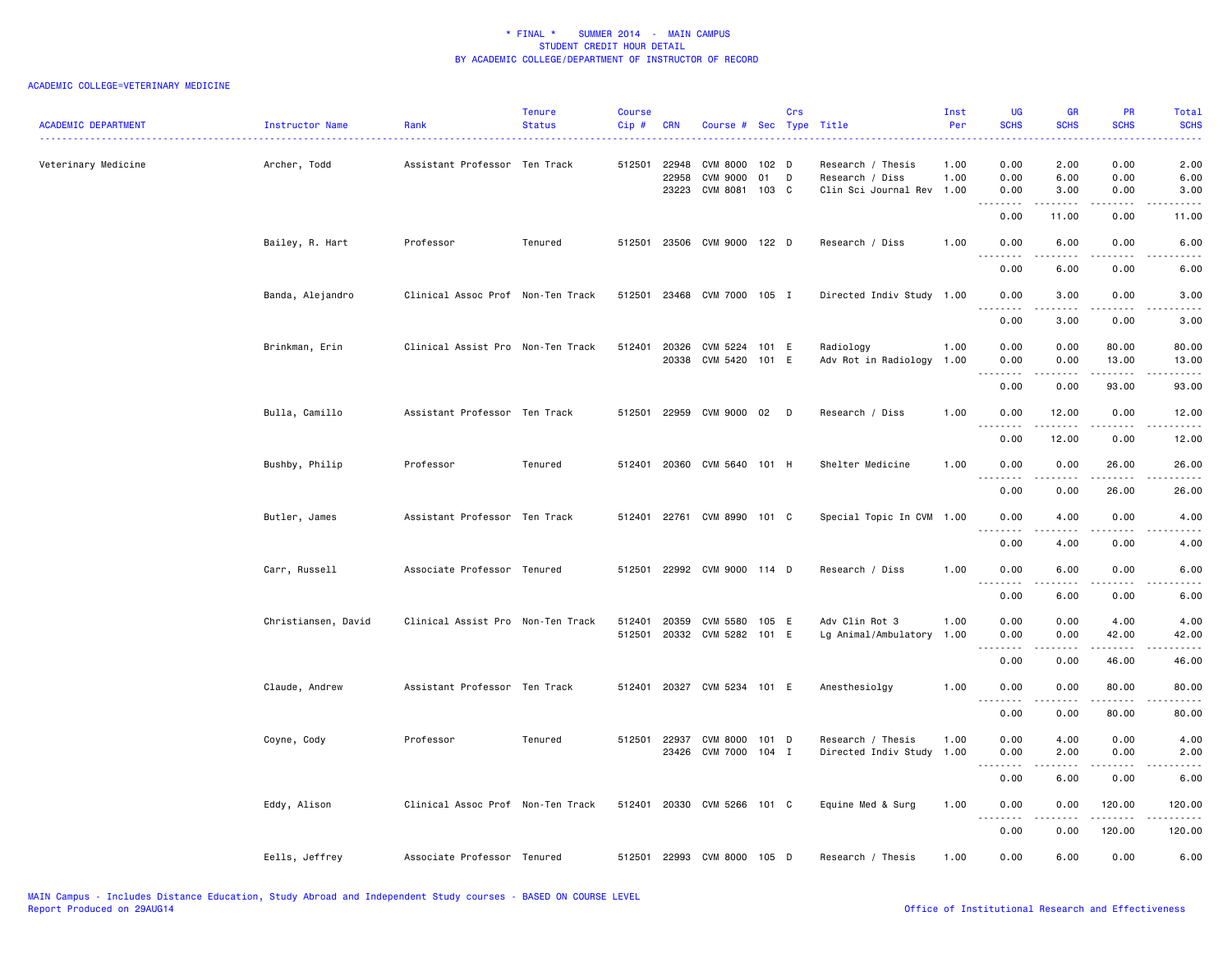| <b>ACADEMIC DEPARTMENT</b> | Instructor Name   | Rank                              | <b>Tenure</b><br><b>Status</b> | <b>Course</b><br>Cip# | <b>CRN</b>     | Course # Sec Type Title    |       | Crs      | .                                           | Inst<br>Per | <b>UG</b><br><b>SCHS</b>                                                                                                          | <b>GR</b><br><b>SCHS</b> | <b>PR</b><br><b>SCHS</b> | Total<br><b>SCHS</b><br>.                                                                                                         |
|----------------------------|-------------------|-----------------------------------|--------------------------------|-----------------------|----------------|----------------------------|-------|----------|---------------------------------------------|-------------|-----------------------------------------------------------------------------------------------------------------------------------|--------------------------|--------------------------|-----------------------------------------------------------------------------------------------------------------------------------|
|                            |                   |                                   |                                |                       |                |                            |       |          |                                             |             | <u>.</u>                                                                                                                          | $\frac{1}{2}$            | .                        | .                                                                                                                                 |
|                            |                   |                                   |                                |                       |                |                            |       |          |                                             |             | 0.00                                                                                                                              | 6.00                     | 0.00                     | 6.00                                                                                                                              |
| Veterinary Medicine        | Epperson, William | Professor                         | Tenured                        | 512501                |                | 23150 CVM 8000 106 D       |       |          | Research / Thesis                           | 1.00        | 0.00<br>.                                                                                                                         | 1.00                     | 0.00                     | 1.00                                                                                                                              |
|                            |                   |                                   |                                |                       |                |                            |       |          |                                             |             | 0.00                                                                                                                              | 1.00                     | 0.00                     | 1.00                                                                                                                              |
|                            | Eubanks, Diana    | Clinical Assoc Prof Non-Ten Track |                                | 512401                | 20328          | CVM 5246                   | 101 E |          | Community Veterinary 1.00                   |             | 0.00                                                                                                                              | 0.00                     | 120.00                   | 120.00                                                                                                                            |
|                            |                   |                                   |                                |                       | 20352<br>23554 | CVM 5570<br>CVM 5246 102 E | 102 E |          | Adv Clin Rot 2<br>Community Veterinary 1.00 | 1.00        | 0.00<br>0.00                                                                                                                      | 0.00<br>0.00             | 9.00<br>60.00            | 9.00<br>60.00                                                                                                                     |
|                            |                   |                                   |                                |                       |                |                            |       |          |                                             |             | $\frac{1}{2} \left( \frac{1}{2} \right) \left( \frac{1}{2} \right) \left( \frac{1}{2} \right) \left( \frac{1}{2} \right)$<br>0.00 | 0.00                     | .<br>189.00              | .<br>189.00                                                                                                                       |
|                            | Fleming, Sherrill | Associate Professor Tenured       |                                | 512401                | 20331          | CVM 5276                   | 101 C |          | Food Animal Practice 1.00                   |             | 0.00                                                                                                                              | 0.00                     | 126.00                   | 126.00                                                                                                                            |
|                            |                   |                                   |                                |                       | 20353          | CVM 5570                   | 103   | E.       | Adv Clin Rot 2                              | 1.00        | 0.00                                                                                                                              | 0.00                     | 4.00                     | 4.00                                                                                                                              |
|                            |                   |                                   |                                |                       | 23555          | CVM 5276 102 E             |       |          | Food Animal Practice 1.00                   |             | 0.00                                                                                                                              | 0.00                     | 60.00                    | 60.00                                                                                                                             |
|                            |                   |                                   |                                |                       |                |                            |       |          |                                             |             | 0.00                                                                                                                              | 0.00                     | 190.00                   | 190.00                                                                                                                            |
|                            | Fontenot, Robin   | Clinical Assist Pro Non-Ten Track |                                | 512501                | 22956          | CVM 8000                   | 104 D |          | Research / Thesis                           | 1.00        | 0.00                                                                                                                              | 3.00                     | 0.00                     | 3.00                                                                                                                              |
|                            |                   |                                   |                                |                       | 23106          | CVM 8081                   | 102 C |          | Clin Sci Journal Rev 1.00                   |             | 0.00<br>.                                                                                                                         | 1.00                     | 0.00                     | 1.00                                                                                                                              |
|                            |                   |                                   |                                |                       |                |                            |       |          |                                             |             | 0.00                                                                                                                              | 4.00                     | 0.00                     | 4.00                                                                                                                              |
|                            | Gardner, Allison  | Clinical Assist Pro Non-Ten Track |                                | 510808                | 20317          | CVM 3212 001 C             |       |          | Anesthesiology: Vet T 0.50                  |             | 12.00                                                                                                                             | 0.00                     | 0.00                     | 12.00                                                                                                                             |
|                            |                   |                                   |                                |                       | 20319          | CVM 3222 51                |       | C        | Sur Skls & Nurs. VT                         | 1.00        | 24.00<br>. <b>.</b>                                                                                                               | 0.00<br>$\frac{1}{2}$    | 0.00<br>$\frac{1}{2}$    | 24.00<br>$\frac{1}{2}$                                                                                                            |
|                            |                   |                                   |                                |                       |                |                            |       |          |                                             |             | 36.00                                                                                                                             | 0.00                     | 0.00                     | 36.00                                                                                                                             |
|                            | Grace, Sharon     | Clinical Professor                | Non-Ten Track                  | 510808                | 20321          | CVM 4102 01                |       | C        | Prof Develop for Vet 1.00                   |             | 24.00                                                                                                                             | 0.00                     | 0.00                     | 24.00                                                                                                                             |
|                            |                   |                                   |                                | 512401                | 22868          | <b>CVM 5000</b>            | 102 I |          | Directed Indiv Study 1.00                   |             | 0.00                                                                                                                              | 0.00                     | 2.00                     | 2.00                                                                                                                              |
|                            |                   |                                   |                                |                       | 23305          | CVM 5000 103 I             |       |          | Directed Indiv Study 1.00                   |             | 0.00<br><u>.</u>                                                                                                                  | 0.00<br>.                | 2.00<br>.                | 2.00<br>$\frac{1}{2}$                                                                                                             |
|                            |                   |                                   |                                |                       |                |                            |       |          |                                             |             | 24.00                                                                                                                             | 0.00                     | 4.00                     | 28.00                                                                                                                             |
|                            | Griffin, Matthew  | Research Assist Pro Non-Ten Track |                                | 512501                | 22943          | CVM 9000 109 D             |       |          | Research / Diss                             | 1.00        | 0.00<br>$\sim$ $\sim$                                                                                                             | 6.00                     | 0.00                     | 6.00                                                                                                                              |
|                            |                   |                                   |                                |                       |                |                            |       |          |                                             |             | 0.00                                                                                                                              | 6.00                     | 0.00                     | 6.00                                                                                                                              |
|                            | Gunter, Miriam    | Clinical Assist Pro Non-Ten Track |                                | 512401                |                | 20349 CVM 5560 103 E       |       |          | Adv Clin Rot 1                              | 1.00        | 0.00                                                                                                                              | 0.00                     | 8.00                     | 8.00                                                                                                                              |
|                            |                   |                                   |                                |                       |                |                            |       |          |                                             |             | 0.00                                                                                                                              | 0.00                     | 8.00                     | 8.00                                                                                                                              |
|                            | Hanson, Larry     | Professor                         | Tenured                        | 512501 23192          |                | CVM 9000 117 D             |       |          | Research / Diss                             | 1.00        | 0.00                                                                                                                              | 6.00                     | 0.00                     | 6.00                                                                                                                              |
|                            |                   |                                   |                                |                       | 23225          | CVM 9000                   | 09    | D        | Research / Diss                             | 1.00        | 0.00                                                                                                                              | 6.00                     | 0.00                     | 6.00<br>$\frac{1}{2} \left( \frac{1}{2} \right) \left( \frac{1}{2} \right) \left( \frac{1}{2} \right) \left( \frac{1}{2} \right)$ |
|                            |                   |                                   |                                |                       |                |                            |       |          |                                             |             | . <b>.</b><br>0.00                                                                                                                | .<br>12.00               | المتمالين<br>0.00        | 12.00                                                                                                                             |
|                            | Hopper, Richard   | Professor                         | Tenured                        | 512501                | 22961          | CVM 9000                   | 04    | D        | Research / Diss                             | 1.00        | 0.00                                                                                                                              | 7.00                     | 0.00                     | 7.00                                                                                                                              |
|                            |                   |                                   |                                |                       |                |                            |       |          |                                             |             | .<br>0.00                                                                                                                         | $  -$<br>7.00            | $\frac{1}{2}$<br>0.00    | $- - - -$<br>7.00                                                                                                                 |
|                            | Hubbard, Sue      | Clinical Professor                | Non-Ten Track                  | 512401                | 23576          | <b>CVM 8890</b>            | 51    | - C      | EC & Preformance Med                        | 1.00        | 0.00                                                                                                                              | 3.00                     | 0.00                     | 3.00                                                                                                                              |
|                            |                   |                                   |                                | 512501                | 20368          | CVM 8790                   | 101   | <b>L</b> | Lab Diag Services                           | 1.00        | 0.00                                                                                                                              | 3.00                     | 0.00                     | 3.00                                                                                                                              |
|                            |                   |                                   |                                |                       | 23569          | CVM 8000                   | 51    | D        | Research / Thesis                           | 1.00        | 0.00                                                                                                                              | 3.00                     | 0.00                     | 3.00                                                                                                                              |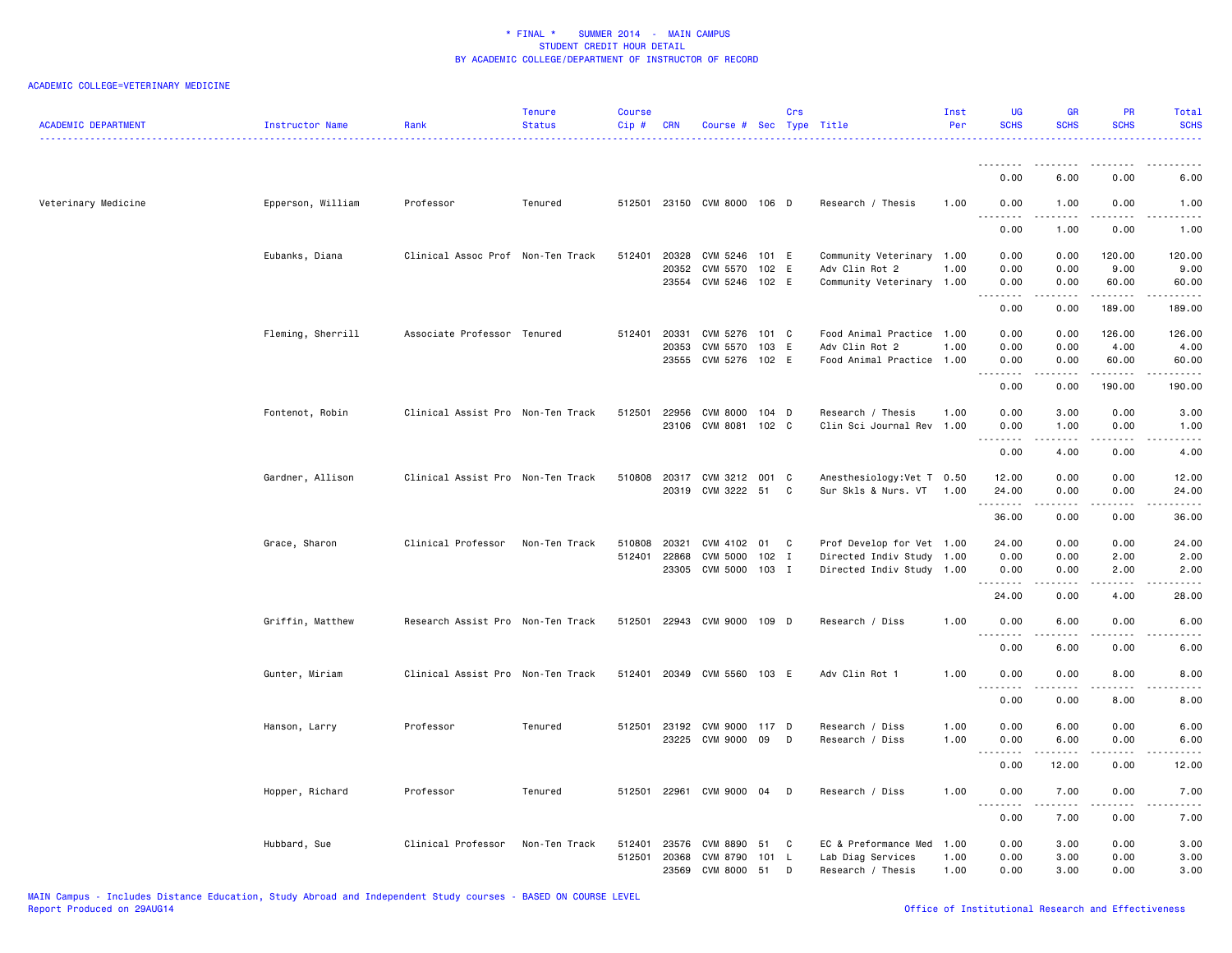| <b>ACADEMIC DEPARTMENT</b> | Instructor Name   | Rank                              | <b>Tenure</b><br><b>Status</b> | <b>Course</b><br>Cip# | <b>CRN</b>              | Course # Sec Type Title                |                | Crs    |                                                        | Inst<br>Per          | <b>UG</b><br><b>SCHS</b>              | <b>GR</b><br><b>SCHS</b>                                                                                                  | <b>PR</b><br><b>SCHS</b>  | Total<br><b>SCHS</b>   |
|----------------------------|-------------------|-----------------------------------|--------------------------------|-----------------------|-------------------------|----------------------------------------|----------------|--------|--------------------------------------------------------|----------------------|---------------------------------------|---------------------------------------------------------------------------------------------------------------------------|---------------------------|------------------------|
|                            |                   |                                   |                                |                       |                         |                                        |                |        |                                                        |                      | <u>.</u>                              | $\frac{1}{2} \left( \frac{1}{2} \right) \left( \frac{1}{2} \right) \left( \frac{1}{2} \right) \left( \frac{1}{2} \right)$ |                           |                        |
|                            |                   |                                   |                                |                       |                         |                                        |                |        |                                                        |                      | 0.00                                  | 9.00                                                                                                                      | 0.00                      | 9.00                   |
| Veterinary Medicine        | Huston, Carla     | Associate Professor Tenured       |                                | 512401                | 20364<br>23170          | CVM 6180<br>CVM 5182 101 C             | 101 C          |        | Emerg Prep Animal He 1.00<br>Vet Disaster Managem 1.00 |                      | 0.00<br>0.00<br>.<br>$\sim$ $\sim$    | 8.00<br>0.00                                                                                                              | 0.00<br>30.00             | 8.00<br>30.00<br>.     |
|                            |                   |                                   |                                |                       |                         |                                        |                |        |                                                        |                      | 0.00                                  | 8.00                                                                                                                      | 30.00                     | 38.00                  |
|                            | Jack, Sherman     | Professor                         | Tenured                        | 512401<br>512501      | 23149                   | CVM 8890<br>23302 CVM 9000             | 101 C<br>120 D |        | EC & Preformance Med 1.00<br>Research / Diss           | 1.00                 | 0.00<br>0.00                          | 9.00<br>1.00                                                                                                              | 0.00<br>0.00              | 9.00<br>1.00           |
|                            |                   |                                   |                                |                       |                         |                                        |                |        |                                                        |                      | .<br>0.00                             | 10.00                                                                                                                     | 0.00                      | 10.00                  |
|                            | Johnson, Melanie  | Clinical Assist Pro Non-Ten Track |                                | 512401<br>512501      | 20325<br>20348<br>23095 | CVM 5214<br>CVM 5560<br>CVM 7000 101 I | 101 E<br>102 E |        | Lab Services<br>Adv Clin Rot 1<br>Directed Indiv Study | 1.00<br>1.00<br>1.00 | 0.00<br>0.00<br>0.00                  | 0.00<br>0.00<br>6.00                                                                                                      | 80.00<br>20.00<br>0.00    | 80.00<br>20.00<br>6.00 |
|                            |                   |                                   |                                |                       |                         |                                        |                |        |                                                        |                      | $\sim$ $\sim$ $\sim$<br>.             | $- - - - -$                                                                                                               | $- - - - - - -$           | .                      |
|                            |                   |                                   |                                |                       |                         |                                        |                |        |                                                        |                      | 0.00                                  | 6.00                                                                                                                      | 100.00                    | 106.00                 |
|                            | Kern, Margaret    | Non-Faculty                       | Tenured                        | 512401                | 20323<br>20324          | CVM 5106<br>CVM 5206 51                | 51             | C<br>C | First Year Vet. Medi 1.00<br>Second Year Vet. Med 1.00 |                      | 0.00<br>0.00                          | 0.00<br>0.00                                                                                                              | 486.00<br>414.00          | 486.00<br>414.00       |
|                            |                   |                                   |                                |                       |                         |                                        |                |        |                                                        |                      | .<br>0.00                             | 0.00                                                                                                                      | .<br>900.00               | <u>.</u><br>900.00     |
|                            | Khaitsa, Margaret | Professor                         | Tenured                        |                       |                         | 512401 22247 CVM 5990                  | 801 A          |        | Special Topics in CV 1.00                              |                      | 0.00<br>$\sim$ $\sim$ $\sim$          | 0.00                                                                                                                      | 15.00<br>$- - - - -$      | 15.00<br>.             |
|                            |                   |                                   |                                |                       |                         |                                        |                |        |                                                        |                      | 0.00                                  | 0.00                                                                                                                      | 15.00                     | 15.00                  |
|                            | King, Elmer       | Clinical Assist Pro Non-Ten Track |                                | 512401                |                         | 20362 CVM 5764 101 C                   |                |        | Adv Equine Repro                                       | 0.50                 | 0.00<br>.                             | 0.00                                                                                                                      | 10.00<br>-----            | 10.00                  |
|                            |                   |                                   |                                |                       |                         |                                        |                |        |                                                        |                      | 0.00                                  | 0.00                                                                                                                      | 10.00                     | 10.00                  |
|                            | Kohler, Amanda    | Clinical Instructor Non-Ten Track |                                | 510808                |                         | 20318 CVM 3221 51 L                    |                |        | Sur Nrs/Anes Mgt Lab 1.00                              |                      | 12.00<br>.                            | 0.00<br>.                                                                                                                 | 0.00<br>.                 | 12.00<br>.             |
|                            |                   |                                   |                                |                       |                         |                                        |                |        |                                                        |                      | 12.00                                 | 0.00                                                                                                                      | 0.00                      | 12.00                  |
|                            | Langston, Vernon  | Professor                         | Tenured                        | 512401 20335          |                         | CVM 5310<br>20336 CVM 5310             | 101 E<br>102 E |        | SM Critical Care Med 1.00<br>SM Critical Care Med 1.00 |                      | 0.00<br>0.00                          | 0.00<br>0.00                                                                                                              | 84.00<br>36.00            | 84.00<br>36.00         |
|                            |                   |                                   |                                |                       |                         |                                        |                |        |                                                        |                      | -----<br>$\sim$ $\sim$ $\sim$<br>0.00 | .<br>0.00                                                                                                                 | $- - - - - - -$<br>120.00 | <u>.</u><br>120.00     |
|                            | Lathan, Patricia  | Assistant Professor Ten Track     |                                | 512401                | 22867                   | CVM 5000                               | 101 I          |        | Directed Indiv Study 1.00                              |                      | 0.00                                  | 0.00                                                                                                                      | 2.00<br>$\frac{1}{2}$     | 2.00<br>----           |
|                            |                   |                                   |                                |                       |                         |                                        |                |        |                                                        |                      | .<br>$\sim$ $\sim$ $\sim$<br>0.00     | 0.00                                                                                                                      | 2.00                      | 2.00                   |
|                            | Lawrence, Mark    | Non-Faculty                       | Tenured                        | 512501                | 22931                   | CVM 9000                               | 101 D          |        | Research / Diss                                        | 1.00                 | 0.00                                  | 12.00                                                                                                                     | 0.00                      | 12.00                  |
|                            |                   |                                   |                                |                       |                         |                                        |                |        |                                                        |                      | 0.00                                  | 12.00                                                                                                                     | 0.00                      | 12.00                  |
|                            | Linford, Robert   | Professor                         | Tenured                        | 512501                | 22938                   | CVM 9000                               | 107 D          |        | Research / Diss                                        | 1.00                 | 0.00                                  | 6.00                                                                                                                      | 0.00                      | 6.00                   |
|                            |                   |                                   |                                |                       |                         |                                        |                |        |                                                        |                      | 0.00                                  | 6.00                                                                                                                      | 0.00                      | 6.00                   |
|                            | Mackin, Andrew    | Professor                         | Tenured                        | 512401                | 20337<br>23544          | CVM 5380<br>CVM 5380                   | 101 E<br>102   | E      | Small Anim Int Med<br>Small Anim Int Med               | 1.00<br>1.00         | 0.00<br>0.00                          | 0.00<br>0.00                                                                                                              | 120.00<br>66.00           | 120.00<br>66.00        |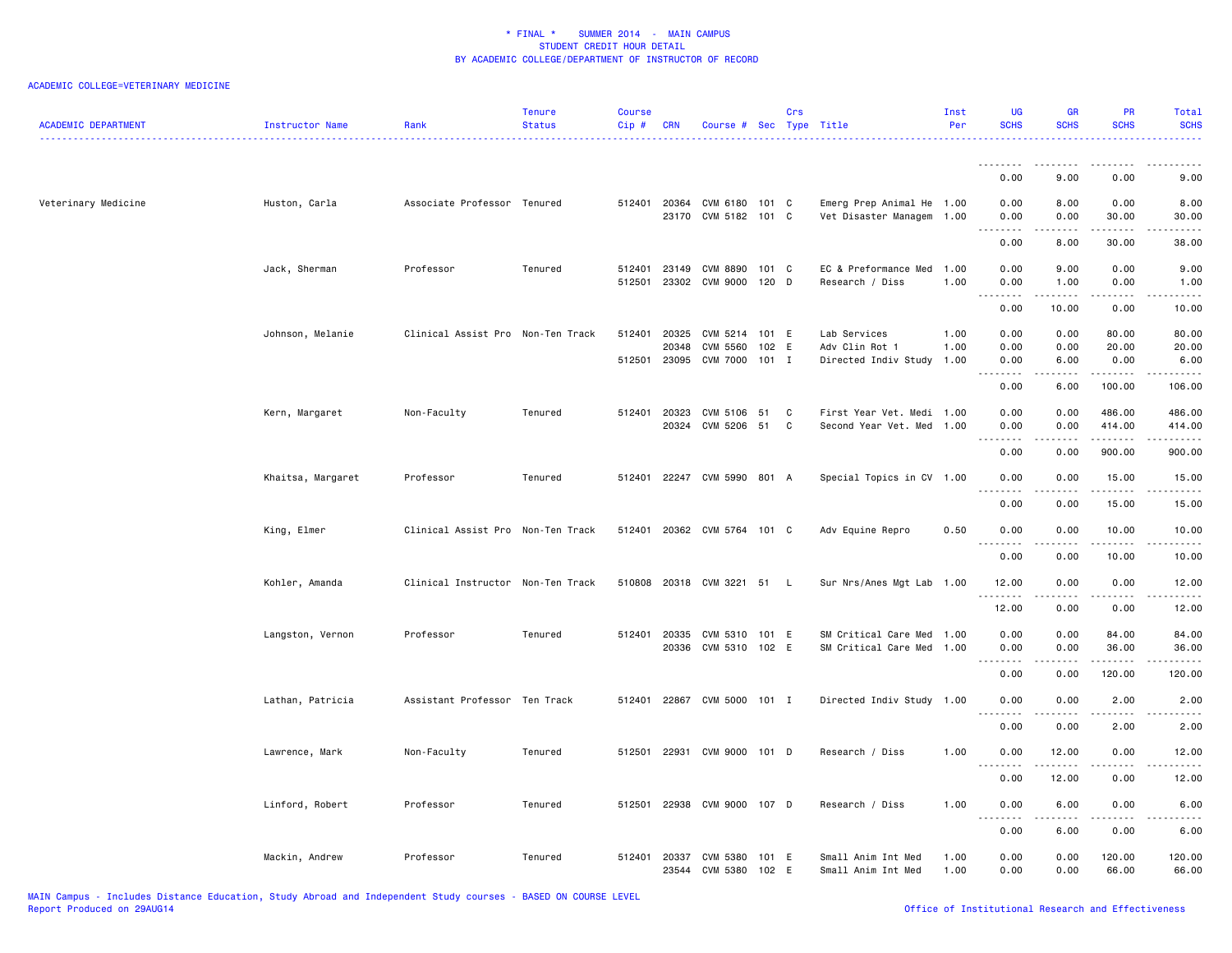| <b>ACADEMIC DEPARTMENT</b> | Instructor Name       | Rank                          | <b>Tenure</b><br><b>Status</b> | <b>Course</b><br>Cip# | <b>CRN</b>     | Course # Sec Type Title             |                | Crs |                                                 | Inst<br>Per  | <b>UG</b><br><b>SCHS</b>                                                                                                                                                             | <b>GR</b><br><b>SCHS</b> | <b>PR</b><br><b>SCHS</b> | Total<br><b>SCHS</b>                |
|----------------------------|-----------------------|-------------------------------|--------------------------------|-----------------------|----------------|-------------------------------------|----------------|-----|-------------------------------------------------|--------------|--------------------------------------------------------------------------------------------------------------------------------------------------------------------------------------|--------------------------|--------------------------|-------------------------------------|
| Veterinary Medicine        | Mackin, Andrew        | Professor                     | Tenured                        | 512501                | 23291          | CVM 9000 119 D                      |                |     | Research / Diss                                 | 1.00         | 0.00<br>$\sim$ $\sim$ $\sim$<br>$\frac{1}{2} \left( \frac{1}{2} \right) \left( \frac{1}{2} \right) \left( \frac{1}{2} \right) \left( \frac{1}{2} \right) \left( \frac{1}{2} \right)$ | 5.00                     | 0.00                     | 5.00<br>.                           |
|                            |                       |                               |                                |                       |                |                                     |                |     |                                                 |              | 0.00                                                                                                                                                                                 | 5.00                     | 186.00                   | 191.00                              |
|                            | Mauel, Michael        | Associate Professor Tenured   |                                | 512401<br>512501      | 23587          | CVM 8990 51<br>22955 CVM 9000 112 D |                | C   | Special Topic In CVM 1.00<br>Research / Diss    | 1.00         | 0.00<br>0.00                                                                                                                                                                         | 6.00<br>6.00             | 0.00<br>0.00             | 6.00<br>6.00                        |
|                            |                       |                               |                                |                       |                |                                     |                |     |                                                 |              | $\sim$ $\sim$ $\sim$<br>$\sim$ $\sim$ $\sim$ $\sim$<br>0.00                                                                                                                          | 12.00                    | 0.00                     | $\frac{1}{2}$<br>12.00              |
|                            | Meyer, Robert         | Professor                     | Tenured                        |                       |                | 510808 20317 CVM 3212 001 C         |                |     | Anesthesiology: Vet T 0.50                      |              | 12.00                                                                                                                                                                                | 0.00                     | 0.00                     | 12.00                               |
|                            |                       |                               |                                |                       |                |                                     |                |     |                                                 |              | 12.00                                                                                                                                                                                | 0.00                     | 0.00                     | 12.00                               |
|                            | Nanduri, Bindumadhavi | Assistant Professor Ten Track |                                |                       |                | 512501 22933 CVM 9000 103 D         |                |     | Research / Diss                                 | 1.00         | 0.00<br>$\sim$ $\sim$ $\sim$<br>.                                                                                                                                                    | 12.00                    | 0.00                     | 12.00                               |
|                            |                       |                               |                                |                       |                |                                     |                |     |                                                 |              | 0.00                                                                                                                                                                                 | 12.00                    | 0.00                     | 12.00                               |
|                            | Petrie-Hanson, Lora   | Associate Professor Tenured   |                                |                       |                | 512501 23137 CVM 9000 116 D         |                |     | Research / Diss                                 | 1.00         | 0.00<br>$\frac{1}{2} \left( \frac{1}{2} \right) \left( \frac{1}{2} \right) \left( \frac{1}{2} \right) \left( \frac{1}{2} \right)$                                                    | 12.00                    | 0.00                     | 12.00                               |
|                            |                       |                               |                                |                       |                |                                     |                |     |                                                 |              | 0.00                                                                                                                                                                                 | 12.00                    | 0.00                     | 12.00                               |
|                            | Pharr, Gregory        | Associate Professor Tenured   |                                |                       |                | 512501 22934 CVM 9000 104 D         |                |     | Research / Diss                                 | 1.00         | 0.00<br>$\sim$ $\sim$ $\sim$<br>.                                                                                                                                                    | 6.00<br>$\frac{1}{2}$    | 0.00<br>.                | 6.00<br>$\cdots$                    |
|                            |                       |                               |                                |                       |                |                                     |                |     |                                                 |              | 0.00                                                                                                                                                                                 | 6.00                     | 0.00                     | 6.00                                |
|                            | Pote, Linda           | Professor                     | Tenured                        |                       |                | 512501 23198 CVM 9000 118 D         |                |     | Research / Diss                                 | 1.00         | 0.00<br>$\sim$ $\sim$ $\sim$<br>.                                                                                                                                                    | 12.00<br>.               | 0.00<br>.                | 12.00<br>.                          |
|                            |                       |                               |                                |                       |                |                                     |                |     |                                                 |              | 0.00                                                                                                                                                                                 | 12.00                    | 0.00                     | 12.00                               |
|                            | Pruett, Stephen       | Professor                     | Tenured                        |                       |                | 512501 23562 CVM 9000 52            |                | D   | Research / Diss                                 | 1.00         | 0.00<br>$\sim$<br>.                                                                                                                                                                  | 6.00<br>-----            | 0.00<br>.                | 6.00<br>$\sim$ $\sim$ $\sim$ $\sim$ |
|                            |                       |                               |                                |                       |                |                                     |                |     |                                                 |              | 0.00                                                                                                                                                                                 | 6.00                     | 0.00                     | 6.00                                |
|                            | Ross, Matthew         | Associate Professor Tenured   |                                | 512501                |                | 22962 CVM 9000 05                   |                | D   | Research / Diss                                 | 1.00         | 0.00<br>$\sim$ $\sim$ $\sim$ $\sim$<br>$\sim$ $\sim$ .                                                                                                                               | 12.00<br>.               | 0.00<br>.                | 12.00<br>22222.                     |
|                            |                       |                               |                                |                       |                |                                     |                |     |                                                 |              | 0.00                                                                                                                                                                                 | 12.00                    | 0.00                     | 12.00                               |
|                            | Seo, Keun Seok        | Assistant Professor Ten Track |                                | 512501                | 22963<br>23421 | CVM 9000<br>CVM 8000 109 D          | 06             | D   | Research / Diss<br>Research / Thesis            | 1.00<br>1.00 | 0.00<br>0.00                                                                                                                                                                         | 12.00<br>6.00            | 0.00<br>0.00             | 12.00<br>6.00                       |
|                            |                       |                               |                                |                       |                |                                     |                |     |                                                 |              | $\sim$ $\sim$<br>0.00                                                                                                                                                                | 18.00                    | 0.00                     | 18.00                               |
|                            | Shores, James         | Clinical Professor            | Non-Ten Track                  | 512401 22278          |                | CVM 5364 101 H                      |                |     | VSC Clinical Rotatio 1.00                       |              | 0.00                                                                                                                                                                                 | 0.00                     | 80.00                    | 80.00                               |
|                            |                       |                               |                                |                       |                |                                     |                |     |                                                 |              | $\sim$ $\sim$<br>$\sim$ $\sim$ $\sim$<br>0.00                                                                                                                                        | 0.00                     | 80.00                    | 80.00                               |
|                            | Smith, David          | Professor                     | Tenured                        |                       |                | 512501 23503 CVM 9000 121 D         |                |     | Research / Diss                                 | 1.00         | 0.00<br>$\sim$ $\sim$ $\sim$                                                                                                                                                         | 6.00                     | 0.00                     | 6.00                                |
|                            |                       |                               |                                |                       |                |                                     |                |     |                                                 |              | 0.00                                                                                                                                                                                 | 6.00                     | 0.00                     | 6.00                                |
|                            | Smith, Jack           | Associate Professor Tenured   |                                | 512401 20333          | 20342          | CVM 5292<br>CVM 5510                | 101 E<br>101 E |     | Flowood/MVRDL Extern 1.00<br>Vm An Externship 1 | 1.00         | 0.00<br>0.00                                                                                                                                                                         | 0.00<br>0.00             | 46.00<br>103.00          | 46.00<br>103.00                     |
|                            |                       |                               |                                |                       | 20343<br>20344 | CVM 5520<br>CVM 5530                | 101 E<br>101   | E   | Vm An Externship 2<br>Vm An Externship 3        | 1.00<br>1.00 | 0.00<br>0.00                                                                                                                                                                         | 0.00<br>0.00             | 49.00<br>10.00           | 49.00<br>10.00                      |
|                            |                       |                               |                                |                       | 20347          | CVM 5560                            | 101 E          |     | Adv Clin Rot 1                                  | 1.00         | 0.00                                                                                                                                                                                 | 0.00                     | 16.00                    | 16.00                               |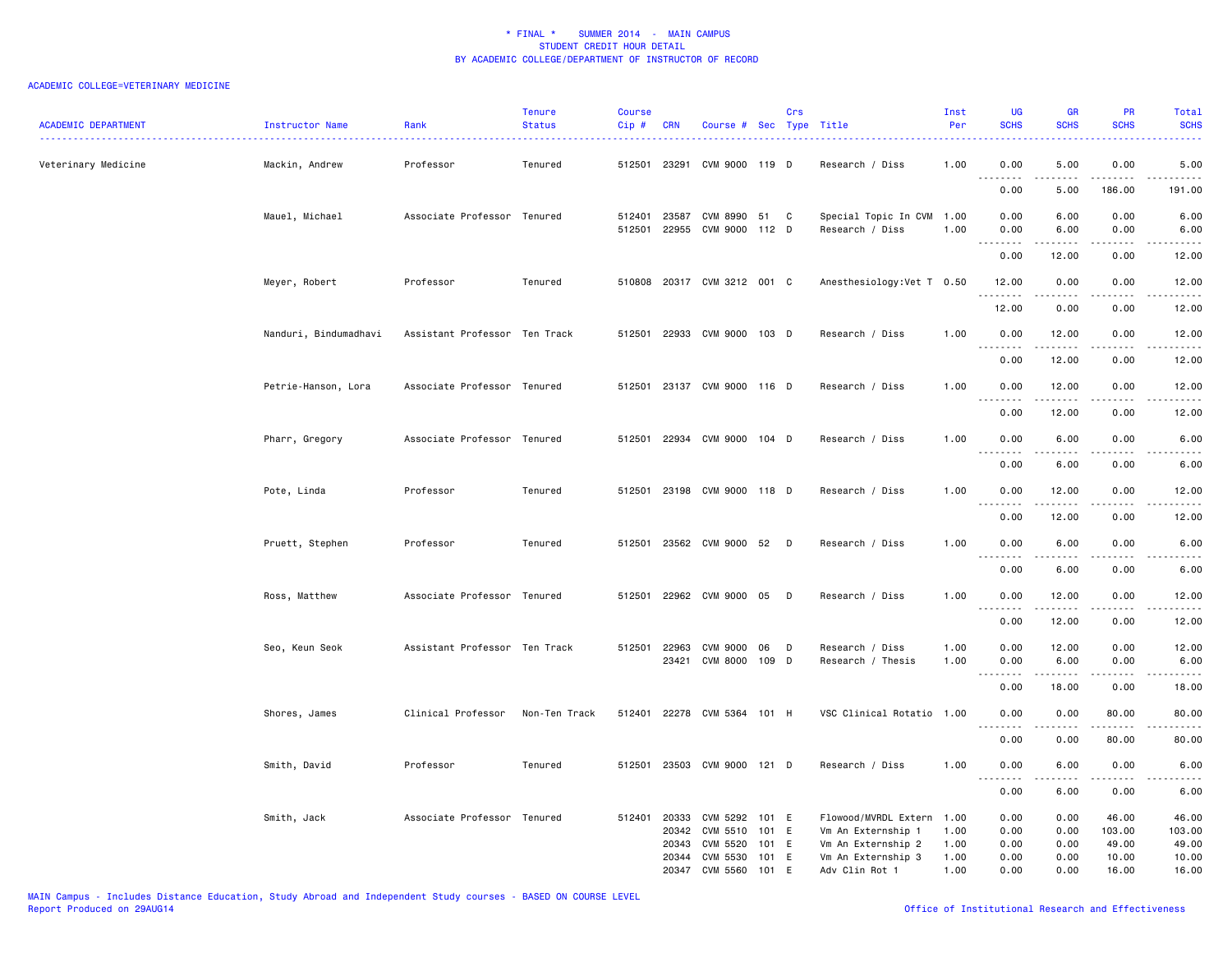|                                       |                                                    |                                   | <b>Tenure</b>               | <b>Course</b> |            |                             |       | Crs |                                              | Inst | UG                  | <b>GR</b>           | <b>PR</b>                                                                                                                                                     | Total                               |
|---------------------------------------|----------------------------------------------------|-----------------------------------|-----------------------------|---------------|------------|-----------------------------|-------|-----|----------------------------------------------|------|---------------------|---------------------|---------------------------------------------------------------------------------------------------------------------------------------------------------------|-------------------------------------|
| <b>ACADEMIC DEPARTMENT</b>            | <b>Instructor Name</b><br>------------------------ | Rank                              | <b>Status</b><br>. <u>.</u> | Cip#          | <b>CRN</b> | Course #                    |       |     | Sec Type Title<br>-------------------------- | Per  | <b>SCHS</b><br>.    | <b>SCHS</b>         | <b>SCHS</b>                                                                                                                                                   | <b>SCHS</b>                         |
| Veterinary Medicine                   | Smith, Jack                                        | Associate Professor Tenured       |                             | 512401        | 20351      | CVM 5570                    | 101 E |     | Adv Clin Rot 2                               | 1.00 | 0.00                | 0.00                | 4.00                                                                                                                                                          | 4.00                                |
|                                       |                                                    |                                   |                             |               | 22944      | CVM 5990                    | 101 C |     | Special Topics in CV 1.00                    |      | 0.00                | 0.00                | 24.00                                                                                                                                                         | 24.00                               |
|                                       |                                                    |                                   |                             |               | 23085      | CVM 5990 102 C              |       |     | Special Topics in CV 1.00                    |      | 0.00<br>.           | 0.00<br>.           | 20.00                                                                                                                                                         | 20.00                               |
|                                       |                                                    |                                   |                             |               |            |                             |       |     |                                              |      | 0.00                | 0.00                | 272.00                                                                                                                                                        | 272.00                              |
|                                       | Swiderski, Cyprianna                               | Associate Professor Tenured       |                             | 512501        | 22936      | CVM 9000 106 D              |       |     | Research / Diss                              | 1.00 | 0.00                | 6.00                | 0.00                                                                                                                                                          | 6.00                                |
|                                       |                                                    |                                   |                             |               | 22964      | CVM 9000 07                 |       | D   | Research / Diss                              | 1.00 | 0.00<br>--------    | 7.00<br>.           | 0.00                                                                                                                                                          | 7.00                                |
|                                       |                                                    |                                   |                             |               |            |                             |       |     |                                              |      | 0.00                | 13.00               | 0.00                                                                                                                                                          | 13.00                               |
|                                       | Syrcle, Jason                                      | Clinical Assist Pro Non-Ten Track |                             | 512401        | 20354      | CVM 5570 104 E              |       |     | Adv Clin Rot 2                               | 1.00 | 0.00                | 0.00                | 2.00                                                                                                                                                          | 2.00                                |
|                                       |                                                    |                                   |                             |               | 20361      | CVM 5754 101 B              |       |     | Adv Sm Anim Surgery                          | 1.00 | 0.00                | 0.00                | 72.00                                                                                                                                                         | 72.00                               |
|                                       |                                                    |                                   |                             | 512501 20329  |            | CVM 5256 101 E              |       |     | Small Animal Surgery 1.00                    |      | 0.00<br>---------   | 0.00<br>.           | 114.00<br>.                                                                                                                                                   | 114.00                              |
|                                       |                                                    |                                   |                             |               |            |                             |       |     |                                              |      | 0.00                | 0.00                | 188.00                                                                                                                                                        | 188.00                              |
|                                       | Thomason, John                                     | Assistant Professor Ten Track     |                             |               |            | 512501 23158 CVM 8000 107 D |       |     | Research / Thesis                            | 1.00 | 0.00<br>- - - - - - | 6.00                | 0.00                                                                                                                                                          | 6.00                                |
|                                       |                                                    |                                   |                             |               |            |                             |       |     |                                              |      | $  -$<br>0.00       | $- - -$<br>6.00     | 0.00                                                                                                                                                          | 6.00                                |
|                                       | Varela-Stokes, Andrea                              | Assistant Professor Ten Track     |                             | 512501        |            | 22951 CVM 8000 103 D        |       |     | Research / Thesis                            | 1.00 | 0.00                | 9.00                | 0.00                                                                                                                                                          | 9.00                                |
|                                       |                                                    |                                   |                             |               |            |                             |       |     |                                              |      | 0.00                | 9.00                | 0.00                                                                                                                                                          | 9.00                                |
|                                       | Walters, Kevin                                     | Clinical Assist Pro Non-Ten Track |                             |               |            | 512401 20362 CVM 5764 101 C |       |     | Adv Equine Repro                             | 0.50 | 0.00                | 0.00                | 10.00                                                                                                                                                         | 10.00                               |
|                                       |                                                    |                                   |                             |               |            |                             |       |     |                                              |      | ---------<br>0.00   | $\cdots$<br>0.00    | $\frac{1}{2} \left( \frac{1}{2} \right) \left( \frac{1}{2} \right) \left( \frac{1}{2} \right) \left( \frac{1}{2} \right) \left( \frac{1}{2} \right)$<br>10.00 | 10.00                               |
|                                       | Wan, Xiufeng                                       | Associate Professor Ten Track     |                             | 512501        | 22965      | CVM 9000                    | 08    | D   | Research / Diss                              | 1.00 | 0.00                | 12.00               | 0.00                                                                                                                                                          | 12.00                               |
|                                       |                                                    |                                   |                             |               | 22969      | CVM 9000 113 D              |       |     | Research / Diss                              | 1.00 | 0.00                | 6.00                | 0.00                                                                                                                                                          | 6.00                                |
|                                       |                                                    |                                   |                             |               | 23456      | CVM 9000 51                 |       | D   | Research / Diss                              | 1.00 | 0.00<br>--------    | 12.00<br>. <b>.</b> | 0.00                                                                                                                                                          | 12.00                               |
|                                       |                                                    |                                   |                             |               |            |                             |       |     |                                              |      | 0.00                | 30.00               | 0.00                                                                                                                                                          | 30.00                               |
| ------------------------------------- |                                                    |                                   |                             |               |            |                             |       |     |                                              |      |                     | ========            | ========                                                                                                                                                      |                                     |
| Veterinary Medicine                   |                                                    |                                   |                             |               |            |                             |       |     |                                              |      | 84.00               | 294.00              | 2669,00                                                                                                                                                       | 3047.00                             |
|                                       |                                                    |                                   |                             |               |            |                             |       |     |                                              |      |                     |                     |                                                                                                                                                               | -------- ------- -------- --------- |